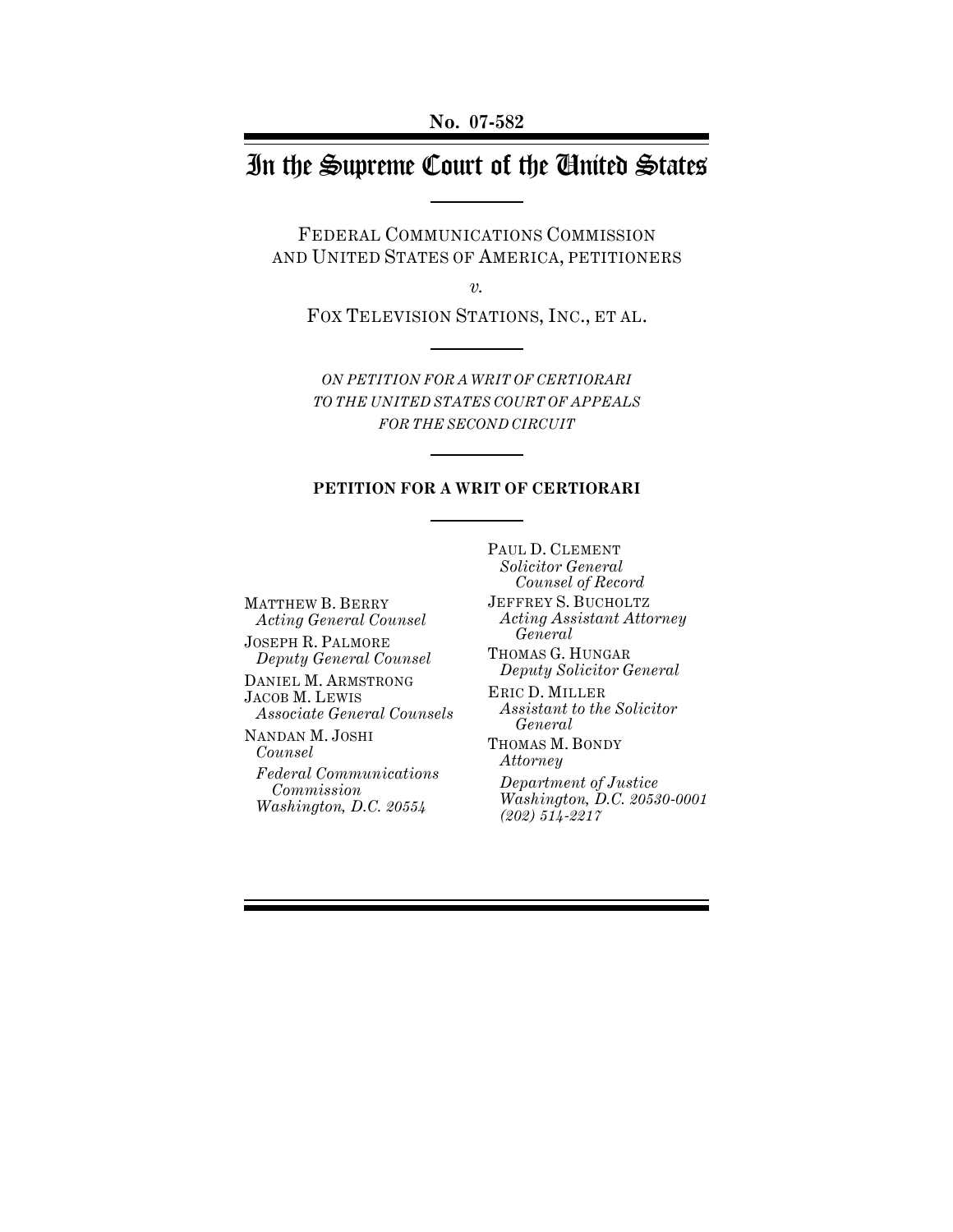# **QUESTION PRESENTED**

Whether the court of appeals erred in striking down the Federal Communications Commission's determination that the broadcast of vulgar expletives may violate federal restrictions on the broadcast of "any obscene, indecent, or profane language," 18 U.S.C. 1464; see 47 C.F.R. 73.3999, when the expletives are not repeated.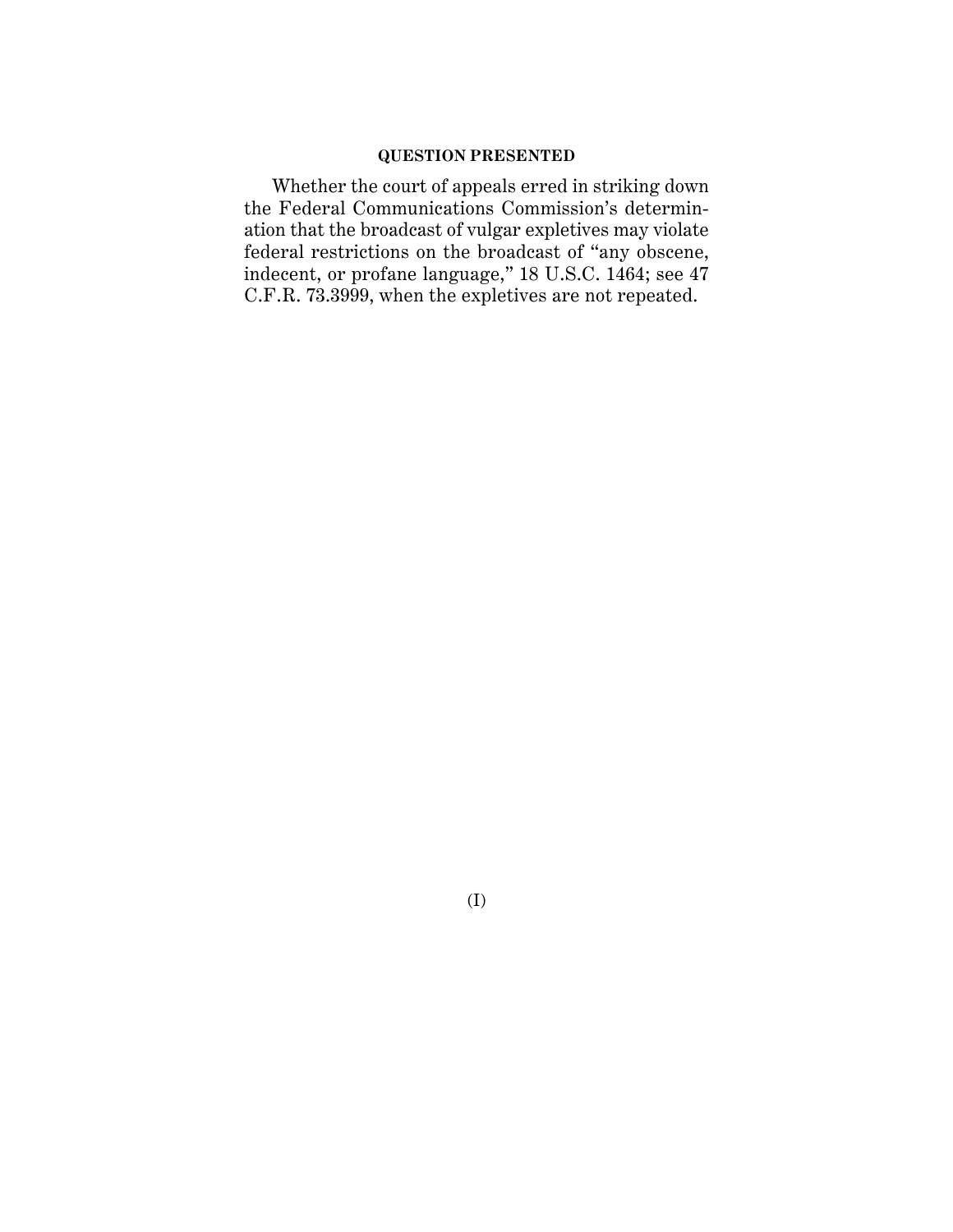### **PARTIES TO THE PROCEEDING**

Petitioners are the Federal Communications Commission and the United States of America.

Respondents who were petitioners in the court of appeals below are Fox Television Stations, Inc.; CBS Broadcasting Inc.; WLS Television, Inc.; KTRK Television, Inc.; KMBC Hearst-Argyle Television, Inc.; and ABC Inc.

Respondents who were intervenors in the court of appeals below are NBC Universal, Inc.; NBC Telemundo License Co.; NBC Television Affiliates; FBC Television Affiliates Association; CBS Television Network Affiliates; Center for the Creative Community, Inc., doing business as Center for Creative Voices in Media, Inc.; and ABC Television Affiliates Association.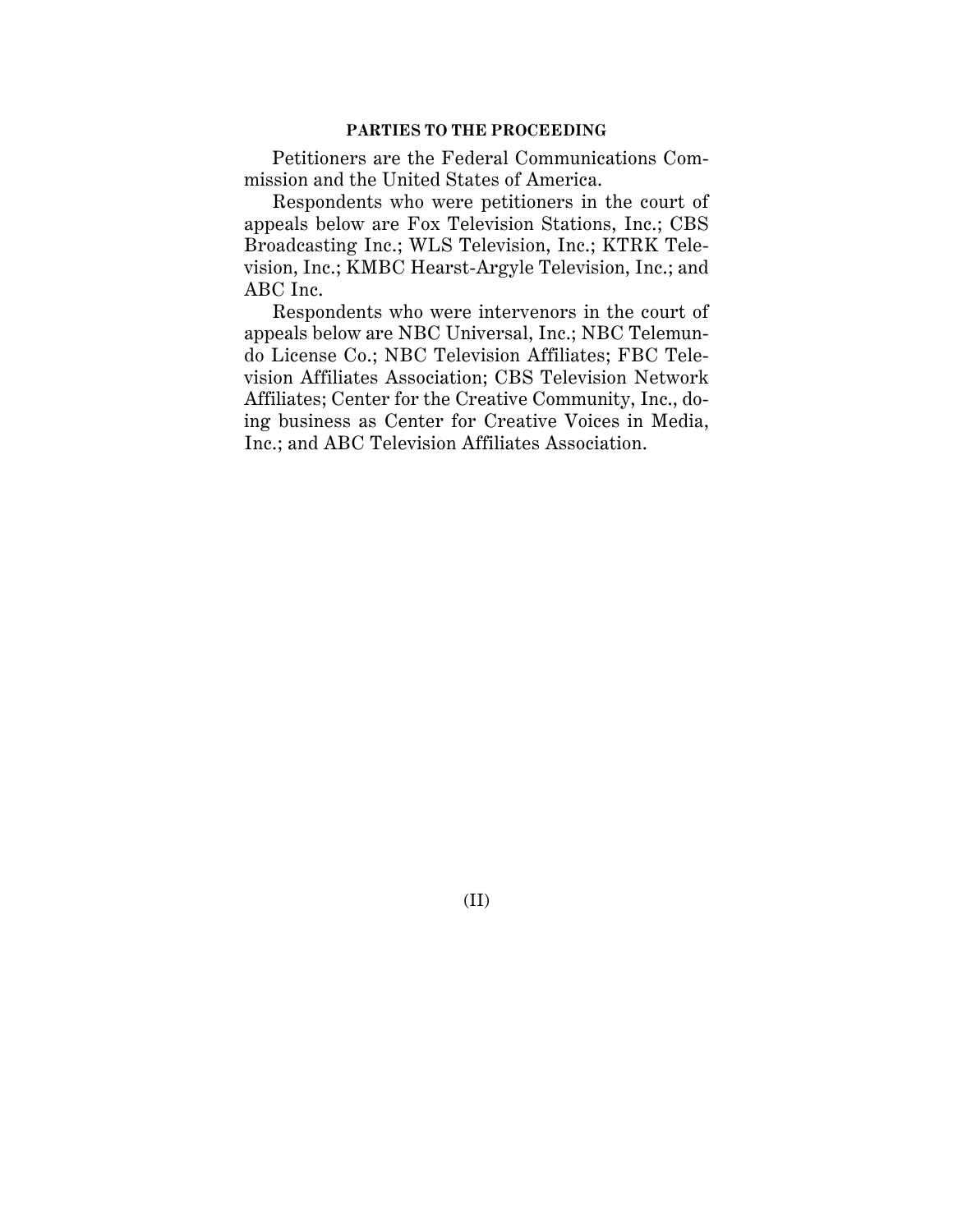# **TABLE OF CONTENTS**

| A. The decision below conflicts with this Court's                                        |
|------------------------------------------------------------------------------------------|
| decision in $Pacifica \ldots \ldots \ldots \ldots \ldots \ldots \ldots \ldots \ldots 15$ |
| B. The decision below is inconsistent with settled                                       |
| principles of administrative law and conflicts with a                                    |
|                                                                                          |
| C. The question presented is important and warrants                                      |
|                                                                                          |
|                                                                                          |
|                                                                                          |
|                                                                                          |
|                                                                                          |
|                                                                                          |
|                                                                                          |

# **TABLE OF AUTHORITIES**

Cases:

| Action for Children's Television v. FCC, 58 F.3d 654                        |
|-----------------------------------------------------------------------------|
| (D.C. Cir. 1995), cert. denied, 516 U.S. 1043                               |
|                                                                             |
| American Gas Ass'n v. FERC, 428 F.3d 255                                    |
|                                                                             |
| <i>Chevron USA Inc. v. NRDC</i> , 467 U.S. 837 (1984)  17                   |
| <i>Euclid v. Ambler Realty Co.</i> , 272 U.S. 365 (1926) $\ldots \ldots$ 17 |

# (III)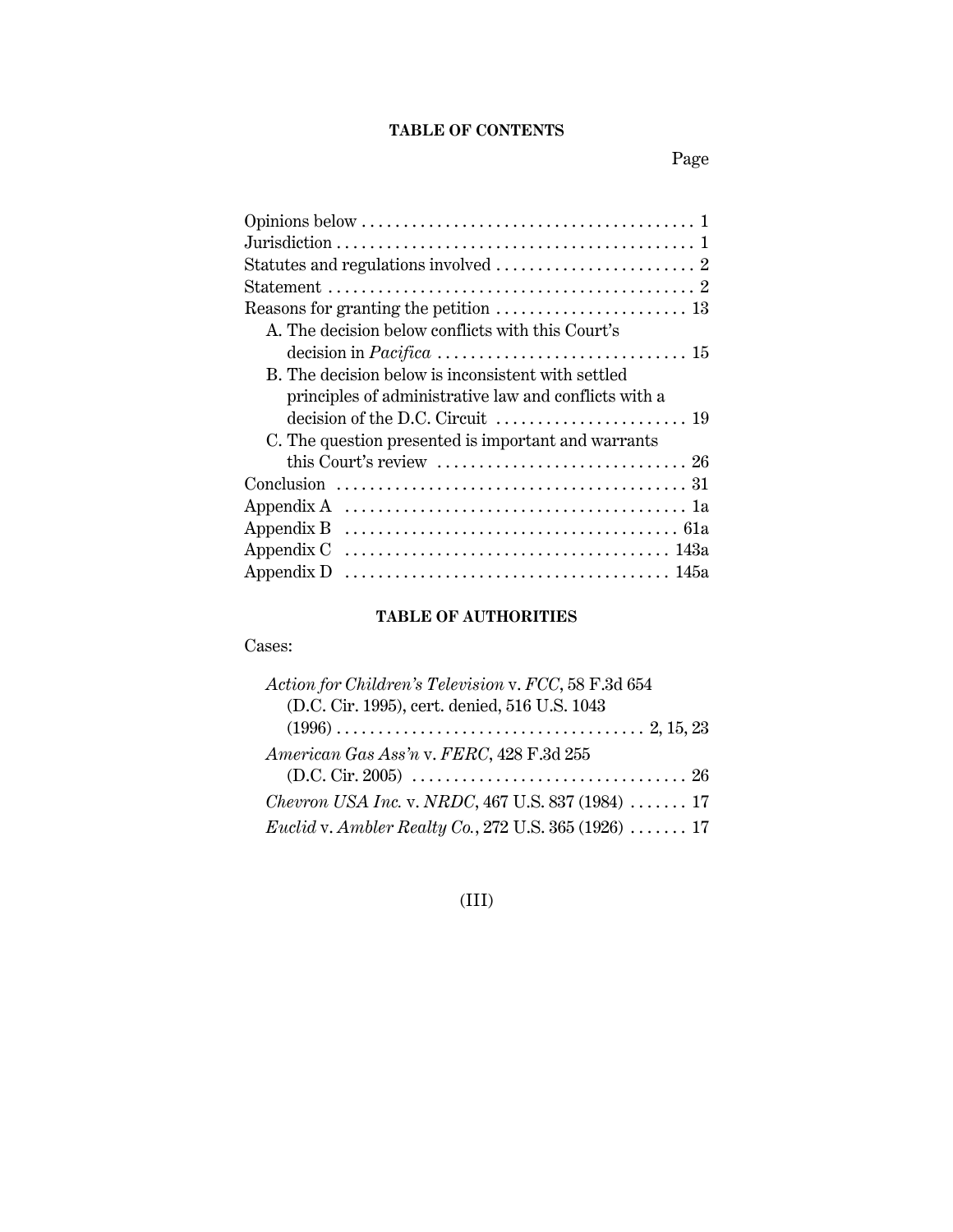| Cases—Continued:                                                                                                                                                  | Page |
|-------------------------------------------------------------------------------------------------------------------------------------------------------------------|------|
| FCC v. National Citizens Comm. for Broad., 436 U.S.<br>$775 (1978) \ldots \ldots \ldots \ldots \ldots \ldots \ldots \ldots \ldots \ldots \ldots \ldots \ldots 17$ |      |
| $FCC$ v. Pacifica Found., 438 U.S. 726 (1978)  passim                                                                                                             |      |
|                                                                                                                                                                   |      |
| Greater Boston Television Corp. v. FCC, 444 F.2d 841<br>(D.C. Cir. 1970), cert. denied, 403 U.S. 923 (1971)  22                                                   |      |
| Motor Vehicle Mfrs. Ass'n v. State Farm Mut. Auto.                                                                                                                |      |
| NCTA v. Brand X Internet Servs., 545 U.S. 967                                                                                                                     |      |
| <i>Pacifica Found., Inc., In re, 2 F.C.C.R. 2698 (Apr. 16,</i>                                                                                                    |      |
| <i>Public Citizen, Inc. v. NHTSA, 374 F.3d 1251</i>                                                                                                               |      |
| Rust v. Sullivan, 500 U.S. 173 (1991)  22                                                                                                                         |      |
| Smiley v. Citibank (S.D.), N.A., 517 U.S. 735 (1996)  20                                                                                                          |      |
|                                                                                                                                                                   |      |

Constitution, statutes and regulation:

| Administrative Procedure Act, 5 U.S.C. 551 et seq. 14, 21 |
|-----------------------------------------------------------|
| Public Telecommunications Act of 1992, Pub. L. No.        |
|                                                           |
|                                                           |
|                                                           |
|                                                           |
|                                                           |
|                                                           |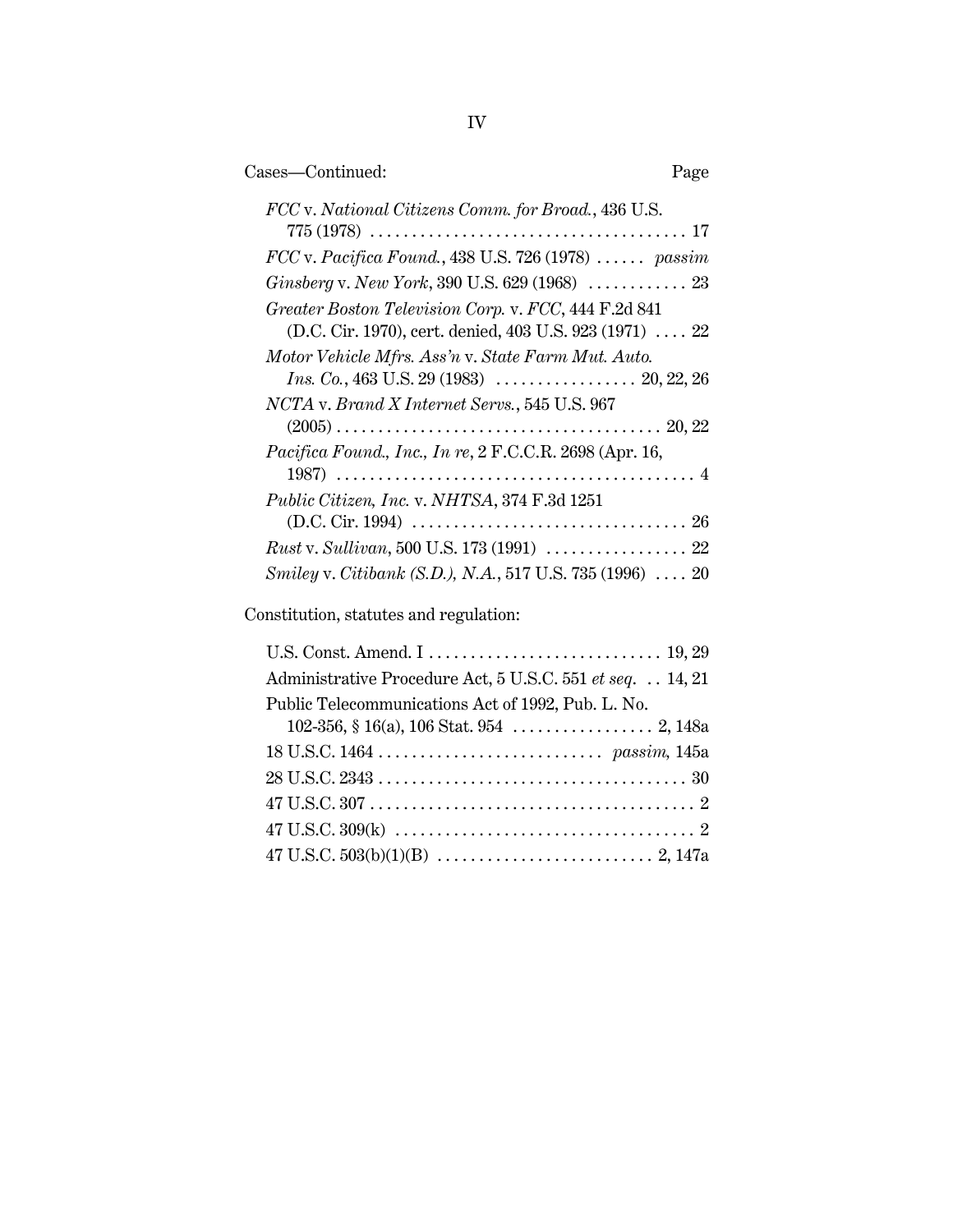| Regulations—Continued: | Page |
|------------------------|------|
|                        |      |

|--|--|

# Miscellaneous:

| Citizen's Complaint Against Pacifica Found.            |
|--------------------------------------------------------|
| Station WBAI (FM), New York, N.Y., In re,              |
|                                                        |
| Complaints Against Various Broadcast Licensees         |
| Regarding Their Airing of the "Golden Globe            |
| Awards" Program, In re:                                |
| 19 F.C.C.R. 4975 (Mar. 18, 2004)  passim               |
| $18 F.C.C.R. 19,859 (Oct. 3, 2003) \ldots$             |
| Complaints Against Various Television Licensees        |
| Regarding Their Broadcast on November 11, 2004,        |
| of the ABC Television Network's Presentation of        |
| the Film "Saving Private Ryan", In re,                 |
|                                                        |
| <b>Complaints Regarding Various Television</b>         |
| Broadcasts Between February 2, 2002 and March          |
| 8, 2005, In re, 21 F.C.C.R. 2664 (Feb. 21, 2006)  7, 8 |
| Industry Guidance on the Commission's Case Law         |
| Interpreting 18 U.S.C. § 1464 and Enforcement          |
| Policies Regarding Broadcast Indecency, In re,         |
|                                                        |
| Barbara K. Kaye and Barry S. Sapolsky, Watch Your      |
| Mouth! An Analysis of Profanity Uttered by             |
| Children on Prime-Time Television, 7 J. Mass           |
|                                                        |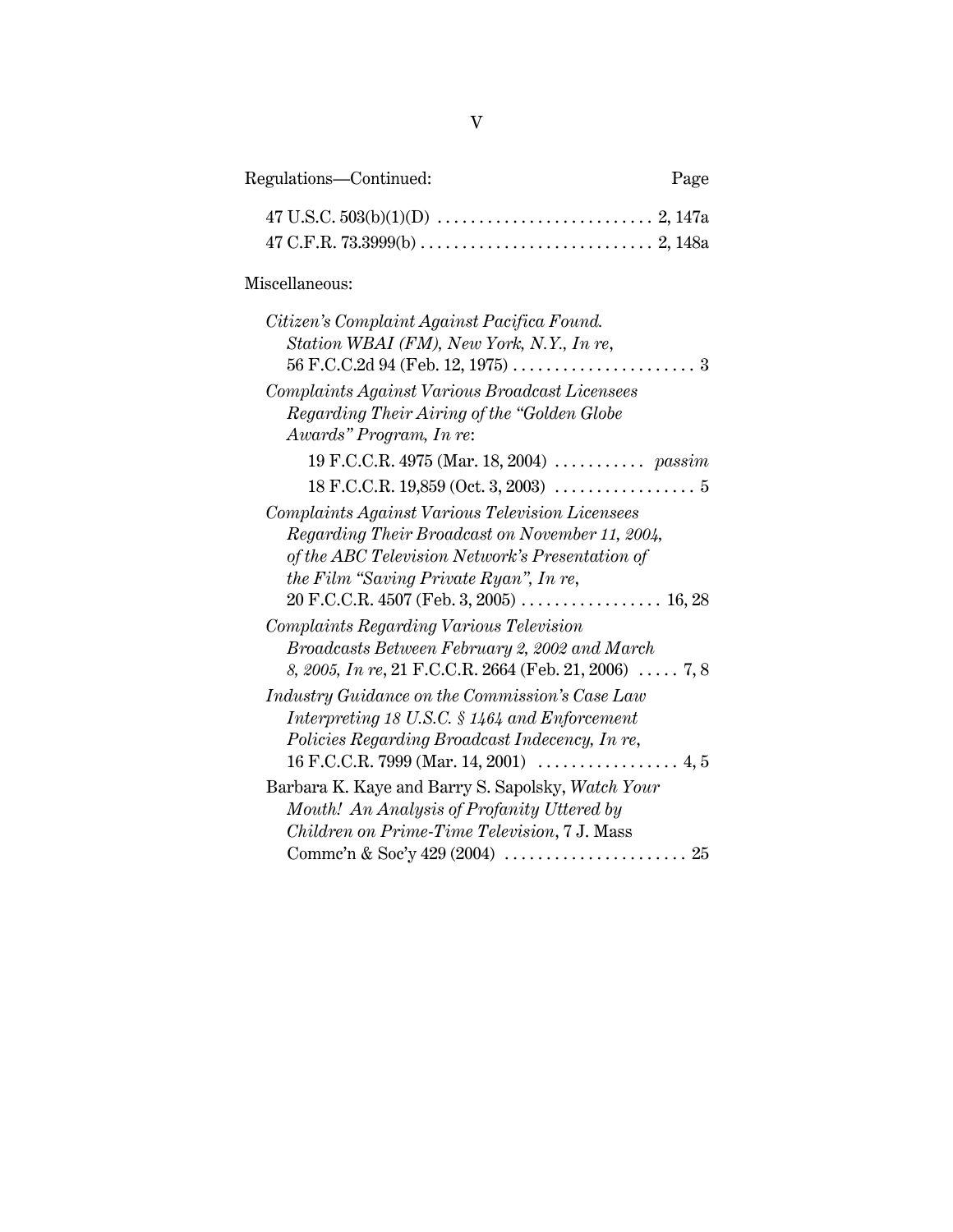# In the Supreme Court of the United States

No. 07-582

FEDERAL COMMUNICATIONS COMMISSION AND UNITED STATES OF AMERICA, PETITIONERS

*v.*

FOX TELEVISION STATIONS, INC., ET AL.

*ON PETITION FOR A WRIT OF CERTIORARI TO THE UNITED STATES COURT OF APPEALS FOR THE SECOND CIRCUIT*

#### **PETITION FOR A WRIT OF CERTIORARI**

The Solicitor General, on behalf of the Federal Communications Commission and the United States of America, respectfully petitions for a writ of certiorari to review the judgment of the United States Court of Appeals for the Second Circuit in this case.

### **OPINIONS BELOW**

The opinion of the court of appeals (App., *infra*, 1a-60a) is reported at 489 F.3d 444. The order of the Federal Communications Commission (App., *infra*, 61a-142a) is reported at 21 F.C.C.R. 13,299.

## **JURISDICTION**

The judgment of the court of appeals (App., *infra*, 143a-144a) was entered on June 4, 2007. On August 23, 2007, Justice Ginsburg extended the time within which

(1)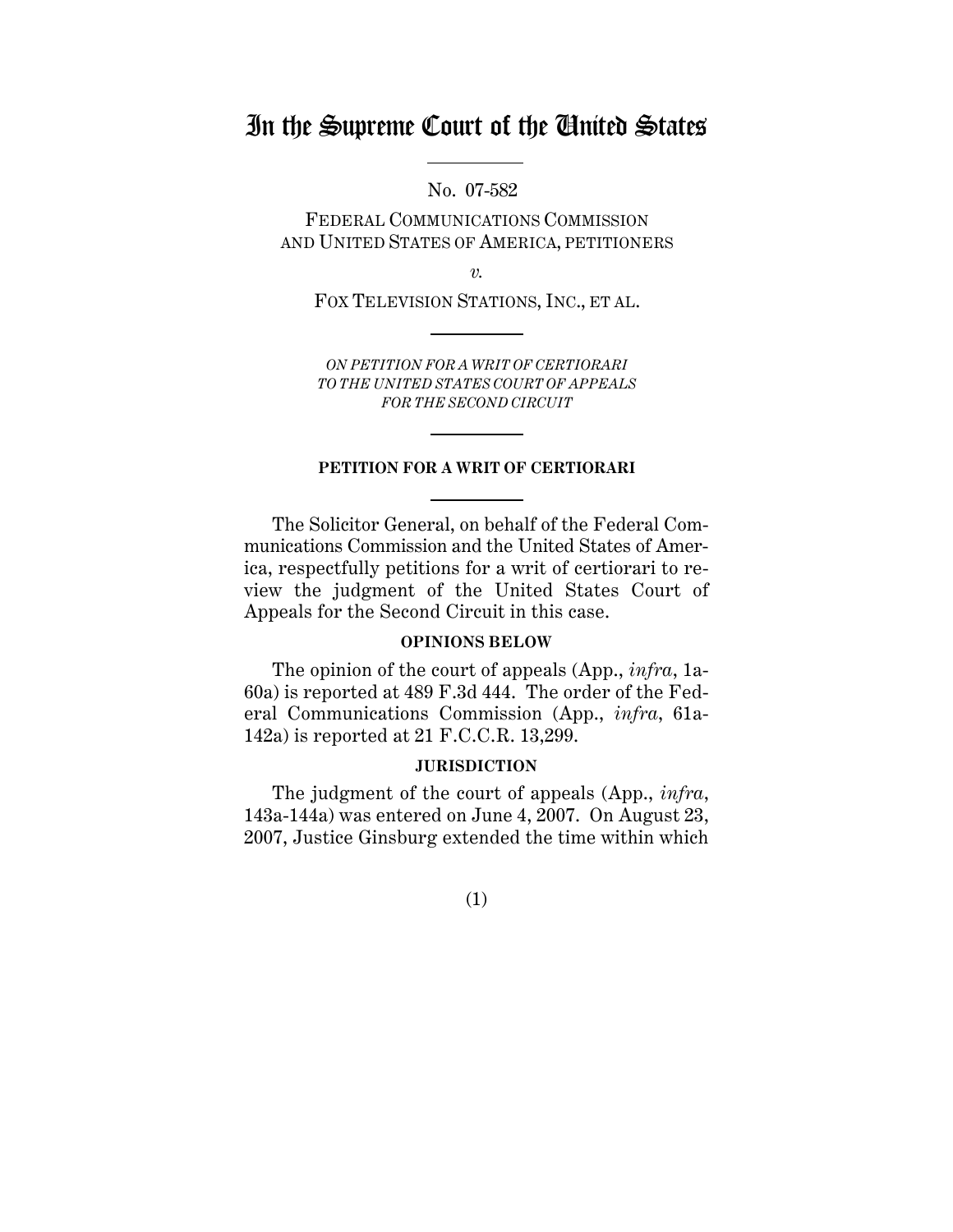to file a petition for a writ of certiorari to and including October 4, 2007, and on September 24, 2007, Justice Ginsburg further extended the time to and including November 1, 2007. The jurisdiction of this Court is invoked under 28 U.S.C. 1254(1).

## **STATUTES AND REGULATIONS INVOLVED**

Pertinent provisions are set out in an appendix to this petition. App., *infra*, 145a-148a.

# **STATEMENT**

1. a. Under 18 U.S.C. 1464, it is unlawful to "utter[] any obscene, indecent, or profane language by means of radio communication." As directed by Congress, the Federal Communications Commission (FCC or Commission) has adopted regulations specifying that the indecency prohibition applies to radio and television broadcasts aired between the hours of 6 a.m. and 10 p.m. 47 C.F.R. 73.3999(b) (adopted pursuant to Public Telecommunications Act of 1992 § 16(a), Pub. L. No. 102-356, 106 Stat. 954); see *Action for Children's Television* v. *FCC*, 58 F.3d 654, 669-670 (D.C. Cir. 1995) (en banc), cert. denied, 516 U.S. 1043 (1996). The Commission does not regulate indecent broadcasts outside that time period. The FCC has authority to enforce the indecency prohibition by, among other things, imposing civil forfeitures, see 47 U.S.C.  $503(b)(1)(B)$  and (D), or taking violations into account during license-renewal proceedings, see 47 U.S.C. 307, 309(k).

b. In *FCC* v. *Pacifica Foundation*, 438 U.S. 726 (1978) (*Pacifica*), this Court upheld the constitutionality of the FCC's authority to regulate indecent broadcasts. At issue in *Pacifica* was the midday radio broadcast of George Carlin's monologue "Filthy Words." Responding to a listener complaint, the Commission determined that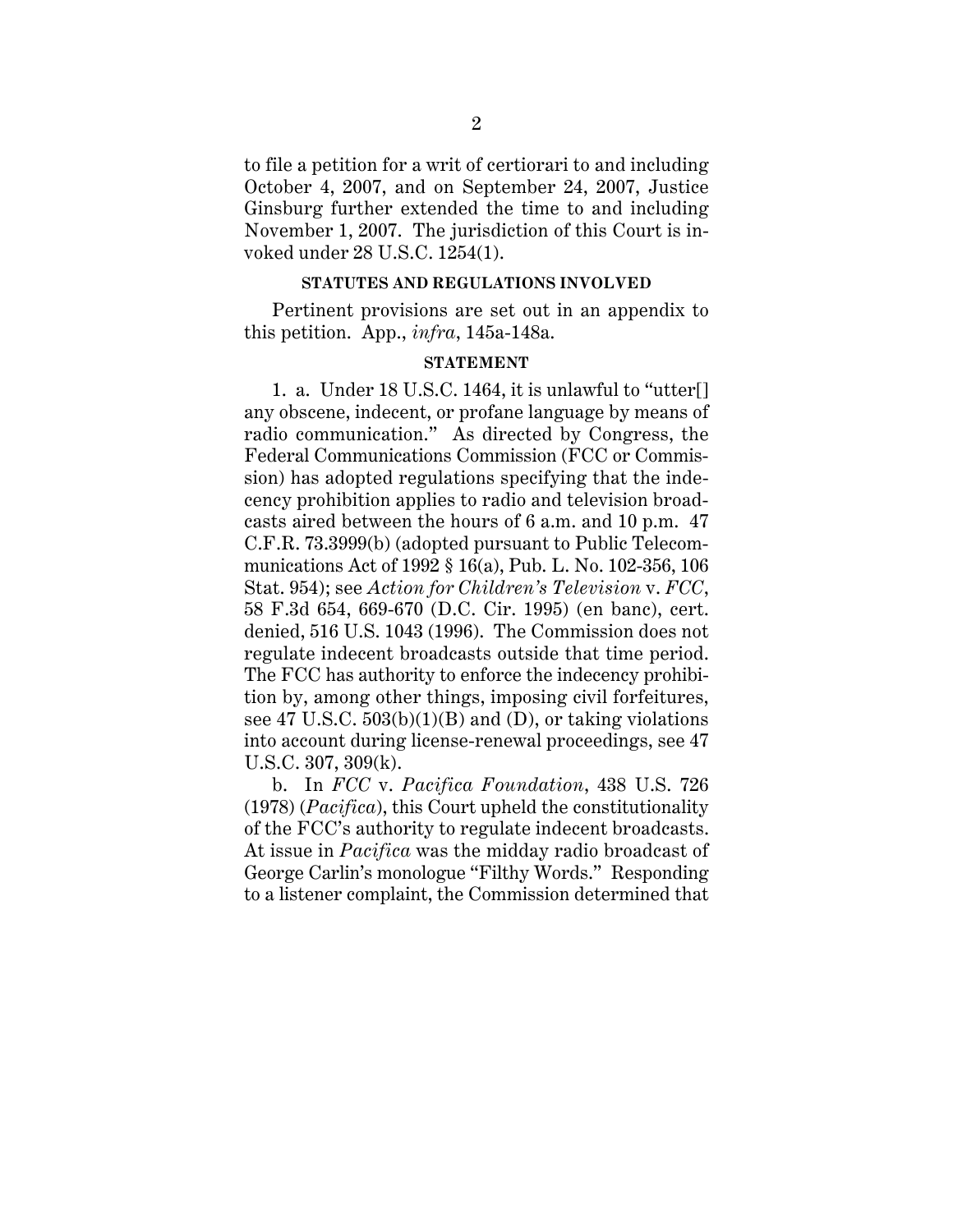the broadcast violated Section 1464. In reaching that conclusion, it applied a "concept of 'indecent' [that] is intimately connected with the exposure of children to language that describes, in terms patently offensive as measured by contemporary community standards for the broadcast medium, sexual or excretory activities and organs, at times of the day when there is a reasonable risk that children may be in the audience." *Id.* at 731- 732 (quoting *In re Citizen's Complaint Against Pacifica Found. Station WBAI (FM), New York, N.Y.*, 56 F.C.C.2d 94, 98 (Feb. 12, 1975)). Under that definition, the Court explained, "context is all-important." *Id.* at 750.

In rejecting a constitutional challenge to the Commission's enforcement of Section 1464, the Court observed that "the broadcast media have established a uniquely pervasive presence in the lives of all Americans" in that "material presented over the airwaves confronts the citizen, not only in public, but also in the privacy of the home, where the individual's right to be left alone plainly outweighs the First Amendment rights of an intruder." *Pacifica*, 438 U.S. at 748. The Court further observed that, because "broadcasting is uniquely accessible to children," indecent language can "enlarge[] a child's vocabulary in an instant." *Id*. at 749. The Court concluded that "the government's interest in the wellbeing of its youth and in supporting parents' claim to authority in their own household justified the regulation of otherwise protected expression." *Ibid*. (internal quotation marks and citation omitted); see *id*. at 762 (Powell, J., concurring). The Court rejected the contention that "one may avoid further offense by turning off the radio when he hears indecent language," comparing it to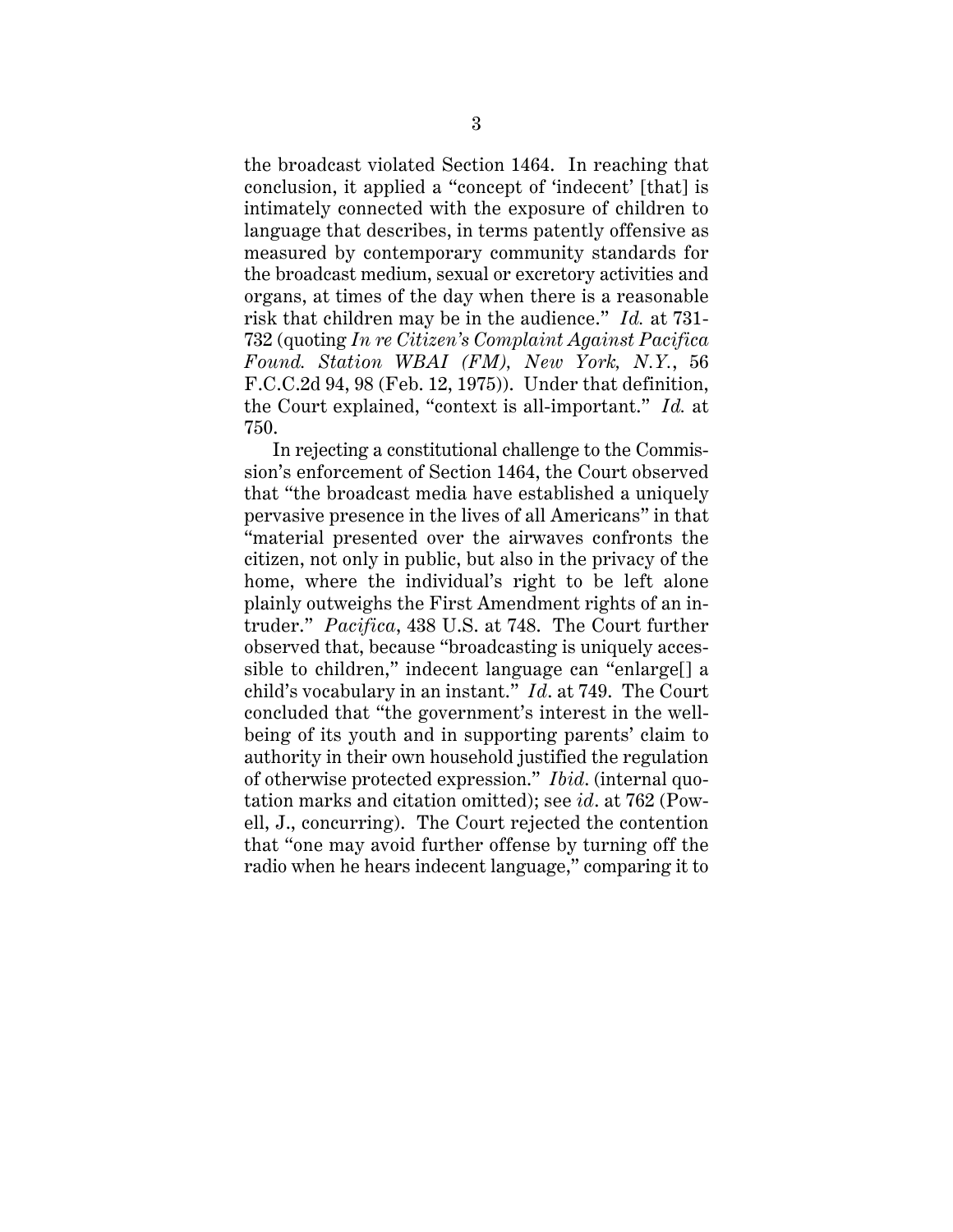"saying that the remedy for an assault is to run away after the first blow." *Id*. at 748-749.

c. In subsequent orders, the Commission sought to describe the circumstances under which non-repetitive utterances of offensive sexual or excretory terms would violate Section 1464. By 1987, the Commission had determined that when "a complaint focuses solely on the use of expletives, \* \* \* repetitive use in a patently offensive manner is a requisite to a finding of indecency." *In re Pacifica Found., Inc.*, 2 F.C.C.R. 2698, 2699 ¶ 13 (Apr. 16, 1987). In contrast, when offensive language "goes beyond the use of expletives" and involves "the description or depiction of sexual or excretory functions," "repetition of specific words or phrases is not necessarily an element critical to a determination of indecency." *Ibid .*

The Commission further explained the indecency standard in a 2001 policy statement. See *In re Industry Guidance on the Commission's Case Law Interpreting 18 U.S.C. § 1464 and Enforcement Policies Regarding Broadcast Indecency*, 16 F.C.C.R. 7999, 7999 ¶ 1 (Mar. 14, 2001) (*Industry Guidance*). That statement set out a two-part test for indecency. First, the material at issue "must fall within the subject matter scope of [the] indecency definition—that is, the material must describe or depict sexual or excretory organs or activities." *Id*. at 8002 ¶ 7. Second, "the broadcast must be *patently offensive* as measured by contemporary community standards for the broadcast medium." *Id*. at 8002 ¶ 8.

The policy statement explained that whether a broadcast is "patently offensive" turns on the "*full context*" in which the material was broadcast and is therefore "highly fact-specific." *Industry Guidance*, 16 F.C.C.R. at 8002-8003 ¶ 9. Three "principal factors" are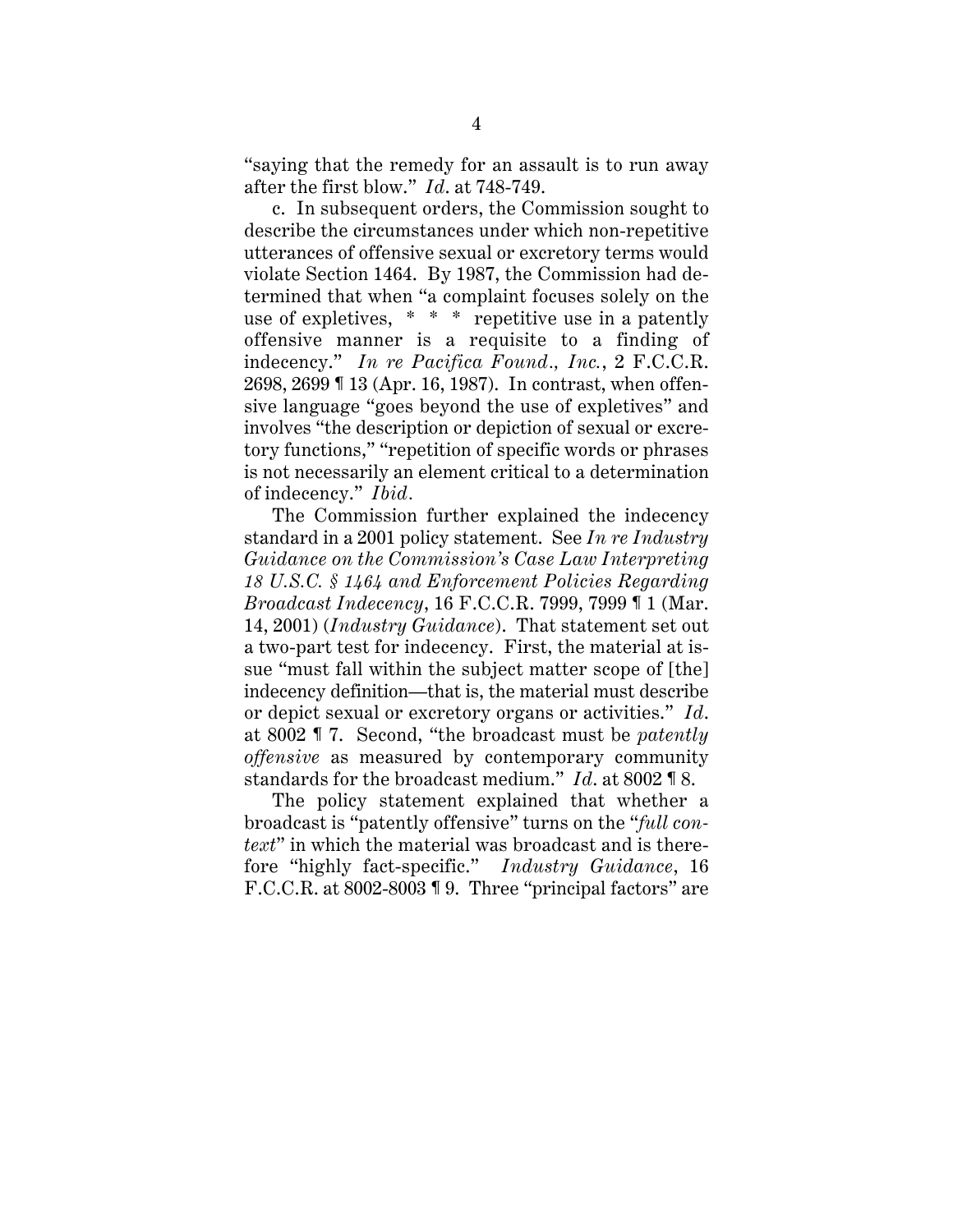"significant": "(1) the explicitness or graphic nature of the description or depiction of sexual or excretory organs or activities; (2) whether the material dwells on or repeats at length descriptions of sexual or excretory organs or activities; and (3) whether the material appears to pander or is used to titillate, or whether the material appears to have been presented for its shock value." *Id*. at 8003 ¶ 10 (emphases omitted). With respect to the second factor, the policy statement noted that "[r]epetition of and persistent focus on sexual or excretory material" may "exacerbate the potential offensiveness of broadcasts," but "even relatively fleeting references may be found indecent where other factors"—such as the use of "graphic or explicit" language—"contribute to a finding of patent offensiveness." *Id*. at 8008-8009 ¶¶ 17, 19.

d. In January 2003, the NBC network aired a live broadcast of the Golden Globe Awards. In accepting the award for Best Original Song, the rock singer Bono stated: "This is really, really fucking brilliant. Really, really great." *In re Complaints Against Various Broadcast Licensees Regarding Their Airing of the "Golden Globe Awards" Program*, 19 F.C.C.R. 4975, 4976 n.4 (Mar. 18, 2004) (*Golden Globe Awards Order*). The Commission concluded that the broadcast of Bono's remark was indecent even though Bono's use of the F-Word was not "sustained or repeated." *Id.* at 4980 **12.**<sup>1</sup> The Commission explained that, even when used

<sup>&</sup>lt;sup>1</sup> The FCC's Enforcement Bureau had initially ruled that the broadcast was not indecent because Bono "used the word 'fucking' as an adjective or expletive to emphasize an exclamation," and because the remarks were "fleeting and isolated." See *In re Complaints Against Various Broadcast Licensees Regarding Their Airing of the "Golden*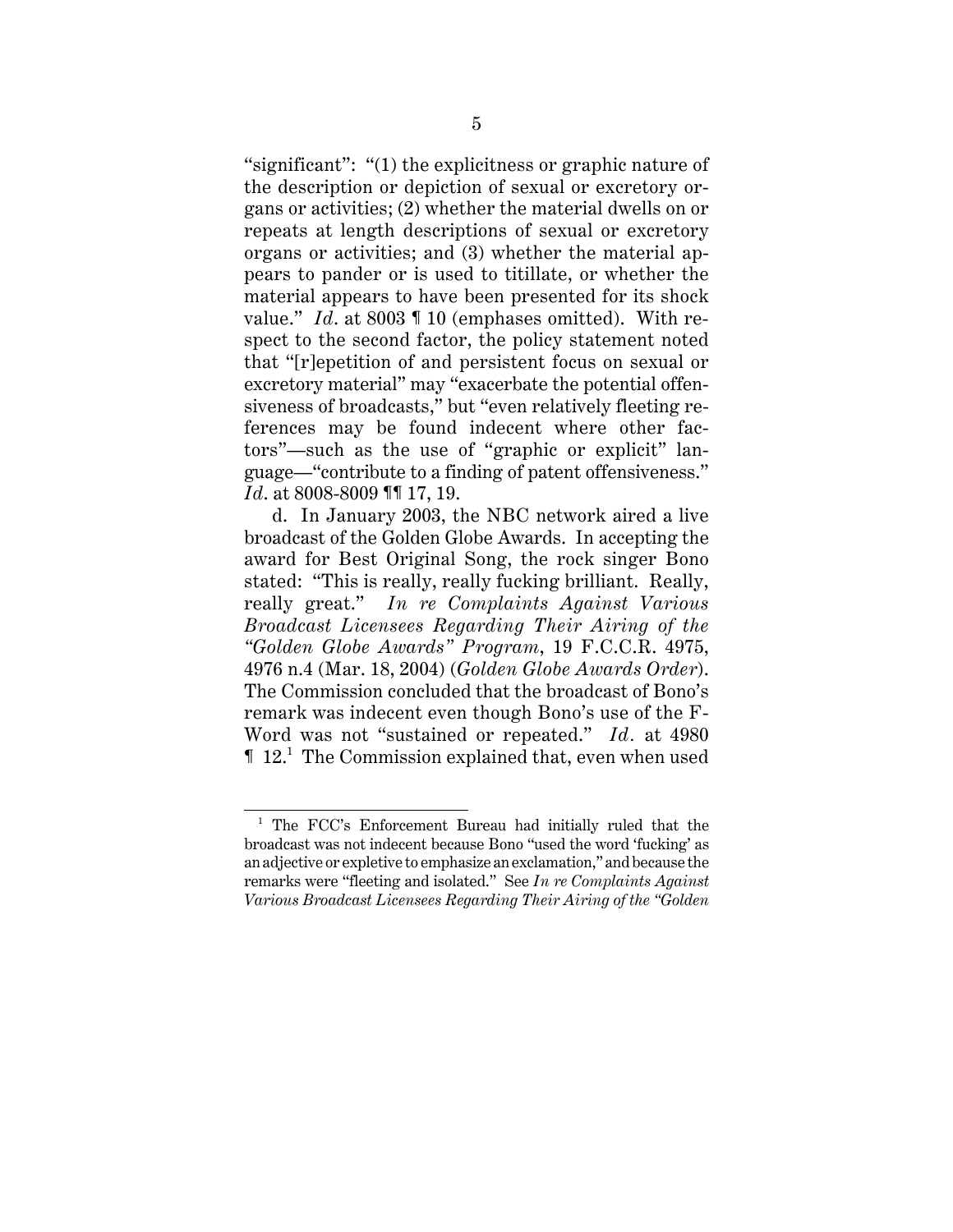as an "intensifier," the F-Word falls within the subjectmatter scope of indecency regulation because, given its "core meaning," the word "inherently has a sexual connotation." *Id.* at 4978 ¶ 8. The Commission also found that Bono's remark was "patently offensive" because "[t]he 'F-Word' is one of the most vulgar, graphic and explicit descriptions of sexual activity in the English language"; its use "invariably invokes a coarse sexual image"; and its broadcast "on a nationally telecast awards ceremony[] was shocking and gratuitous." *Id*. at 4979 ¶ 9. The Commission observed that NBC had not claimed that its broadcast of the word had "any political, scientific or other independent value." *Ibid.*

Although the Commission concluded that Bono's remark was indecent, it did not impose a sanction. Because "prior Commission and staff action have indicated that isolated or fleeting broadcasts of the 'F-Word' such as that here are not indecent," the Commission determined that NBC "did not have the requisite notice to justify a penalty." *Golden Globe Awards Order*, 19 F.C.C.R. at 4980-4982 ¶¶ 12, 15.

2. This case arises out of two broadcasts that aired before the Commission released the *Golden Globe Awards Order*. On December 9, 2002, the Fox television network broadcast the 2002 Billboard Music Awards beginning at 8 p.m. eastern standard time. During that broadcast, the entertainer Cher received an "Artist Achievement Award." In her acceptance speech, she said:

I've had unbelievable support in my life and I've worked really hard. I've had great people to work

*Globe Awards" Program*, 18 F.C.C.R. 19,859, 19,861 ¶¶ 5-6 (Oct. 3, 2003). The *Golden Globe Awards Order* reversed that staff decision.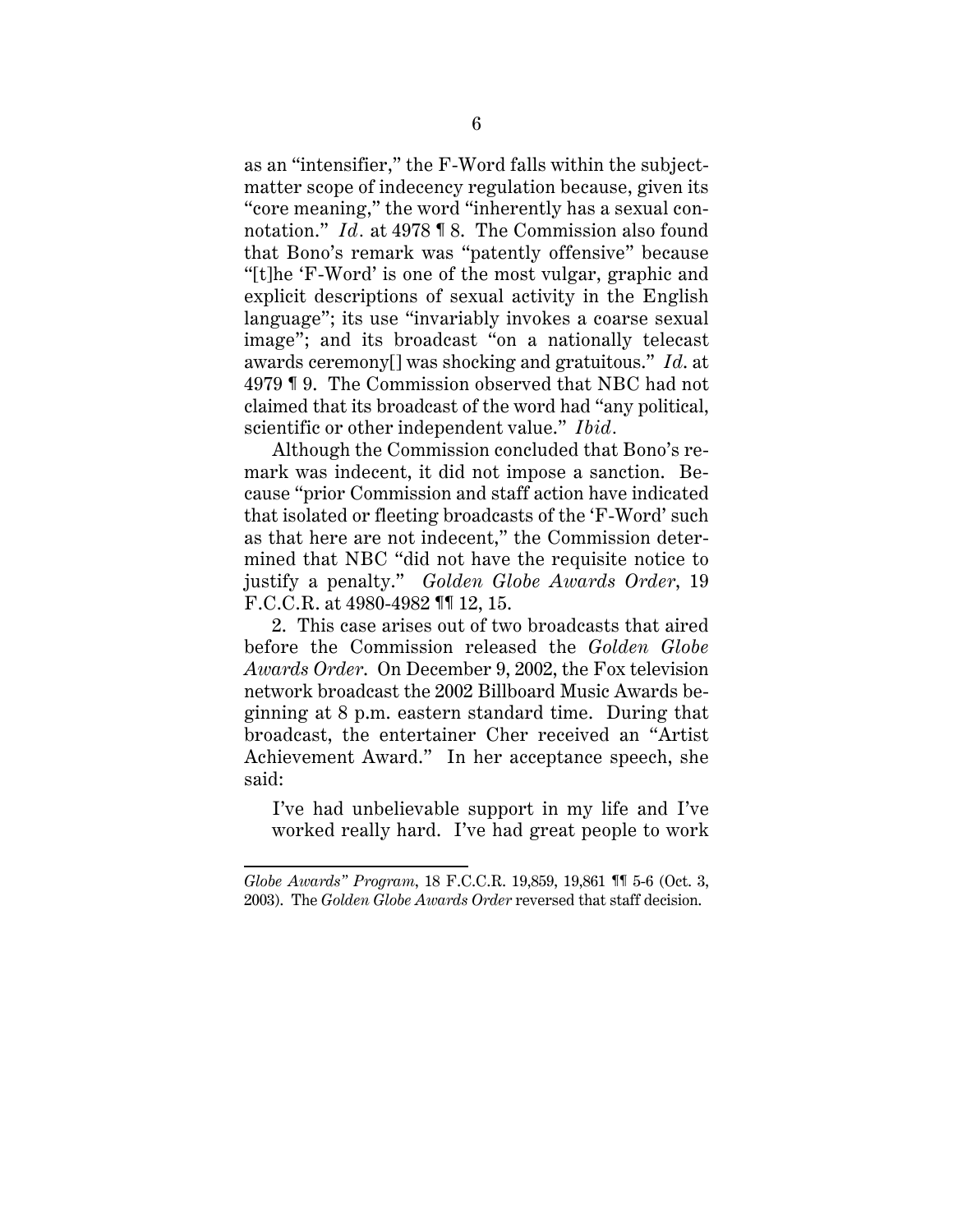with. Oh, yeah, you know what? I've also had critics for the last 40 years saying that I was on my way out every year. Right. So fuck 'em. I still have a job and they don't.

App., *infra*, 115a-116a.

The following year, on December 10, 2003, Fox broadcast the 2003 Billboard Music Awards beginning at 8 p.m. eastern standard time. Nicole Richie and Paris Hilton, the stars of Fox's show "The Simple Life," presented one of the awards. During their presentation, they engaged in the following exchange:

Paris Hilton: Now Nicole, remember, this is a live show, watch the bad language.

Nicole Richie: Okay, God.

Paris Hilton: It feels so good to be standing here tonight.

Nicole Richie: Yeah, instead of standing in mud and [audio blocked]. Why do they even call it "The Simple Life?" Have you ever tried to get cow shit out of a Prada purse? It's not so fucking simple.

App., *infra*, 69a-71a.

a. The Commission received complaints from viewers about both Billboard Music Awards broadcasts. It addressed those and other complaints in an order intended to provide "guidance to broadcasters and the public about the types of programming that are impermissible under our indecency standard." *In re Complaints Regarding Various Television Broadcasts Between February 2, 2002 and March 8, 2005*, 21 F.C.C.R. 2664, 2665 ¶ 2 (Feb. 21, 2006) (*Omnibus Order*). As relevant here, the *Omnibus Order* addressed the 2002 and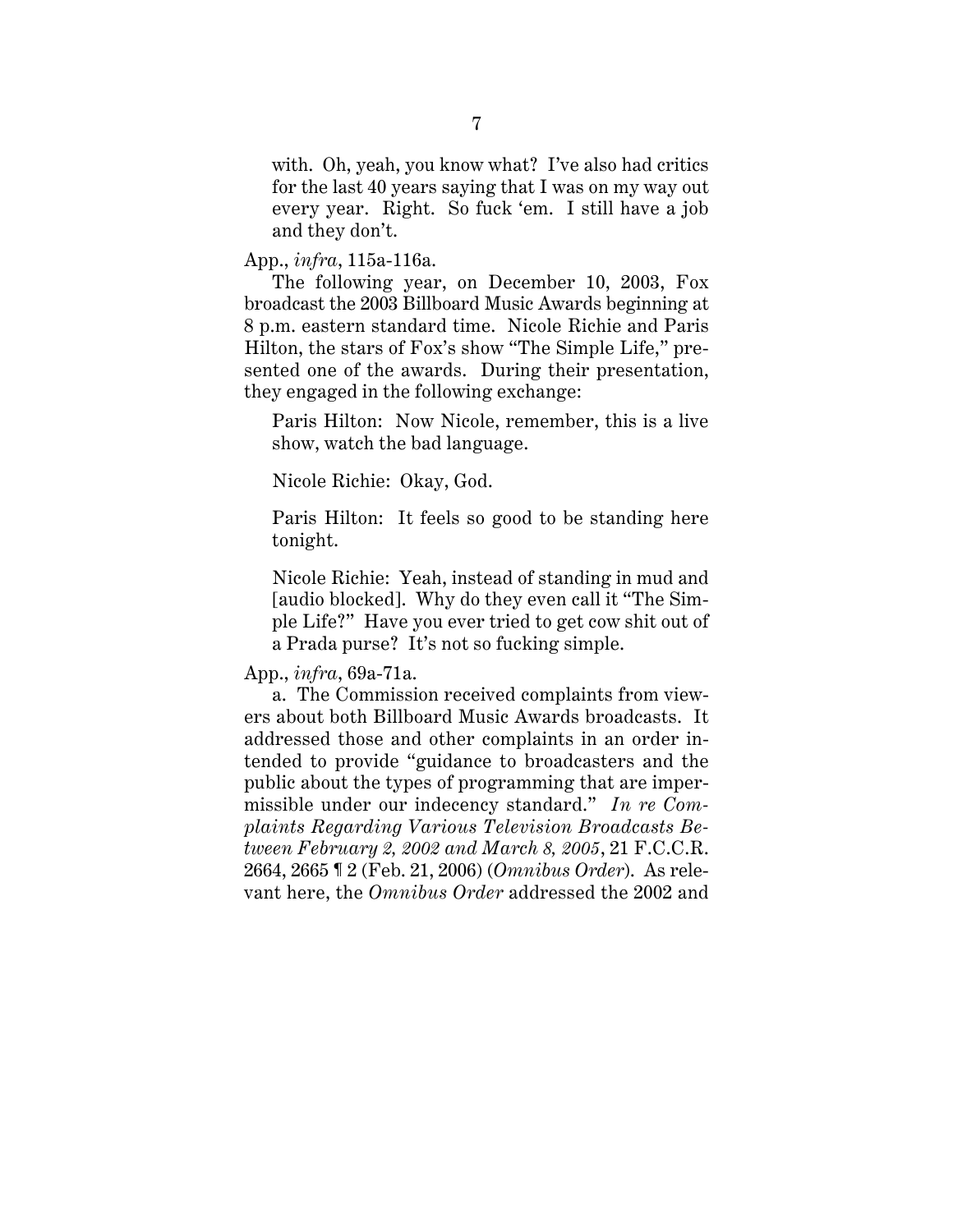2003 Billboard Music Awards, as well as two other programs: (1) several "NYPD Blue" episodes aired by the ABC network in which, among other things, a character on the show used the term "bullshit," and (2) an episode of CBS's "The Early Show" in which a contestant on CBS's "Survivor: Vanuatu" referred to another contestant as a "bullshitter" in a live interview. *Id.* at 2690- 2700 ¶¶ 100-145.

In the *Omnibus Order*, the Commission concluded that each of those four programs contained indecent language in violation of Section 1464 and the Commission's indecency regulations. 21 F.C.C.R. at 2690 ¶ 24. As in the *Golden Globe Awards Order*, however, the Commission did not impose any sanction because it concluded that broadcast licensees lacked adequate notice of its new policy regarding the airing of expletives. *Ibid.*; see *id.* at 2700 ¶ 145.

b. Respondents sought review of the *Omnibus Order*, and the cases were consolidated in the United States Court of Appeals for the Second Circuit. App., *infra*, 66a. At the Commission's request, the court of appeals granted a remand in order to provide the agency an opportunity to address in the first instance the broadcasters' specific challenges to the Commission's determinations with regard to their programs. *Id.* at 67a-68a.

c. On remand, the Commission vacated the relevant portions of the *Omnibus Order*. App., *infra*, 68a. It dismissed the complaints against "NYPD Blue" on procedural grounds, *id.* at 129a-131a, and it concluded that the use of the term "bullshitter" on "The Early Show" was not indecent because it occurred in the context of a "news interview," *id.* at 125a-128a.

At the same time, the Commission reaffirmed its conclusion that the broadcast of the 2002 and 2003 Billboard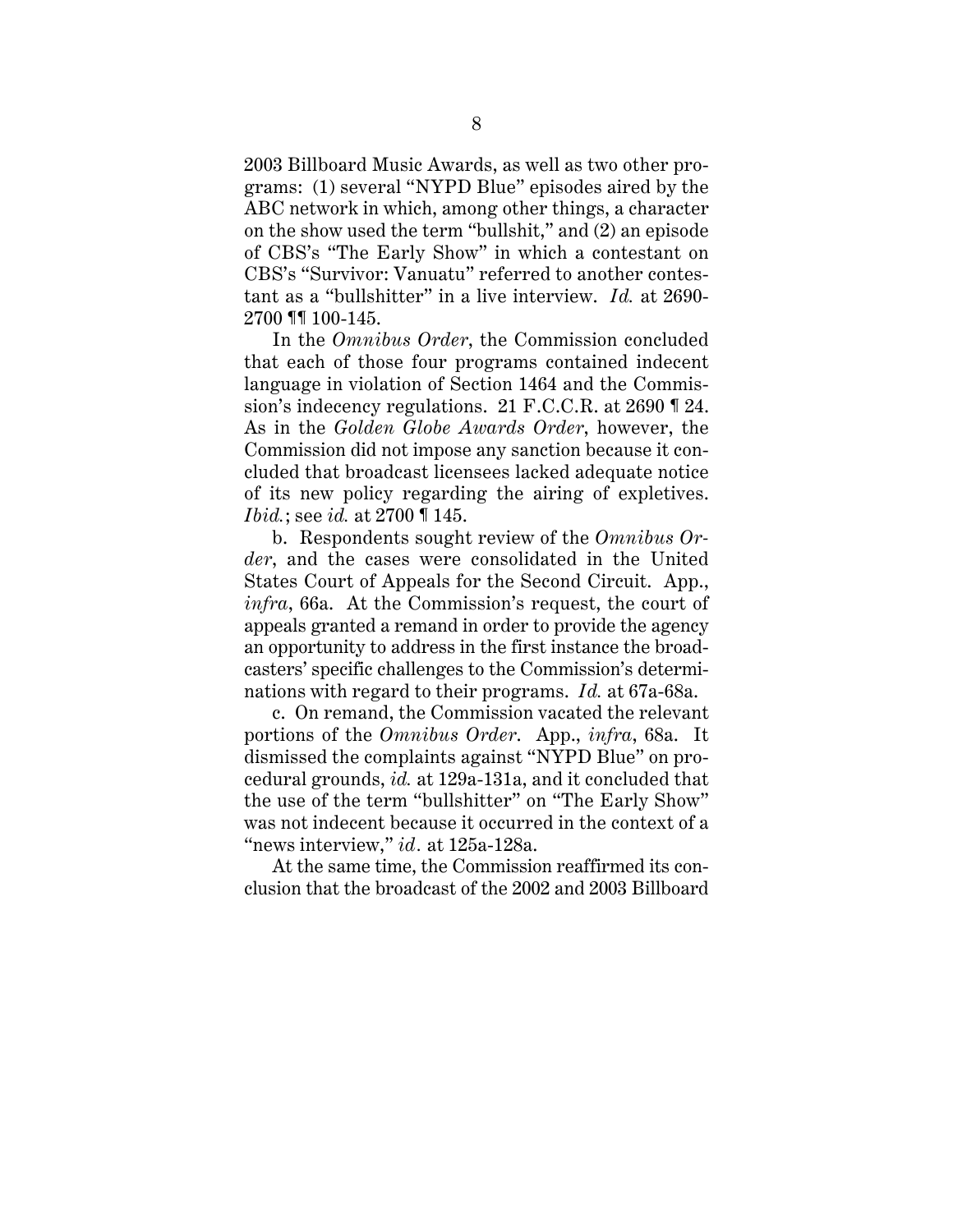Music Awards violated the prohibitions against the broadcast of indecent material. App., *infra*, 69a-142a. Applying the framework set out in the 2001 *Industry Guidance*, the Commission concluded that the expletives aired during the Billboard Music Awards were sexual or excretory references that fell within the subject-matter scope of the indecency definition. Fox did not dispute that Richie's use of the S-Word referred to excrement. *Id.* at 73a. In addition, the Commission reaffirmed that the "F-Word" (used by both Richie and Cher) inherently "has a sexual connotation even if the word is not used literally" because "the word's power to 'intensify' and offend derives from its implicit sexual meaning." *Id.* at 73a-74a; see *id.* at 117a-118a. The Commission also concluded that both broadcasts were "patently offensive." *Id.* at 74a, 118a. With respect to both broadcasts, the Commission found that the language used was not only graphic and shocking—particularly in the context of nationally televised awards programs viewed by a substantial number of children—but was also gratuitous. *Id.* at 75a-76a, 118a-120a. Indeed, the Commission noted, Fox did not argue that the expletives at issue "had any artistic merit or were necessary to convey any message." *Id.* at 76a n.44; see *id.* at 120a n.191.

The Commission also rejected the argument that the isolated nature of the utterances should preclude a finding that the language was indecent. App., *infra*, 82a-83a. The Commission explained that it was "artificial" to maintain a distinction between "expletives," which had to be repeated to be actionable, and literal "descriptions or depictions of sexual or excretory functions," which did not. *Id*. at 82a. As the Commission observed, "[i]n evaluating whether material is patently offensive, the Commission's approach has generally been to exam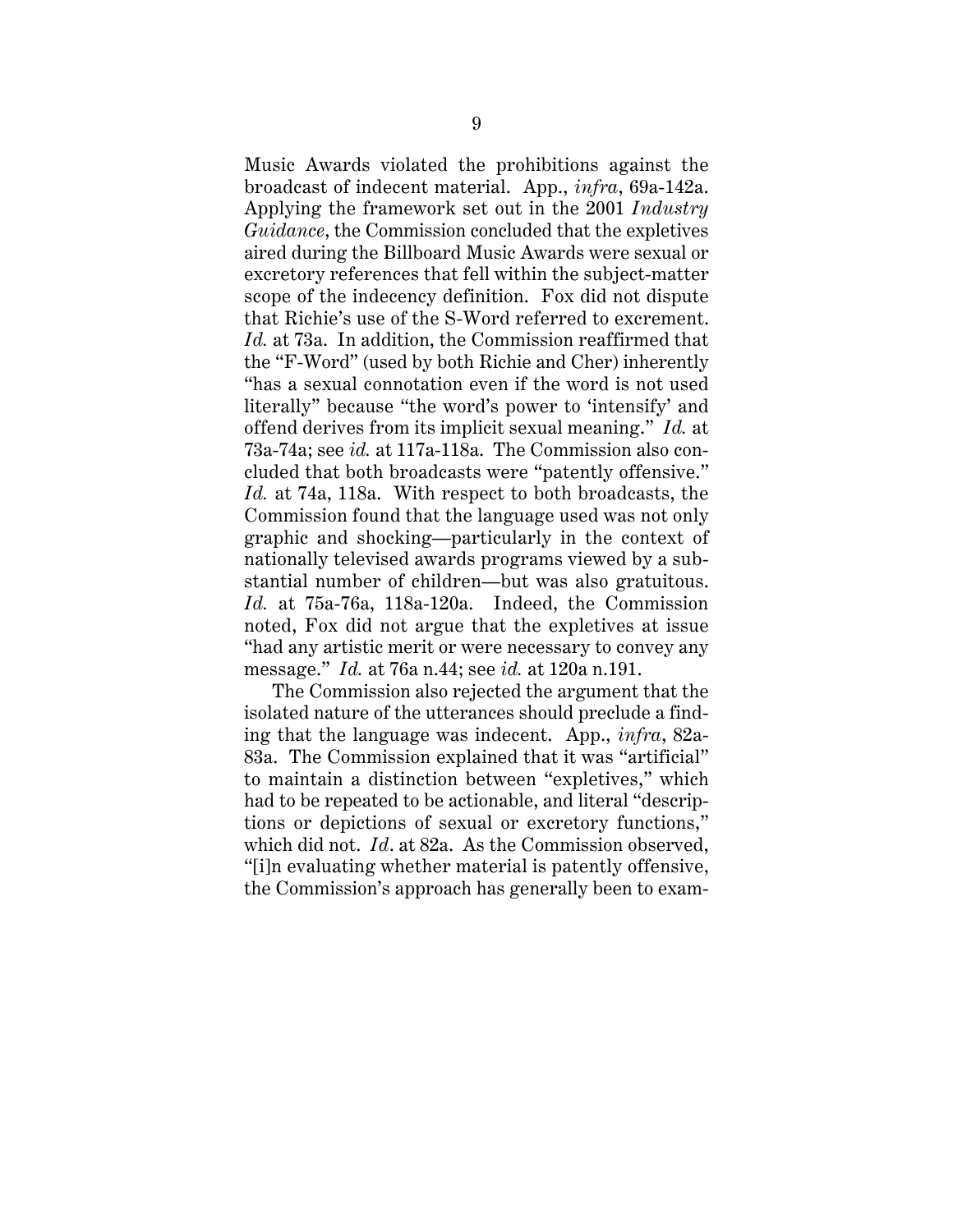ine all factors relevant to that determination." *Id*. at 83a. The Commission accordingly found that "categorically requiring repeated use of expletives in order to find material indecent" would be "inconsistent with our general approach to indecency enforcement, which stresses the critical nature of context." *Ibid*. The Commission noted that *Pacifica* did not require it to "ignore 'the first blow' to the television audience in the circumstances presented here." *Ibid.* The Commission also observed that "granting an automatic exemption for 'isolated or fleeting' expletives" would allow broadcasters "to air any one of a number of offensive sexual or excretory words, regardless of context, with impunity during the middle of the afternoon provided they did not air more than one expletive in any program segment." *Id.* at 84a-85a. Permitting "[s]uch a result," the Commission explained, "would be inconsistent with [the] obligation to enforce the law responsibly." *Id.* at 85a.

3. A divided panel of the court of appeals vacated and remanded. App., *infra*, 1a-60a.

a. The court of appeals concluded that the Commission's policy regarding isolated expletives was "arbitrary and capricious under the Administrative Procedure Act" because the Commission had "failed to articulate a reasoned basis for [its] change in policy." App., *infra*, 2a. Taking the view that the "primary reason for the crackdown on fleeting expletives" was to protect "viewers (including children)" from the "first blow" of an expletive, the court of appeals stated that the Commission had failed to provide a "reasonable explanation for why it has changed its perception that a fleeting expletive was not a harmful 'first blow' for the nearly thirty years between *Pacifica* and *Golden Globes*." *Id.* at 25a. The court faulted the Commission for failing to produce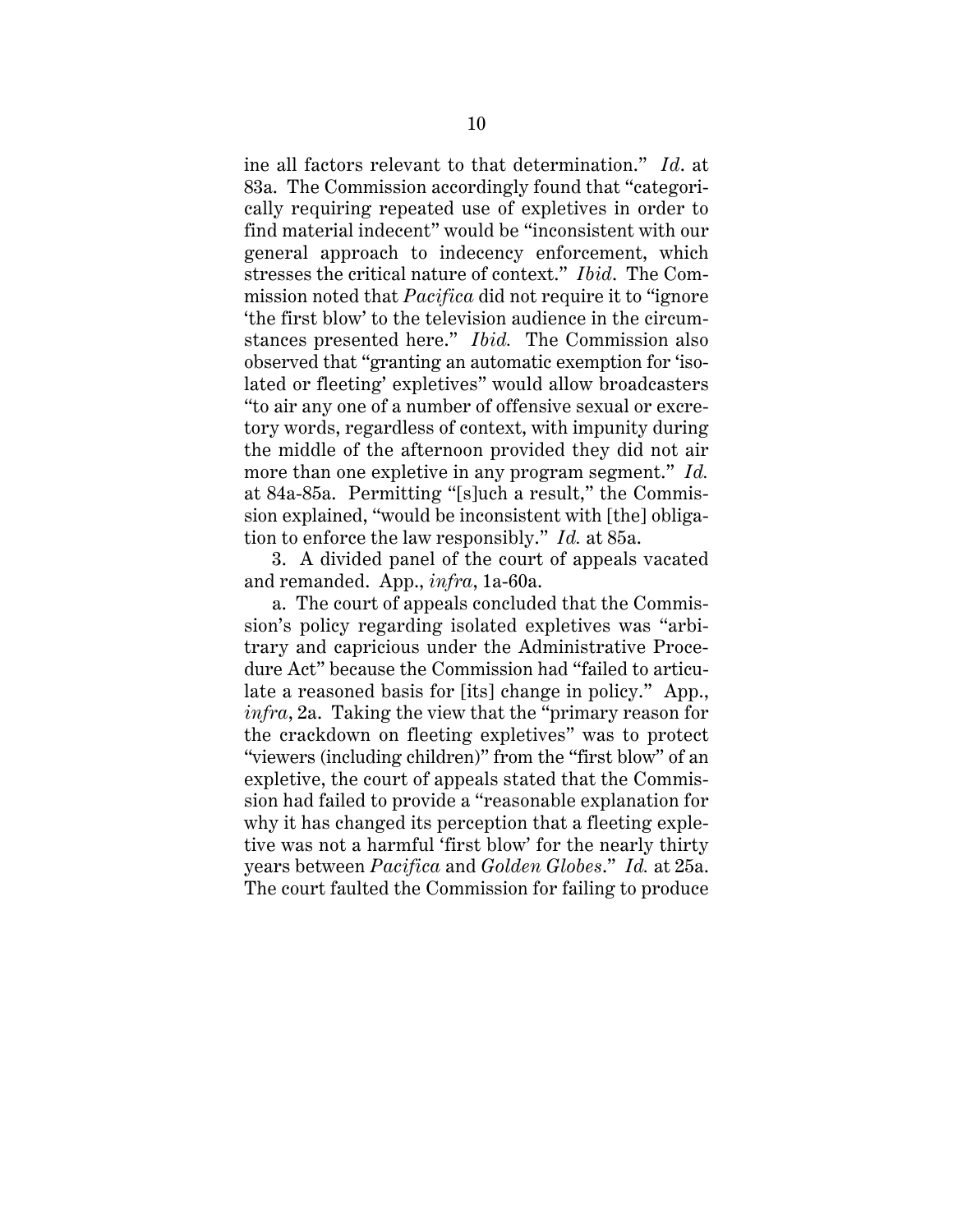"any evidence that suggests a fleeting expletive is harmful," much less that any such harm was "serious enough to warrant government regulation." *Id.* at 32a.

Even "[m]ore problematic," according to the court of appeals, was the fact that "the Commission does not take the position that *any* occurrence of an expletive is indecent or profane under its rules." App., *infra*, 25a - 26a. Because the Commission did not flatly prohibit the broadcast of vulgar expletives in every circumstance, the court concluded that "the record simply does not support the position that the Commission's new policy was based on its concern with the public's mere exposure to this language on the airwaves." *Id.* at 27a-28a. Even though the court recognized that, under *Pacifica*, any "per se ban would likely raise constitutional questions above and beyond the concerns raised by the [Commission's] current policy," *id.* at 26a n.7, the court nonetheless believed that it was arbitrary for the Commission to prohibit isolated expletives only in circumstances where their utterance would be patently offensive.<sup>2</sup>

The court of appeals also took issue with the Commission's determination that an expletive such as the F-

 $2\degree$  The court also invalidated the Commission's conclusion that nonrepeated expletives could be "profane." App., *infra*, 33a-34a. In the *Golden Globe Awards Order*, the FCC had held that Bono's use of the F-Word was "profane" within the meaning of Section 1464; in doing so, it rejected an interpretation of "profane" that was limited to blasphemous utterances, instead construing the term to mean "language \* \* \* so grossly offensive to members of the public who actually hear it as to amount to a nuisance." 19 F.C.C.R. at 4981 ¶ 13. The court stated that the Commission had failed to provide any "explanation of what harm this separate enforcement against profane speech addresses that is not already addressed by the FCC's indecency and obscenity enforcement." App., *infra*, 34a.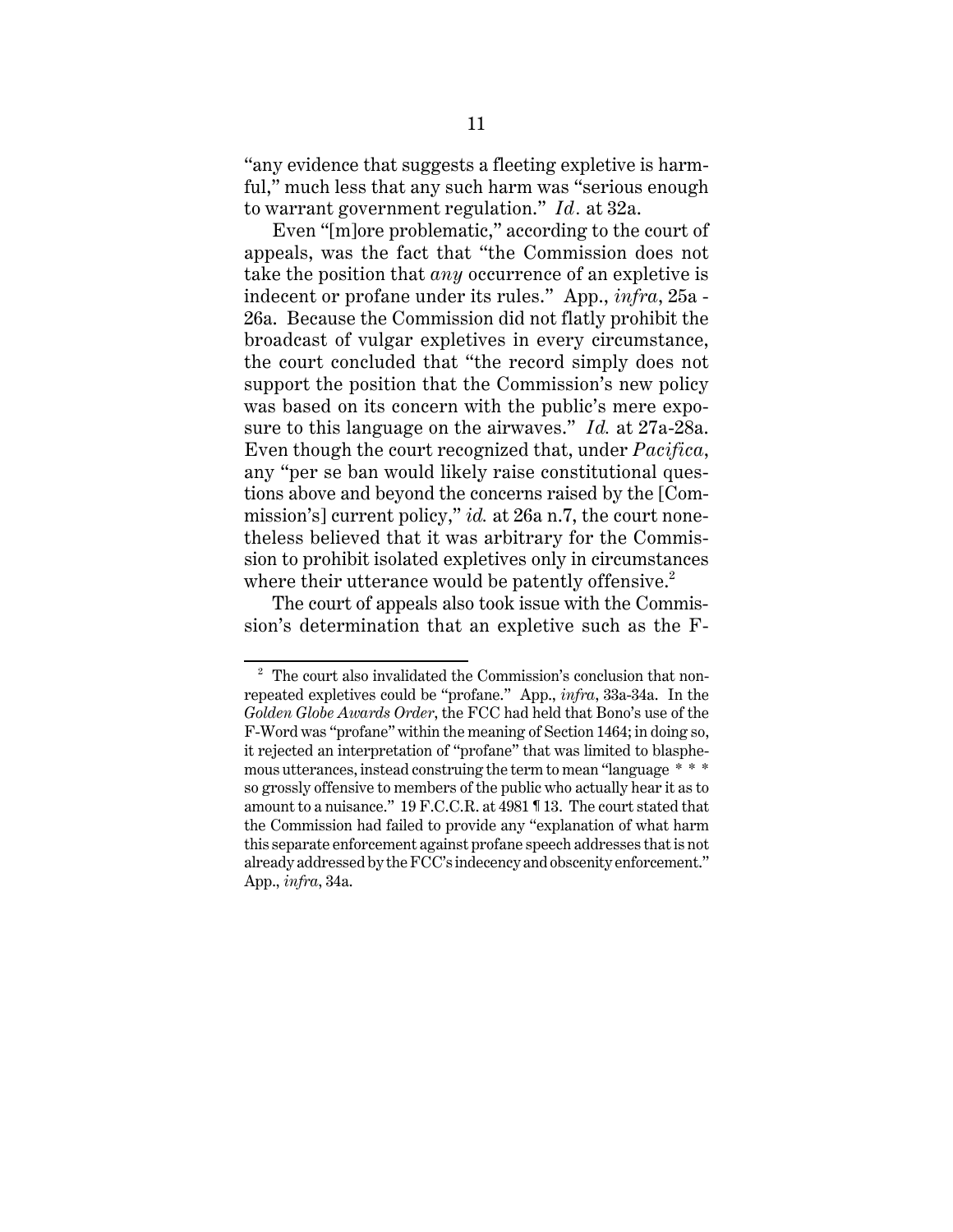Word has an inescapably sexual connotation. The court stated that "[t]his defies any commonsense understanding of these words, which, as the general public well knows, are often used in everyday conversation without any 'sexual or excretory' meaning." App., *infra*, 29a. In addition, the court dismissed as "divorced from reality" the Commission's concern that a "per se exemption for fleeting expletives would 'permit broadcasters to air expletives at all hours of the day so long as they did so one at a time.'" *Id.* at 30a (citation omitted).

Although the court of appeals "refrain[ed] from deciding the various constitutional challenges to the Remand Order raised by the Networks," it made certain "observations" regarding the constitutionality of the Commission's broadcast indecency policies. App., *infra*, 35a. The court "question[ed] whether the FCC's indecency test can survive First Amendment scrutiny," *ibid.*, and it expressed doubt "that by merely proffering a reasoned analysis for its new approach to indecency and profanity, the Commission can adequately respond to the constitutional and statutory challenges raised by the Networks," *id.* at 45a.

b. Judge Leval dissented. App., *infra*, 46a-60a. In his view, the Commission had provided a "sensible" reason for its "relatively modest change of standard." *Id.* at 49a. "[T]he Commission's central explanation for the change was essentially its perception that the 'F-Word' is not only of extreme and graphic vulgarity, but also conveys an inescapably sexual connotation." *Ibid*. The FCC therefore "concluded that the use" of that expletive, "even in a single fleeting instance without repetition," was "likely to constitute an offense to the decency standards of § 1464." *Id* at 50a. "In other words," Judge Leval stated, "the Commission found, contrary to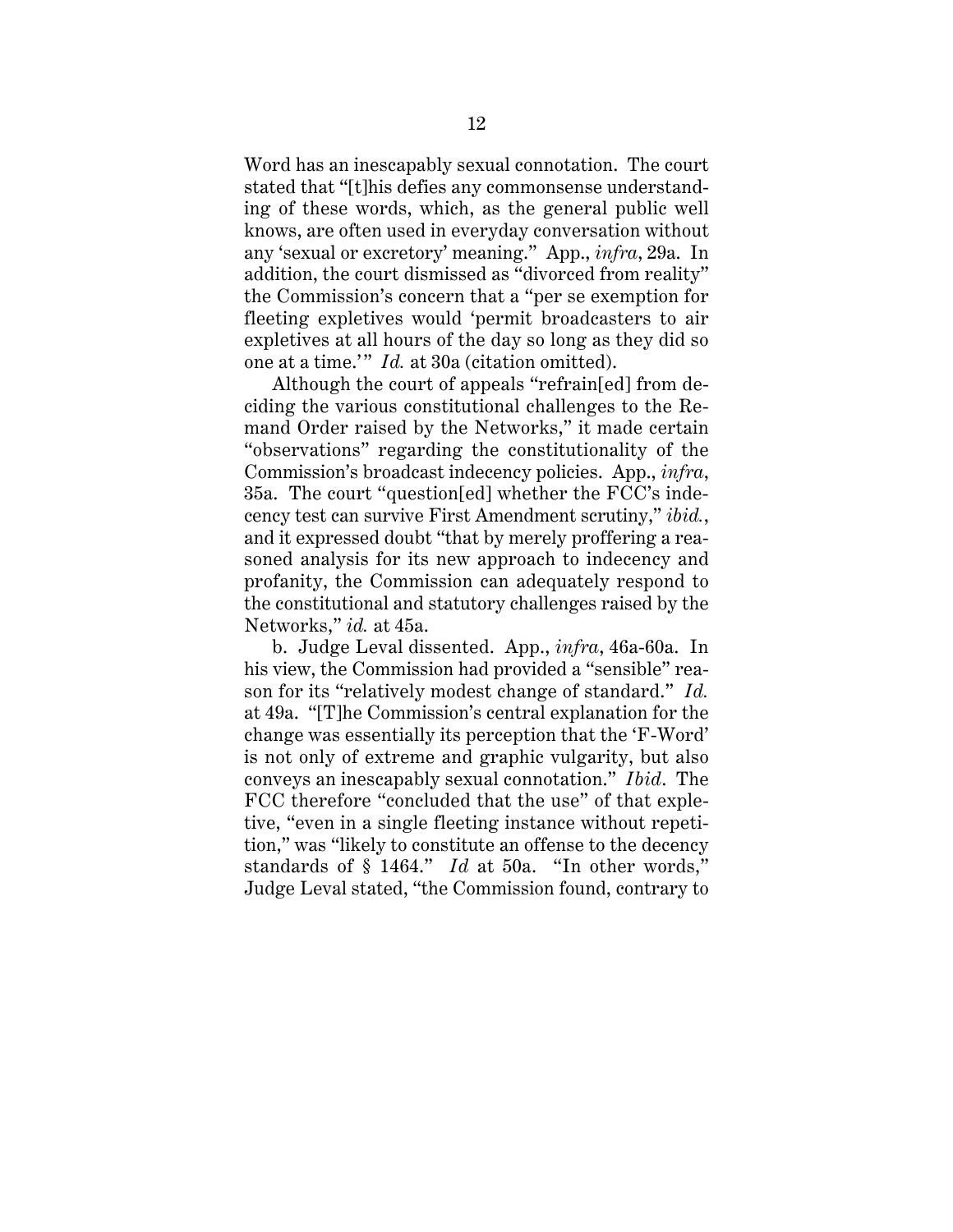its earlier policy, that the word is of such graphic explicitness in inevitable reference to sexual activity that absence of repetition does not save it from violating the standard of decency." *Id*. at 52a.

Unlike the majority, Judge Leval was not troubled by the Commission's decision not to "follow an all-or nothing policy." App., *infra*, 53a. Instead, he explained that the Commission "attempt[ed] to draw contextbased distinctions, with the result that no violation will be found in circumstances where usage is considered sufficiently justified that it does not constitute indecency." *Ibid*. Far from an example of "irrationality," Judge Leval stated, the policy "is an attempt on the part of the Commission over the years to reconcile conflicting values through standards which take account of context." *Id*. at 54a-55a. As Judge Leval explained, the Commission's context-driven approach "is in no way a consequence of the Commission's change of standard for fleeting expletives. It applies across the board to all circumstances." *Id.* at 53a. Thus, the "majority's criticism of inconsistency is not properly directed against the change of standard here in question," which "[i]f anything \* \* \* has made the Commission more consistent rather than less" by ensuring that "the same context-based factors will apply to all circumstances." *Id.* at 54a.

## **REASONS FOR GRANTING THE PETITION**

In vacating the FCC's order, the court of appeals adopted an analysis that directly conflicts with the approach toward broadcast-indecency regulation that this Court mandated in *FCC* v. *Pacifica Foundation*, 438 U.S. 726 (1978). The court of appeals criticized the Commission for taking context into account and refusing to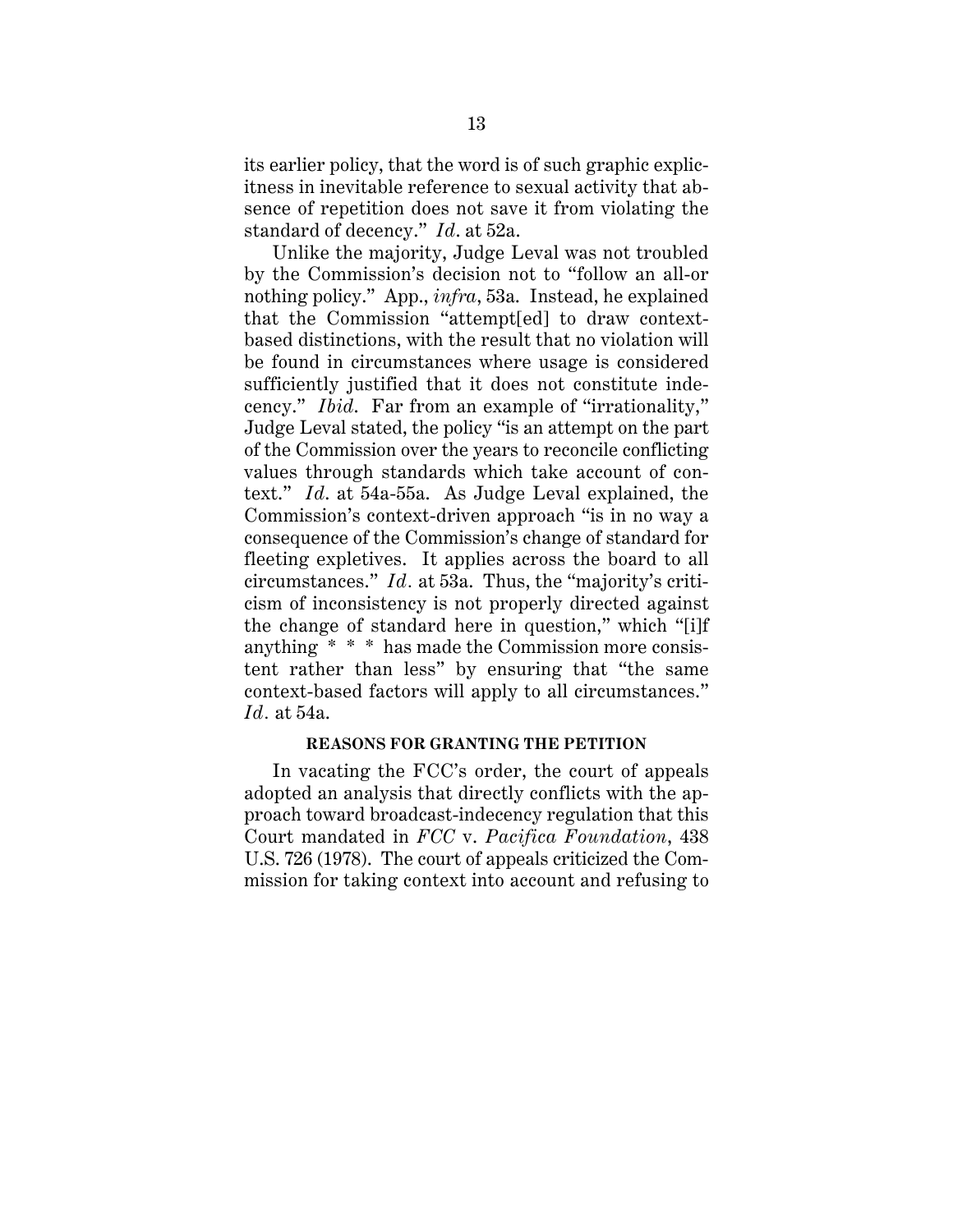treat a single use of an expletive, no matter how graphic or gratuitous, as per se not indecent, even though, in *Pacifica*, this Court emphasized that "context is all-important" in evaluating indecency. *Id.* at 750. Indeed, while the court of appeals faulted the Commission for not having the courage of its convictions and treating expletives as per se indecent, it also recognized that in light of *Pacifica*'s focus on context, a blanket prohibition on all uses of particular words would almost certainly violate the First Amendment. App., *infra*, 26a n.7. By faulting the Commission for exercising the contextual judgment that *Pacifica* mandated, the court of appeals appears to have put the FCC to a choice between allowing one free use of any expletive no matter how graphic or gratuitous, or else adopting a (likely unconstitutional) across-the-board prohibition against expletives. There is no reason that the Commission must choose between those per se rules.

The decision of the court of appeals is also inconsistent with settled principles governing judicial review of agency action. The court asserted that the Commission had not adequately explained why it reversed its policy of categorically exempting isolated expletives from the federal restrictions on indecent broadcasts. In reality, the Commission provided a thorough, reasoned explanation for its change in policy. Under the deferential standard of review required by the Administrative Procedure Act (APA), 5 U.S.C. 501 *et seq.*, the Commission's judgment as to how best to enforce the federal prohibition on the broadcast of indecent material should have been upheld, and the court's contrary conclusion was erroneous. And the court's determination that the FCC was required to provide "record evidence" showing that expletives are harmful is in direct conflict with a holding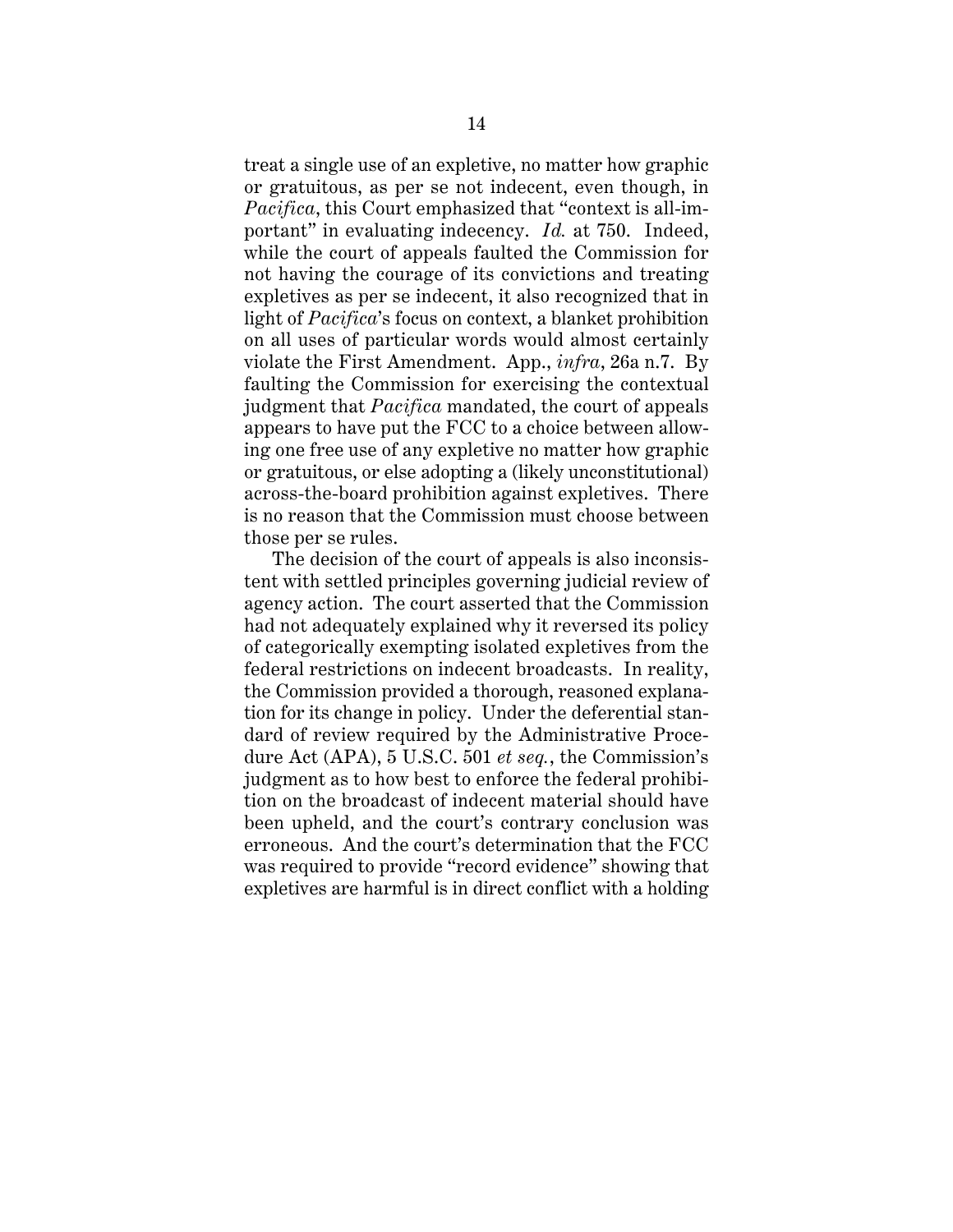of the D.C. Circuit. See *Action for Children's Television* v. *FCC*, 58 F.3d 654, 662 (1995) (en banc), cert. denied, 516 U.S. 1043 (1996).

In most cases, a remand to an agency for a fuller explanation of a policy would not merit this Court's review. Here, however, the court of appeals candidly acknowledged that, under its decision, the Commission probably will be unable to "adequately respond to the constitutional and statutory challenges" in this case even by "proffering a reasoned analysis for its new approach to indecency." App., *infra*, 45a. The court has thus sent the Commission back to run a Sisyphean errand while effectively invalidating much of the Commission's authority to enforce 18 U.S.C. 1464. In the meantime, the Commission is left in the untenable position of having a grant of authority that the public expects it to exercise, and that *Pacifica* allows it to exercise, but that the Second Circuit has indicated cannot be meaningfully exercised consistently with that court's view of the APA and the First Amendment. Accordingly, this Court's review is warranted.

# **A. The Decision Below Conflicts With This Court's Decision In** *Pacifica*

The reasoning of the court of appeals conflicts directly with the context-driven approach governing broadcast indecency that this Court upheld in *Pacifica*. In its analysis of the FCC's policy, the court of appeals focused on the Commission's statement, picking up on *Pacifica*, that it sought to protect broadcast audiences from the "first blow" resulting from the single utterance of an expletive. App., *infra*, 84a. The court rejected that rationale based on its view that "the 'first blow' theory bears no rational connection to the Commission's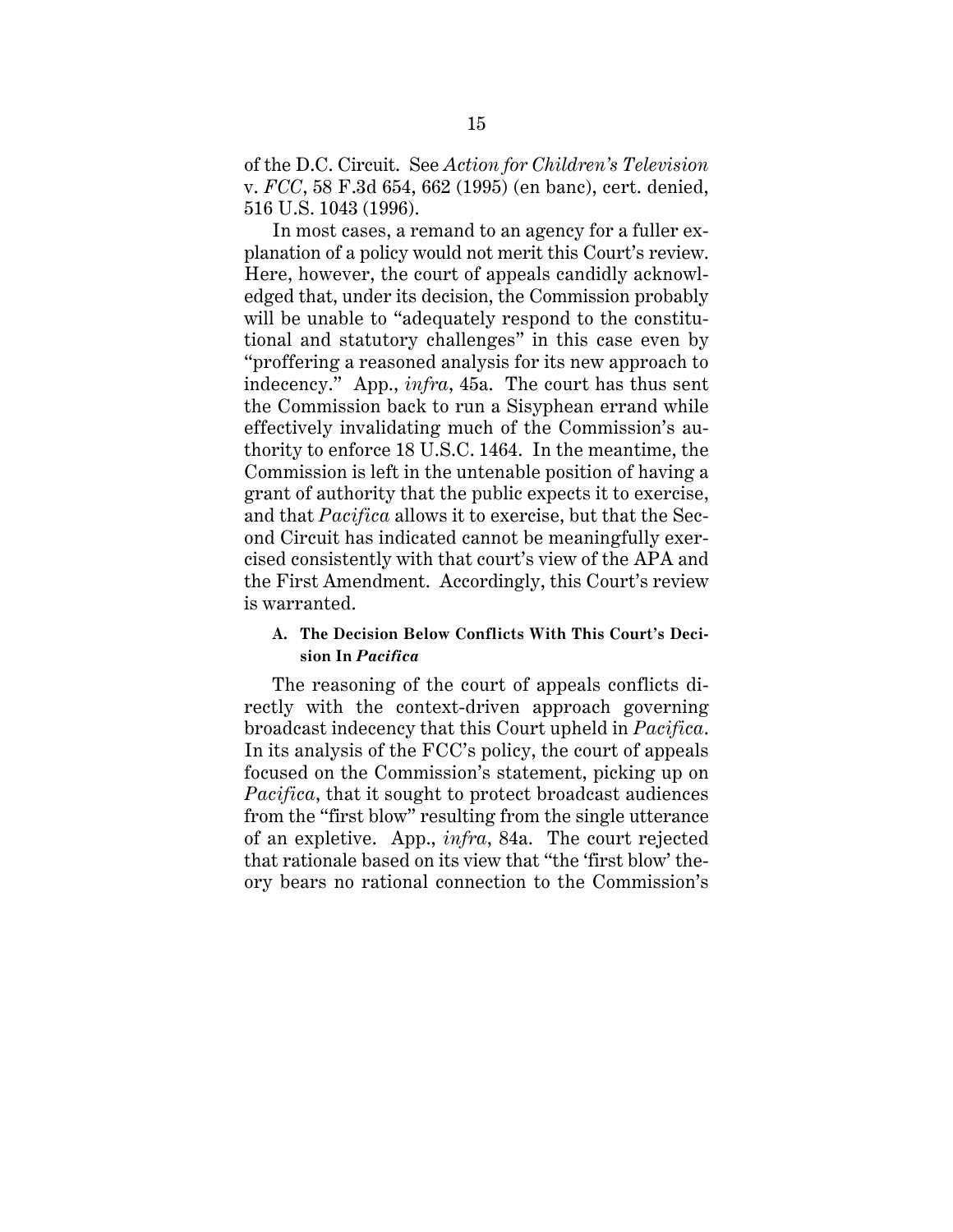actual policy regarding fleeting expletives" because "the Commission does not take the position that *any* occurrence of an expletive" is indecent. *Id.* at 26a. Thus, the court emphasized that the broadcast of a vulgar expletive on "The Early Show" was found not to be indecent because it took place in the context of a "news interview," and that the expletives in "Saving Private Ryan" did not make the broadcast of that movie indecent because, among other reasons, deleting the expletives "would have \* \* \* diminished the power, realism and immediacy of the film experience for viewers." *Id.* at 26a-27a (quoting *id.* at 128a, and *In re Complaints Against Various Television Licensees Regarding Their Broadcast on November 11, 2004, of the ABC Television Network's Presentation of the Film "Saving Private Ryan,"* 20 F.C.C.R. 4507, 4513 ¶ 14 (Feb. 3, 2005) (*Saving Private Ryan Order*)). According to the court, those outcomes demonstrated that "the Commission's new policy was [not] based on its concern with the public's mere exposure to this language on the airwaves." *Id.* at 27a-28a. But just because the "first blow" theory is relevant does not mean that the Commission must ignore context and treat any first blow as a knockout punch.

Contrary to the reasoning of the court of appeals, the Commission's consideration of context is appropriate for three reasons. First, the context in which a word is used is highly relevant in determining whether the word is offensive. Judge Leval illustrated the point well when he observed that the judges of the court of appeals had used the F-Word at oral argument: "Had the case been on another subject, such usage would surely have seemed inappropriate. Because of the issues in this case, the word was central to the issues being discussed. It is not irrational to take context into account to determine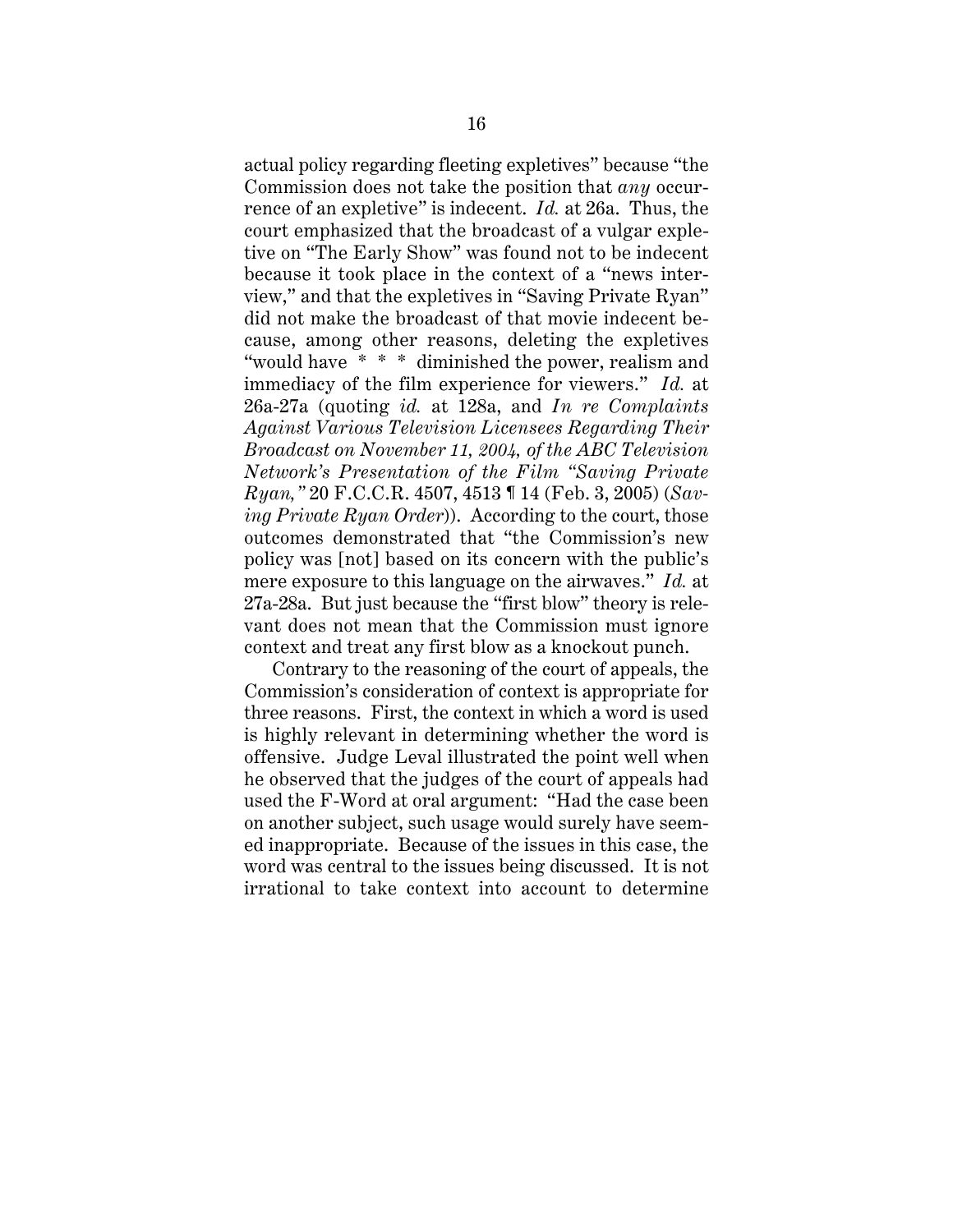whether use of the word is indecent." App., *infra*, 54a n.16.

Second, when offensive language is used in certain contexts—such as a news program—countervailing First Amendment interests may be at stake, making it appropriate for the Commission to "proceed with the utmost restraint." App., *infra,* 127a. Agencies are not required to pursue their policies in complete disregard of competing interests, nor are they prohibited from recognizing that those interests may be greater in some contexts than in others. *Id.* at 55a (Leval, J., dissenting) (FCC has properly "reconcile[d] competing values through standards which take account of context."); see *FCC* v. *National Citizens Comm. for Broad.*, 436 U.S. 775, 809-811 (1978); cf. *Chevron USA Inc.* v. *NRDC*, 467 U.S. 837, 865-866 (1984).

Third, and most importantly, the court of appeals' hostility to a contextual analysis is, at bottom, an attack on this Court's decision in *Pacifica*. In *Pacifica*, the Court upheld the Commission's authority to regulate broadcast indecency precisely because "[t]he Commission's decision rested entirely on a nuisance rationale in which context is all-important." 438 U.S. at 750; see *ibid.* (indecency determination "requires consideration of a host of variables"). "[A] nuisance," the Court observed, "may be merely a right thing in the wrong place,—like a pig in the parlor instead of the barnyard." *Ibid.* (quoting *Euclid* v. *Ambler Realty Co.*, 272 U.S. 365, 388 (1926)).

As Justice Stevens explained, "the constitutional protection accorded to a communication containing such patently offensive sexual and excretory language need not be the same in every context." *Pacifica*, 438 U.S. at 747 (plurality opinion). Instead, "[i]t is a characteristic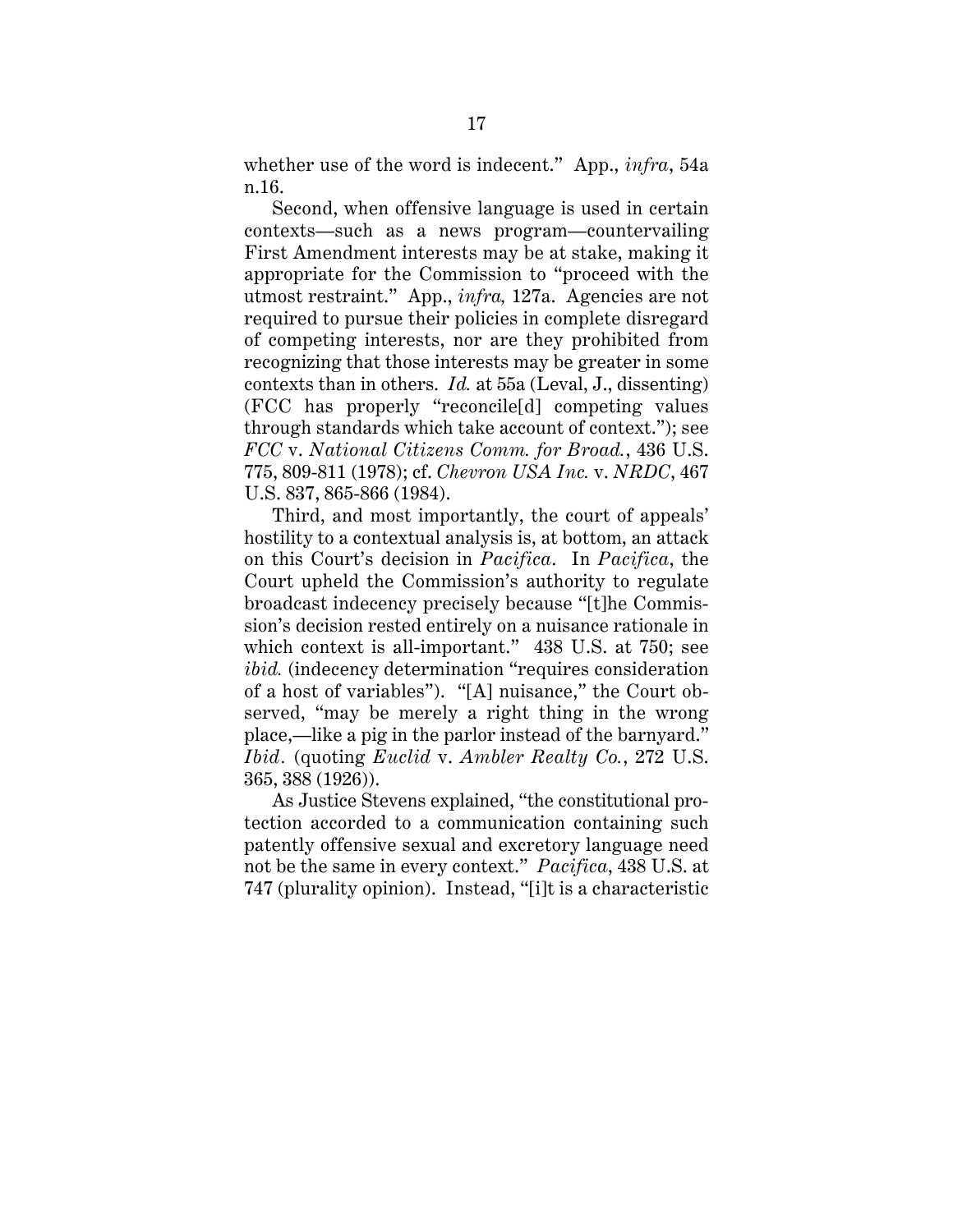of speech such as this that both its capacity to offend, and its 'social value' \* \* \* vary with the circumstances"; thus, "[w]ords that are commonplace in one setting are shocking in another." *Ibid*. "Because content of that character is not entitled to absolute constitutional protection under all circumstances," Justice Stevens wrote, "we must consider its context in order to determine whether the Commission's action was constitutionally permissible." *Id*. at 747-748; see *id.* at 742 ("indecency is largely a function of context" and "cannot be adequately judged in the abstract"); *id*. at 761 (Powell, J., concurring) (agreeing that "*on the facts of this case*, the Commission's order did not violate respondent's First Amendment rights") (emphasis added). In short, the FCC's contextual analysis was crucial to this Court's endorsement of the Commission's determination in *Pacifica*.

According to the court of appeals, a contextual approach to isolated expletives bears "no rational connection" to the goal of protecting broadcast audiences from the "first blow." App., *infra*, 26a. But there is no inherent tension between a "first blow" theory and a consideration of context. Indeed, it was this Court in *Pacifica* that first analogized the broadcast of indecent language to the "first blow" of an assault, 438 U.S. at 748-749, even as it recognized a page later that the same language in a different context—*e.g.*, "a two-way radio conversation between a cab driver and a dispatcher, or a telecast of an Elizabethan comedy," *id*. at 750—might not be legally indecent. Moreover, in the discussion of Paul Cohen's famous jacket, see *id.* at 747 n.25, 749, Justice Stevens made clear that context could matter in analyzing a single use of an expletive. See also *id.* at 750 n.29.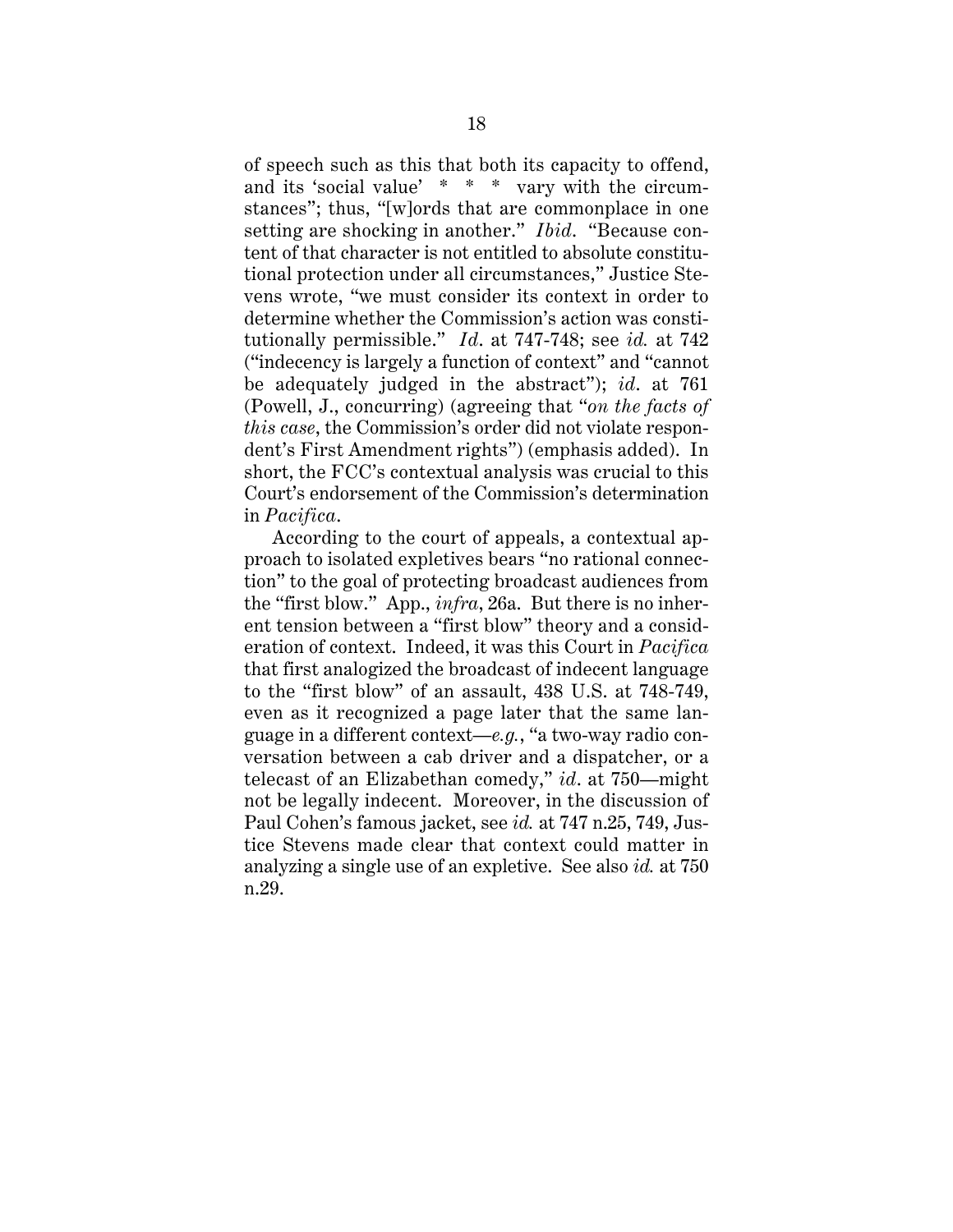Consistent with *Pacifica*, the Commission in this case reasonably concluded that Cher's and Richie's remarks constituted a "first blow" that could be redressed, not only because of the words that were used but also because of the context in which they were uttered: The language was vulgar and graphic; the words were uttered without any warning to parents during a live, nationally broadcast awards program watched by millions of children, App., *infra*, 76a, 119a; and it was undisputed that Cher's and Richie's remarks were gratuitous and unjustified by any artistic purpose, *id.* at 76a n.44, 120a n.191. Nothing in the Administrative Procedure Act required the Commission to prohibit the use of the same words in all other contexts in order to reach the reasonable conclusion that Cher's and Richie's comments were indecent as broadcast. While the court of appeals believed that consideration of countervailing First Amendment interests on a case-by-case basis undermined the reasonableness of the Commission's decision to abandon the per se exemption for isolated expletives, the court's position cannot be reconciled with *Pacifica*. Once it is recognized that (1) a particularly graphic utterance can serve as a first blow that can cause immediate damage, and (2) context matters, it follows logically that there is no mandate for a per se rule of either prohibition or license.

# **B. The Decision Below Is Inconsistent With Settled Principles Of Administrative Law And Conflicts With A Decision Of The D.C. Circuit**

The court of appeals gave several additional reasons for its conclusion that "the FCC has failed to articulate a reasoned basis for [its] change in policy" regarding isolated expletives. App., *infra*, 2a. None withstands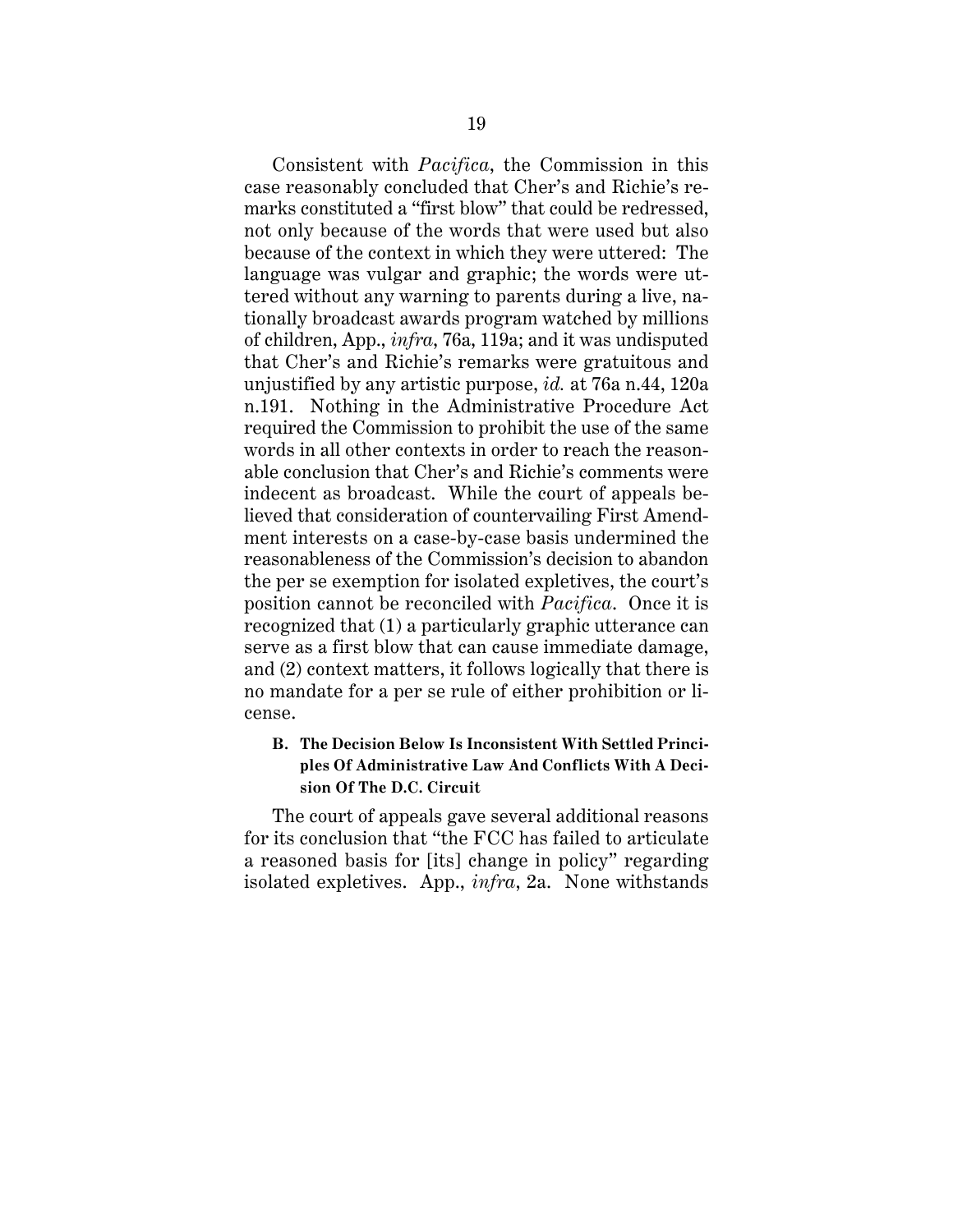scrutiny, and one is in direct conflict with a decision of the D.C. Circuit.

1. "The scope of review under the 'arbitrary and capricious' standard is narrow and a court is not to substitute its judgment for that of the agency." *Motor Vehicle Mfrs. Ass'n* v. *State Farm Mut. Auto. Ins. Co*., 463 U.S. 29, 43 (1983). Under that standard, "if the agency adequately explains the reasons for a reversal of policy, 'change is not invalidating, since the whole point of *Chevron* is to leave the discretion provided by the ambiguities of a statute with the implementing agency.'" *NCTA* v. *Brand X Internet Servs.*, 545 U.S. 967, 981-982 (2005) (quoting *Smiley* v. *Citibank (S.D.), N.A.,* 517 U.S. 735, 742 (1996)).

The Commission here gave a reasonable explanation for reaffirming its determination, first made in the *Golden Globe Awards Order*, that the "mere fact that specific words or phrases are not sustained or repeated does not mandate a finding that material that is otherwise patently offensive to the broadcast medium is not indecent." App., *infra*, 82a (quoting *Golden Globe Awards Order*, 19 F.C.C.R. at 4980 ¶ 12). The Commission explained that, "[i]n evaluating whether material is patently offensive, [its] approach has generally been to examine all factors relevant to that determination." *Id.* at 83a. Accordingly, the Commission reasoned, to "suggest[] that one of these factors—whether material had been repeated—would always be decisive in a certain category of cases" would be "at odds with the Commission's overall enforcement policy." *Ibid.* As Judge Leval explained, the *Golden Globe Awards Order* eliminated the "nearly automatic pass" that the Commission had previously given to isolated expletives, and recognized that a brief sexual or excretory reference could be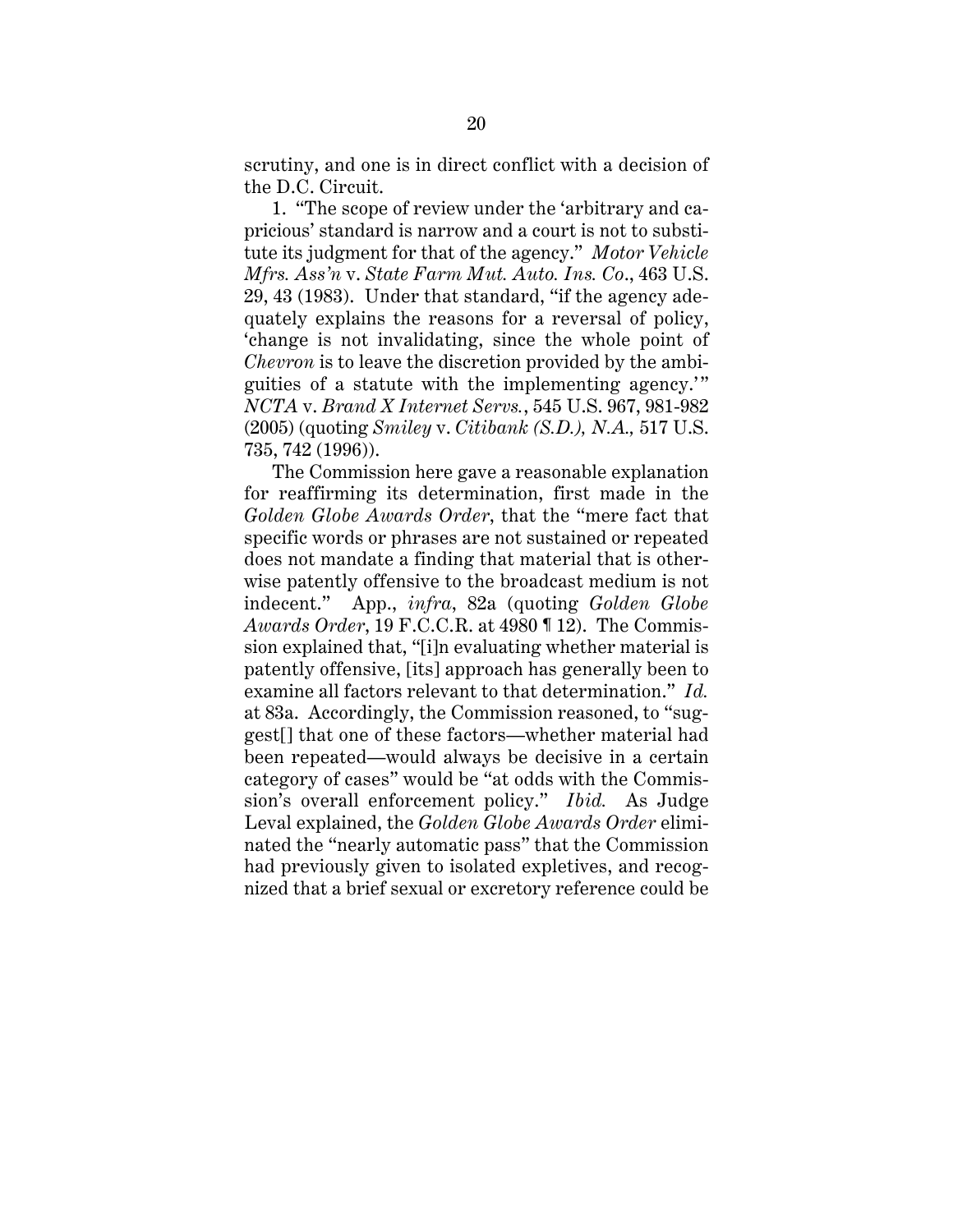patently offensive if uttered in certain contexts. *Id.* at 49a; see 19 F.C.C.R. at 4980  $\parallel$  12. That change in policy "made the Commission more consistent rather than less, because under the new rule, the same context-based factors will apply to all circumstances." App., *infra*, 54a. The panel majority's refusal to accept the Commission's reasoned and reasonable explanation for its change of policy is inconsistent with the deferential standard mandated by *State Farm*.

2. The court of appeals refused to defer to the Commission's justifications for its policy because, in the court's view, the Commission was required to explain "why it has changed its perception that a fleeting expletive was not a harmful 'first blow' for the nearly thirty years between *Pacifica* and *Golden Globes*." App., *infra*, 25a; see *id*. at 32a ("The agency asserts the same interest in protecting children as it asserted thirty years ago, but until the *Golden Globes* decision, it had never banned fleeting expletives."). In this regard, the court repeatedly insisted that the agency should have provided "record evidence" to support its changed view of the broadcast of single expletives. *Id.* at 29a n.10; see *id.* at 29a n.11, 32a. The hurdles that the court of appeals erected to the Commission's ability to make a change in policy find no support in the Administrative Procedure Act.<sup>3</sup>

<sup>&</sup>lt;sup>3</sup> The court of appeals found it significant that broadcasters had relied on the exemption that the Commission had provided for isolated expletives. App., *infra*, 2a, 32a. The Commission, however, has consistently declined to sanction broadcasters for isolated expletives that were aired before the Commission announced its revised policy in the *Golden Globe Awards Order*. Accordingly, the Commission's change in policy does not undermine any reliance interests.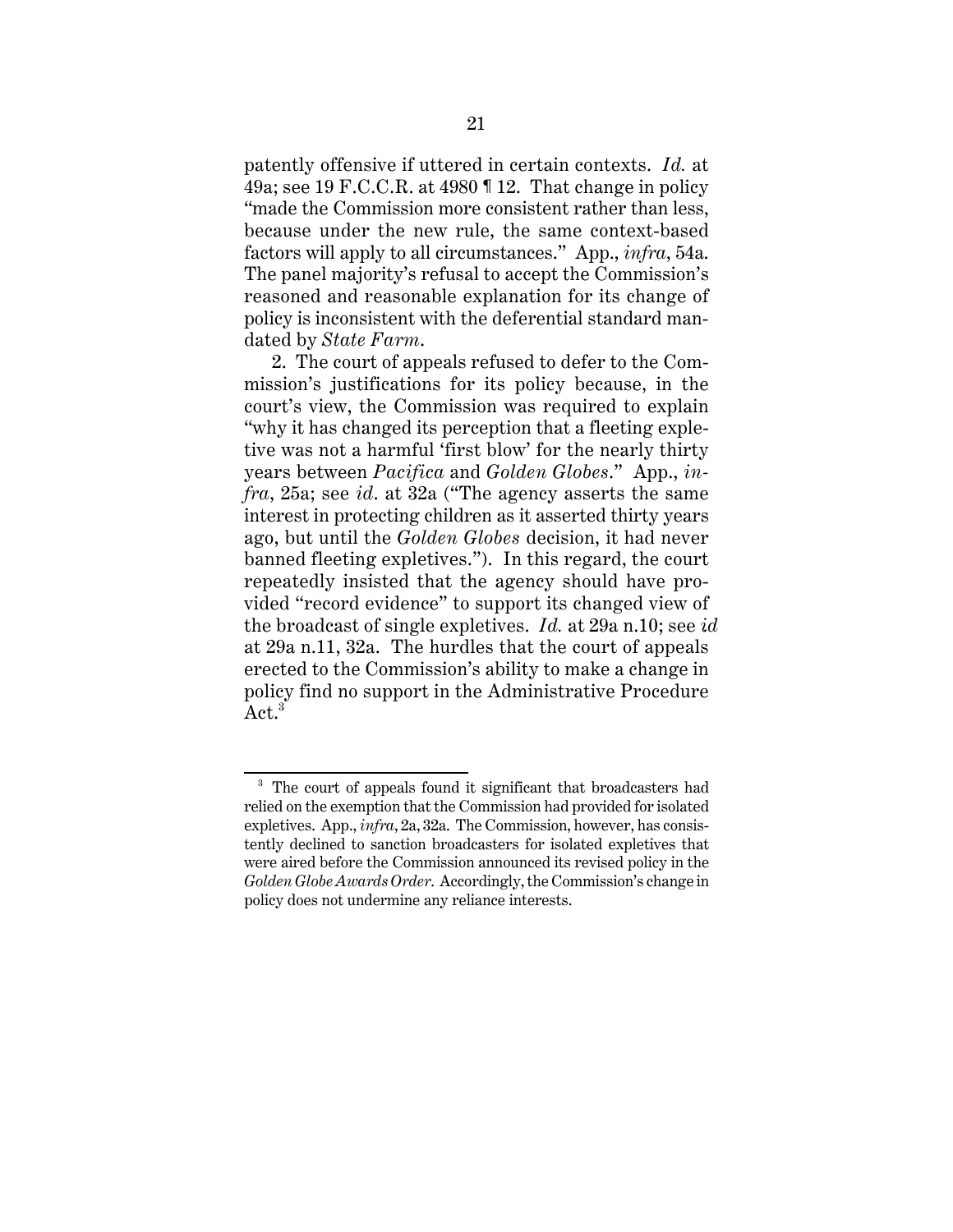The court of appeals failed to appreciate that "[a]n agency's view of what is in the public interest may change, either with or without a change in circumstances," *State Farm*, 463 U.S. at 57 (quoting *Greater Boston Television Corp.* v. *FCC*, 444 F.2d 841, 852 (D.C. Cir. 1970), cert. denied, 403 U.S. 923 (1971)). Thus, an agency has an obligation to reconsider "the wisdom of its policy on a continuing basis" and may make adjustments, whether "in response to changed factual circumstances, or a change in administrations." *Brand X*, 545 U.S. at 981 (citation omitted). And an agency may rationally alter its policy for the straightforward reason that its "prior policy failed to implement properly the statute." *Rust* v. *Sullivan*, 500 U.S. 173, 187 (1991).

Here, the Commission explained that its prior policy on isolated expletives had "failed to implement" Section 1464 properly, *Rust*, 500 U.S. at 173, because it rested on an "artificial" distinction between "expletives" and "descriptions or depictions of sexual or excretory activity" that ignored the fact that "an expletive's power to offend derives from its sexual or excretory meaning." App., *infra*, 82a-83a (internal quotation marks and citation omitted). The Commission also explained that treating isolated expletives as automatically permissible in every circumstance was inconsistent with the "critical nature of context" in evaluating whether a sexual or excretory reference is "patently offensive." *Id.* at 83a.

The court of appeals, however, believed that the Commission was required to adduce "evidence that suggests a fleeting expletive is harmful," and that "this harm is serious enough to warrant government regulation." App., *infra*, 32a. That argument is inconsistent with *Pacifica*, in which this Court upheld the Commission's indecency determination even though there was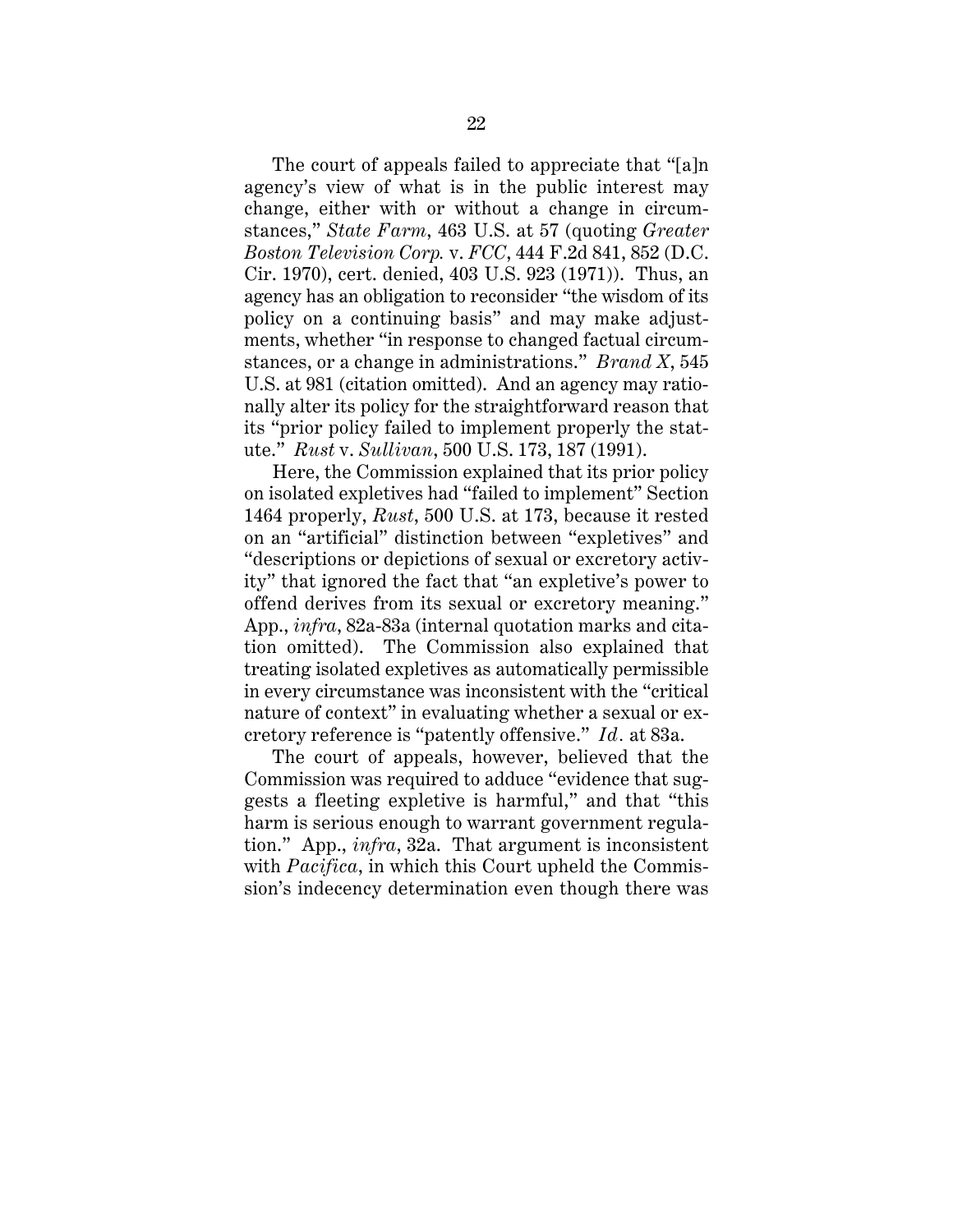no record evidence of any harm caused by the Carlin monologue. Instead, the Court found a sufficient basis for regulation in the commonsense observation that "broadcasting is uniquely accessible to children, even those too young to read," and that written messages "incomprehensible to a first grader," when broadcast, can "enlarge[] a child's vocabulary in an instant." *Pacifica*, 438 U.S. at 749.

In addition, the reasoning of the court of appeals is in direct conflict with that of the D.C. Circuit in *Action for Children's Television* v. *FCC*, 58 F.3d 654 (1995) (en banc), cert. denied, 516 U.S. 1043 (1996). That decision affirmed the Commission's authority to regulate broadcast indecency, holding that the government has an interest in protecting children from material that would have an adverse impact on their "ethical and moral development." *Id.* at 662. The court explained that "Congress does not need the testimony of psychiatrists and social scientists in order to take note of the coarsening of impressionable minds that can result from a persistent exposure to sexually explicit material just this side of legal obscenity." *Ibid*. To the contrary, "the Supreme Court has never suggested that a scientific demonstration of psychological harm is required in order to establish the constitutionality of measures protecting minors from exposure to indecent speech." *Id.* at 661-662; cf. *Ginsberg* v. *New York*, 390 U.S. 629, 641 (1968) (upholding statute prohibiting sale of material obscene as to minors, even though the harmfulness of such material was not "an accepted scientific fact"). Here, the applicable statute prohibits the broadcast of "any obscene, indecent, or profane language." 18 U.S.C. 1464. Section 1464 does not require the Commission to show that the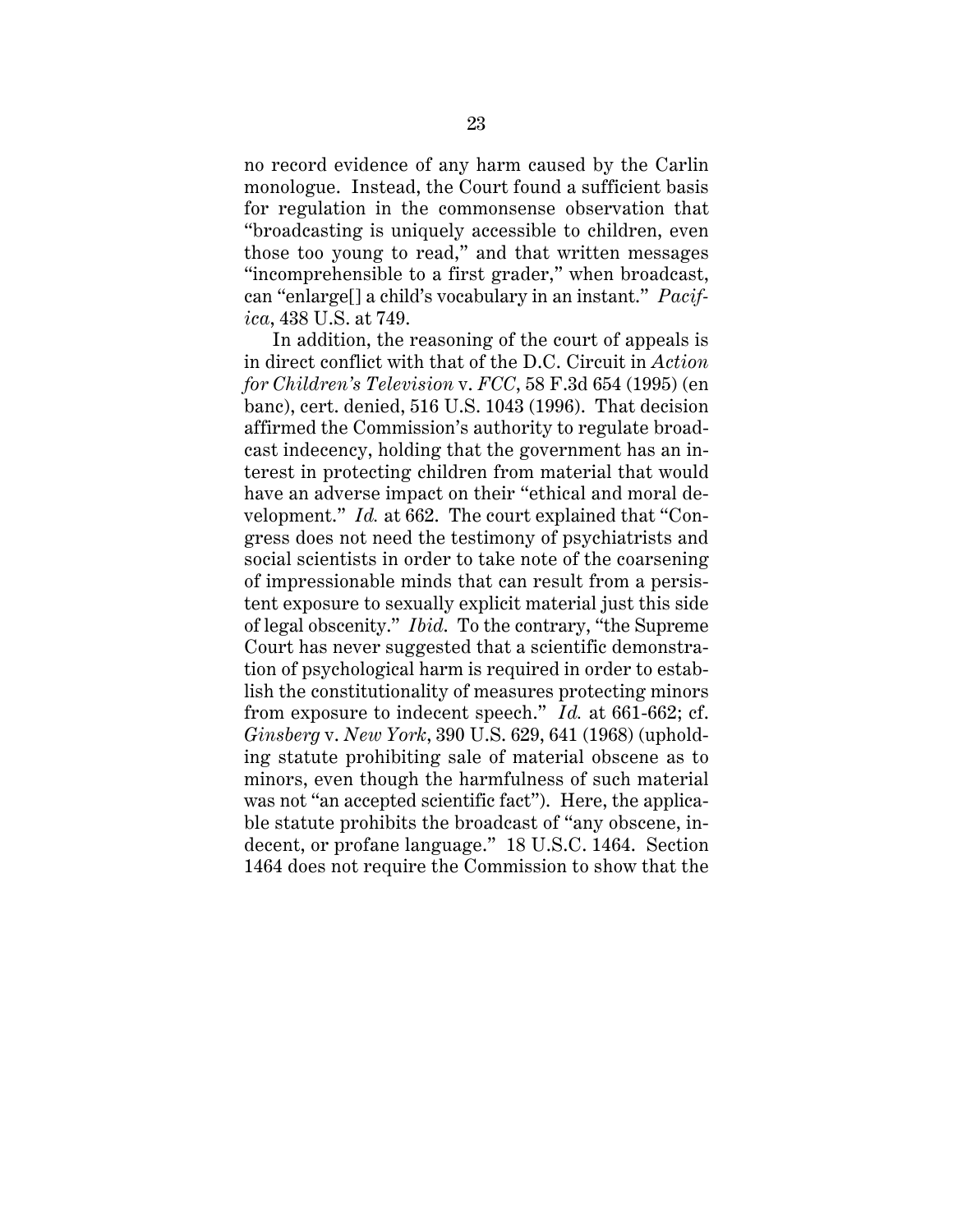language to which it applies is otherwise harmful; harm has already been presumed by Congress.

3. The court of appeals also took issue with the Commission's conclusion that "*in certain cases*, it is difficult (if not impossible) to distinguish whether a word is being used as an expletive or as a literal description of sexual or excretory functions," App., *infra*, 83a (emphasis added), because, in the court's view, "the general public well knows" that offensive sexual or excretory words "are often used in everyday conversation without any 'sexual or excretory' meaning," *id.* at 29a. But the Commission made that statement in the context of its broader observation that "an expletive's power to offend derives from its sexual or excretory meaning." *Id.* at 83a (internal quotation marks omitted). Moreover, Cher's reference to her critics is an example of a use of an expletive in a way that at a minimum draws force from its sexual or excretory origins, even if she was not literally "suggesting that people engage in sexual activities" with her critics. *Id.* at 120a; see *id.* at 58a (Leval, J., dissenting) ("It is surely not irrational for the Commission to conclude that \* \* \* the F-Word is never completely free of an offensive, sexual connotation"). The court deemed the Commission's conclusion unsupported by "record evidence," *id.* at 30a n.10, but that assessment overlooks the evidence cited in the order, *id.* at 74a & nn.39-40. Moreover, the court's analysis is inconsistent with *Pacifica*, in which the Court upheld the Commission's conclusion that the Carlin monologue "depicted sexual and excretory activities," 438 U.S. at 732, even though one of Carlin's principal themes was that many of the expletives he used had non-literal meanings, see, *e.g.*, *id.* at 754.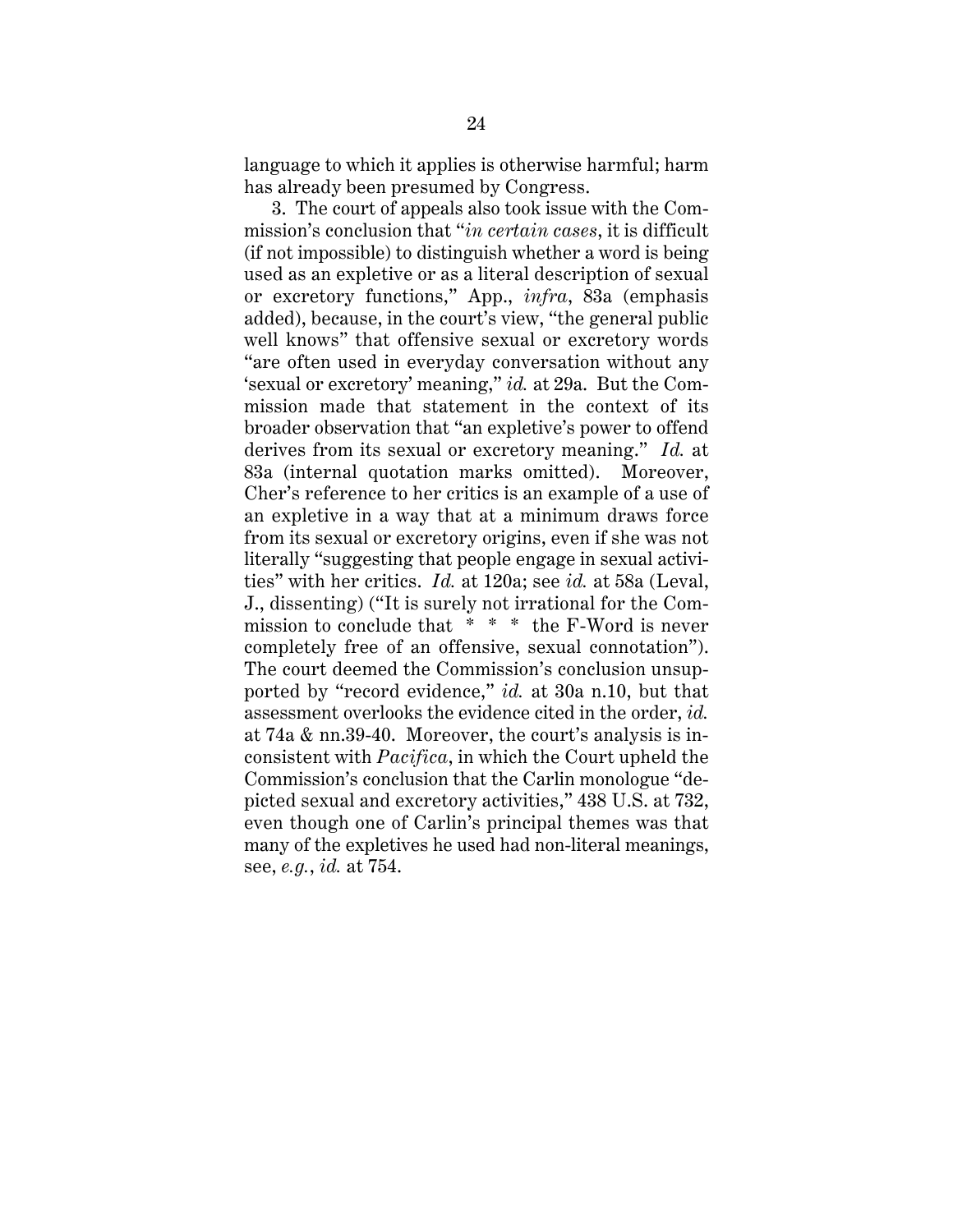4. Finally, the court of appeals exceeded the proper scope of its review when it concluded that the Commission had not shown that its revised policy was necessary. The Commission had observed that a blanket exemption for isolated expletives "would as a matter of logic permit broadcasters to air expletives at all hours of a day so long as they did so one at a time," App., *infra*, 84a-85a—a result that would seriously undermine the objectives of Section 1464. But the court asserted that "broadcasters have never barraged the airwaves with expletives even prior to *Golden Globes*," and it suggested that the prediction that they might do so was "both unsupported by any evidence and directly contradicted by prior experience." *Id.* at 30a & n.11.

As an initial matter, the Commission's point was less a prediction than a consideration of the logic of providing a per se exemption for isolated expletives. A policymaker is well-served to consider where the logic of an argument would extend, even if the regulated community might exercise self-restraint in the short run.

In any event, there is substantial support for the notion that the failure to regulate "isolated and gratuitous uses of [vulgar] language on broadcasts when children were expected to be in the audience \* \* \* would likely lead to more widespread use of the offensive language." *Golden Globe Awards Order*, 19 F.C.C.R. at 4979 ¶ 9.<sup>4</sup>

<sup>4</sup> In the *Golden Globe Awards Order*, the Commission cited an academic study that found that "offensive" language had increased significantly on broadcast television between 1990 and 2001. 19 F.C.C.R. at 4979 ¶ 9 n.26; see Barbara K. Kaye and Barry S. Sapolsky, *Watch Your Mouth! An Analysis of Profanity Uttered by Children on Prime-Time Television*, 7 J. Mass Commc'n & Soc'y 429, 441 (2004) (finding that "offensive" language was used 98 times on major broadcast networks between 8 and 9 p.m. in 1990, but 216 times on the same networks during the same hour in 2001).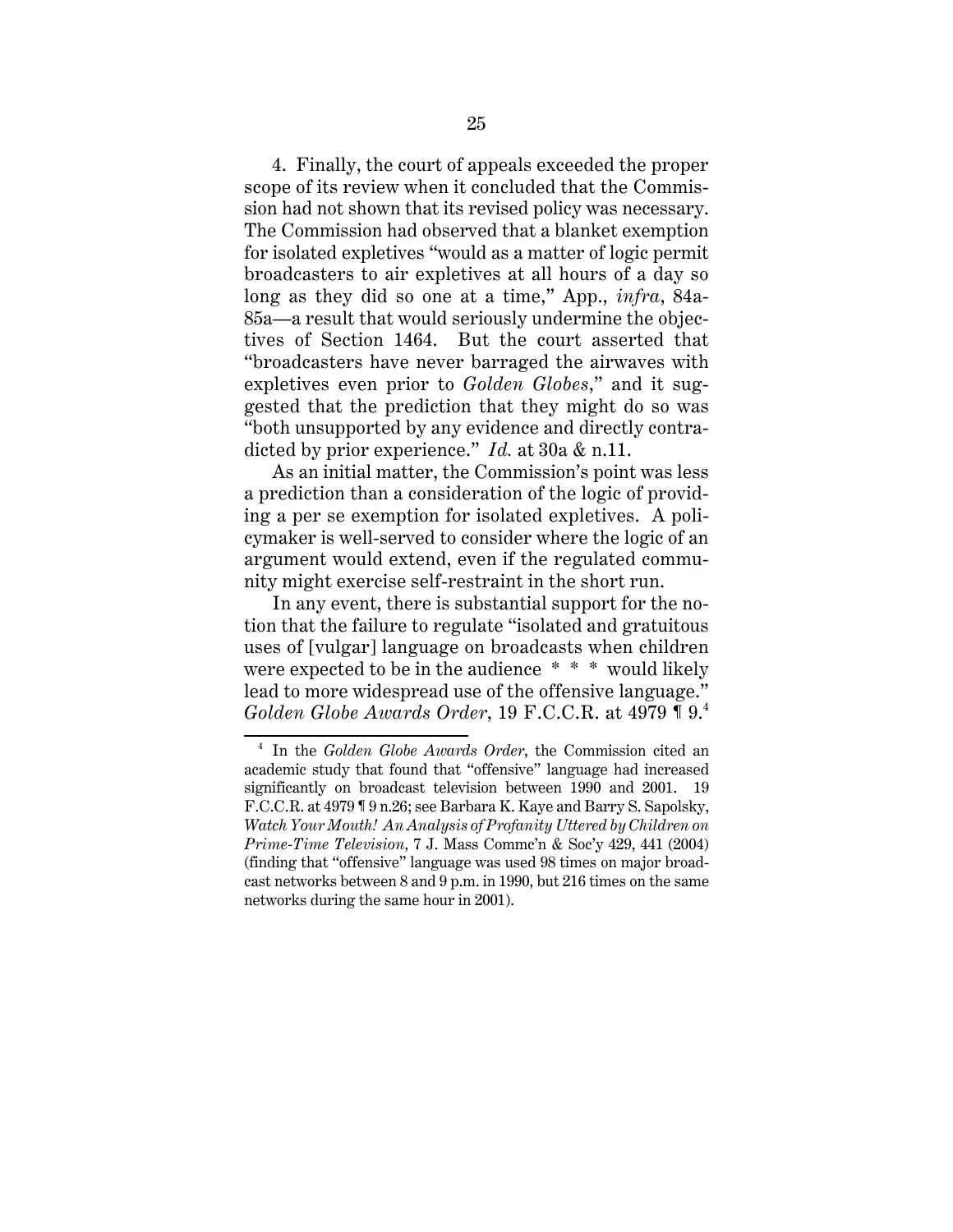As Judge Leval explained, there was "good reason to expect that a marked increase" in the broadcast of expletives "would occur if the old policy were continued." App., *infra*, 57a. The court erred in "substitut[ing] its judgment for that of the agency," *State Farm*, 463 U.S. at 43, and its decision is in tension with decisions of the D.C. Circuit recognizing that "[p]redictions regarding the actions of regulated entities are precisely the type of policy judgments that courts routinely and quite correctly leave to administrative agencies." *Public Citizen, Inc.* v. *NHTSA*, 374 F.3d 1251, 1260-1261 (1994); see *American Gas Ass'n* v. *FERC*, 428 F.3d 255, 264 (2005) ("[I]t is within the scope of the agency's expertise to make . . . a prediction about the market it regulates, and a reasonable prediction deserves our deference.") (brackets in original).

# **C. The Question Presented Is Important And Warrants This Court's Review**

On its face, the decision of the court of appeals does nothing more than remand the case to the FCC to provide a new explanation for its change in policy. App., *infra*, 45a. In an ordinary case, such a decision would not merit this Court's review. Here, however, the Commission has already fully explained its policy, and the opinion of the court of appeals makes clear that the Commission is unlikely to be able to say anything on remand that the court would deem satisfactory to justify that policy. On the one hand, the court of appeals found the Commission's regulation of isolated expletives unjustified because it takes account of context, rather than adopting a per se rule of prohibition. On the other hand, the alternative—a flat ban on any use of expletives, regardless of context—would almost certainly violate the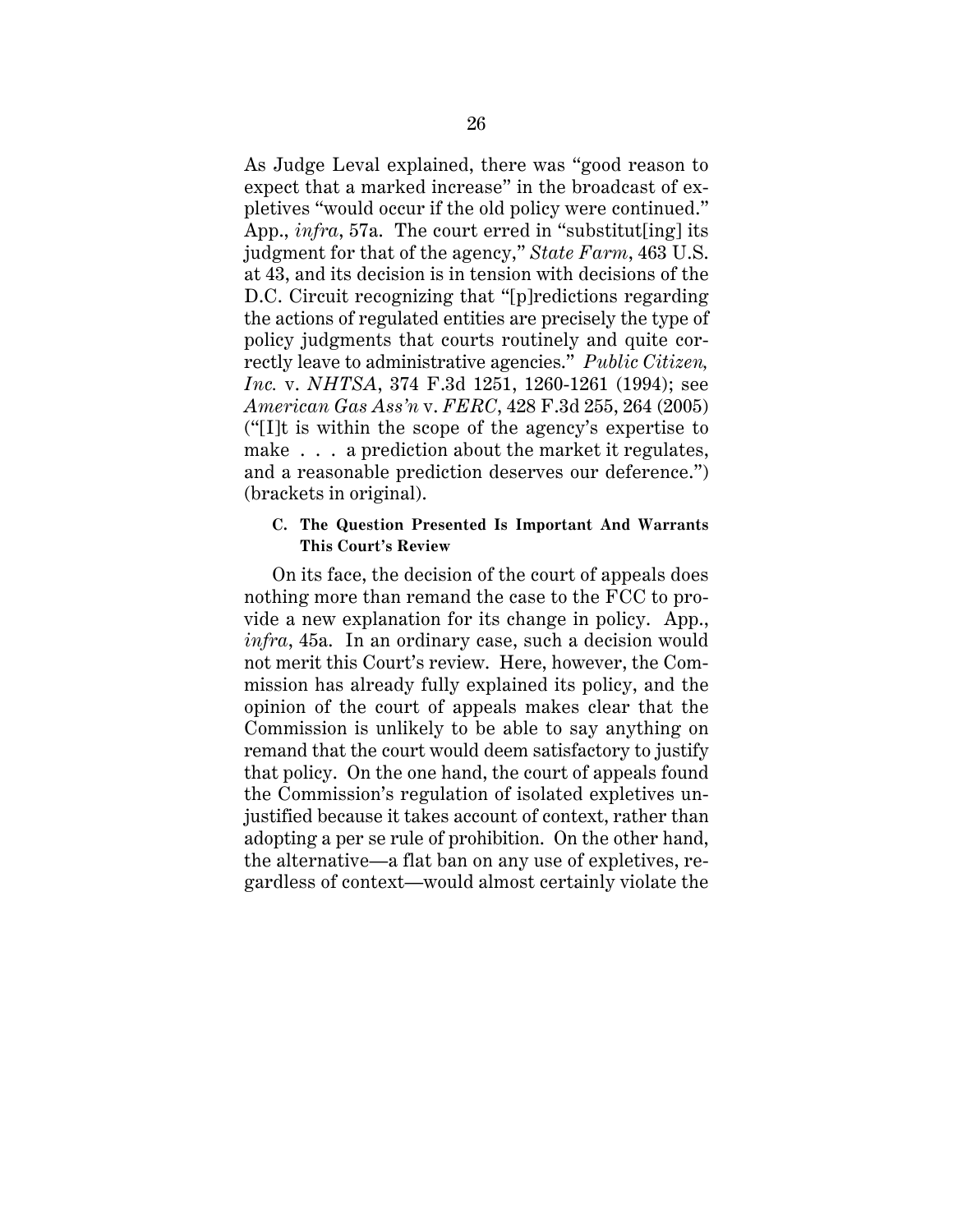First Amendment. See *Pacifica*, 438 U.S. at 746 (plurality opinion) ("Some uses of even the most offensive words are unquestionably protected."). Indeed, the court of appeals recognized that "a per se ban would likely raise constitutional questions above and beyond the concerns raised by the current policy." App., *infra*, 26a n.7. Having established those parameters for the remand, it is no wonder that the court predicted that the FCC would be unable to "adequately respond to the constitutional and statutory challenges" in this case even by "proffering a reasoned analysis for its new approach to indecency." App., *infra*, 45a. As a result, the court's decision has an immediate and significant effect that warrants review.

Nor can the consequences of the decision below be confined to the FCC's disposition of the complaints regarding the 2002 and 2003 Billboard Music Awards programs. Rather, the decision effectively reinstitutes an automatic per se exemption for the broadcast of isolated expletives—an exemption that the Commission has expressly disavowed as inconsistent with its obligation to enforce responsibly the prohibition on broadcast indecency. Indeed, the decision calls into serious question the Commission's authority to regulate even *repeated* uses of offensive sexual or excretory language. In disagreeing with the Commission's treatment of "non-literal" uses of expletives such as the "F-Word," the court of appeals opined that such expletives "are often used in everyday conversation without any 'sexual or excretory meaning.'" App., *infra*, 29a. But the Commission has sensibly held that "both literal and non-literal uses of the 'F-Word' come within the subject matter scope of [its] indecency definition" because the "core meaning" of the "F-Word" has an inescapably "sexual connotation,"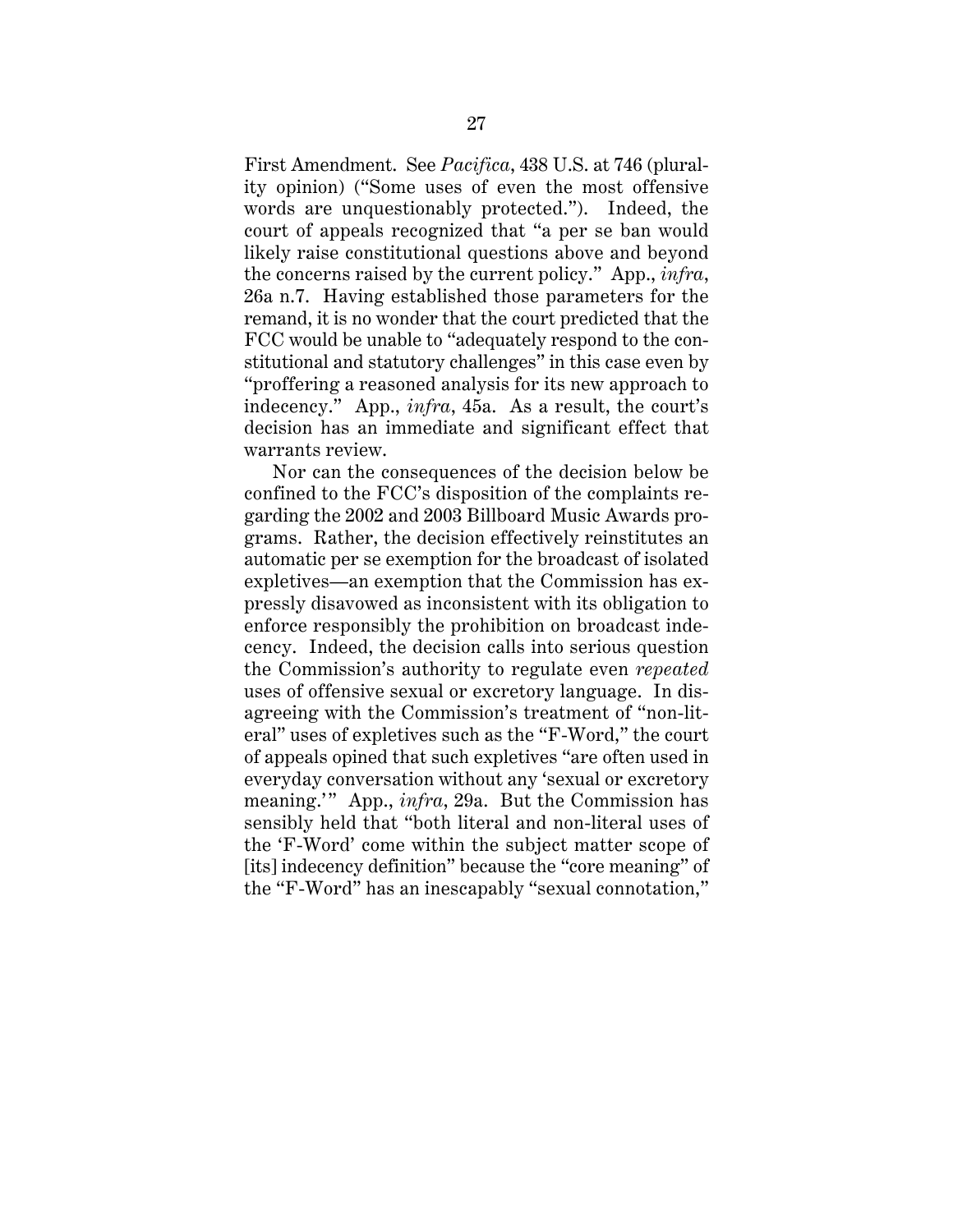and "the word's power to insult and offend derives from its sexual meaning." *Id.* at 118a; see *Golden Globe Awards Order*, 19 F.C.C.R. at 4979 ¶ 9 (any use of the word "invariably invokes a coarse sexual image"). Because the Commission's authority to regulate broadcast indecency has long been interpreted to depend upon a connection to sexual or excretory matters, see, *e.g.*, *Pacifica*, 438 U.S. at 732, if, under the court of appeals' reasoning, "non-literal" uses of even the most highly offensive sexual expletives have no such connection, then they would fall outside the Commission's regulatory power—no matter how many times those "non-literal" uses are deliberately repeated.

More broadly, the court of appeals' rejection of the Commission's contextual analysis strikes at the heart of broadcast indecency regulatory framework. As Judge Leval recognized, the FCC's focus on context "is in no way a consequence of the Commission's change of standard" with respect to isolated expletives. App., *infra*, 53a. Instead, the contextual approach "applies across the board to all circumstances," whether or not the material in question was repeated. *Ibid.* The adoption of a contextual approach to expletives is really just an effort to conform the treatment of expletives to the rest of the regulatory regime. *Id.* at 54a. As a result, the majority's criticism of the Commission's approach was in reality directed against the entire structure of Section 1464. *Id.* at 54a.

For example, the Commission took account of context in finding that the repeated use of expletives in Carlin's monologue was indecent, but that the repeated use of some of the same expletives in *Saving Private Ryan* was not. Compare *Pacifica*, 438 U.S. at 732, with *Saving Private Ryan Order*, 20 F.C.C.R. at 4512-4513 ¶¶ 14-15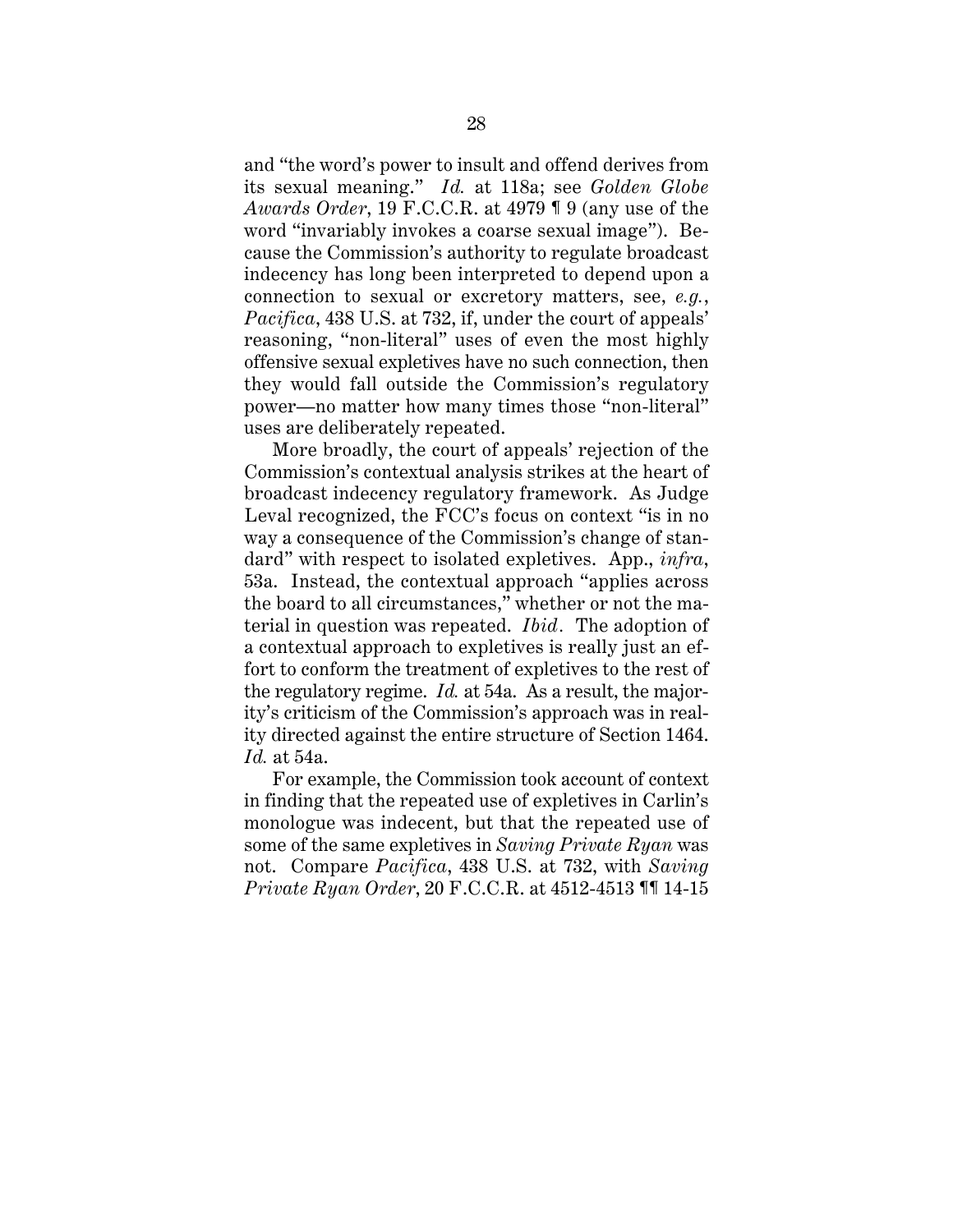(noting that, in context, the expletives were "integral to the film's objective of conveying the horrors of war" and were "neither gratuitous nor in any way intended or used to pander, titillate or shock"). According to the logic of the court of appeals, considering context in this manner would make it irrational to find the Carlin monologue (or a present-day expletive-filled rant by a radio shock jock) indecent.

Thus, the court's approach is difficult to square with *Pacifica*, and effectively nullifies the prohibition on indecent language found in Section 1464, which was upheld as constitutional in that decision. That result would not be surprising, since the court of appeals made little effort to hide its hostility to *Pacifica*'s reasoning. Compare, *e.g.*, *Pacifica*, 438 U.S. at 748-749 (describing "the broadcast media" as "uniquely pervasive" and "uniquely accessible to children"), with App., *infra*, 40a (questioning the accuracy of *Pacifica*'s holding to that effect). If the Commission's contextual analysis cannot survive the court's view of the FCC's obligation to provide a reasoned explanation—and if, as the court of appeals suggested, a per se prohibition on particular words is also not permissible—the FCC may find itself unable to fulfill a large portion of its broadcast indecency enforcement obligations.

The court of appeals' decision places the Commission in an untenable position. Although it orders a remand, the decision signals that there is no way for the Commission to regulate isolated expletives consistent with the parameters the court of appeals established. But Congress gave the Commission authority to regulate; *Pacifica* suggests that contextual regulation is not forbidden by the First Amendment; and the public rightfully expects the Commission to exercise what authority it has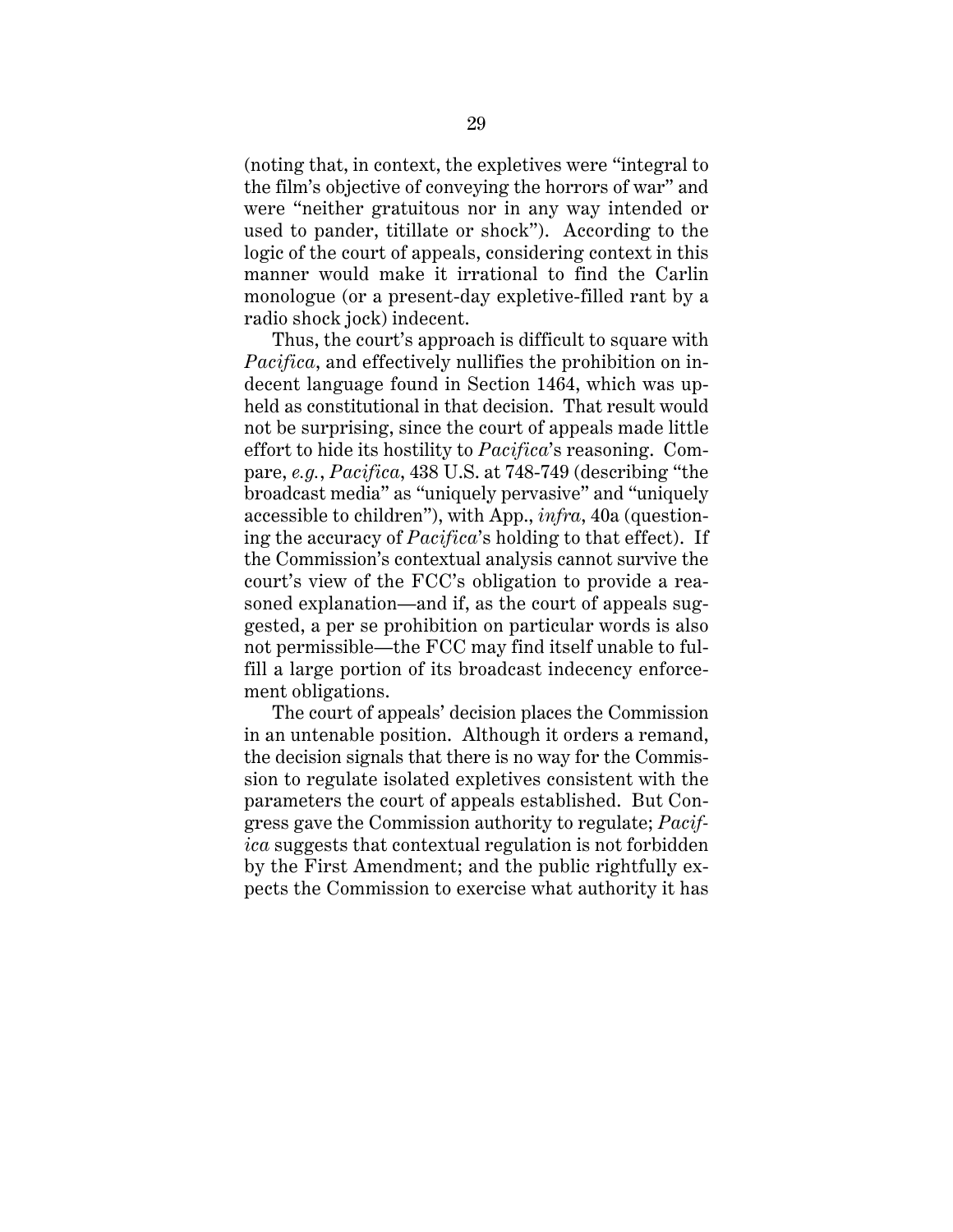to keep broadcast television suitable for children during certain hours. The court of appeals' decision suggests that the Commission retains some authority, but denies the Commission any permissible scope to exercise it, and leaves the Commission accountable for the coarsening of the airwaves while simultaneously denying it effective tools to address the problem.

At a minimum, the decision of the court of appeals is likely to generate considerable confusion for the Commission—which has pending before it hundreds of thousands of complaints regarding the broadcast of expletives, both isolated and repeated—and for broadcasters, leaving them uncertain as to the standards that are to govern the Commission's enforcement of the statutory prohibition on broadcast indecency. That confusion is unlikely to be resolved by allowing further percolation in the courts of appeals, because the possibility of further development of a circuit conflict is limited, at least as far as the major television networks are concerned. All of the network respondents appear to have their corporate headquarters in New York City, allowing them to confine any future challenges to the Second Circuit. See 28 U.S.C. 2343 (providing for venue in the D.C. Circuit and in the "circuit in which the petitioner resides or has its principal office"). Review by this Court is therefore warranted.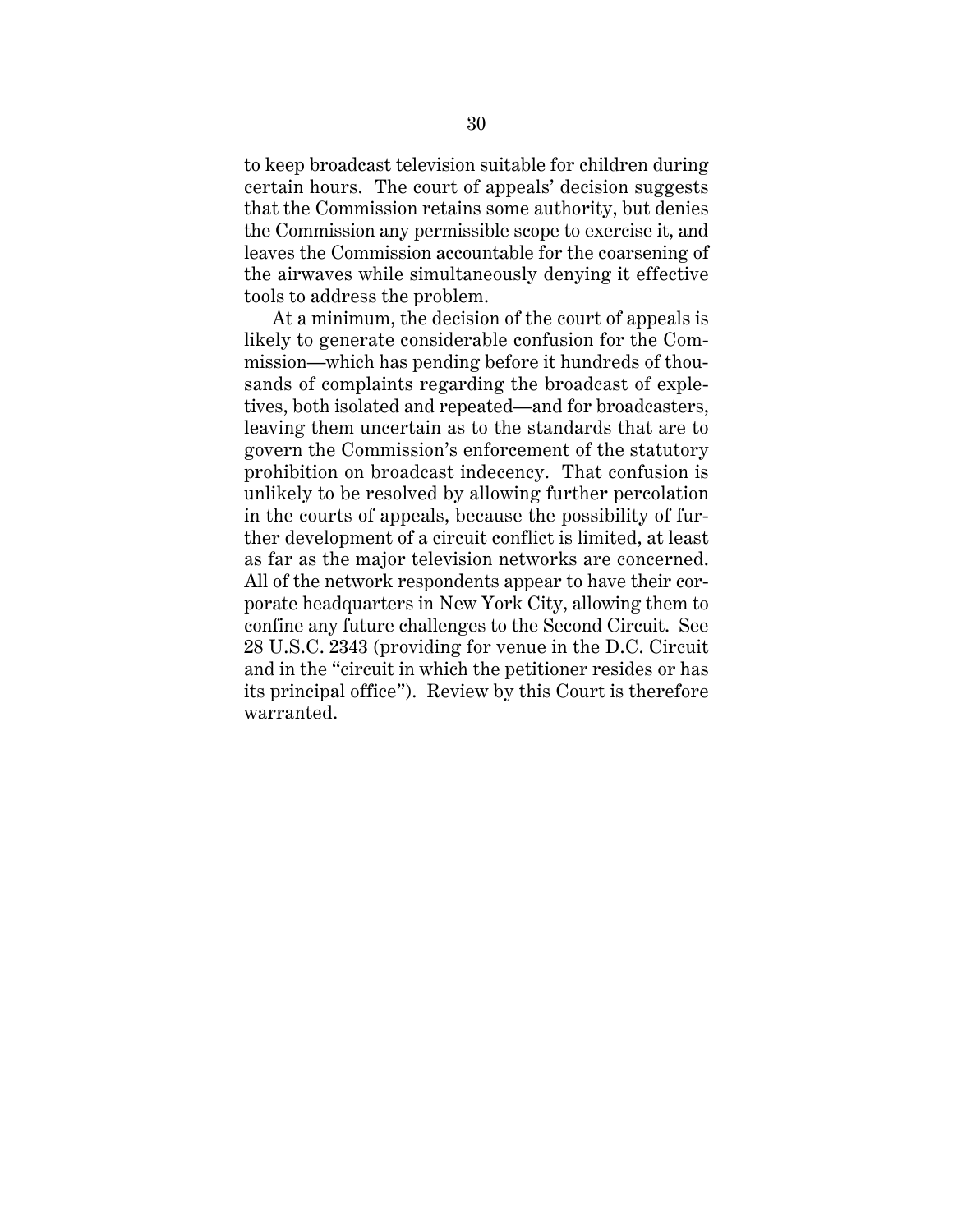## **CONCLUSION**

The petition for a writ of certiorari should be granted.

Respectfully submitted.

MATTHEW B. BERRY *Acting General Counsel*

JOSEPH R. PALMORE *Deputy General Counsel*

DANIEL M. ARMSTRONG JACOB M. LEWIS *Associate General Counsels* NANDAN M. JOSHI *Counsel Federal Communications Commission*

PAUL D. CLEMENT *Solicitor General* JEFFREY S. BUCHOLTZ *Acting Assistant Attorney General* THOMAS G. HUNGAR *Deputy Solicitor General* ERIC D. MILLER *Assistant to the Solicitor General* THOMAS M. BONDY *Attorney*

NOVEMBER 2007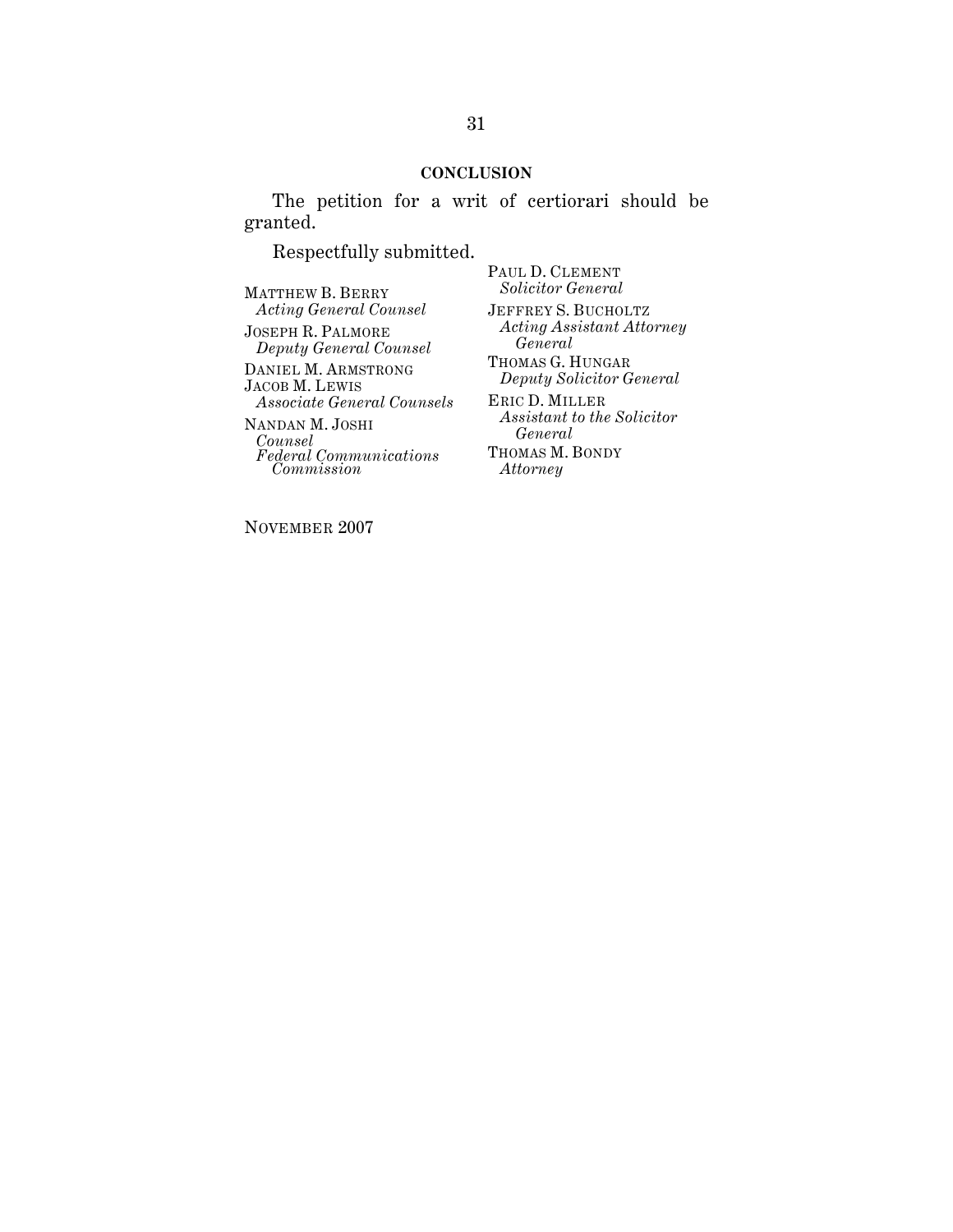## **APPENDIX A**

# UNITED STATES COURT OF APPEALS FOR THE SECOND CIRCUIT

Docket Nos. 06-1760-ag (L), 06-2750-ag (CON), 06-5358-ag (CON)

FOX TELEVISION STATIONS, INC., CBS BROADCASTING, INC., WLS TELEVISION, INC., KTRK TELEVISION, INC., KMBC HEARST-ARGYLE TELEVISION, INC., ABC, INC., PETITIONERS

*v.*

FEDERAL COMMUNICATIONS COMMISSION, UNITED STATES OF AMERICA, RESPONDENTS

NBC UNIVERSAL, INC., NBC TELEMUNDO LICENSE CO., NBC TELEVISION AFFILIATES, FBC TELEVISION AFFILIATES ASSOCIATION, CBS TELEVISION NETWORK AFFILIATES, CENTER FOR THE CREATIVE COMMUNITY, INC., DOING BUSINESS AS CENTER FOR CREATIVE VOICES IN MEDIA, INC., ABC TELEVISION AFFILIATES ASSOCIATION, INTERVENORS

Decided: June 4, 2007

Before: LEVAL, POOLER, and HALL, Circuit Judges.

POOLER, Cicuirt Judge.

Fox Television Stations, Inc., along with its affiliates FBC Television Affiliates Association (collectively "Fox"), petition for review of the November 6, 2006, or-

(1a)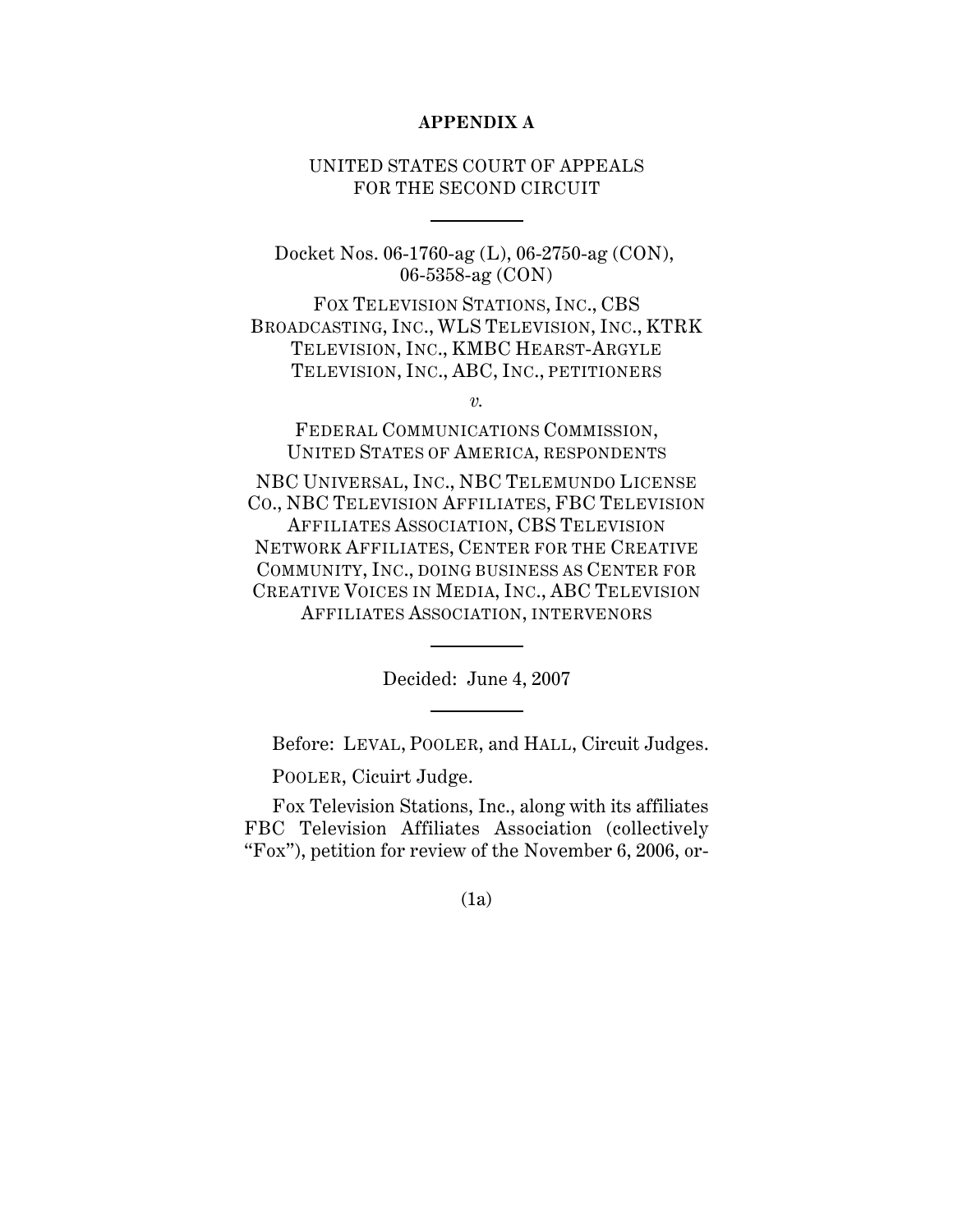der of the Federal Communications Commission ("FCC") issuing notices of apparent liability against two Fox broadcasts for violating the FCC's indecency and profanity prohibitions.<sup>2</sup> Fox, along with other broadcast networks and numerous amici, raise administrative, statutory, and constitutional challenges to the FCC's indecency regime. The FCC, also supported by several amici, dispute each of these challenges. We find that the FCC's new policy regarding "fleeting expletives" represents a significant departure from positions previously taken by the agency and relied on by the broadcast industry. We further find that the FCC has failed to articulate a reasoned basis for this change in policy. Accordingly, we hold that the FCC's new policy regarding "fleeting expletives" is arbitrary and capricious under the Administrative Procedure Act. The petition for review is therefore granted, the order of the FCC is vacated, and the matter is remanded to the Commission for further proceedings consistent with this opinion. Because we vacate the FCC's order on this ground, we do not reach the other challenges to the FCC's indecency regime raised by petitioners, intervenors, and amici.

### **BACKGROUND**

The FCC's policing of "indecent" speech stems from 18 U.S.C. 1464, which provides that "[w]hoever utters any obscene, indecent, or profane language by means of

 $2\degree$  The petitions for review filed by Fox and CBS in Docket No. 06-1760 and ABC in Docket No. 06-2750 pertain to portions of a prior order by the FCC that has since been vacated. Accordingly, those petitions for review are denied as moot. The remainder of this opinion addresses the petition for review filed by Fox in Docket No. 06-5358.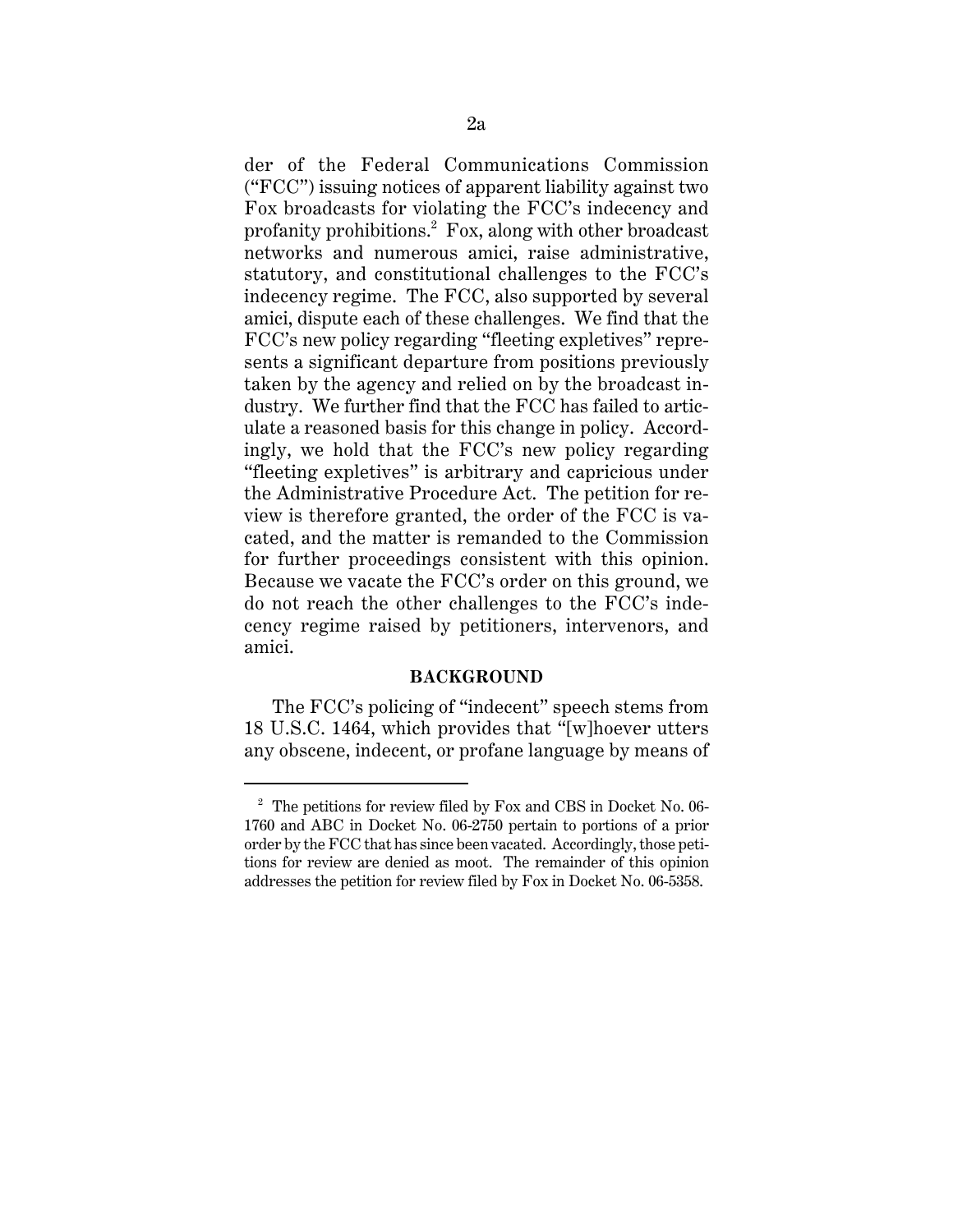radio communication shall be fined under this title or imprisoned not more than two years, or both." The FCC's authority to regulate the broadcast medium is expressly limited by Section 326 of the Communications Act, which prohibits the FCC from engaging in censorship*. See* 47 U.S.C. § 326. In 1960, Congress authorized the FCC to impose forfeiture penalties for violations of Section 1464. *See* 47 U.S.C. § 503(b)(1)(D). The FCC first exercised its statutory authority to sanction indecent (but non-obscene) speech in 1975, when it found Pacifica Foundation's radio broadcast of comedian George Carlin's "Filthy Words" monologue indecent and subject to forfeiture. *See Citizen's Complaint Against Pacifica Found. Station WBAI(FM), N.Y, N.Y.,* 56 F.C.C.2d 94 (1975). True to its title, the "Filthy Words" monologue contained numerous expletives in the course of a 12-minute monologue broadcast on the radio at 2:00 in the afternoon. In ruling on this complaint, the FCC articulated the following description of "indecent" content:

[T]he concept of 'indecent' is intimately connected with the exposure of children to language that describes, in terms patently offensive as measured by contemporary community standards for the broadcast medium, sexual or excretory activities and organs, at times of the day when there is a reasonable risk that children may be in the audience. Obnoxious, gutter language describing these matters has the effect of debasing and brutalizing human beings by reducing them to their mere bodily functions, and we believe that such words are indecent within the meaning of the statute and have no place on radio when children are in the audience.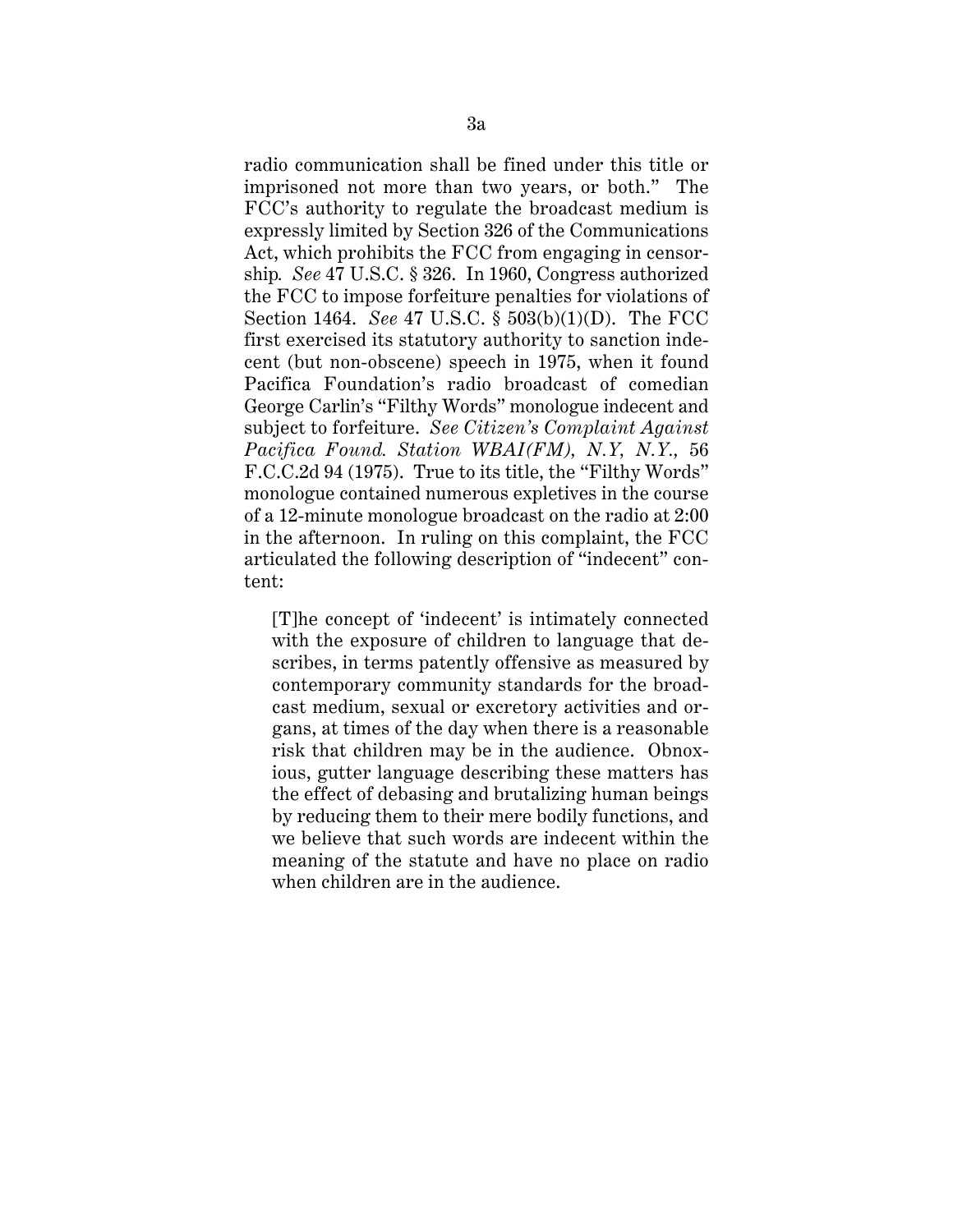Id. at 11 (internal footnote omitted).

Pacifica appealed the FCC's order to the Court of Appeals for the D.C. Circuit. While that appeal was pending, the FCC issued a "clarification" order in which it specifically noted that its prior order was intended to address only the particular facts of the Carlin monologue as broadcast, and acknowledged the concern that "in some cases, public events likely to produce offensive speech are covered live, and there is no opportunity for journalistic editing." '*Petition for Clarification or Reconsideration of a Citizen's Complaint against Pacifica Foundation, Station WBAI(FM), N.Y., N.Y.,* 59 F.C.C.2d 892, at ¶ 4 n.1 (1976) ("Pacifica Clarification Order"). The FCC stated that in such a situation, "we believe that it would be inequitable for us to hold a licensee responsible for indecent language." *Id.*

Although acknowledging the FCC's additional clarification, the D.C. Circuit nevertheless concluded that the FCC's indecency regime was invalid. *See Pacifica Found. v. FCC,* 556 F.2d 9 (D.C. Cir. 1977). Labeling the Commission's actions censorship, the court found the FCC's order both vague and overbroad, noting that it would prohibit "the uncensored broadcast of many of the great works of literature including Shakespearian plays and contemporary plays which have won critical acclaim, the works of renowned classical and contemporary poets and writers, and passages from the *Bible.*" *Id.* at 14.

The Commission appealed this decision to the Supreme Court, which reversed in a plurality opinion. In its brief to the Supreme Court, the FCC stressed that its ruling was a narrow one applying only to the specific facts of the Carlin monologue. *See* Br. of FCC at 41-49, *FCC v. Pacifica Found.,* No. 77-528 (U.S. Mar. 3, 1978),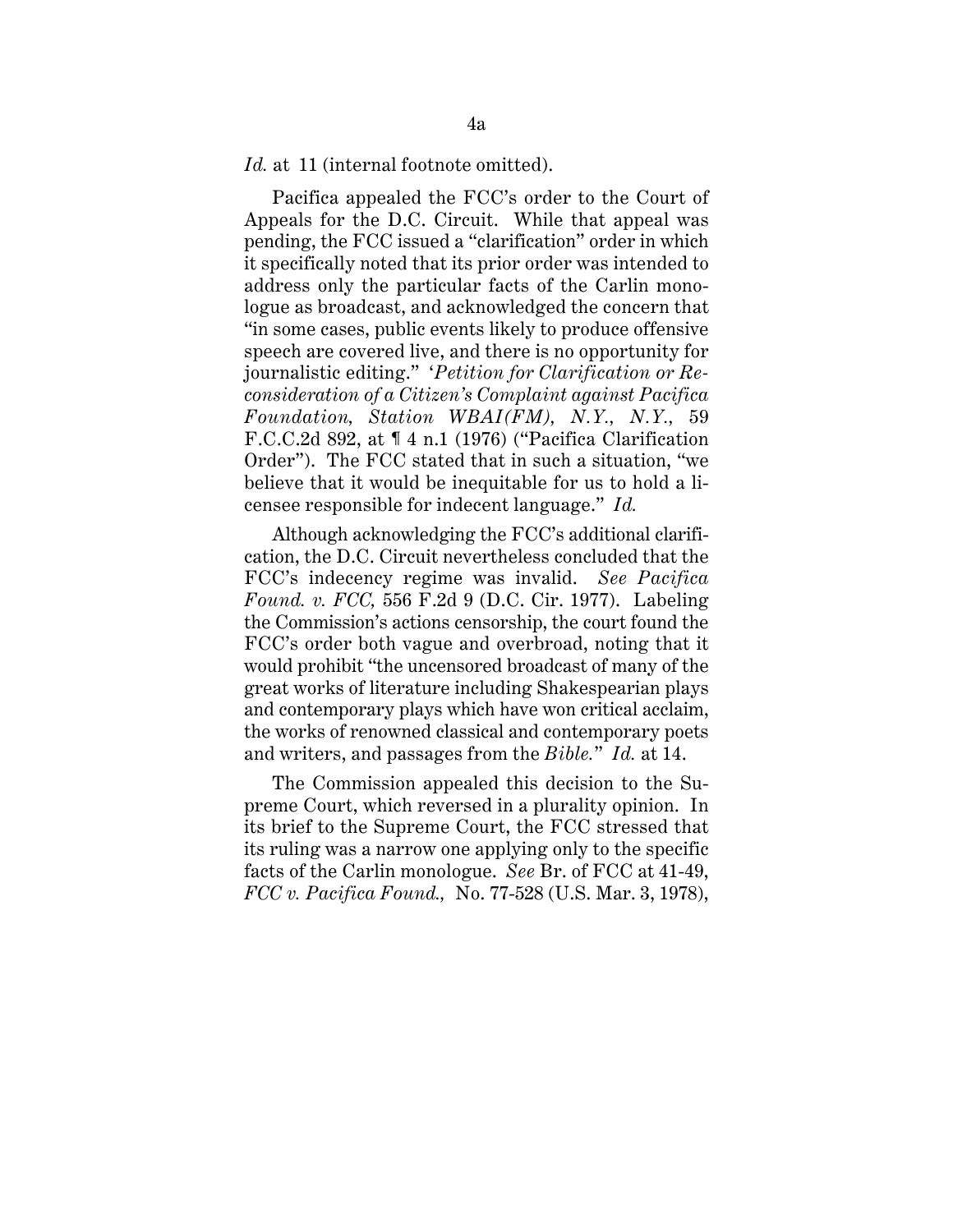*available at* 1978 WL 206838. The Court took the Commission at its word and confined its review to the specific question of whether the Commission could find indecent the Carlin monologue as broadcast. *See FCC v. Pacifica Found.,* 438 U.S. 726, 732-35, 98 S. Ct. 3026, 57 L. Ed. 2d 1073 (1978). The Court first rejected Pacifica's statutory argument that "indecent" in Section 1464 could not be read to cover speech that admittedly did not qualify as obscenity. *Id.* at 739, 98 S. Ct. 3026. Finding that obscene, indecent, and profane have distinct meanings in the statute, the Court held that the FCC is permitted to sanction speech without showing that it satisfied the elements of obscenity. *Id.* at 739-41, 98 S. Ct. 3026. The Court then rejected Pacifica's constitutional challenges. The Court stated that "of all forms of communication, it is broadcasting that has received the most limited First Amendment protection" because the broadcast medium is a "uniquely pervasive presence in the lives of all Americans" that extends into the privacy of the home and is "uniquely accessible to children, even those too young to read." *Id.* at 748-749, 98 S. Ct. 3026. The Court therefore found that the FCC could, consistent with the First Amendment, regulate indecent material like the Carlin monologue. The Court then once again "emphasize[d] the narrowness of our holding . . . We simply hold that when the Commission finds that a pig has entered the parlor, the exercise of its regulatory power does not depend on proof that the pig is obscene." *Id.* at 750-51, 98 S. Ct. 3026.

Justices Powell and Blackmun, who concurred in the judgment and supplied two of the votes necessary for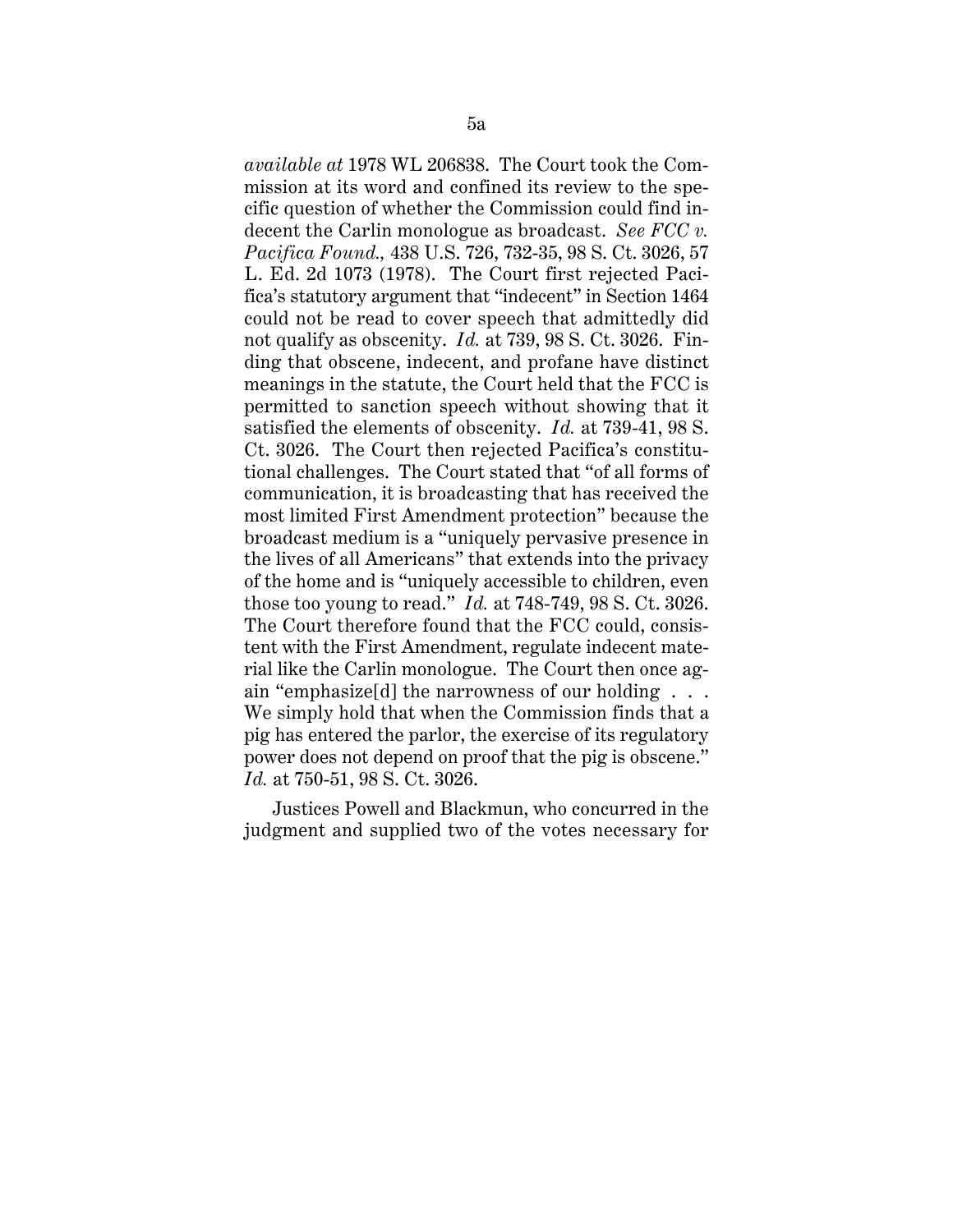the 5-4 majority, $3$  also emphasized in their concurring opinion that the Court's holding was a narrow one limited to the facts of the Carlin monologue as broadcast. *Id.* at 755-56, 98 S. Ct. 3026 (Powell J., concurring). Foreshadowing the question now before us, they explicitly noted that "[t]he Commission's holding, and certainly the Court's holding today, does not speak to cases involving the isolated use of a potentially offensive word in the course of a radio broadcast, as distinguished from the verbal shock treatment administered by respondent here." *Id.* at 760-61, 98 S. Ct. 3026 (Powell J., concurring). Furthermore, citing the FCC's brief to the Court, Justice Powell stated that he did not foresee an undue chilling effect on broadcasters by the FCC's decision because "the Commission may be expected to proceed cautiously, as it has in the past." *Id.* at 761 n.4, 98 S. Ct. 3026 (Powell J., concurring).

 The FCC took the *Pacifica* Court's admonitions seriously in its subsequent decisions.<sup>4</sup> Shortly after the *Pacifica* ruling, the FCC stated the following in an opinion rejecting a challenge to a broadcaster's license renewal on the basis that the broadcaster had aired indecent programming:

<sup>&</sup>lt;sup>3</sup> The four dissenting justices would have held invalid any attempt by the FCC to prohibit indecent (non-obscene) speech. *See Pacifica,* 438 U.S. at 762-80, 98 S. Ct. 3026.

<sup>4</sup> At the time, the Commission interpreted *Pacifica* as involving a situation "about as likely to occur again as Halley's Comet." Br. of Amici Curiae Former FCC Officials at 6 (quoting FCC Chairman Charles D. Ferris, Speech to New England Broad. Assoc., Boston, Mass. (July 21, 1978)).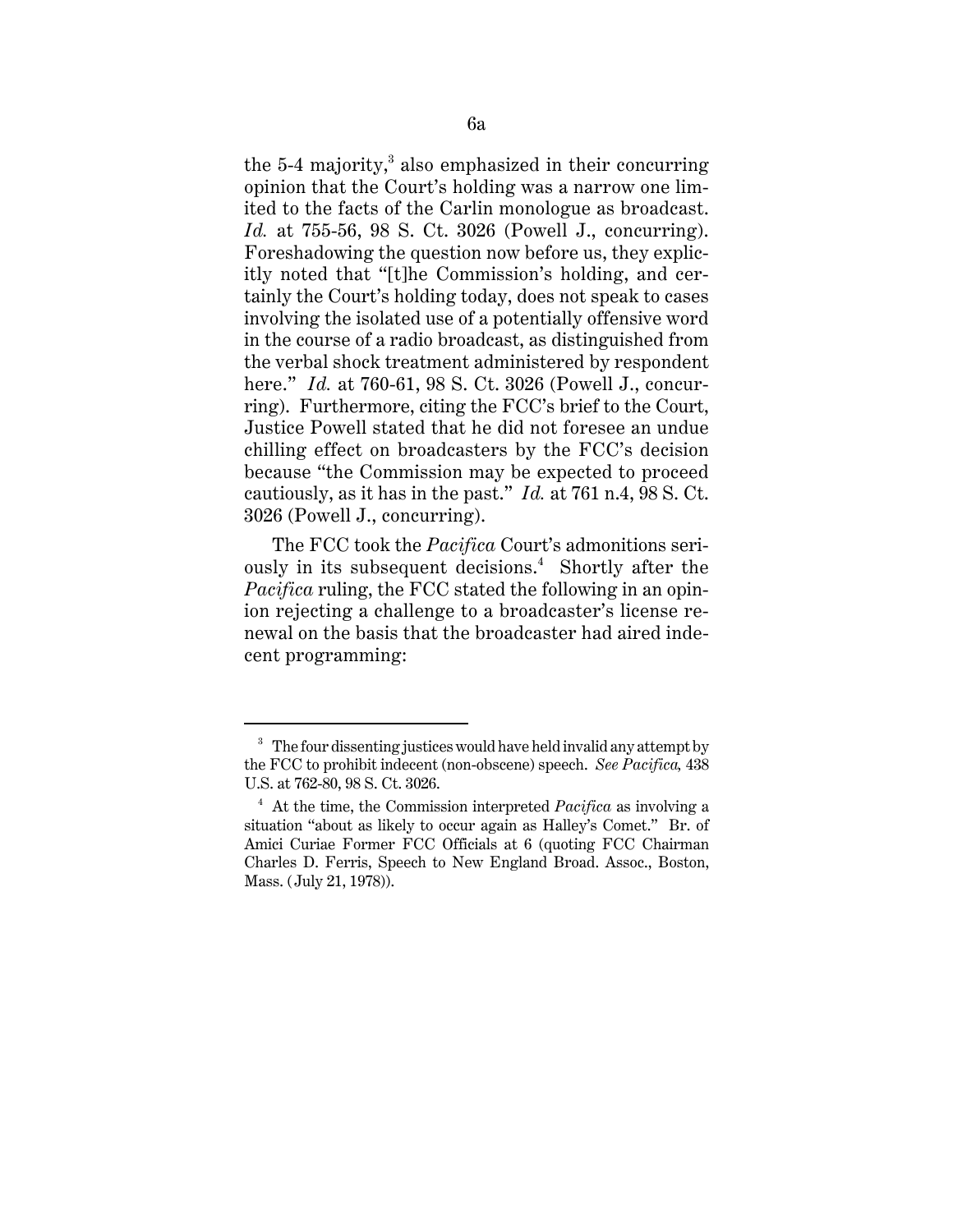With regard to 'indecent' or 'profane' utterances, the First Amendment and the 'no censorship' provision of Section 326 of the Communications Act severely limit any role by the Commission and the courts in enforcing the proscription contained in Section 1464. The Supreme Court's decision in *FCC v. Pacifica Foundation,* 46 U.S.L.W. 5018 (1978), No. 77-528, decided July 3, 1978, affords this Commission no general prerogative to intervene in any case where words similar or identical to those in Pacifica are broadcast over a licensed radio or television station. *We intend strictly to observe the narrowness of the Pacifica holding.* In this regard, the Commission's opinion, as approved by the Court, relied in part on the repetitive occurrence of the 'indecent' words in question. The opinion of the Court specifically stated that it was not ruling that 'an occasional expletive . . . would justify any sanction . . .' Further, Justice Powell's concurring opinion emphasized the fact that the language there in issue had been 'repeated over and over as a sort of verbal shock treatment.' He specifically distinguished 'the verbal shock treatment [in Pacifica]' from 'the isolated use of a potentially offensive word in the course of a radio broadcast.'

*Application of WGBH Educ. Found.,* 69 F.C.C.2d 1250, at ¶ 10 (1978) (emphasis added) (ellipses in original; internal footnotes and citations omitted). The FCC also specifically held that the single use of an expletive in a program that aired at 5:30pm "should not call for us to act under the holding of *Pacifica.*" *Id.* at ¶ 10 n.6. A few years later, the Commission again rejected a challenge to a license renewal that complained the broadcaster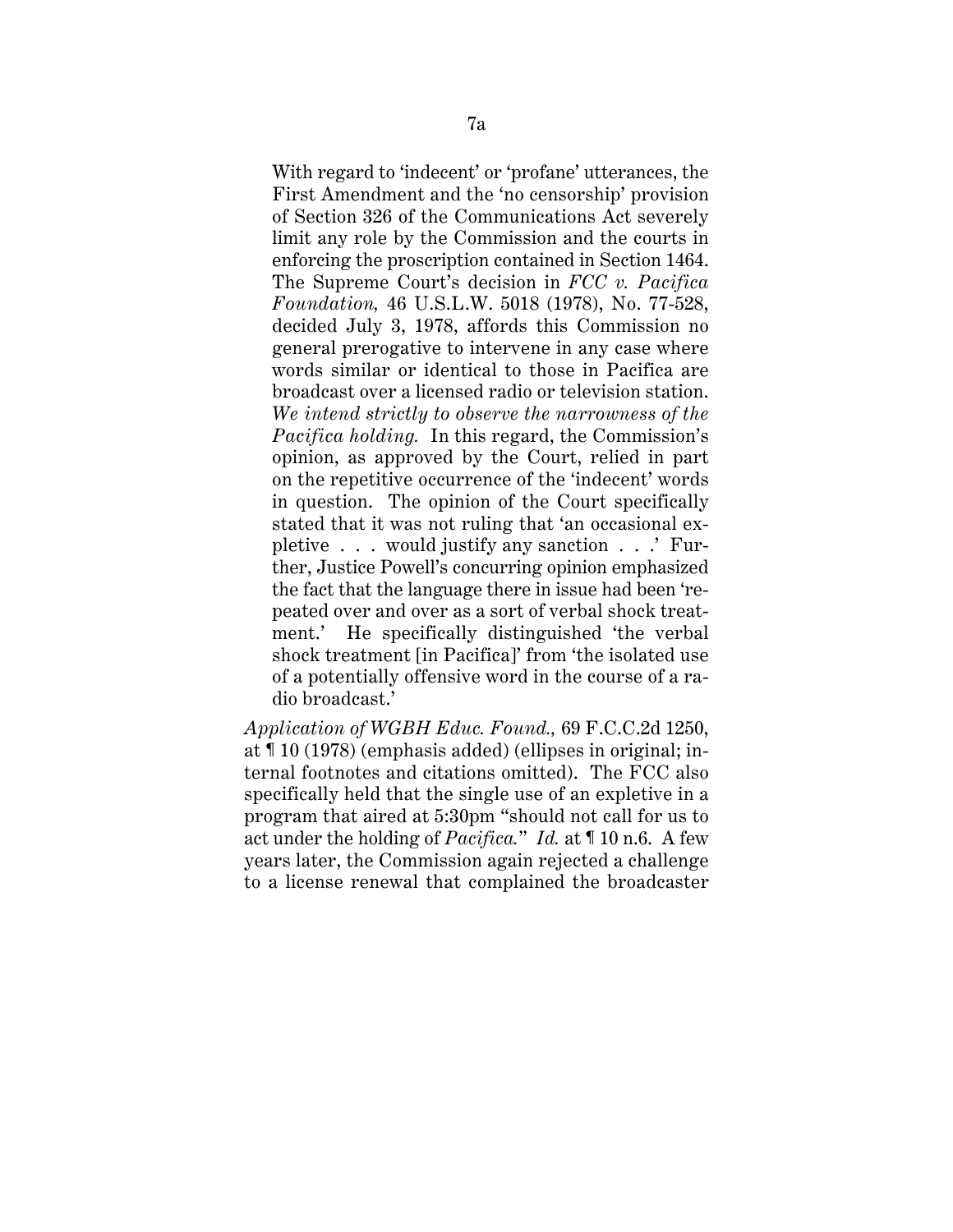had aired indecent programming in violation of Section 1464. The FCC acknowledged the complaint that the broadcaster on three separate occasions had aired programming during the morning hours containing language such as "motherfucker," "fuck," and "shit," but nevertheless concluded that "it is clear that the petitioner has failed to make a *prima facie* case that [the broadcaster] has violated 18 U.S.C. 1464" since the language did not amount to "verbal shock treatment" and the complainant had failed to show this was more than "isolated use." *Application of Pacifica Found.,* 95 F.C.C.2d 750, at ¶¶ 16, 18 (1983).

It was not until 1987 that the FCC would find another broadcast "indecent" under Section 1464. *See Infinity Broad. Corp., et al.,* 3 F.C.C.R. 930 (1987) ("Infinity Order"). The Commission explained:

In cases decided subsequent to the Supreme Court's ruling [in *Pacifica* ], the Commission took a very limited approach to enforcing the prohibition against indecent broadcasts. Unstated, but widely assumed, and implemented for the most part through staff rulings, was the belief that only material that closely resembled the George Carlin monologue would satisfy the indecency test articulated by the FCC in 1975. Thus, no action was taken unless material involved the repeated use, for shock value, of words similar or identical to those satirized in the Carlin "Filthy Words" monologue . . . As a result, the Commission, since the time of its ruling in 1975, has taken no action against any broadcast licensee for violating the prohibition against indecent broadcasts.

*Id.* at  $\P$  4 (internal footnotes omitted). The Infinity Order affirmed on reconsideration three decisions issued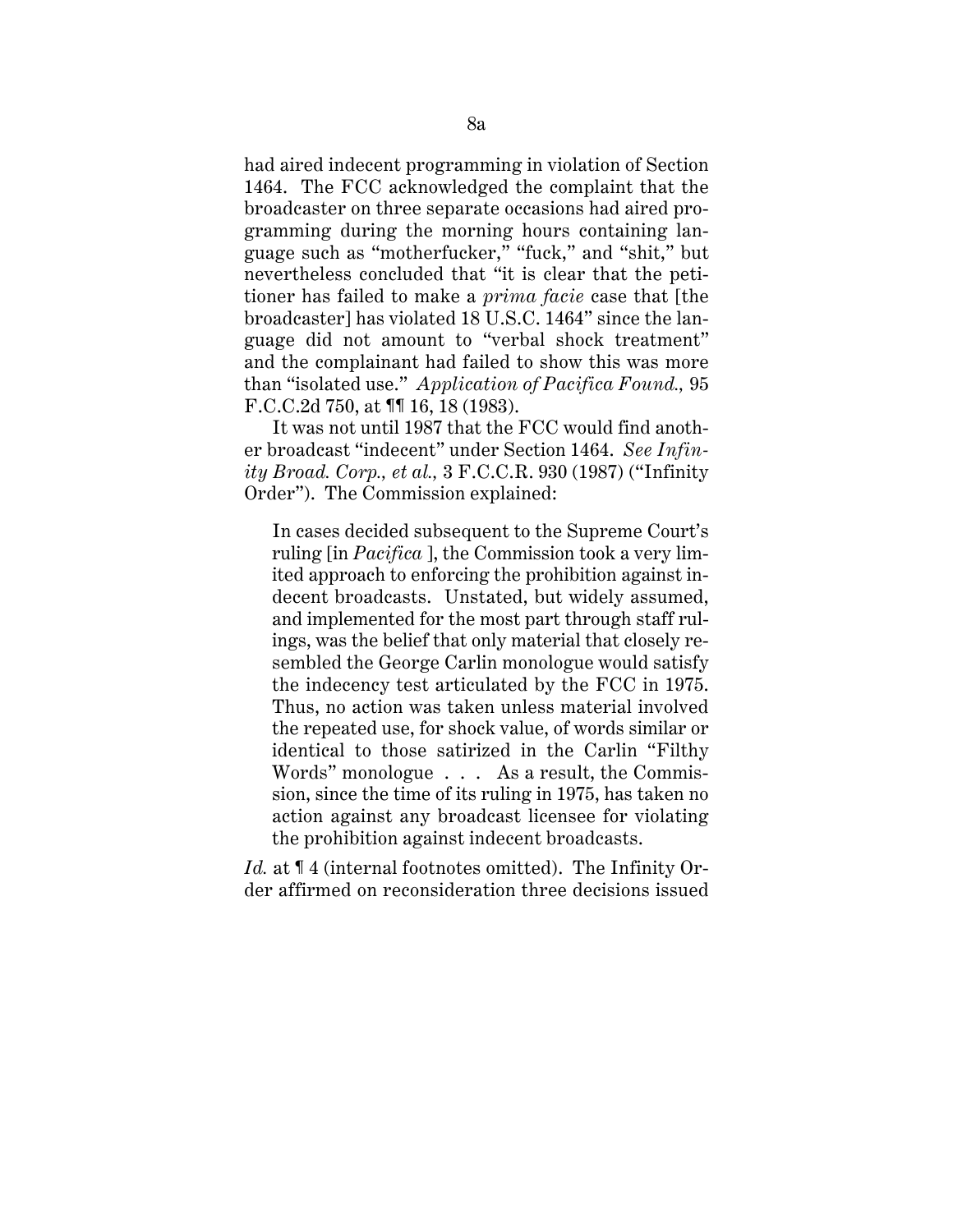simultaneously by the FCC in April 1987 that found certain programs indecent. *See Pacifica Found., Inc.,* 2 F.C.C.R. 2698 (1987); *The Regents of the Univ. of Cal.,* 2 F.C.C.R. 2703 (1987); *Infinity Broad. Corp.,* 2 F.C.C.R. 2705 (1987). The FCC explained in the Infinity Order that it would no longer take the narrow view that a finding of indecency required the use of one of the seven "dirty words" used in Carlin's monologue. *See Infinity Order,* at ¶ 5. The FCC instead would use the generic definition of indecency it had articulated in connection with its prior decision in *Pacifica. Id.* Under the Commission's definition, "indecent speech is language that describes, in terms patently offensive as measured by contemporary community standards for the broadcast medium, sexual or excretory activities and organs. Such indecent speech is actionable when broadcast at times of the day when there is a reasonable risk that children may be in the audience." *Regents of the Univ. of Cal.,* 2 F.C.C.R. 2703, at ¶ 3 (internal footnote omitted). The FCC also reaffirmed, however, the prevailing view that a fleeting expletive would not be actionable. *See id.* ("Speech that is indecent must involve more than an isolated use of an offensive word."); *Pacifica Found., Inc.,* 2 F.C.C.R. 2698, at ¶ 13 ("If a complaint focuses solely on the use of expletives, we believe that under the legal standards set forth in Pacifica, deliberate and repetitive use in a patently offensive manner is a requisite to a finding of indecency."). Notably, in *Pacifica Foundation*, the Commission declined to make a finding of indecency against a radio broadcast of the program "Shocktime America," which had contained words and phrases such as "eat shit," "mother-fucker" and "fuck the U.S.A," in part because, without a transcript or tape of the program, the FCC was unable to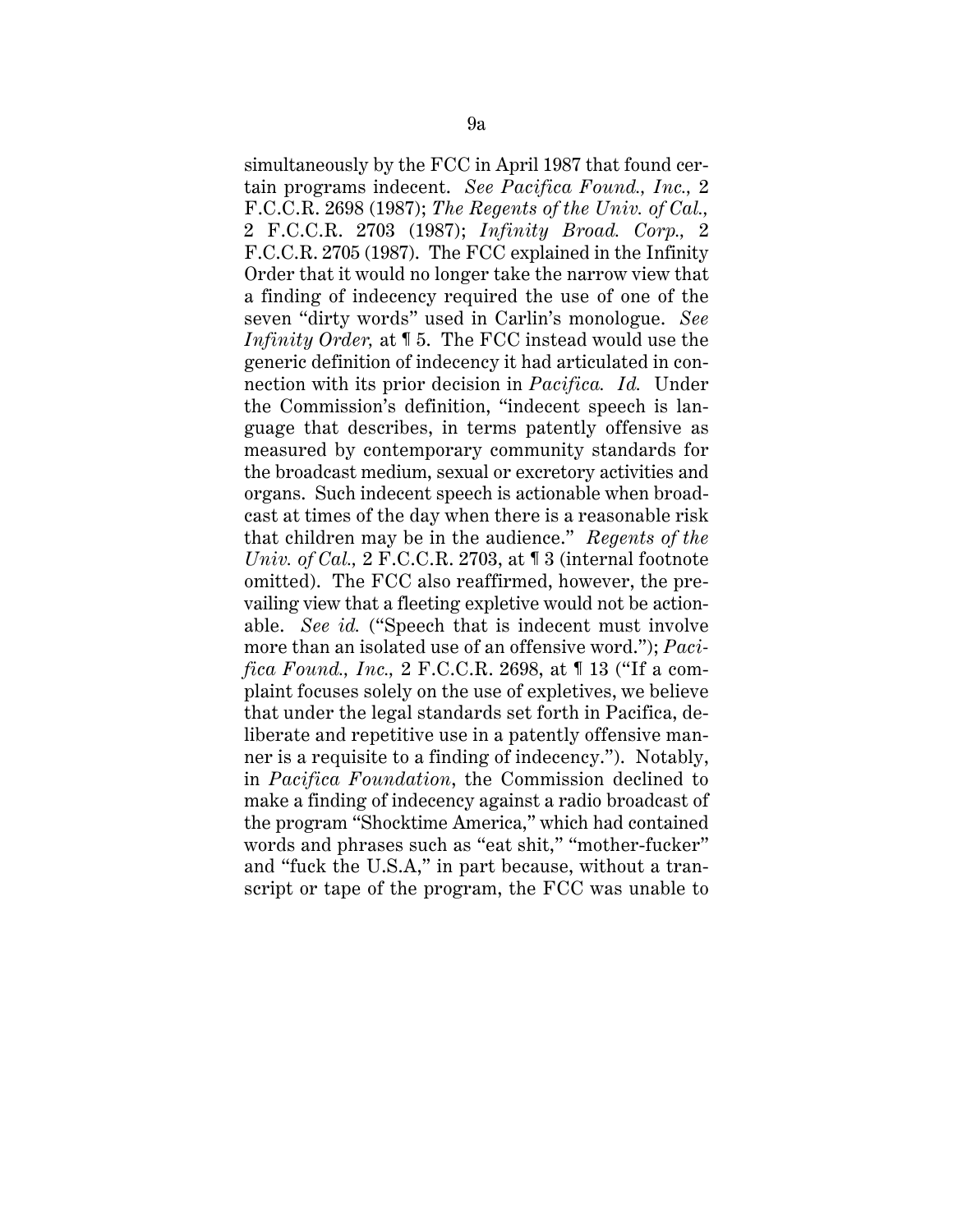determine "whether the use of patently offensive speech was isolated." *Id.* at ¶¶ 3, 17.

Broadcasters appealed the Infinity Order to the D.C. Circuit, challenging the FCC's definition of indecency as unconstitutionally vague. *See Action for Children's Television v. FCC,* 852 F.2d 1332 (D.C. Cir. 1988) ("ACT I"), *superseded in part by Action for Children's Television v. FCC,* 58 F.3d 654 (D.C. Cir. 1995) (in banc). The D.C. Circuit rejected this argument on the basis that the definition at issue was "virtually the same definition the Commission articulated in the order reviewed by the Supreme Court in the *Pacifica* case." *Id.* at 1338. The court concluded that *Pacifica* implicitly rejected any vagueness challenge to the FCC's definition of "indecent," which therefore foreclosed its ability to revisit any such argument. *Id.* at 1339. The court then invited correction from "Higher Authority" if its reading of *Pacifica* was incorrect. *Id.* Before leaving the First Amendment issue, however, the court explicitly noted that the "FCC has assured this court, at oral argument, that it will continue to give weight to reasonable licensee judgments when deciding whether to impose sanctions in a particular case. Thus, the potential chilling effect of the FCC's generic definition of indecency will be tempered by the Commission's restrained enforcement policy." *Id.* at 1340 n.14 (citing *Pacifica,* 438 U.S. at 761, 98 S. Ct. 3026 (Powell J., concurring)).

This restrained enforcement policy would continue. In 2001, pursuant to a settlement agreement by which the FCC agreed to clarify its indecency standards, the Commission issued a policy statement to "provide guidance to the broadcast industry regarding our case law interpreting 18 U.S.C. § 1464 and our enforcement policies with respect to broadcast indecency." *Industry*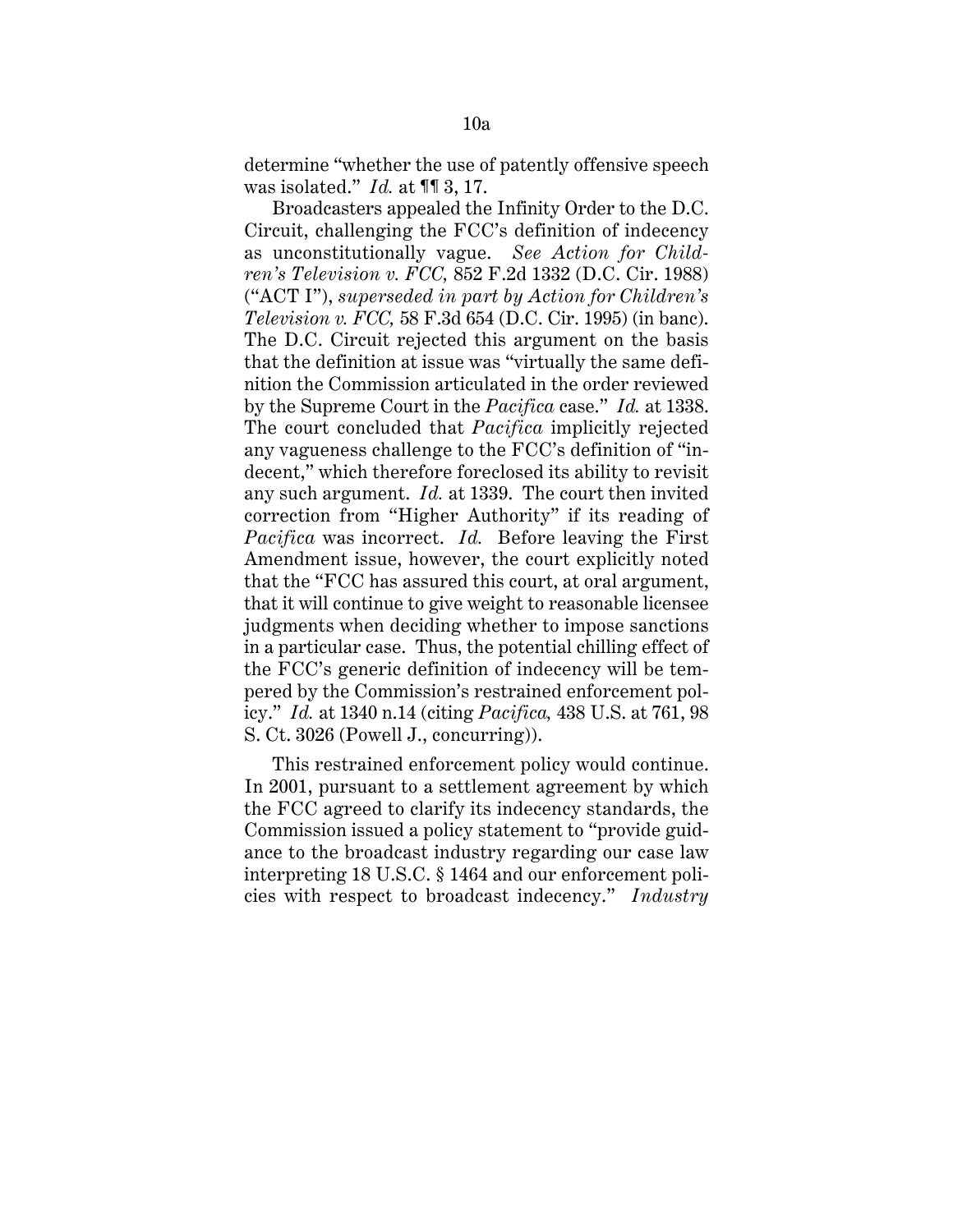*Guidance on the Commission's Case Law Interpreting 18 U.S.C. § 1464,* 16 F.C.C.R. 7999, at ¶ 1 & ¶ 30 n.23 (2001) ("Industry Guidance"). The FCC first noted that "indecent speech is protected by the First Amendment, and thus, the government must both identify a compelling interest for any regulation it may impose on indecent speech and choose the least restrictive means to further that interest." *Id.* at ¶ 3.

The FCC then explained that an indecency finding involves the following two determinations: (1) whether the material falls within the "subject matter scope of [the] indecency definition—that is, the material must describe or depict sexual or excretory organs or activities"; and (2) whether the broadcast is "*patently offensive* as measured by contemporary community standards for the broadcast medium." *Id.* at ¶¶ 7-8. The FCC considers the following three factors in determining whether the material is patently offensive: "(1) the *explicitness or graphic nature* of the description or depiction of sexual or excretory organs or activities; (2) whether the materials *dwells on or repeats at length* descriptions of sexual or excretory organs or activities; (3) *whether the material appears to pander or is used to titillate,* or *whether the material appears to have been presented for its shock value.*" *Id.* at ¶ 10. The policy statement contained numerous examples of prior FCC decisions evaluating whether certain material was indecent in an attempt to provide guidance to broadcasters. In discussing the second factor in the "patently offensive" analysis, the FCC cited examples distinguishing between material that "dwells" on the offensive content (indecent) and material that was "fleeting and isolated" (not indecent). *Id.* at ¶¶ 17-18.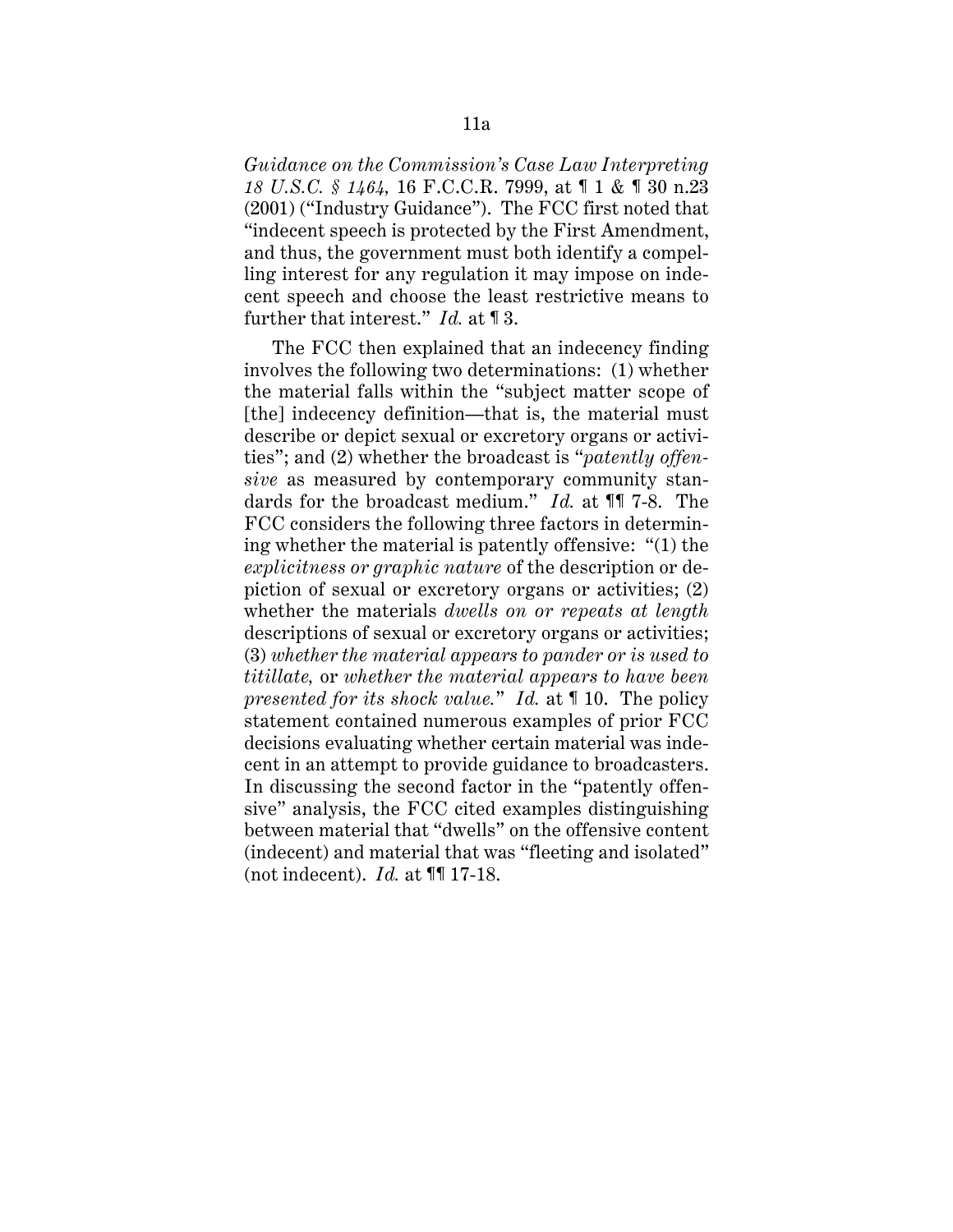This restrained enforcement policy would soon change. During NBC's January 19, 2003, live broadcast of the Golden Globe Awards, musician Bono stated in his acceptance speech "this is really, really, fucking brilliant. Really, really, great." *Complaints Against Various Broadcast Licensees Regarding Their Airing of the "Golden Globe Awards" Program,* 19 F.C.C.R. 4975, at ¶ 3 n.4 (2004) ("*Golden Globes*"). Individuals associated with the Parents Television Council filed complaints that the material was obscene and indecent under FCC regulations. *Id.* at ¶ 3. The FCC's Enforcement Bureau, however, denied the complaints on the basis that the expletive as used in context did not describe sexual or excretory organs or activities and that the utterance was fleeting and isolated. *See Complaints Against Various Broadcast Licensees Regarding Their Airing of the "Golden Globe Awards" Program,* 18 F.C.C.R. 19859, at ¶¶ 5-6 (Enforcement Bureau 2003) ("Golden Globes (Bureau Decision)"). The Bureau accordingly found that the speech "does not fall within the scope of the Commission's indecency prohibition," and reaffirmed FCC policy that "fleeting and isolated remarks of this nature do not warrant Commission action." *Id.* at ¶ 6.

Five months later, the full Commission reversed the Bureau's decision. First, the FCC held that any use of any variant of "the F-Word" inherently has sexual connotation and therefore falls within the scope of the indecency definition. *Golden Globes,* at ¶ 8. The FCC then held that "the 'F-Word' is one of the most vulgar, graphic, and explicit descriptions of sexual activity in the English language" and therefore the use of that word was patently offensive under contemporary community standards. *Id.* at ¶ 9. The Commission found the fleeting and isolated use of the word irrelevant and overruled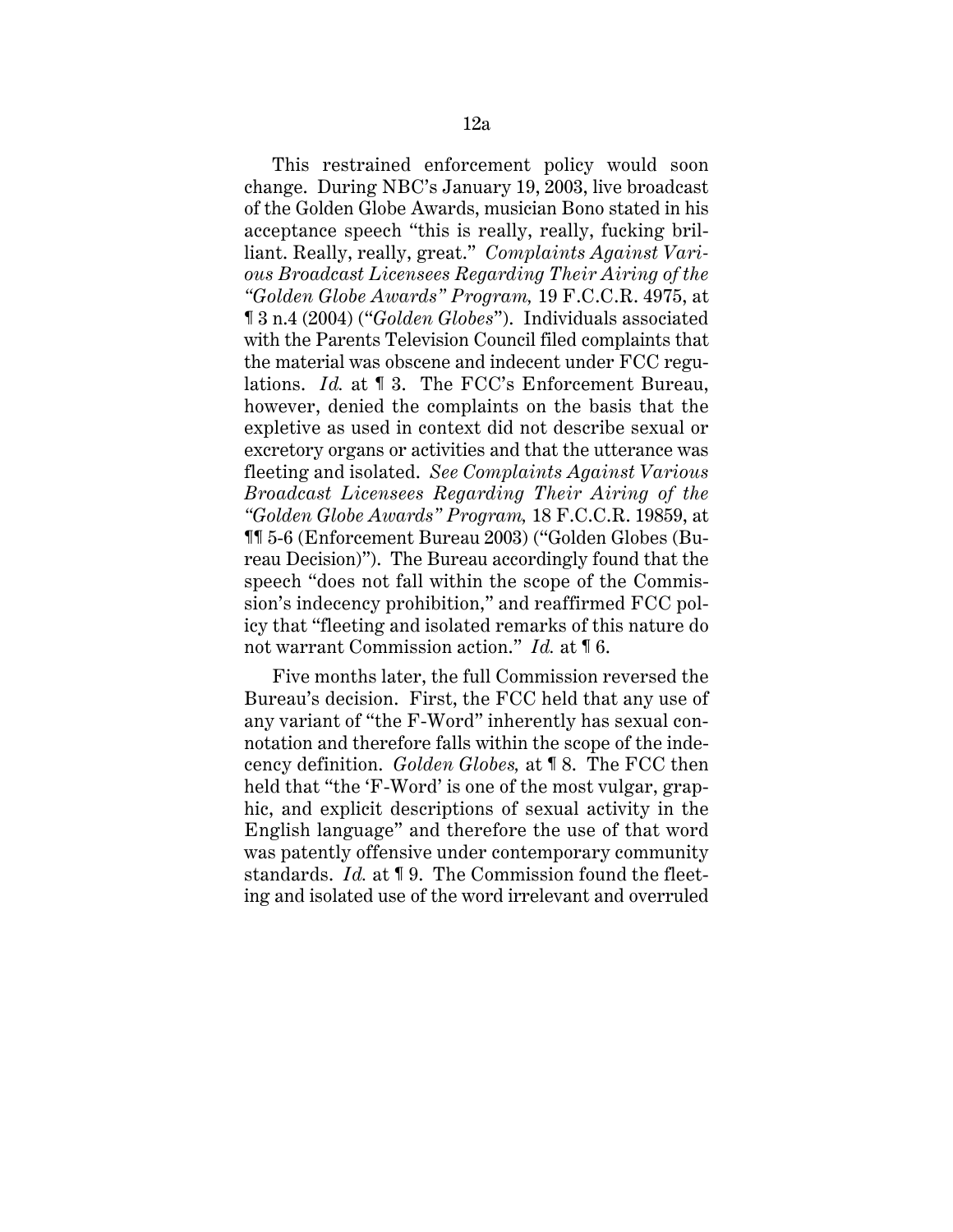all prior decisions in which fleeting use of an expletive was held not indecent. *Id.* at ¶ 12 ("While prior Commission and staff action have indicated that isolated or fleeting broadcasts of the 'F-Word' such as that here are not indecent or would not be acted upon, consistent with our decision today we conclude that any such interpretation is no longer good law.").

The FCC then held that the material in question was also "profane" under Section 1464. *Id.* at ¶ 13. The Commission acknowledged that prior decisions interpreting "profane" had defined that term as blasphemy, but found that nothing in its prior decisions limited the definition of profane in such a manner. *Id.* at ¶ 14. The Commission, however, declined to impose a forfeiture because "existing precedent would have permitted this broadcast" and therefore NBC and its affiliates "necessarily did not have the requisite notice to justify a penalty." *Id.* at ¶ 15. The Commission emphasized, though, that licensees were now on notice that any broadcast of the "F-Word" could subject them to monetary penalties and suggested that implementing delay technology would ensure future compliance with its policy. *Id.* at ¶ 17.

NBC, along with several other parties including Fox, filed petitions for reconsideration of the *Golden Globes* order, raising statutory and constitutional challenges to the new policy. NBC, Fox, and Viacom Inc. also filed a joint petition to stay the effect of the *Golden Globes* order. These petitions have been pending for more than two years without any action by the FCC. Nevertheless, the FCC has applied the policy announced in *Golden Globes* in subsequent cases.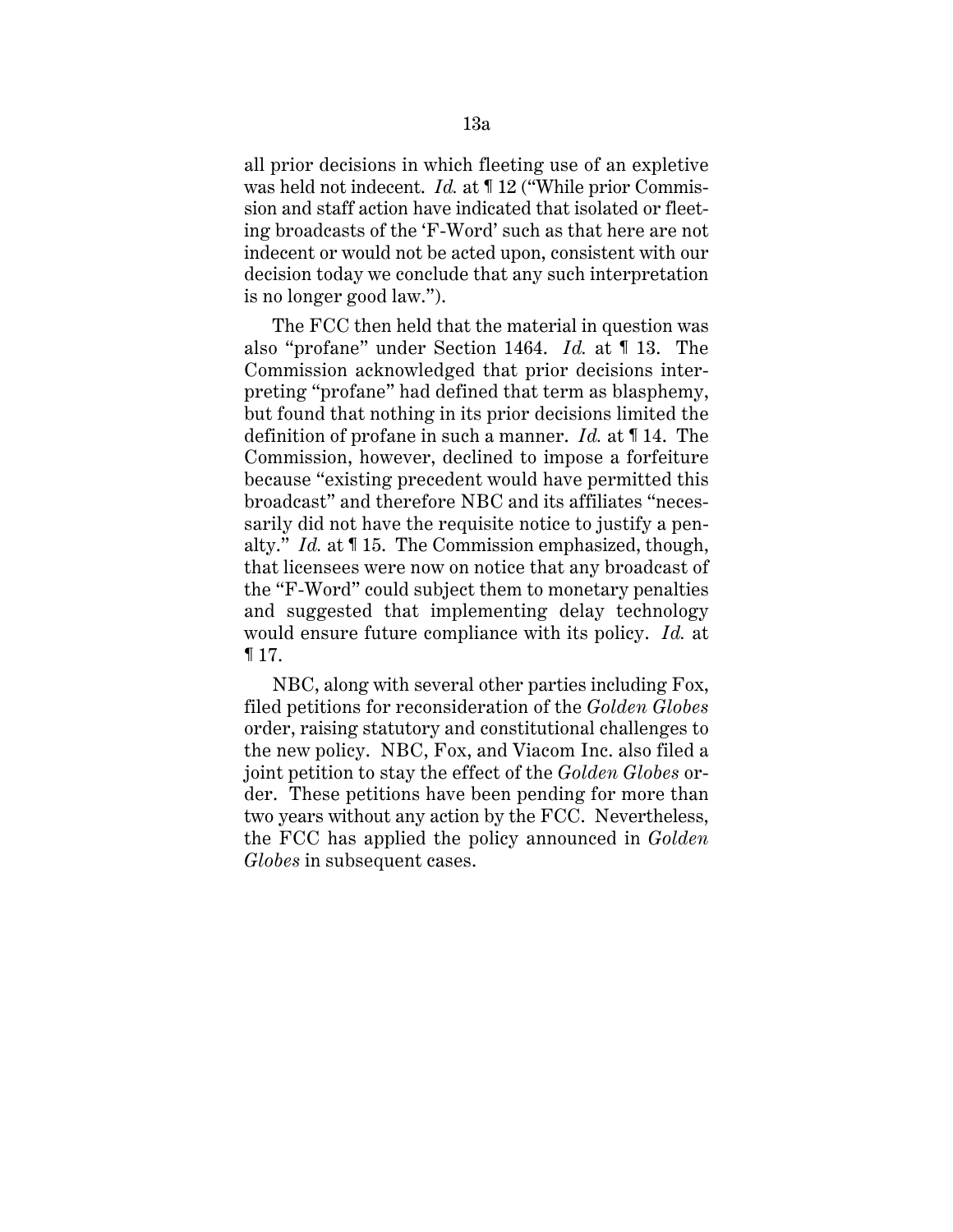On February 21, 2006, the FCC issued an order resolving various complaints against several television broadcasts. *See Complaints Regarding Various Television Broadcasts Between February 2, 2002 and March 8, 2005,* 21 F.C.C.R. 2664 (2006) ("Omnibus Order"). Through this order, the FCC intended to "provide substantial guidance to broadcasters and the public about the types of programming that are impermissible under our indecency standard." *Id.* at ¶ 2. In Section III.B of the Omnibus Order, the Commission found four programs—Fox's broadcast of the 2002 Billboard Music Awards, Fox's broadcast of the 2003 Billboard Music Awards, various episodes of ABC's NYPD Blue, and CBS's The Early Show—indecent and profane under the policy announced in *Golden Globes.* The factual situations at issue are as follows:

**• 2002 Billboard Music Awards:** In her acceptance speech, Cher stated: "People have been telling me I'm on the way out every year, right? So fuck 'em."

**• 2003 Billboard Music Awards:** Nicole Richie, a presenter on the show, stated: "Have you ever tried to get cow shit out of a Prada purse? It's not so fucking simple."

**• NYPD Blue:** In various episodes, Detective Andy Sipowitz and other characters used certain expletives including "bullshit," "dick," and "dickhead."

**• The Early Show:** During a live interview of a contestant on CBS's reality show Survivor: Vanuatu, the interviewee referred to a fellow contestant as a "bullshitter."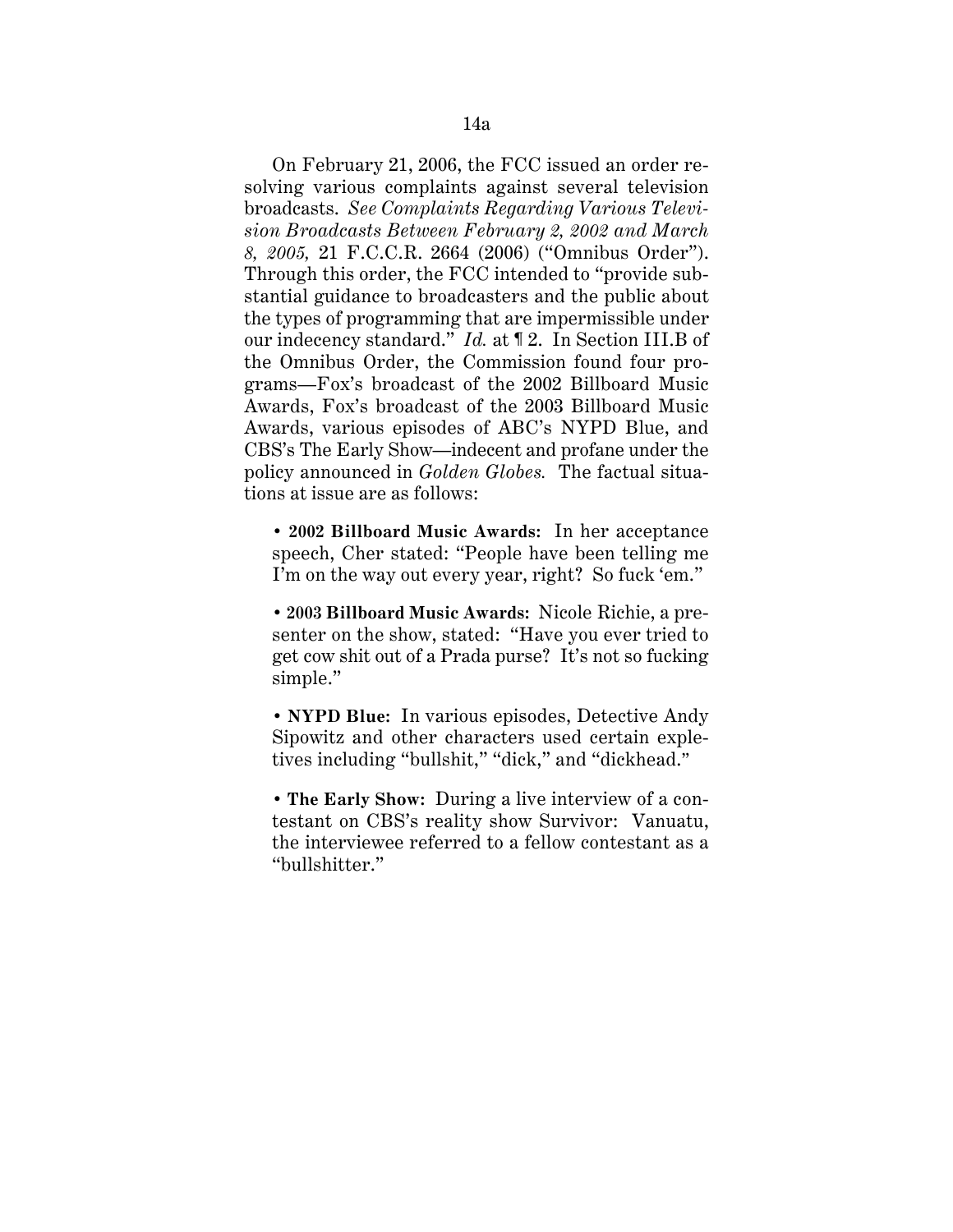*Id.* at  $\P$  101, 112 n.64, 125, 137. In finding these programs indecent and profane, the FCC reaffirmed its decision in *Golden Globes* that any use of the word "fuck" is presumptively indecent and profane. *Id.* at ¶¶ 102, 107. The Commission then concluded that any use of the word "shit" was also presumptively indecent and profane. *Id.* at ¶¶ 138, 143. Turning to the second part of its indecency test, the FCC found that each of the programs were "patently offensive" because the material was explicit, shocking, and gratuitous. *Id.* at ¶¶ 106, 120, 131, 141. Citing *Golden Globes,* the Commission dismissed the fact that the expletives were fleeting and isolated and held that repeated use is not necessary for a finding of indecency. *Id.* at ¶¶ 104, 116, 129, 140. The FCC, however, declined to issue a forfeiture in each case for the express reason that the broadcasts in question occurred before the decision in *Golden Globes,* and thus "existing precedent would have permitted this broadcast." *Id.* at ¶¶ 111, 124, 136, 145.

Fox and CBS filed a petition for review of the Omnibus Order in this court. ABC filed a petition for review in the D.C. Circuit, which was then transferred to this court and consolidated with the petition for review filed by Fox and CBS. Before any briefing took place, however, the FCC moved for a voluntary remand in order to give the Commission the first opportunity to address petitioners' arguments and "ensure that all licensees are afforded a full opportunity to be heard before the Commission issues a final decision." *See* FCC Mot. for Voluntary Remand at 2, No. 06-1760 (July 6, 2006). On September 7, 2006, this court granted the FCC's request for remand and stayed enforcement of the Omnibus Order. The Commission was given sixty days to issue a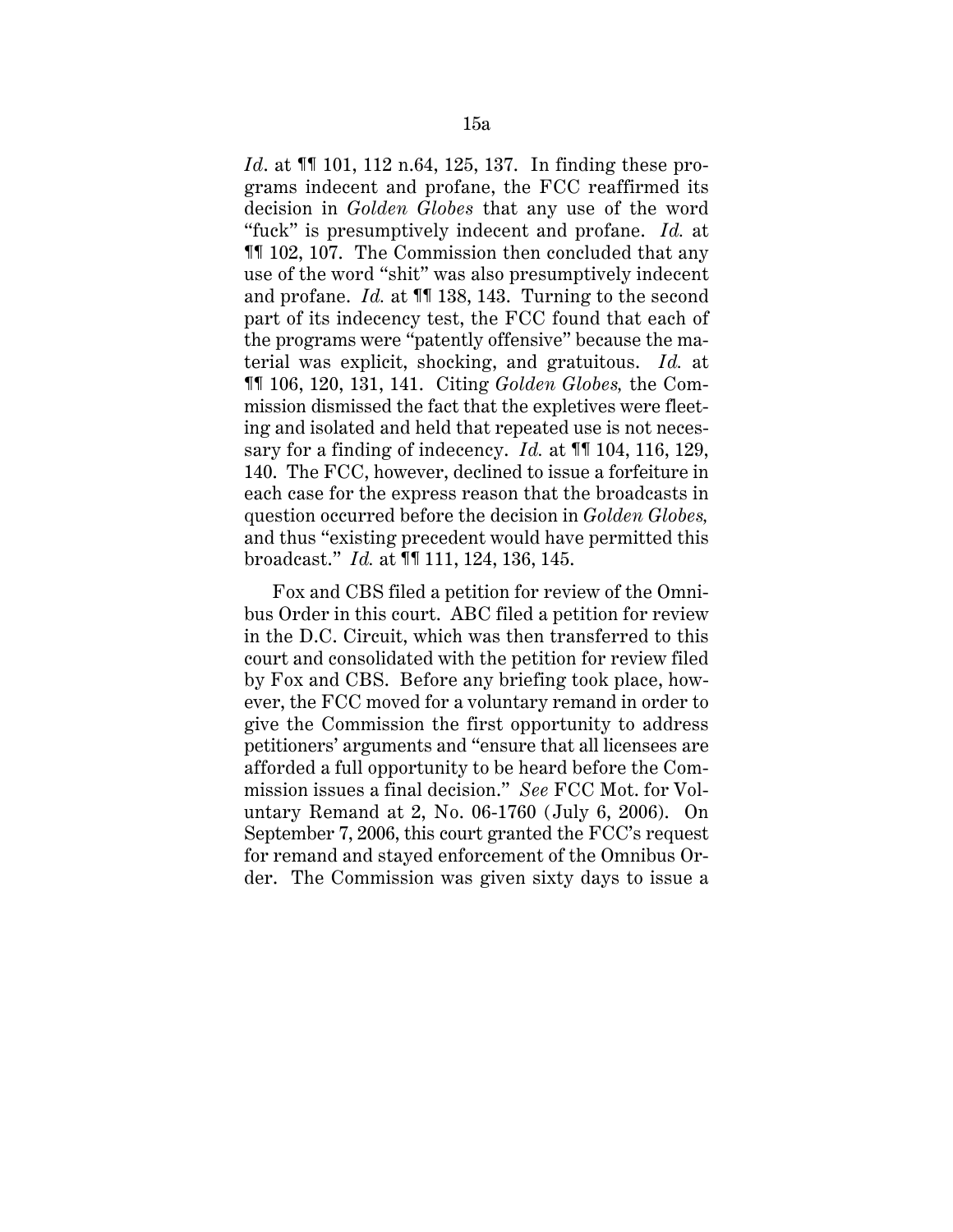final or appealable order, at which time the pending appeal would be automatically reinstated.

The FCC promptly issued a public notice soliciting comments on its decision in the Omnibus Order. Numerous parties, including those who have participated in the briefing in this appeal, submitted comments raising various statutory and constitutional arguments against the FCC's indecency regime. The FCC then issued a new order on November 6, 2006. *See Complaints Regarding Various Television Broadcasts Between February 2, 2002 and March 8, 2005*, FCC 06-166 (Nov. 6, 2006) ("Remand Order"). The Remand Order vacated Section III.B of the Omnibus Order in its entirety and replaced it with the Remand Order. *Id.* at ¶ 11. In the Remand Order, the FCC reaffirmed its finding that the 2002 and 2003 Billboard Music Award programs were indecent and profane, but reversed its finding against The Early Show. It also dismissed on procedural grounds the complaint against NYPD Blue.<sup>5</sup>

With regard to the 2003 Billboard Music Awards, the Commission found that it would have been actionably indecent even prior to the decision in *Golden Globes* because the potentially offensive material was "repeated,"

<sup>&</sup>lt;sup>5</sup> The Commission dismissed the complaint against NYPD Blue because the only person who complained of the material resided in the Eastern time zone, where NYPD Blue aired during the "safe harbor" period after 10pm. *Remand Order,* at ¶ 75; *see also* 47 C.F.R. § 73.3999(b) (providing that broadcasting of indecent material is prohibited only between the hours of 6am and 10pm); *Action for Children's Television v. FCC,* 932 F.2d 1504 (D.C. Cir. 1991) ("ACT II") ("safe harbor" period is constitutionally required), *superseded in part by Action for Children's Television v. FCC,* 58 F.3d 654 (D.C. Cir. 1995) (in banc). In light of the FCC's revised decision regarding NYPD Blue, ABC is no longer participating in this appeal.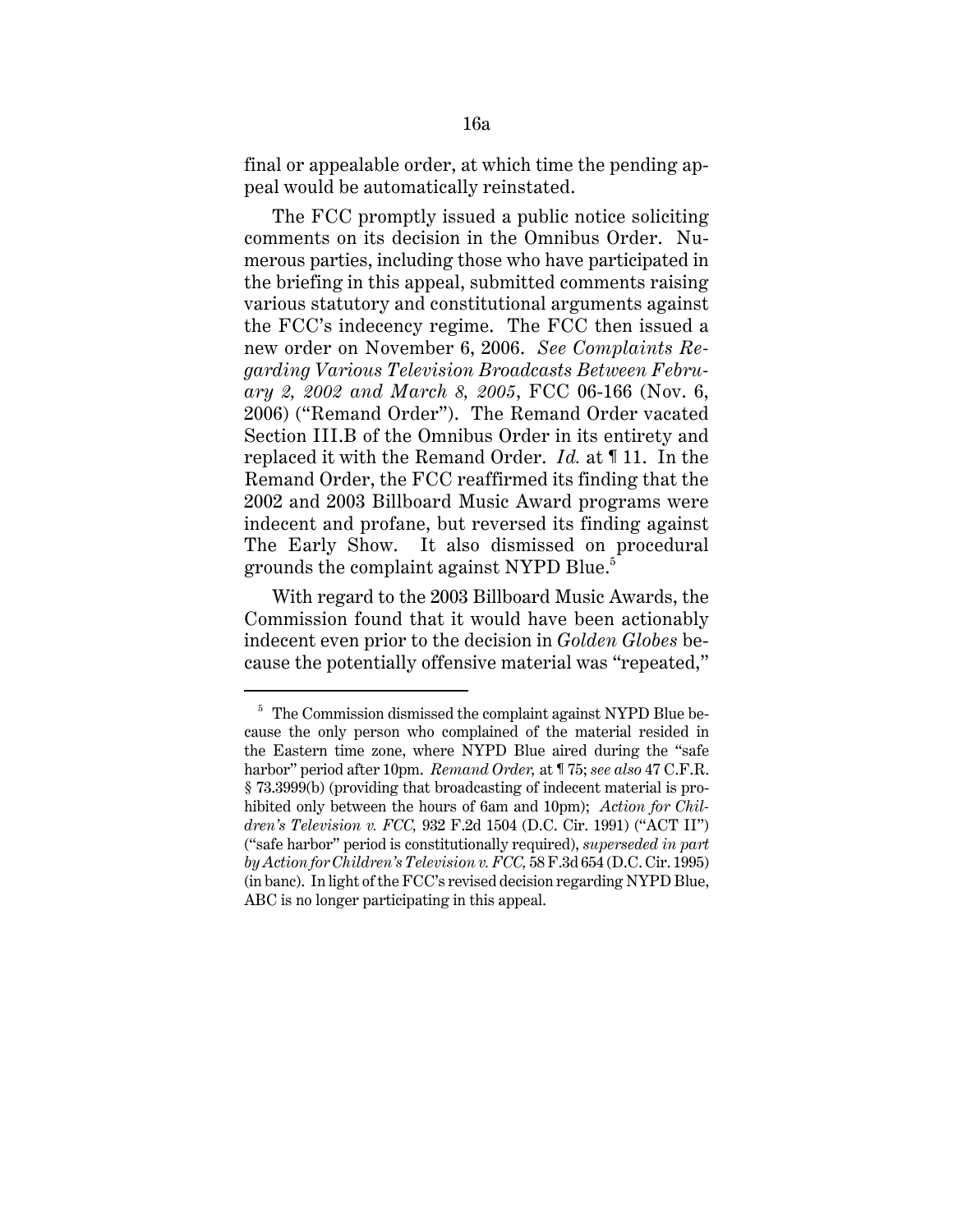since Nicole Richie used "two extremely graphic and offensive words," and was "deliberately uttered" because of "Ms. Richie's confident and fluid delivery of the lines." *Id.* at ¶ 22. With regard to the 2002 Billboard Music Awards, the Commission "acknowledge[d] that it was not apparent that Fox could be penalized for Cher's comment at the time it was broadcast." *Id.* at ¶ 60. In both cases, the FCC rejected Fox's argument that fleeting expletives were not actionable, now characterizing its prior decisions on that issue as "staff letters and dicta." *Id.* at ¶ 20. The Commission, however, declined to impose a forfeiture for either broadcast. *Id.* at ¶¶ 53, 66.

Turning to The Early Show, the FCC reversed its finding that the expletive used was indecent or profane because it occurred in the context of a "*bona fide* news interview." *Id.* at ¶ 68. The Commission stated that in light of First Amendment concerns, "it is imperative that we proceed with the utmost restraint when it comes to news programming," and found it "appropriate . . . to defer to CBS's plausible characterization of its own programming" as a news interview. *Id.* at ¶ 71- 72. Given this context, the FCC declined to find the comment indecent or profane. *Id.* at ¶ 73.

In accordance with our September 6th order, this appeal was automatically reinstated on November 8, 2006. Fox then filed a petition for review of the Remand Order and moved to consolidate that appeal with the one already pending before this court. We granted the motion for consolidation as well as motions to intervene by CBS Broadcasting Inc. ("CBS") and NBC Universal Inc. and NBC Telemundo License Co. (collectively, "NBC"). We have also received several briefs from various amici.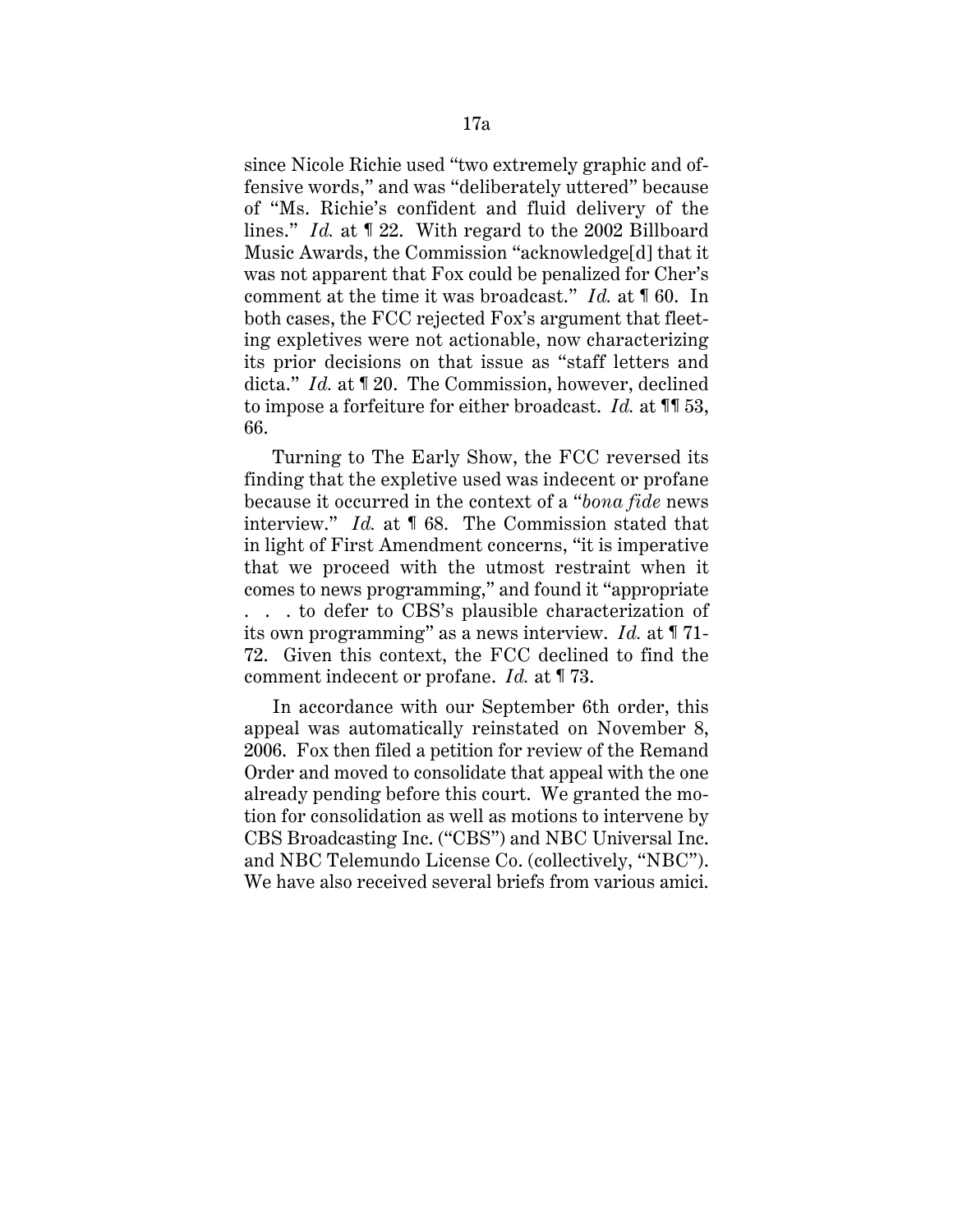### **DISCUSSION**

Fox, CBS, and NBC (collectively, "the Networks"), supported by several amici, raise a variety of arguments against the validity of the Remand Order, including: (1) the Remand Order is arbitrary and capricious because the Commission's regulation of "fleeting expletives" represents a dramatic change in agency policy without adequate explanation; (2) the FCC's "community standards" analysis is arbitrary and meaningless; (3) the FCC's indecency findings are invalid because the Commission made no finding of scienter; (4) the FCC's definition of "profane" is contrary to law; (5) the FCC's indecency regime is unconstitutionally vague; (6) the FCC's indecency test permits the Commission to make subjective determinations about the quality of speech in violation of the First Amendment; and (7) the FCC's indecency regime is an impermissible content-based regulation of speech that violates the First Amendment. The FCC, also supported by several amici, dispute each of these contentions. We agree with the first argument advanced by the Networks, and therefore do not reach any other potential problems with the FCC's decision.

#### **I. Scope of Review**

Before turning to the merits of the Networks' arguments, we first note that we reject the FCC's contention that our review here is narrowly confined to the specific question of whether the two Fox broadcasts of the Billboard Music Awards were indecent and/or profane. The Remand Order applies the policy announced in *Golden Globes.* If that policy is invalid, then we cannot sustain the indecency findings against Fox. Thus, as the Commission conceded during oral argument, the validity of the new "fleeting expletive" policy announced in *Golden*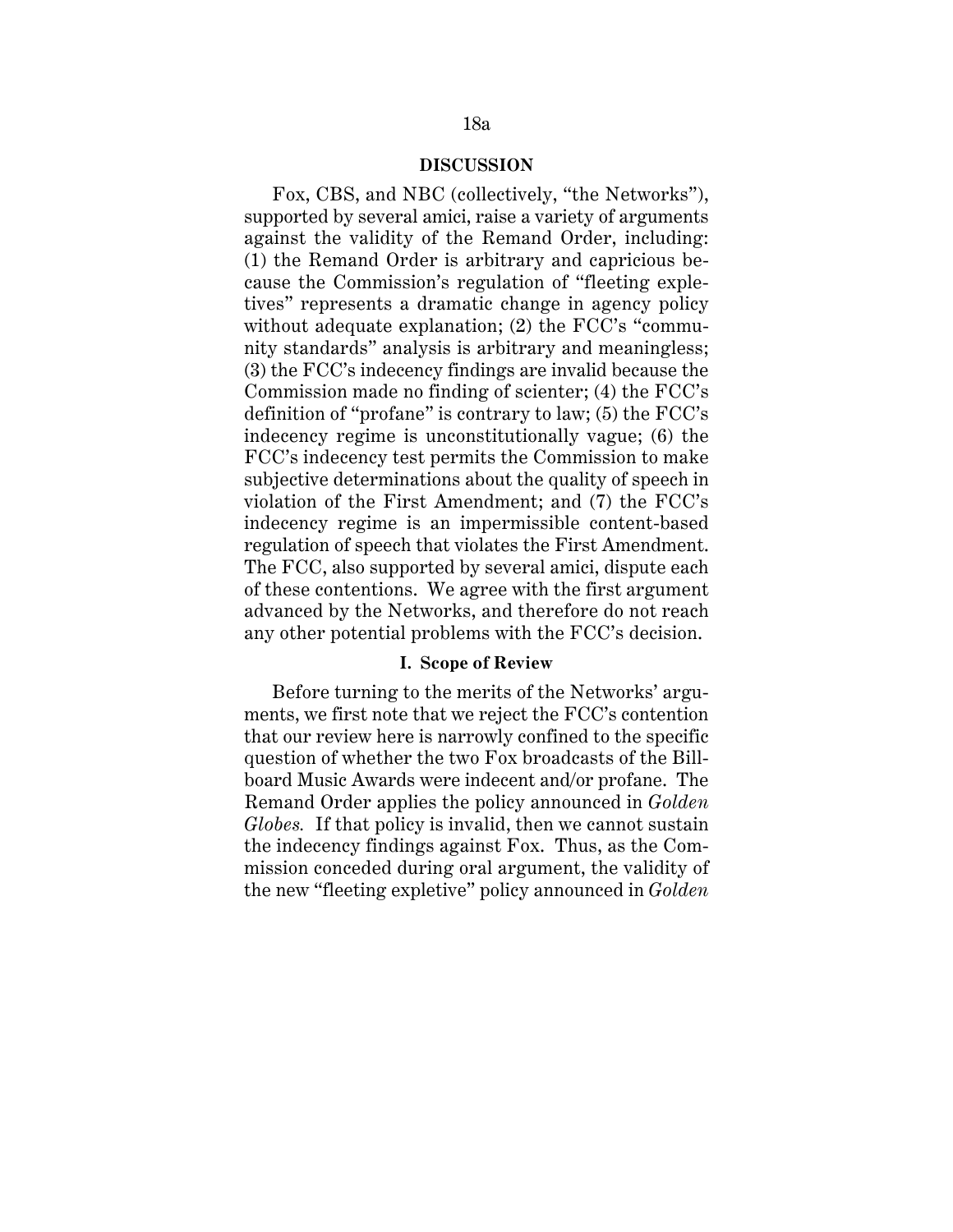*Globes* and applied in the Remand Order is a question properly before us on this petition for review. As the D.C. Circuit explained in rejecting this precise argument in another proceeding, "the agency may not resort to adjudication as a means of insulating a generic standard from judicial review." *ACT I,* 852 F.2d at 1337.

#### **II. Administrative Procedure Act**

Courts will set aside agency decisions found to be "arbitrary, capricious, an abuse of discretion, or otherwise not in accordance with law."  $5 \text{ U.S.C.} \$  706(2)(A). As the Supreme Court has explained: "The scope of review under the 'arbitrary and capricious' standard is narrow and a court is not to substitute its judgment for that of the agency. Nevertheless, the agency must examine the relevant data and articulate a satisfactory explanation for its action including a 'rational connection between the facts found and the choice made.'" *Motor Vehicle Mfrs. Ass'n of U.S., Inc. v. State Farm Mut. Auto. Ins. Co.,* 463 U.S. 29, 43, 103 S. Ct. 2856, 77 L. Ed. 2d 443 (1983). Agency action is arbitrary and capricious "if the agency has relied on factors which Congress has not intended it to consider, entirely failed to consider an important aspect of the problem, offered an explanation for its decision that runs counter to the evidence before the agency, or is so implausible that it could not be ascribed to a difference in view or the product of agency expertise." *Id.* Reviewing courts "may not supply a reasoned basis for the agency's action that the agency itself has not given." *Id.* (quoting *SEC v. Chenery Corp.,* 332 U.S. 194, 196, 67 S. Ct. 1575, 91 L. Ed. 1995 (1947)). The Networks contend that the Remand Order is arbitrary and capricious because the FCC has made a 180 degree turn regarding its treatment of "fleeting exple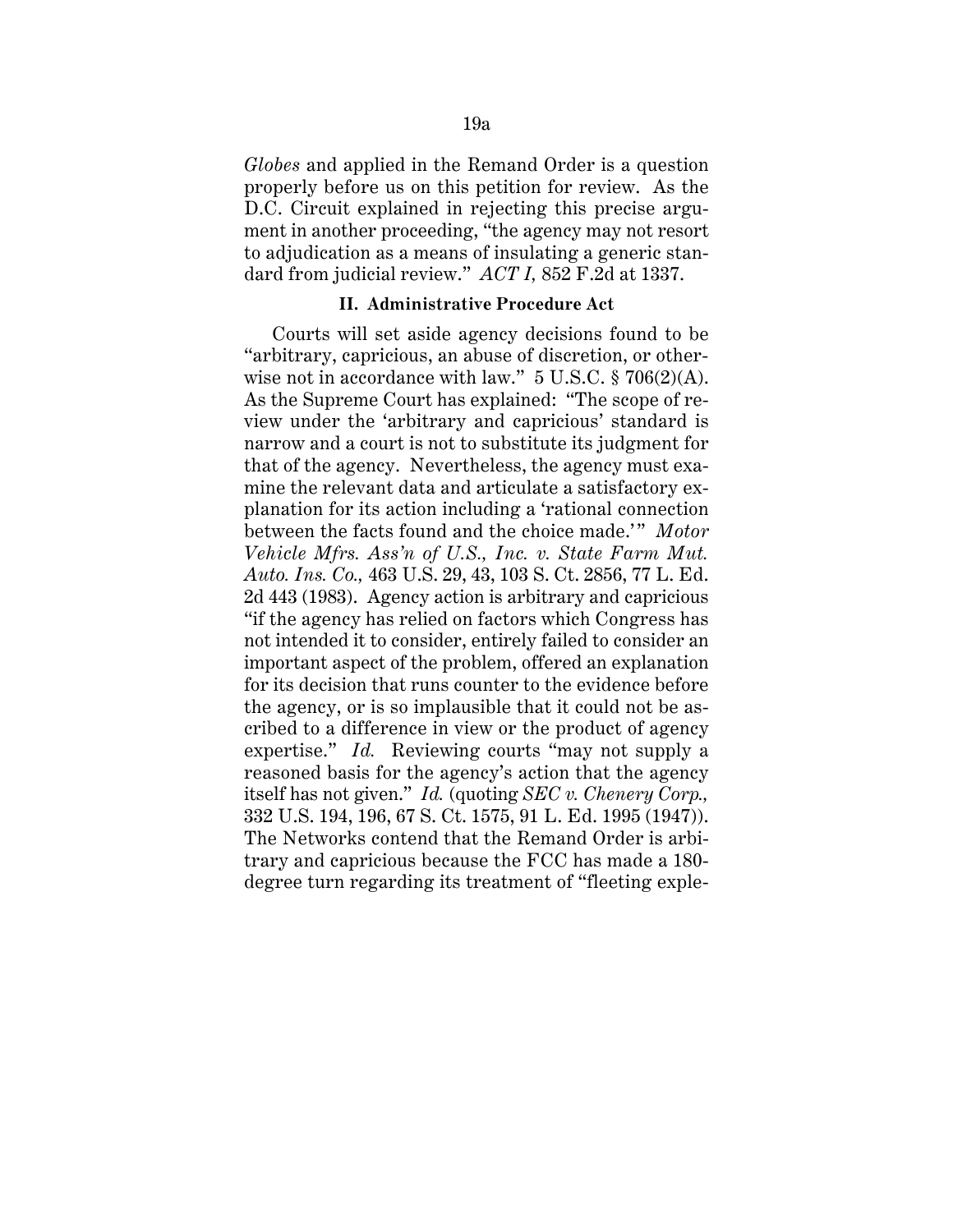tives" without providing a reasoned explanation justifying the about-face. We agree.

First, there is no question that the FCC has changed its policy. As outlined in detail above, prior to the *Golden Globes* decision the FCC had consistently taken the view that isolated, non-literal, fleeting expletives did not run afoul of its indecency regime. *See, e.g., Pacifica Clarification Order,* 59 F.C.C.2d 892, at ¶ 4 n.1 (advising broadcasters that "it would be inequitable for us to hold a licensee responsible for indecent language" that occurred during a live broadcast without an opportunity for journalistic editing); *Application of WGBH Educ. Found.,* 69 F.C.C.2d 1250, at ¶ 10 & n.6 (distinguishing between the "verbal shock treatment" of the George Carlin monologue and "the isolated use of a potentially offensive word" and finding that the single use of an expletive in a program "should not call for us to act under the holding of *Pacifica*"); *Pacifica Foundation, Inc.,* 2 F.C.C.R. 2698, at ¶ 13 ("If a complaint focuses solely on the use of expletives, we believe that under the legal standards set forth in Pacifica, deliberate and repetitive use in a patently offensive manner is a *requisite* to a finding of indecency." (emphasis added)); *Industry Guidance,* 16 F.C.C.R. 7999, at ¶¶ 17-18 (distinguishing between material that is repeated or dwelled on and material that is "fleeting and isolated") (citing *L.M. Communications of S.C., Inc.,* 7 F.C.C.R. 1595 (Mass Media Bureau 1992) (finding the single utterance of "mother-fucker" not indecent because it was a "fleeting and isolated utterance which, within the context of live and spontaneous programming, does not warrant a Commission sanction"); *Lincoln Dellar, For Renewal of the Licenses of Stations KPRL(AM) and KDDB(FM),* 8 F.C.C.R. 2582 (Audio Serv. Div. 1993) (news an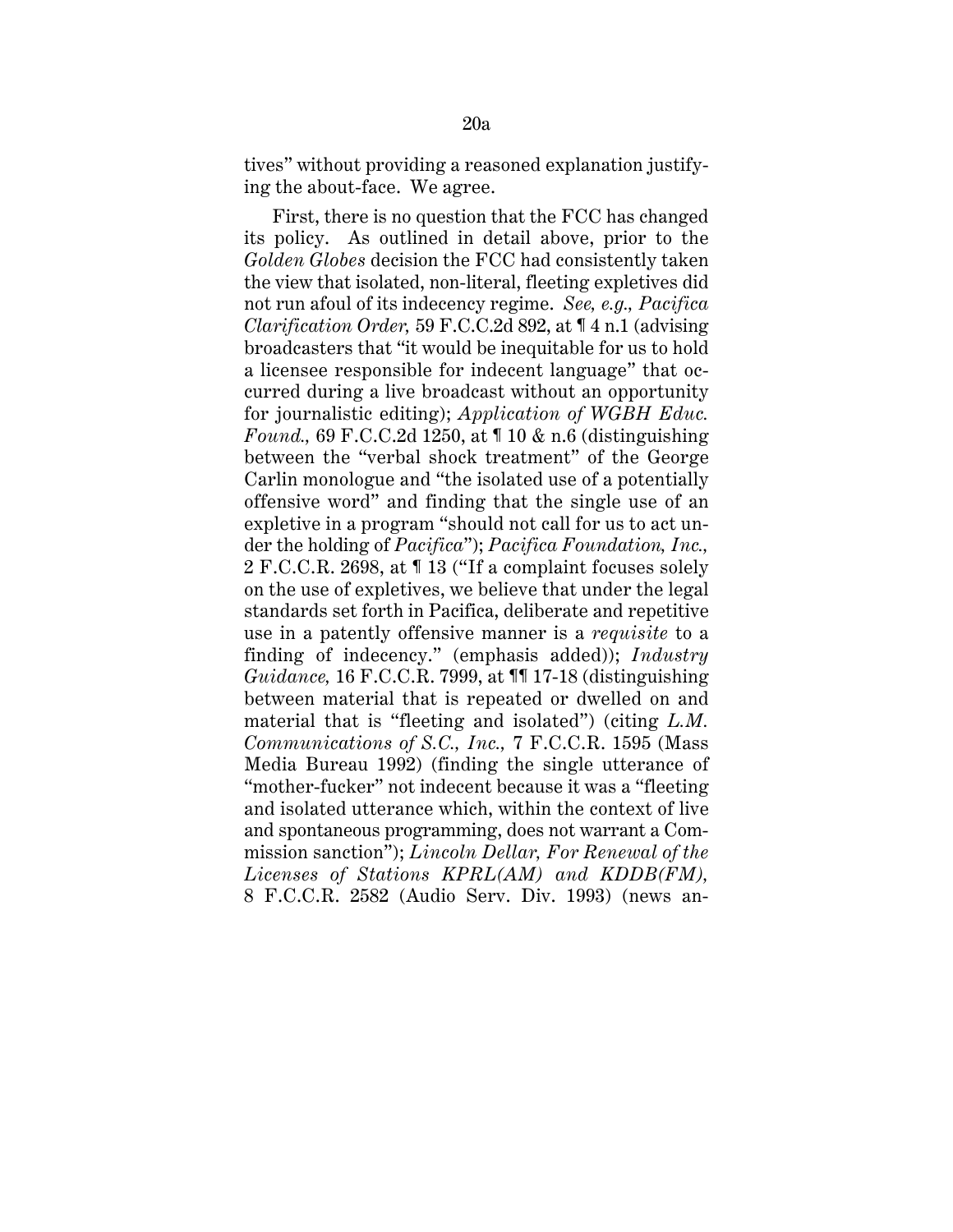nouncer's remark that he "fucked that one up" not indecent because the "use of a single expletive" did not warrant further review "in light of the isolated and accidental nature of the broadcast")). This consistent enforcement policy changed with the issuance of *Golden Globes*:

While prior Commission and staff action have indicated that isolated or fleeting broadcasts of the "F-Word" such as that here are not indecent or would not be acted upon, consistent with our decision today we conclude that any such interpretation is no longer good law. . . . The staff has since found that the isolated or fleeting use of the "F-Word" is not indecent in situations arguably similar to that here. We now depart from this portion of the Commission's 1987 *Pacifica* decision as well as all of the cases cited in notes 31 and 32 and any similar cases holding that isolated or fleeting use of the "F-Word" or a variant thereof in situations such as this is not indecent and conclude that such cases are not good law to that extent.

*Golden Globes*, 19 F.C.C.R. 4975, at ¶ 12 (internal footnote omitted); *see also id.* at ¶ 14 (providing new definition of "profane" speech). The Commission declined to issue a forfeiture in *Golden Globes* precisely because its decision represented a departure from its prior rulings. *See id.* at ¶ 15 ("Given, however, that Commission and staff precedent prior to our decision today *permitted the broadcast at issue,* and that we take a *new approach to profanity,* NBC and its affiliates necessarily did not have the requisite notice to justify a penalty." (emphasis added)). The Omnibus Order similarly declined to issue a forfeiture because "existing precedent would have per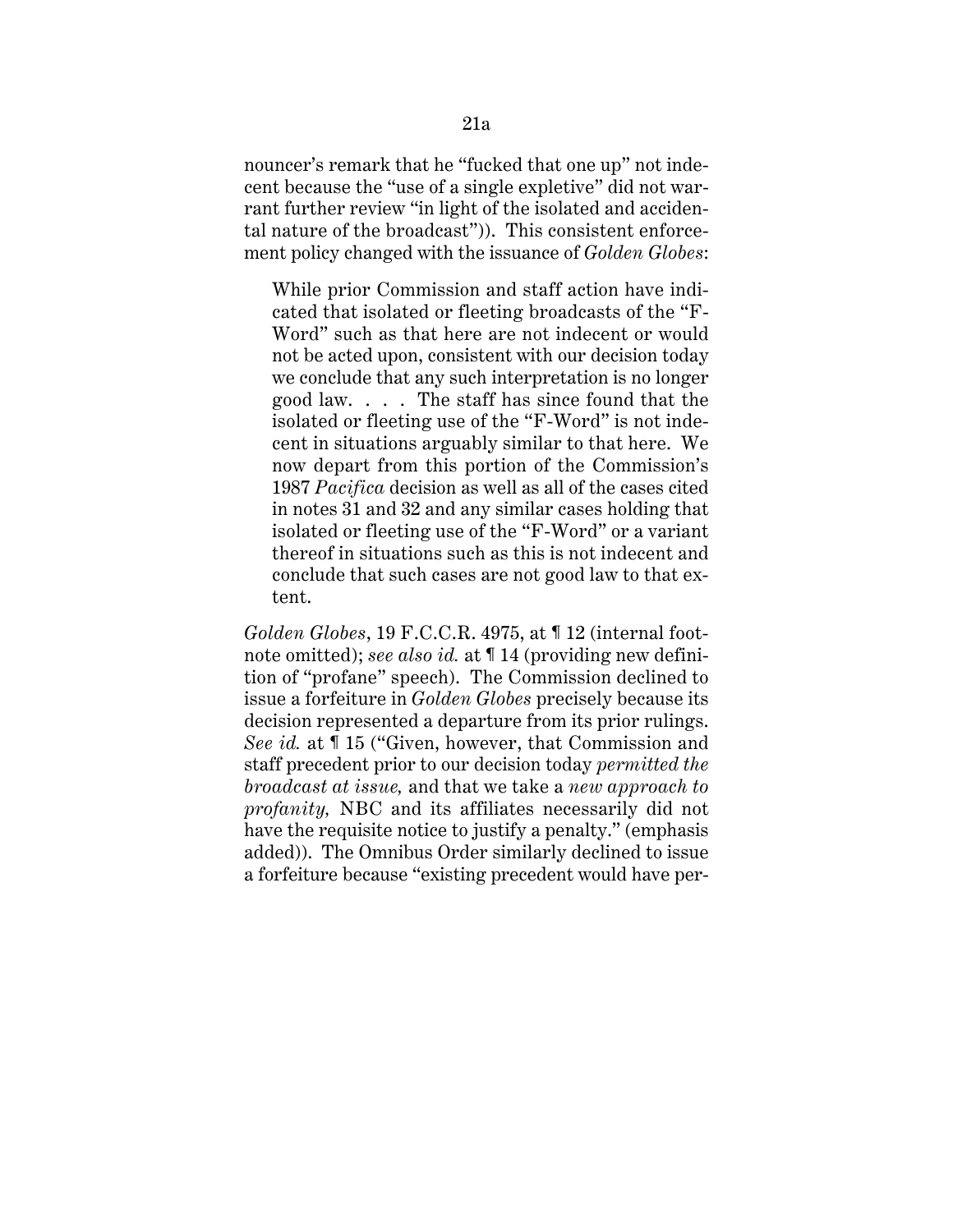mitted this broadcast." *Omnibus Order,* 21 F.C.C.R. 2664, at ¶¶ 111, 124, 136, 145.

Although the Remand Order backpedals somewhat on this clear recognition that the Commission was departing from prior precedent, $^6$  in its brief to this court, the FCC now concedes that *Golden Globes* changed the landscape with regard to the treatment of fleeting expletives. *See* Br. of Respondent FCC at 33 ("In the *Golden Globe Order,* the Commission made clear that it was changing course with respect to the treatment of isolated expletives."); *see also* Br. of Amici Curiae Former FCC Officials at 9 (noting that the "extraordinary and unprecedented" decision in *Golden Globes* represented a radical change in policy that "greatly expanded the scope of what constituted indecency").

Agencies are of course free to revise their rules and policies. *See Chevron, U.S.A., Inc. v. Natural Res. Def. Council, Inc.,* 467 U.S. 837, 863, 104 S. Ct. 2778, 81 L. Ed. 2d 694 (1984) ("An initial agency interpretation is not instantly carved in stone."). Such a change, however, must provide a reasoned analysis for departing from prior precedent. As this court has explained:

 $6\;$  In the Remand Order, the FCC "reject[s] Fox's suggestion that Nicole Richie's comments would not have been actionably indecent prior to our *Golden Globe* decision," and would only concede that it was "not apparent" that Cher's comment at the 2002 Billboard Music Awards would have been actionably indecent at the time it was broadcast. *Remand Order,* at ¶¶ 22, 60. Decisions expressly overruled in *Golden Globes* were now dismissed as "staff letters and dicta," and the Commission even implied that the issue of fleeting expletives was one of first impression for the FCC in *Golden Globes. Id.* at ¶ 21 ("[I]n 2004, the Commission itself considered for the first time in an enforcement action whether a single use of an expletive could be indecent.").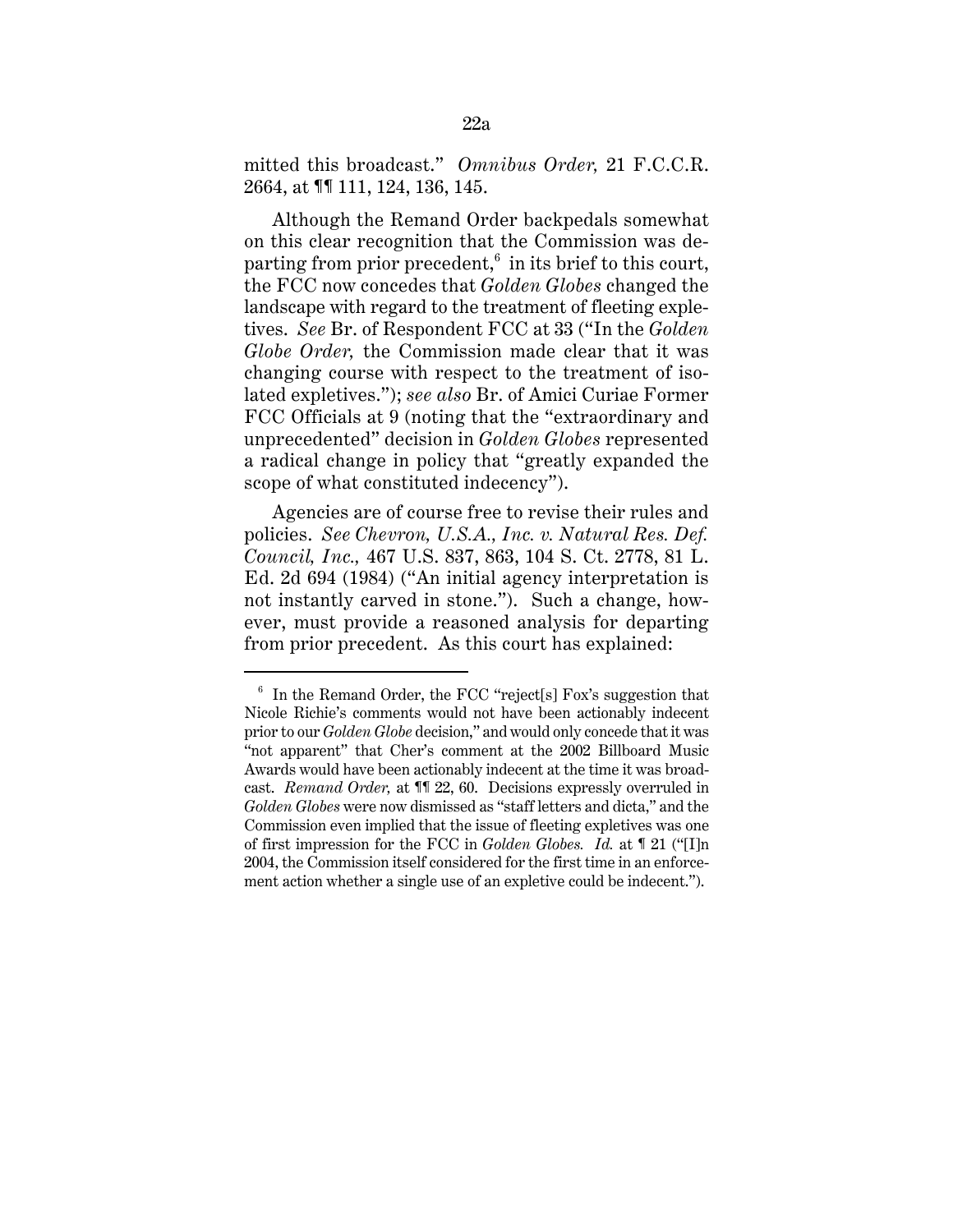[W]hen an agency reverses its course, a court must satisfy itself that the agency knows it is changing course, has given sound reasons for the change, and has shown that the rule is consistent with the law that gives the agency its authority to act. In addition, the agency must consider reasonably obvious alternatives and, if it rejects those alternatives, it must give reasons for the rejection, sufficient to allow for meaningful judicial review. Although there is not a "heightened standard of scrutiny . . . *the agency must explain why the original reasons for adopting the rule or policy are no longer dispositive.*" Even in the absence of cumulative experience, changed circumstances or judicial criticism, an agency is free to change course after reweighing the competing statutory policies. But such a flip-flop must be accompanied by a reasoned explanation of why the new rule effectuates the statute *as well as or better than the old rule.*

*N.Y. Council, Ass'n of Civilian Technicians v. Fed. Labor Relations Auth.,* 757 F.2d 502, 508 (2d Cir. 1985) (second emphasis added; internal citations omitted); *see also State Farm,* 463 U.S. at 41-42, 103 S. Ct. 2856 ("A settled course of behavior embodies the agency's informed judgment that, by pursuing that course, it will carry out the policies committed to it by Congress. There is, then, at least a presumption that those policies will be carried out best if the settled rule is adhered to." (internal quotation marks omitted)); *Huntington Hosp. v. Thompson,* 319 F.3d 74, 79 (2d Cir. 2003) ("While an agency is not locked into the first interpretation of a statute it embraces, it cannot simply adopt inconsistent positions without presenting 'some reasoned analysis.'"); *Mr. Sprout, Inc. v. United States,* 8 F.3d 118, 129 (2d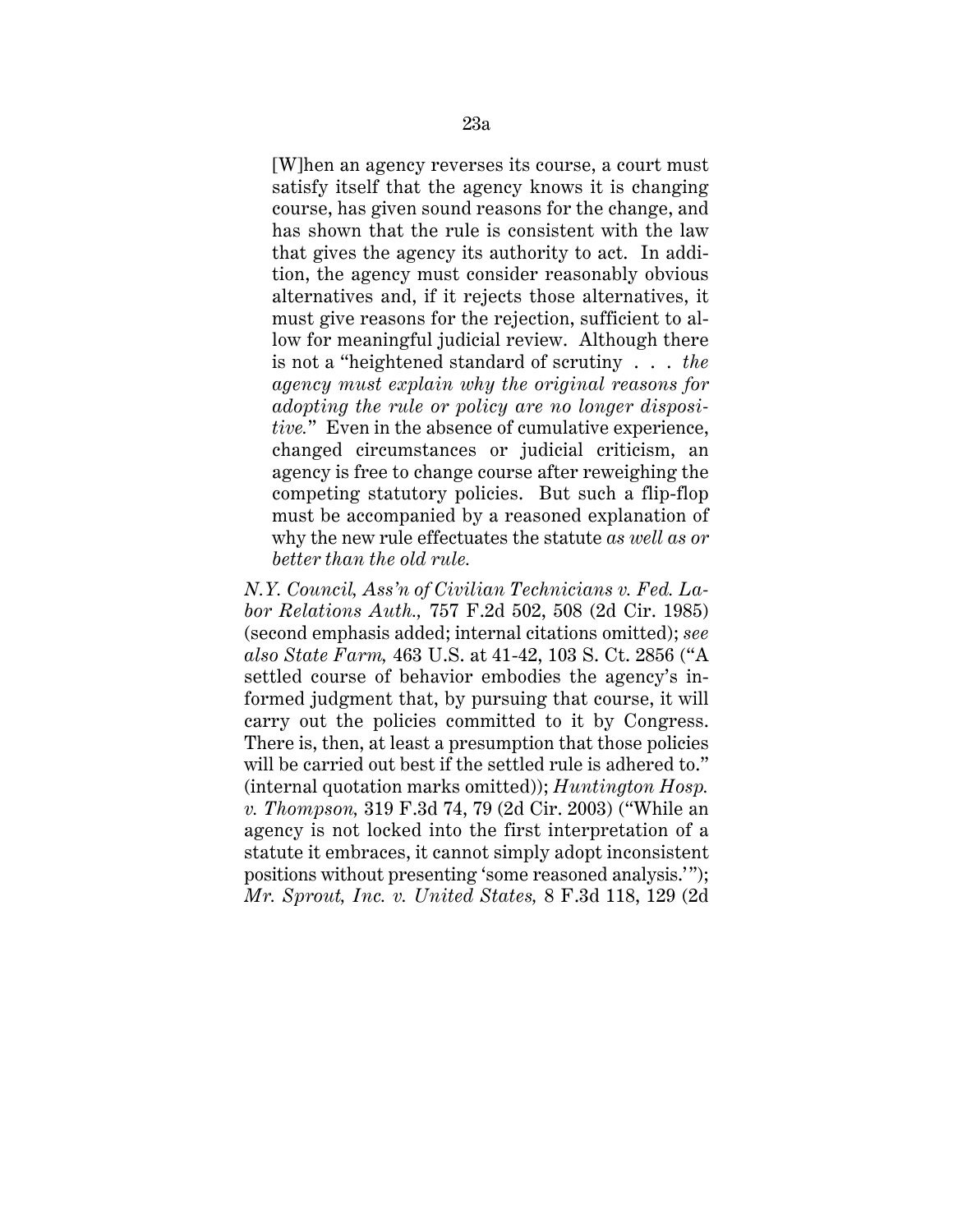Cir. 1993) ("When the Commission departs from its own settled precedent, as here, it must present a 'reasoned analysis' that justifies its change of interpretation so as to permit judicial review of its new policies."). An agency's "failure to come to grips with conflicting precedent constitutes an inexcusable departure from the essential requirement of reasoned decision making." *Ramaprakash v. FAA.,* 346 F.3d 1121, 1125 (D.C. Cir. 2003) (internal quotation marks omitted). Accordingly, agency action will be set aside as arbitrary and capricious if the agency fails to provide a reasoned explanation for its decision. *See, e.g., Massachusetts v. EPA,* —U.S.—, 127 S. Ct. 1438, 1463, 167 L. Ed. 2d 248 (2007) ("EPA has offered no reasoned explanation for its refusal to decide whether greenhouse gases cause or contribute to climate change. Its action was therefore arbitrary, capricious, . . . or otherwise not in accordance with law.") (ellipses in original; internal quotation marks omitted); *State Farm,* 463 U.S. at 34, 103 S. Ct. 2856 (agency's rescinding of rule requiring passive restraints in automobiles was arbitrary and capricious for failure to provide a reasoned explanation justifying revocation); *see also Yale-New Haven Hosp. v. Leavitt,* 470 F.3d 71, 72 (2d Cir. 2006) (agency action based on new rule governing Medicare reimbursement was arbitrary and capricious "because the Secretary did not satisfactorily explain his reasons" for changing historical practice); *ANR Pipeline Co. v. Fed. Energy Regulatory Comm'n,* 71 F.3d 897, 901 (D.C. Cir. 1995) ("[W]here an agency departs from established precedent without a reasoned explanation, its decision will be vacated as arbitrary and capricious.").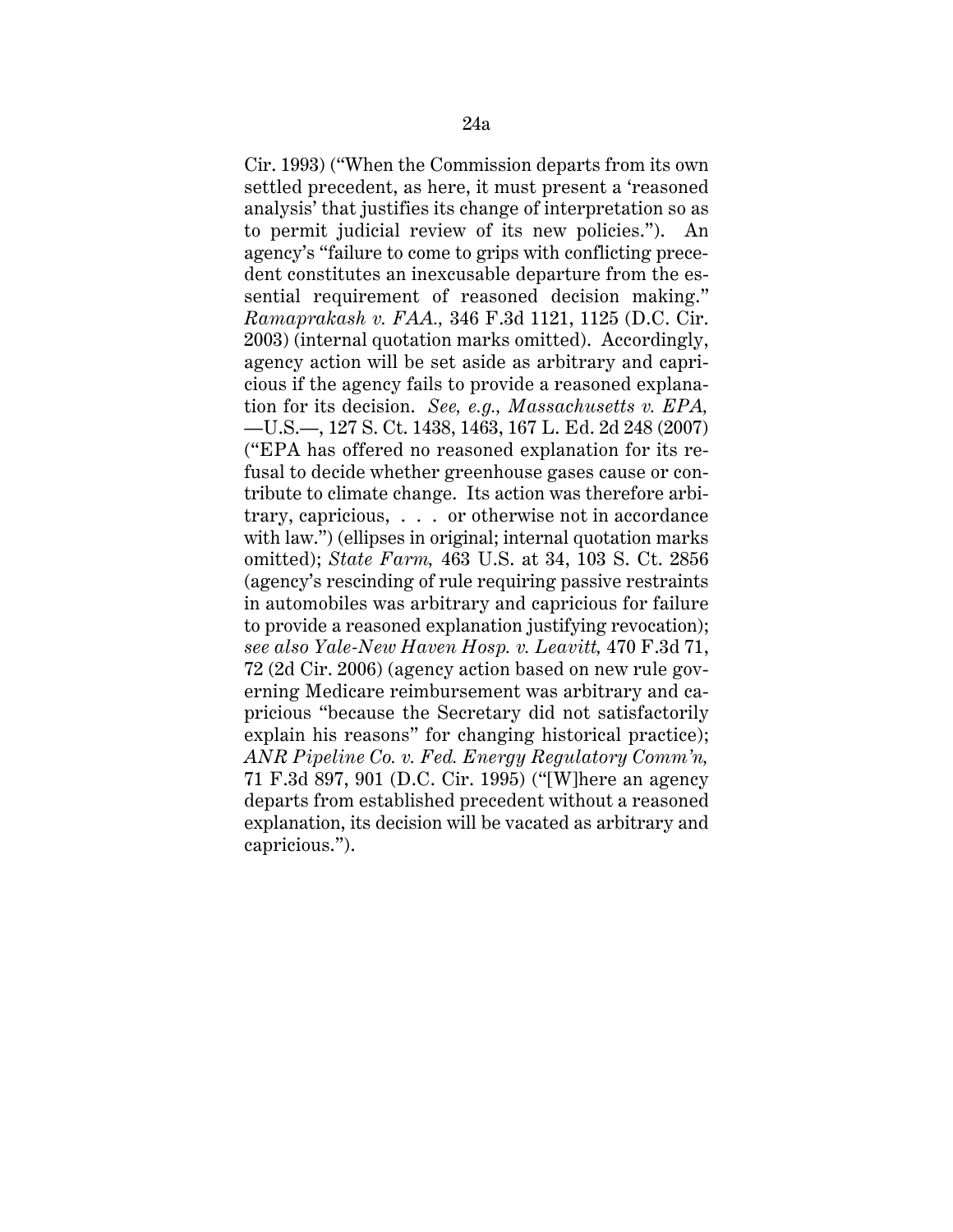Our evaluation of the agency's reasons for its change in policy is confined to the reasons articulated by the agency itself. *See State Farm,* 463 U.S. at 50, 103 S. Ct. 2856 ("[C]ourts may not accept appellate counsel's *post hoc* rationalizations for agency action. It is well-established that an agency's action must be upheld, if at all, on the basis articulated by the agency itself." (internal citation omitted)); *Yale-New Haven Hosp.,* 470 F.3d at 81 ("Generally speaking, after-the-fact rationalization for agency action is disfavored."). The primary reason for the crackdown on fleeting expletives advanced by the FCC is the so-called "first blow" theory described in the Supreme Court's *Pacifica* decision. In *Pacifica,* the Supreme Court justified the FCC's regulation of the broadcast media in part on the basis that indecent material on the airwaves enters into the privacy of the home uninvited and without warning. 438 U.S. at 748, 98 S. Ct. 3026. The Court rejected the argument that the audience could simply tune-out: "To say that one may avoid further offense by turning off the radio when he hears indecent language is like saying that the remedy for an assault is to run away after the first blow." *Id.* at 748-49, 98 S. Ct. 3026. Relying on this statement in *Pacifica,* the Commission attempts to justify its stance on fleeting expletives on the basis that "granting an automatic exemption for 'isolated or fleeting' expletives unfairly forces viewers (including children) to take 'the first blow.'" *Remand Order,* at ¶ 25.

We cannot accept this argument as a reasoned basis justifying the Commission's new rule. First, the Commission provides no reasonable explanation for why it has changed its perception that a fleeting expletive was not a harmful "first blow" for the nearly thirty years between *Pacifica* and *Golden Globes.* More problematic,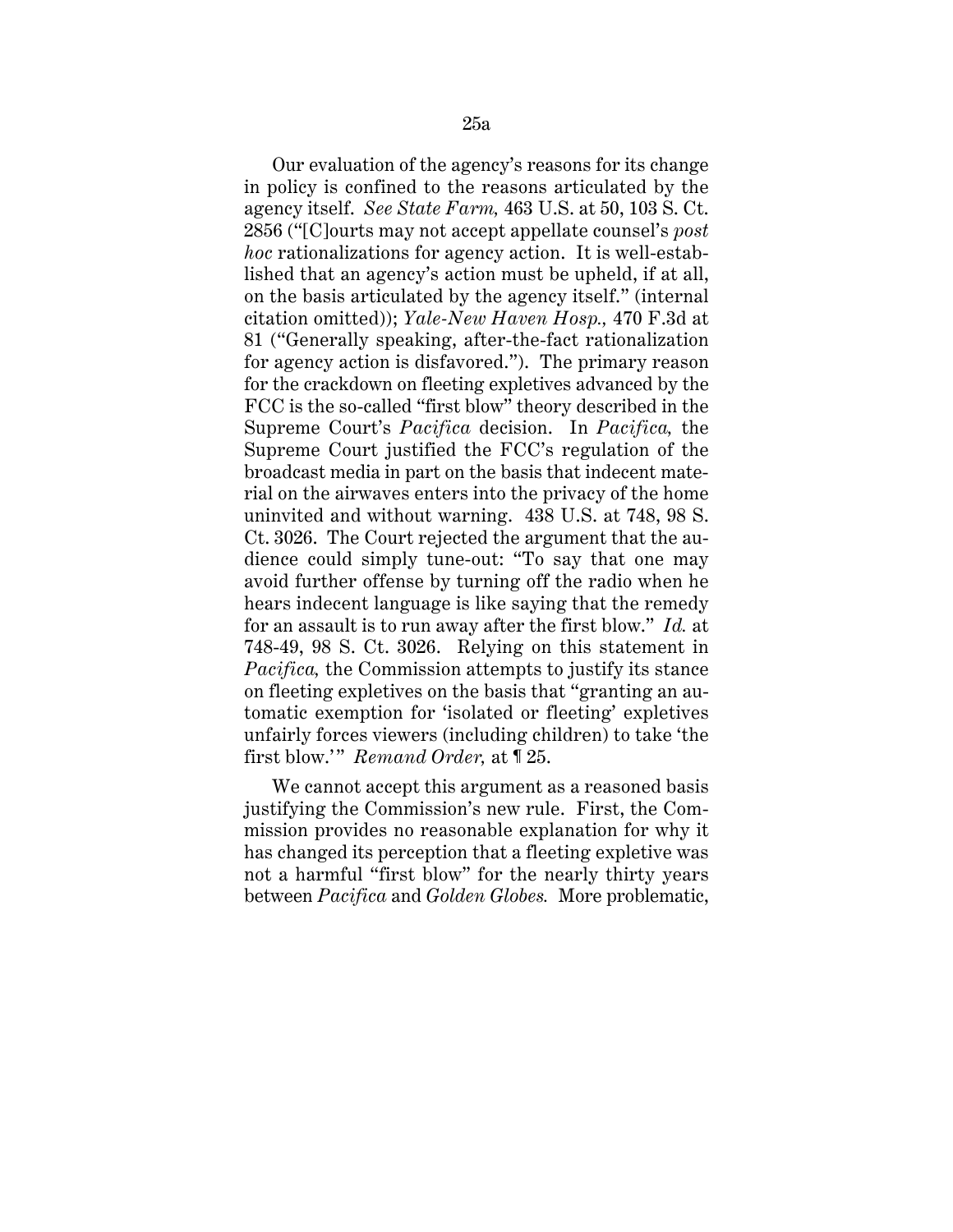however, is that the "first blow" theory bears no rational connection to the Commission's actual policy regarding fleeting expletives. As the FCC itself stressed during oral argument in this case, the Commission does not take the position that *any* occurrence of an expletive is indecent or profane under its rules. $^7$  For example, although "there is no outright news exemption from our indecency rules," *Remand Order,* at ¶ 71, the Commission will apparently excuse an expletive when it occurs during a "*bona fide* news interview," *id.* at ¶ 72-73 (deferring to CBS's "plausible characterization" of a segment of The Early Show interviewing a contestant on its reality show Survivor: Vanuatu as news programming and finding expletive uttered during that part of the show not indecent or profane). Certainly viewers (including children) watching the live broadcast of The Early Show were "force[d] . . . to take the 'first blow'" of the expletive uttered by the Survivor: Vanuatu contestant. Yet the Commission emphasized during oral argument that its news exception is a broad one and "the Commission has never found a broadcast to be indecent on the basis of an isolated expletive in the face of some claim that the use of that language was necessary for any journalistic or artistic purpose." The Commission further explained to this court that a broadcast of oral argument in this case, in which the same language used in the Fox broadcasts was repeated multiple times in the

 $7 \text{ Such a per se ban would likely raise constitutional questions above}$ and beyond the concerns raised by the current policy. *See Pacifica,* 438 U.S. at 746, 98 S. Ct. 3026 (plurality opinion) ("Although these words ordinarily lack literary, political, or scientific value, they are not entirely outside the protection of the First Amendment. Some uses of even the most offensive words are unquestionably protected.").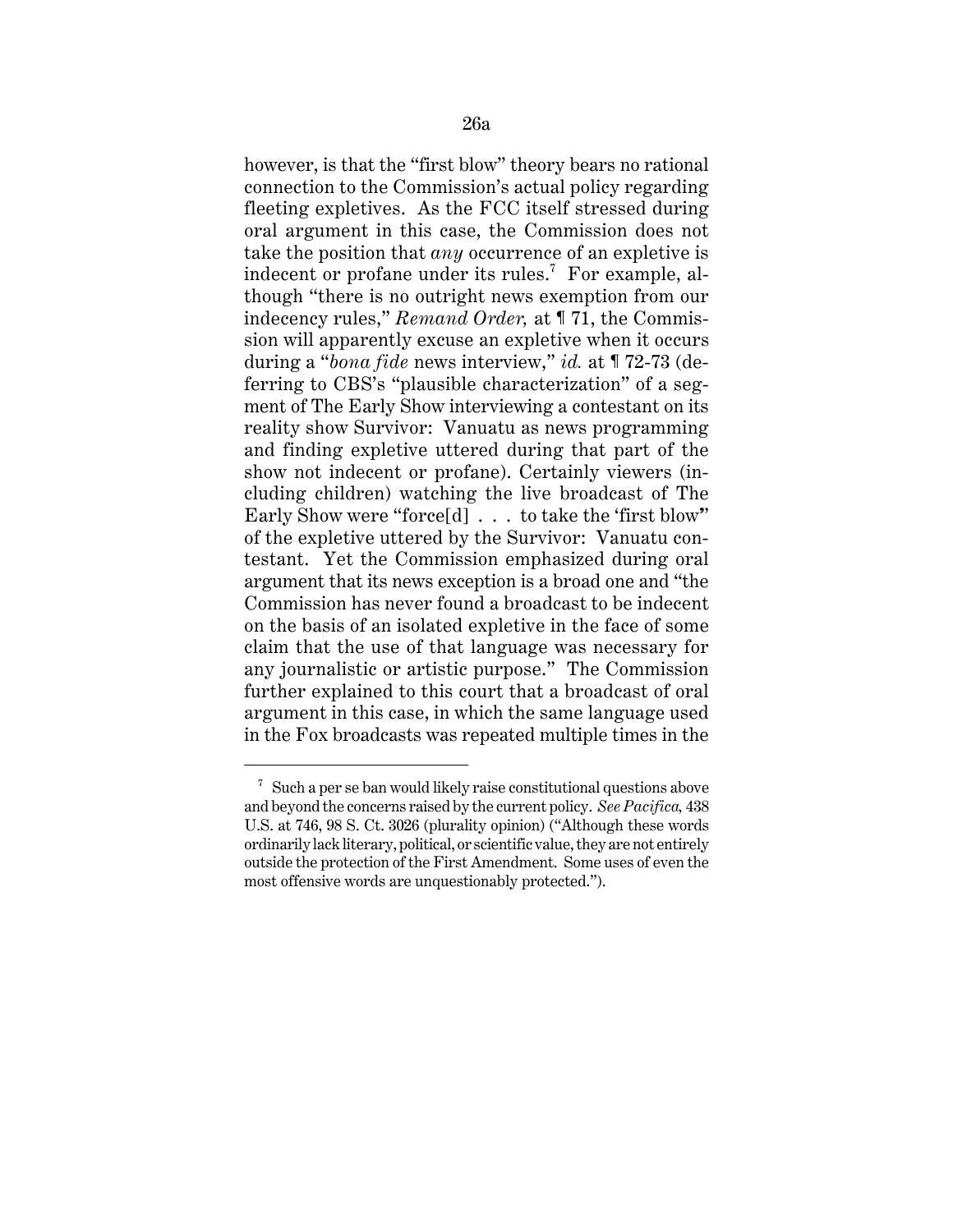courtroom, would "plainly not" be indecent or profane under its standards because of the context in which it occurred. The Commission even conceded that a rebroadcast of precisely the same offending clips from the two Billboard Music Award programs for the purpose of providing background information on this case would not result in any action by the FCC, even though in those circumstances viewers would be subjected to the same "first blow" that resulted from the original airing of this material. Furthermore, the Commission has also held that even repeated and deliberate use of numerous expletives is not indecent or profane under the FCC's policy if the expletives are "integral" to the work. *See Complaints Against Various Television Licensees Regarding Their Broadcast on November 11, 2004, of the ABC Televison Network's Presentation of the Film "Saving Private Ryan",* 20 F.C.C.R. 4507, at ¶ 14 (2005) ("Saving Private Ryan") (finding numerous expletives uttered during film Saving Private Ryan not indecent or profane because deleting the expletives "would have altered the nature of the artistic work and diminished the power, realism and immediacy of the film experience for viewers"). In all of these scenarios, viewers, including children who may have no understanding of whether expletives are "integral" to a program or whether the interview of a contestant on a reality show is a "*bona fide* news interview," will have to accept the alleged "first blow" caused by use of these expletives. Thus, the record simply does not support the position that the Commission's new policy was based on its concern with the public's mere exposure to this language on the air-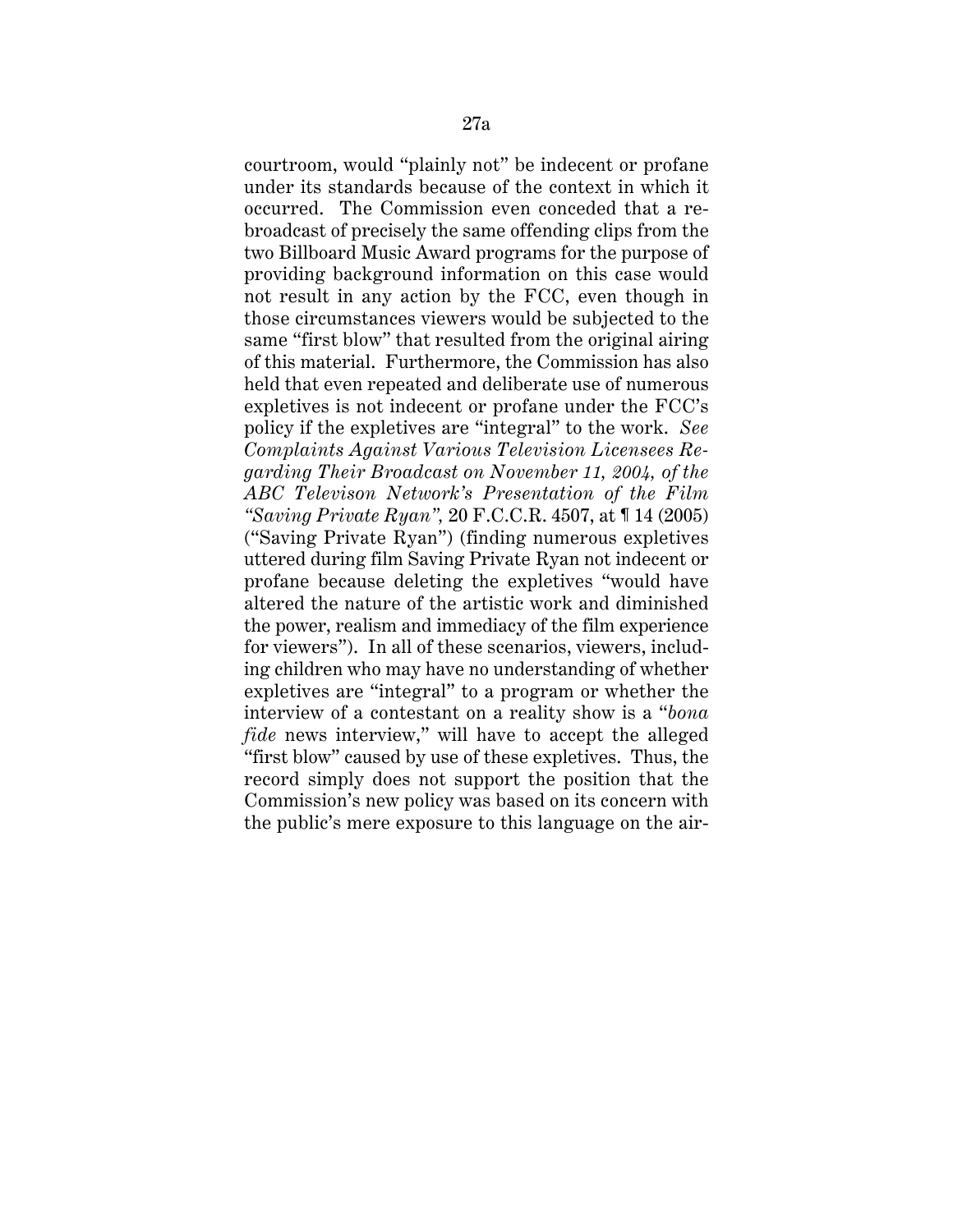waves.<sup>8</sup> The "first blow" theory, therefore, fails to provide the reasoned explanation necessary to justify the FCC's departure from established precedent. $9$ 

<sup>8</sup> Thus, our rejection of the agency's proffered rationale as the required "reasoned explanation" is not that the "Commission's change of standard is irrational because it is inconsistent" as the dissent suggests, dissent op. at 471, but that the Commission's proffered rationale is disconnected from the actual policy implemented by the Commission. *See State Farm,* 463 U.S. at 43, 103 S. Ct. 2856 (Agency action is arbitrary and capricious if the agency fails to "articulate a *satisfactory explanation* for its action including a '*rational connection* between the facts found and the choice made.'") (emphasis added).

 $9\textdegree$  The dissent takes the position that the "reasoned analysis" underlying the FCC's change in policy is its statement in *Golden Globes* that "given the core meaning of the 'F-Word,' any use of that word or a variation, in any context, inherently has a sexual connotation. . . . The 'F-Word' is one of the most vulgar, graphic and explicit descriptions of sexual activity in the English language. Its use invariably invokes a coarse sexual image." Dissent Op. at 468-69 (quoting *Golden Globes,* at ¶¶ 8-9). Much like the "first-blow" theory, however, this cannot provide the requisite "reasoned analysis" because it is not consistent with the Commission's actual policy. The FCC's change in policy cannot be based on a categorical view that "any use of that word or a variation, *in any context,* inherently has a sexual connotation," *Golden Globes,* at ¶ 8 (emphasis added), because, as discussed above, the Commission permits even numerous and deliberate uses of that word in certain contexts. Notably, the FCC did not rely on this statement from *Golden Globes* in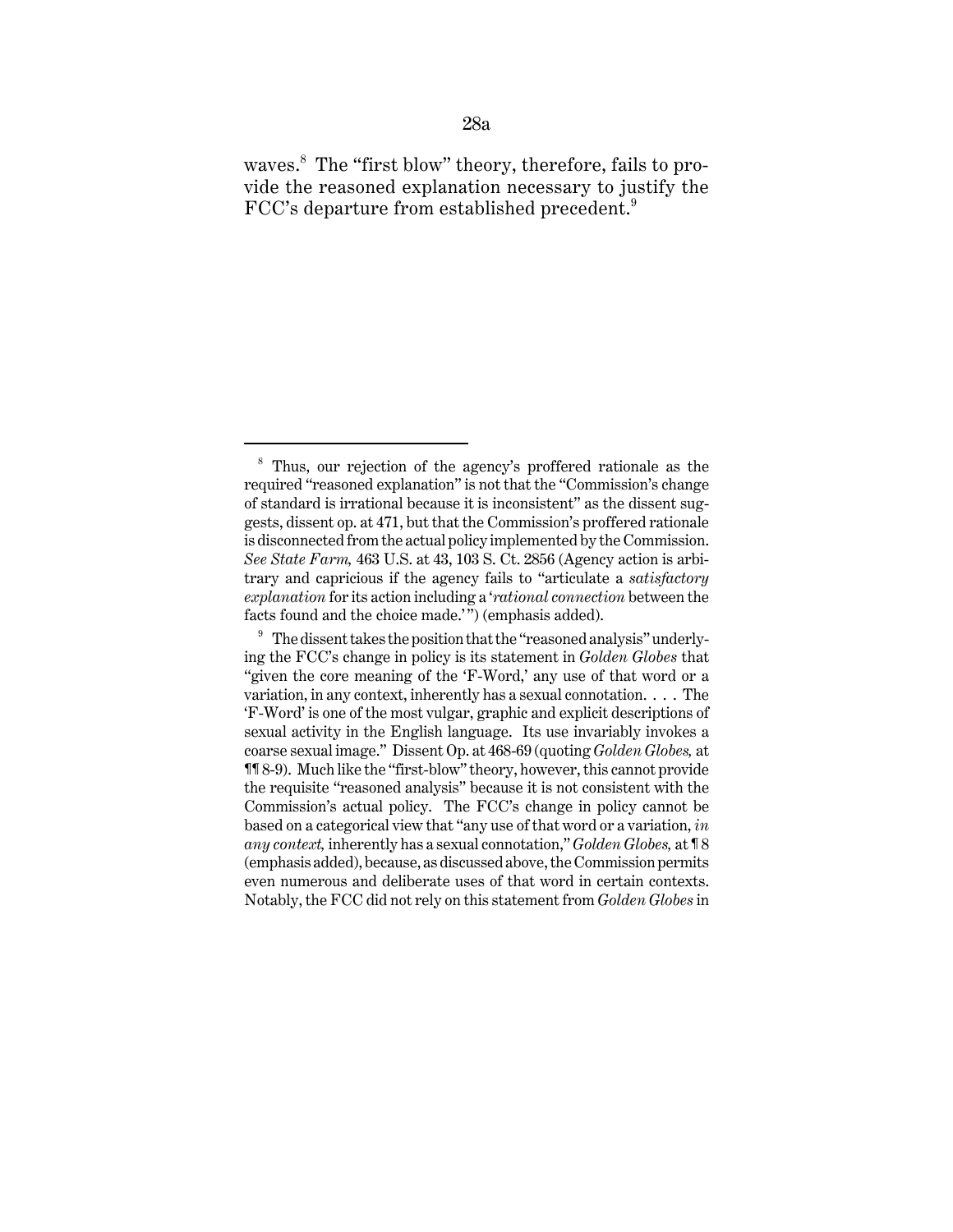The Remand Order makes passing reference to other reasons that purportedly support its change in policy, none of which we find sufficient. For instance, the Commission states that even non-literal uses of expletives fall within its indecency definition because it is "difficult (if not impossible) to distinguish whether a word is being used as an expletive or as a literal description of sexual or excretory functions." *Remand Order,* at ¶ 23. This defies any commonsense understanding of these words, which, as the general public well knows, are often used in everyday conversation without any "sexual or excretory" meaning. Bono's exclamation that his victory at the Golden Globe Awards was "really, really fucking brilliant" is a prime example of a non-literal use of the "F-Word" that has no sexual connotation. *See Golden Globes (Bureau Decision),* 18 F.C.C.R. 19859, at ¶ 5 ("As a threshold matter, the material aired during the 'Golden Globe Awards' program does not describe or depict sexual and excretory activities and organs. . . . Rather, the performer used the word 'fucking' as an adjective or expletive to emphasize an exclamation."), *rev'd by Golden Globes,* 19 F.C.C.R. 4975 (2004). Similarly, as NBC illustrates in its brief, in recent times even the top leaders of our government have used variants of these expletives in a manner that no reasonable person would believe referenced "sexual or excretory organs or activities." *See* Br. of Intervenor NBC at 31-32 & n.3 (citing President Bush's remark to British Prime Minister Tony Blair that the United Nations needed to "get Syria to get Hezbollah to stop doing this shit" and Vice President Cheney's widely-reported "Fuck yourself" comment to

arguing that it provided a reasoned explanation for its decision. *See* Br. of Respondent FCC, at 36-37.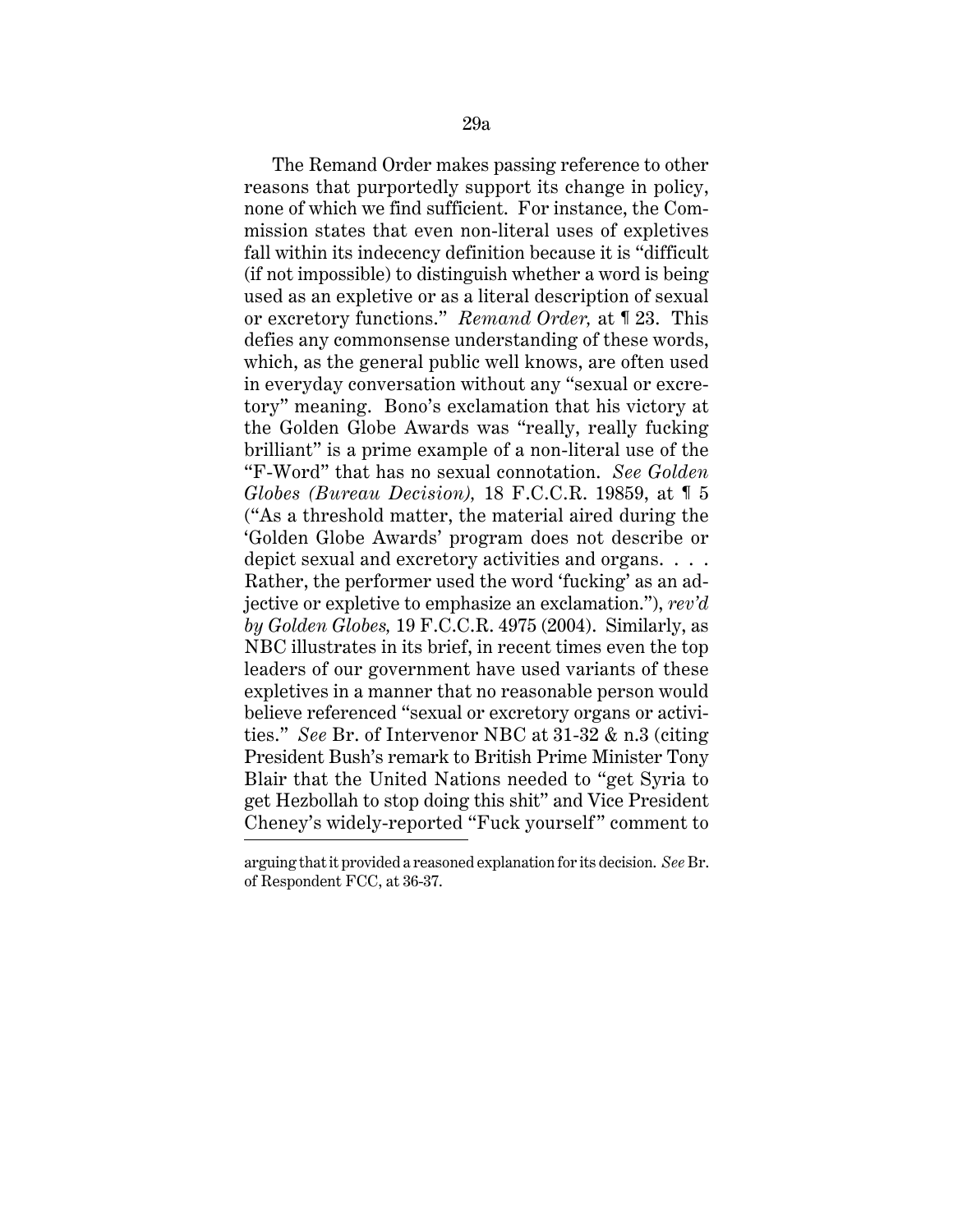Senator Patrick Leahy on the floor of the U.S. Senate).<sup>10</sup> Similarly, the Commission's warning that a per se exemption for fleeting expletives would "permit broadcasters to air expletives at all hours of the day so long as they did so one at a time," *Remand Order,* at ¶ 25, is equally divorced from reality because the Commission itself recognizes that broadcasters have never barraged the airwaves with expletives even prior to *Golden Globes, see Remand Order,* at  $\lceil 29 \rceil$ <sup>11</sup> Finally, the Com

 $10$  Contrary to the dissent's view, our rejection of this proffered rationale is not merely a "difference of opinion" with the agency. Dissent op. at 473-74. We reject this reason not because we disagree with it, but because it is both unsupported by any record evidence as well as contradicted by evidence submitted by the Networks. Thus, we need not consider whether the FCC's statement that "any use of [the F-Word] or a variation, in any context, inherently has a sexual connotation," in actuality means, "even when the speaker does not intend a sexual meaning, a substantial part of the community, and of the television audience, will understand the word as freighted with an offensive sexual connotation," as the dissent suggests. *Id.* Even if we accept the dissent's reading, the FCC still has failed to set forth the required reasoned explanation because its proffered rationale remains unsupported by any record evidence and contradicted by the evidence submitted by the Networks. *See Bowen v. Am. Hosp. Ass'n,* 476 U.S. 610, 626, 106 S. Ct. 2101, 90 L. Ed. 2d 584 (1986) ("Agency deference has not come so far that we will uphold regulations whenever it is possible to 'conceive a basis' for administrative action.") (plurality op).

 $11$  We agree with the dissent that this proffered rationale "is at most a small part of the agency's justification for its action," dissent op. at 473, but because it is one of the reasons advanced by the agency, we address it here. We disagree with the dissent, however, that our rejection of this proffered rationale is a mere difference of opinion with the agency in predicting the future. The FCC's obligation to provide a "reasoned analysis" for its change in policy is not satisfied when the proffered rationale—that without its new policy the airwaves will be overtaken by fleeting expletives—is both unsupported by any evidence and directly contradicted by prior experience. We further note while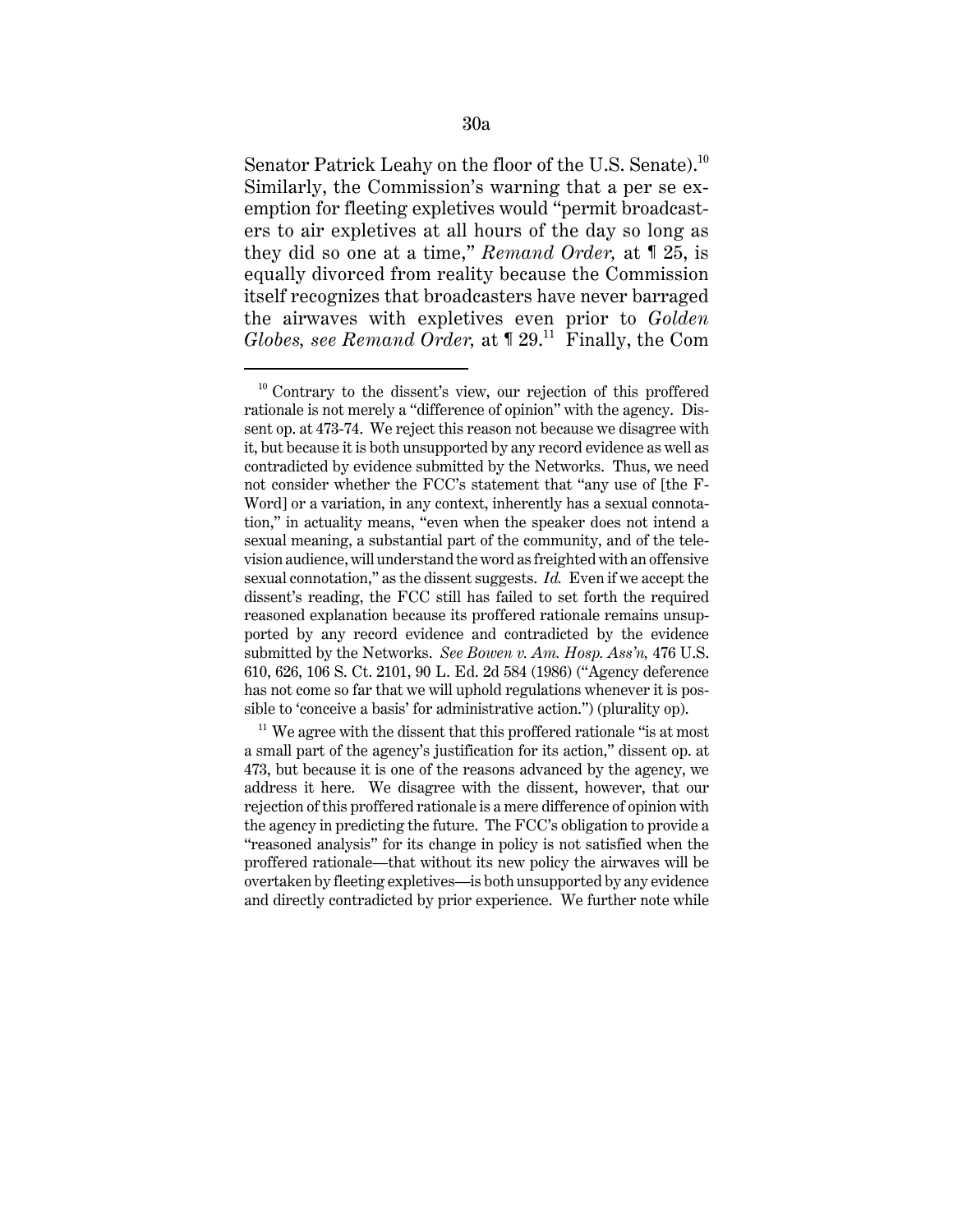mission's claim that "categorically requiring repeated use . . . is inconsistent with our general approach to indecency enforcement, which stresses the critical nature of context," *Remand Order,* at ¶ 23, also does not provide sufficient justification for its departure from prior precedent. First, the Commission's own policy of treating all variants of certain expletives as presumptively indecent and profane, whether used in a literal or non-literal sense, also fails to comport with this "general approach" that "stresses the critical nature of context." *See, e.g., Golden Globes,* 19 F.C.C.R. 4975, at ¶ 8 (declaring that "any use of [the F-Word] or a variation, *in any context,* inherently has a sexual connotation, and therefore falls within the first prong of our indecency definition") (emphasis added). In addition, the Commission's indecency test itself remains unchanged, but the Commission fails to provide a reasoned explanation for why a single, isolated expletive now should fit within the articulation of that test set forth in *Golden Globes, see Pacifica Found., Inc.,* 2 F.C.C.R. 2698, at ¶ 13 ("If a complaint focuses solely on the use of expletives, we believe that under the legal standards set forth in Pacifica, deliberate and repetitive use in a patently offensive manner is a requisite to a finding of indecency.").

the dissent attempts to provide support for the agency's prediction, including broadcasters' need to compete with cable "which increasingly make liberal use of their freedom to fill programming with such expletives," dissent op. at 472, no evidence supporting this proposition is contained in the record that was considered by the FCC when rendering its decision. *See, e.g., State Farm,* 463 U.S. at 43, 103 S. Ct. 2856 ("The reviewing court should not attempt itself to make up for [the agency's] deficiencies: 'We may not supply a reasoned basis for the agency's action that the agency itself has not given.'") (quoting *SEC v. Chenery Corp.,* 332 U.S. 194, 196, 67 S. Ct. 1575, 91 L. Ed. 1995 (1947)).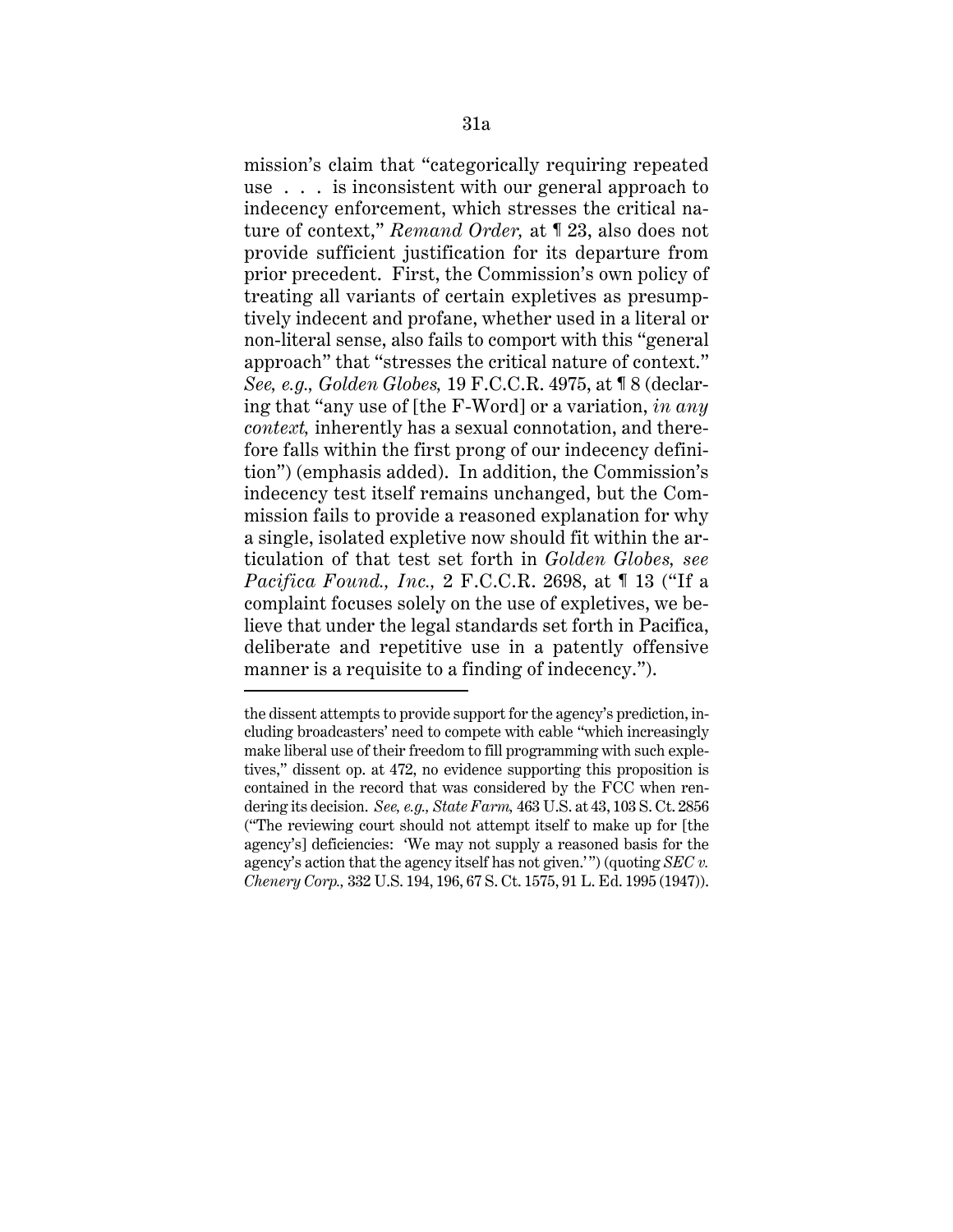For decades broadcasters relied on the FCC's restrained approach to indecency regulation and its consistent rejection of arguments that isolated expletives were indecent. The agency asserts the same interest in protecting children as it asserted thirty years ago, but until the *Golden Globes* decision, it had never banned fleeting expletives. While the FCC is free to change its previously settled view on this issue, it must provide a reasoned basis for that change. Cf. *State Farm,* 463 U.S. at 42, 103 S. Ct. 2856 ("[A]n agency changing its course by rescinding a rule is obligated to supply a reasoned analysis for the change *beyond that which may be required* when an agency does not act in the first instance.") (emphasis added). The FCC's decision, however, is devoid of any evidence that suggests a fleeting expletive is harmful, let alone establishes that this harm is serious enough to warrant government regulation. Such evidence would seem to be particularly relevant today when children likely hear this language far more often from other sources than they did in the 1970s when the Commission first began sanctioning indecent speech. Yet the Remand Order provides no reasoned analysis of the purported "problem" it is seeking to address with its new indecency policy from which this court can conclude that such regulation of speech is reasonable. *See, e.g., United States v. Playboy Enter. Group, Inc.,* 529 U.S. 803, 822-23, 120 S. Ct. 1878, 146 L. Ed. 2d 865 (2000) (rejecting indecency regulation of cable television in part because "[t]he question is whether an actual problem has been proved in this case. We agree that the Government has failed to establish a pervasive, nationwide problem justifying its nationwide daytime speech ban."); *Turner Broad. Sys. v. FCC,* 512 U.S. 622, 664, 114 S. Ct. 2445, 129 L. Ed. 2d 497 (1994) (remanding for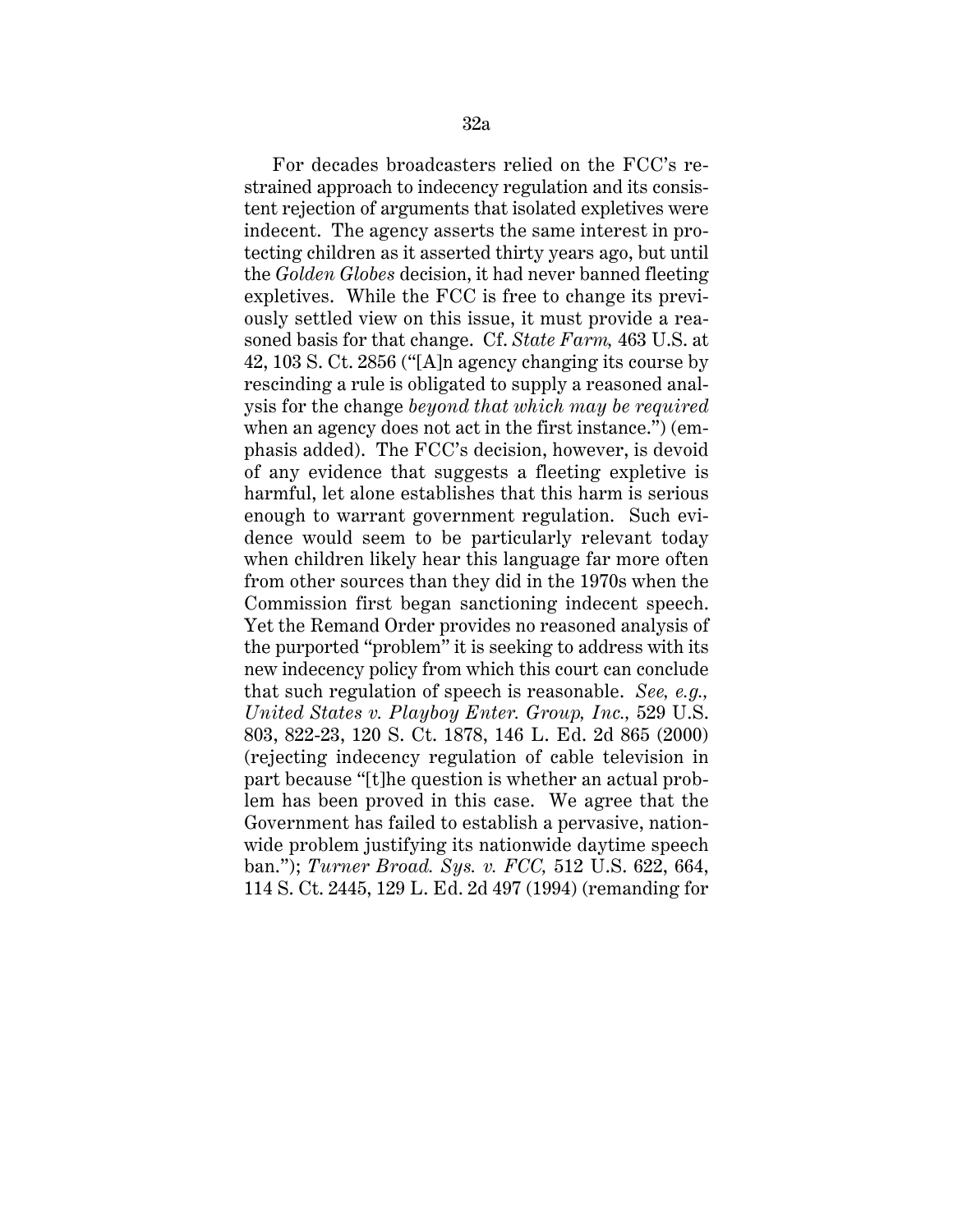additional fact finding to determine whether speech regulation justified because government had failed to demonstrate "that the recited harms are real, not merely conjectural, and that the regulation will in fact alleviate these harms in a direct and material way"); *Quincy Cable TV, Inc. v. FCC,* 768 F.2d 1434, 1463 (D.C. Cir. 1985) (invalidating FCC regulation because "the Commission has failed entirely to determine whether the evil the rules seek to correct 'is a real or merely a fanciful threat'"); *Home Box Office, Inc. v. FCC,* 567 F.2d 9, 36 (D.C. Cir. 1977) ("[A] regulation perfectly reasonable and appropriate in the face of a given problem may be highly capricious if that problem does not exist." (internal quotation marks omitted)). The Commission has similarly failed to explain how its current policy would remedy the purported "problem" or to point to supporting evidence.

The Commission's new approach to profanity is supported by even less analysis, reasoned or not. The Commission sets forth no independent reasons that would justify its newly-expanded definition of "profane" speech, aside from merely stating that its prior precedent does not prevent it from setting forth a new definition, *see Golden Globes,* 19 F.C.C.R. 4975, at ¶ 14. To the extent the Commission believes its arguments for expanding its indecency enforcement support its new policy regarding profanity, those arguments are rejected for the reasons stated above. Furthermore, the Commission fails to provide any explanation for why this separate ban on profanity is even necessary. Prior to 2004, the Commission never attempted to regulate "profane" speech. In fact, the Commission took the view that a separate ban on profane speech was unconstitutional. *See* 122 Cong. Rec. 33359, 33359, 33364-65 (1976) (rec-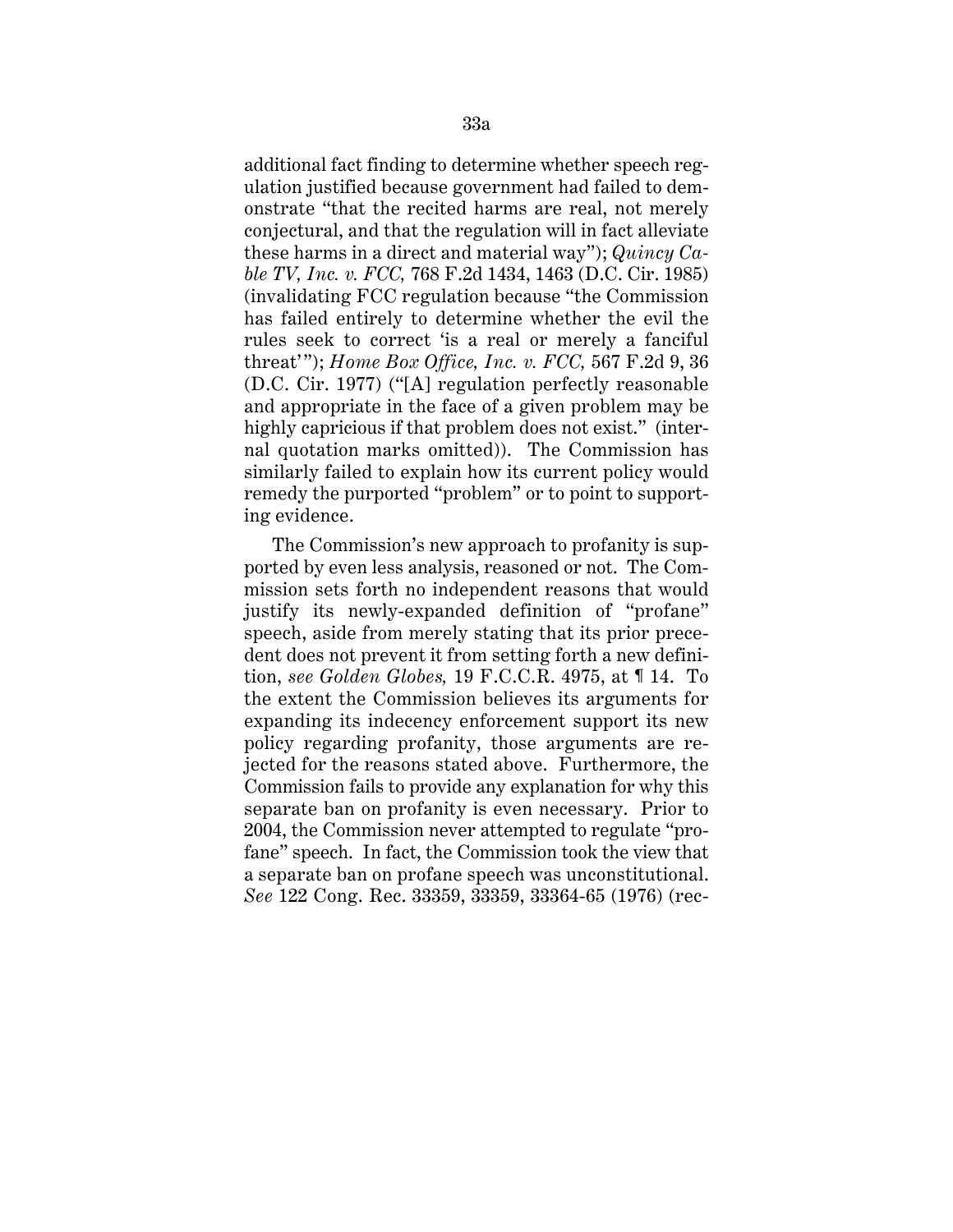ommending Congress delete "profane" from Section 1464 "[b]ecause of the serious constitutional problems involved"); FCC, *The Public and Broadcasting,* 1999 WL 391297 (June 1999) ("Profanity that does not fall under one of the above two categories [indecent or obscene] is fully protected by the First Amendment and cannot be regulated."). The Commission again has not provided this court with a reasoned analysis of why it has undertaken this separate regulation of speech. Finally, the Commission provides no explanation of what harm this separate enforcement against profane speech addresses that is not already addressed by the FCC's indecency and obscenity enforcement. Particularly considering that the scope of the FCC's new profanity definition appears to be largely (if not completely) redundant with its indecency prohibition, *see infra* Part IV, this would seem to be an important question for the Commission to consider. The Remand Order, however, provides no indication that the Commission has engaged in any such analysis.

Accordingly, we find that the FCC's new policy regarding "fleeting expletives" fails to provide a reasoned analysis justifying its departure from the agency's established practice. For this reason, Fox's petition for review is granted, the Remand Order is vacated, and the matter is remanded to the FCC for further proceedings consistent with this opinion. Because we have found that the FCC's new indecency regime, announced in *Golden Globes* and applied in the Remand Order, is invalid under the Administrative Procedure Act, the stay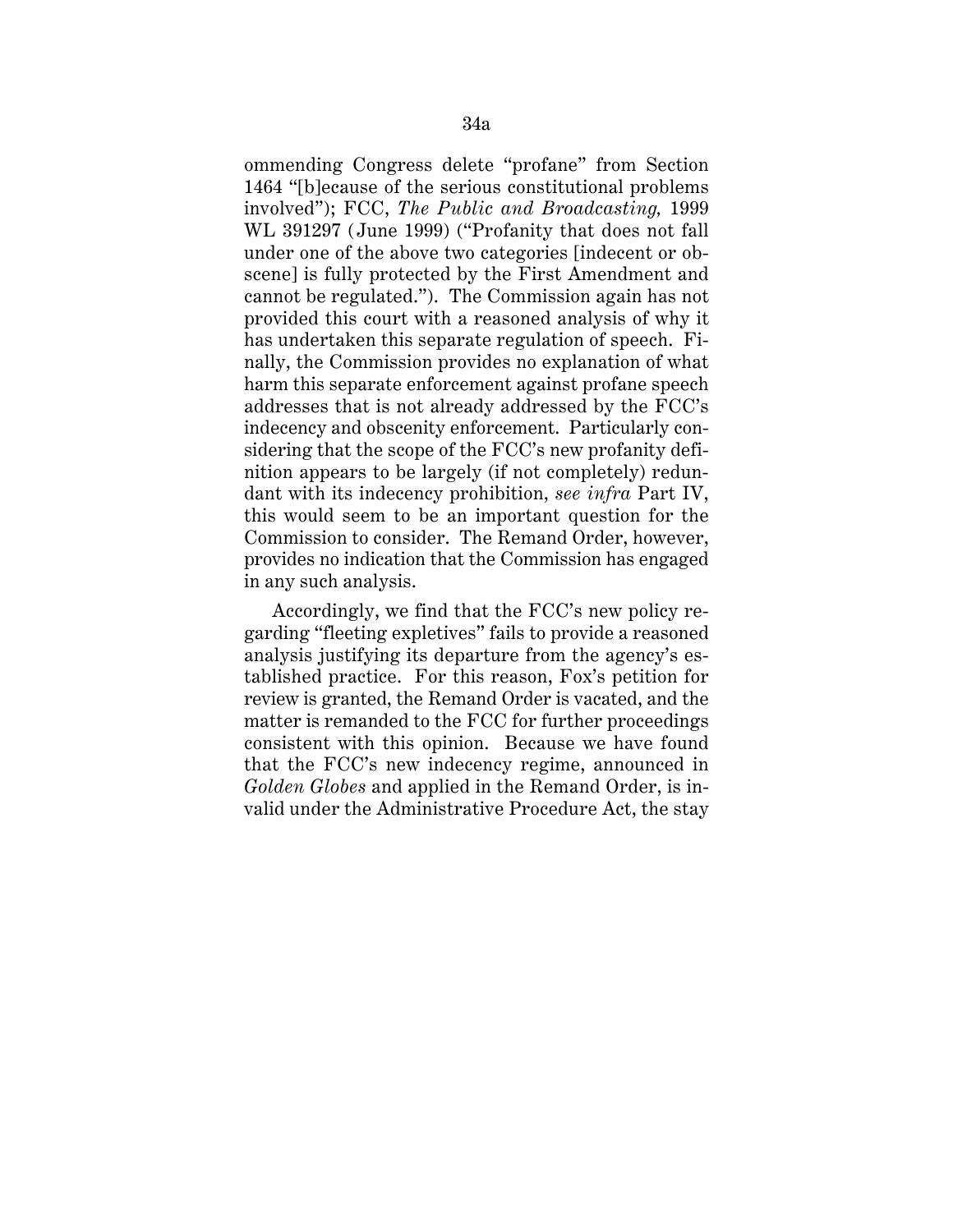of enforcement previously granted by this court in our September 6th order is vacated as moot.<sup>12</sup>

# **III. Constitutional Challenges**

"A fundamental and longstanding principle of judicial restraint requires that courts avoid reaching constitutional questions in advance of the necessity of deciding them." *Lyng v. N.W. Indian Cemetery Protective Ass'n,* 485 U.S. 439, 445, 108 S. Ct. 1319, 99 L. Ed. 2d 534 (1988). Thus, we refrain from deciding the various constitutional challenges to the Remand Order raised by the Networks. We note, however, that in reviewing these numerous constitutional challenges, which were fully briefed to this court and discussed at length during oral argument, we are skeptical that the Commission can provide a reasoned explanation for its "fleeting expletive" regime that would pass constitutional muster. Because we doubt that the Networks will refrain from further litigation on these precise issues if, on remand, the Commission merely provides further explanation with no other changes to its policy, in the interest of judicial economy we make the following observations.

As an initial matter, we note that *all* speech covered by the FCC's indecency policy is fully protected by the

 $12$  We recognize that what follows is dicta, but we note that "dicta often serve extremely valuable purposes. They can help clarify a complicated subject. They can assist future courts to reach sensible, wellreasoned results. They can help lawyers and society to predict the future course of the court's rulings. They can guide future courts to adopt fair and efficient procedures. What is problematic is not the utterance of dicta, but the failure to distinguish between holding and dictum." The Honorable Pierre N. Leval, *Judging Under the Constitution: Dicta About Dicta,* 81 N.Y.U.L. Rev. 1249, 1253 (2006).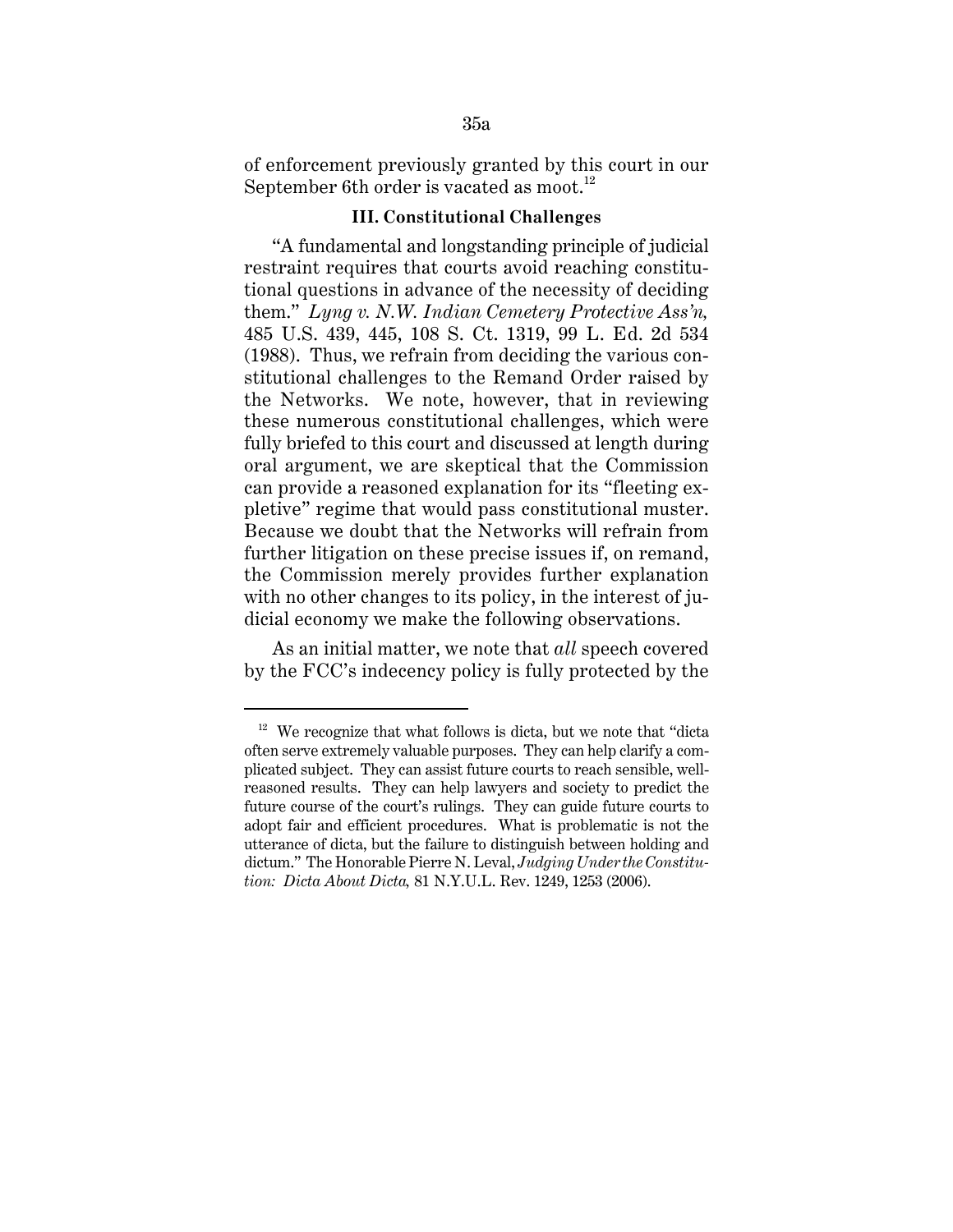First Amendment. *See Sable Commc'ns v. FCC,* 492 U.S. 115, 126, 109 S. Ct. 2829, 106 L. Ed. 2d 93 (1989) (noting that speech "which is indecent but not obscene is protected by the First Amendment"); *Industry Guidance,* 16 F.C.C.R. 7999, at ¶ 3 ("[I]ndecent speech is protected by the First Amendment, and thus, the government must both identify a compelling interest for any regulation it may impose on indecent speech and choose the least restrictive means to further that interest."). With that backdrop in mind, we question whether the FCC's indecency test can survive First Amendment scrutiny. For instance, we are sympathetic to the Networks' contention that the FCC's indecency test is undefined, indiscernible, inconsistent, and consequently, unconstitutionally vague. Although the Commission has declared that all variants of "fuck" and "shit" are presumptively indecent and profane, repeated use of those words in "Saving Private Ryan," for example, was neither indecent nor profane. And while multiple occurrences of expletives in "Saving Private Ryan" was not gratuitous, *Saving Private Ryan,* 20 F.C.C.R. 4507, at ¶ 14, a single occurrence of "fucking" in the Golden Globe Awards was "shocking and gratuitous," *Golden Globes,* 19 F.C.C.R. 4975, at ¶ 9. Parental ratings and advisories were important in finding "Saving Private Ryan" not patently offensive under contemporary community standards, *Saving Private Ryan,* 20 F.C.C.R. 4507, at ¶ 15, but irrelevant in evaluating a rape scene in another fictional movie, *see Omnibus Order,* 21 F.C.C.R. 2664, at ¶ 38 (issuing maximum forfeiture penalty against NBC Telemundo for movie "Con el Corazón en la Mano"). The use of numerous expletives was "integral" to a fictional movie about war, *Saving Private Ryan,* 20 F.C.C.R. 4507, at ¶ 14, but occasional exple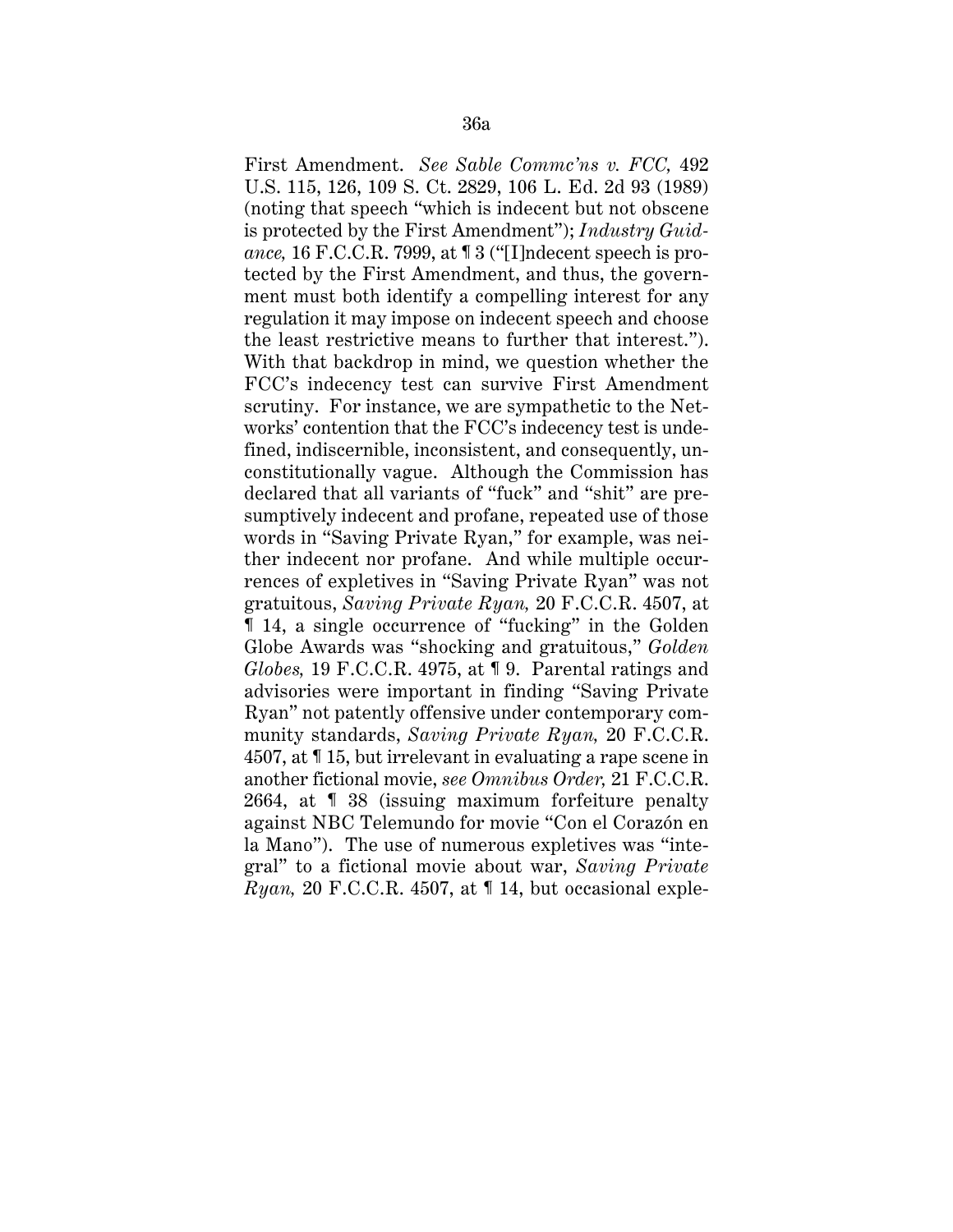tives spoken by real musicians were indecent and profane because the educational purpose of the documentary "could have been fulfilled and all viewpoints expressed without the repeated broadcast of expletives," *Omnibus Order*, 21 F.C.C.R. 2664, at ¶ 82 (finding Martin Scorsese's PBS documentary "The Blues: Godfathers and Sons" indecent). The "S-Word" on The Early Show was not indecent because it was in the context of a "*bona fide* news interview," but "there is no outright news exemption from our indecency rules," *Remand Order*, at **1168**, 71-73. We can understand why the Networks argue that the FCC's "patently offensive as measured by contemporary community standards" indecency test coupled with its "artistic necessity" exception fails to provide the clarity required by the Constitution, creates an undue chilling effect on free speech, and requires broadcasters to "steer far wider of the unlawful zone," *Speiser v. Randall,* 357 U.S. 513, 526, 78 S. Ct. 1332, 2 L. Ed. 2d 1460 (1958).

The Networks' position is further buttressed by the Supreme Court's decision in *Reno v. ACLU,* 521 U.S. 844, 117 S. Ct. 2329, 138 L. Ed. 2d 874 (1997), which struck down as unconstitutionally vague a similarlyworded indecency regulation of the Internet.<sup>13</sup> The Court found that the statute's use of the "general, undefined terms 'indecent' and 'patently offensive' cover large amounts of nonpornographic material with serious educational or other value. Moreover, the 'community

 $13$  Section 223(d) of the of the Communications Decency Act prohibited material that "in context, depicts or describes, in terms patently offensive as measured by contemporary community standards, sexual or excretory activities or organs." *Reno,* 521 U.S. at 860, 117 S. Ct. 2329.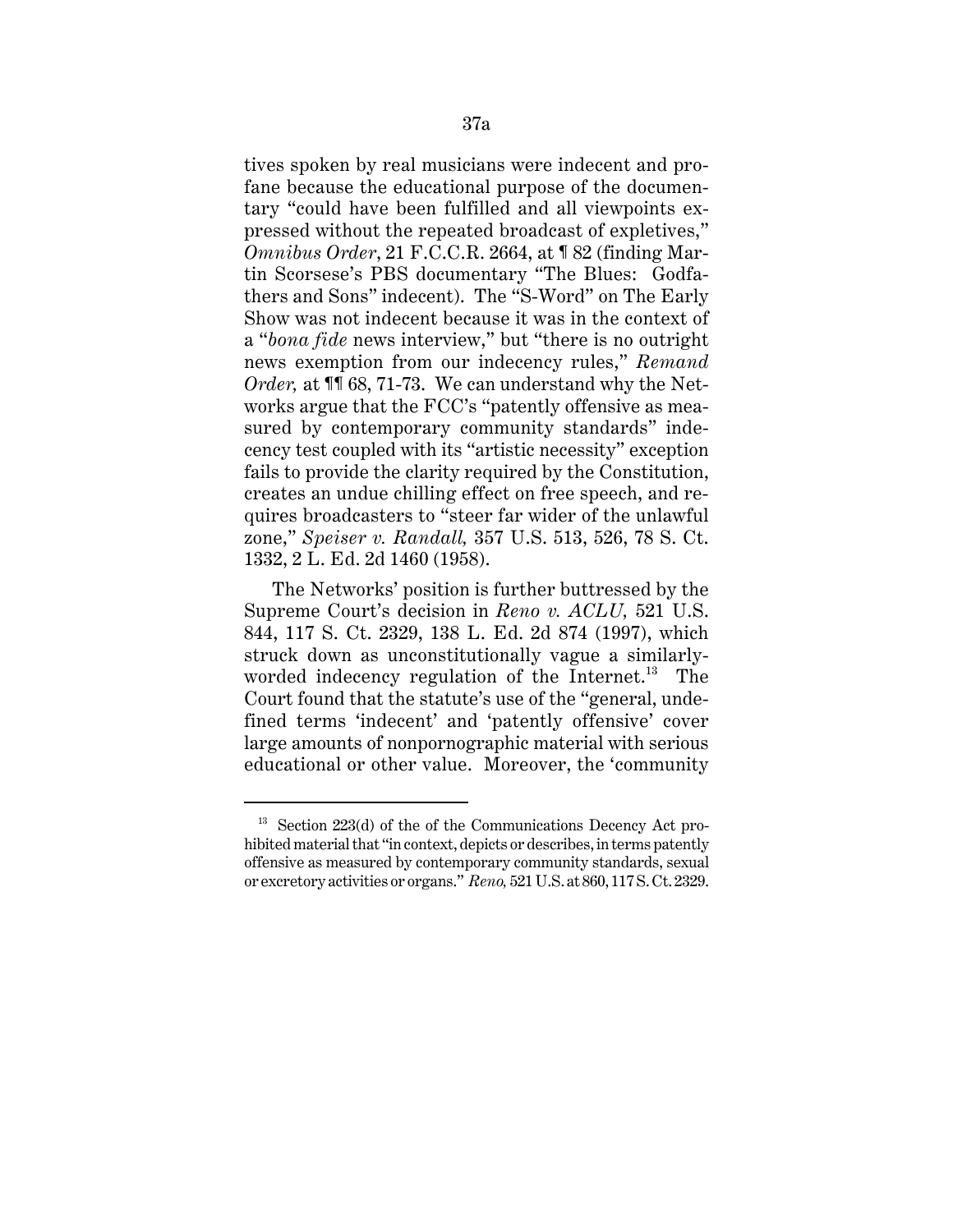standards' criterion as applied to the Internet means that any communication available to a nation wide audience will be judged by the standards of the community most likely to be offended by the message." *Id.* at 877- 78, 117 S. Ct. 2329. Because of the "vague contours" of the regulation, the Court held that "it unquestionably silences some speakers whose messages would be entitled to constitutional protection," and thus violated the First Amendment. *Id.* at 874, 117 S. Ct. 2329. Because *Reno* holds that a regulation that covers speech that "in context, depicts or describes, in terms patently offensive as measured by contemporary community standards, sexual or excretory activities or organs" is unconstitutionally vague, we are skeptical that the FCC's identically-worded indecency test could nevertheless provide the requisite clarity to withstand constitutional scrutiny. Indeed, we are hard pressed to imagine a regime that is more vague than one that relies entirely on consideration of the otherwise unspecified "context" of a broadcast indecency.

We also note that the FCC's indecency test raises the separate constitutional question of whether it permits the FCC to sanction speech based on its subjective view of the merit of that speech. It appears that under the FCC's current indecency regime, any and all uses of an expletive is presumptively indecent and profane with the broadcaster then having to demonstrate to the satisfaction of the Commission, under an unidentified burden of proof, that the expletives were "integral" to the work. In the licensing context, the Supreme Court has cautioned against speech regulations that give too much discretion to government officials. *See, e.g., Forsyth County, Ga. v. Nationalist Movement,* 505 U.S. 123, 130, 112 S. Ct. 2395, 120 L. Ed. 2d 101 (1992) ("A government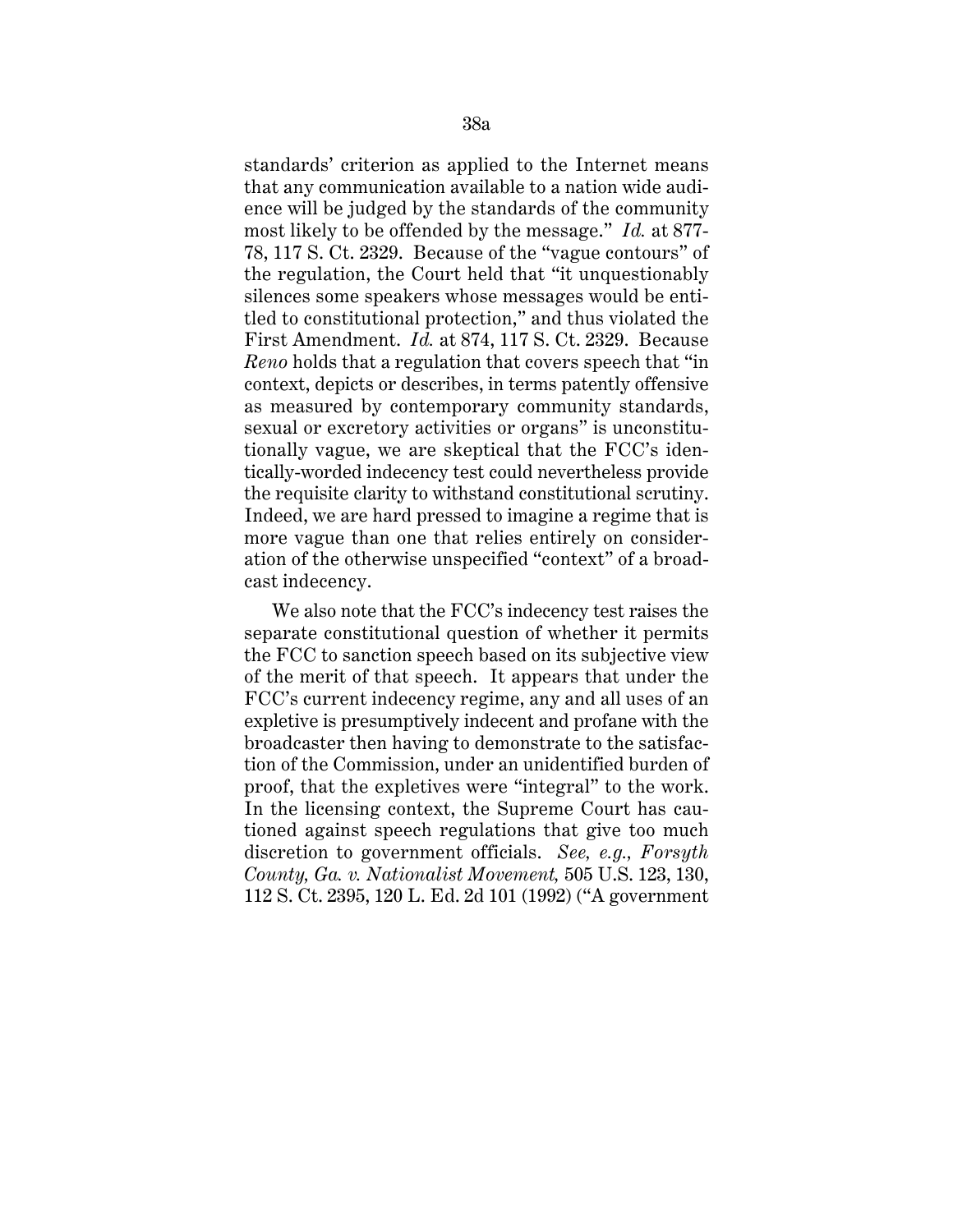regulation that allows arbitrary application is inherently inconsistent with a valid time, place, and manner regulation because such discretion has the potential for becoming a means of suppressing a particular point of view."); *City of Lakewood v. Plain Dealer Publ'g Co.,* 486 U.S. 750, 758, 108 S. Ct. 2138, 100 L. Ed. 2d 771 (1988) (finding a permit scheme facially unconstitutional because "*post hoc* rationalizations by the licensing official and the use of shifting or illegitimate criteria are far too easy, making it difficult for courts to determine in any particular case whether the licensor is permitting favorable, and suppressing unfavorable, expression"). In succeeding on this challenge, the Networks need not prove that the FCC "has exercised [its] discretion in a contentbased manner, but whether there is anything in [its policy] preventing [it] from doing so." *Forsythe,* 505 U.S. at 133 n.10, 112 S. Ct. 2395 ("It is not merely the sporadic abuse of power by the censor but the pervasive threat inherent in its very existence that constitutes the danger to freedom of discussion.").

Finally, we recognize there is some tension in the law regarding the appropriate level of First Amendment scrutiny. In general, restrictions on First Amendment liberties prompt courts to apply strict scrutiny. *FCC v. League of Women Voters,* 468 U.S. 364, 376, 104 S. Ct. 3106, 82 L. Ed. 2d 278 (1984). Outside the broadcasting context, the Supreme Court has consistently applied strict scrutiny to indecency regulations. *See, e.g., Playboy,* 529 U.S. at 811-813, 120 S. Ct. 1878 (holding that regulation proscribing indecent content on cable television was content-based restriction of speech subject to strict scrutiny); *Sable,* 492 U.S. at 126, 109 S. Ct. 2829 (holding that indecency regulation of telephone messages was content-based restriction subject to strict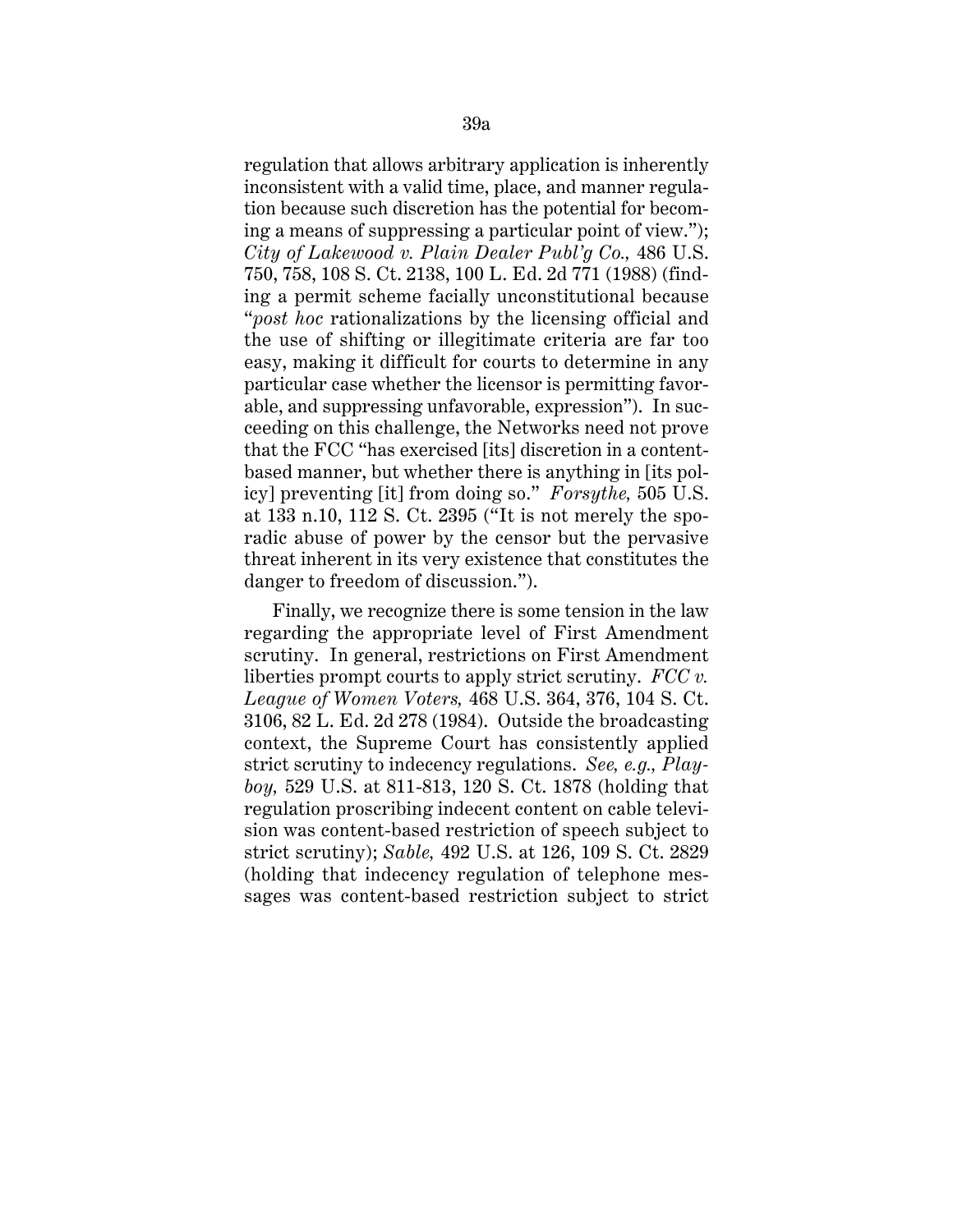scrutiny); *Reno,* 521 U.S. at 868, 117 S. Ct. 2329 (holding that indecency regulation of Internet was a contentbased restriction subject to strict scrutiny). At the same time, however, the Supreme Court has also considered broadcast media exceptional. "[B]ecause broadcast regulation involves unique considerations, our cases . . . have never gone so far as to demand that such regulations serve 'compelling' governmental interests." *League of Women Voters,* 468 U.S. at 376, 104 S. Ct. 3106. Restrictions on broadcast "speech" have been upheld "when we [are] satisfied that the restriction is narrowly tailored to further a substantial governmental interest." *Id.* at 380, 104 S. Ct. 3106.

The Networks contend that the bases for treating broadcast media "different[ly]" have "eroded over time," particularly because 86 percent of American households now subscribe to cable or satellite services, *Remand Order*, at 149. As the Networks argue, this and other realities have "eviscerated" the notion that broadcast content is, as it was termed in *Pacifica,* 438 U.S. at 748- 49, 98 S. Ct. 3026, "uniquely pervasive" and "uniquely accessible to children." Whatever merit these arguments may have, they cannot sway us in light of Supreme Court precedent. *See, e.g., Reno,* 521 U.S. at 867, 117 S. Ct. 2329 (noting that "as a matter of history" broadcast television has enjoyed less First Amendment protection than other media, including the internet); *Pacifica,* 438 U.S. at 748-50, 98 S. Ct. 3026.

Nevertheless, we would be remiss not to observe that it is increasingly difficult to describe the broadcast media as uniquely pervasive and uniquely accessible to children, and at some point in the future, strict scrutiny may properly apply in the context of regulating broadcast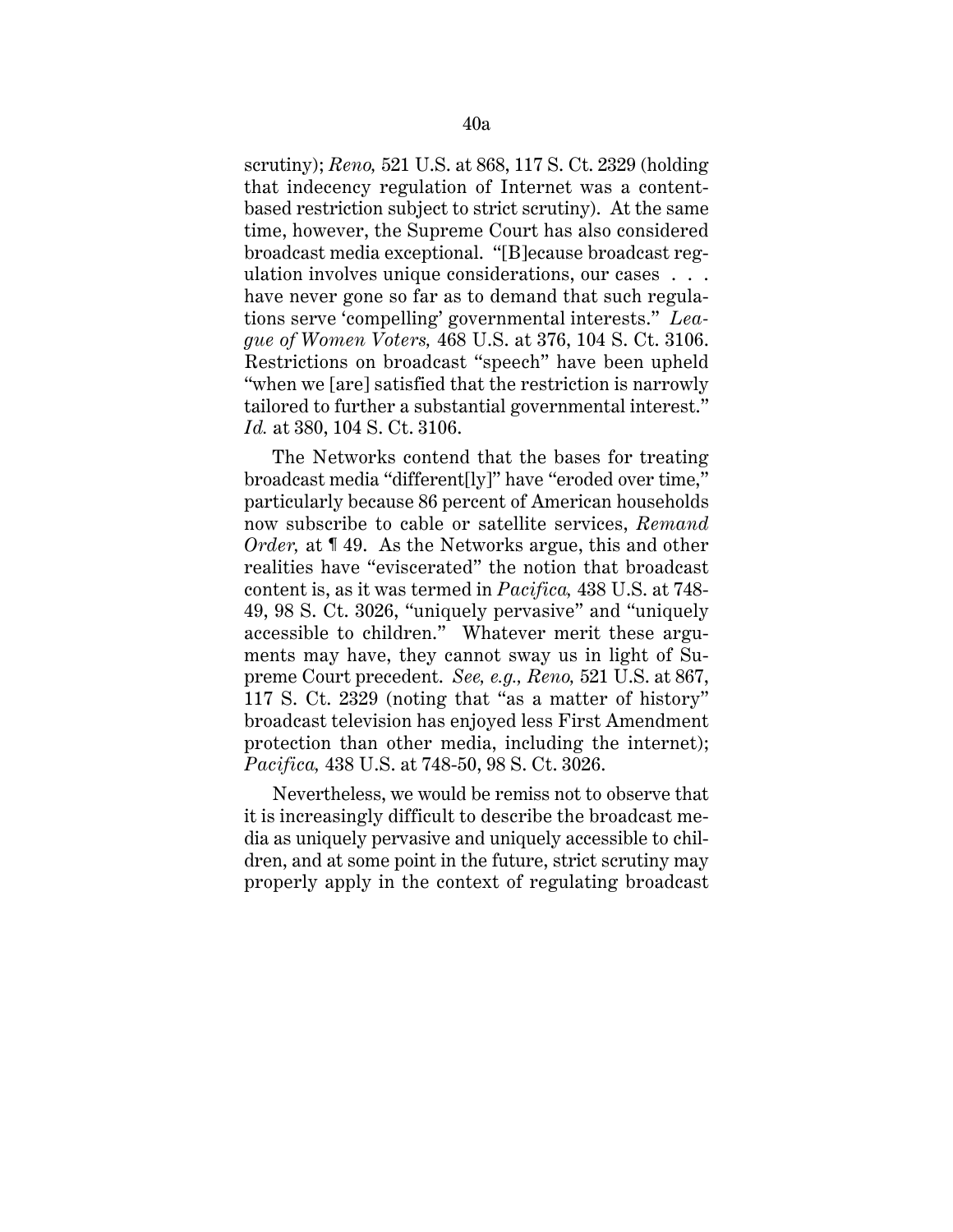television. In light of this possibility, the Networks rightly rest their constitutional argument in part on the holding of *Playboy,* which involved a challenge to a statute requiring cable operators who provide channels primarily dedicated to sexually explicit or otherwise indecent programming to either fully scramble these channels or limit their transmission to the 10 pm to 6 am safe harbor period. 529 U.S. at 806, 120 S. Ct. 1878. The Supreme Court, applying strict scrutiny, invalidated the statute because a less restrictive alternative to the prohibition existed: "One plausible, less restrictive alternative could be found in another section of the [Telecommunications] Act [of 1996]: § 504, which requires a cable operator, 'upon request by a cable service subscriber . . . without charge, [to] fully scramble or otherwise fully block' any channel the subscriber does not wish to receive." *Id.* at 809-10, 120 S. Ct. 1878. The Court held: This "targeted blocking is less restrictive than banning, and the Government cannot ban speech if targeted blocking is a feasible and effective means of furthering its compelling interests." *Id.* at 815, 120 S. Ct. 1878. In so holding, the Court suggested its decision might go beyond the mechanistic application of strict scrutiny, and rely in part on a notional pillar of free speech—namely, choice:

When a student first encounters our free speech jurisprudence, he or she might think it is influenced by the philosophy that one idea is as good as any other, and that in art and literature objective standards of style, taste, decorum, beauty, and esthetics are deemed by the Constitution to be inappropriate, indeed unattainable. Quite the opposite is true. The Constitution no more enforces a relativistic philosophy or moral nihilism than it does any other point of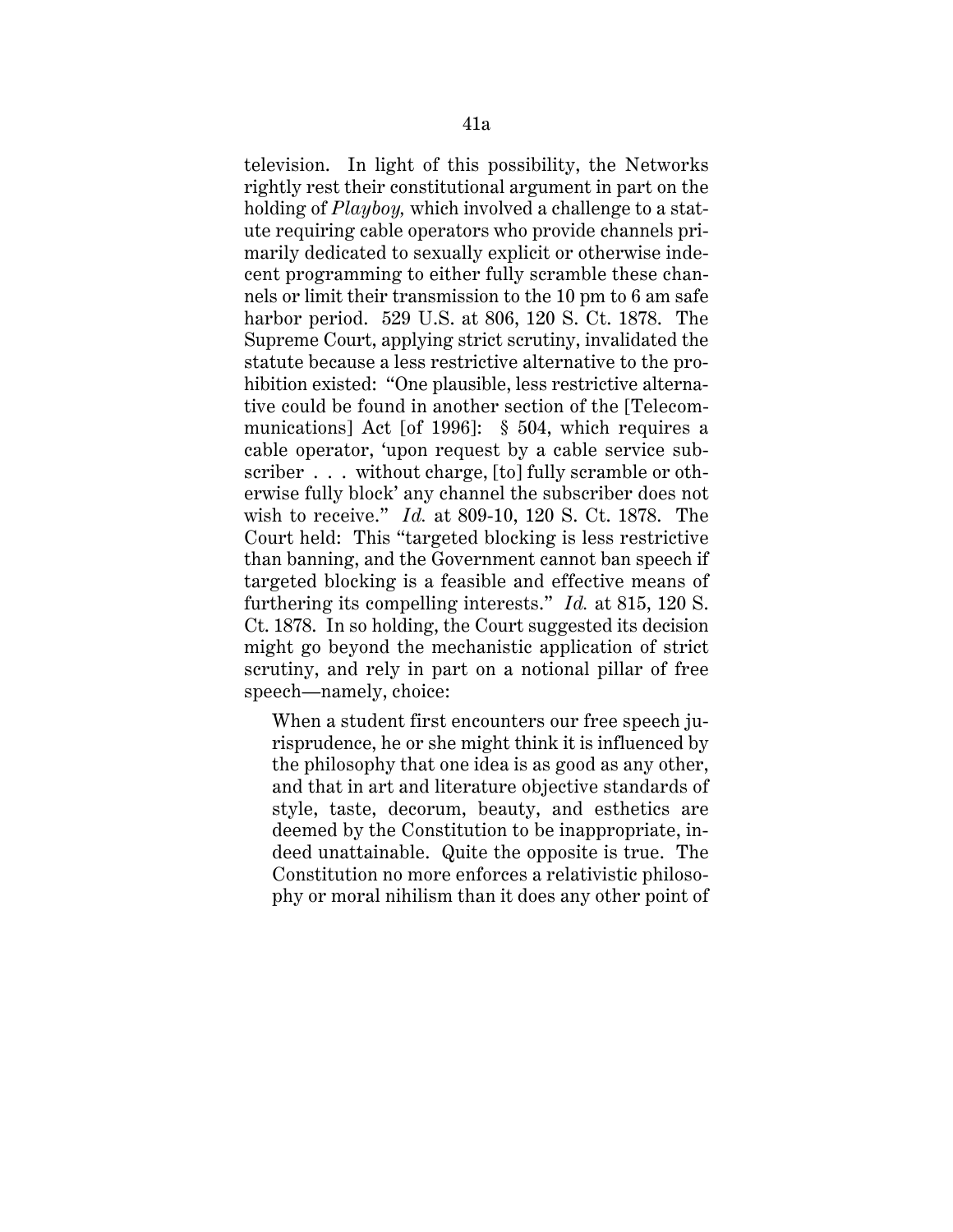view. The Constitution exists precisely so that opinions and judgments, including esthetic and moral judgments about art and literature, can be formed, tested, and expressed. What the Constitution says is that these judgments are for the individual to make, not for the Government to decree, even with the mandate or approval of a majority. Technology expands the capacity to choose; and it denies the potential of this revolution if we assume the Government is best positioned to make these choices for us.

*Id.* at 818, 120 S. Ct. 1878. The Court specifically rejected the arguments that parents' ignorance of this option, its underutilization, or its inability to be 100% effective rendered targeted blocking an ineffective alternative: "It is no response that voluntary blocking requires a consumer to take action, or may be inconvenient, or may not go perfectly every time. A court should not assume a plausible, less restrictive alternative would be ineffective; and a court should not presume parents, given full information, will fail to act." *Id.* at 824, 120 S. Ct. 1878.

The Networks argue that the advent of the V-chip and parental ratings system<sup>14</sup> similarly provide a less

<sup>&</sup>lt;sup>14</sup> In 1996, Congress mandated that every television, 13 inches or larger, sold in the United States, come equipped with blocking technology commonly known as the V-chip. *See* 47 U.S.C. § 303(x) (stating that in the case of an "apparatus" designed to receive television signals, "such apparatus [shall] be equipped with a feature designed to enable viewers to block display of all programs with a common rating"). To implement V-chip technology, Congress also required a television ratings system. The industry developed the "TV Parental Guidelines" rating system, which was approved by the FCC. *See In the Matter of Implementation of Section 551 of the Telecommunications Act of 1996,* 13 F.C.C.R. 8232, at ¶ 2.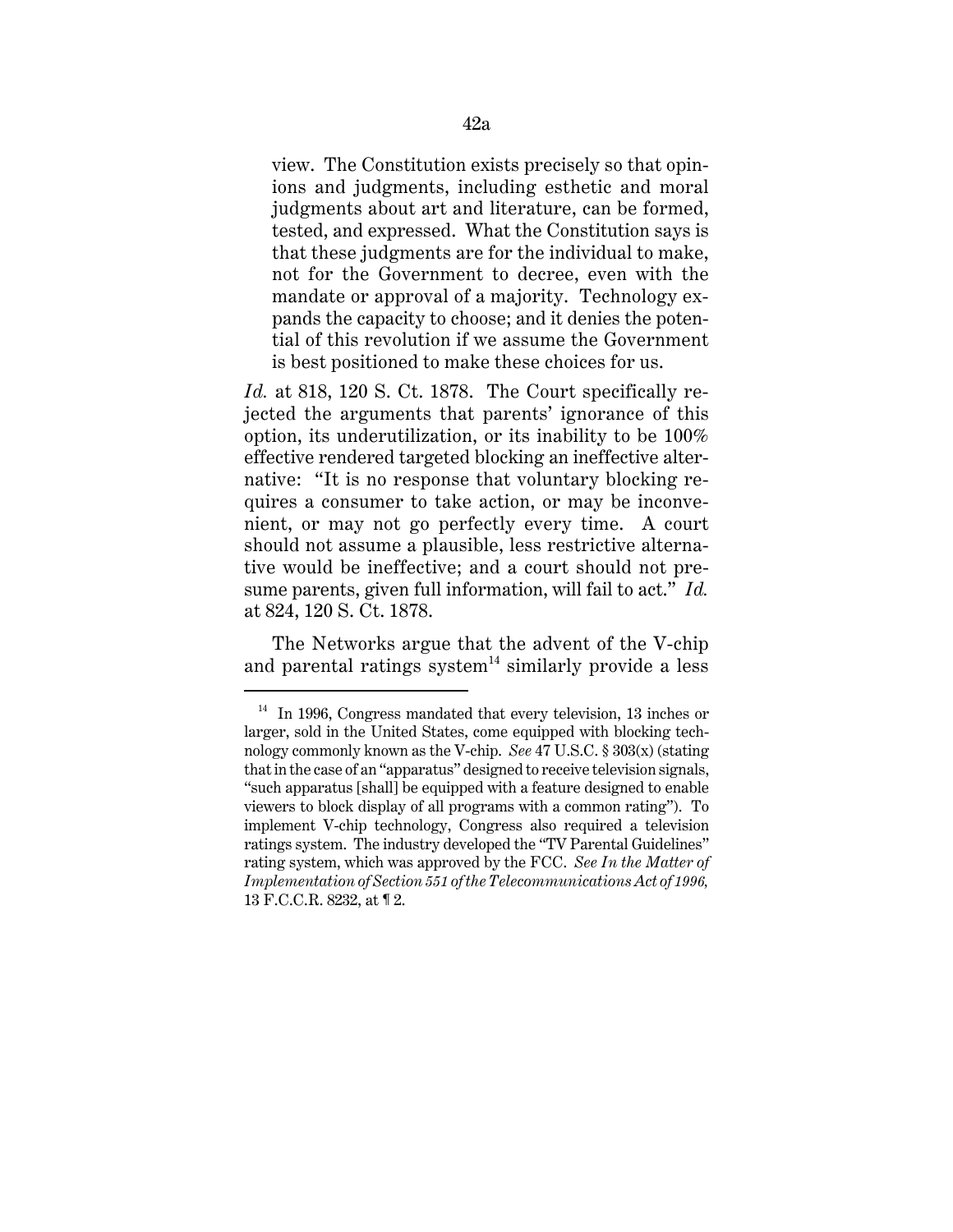restrictive alternative to the FCC's indecency ban. The FCC counters that the V-chip is an ineffective alternative because, in its view, few televisions feature a V-chip, most parents do not know how to use it, programs are often inaccurately rated, and fleeting expletives, such as those witnessed at the programs at issue here, could elude V-chip blocking even if the show during which they occurred was otherwise accurately labeled. *See Remand Order,* at ¶ 51 & n.162. The FCC's arguments are not without merit, but they must be evaluated in the context of today's realities. The proliferation of satellite and cable television channels—not to mention internetbased video outlets—has begun to erode the "uniqueness" of broadcast media, while at the same time, blocking technologies such as the V-chip have empowered viewers to make their own choices about what they do, and do not, want to see on television. *Playboy* distinguished *Pacifica* on the grounds that "[c]able systems have the capacity to block unwanted channels on a household-by-household basis" and thus "[t]he option to block reduces the likelihood, so concerning to the Court in *Pacifica,* that traditional First Amendment scrutiny would deprive the Government of all authority to address this sort of problem." 529 U.S. at 815, 120 S. Ct. 1878 (internal citation omitted). The FCC is free to regulate indecency, but its regulatory powers are bounded by the Constitution. If the *Playboy* decision is any guide, technological advances may obviate the constitutional legitimacy of the FCC's robust oversight.

## **IV. The FCC's Construction of Profane**

The Networks also argue that the FCC employed an improper definition of "profane" under Section 1464. Although we need not reach this argument to dispose of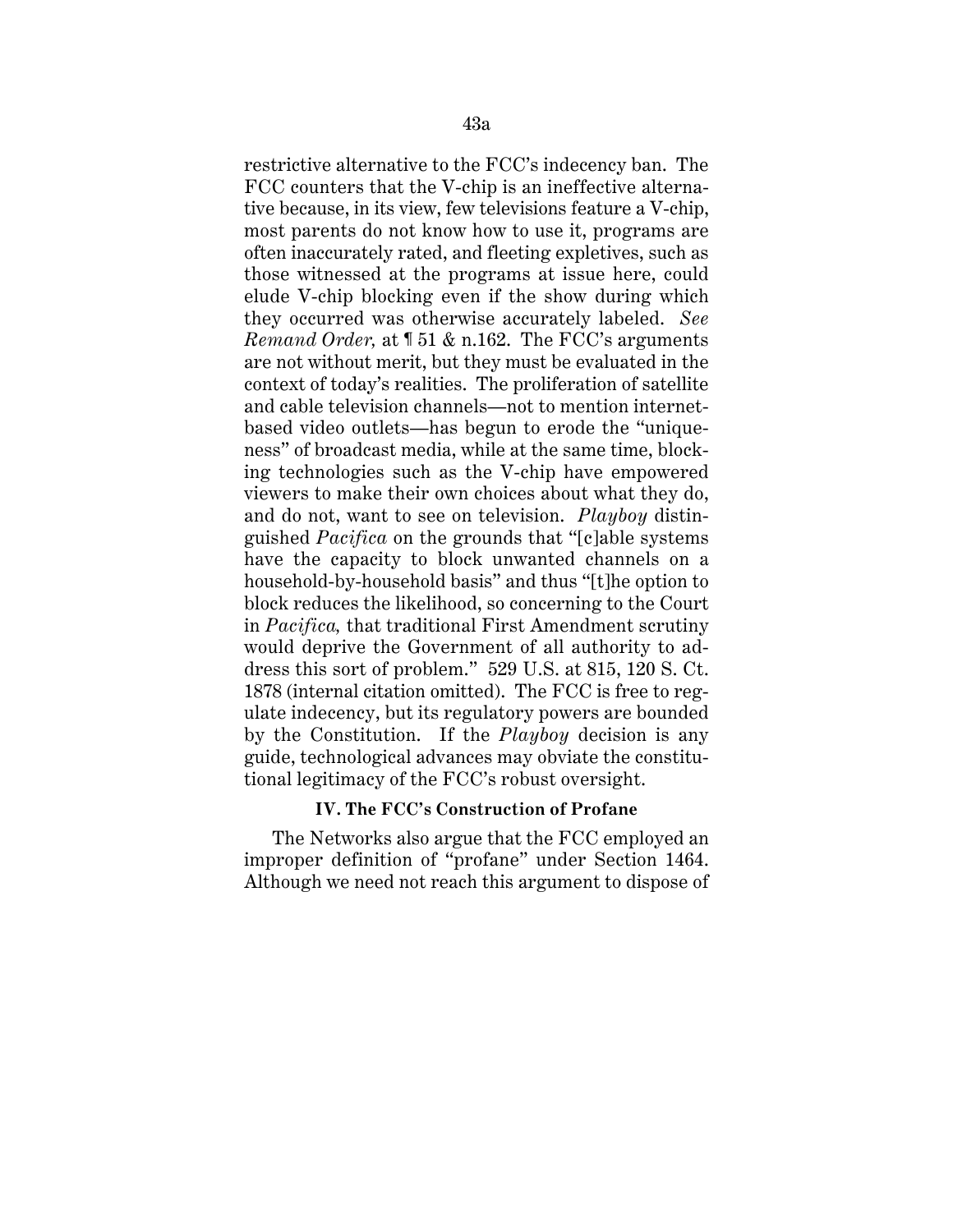this appeal, on remand, the FCC may desire to explain its gloss on the definition of "profane." In the *Remand Order*, the FCC applied its new definition of "profane" as set forth in *Golden Globes.* The FCC now defines "profane" as "those personally reviling epithets naturally tending to provoke violent resentment or denoting language which under contemporary community standards is so grossly offensive to members of the public who actually hear it as to amount to a nuisance." *Golden Globes,* 19 F.C.C.R. 4975, at ¶ 13 (quoting *Tallman v. United States,* 465 F.2d 282, 286 (7th Cir. 1972)). The FCC, noting that "shit" and "fuck" fall within this definition, ruled that Cher's and Nicole Richie's fleeting expletives were "profane," as well as indecent. Most dictionaries interpret the term "profane" to denote something that pertains to the irreligious, and since 1927, courts—as well as the FCC itself—have assumed that "profane" in the broadcast context refers to sacrilege, and nothing more. *See, e.g. Duncan v. United States,* 48 F.2d 128, 134 (9th Cir. 1931) (collecting cases and holding defendant "was properly convicted of using profane language" where he "referred to an individual as 'damned,' . . . used the expression 'By God' irreverently, and . . . announced his intention to call down the curse of God"); *Gagliardo v. United States,* 366 F.2d 720, 725 (9th Cir. 1966) ("the only words attributed to appellants which could even remotely be considered as being 'profane' . . . were 'God damn it'"); *In re Complaint by Warren B. Appleton, Brockton, Mass.,* 28 F.C.C.2d 36 (1971) (analyzing the word "damn" as a matter of profanity). As the FCC notes, the Seventh Circuit's 1972 *Tallman* decision, 465 F.2d at 286, suggested an alternate definition for this term, but we do not believe the FCC can find refuge in this case. *Tall-*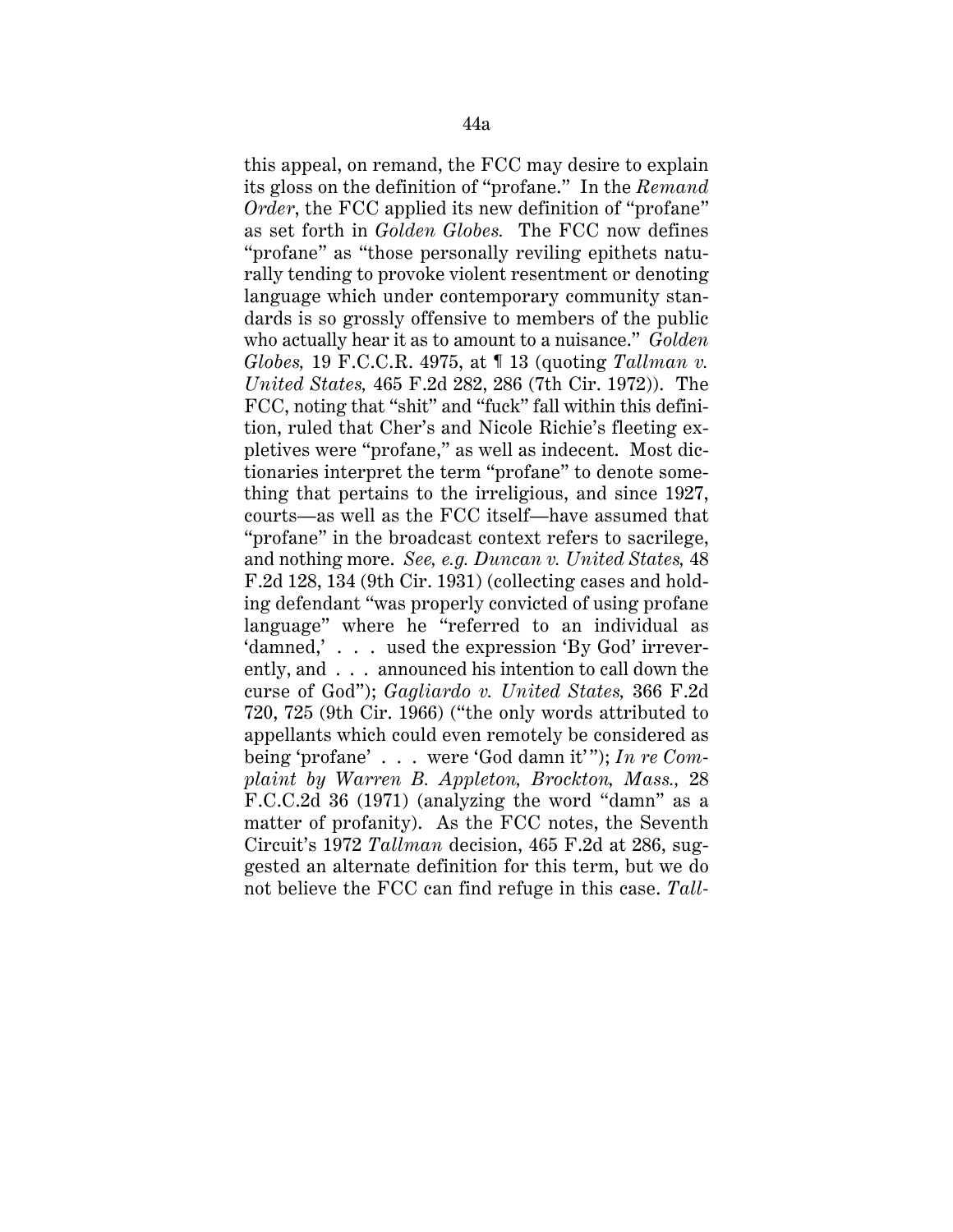*man* concerned a prosecution for obscenity, not profanity, and thus the *Tallman* court had no occasion to determine conclusively how profane should be interpreted. *See id.* ("The trial judge did not undertake to define the terms 'indecent' and 'profane,' but he had no occasion to do so because he determined that petitioner's utterances were properly classifiable as 'obscene.'"). The *Tallman* court's brief reference to "profane" served only to demonstrate that there may be a construction of "profane" that could pass constitutional scrutiny.

But the FCC's definition of "profane" here, would substantially overlap with the statutory term "indecent." This overlap would be so extensive as to render the statutory term "indecent" superfluous. Because our canons of statutory construction do not permit such an interpretation, *see TRW Inc. v. Andrews,* 534 U.S. 19, 31, 122 S. Ct. 441, 151 L. Ed. 2d 339 (2001), we do not believe the FCC has proffered a reasonable construction of the term "profane." While we may owe *Chevron* deference to the FCC's construction, the FCC must still demonstrate that its construction is reasonable, particularly in light of Congressional intent, the canons of statutory construction, and the historical view of the plain meaning of this term.

### **CONCLUSION**

As the foregoing indicates, we are doubtful that by merely proffering a reasoned analysis for its new approach to indecency and profanity, the Commission can adequately respond to the constitutional and statutory challenges raised by the Networks. Nevertheless, because we can decide this case on this narrow ground, we vacate and remand so that the Commission can set forth that analysis. While we fully expect the Networks to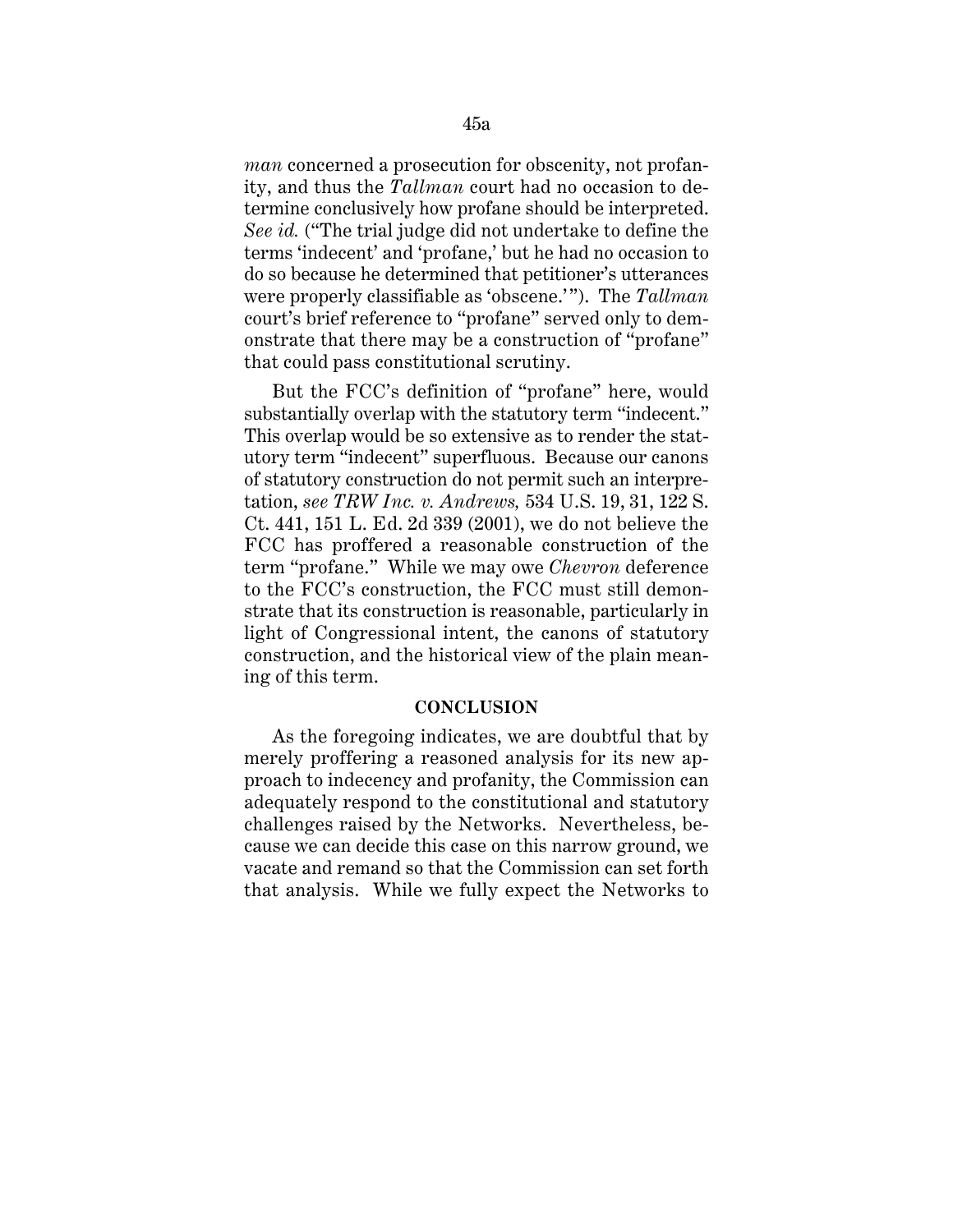raise the same arguments they have raised to this court if the Commission does nothing more on remand than provide additional explanation for its departure from prior precedent, we can go no further in this opinion. Accordingly, we grant the petition for review, vacate the order of the FCC, and remand the case for further proceedings consistent with this opinion. The stay previously granted by this court is vacated as moot.

LEVAL, Circuit Judge, dissenting.

I respectfully dissent from my colleagues' ruling because I believe the Federal Communications Commission ("FCC" or "Commission") gave a reasoned explanation for its change of standard and thus complied with the requirement of the Administrative Procedures Act, 5 U.S.C. § 706(2)(A).

A television broadcaster, Fox Television Stations, Inc., challenges the lawfulness of a small change made by the FCC in its standards for adjudicating complaints of indecency over the airwaves. The Commission exercises the responsibility of determining, upon receipt of public complaints, whether a licensed broadcaster has violated 18 U.S.C. § 1464 by disseminating indecent material over the airwaves. Beginning with its adjudication of complaints arising from the broadcast of the Golden Globe Awards in 2002, the Commission instituted a change in its manner of dealing with "fleeting," i.e. unrepeated, expletives. During this broadcast, rock-musician Bono expressed delight over his receipt of an award by saying, "[T]his is really, really, fucking brilliant." In a lengthy tradition of previous FCC rulings, absence of repetition of an expletive had been virtually conclusive against finding an indecency violation. The staff therefore recommended in Bono's case, largely because the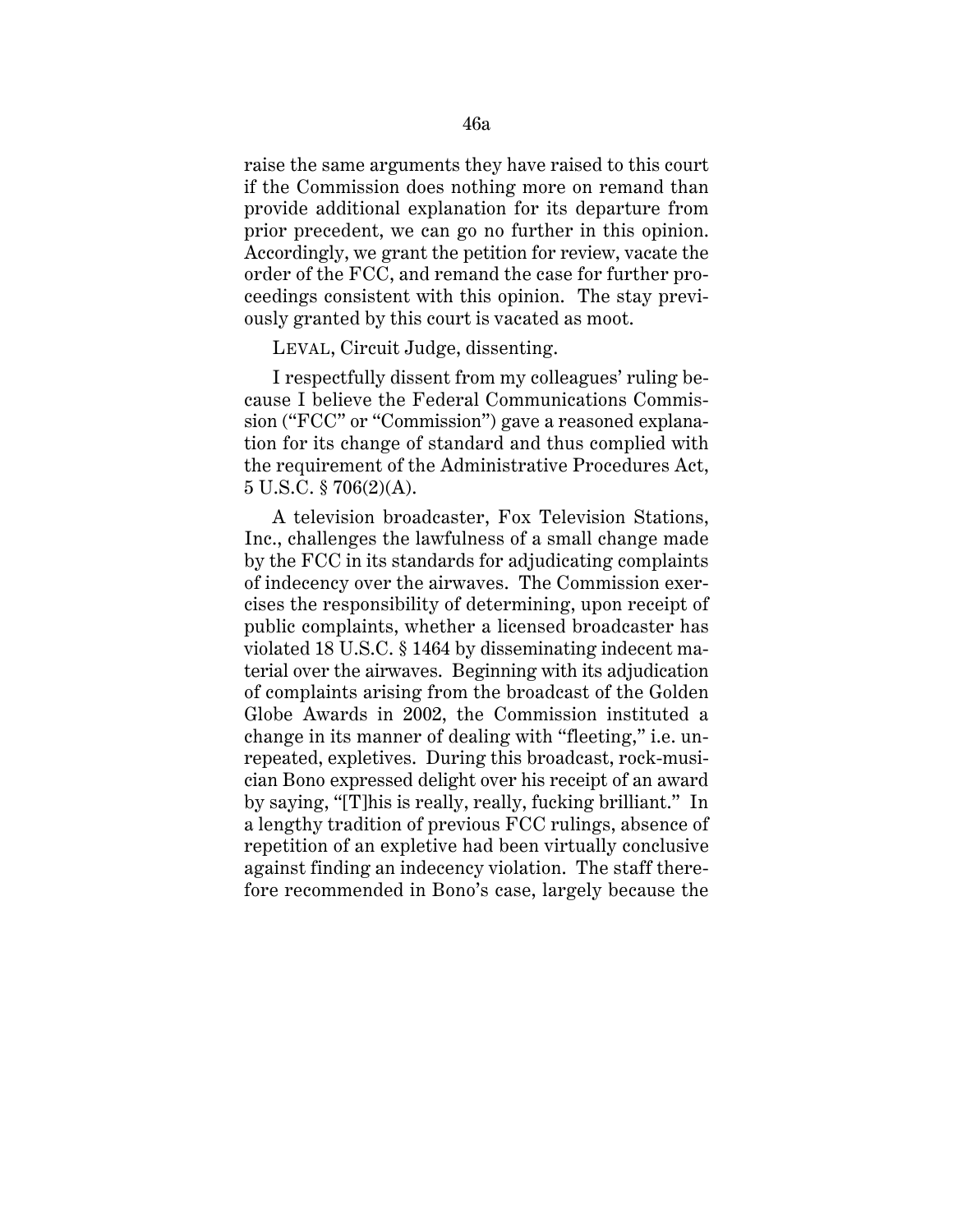expletive was unrepeated, that no violation be found. *See Complaints Against Various Broadcast Licensees Regarding Their Airing of the "Golden Globe Awards" Program,* 18 F.C.C.R. 19859, at ¶ 6 (Enforcement Bureau 2003). The Commission reversed the recommendation of its staff. Adopting a new altered standard, which diminished the significance of the fact that the potentially offensive expletive was not repeated, the Commission concluded that the broadcast of Bono's expletive constituted indecency in violation of § 1464. *See Complaints Against Various Broadcast Licensees Regarding Their Airing of the "Golden Globe Awards" Program,* 19 F.C.C.R. 4975, at ¶¶ 12, 17 (2004) ("*Golden Globes*").

The occurrences under review in this case followed soon after the Bono incident, during live broadcasts by Fox of Billboard Music Awards shows in 2002 and 2003. In the 2002 Billboard Music Awards, the actress and singer Cher, expressing triumphant delight upon her receipt of an award, said, "People have been telling me I'm on the way out every year, right? So fuck 'em." The incident during the 2003 Billboard Music Awards involved Nicole Richie and Paris Hilton, the co-stars of a serialized televised comedy show entitled, "The Simple Life," as presenters of awards. In "The Simple Life," Richie and Hilton play themselves as two spoiled, rich young women from Beverly Hills who cope with life on a farm. In joking reference to their own show, Richie said, "Why do they even call it 'The Simple Life?' Have you ever tried to get cow shit out of a Prada purse? It's not so fucking simple." The Commission received complaints about each incident. Referring to its newly changed policy developed in response to the Bono incident in *Golden Globes,* the Commission found that the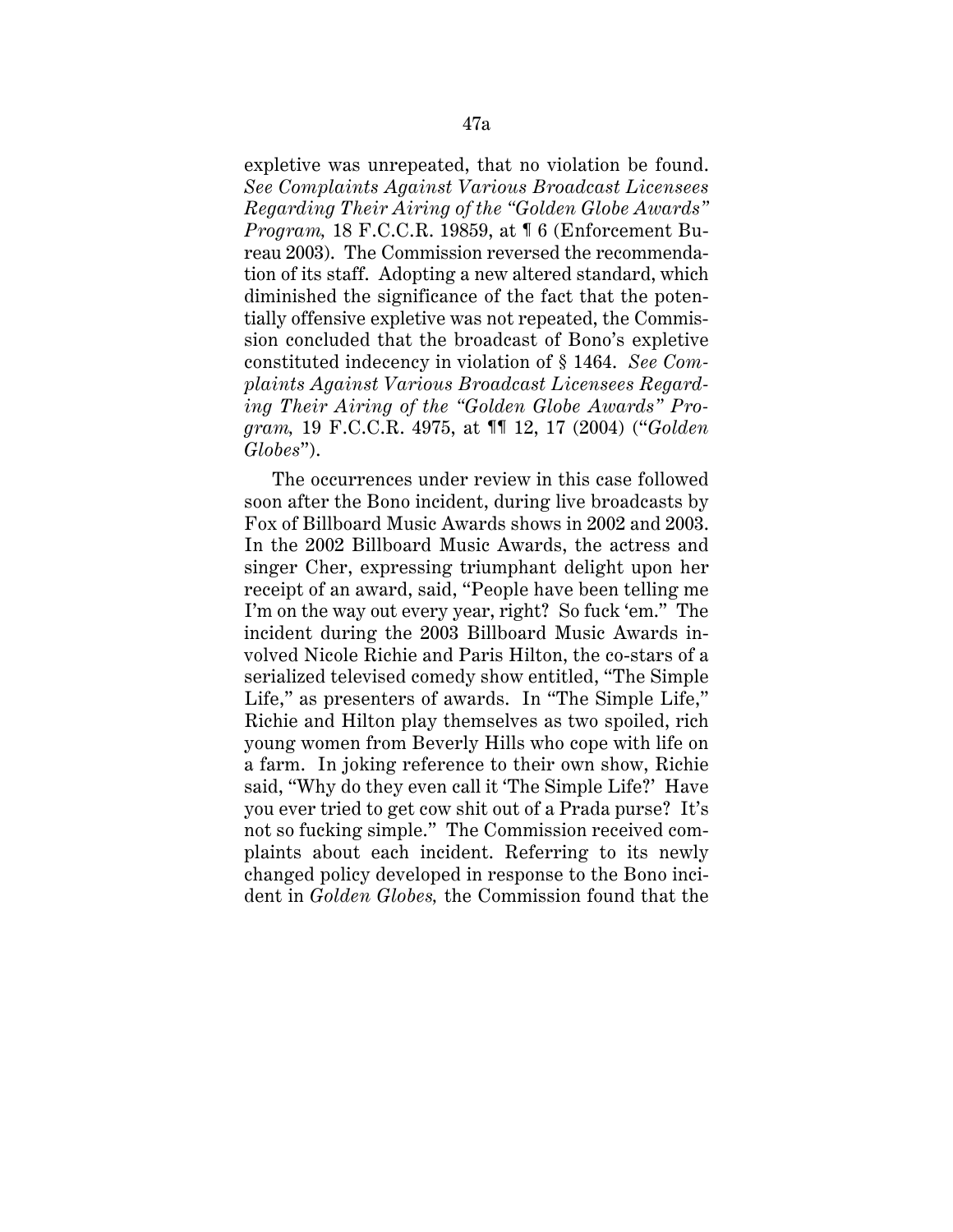two Billboard Music incidents were violations. *See Complaints Regarding Various Television Broadcasts Between February 2, 2002 and March 8, 2005,* 21 F.C.C.R. 13299 (2006) ("*Remand Order*"). Fox brought this action seeking to invalidate the Commission's rulings.

In adjudicating indecency complaints the Commission generally employs a context-based evaluation to determine whether the particular utterance is "*patently offensive* as measured by contemporary community standards." *Industry Guidance on the Commission's Case Law Interpreting 18 U.S.C. § 1464,* 16 F.C.C.R. 7999, at ¶ 8 (2001) ("*Industry Guidance*") (emphasis in original). Factors weighing in favor of a finding of indecency are: "(1) the *explicitness or graphic nature* of the description or depiction of sexual or excretory organs or activities; (2) whether the material *dwells on or repeats at length* descriptions of sexual or excretory organs or activities; (3) *whether the material appears to pander or is used to titillate,* or *whether the material appears to have been presented for its shock value*." *Industry Guidance,* at ¶ 10 (emphasis in original). Especially in relation to the "pandering" factor, a finding of violation is less likely if the broadcast of the utterance involved a genuine news report, or if censorship of the expletive would harm or distort artistic integrity. Prior to the Bono incident, the Commission attached great importance to the second factor, which focuses on whether an expletive was repeated. Under the pre-*Golden Globes* rulings, the fact that an utterance was fleeting was virtually conclusive in assuring it would not be deemed a violation (unless it breached special barriers, such as by referring to sexual activities with children). With its *Golden Globes* adjudication, however, the Commission adopted a less permissive stance. It announced that henceforth fleeting exple-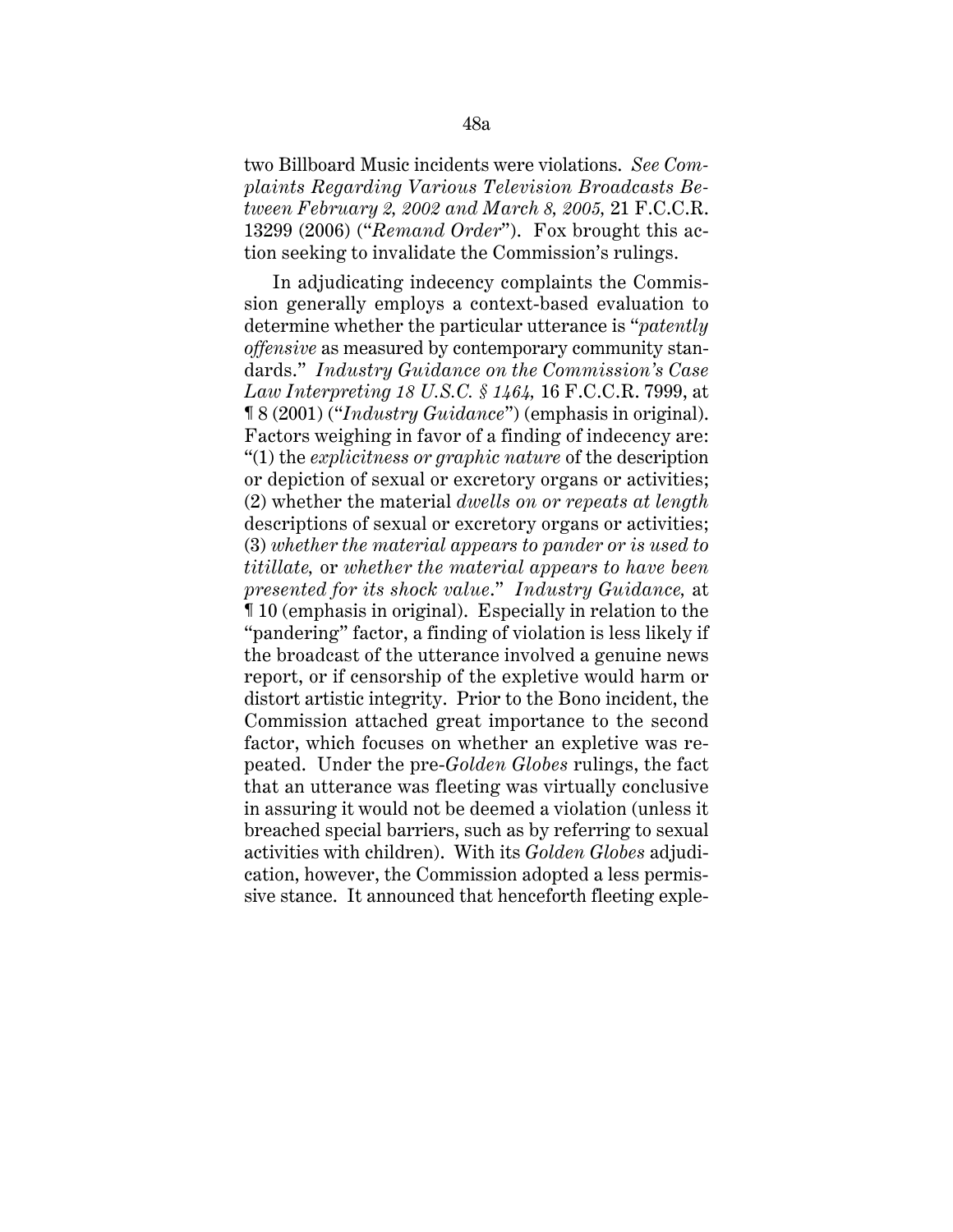tives would be judged according to a standard more closely aligned with repeated utterances of expletives. Thus, the Commission has declared that it remains unlikely to find a violation in an expletive that is broadcast in the context of a genuine news report, or where censorship by bleeping out the expletive would compromise artistic integrity, but it will no longer give a nearly automatic pass merely because the expletive was not repeated. *See Remand Order,* at ¶ 23.

The Commission explained succinctly why lack of repetition of the F-Word would no longer result in a virtual free pass. "[W]e believe that, given the coremeaning of the 'F-Word,' any use of that word or a variation, in any context, inherently has a sexual connotation. . . . The 'F-Word' is one of the most vulgar, graphic and explicit descriptions of sexual activity in the English language. Its use invariably invokes a coarse sexual image." *Golden Globes,* at ¶¶ 8-9. "[A]ny use of that word has a sexual connotation even if the word is not used literally." *Remand Order,* at ¶ 16.

My colleagues find that in so altering its standards the Commission has acted illegally. They rule that the Commission failed to give a reasoned analysis explaining the change of rule. They accordingly find that the change of standard was arbitrary and capricious and therefore violated the Administrative Procedure Act. I disagree. In explanation of this relatively modest change of standard, the Commission gave a sensible, although not necessarily compelling, reason. In relation to the word "fuck," the Commission's central explanation for the change was essentially its perception that the "F-Word" is not only of extreme and graphic vulgarity, but also conveys an inescapably sexual connotation.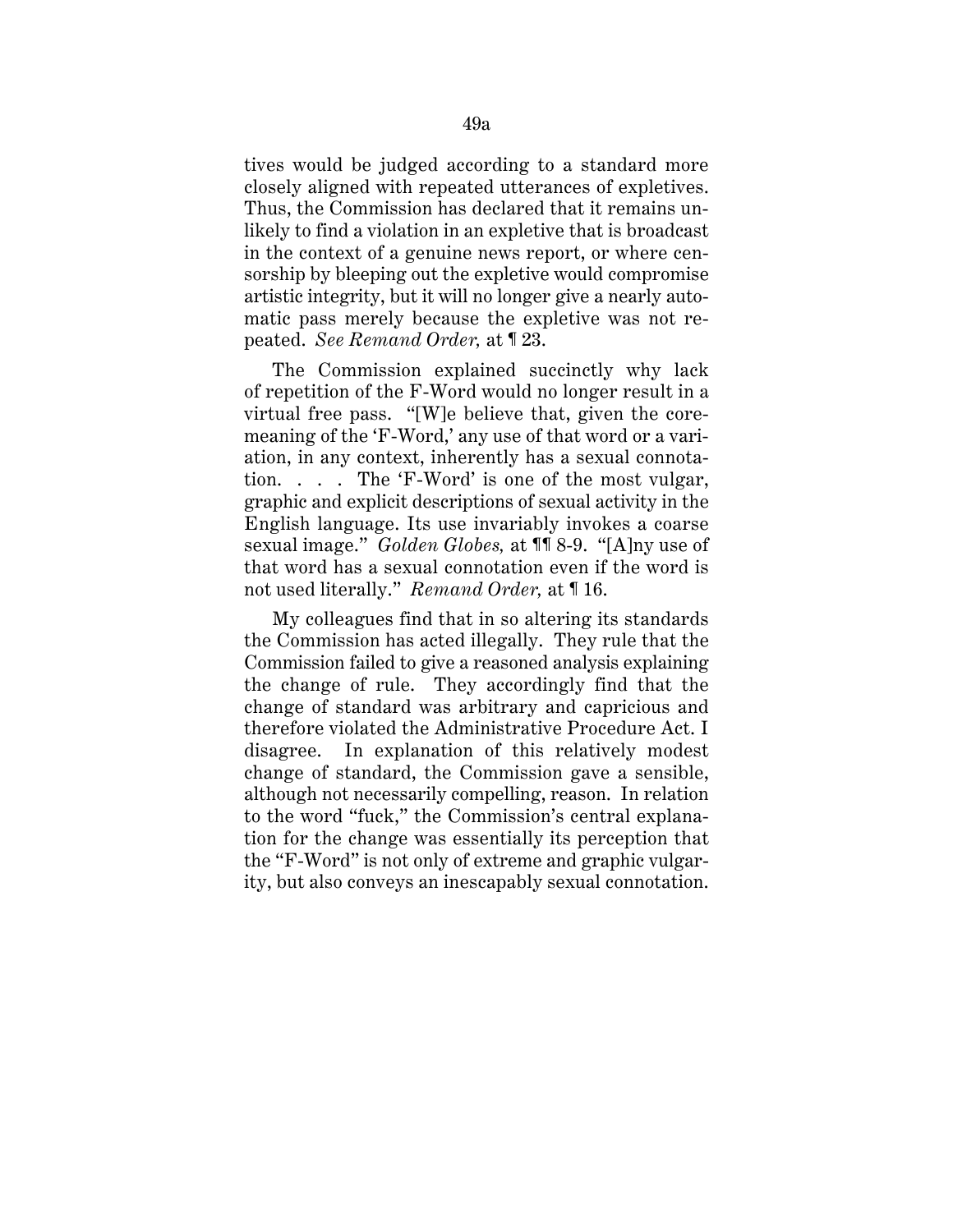The Commission thus concluded that the use of the F-Word—even in a single fleeting instance without repetition—is likely to constitute an offense to the decency standards of § 1464.

The standards for judicial review of administrative actions are discussed in a few leading Supreme Court opinions from which the majority quotes. Agencies operate with broad discretionary power to establish rules and standards, and courts are required to give deference to agency decisions. *See Chevron U.S.A., Inc. v. Natural Res. Def. Council, Inc.,* 467 U.S. 837, 844, 104 S. Ct. 2778, 81 L. Ed. 2d 694 (1984). A court must not "substitute its judgment for that of the agency." *Motor Vehicle Mfrs. Ass'n of U.S., Inc. v. State Farm Mut. Auto. Ins. Co.,* 463 U.S. 29, 43, 103 S. Ct. 2856, 77 L. Ed. 2d 443 (1983); *see also Vermont Yankee Nuclear Power Corp. v. Natural Res. Def. Council, Inc.,* 435 U.S. 519, 558, 98 S. Ct. 1197, 55 L. Ed. 2d 460 (1978) ("Administrative decisions should [not] be set aside . . . because the court is unhappy with the result reached."). In general, an agency's determination will be upheld by a court unless found to be "arbitrary and capricious." *See* 5 U.S.C. 706(2)(A).

An agency is free furthermore to change its standards. *See Chevron,* 467 U.S. at 863, 104 S. Ct. 2778 ("An initial agency interpretation is not instantly carved in stone."); *Huntington Hosp. v. Thompson,* 319 F.3d 74, 79 (2d Cir.2003) ("[A]n agency is not locked into the first interpretation of a statute it embraces."); *Ramaprakash,* 346 F.3d at 1125 ("Agencies are free to change course as their expertise and experience may suggest or require."). The Supreme Court has made clear that when an agency changes its standard or rule, it is "obligated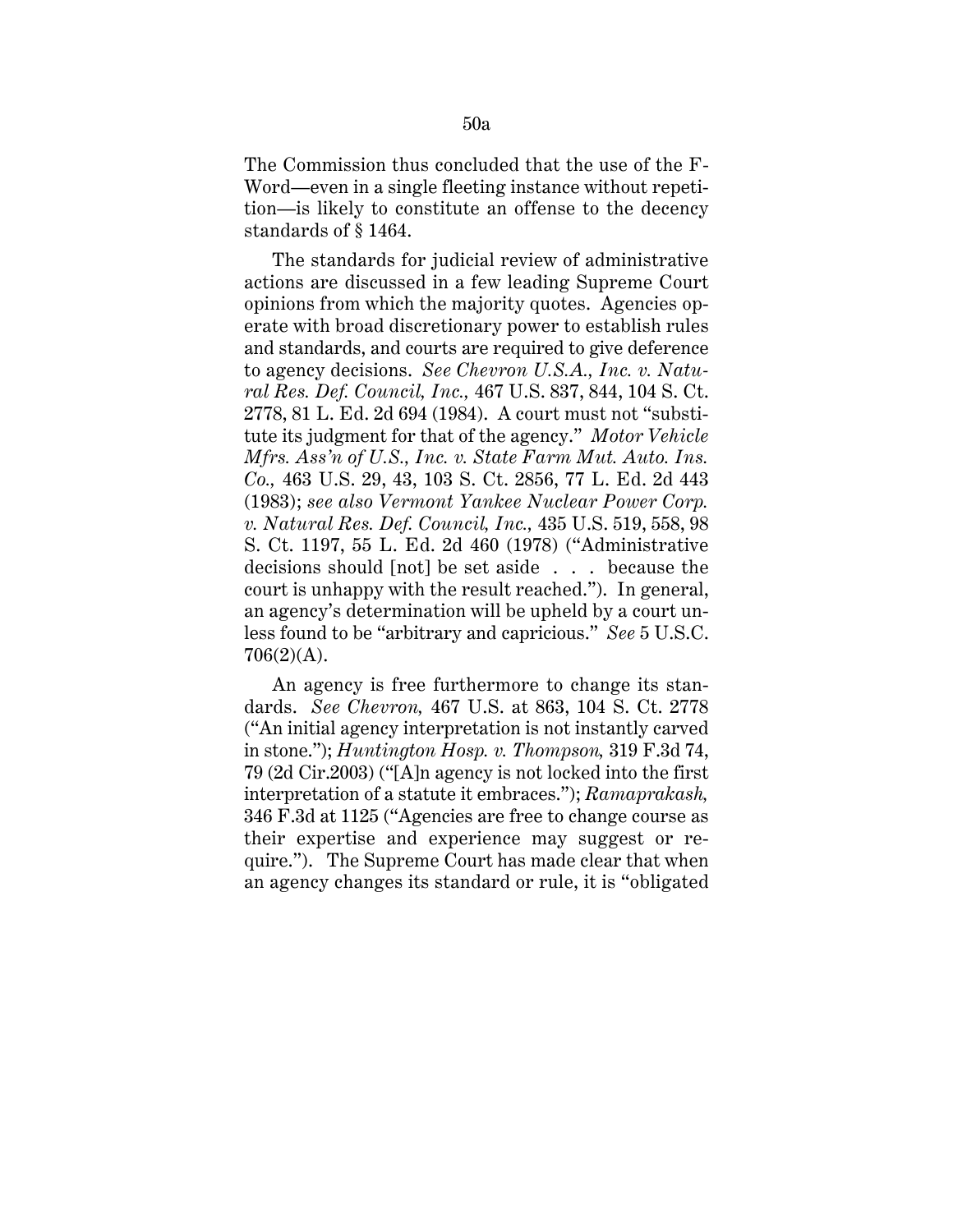to supply a reasoned analysis for the change." *State Farm,* 463 U.S. at 42, 103 S. Ct. 2856. If an agency without explanation were to make an adjudication which is not consistent with the agency's previously established standards, the troubling question would arise whether the agency has lawfully changed its standard, or whether it has arbitrarily failed to adhere to its standard, which it may not lawfully do.<sup>15</sup> Accordingly our court has ruled that "an agency . . . cannot simply adopt inconsistent positions without presenting 'some reasoned analysis.'" *Huntington Hosp.,* 319 F.3d at 79. Such explanation, we have said, is necessary so that the reviewing court may "be able to understand the basis of the agency's action so that it may judge the consistency of that action with the agency's mandate." *Mr. Sprout, Inc. v. United States,* 8 F.3d 118, 129 (2d Cir. 1993). The District of Columbia Circuit has similarly reasoned that an agency's "failure to come to grips with conflicting precedent constitutes an inexcusable departure from the essential requirement of reasoned decision making." *Ramaprakash,* 346 F.3d at 1125 (quotation marks omitted). In changing course, an agency must "provide a reasoned analysis indicating that prior policies and stan-

Henry J. Friendly, The Federal Administrative Agencies 63 (1962).

<sup>&</sup>lt;sup>15</sup> Judge Friendly noted:

What gives concern is the manner, alas not atypical of the agencies, in which [a] change was made—slipped into an opinion in such a way that only careful readers would know what had happened, without articulation of reasons, and with prior authorities not overruled, so that the opinion writers remain free to pull them out of the drawer whenever the agency wishes to reach a result supportable by the old rule but not the new.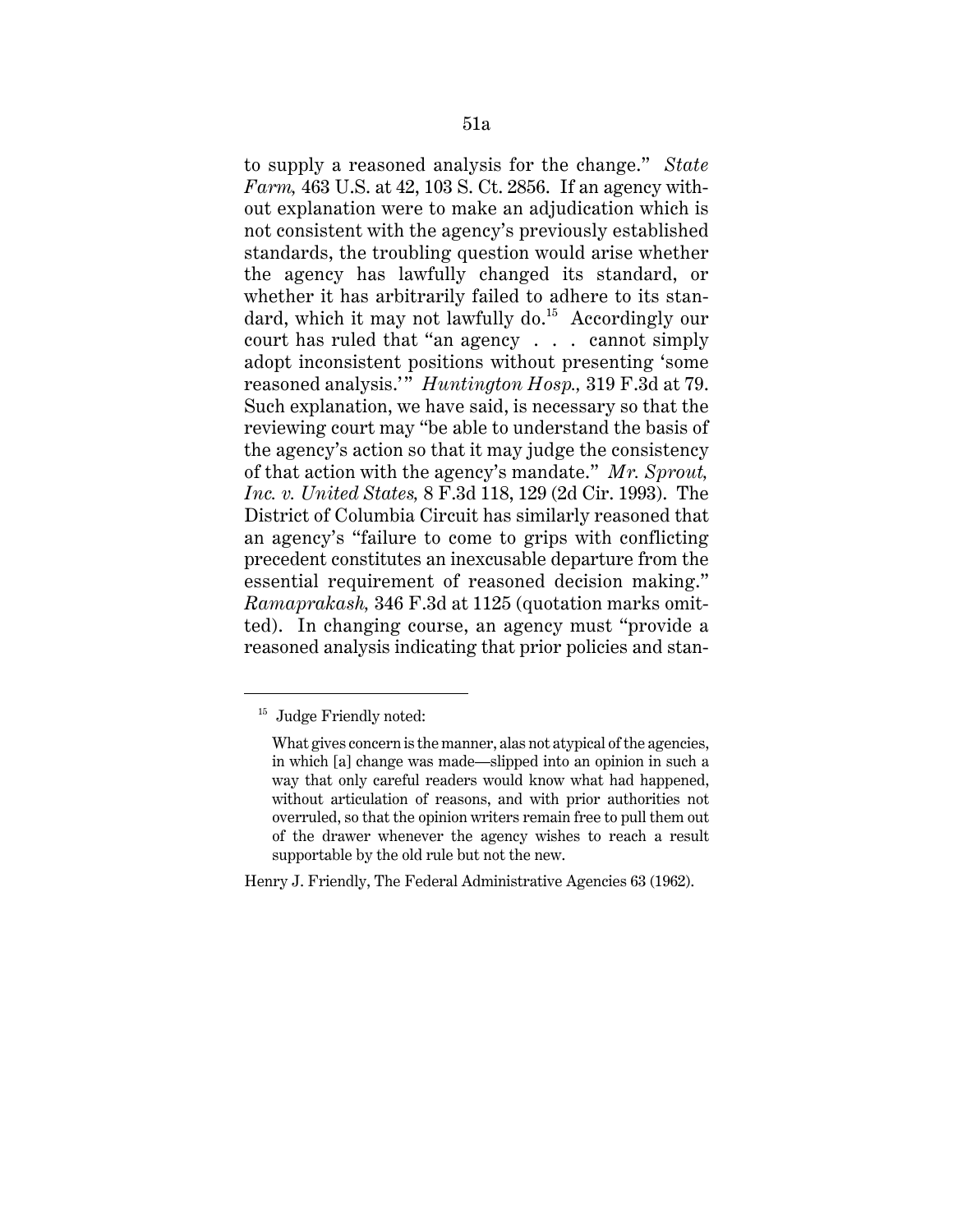dards are being deliberately changed, not casually ignored." *Id.* at 1124 (quotation marks omitted).

In my view, in changing its position on the repetition of an expletive, the Commission complied with these requirements. It made clear acknowledgment that its *Golden Globes* and *Remand Order* rulings were not consistent with its prior standard regarding lack of repetition. It announced the adoption of a new standard. And it furnished a reasoned explanation for the change. Although one can reasonably disagree with the Commission's new position, its explanation—at least with respect to the F-Word—is not irrational, arbitrary, or capricious. The Commission thus satisfied the standards of the Administrative Procedures Act.

The Commission explained that the F-Word is "one of the most vulgar, graphic and explicit descriptions of sexual activity in the English language [whose] use invariably invokes a coarse sexual image." *Golden Globes,* at ¶ 9. In other words, the Commission found, contrary to its earlier policy, that the word is of such graphic explicitness in inevitable reference to sexual activity that absence of repetition does not save it from violating the standard of decency.

My colleagues offer several arguments in support of their conclusion that the Commission's explanation was not reasonable and therefore arbitrary and capricious. They argue (i) the Commission's position is irrational because of inconsistency resulting from the Commission's willingness to allow viewers to be subjected to a "first blow" if it comes in the context of a genuine news broadcast; (ii) the Commission's prediction that allowance of fleeting expletives will result in a great increase in their incidence is irrational because prior experience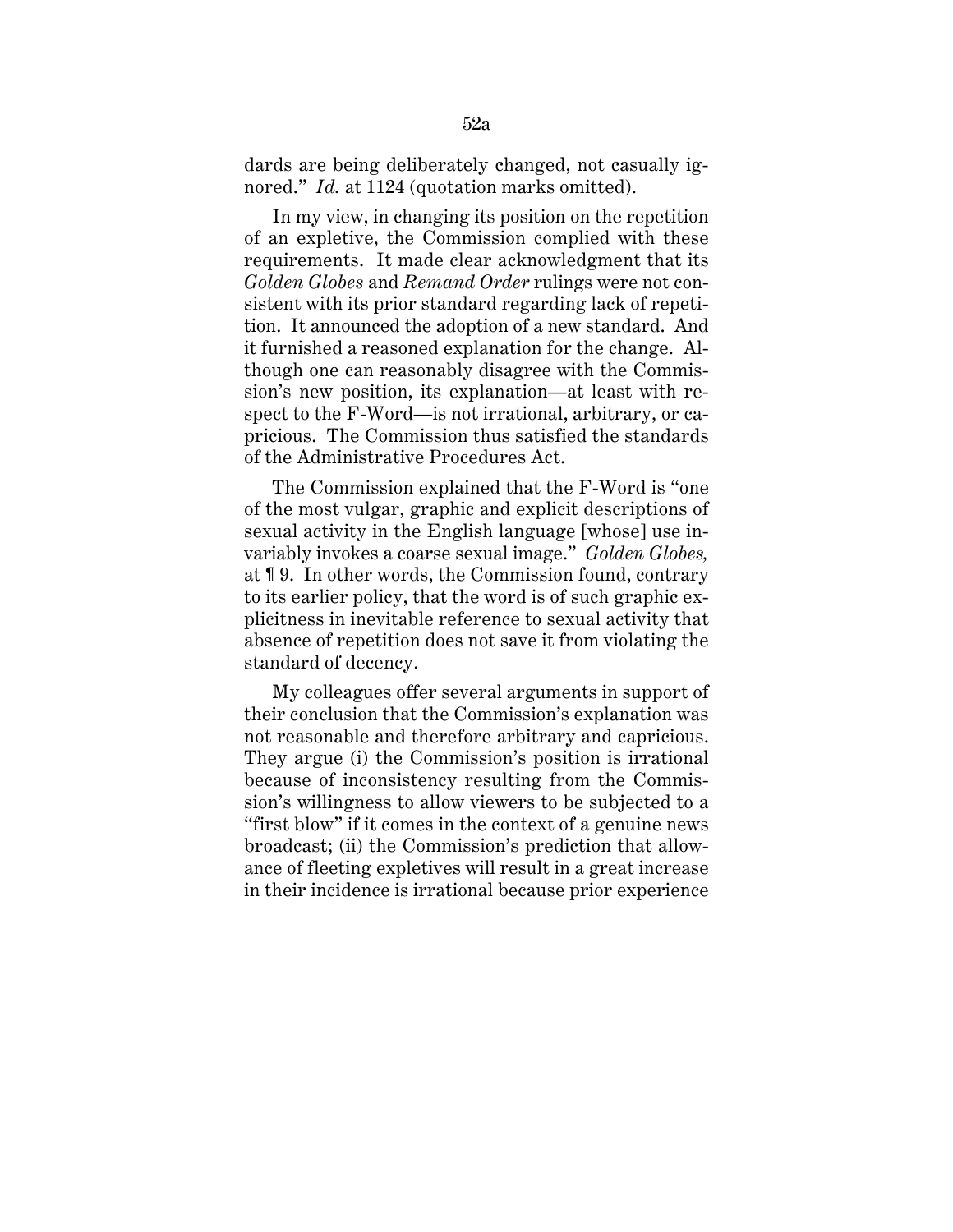was to the contrary; and (iii) the Commission is "divorced from reality" believing that the F-Word invariably invokes a sexual connotation. I respectfully disagree.

The majority argues that the Commission's change of standard is irrational because it is inconsistent. The opinion goes on to explain:

[T]he Commission does not take the position that *any* occurrence of an expletive is indecent. . . . [T]he Commission will apparently excuse an expletive when it occurs during a "*bona fide* news interview". . . . The Commission even conceded that a rebroadcast of precisely the same offending clips of the two Billboard Music Award programs for the purpose of providing background information on this case would not result in any action by the FCC. ... [E]ven repeated and deliberate use of numerous expletives is not indecent . . . if the expletives are "integral" to the work [as in the case of the film "Saving Private Ryan"].

Majority op. at pages 458-59. The majority is of course correct that the Commission does not follow an all-ornothing policy. Its standards do attempt to draw context-based distinctions, with the result that no violation will be found in circumstances where usage is considered sufficiently justified that it does not constitute indecency.

This, however, is in no way a consequence of the Commission's change of standard for fleeting expletives. It applies across the board to all circumstances. Regardless of whether the expletive was repeated or fleeting, the Commission will apply context-based standards to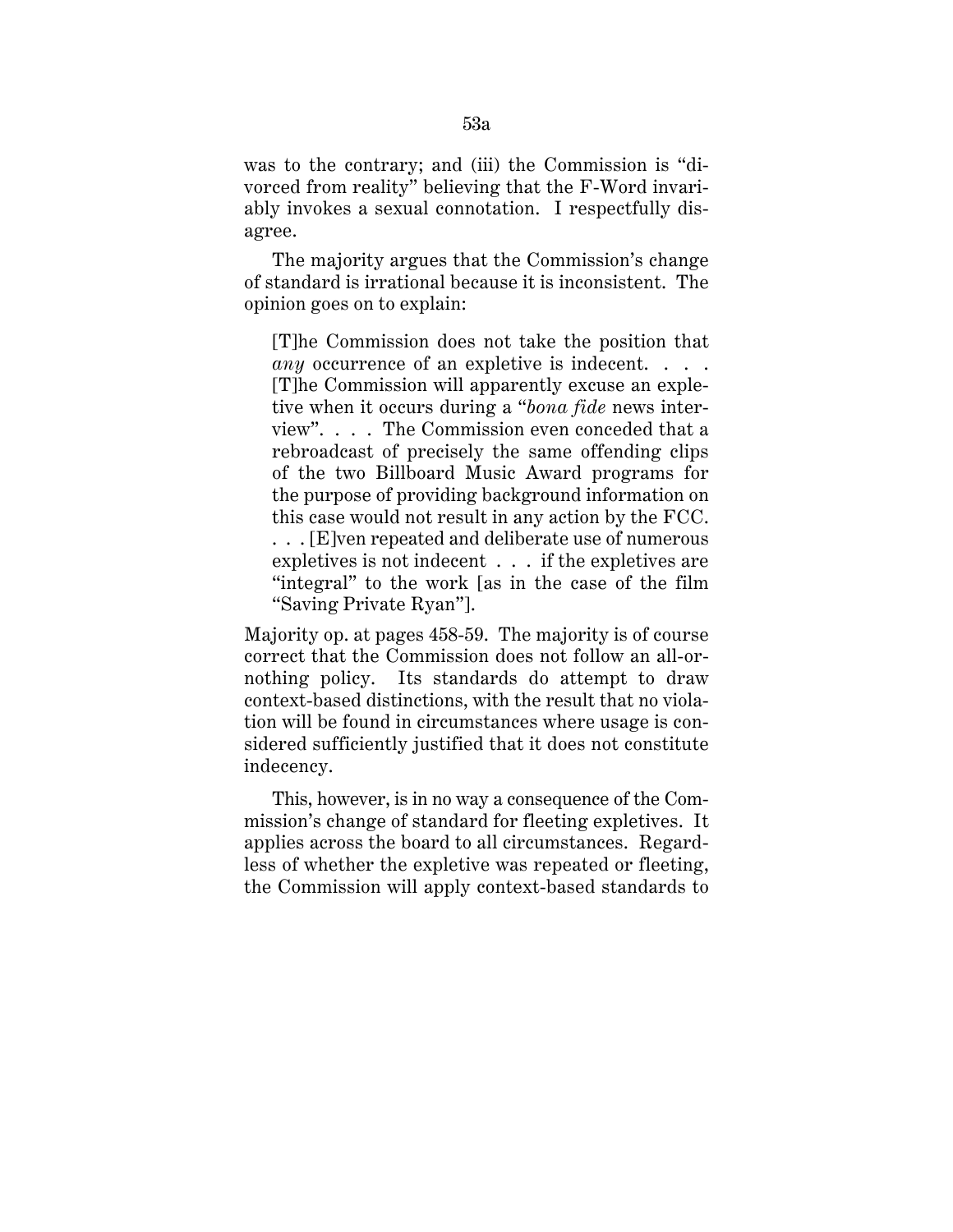determine whether the incident constituted indecency. A bona fide news context and recognition of artistic integrity favor a finding of no violation. The majority's criticism of inconsistency is not properly directed against the change of standard here in question, which has done nothing to increase the inconsistency. If anything, the change of standard has made the Commission more consistent rather than less, because under the new rule, the same context-based factors will apply to all circumstances. If there is merit in the majority's argument that the Commission's actions are arbitrary and capricious because of irrationality in its standards for determining when expletives are permitted and when forbidden, that argument must be directed against the entire censorship structure. It does not demonstrate that the Commission's change of standard for the fleeting expletive was irrational.

Furthermore, while the Commission will indeed allow the broadcast of the same material in some circumstances but not in others, I do not see why this differentiation should be considered irrational. It rather seeks to reconcile conflicting values. On the one hand, it recognizes, as stressed by the Supreme Court in *Pacifica,* the potential for harm to children resulting from exposure to indecency. On the other hand, the Commission has historically recognized that categorical prohibition of the broadcast of all instances of usage of a word generally considered indecent would suppress material of value, which should not be deemed indecent upon consideration of the context. This is not irrationality.<sup>16</sup> It is an

 $16$  Spectators in the courtroom observing the argument of this case would have heard the judges and the lawyers saying "fuck" in open court. Had the case been on another subject, such usage would surely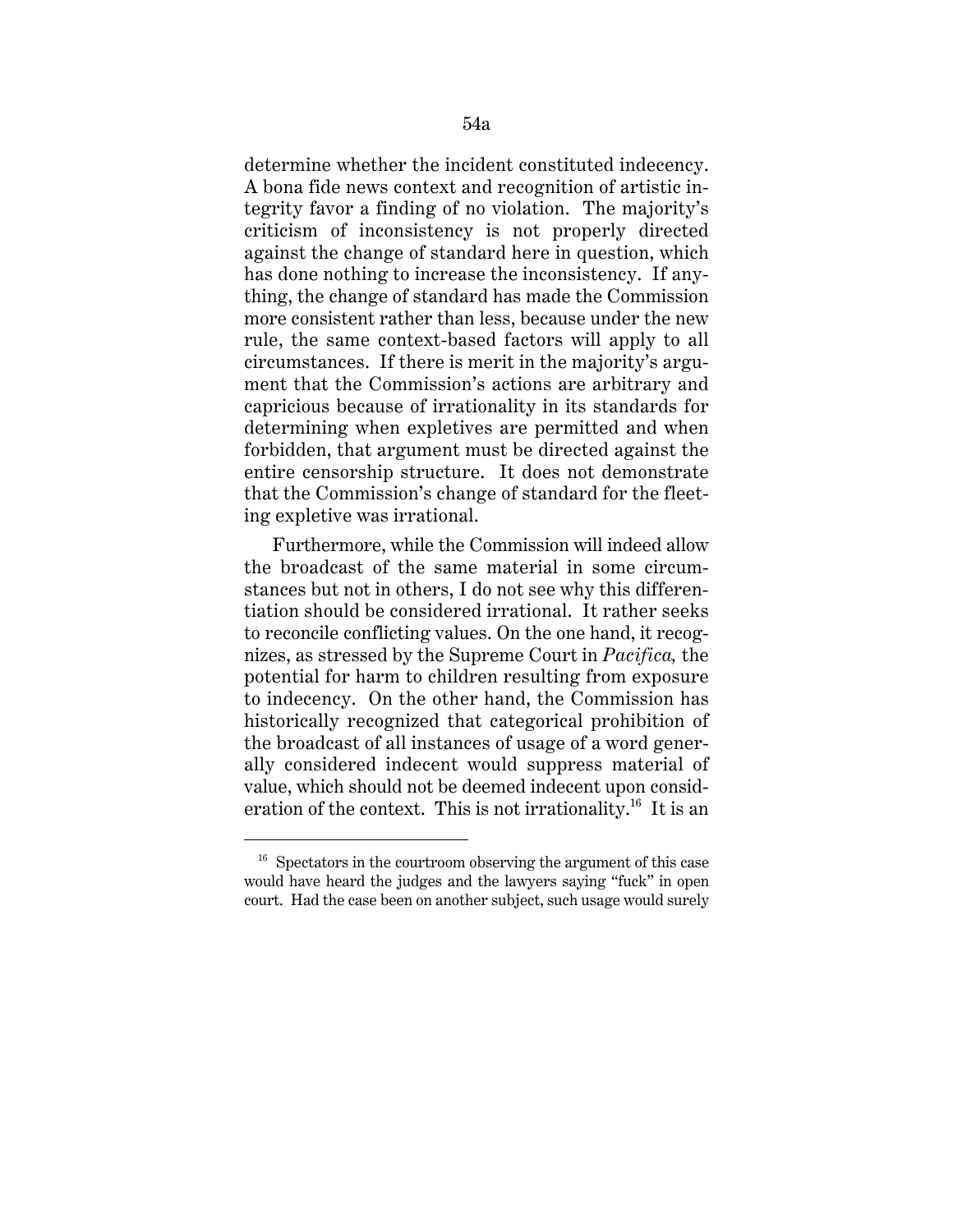attempt on the part of the Commission over the years to reconcile conflicting values through standards which take account of context.

The majority then argues that the Commission reasoned irrationally when in its *Remand Order*, as a part of its explanation for its change of position, the Commission observed:

[G]ranting an automatic exemption for "isolated or fleeting" expletives . . . would as a matter of logic permit broadcasters to air expletives at all hours of a day so long as they did so one at a time. For example, broadcasters would be able to air . . . offensive . . . words, regardless of context, with impunity . . . provided that they did not air more than one expletive in any program segment.

*Remand Order,* at ¶ 25. The majority asserts that this concern was "divorced from reality." Majority op. at page 460. On the majority's view, because broadcasters did not "barrage[ ] the airwaves with expletives" during the period prior to *Golden Globes* when fleeting expletives received a free pass, they would not do so in the future.

The agency has one prediction of what would likely occur in the future under the pre-*Golden Globes* policy. The majority has another. The majority may be right in speculating that the Commission's concern is exaggerated. Who knows? As a matter of law, it makes no difference. The court is obligated to give deference to agency judgment and may not substitute its judgment

have seemed inappropriate. Because of the issues in this case, the word was central to the issues being discussed. It is not irrational to take context into account to determine whether use of the word is indecent.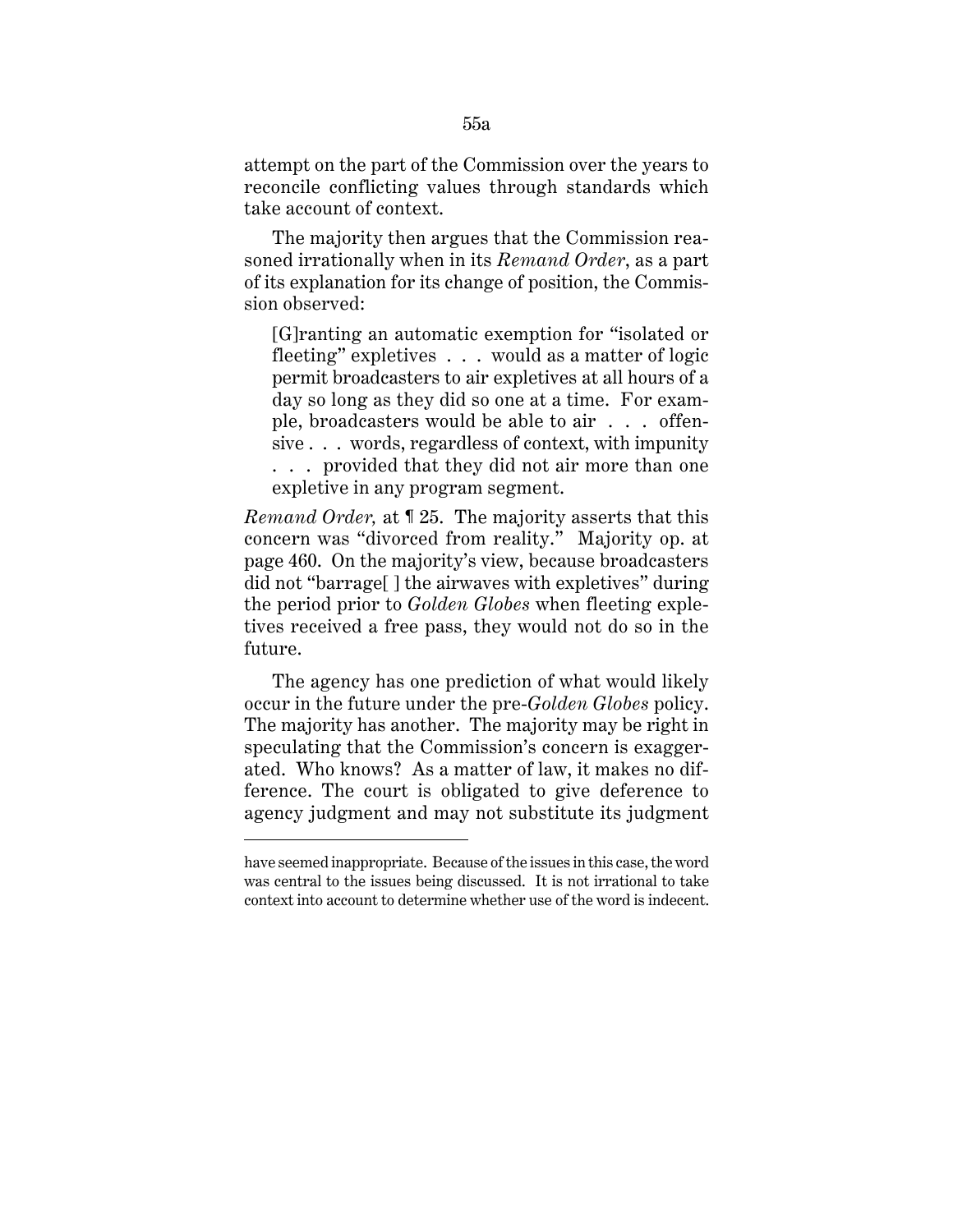for that of the agency, or set aside an agency action merely because the court believes the agency is wrong. *See State Farm,* 463 U.S. at 43, 103 S. Ct. 2856 (court must not "substitute its judgment for that of the agency"); *Vermont Yankee,* 435 U.S. at 558, 98 S. Ct. 1197 ("Administrative decisions should [not] be set aside . . . because the court is unhappy with the result."). Only if the agency's action is "arbitrary and capricious" may the court nullify it.  $5 \text{ U.S.C.} \$   $706(2)(\text{A})$ .

Furthermore, if obligated to choose, I would bet my money on the agency's prediction. The majority's view presupposes that the future would repeat the past. It argues that because the networks were not flooded with discrete, fleeting expletives when fleeting expletives had a free pass, they would not be flooded in the future. This fails to take account of two facts. First, the words proscribed by the Commission's decency standards are much more common in daily discourse today than they were thirty years ago. Second, the regulated networks compete for audience with the unregulated cable channels, which increasingly make liberal use of their freedom to fill programming with such expletives. The media press regularly reports how difficult it is for networks to compete with cable for that reason.<sup>17</sup> It seems

<sup>17</sup> *See, e.g.*, Gail Pennington, *Kingpin There Are More Things in Heaven and Earth Than "Sopranos," NBC Insists,* St. Louis Post-Dispatch, Feb. 2, 2003, at F1 ("Although they tried at first to feign indifference, broadcasters have seethed for years over the critical acclaim and abundant awards handed to cable series like 'The Sopranos.'" The complaint: "that the playing field isn't level. Broadcasters are strained by FCC rules about content—nudity and sex, violence and language that don't apply to cable."); Jim Rutenberg, *Few Viewers Object as Unbleeped Bleep Words Spread on Network TV,* N.Y. Times, Jan. 25, 2003, at B7 ("Broadcast television, under intensifying attack by saltier cable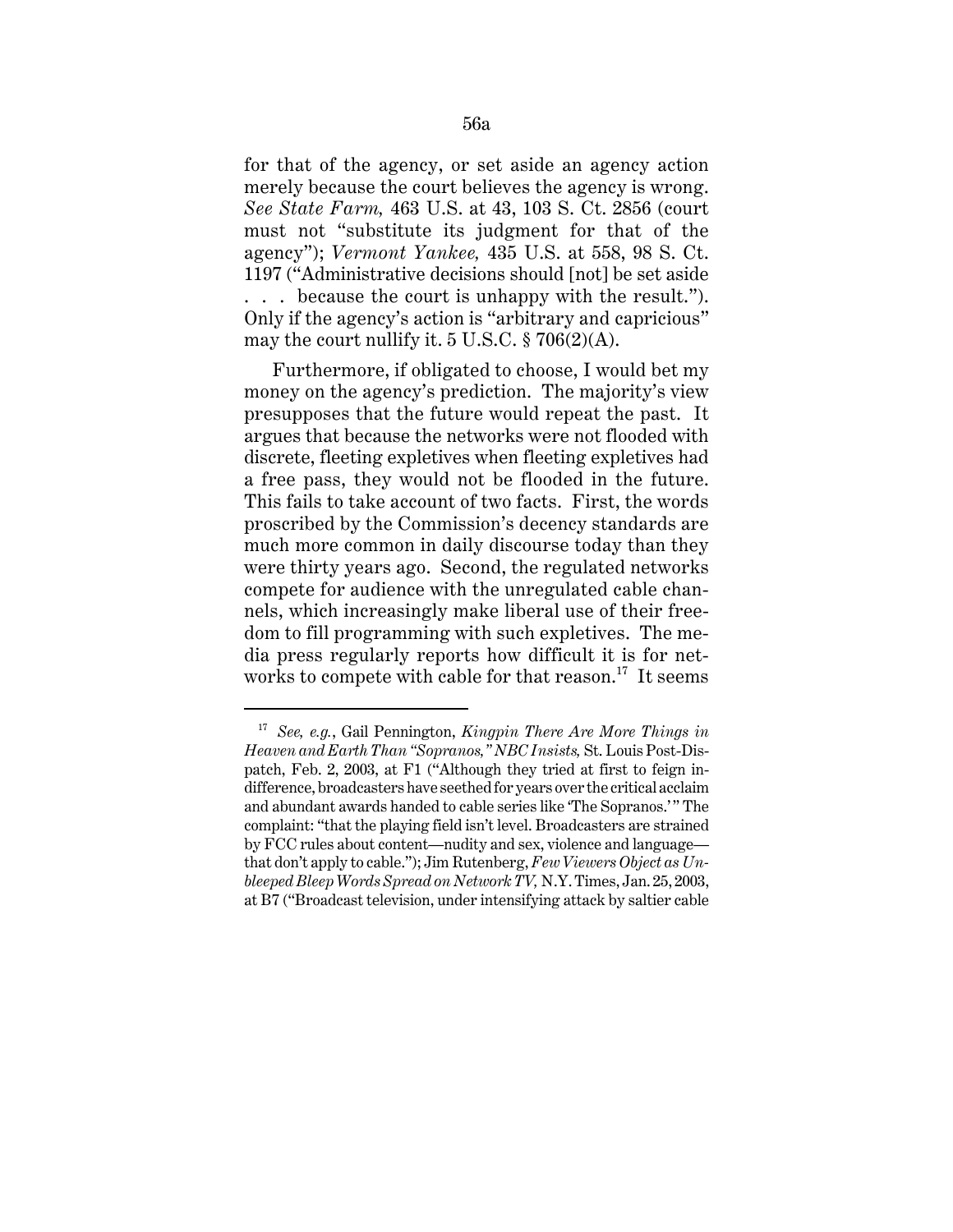to me the agency has good reason to expect that a marked increase would occur if the old policy were continued.

In any event, even if the majority could reasonably label *this aspect* of the Commission's reasoning "arbitrary and capricious," it still would not matter. The agency's action in changing the standard for fleeting expletives did not depend on the defensibility of this prediction. It is at most a small part of the agency's justification for its action.

Finally the majority disagrees with the Commission's view that the word "fuck" communicates an "inherently . . . sexual connotation [and] invariably invokes a coarse sexual image." *Golden Globes,* at ¶¶ 8-9. The majority notes that the F-Word is often used in everyday conversation without any sexual meaning. Majority op. at page 459. I agree with the majority that the word is often used without a necessary *intention on the part of the speaker* to refer to sex. A student who gets a disappointing grade on a test, a cook who burns the roast, or a driver who returns to his parked car to find a parking ticket on the windshield, might holler out the F-Word to express anger or disappointment. The word is also sometimes used to express delight, as with Bono's exhilarated utterance on his receipt of his award. Some use it more as a declaration of uncompromising tough-

competitors, is pushing the limits of decorum further by the year, and hardly anyone is pushing back."); Jim Rutenberg, *Hurt by Cable, Networks Spout Expletives,* N.Y. Times, Sept. 2, 2001, at 11 ("Broadcast television is under siege by smaller cable competitors that are winning audiences while pushing adult content. In that climate, broadcast is fighting the perception that its tastes are lagging behind those of a media-saturated culture whose mores have grown more permissive.").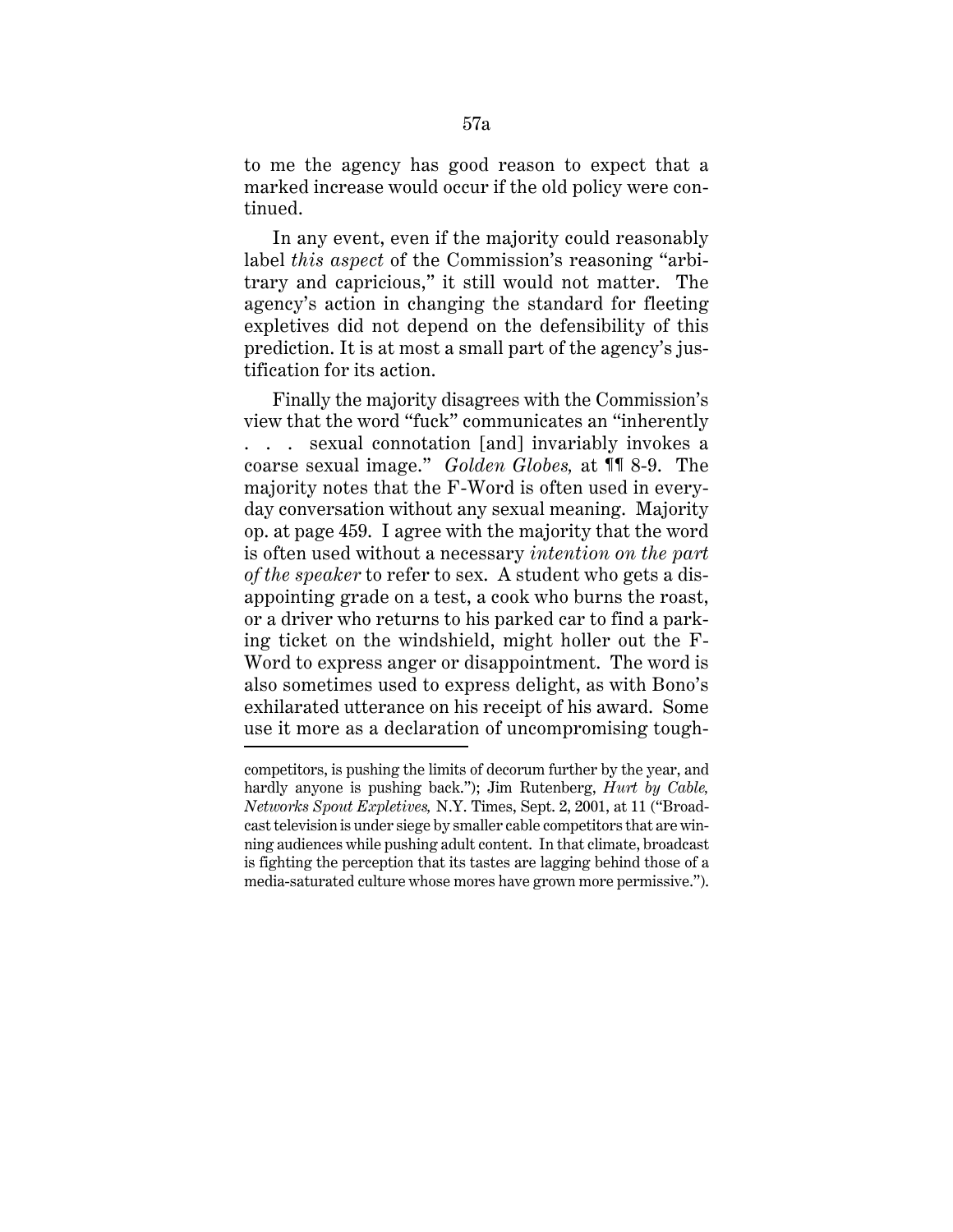ness, or of alignment on the side of vulgarity against prissy manners, without necessarily intending to evoke any sexual meaning. Some use it to intensify whatever it is they may be saying, and some sprinkle the word indiscriminately throughout their conversation with no apparent meaning whatsoever.

The majority, however, misunderstands the Commission's reasoning, or in any event interprets it in the manner least favorable to the Commission. In observing that *fuck* "invariably invokes a coarse sexual image," *Golden Globes,* at ¶ 9, that this is so "even if the word is not used literally," *Remand Order,* at ¶ 16, and that its power to offend "derives from its sexual . . . meaning," id. at  $\mathbb{I}$  23, the Commission did not mean that every speaker who utters the word invariably intends to communicate an offensive sexual meaning. The Commission explicitly recognized that the word can be used in a manner that does not intend a sexual meaning. A fairer reading of the Commission's meaning is that, even when the speaker does not intend a sexual meaning, a substantial part of the community, and of the television audience, will understand the word as freighted with an offensive sexual connotation. It is surely not irrational for the Commission to conclude that, according to the understanding of a substantial segment of the community, the F-Word is never completely free of an offensive, sexual connotation. It is no accident that in many languages, the equivalent of the F-Word finds usage, as in English, to express anger, disgust, insult, and confrontation.

What we have is at most a difference of opinion between a court and an agency. Because of the deference courts must give to the reasoning of a duly authorized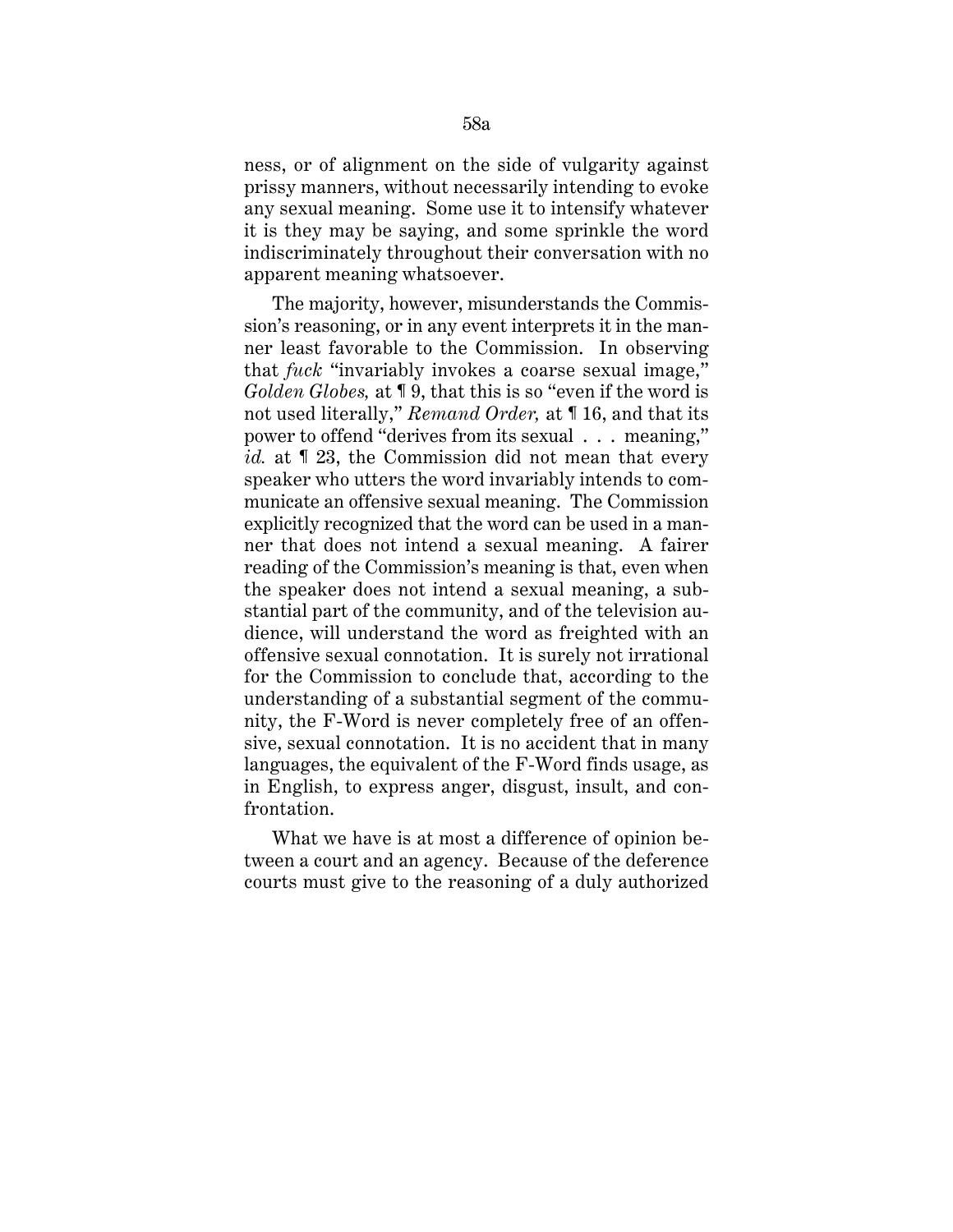administrative agency in matters within the agency's competence, a court's disagreement with the Commission on this question is of no consequence. The Commission's position is not irrational; it is not arbitrary and capricious.

I believe that in changing its standard, the Commission furnished a reasoned explanation, and thus satisfied the requirements of the Administrative Procedures  $\rm Act.^{18}$ 

 $18$  As each of the instances under review in this case involved the use of the F-Word, and because I find that the Commission has given a rational justification for its rule as applied to use of the F-Word, I do not consider the Commission's standard which makes it a decency violation to use the word "shit." In *Pacifica,* in upholding the constitutionality of censorship under § 1464, the Supreme Court stressed the accessibility of broadcasting to children. *See Pacifica,* 438 U.S. at 749, 98 S. Ct. 3026; *Remand Order,* at ¶ 51. The potential for harm to children resulting from indecent broadcasting was clearly a major concern justifying the censorship scheme. In this regard, it seems to me there is an enormous difference between censorship of references to sex and censorship of references to excrement. For children, excrement is a main preoccupation of their early years. There is surely no thought that children are harmed by hearing references to excrement.

Nicole Richie's script called for her to say it was not easy to get "pig crap" out of a Prada purse. In delivering the line, Richie changed "pig crap" to "cow shit." Had she stuck with "pig crap," that reference would not have been a violation, but her change to "cow shit" could have resulted in forfeitures and perhaps even the loss of Fox's license to broadcast. In another instance, the Commission found a violation (which was later vacated on other grounds) because someone was described as a "bullshitter." *See Complaints Regarding Various Television Broadcasts Between February 2, 2002 and March 8, 2005,* 21 F.C.C.R. 2664 (2006); *Remand Order,* at ¶ 73. The justification is surely not that children will be harmed by hearing "shit" but not by hearing "crap." It appears that at least some of the Commission's prohibitions are not justified at all by the risk of harm to children but only by concern for good manners. When the censorship is exercised only to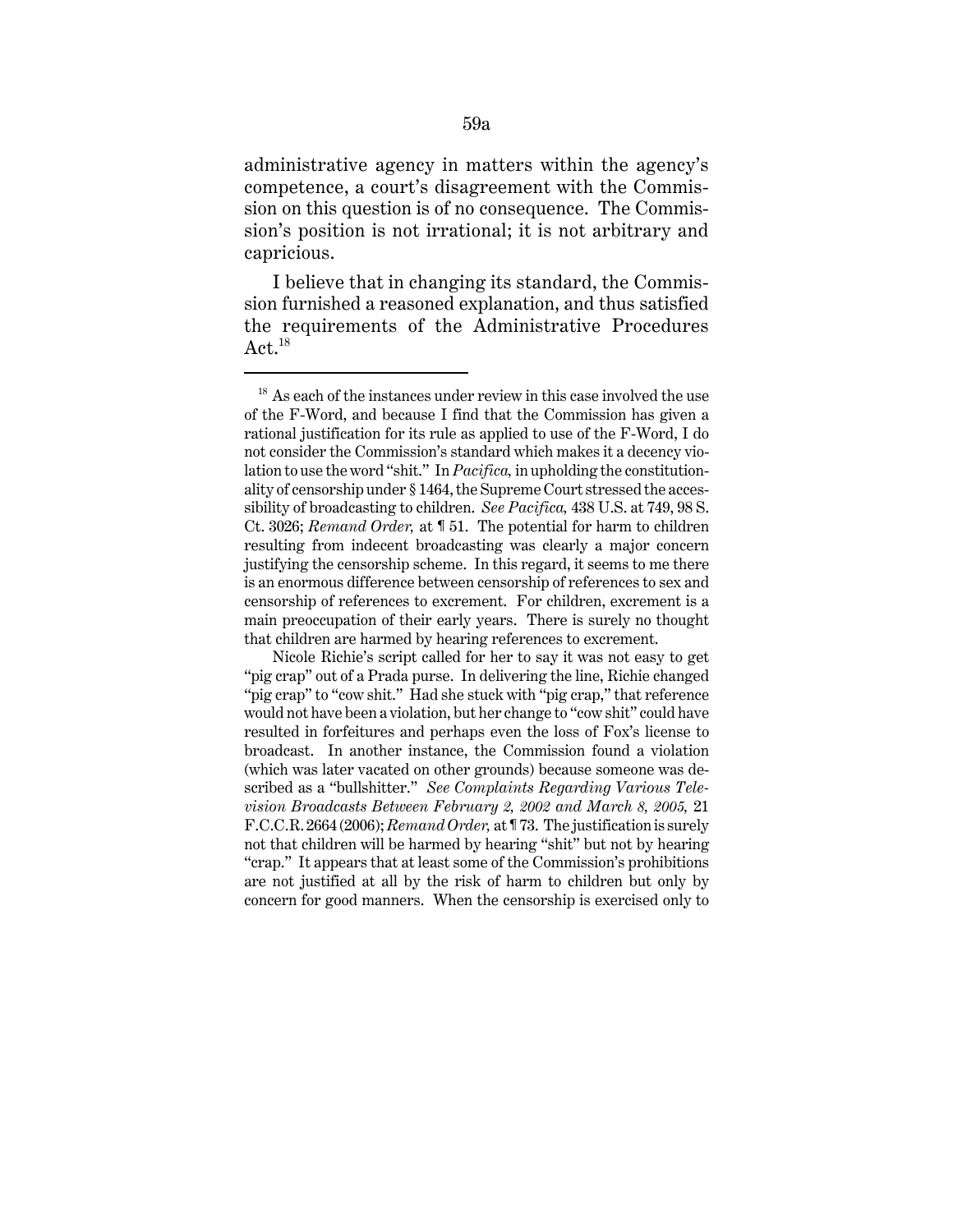60a

I therefore respectfully dissent.<sup>19</sup>

protect polite manners and not by reason of risk of harm, I question whether it can survive scrutiny. Because each instance of censorship at stake in this case involved the F-Word, which in the Commission's view inherently retains a sexual reference, the question does not arise in this case.

 $^{\rm 19}$  I express neither agreement nor disagreement with my colleagues' added discussion of Fox's other challenges to the Commission's actions because, as the majority opinion recognizes, it is dictum and therefore not an authoritative precedent in our Circuit's law. In subsequent adjudications, the respect accorded to dictum depends on its persuasive force and not on the fact that it appears in a court opinion.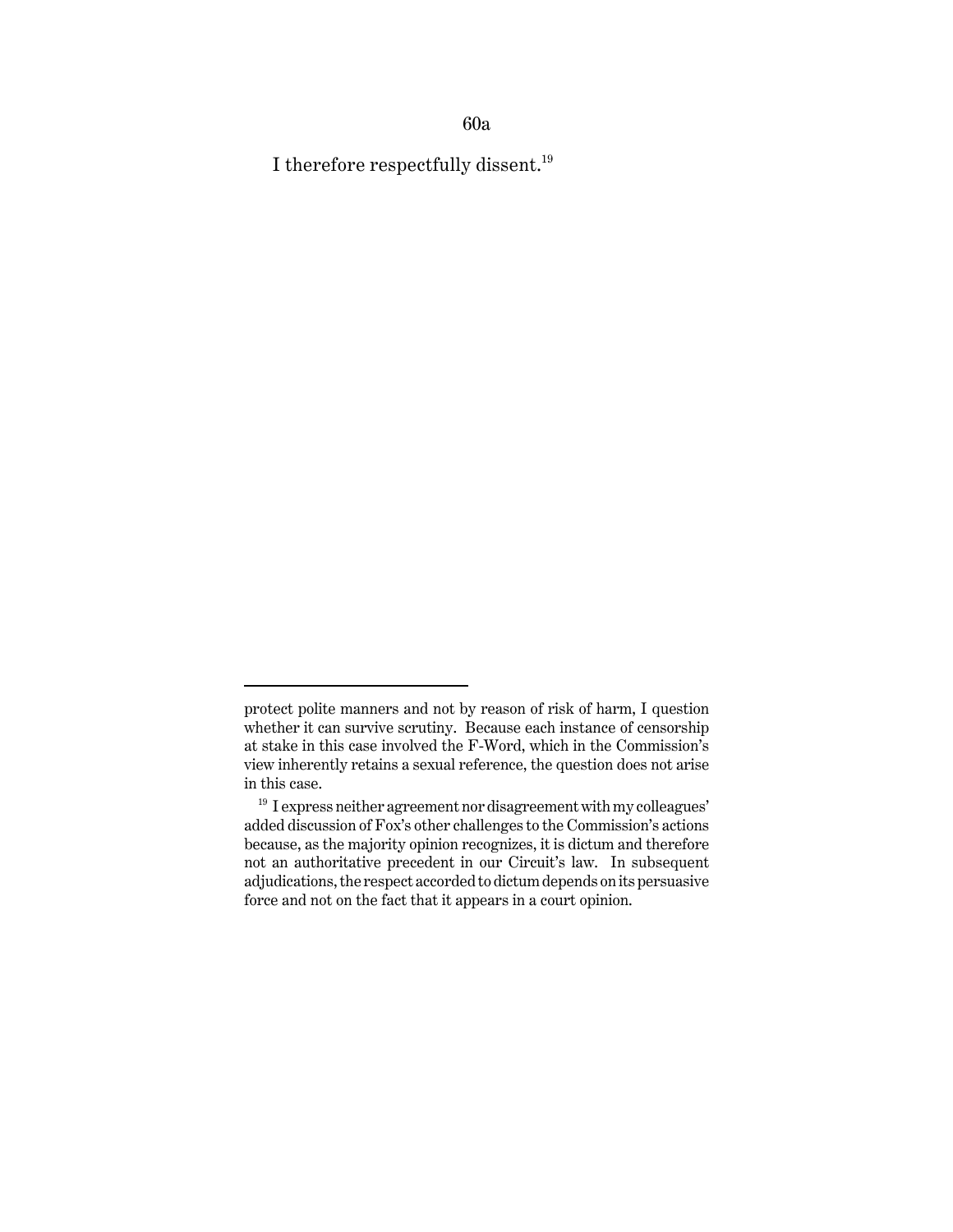## 61a

# **APPENDIX B**

# **Before the Federal Communications Commission Washington, D.C. 20554**

IN THE MATTER OF COMPLAINTS REGARDING VARI-OUS TELEVISION BROADCASTS BETWEEN FEBRUARY 2, 2002 AND MARCH 8, 2005

> Released: Nov. 6, 2006 Adopted: Nov. 6, 2006

### **ORDER**

By the Commission: Commissioner Adelstein concurring in part, dissenting in part, and issuing a statement.

# **TABLE OF CONTENTS**

Heading Paragraph #

|  | I. INTRODUCTION $\dots\dots\dots\dots\dots\dots\dots\dots$      |
|--|-----------------------------------------------------------------|
|  |                                                                 |
|  | III. DISCUSSION $\dots\dots\dots\dots\dots\dots\dots\dots\dots$ |
|  | A. "The 2003 Billboard Music Awards"  [12]                      |
|  | B. "The 2002 Billboard Music Awards"  [55]                      |
|  |                                                                 |
|  |                                                                 |
|  |                                                                 |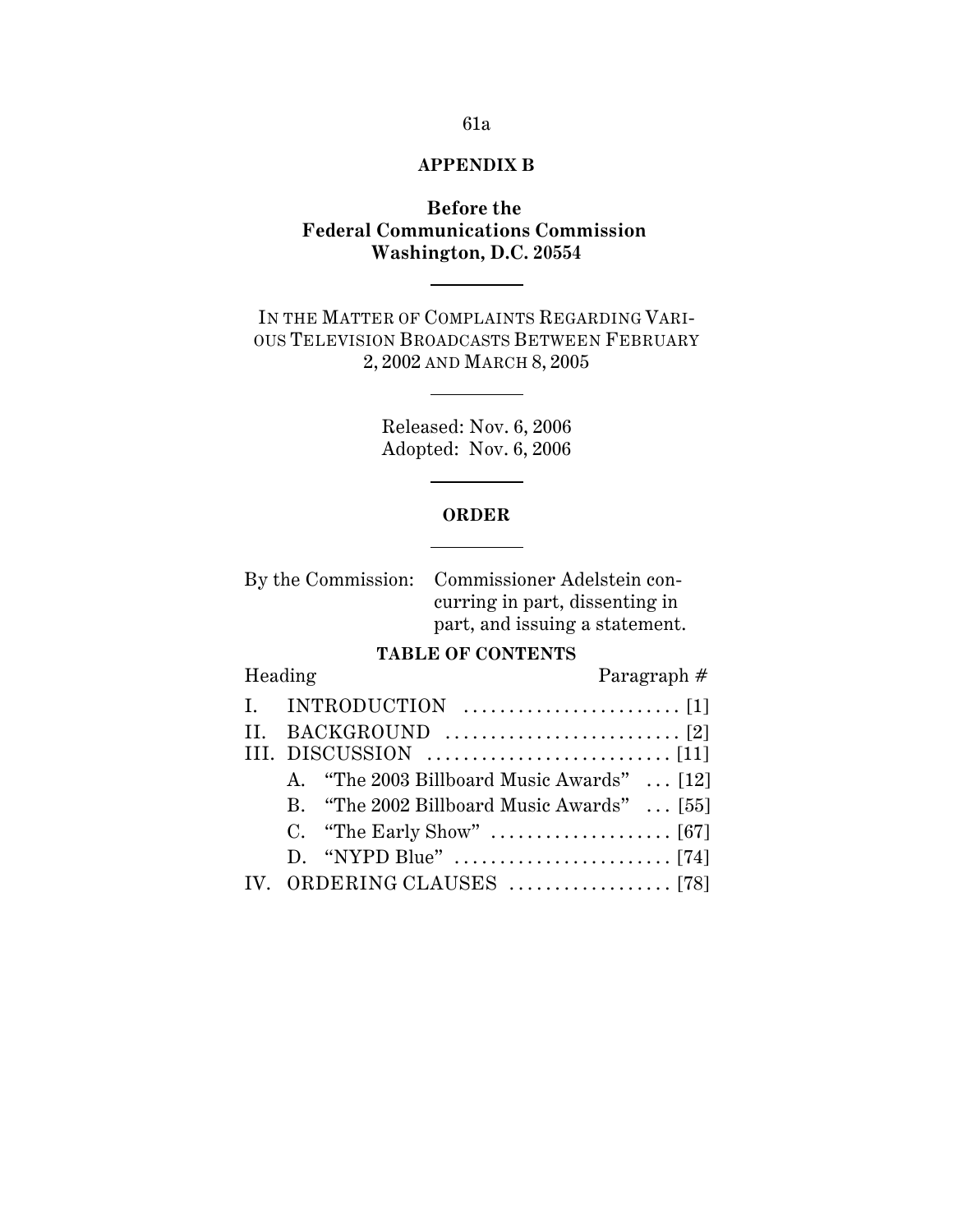### **I. INTRODUCTION**

1. In this Order, we address complaints alleging that four television programs ("The 2002 Billboard Music Awards," "The 2003 Billboard Music Awards," "NYPD Blue," and "The Early Show") contained indecent and/or profane material.<sup>1</sup> After considering the comments submitted by broadcasters as well as other interested parties, we find that comments made by Nicole Richie during "The 2003 Billboard Music Awards" and by Cher during the "The 2002 Billboard Music Awards" are indecent and profane as broadcast but that the complained-of material aired on "The Early Show" is neither indecent nor profane. In addition, we dismiss on procedural grounds the complaints involving "NYPD Blue" as inadequate to trigger enforcement action.

### **II. BACKGROUND**

2. On March 15, 2006, the Commission released Notices of Apparent Liability and a Memorandum Opinion and Order ("*Omnibus Order*") resolving numerous complaints that television broadcasts aired between February 2, 2002, and March 8, 2005, contained indecent, profane, and/or obscene material.<sup>2</sup> Section III.A of the *Omnibus Order* proposed monetary forfeitures against six

 $1$  For purposes of this Order, we refer to all of the complained-about episodes of "NYPD Blue" as a single "program."

<sup>2</sup> *Complaints Regarding Various Television Broadcasts Between February 2, 2002 and March 8, 2005*, Notices of Apparent Liability and Memorandum Opinion and Order, 21 FCC Rcd 2664 (2006) ("*Omnibus Order*"), *pets. for review pending*, *Fox Television Stations, Inc*. *v*. *FCC*, No. 06-1760-AG (2d Cir. filed Apr. 13, 2006), *remanded and partially stayed*, Sept. 7, 2006 ("*Remand Order*").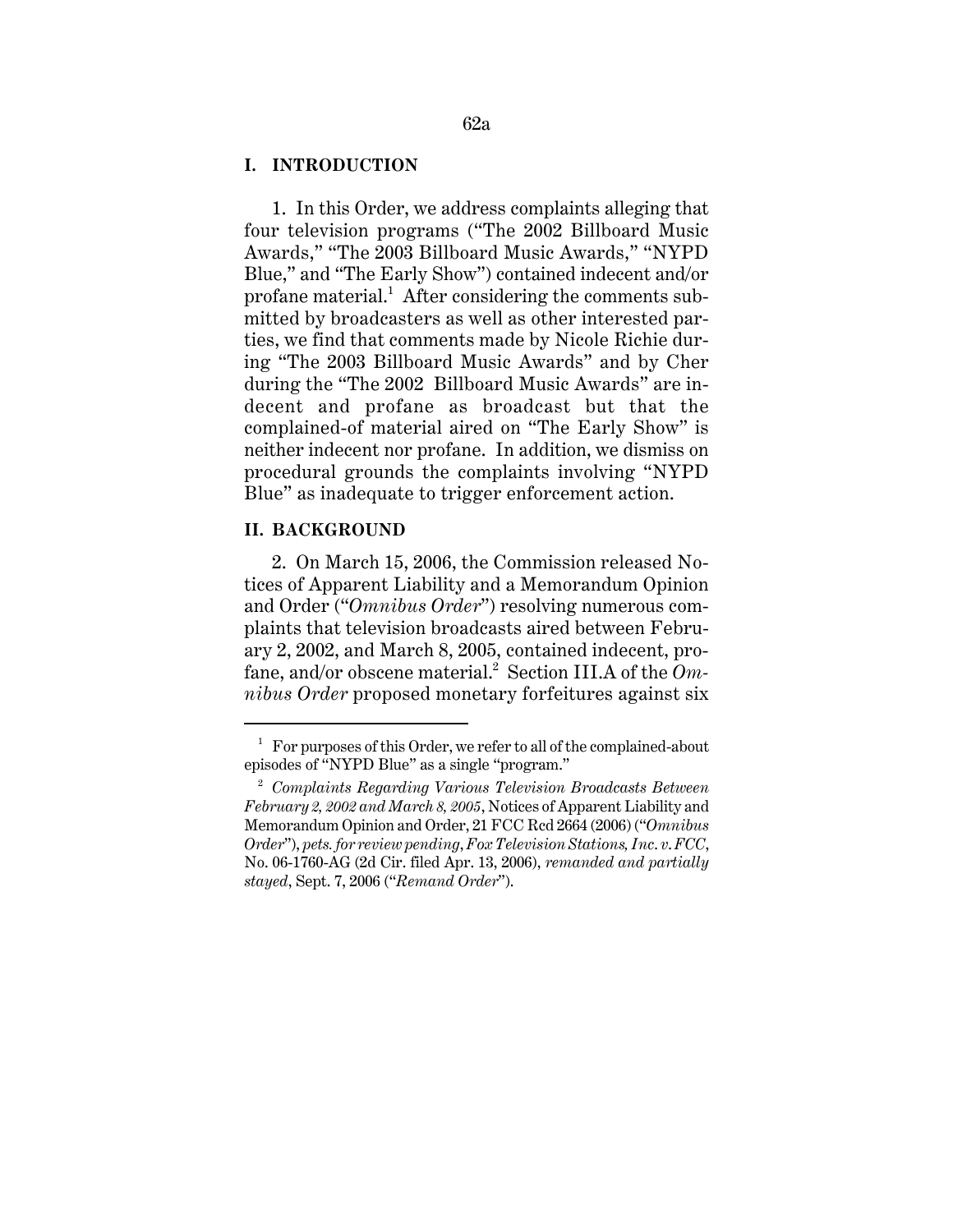different television broadcasts for apparent violations of our prohibitions against indecency and/or profanity.<sup>3</sup> Section III.C addressed twenty-eight broadcasts that we concluded did not violate indecency, profanity, and/or obscenity restrictions for various reasons.<sup>4</sup> In the portion of the *Omnibus Order* at issue here, Section III.B, the Commission considered complaints filed against four programs.

3. "*The 2002 Billboard Music Awards*." The Commission received a complaint concerning "The 2002 Billboard Music Awards" program that aired on Station WTTG(TV), Washington, DC, beginning at 8:00 p.m. Eastern Standard Time on December 9, 2002.<sup>5</sup> The complaint specifically alleged that during the broadcast Cher, an award winner, stated, "'People have been telling me I'm on the way out every year, right? So fuck  $\epsilon$ em."<sup>6</sup>

4. "*The 2003 Billboard Music Awards*." The Commission received a number of complaints about the "The 2003 Billboard Music Awards" program that aired on Fox Television Network stations beginning at 8:00 p.m. Eastern Standard Time on December 10, 2003.<sup>7</sup> The complaints concerned a segment in which Nicole Richie,

<sup>3</sup> *Id*. at 2670-90 ¶¶ 22-99.

<sup>4</sup> *Id.* at 2700-20 ¶¶ 146-232.

<sup>5</sup> *Id.* at 2690 ¶ 101. *See* Letter from Lara Mahaney, Director of Corporate and Entertainment Affairs, PTC to David Solomon, Chief, Enforcement Bureau, Federal Communications Commission (August 22, 2003).

<sup>6</sup> *Id*. The Enforcement Bureau obtained a videotape of the broadcast that confirmed the allegation in the complaint. *Omnibus Order*, 21 FCC Rcd at 2690 ¶ 101.

<sup>7</sup> *Id.* at 2692 ¶ 112.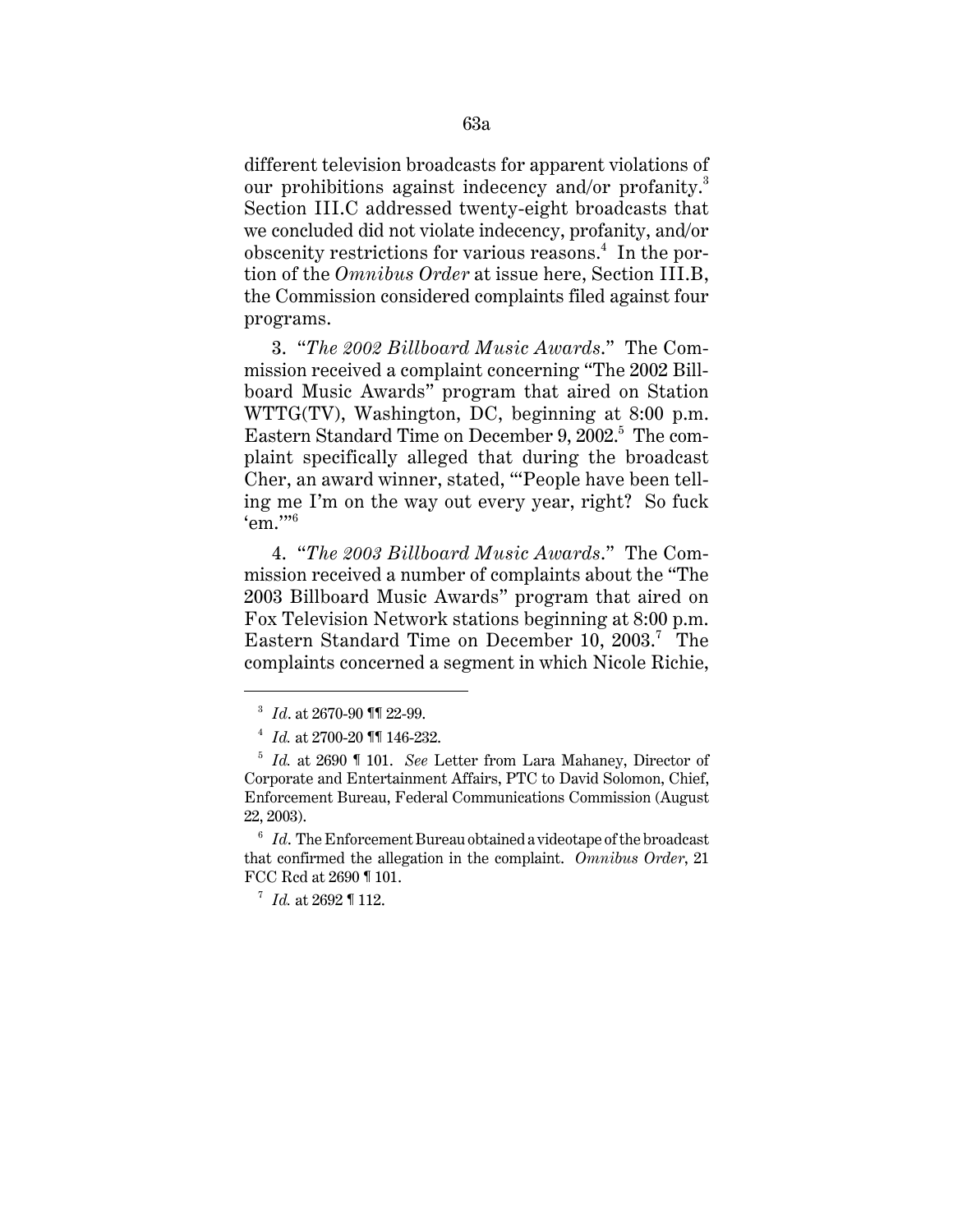an award presenter, stated, "Have you ever tried to get cow shit out of a Prada purse? It's not so fucking simple."<sup>8</sup>

5. "*NYPD Blue*." The Commission received complaints concerning the use of the term "bullshit" in several "NYPD Blue" episodes that aired on KMBC-TV, Kansas City, Missouri, beginning at 9:00 p.m. Central Standard Time on various dates between January 14 and May 6,  $2003.^9$ 

6. "*The Early Show*." The Commission received a viewer complaint that Station KDKA-TV, Pittsburgh, Pennsylvania, licensed to CBS Broadcasting, Inc.

2/18/03 episode (stated by a suspect who bragged about, but now denies, killing his daughter): "I told people I killed Samia to try and get respect back. She had ashamed me and my community look at me as a fool." Det. 1: "You took credit for killing your daughter?! Bullshit!"

4/15/03 episode (Det. harassing suspect who had harassed prosecutor): "I'm hoping this bullshit about you trying to get under ADA Haywood's skin is a misunderstanding."

5/6/03 episode (Captain to Det. who harassed suspect in 4/15 episode): "He said you nearly assaulted his client last night.' Det.: 'Well, that's a bunch of bullshit."

*Id.* at n. 187.

<sup>8</sup> *Id.* at ¶ 112 and n. 164.

<sup>&</sup>lt;sup>9</sup> *Id.* at 2696 ¶ 125. The Commission provided the following descriptions of the complained-of portions of the broadcasts:

<sup>1/14/03</sup> episode (Det. Sipowitz in response to his partner's arrest by Internal Affairs): "Alright, this is Bullshit!"

<sup>2/4/03</sup> episode (Det. Sipowitz to street officer regarding that officer's partner framing Sipowitz's partner): "Over time—over what—bullshit, a beef!"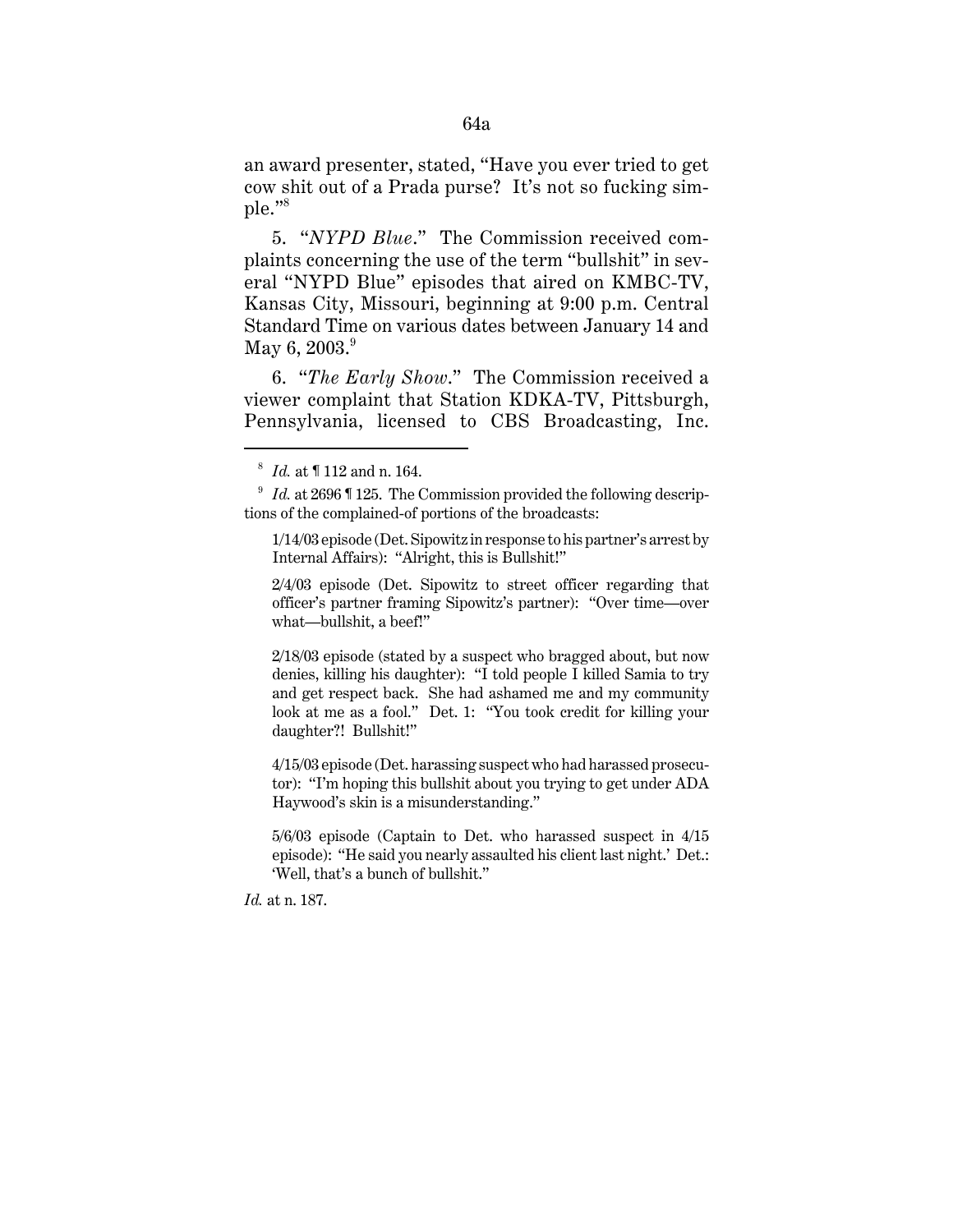("CBS"), aired the word "bullshit" during "The Early Show" at approximately 8:10 a.m. Eastern Standard Time on December 13, 2004.<sup>10</sup> A videotape obtained from CBS showed that during a live interview with Twila Tanner, a contestant on the CBS program "Survivor: Vanuatu," Ms. Tanner referred to another contestant as a "bullshitter."<sup>11</sup>

7. In Section III.B of the *Omnibus Order*, the Commission found that the broadcasts at issue apparently violated the statutory and regulatory prohibitions against airing indecent and profane material.<sup>12</sup> In light of the circumstances, however, the Commission did not initiate forfeiture proceedings against the relevant licensees.13 All of the broadcasts discussed in Section III.B, except for the "The Early Show," preceded the *Golden Globe Awards Order*, 14 in which the Commission

<sup>10</sup> *Id.* at 2698-99 ¶ 137.

<sup>11</sup> *Id. See id*. at 2699 n.199 ("In commenting on the strategy employed by the fellow contestant, Ms. Tanner stated: 'I knew he was a bullshitter from Day One.' The interviewer, Julie Chen, recognized the inappropriateness of the language, stating: 'I hope we had the cue ready on that one . . . We can't say that word . . . There is a delay.'").

<sup>12</sup> *Id.* at 2690-2700 ¶¶ 100-45. *See* 18 U.S.C. § 1464; 47 C.F.R. § 73.3999. However, with respect to complaints regarding the use of the words "dick" and "dickhead" in episodes of "NYPD Blue," the Commission found that in context the broadcasts of these terms were not patently offensive under its contextual analysis and based on FCC precedent. *Omnibus Order*, 21 FCC Rcd at 2696-97 ¶ 127.

<sup>13</sup> *Omnibus Order,* 21 FCC Rcd at 2690 ¶ 100.

<sup>14</sup> *Complaints Against Various Broadcast Licensees Regarding Their Airing of the "Golden Globe Awards" Program,* Memorandum Opinion and Order, 18 FCC Rcd 19859 (Enf. Bur. 2003), review granted, 19 FCC Rcd 4975, 4981 ¶¶ 13-14 (2004) ("*Golden Globe Awards Order*"), *petitions for stay and recon. pending*.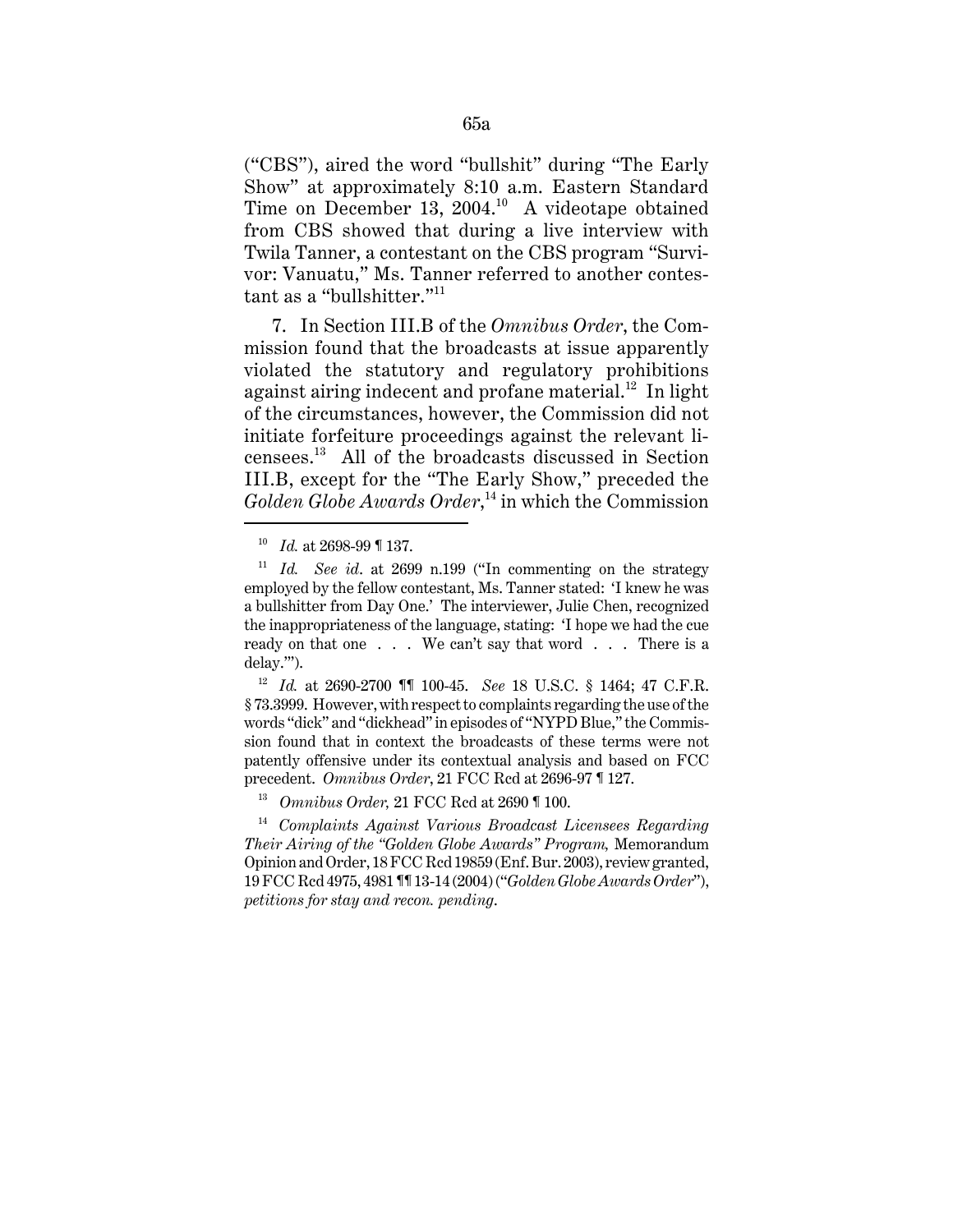made clear that the isolated use of an offensive expletive could be actionably indecent.<sup>15</sup> The FCC also stated that its precedent at the time of "The Early Show" broadcast "did not clearly indicate that the Commission would take enforcement action against an isolated use" of "shit" (the "S-Word") or its variants.<sup>16</sup> Accordingly, consistent with its commitment to proceed with caution and restraint in this area, the Commission decided that it would not take any adverse action against any licensee as a result of these apparent violations.<sup>17</sup>

8. Following release of the *Omnibus Order*, several parties petitioned for judicial review of Section III.B, asserting a variety of constitutional and statutory challenges. Fox Television Stations, Inc. ("Fox") and CBS filed a joint petition for review in the United States Court of Appeals for the Second Circuit.<sup>18</sup> ABC Television Network ("ABC") and Hearst-Argyle Television, Inc. ("Hearst") filed a joint petition for review in the United States Court of Appeals for the D.C. Circuit, which later transferred the petition to the Second Circuit. The Second Circuit consolidated the petitions on June 14, 2006.<sup>19</sup>

18 *See supra* n. 2 (noting pending petitions for review).

 $19$  The Second Circuit also granted motions to intervene in the Fox-CBS case by NBC Universal, Inc., NBC Telemundo License Co., NBC Television Affiliates, FBC Television Affiliates Association, CBS Television Network Affiliates Association, and the Center for Creative Community, Inc. Before transferring the ABC-Hearst case, the D.C. Circuit granted ABC Television Affiliates Association's motion to intervene.

<sup>15</sup> *See Omnibus Order,* 21 FCC Rcd at 2692 ¶ 111, 2695 ¶ 124, 2698 ¶ 136.

<sup>16</sup> *Id*. at 2700 ¶ 145.

<sup>17</sup> *Id.* at 2690 ¶ 100.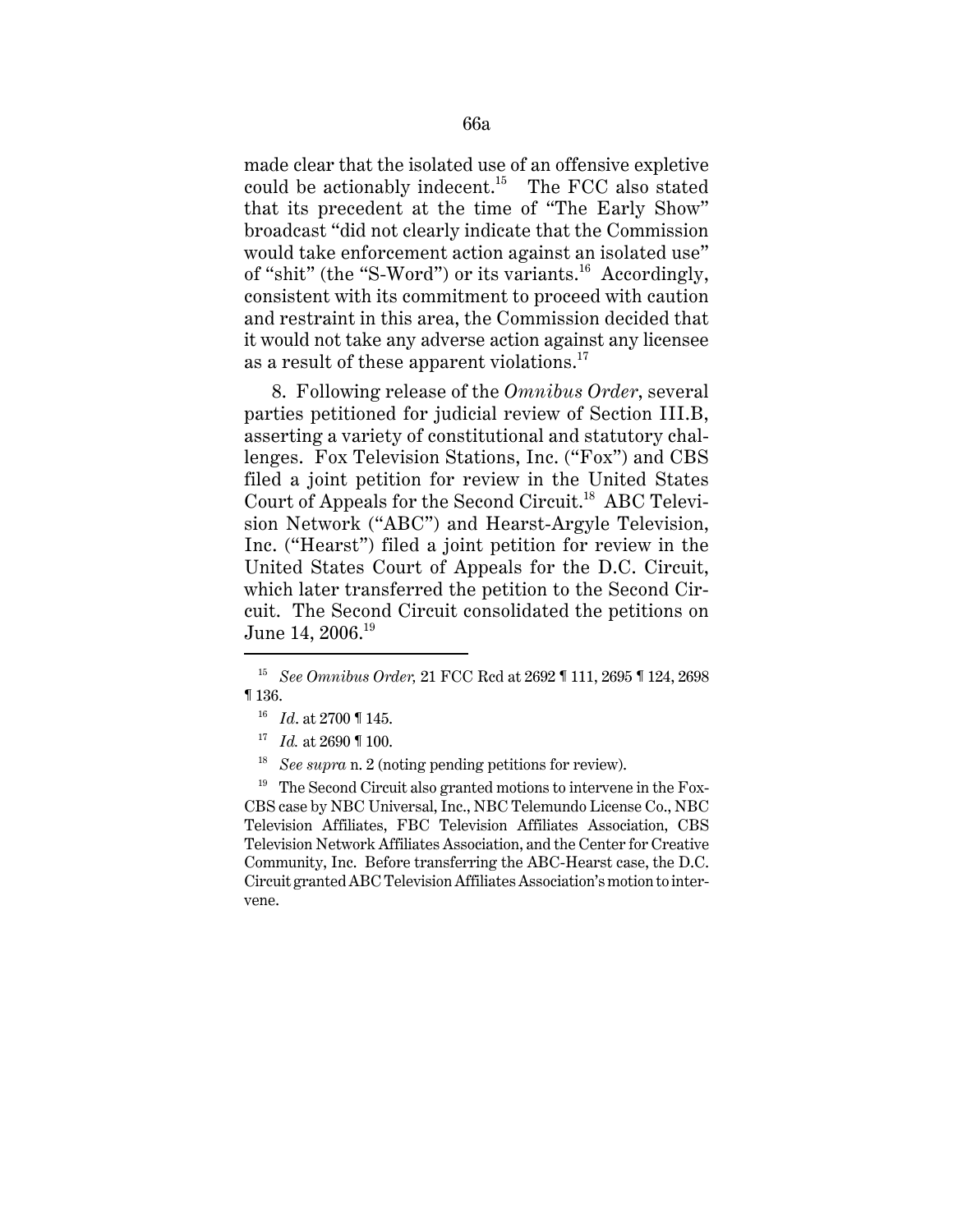9. At the same time, several parties complained to the Commission about the process the Commission followed in formulating Section III.B of the *Omnibus Order*. The Commission ordinarily provides broadcasters with an opportunity to file responses and raise arguments before imposing forfeiture liability.<sup>20</sup> With one exception, however, the FCC did not seek the views of the licensees affected by Section III.B of the *Omnibus Order* because the Commission did not impose any sanctions on them.21 Following the release of the *Omnibus Order*, broadcasters complained that they should have had an opportunity to present their views before the Commission reached its decisions in Section III.B. Upon reflection, the Commission agreed and stated that it wanted to ensure that all of the affected licensees were afforded a full opportunity to be heard before the Commission issued a final decision with respect to the broadcasts at issue. Accordingly, on July 5, 2006, the Commission asked the Second Circuit for a voluntary remand of the case and stay of the briefing schedule. The Commission asked the court to remand the case for 60 days in order to afford interested parties an opportu-

<sup>20</sup> *See* 47 U.S.C. § 503(b)(4)(A); *Industry Guidance on the Commission's Case Law Interpreting 18 U.S.C. § 1464 and Enforcement Policies Regarding Broadcast Indecency*, Policy Statement, 16 FCC Rcd 7999, 8015-16 ¶¶ 26-27 (2001) ("*Indecency Policy Statement*").

<sup>&</sup>lt;sup>21</sup> The Commission did send a narrow Letter of Inquiry ("LOI") regarding "The 2003 Billboard Music Awards" broadcast, receiving a limited response from Fox on January 30, 2004. Fox also responded to a supplemental LOI without presenting new legal arguments. The Commission did not send LOIs regarding the complained-of broadcasts of "The 2002 Billboard Music Awards," "NYPD Blue," and "The Early Show" prior to the court's remand.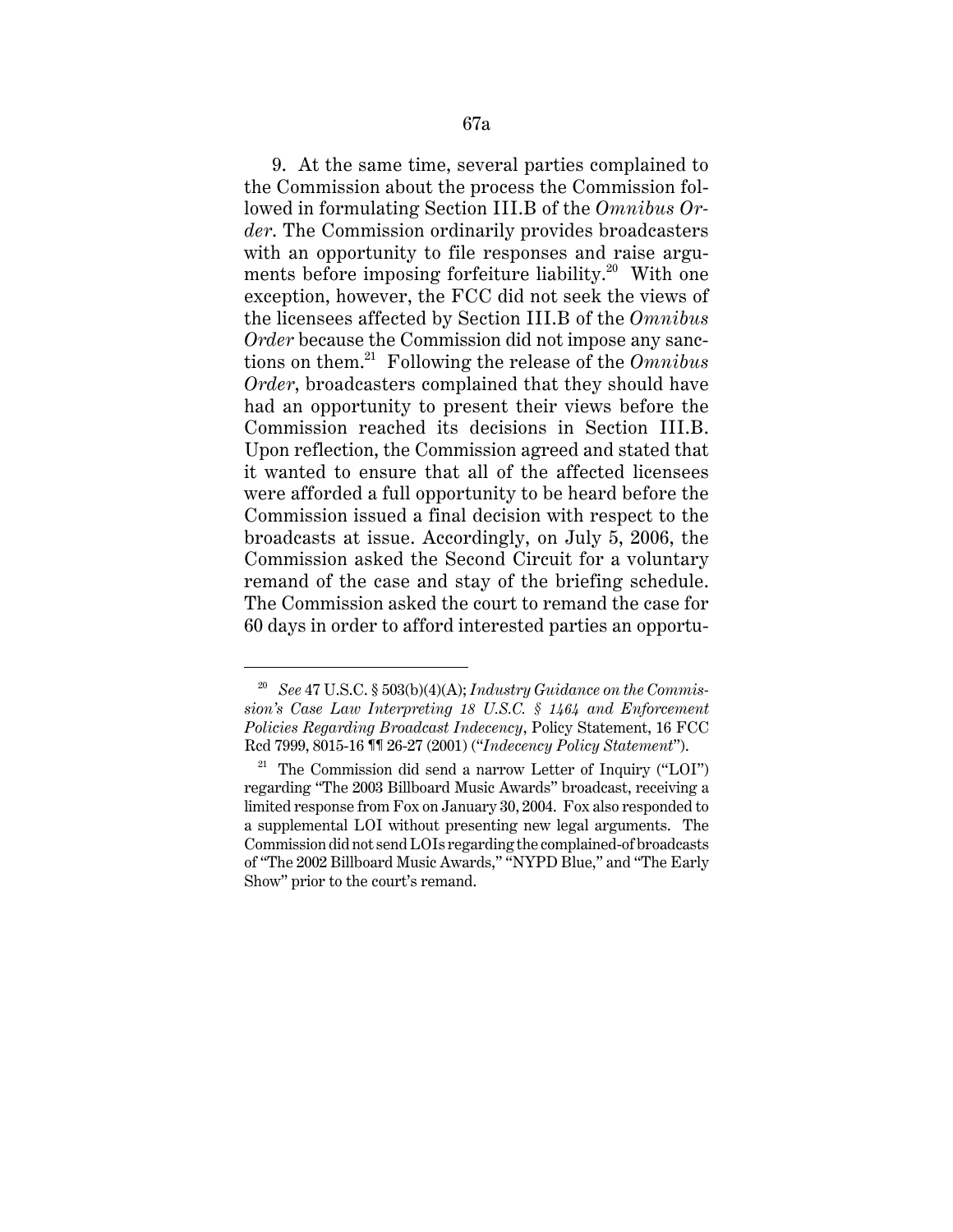nity to file responses and the Commission an opportunity to give the issues further consideration.

10. The Second Circuit granted the Commission's motion on September 7, 2006, remanding for a period of 60 days "for the entry of a further final or appealable order of the FCC following such further consideration as the FCC may deem appropriate in the circumstances." $22$ On the same day, the Commission announced a twoweek filing period for interested parties wishing to submit comments concerning the four cases. $^{23}$  The Enforcement Bureau separately issued Letters of Inquiry ("LOIs") to Fox, CBS, and KMBC Hearst-Argyle Television, Inc. on September 7, 2006, and to those broadcasters as well as other parties to the Second Circuit proceeding on September 18, 2006.

## **III. DISCUSSION**

11. Consistent with our commitment to consider the comments and LOI responses filed following the Second Circuit's *Remand Order* and to take a fresh look at the issues raised by the four programs at issue on remand, we vacate Section III.B of the *Omnibus Order* in its entirety and replace it with the decisions below.

<sup>22</sup> *Remand Order* at 2.

<sup>23</sup> *See* Public Notice, *FCC Announces Filing Procedures In Connection With Court Remand of Section III.B of the Commission's March 15, 2006 Omnibus Order Resolving Numerous Broadcast Television Indecency Complaints*, DA 06-1739 (rel. Sept. 7, 2006).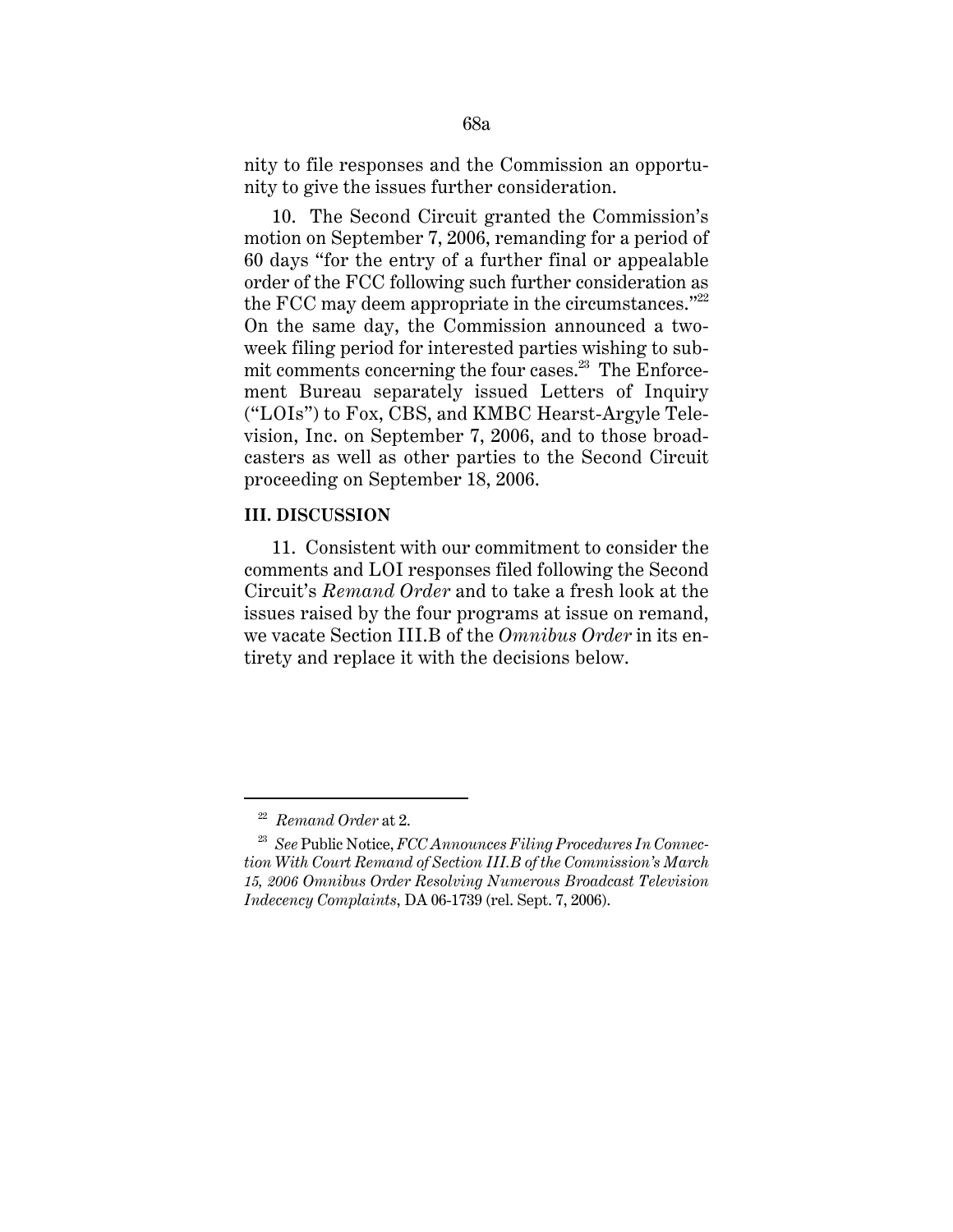### **A. "The 2003 Billboard Music Awards"**

12. *The Programming*. The Commission, Fox, stations licensed to Fox or its affiliated companies, and affiliates of the Fox Television Network all received a number of complaints from individual viewers and organizations alleging that Fox stations aired indecent material during "The 2003 Billboard Music Awards" program on December 10, 2003 between 8 p.m. and 10 p.m. Eastern Standard Time. $24$  The complainants alleged that Nicole Richie, who with Paris Hilton presented an award on the program, uttered language that was indecent and profane in violation of 18 U.S.C. § 1464 and the Commission's rule restricting the broadcast of indecent material. The complainants requested that the Commission impose sanctions against each station that aired the remarks.

13. The Bureau sent Fox a letter of inquiry on January 7, 2004.<sup>25</sup> Fox responded on January 30, 2004, attaching a transcript of the material at issue.<sup>26</sup> According to Fox, the program announcer introduced Paris Hilton and Nicole Richie, stars of the Fox Television Network show "The Simple Life,"<sup>27</sup> as follows: "To pre-

<sup>&</sup>lt;sup>24</sup> FCC File Nos. EB-03-IH-0617, EB-04-IH-0295, EB-04-IH-0091.

<sup>25</sup> *See* Letter from William D. Freedman, Deputy Chief, Investigations and Hearings Division, Enforcement Bureau, to Fox Television Stations, Inc. (January 7, 2004).

<sup>&</sup>lt;sup>26</sup> *See* Letter from John C. Quale, Counsel, Fox Television Stations, Inc., to Investigations and Hearings Division, Enforcement Bureau, FCC, File No. EB-03-IH-0617 (January 30, 2004) ("*Response*").

 $27$  "The Simple Life," which debuted on December 2, 2003, followed Ms. Hilton's and Ms. Richie's fish-out-of-water adventures upon being transplanted from Beverly Hills, California to an Arkansas farm for 30 days. A *New York Times* review described the show as "[a]n updated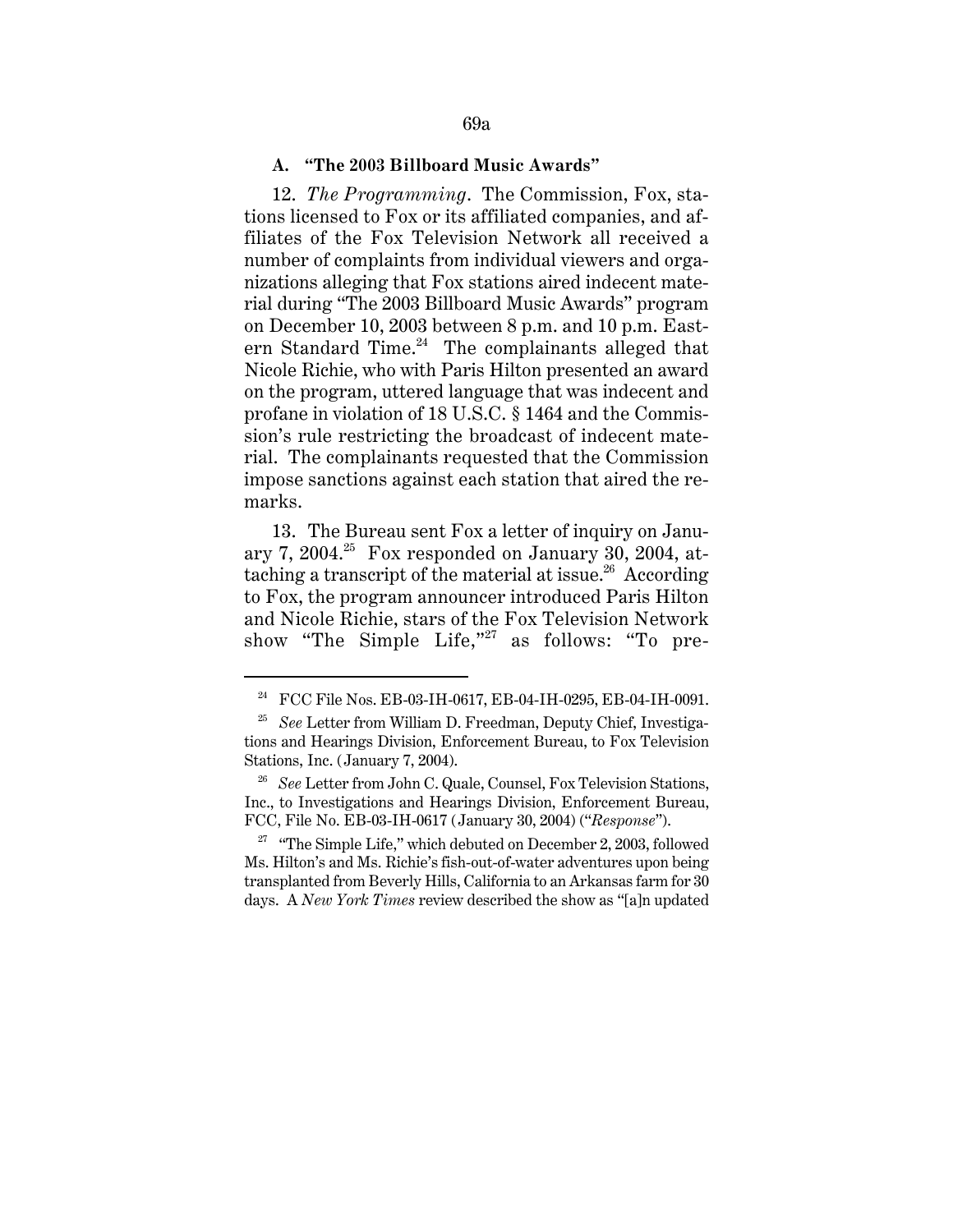sent the award for Top 40 Mainstream Track, here are two babes whose lives are anything but mainstream. From their hit TV series, 'The Simple Life,' please welcome Nicole Richie and Paris Hilton." Following that introduction, Paris Hilton and Nicole Richie walked onstage to present the award. Fox-owned stations and Fox affiliates in the Eastern and Central Time Zones then broadcast the following exchange between them:

| Paris Hilton:             | Now Nicole, remember, this is a live<br>show, watch the bad language.                                                                          |
|---------------------------|------------------------------------------------------------------------------------------------------------------------------------------------|
| Nicole Richie: Okay, God. |                                                                                                                                                |
| Paris Hilton:             | It feels so good to be standing here<br>tonight.                                                                                               |
| Nicole Richie:            | Yeah, instead of standing in mud<br>and [audio blocked]. Why do they<br>even call it "The Simple Life?"<br>Have you ever tried to get cow shit |

<sup>&#</sup>x27;Green Acres'" featuring "Ms. Hilton, 22, of the hotel fortune, and Ms. Richie, also 22, daughter of the pop singer Lionel Richie." Alessandra Stanley, *With a Rich Girl Here and a Rich Girl There*, N.Y. Times, Dec. 2, 2003, at E1. The cover of the Simple Life DVD describes Ms. Hilton and Ms. Richie in the following manner: "They're Rich. They're Sexy. They're TOTALLY-OUT-OF-CONTROL!" Discussing Fox executives' original idea for the show in an interview, one executive touched on the same excretory theme as "The 2003 Billboard Awards" script, stating that "'[t]hey wanted to see stilettos in cow shit.'" *http://web. archive.org/web/20040215040316/http://www.tvweek.com/topstorys/11 2403simplelife.html*. Daily Variety's review of the premiere episode also described Ms. Richie's penchant for "bad language," labeling her as "potty-mouthed." Brian Lowry, *The Simple Life*, Daily Variety, Nov. 25, 2003 at 4.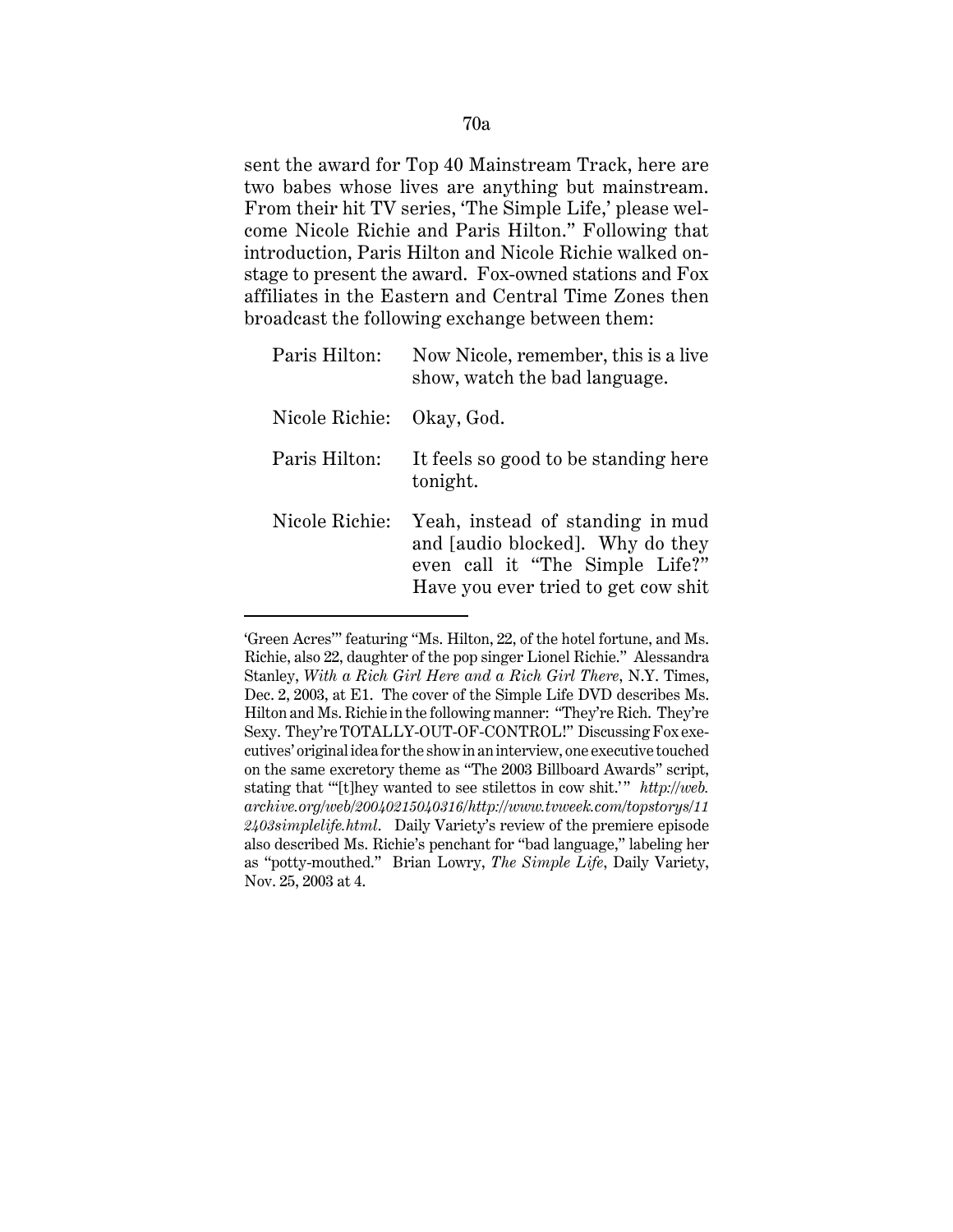## out of a Prada purse? It's not so fucking simple.<sup>28</sup>

14. Fox contends that this broadcast was not actionably indecent. Although Fox concedes that it broadcast the F-Word, it argues that the word, in context, did not depict or describe sexual activities but rather, "at most," was a "vulgar expletive used to express emphasis," and thus is outside the scope of the Commission's indecency definition.29 As for the use of the S-Word, Fox does not deny that it was used in the excretory sense. It argues, however, that the dialogue "contained at most a passing reference to an excretory by-product (i.e., 'cow shit') and an expletive used for emphasis," that the dialogue lasted only 22 seconds, and that it was not pandering, titillating or shocking.30 Therefore, Fox contends that the dialogue is not actionably indecent.

15. *Indecency Analysis*. The Commission defines indecent speech as material that, in context, depicts or describes sexual or excretory activities or organs in terms patently offensive as measured by contemporary community standards for the broadcast medium.<sup>31</sup> Thus, indecency findings require two primary determinations. First, the material alleged to be indecent must fall within the subject matter scope of our indecency defi-

<sup>28</sup> *See Response* at 3-4.

<sup>29</sup> *Id.* at 12-13.

<sup>30</sup> *Id*.

<sup>31</sup> *Infinity Broadcasting Corporation of Pennsylvania*, Memorandum Opinion and Order, 2 FCC Rcd 2705 (1987) (subsequent history omitted) (*citing Pacifica Foundation*, Memorandum Opinion and Order, 56 FCC 2d 94, 98 (1975), *aff'd sub nom. FCC v. Pacifica Foundation*, 438 U.S. 726 (1978)).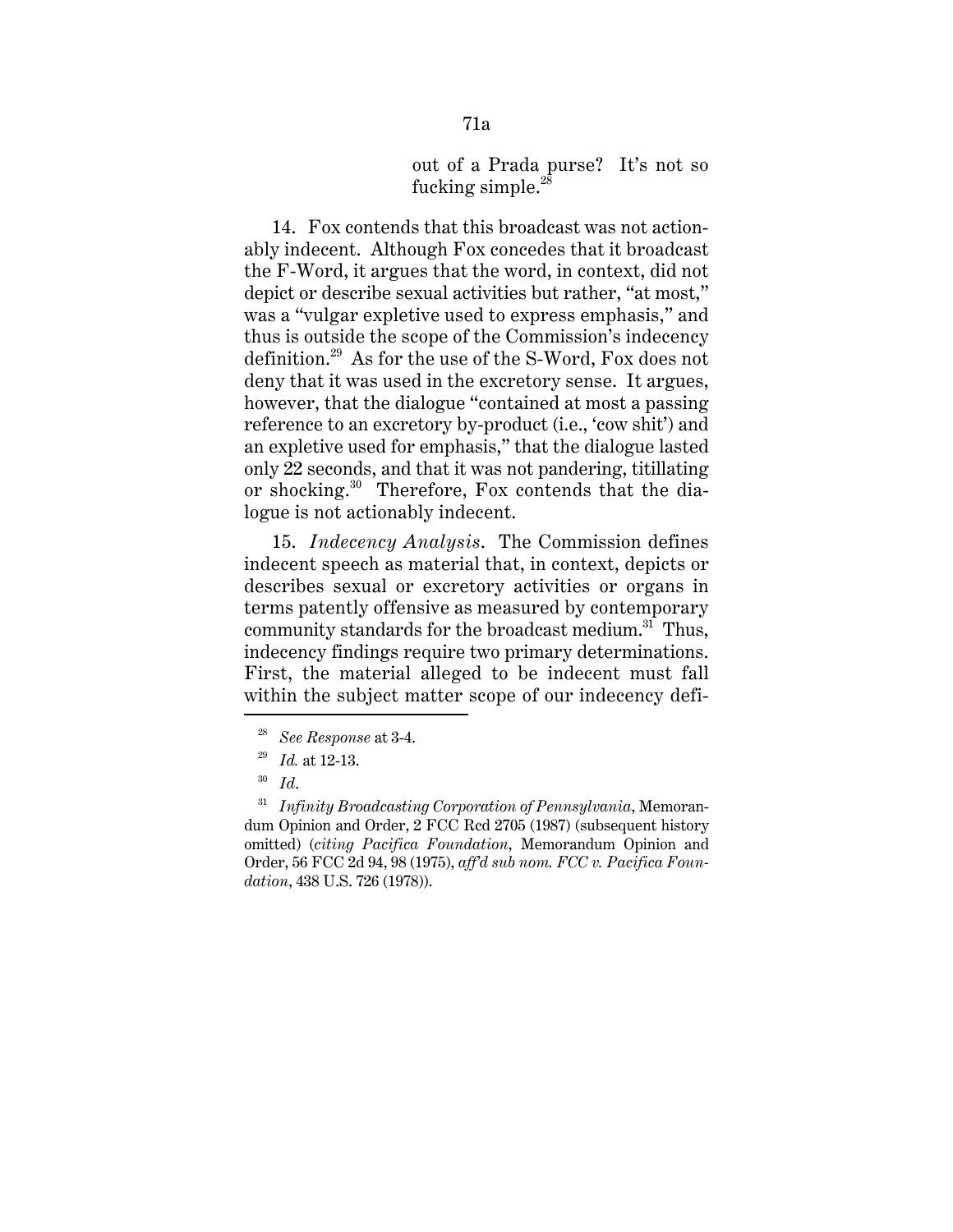nition—that is, the material must describe or depict sexual or excretory organs or activities. Second, the material must be patently offensive as measured by contemporary community standards for the broadcast medium.<sup>32</sup> In our assessment of whether broadcast material is patently offensive, "the full context in which the material appeared is critically important."33 Three principal factors are significant to this contextual analysis: (1) the explicitness or graphic nature of the description; (2) whether the material dwells on or repeats at length the descriptions; and (3) whether the material panders to, titillates or shocks the audience. $34$  In examining these three factors, we must weigh and balance them to determine whether the broadcast material is patently offensive because "[e]ach indecency case presents its own particular mix of these, and possibly other, factors."35 In particular cases, one or two of the factors may outweigh the others, either rendering the broadcast material patently offensive and consequently indecent,<sup>36</sup>

<sup>32</sup> *Indecency Policy Statement*, 16 FCC Rcd at 8002 ¶ 8 (emphasis in original); *see Omnibus Order*, 21 FCC Rcd at 2667 ¶ 12.

<sup>33</sup> *Indecency Policy Statement*, 16 FCC Rcd at 8002 ¶ 9 (emphasis in original).

<sup>34</sup> *Id*. at 8002-15 ¶¶ 8-23.

<sup>35</sup> *Id.* at 8003 ¶ 10.

<sup>36</sup> *Id*. at 8009 ¶ 19 (*citing Tempe Radio, Inc. (KUPD-FM*), Notice of Apparent Liability for Forfeiture, 12 FCC Rcd 21828 (Mass Media Bur. 1997) (forfeiture paid) (extremely graphic or explicit nature of references to sex with children outweighed the fleeting nature of the references); *EZ New Orleans, Inc. (WEZB(FM))*, Notice of Apparent Liability for Forfeiture, 12 FCC Rcd 4147 (Mass Media Bur. 1997) (forfeiture paid) (same)).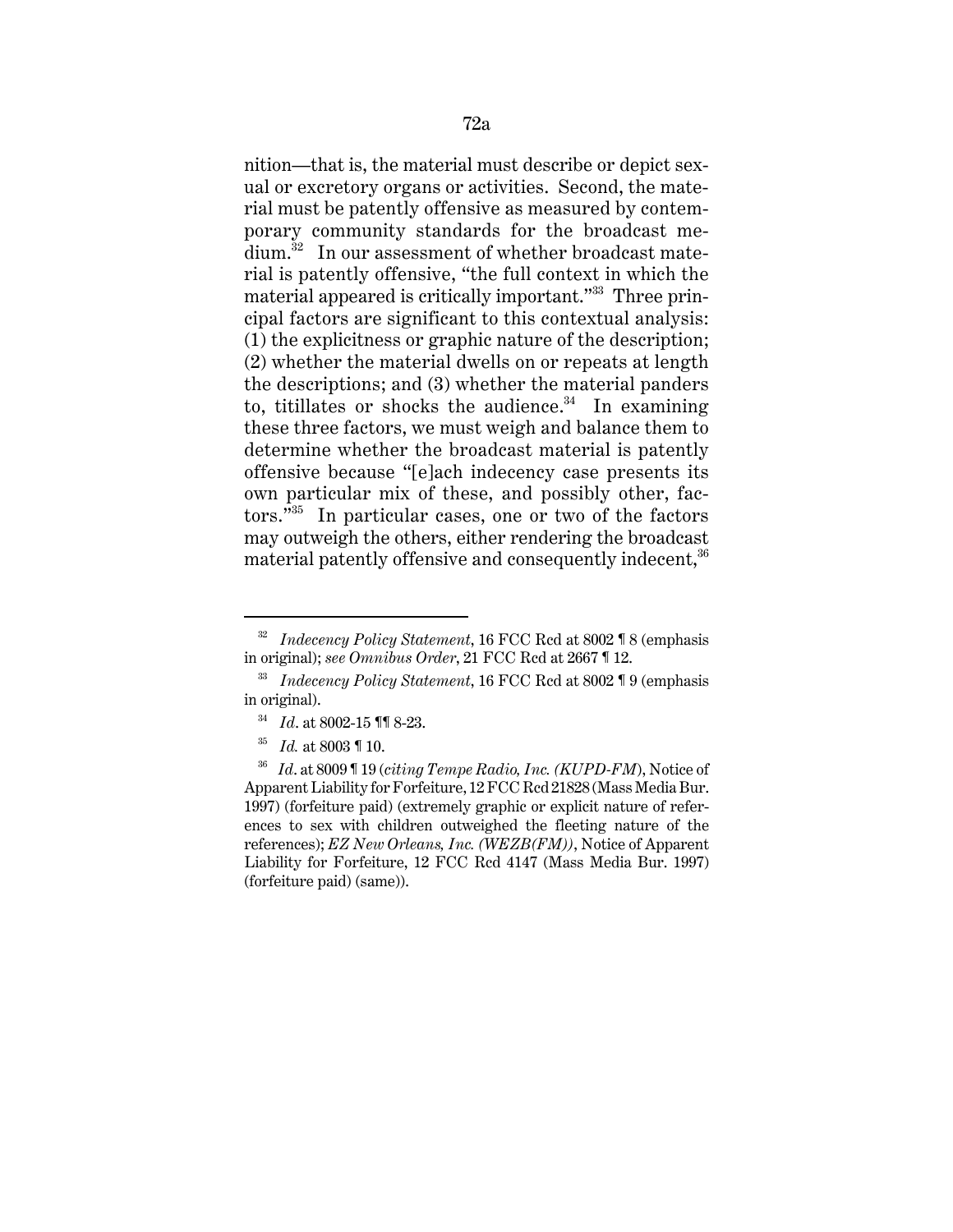or, alternatively, removing the broadcast material from the realm of indecency. $37$ 

16. With respect to the first determination, Fox does not dispute that Ms. Richie's comment—"Have you ever tried to get cow shit out of a Prada purse?"—refers to excrement, and we conclude that it is clearly within the scope of our indecency definition. Fox does contend that Ms. Richie's use of the "F-Word"—in the statement "[i]t's not so fucking simple"—does not describe sexual activities and thus falls outside the scope of our indecency definition, but we disagree. A long line of precedent indicates that the use of the "F-Word" for emphasis or as an intensifier comes within the subject matter scope of our indecency definition.<sup>38</sup> Given the core

<sup>37</sup> *Indecency Policy Statement*, 16 FCC Rcd at 8010 ¶ 20 ("the manner and purpose of a presentation may well preclude an indecency determination even though other factors, such as explicitness, might weigh in favor of an indecency finding").

<sup>38</sup> *See, e.g., Grant Broadcasting System II, Inc. Licensee WJPR-TV*, 12 FCC Rcd 8277, 8279 (Mass Media Bur. 1997) (NAL issued for nonliteral uses of the "F-Word" and the "S-Word," such as "this fucking place is going to blow up"); *Pacifica Foundation, Inc*., Memorandum Opinion and Order, 2 FCC Rcd 2698, 2699 ¶¶ 12-13 (1987) (subsequent history omitted) (distinguishing between the use of "expletives" and "speech involving the description or depiction of sexual . . . functions" but indicating that both fall within the subject matter scope of our indecency definition). The Enforcement Bureau's departure from this precedent in its *Golden Globe Awards* decision*, Complaints Against Various Broadcast Licensees Regarding Their Airing of the "Golden Globe Awards*," Memorandum Opinion and Order, 18 FCC Rcd 19859 (Enf. Bur. 2003), was contrary to this precedent and thus appropriately overturned by the Commission. While the Bureau cited two cases for the proposition that the use of the "F-Word" did not necessarily fall within the subject matter scope of our indecency definition, both cases were inapposite. First, the "F-Word" was not even an issue in *Entercom,* which addressed the words "prick" and "piss," and, in any event,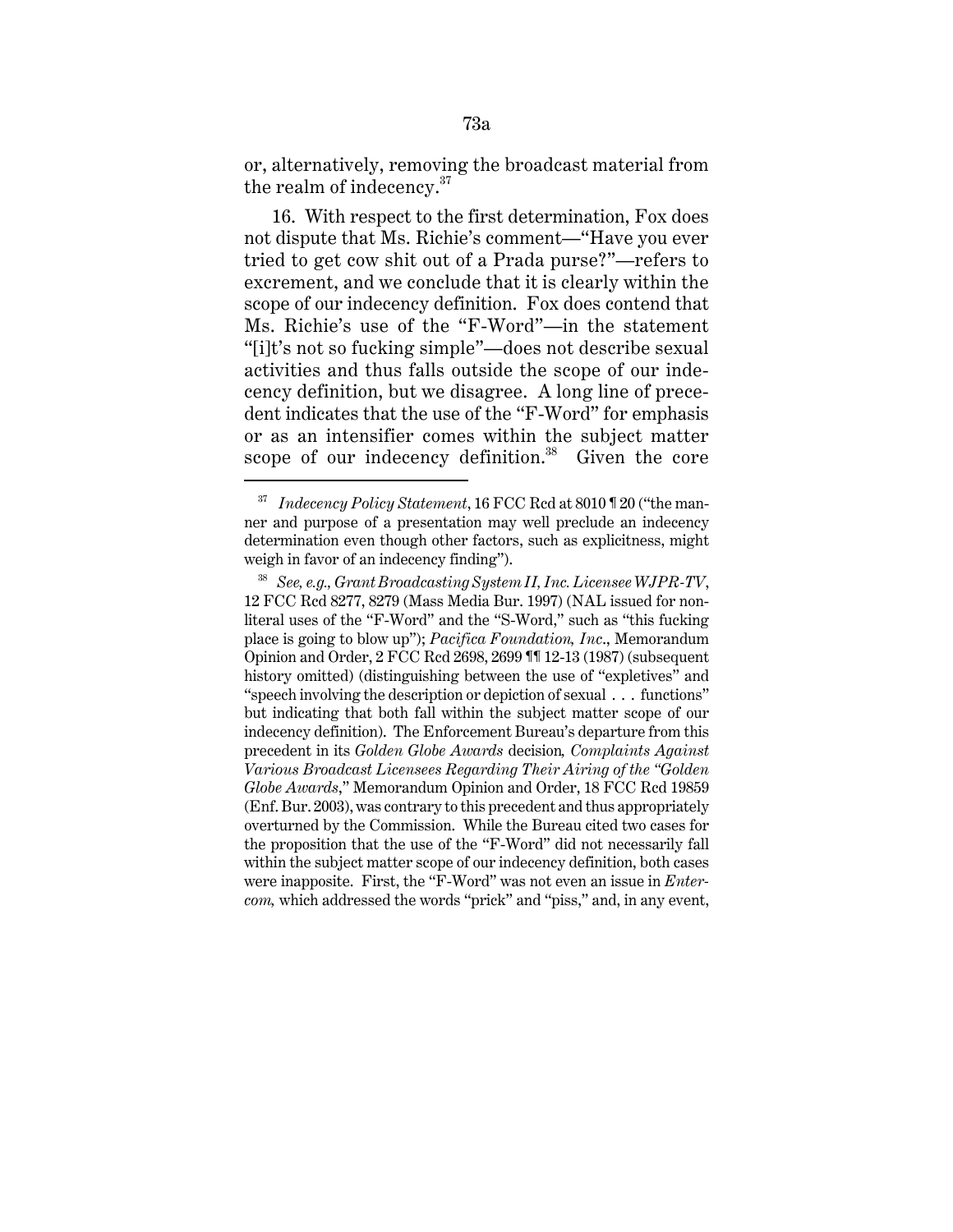meaning of the "F-Word," any use of that word has a sexual connotation even if the word is not used literally. Indeed, the first dictionary definition of the "F-Word" is sexual in nature.<sup>39</sup> Moreover, it hardly seems debatable that the word's power to "intensify" and offend derives from its implicit sexual meaning. $40^{\circ}$  Accordingly, we conclude that, as we stated in *Golden Globe*, 41 its use inherently has a sexual connotation and thus falls within the scope of our indecency definition. The material thus warrants further scrutiny to determine whether it is patently offensive as measured by contemporary community standards for the broadcast medium. Looking at the three principal factors in our contextual analysis, we conclude that it is.

17. We will first address the first and third principal factors in our contextual analysis—the explicitness or graphic nature of the material and whether the material panders to, titillates, or shocks the audience. The com-

was a Bureau rather than a Commission decision. *See Entercom Buffalo License, LLC (WGR(AM))*, Order, 17 FCC Rcd 11997 (Enf. Bur. 2002). Second, in *Peter Branton*, the Commission did not rule that the some uses of the "F-Word" fell outside the subject matter scope of our indecency definition. Rather, we decided that the uses of the "F-Word" there were not "patently offensive" in the context of the news programming at issue in that case. *See Peter Branton*, 6 FCC Rcd 610 (1991), *appeal dismissed*, 993 F.2d 906 (D.C. Cir. 1993), *cert. den*. 511 U.S. 1052 (1994).

<sup>39</sup> *See, e.g*., American Heritage College Dictionary 559 (4th ed. 2002) (defining the F-Word as "1: to have sexual intercourse with").

<sup>40</sup> *See* Robert F. Bloomquist, *The F-Word: A Jurisprudential Taxonomy of American Morals (In a Nutshell)*, 40 Santa Clara L. Rev. 65, 98 (1999) ("all F-word usage has at least an implicit sexual meaning").

<sup>41</sup> *See Golden Globe Awards Order*, 19 FCC Rcd at 4979 ¶ 8.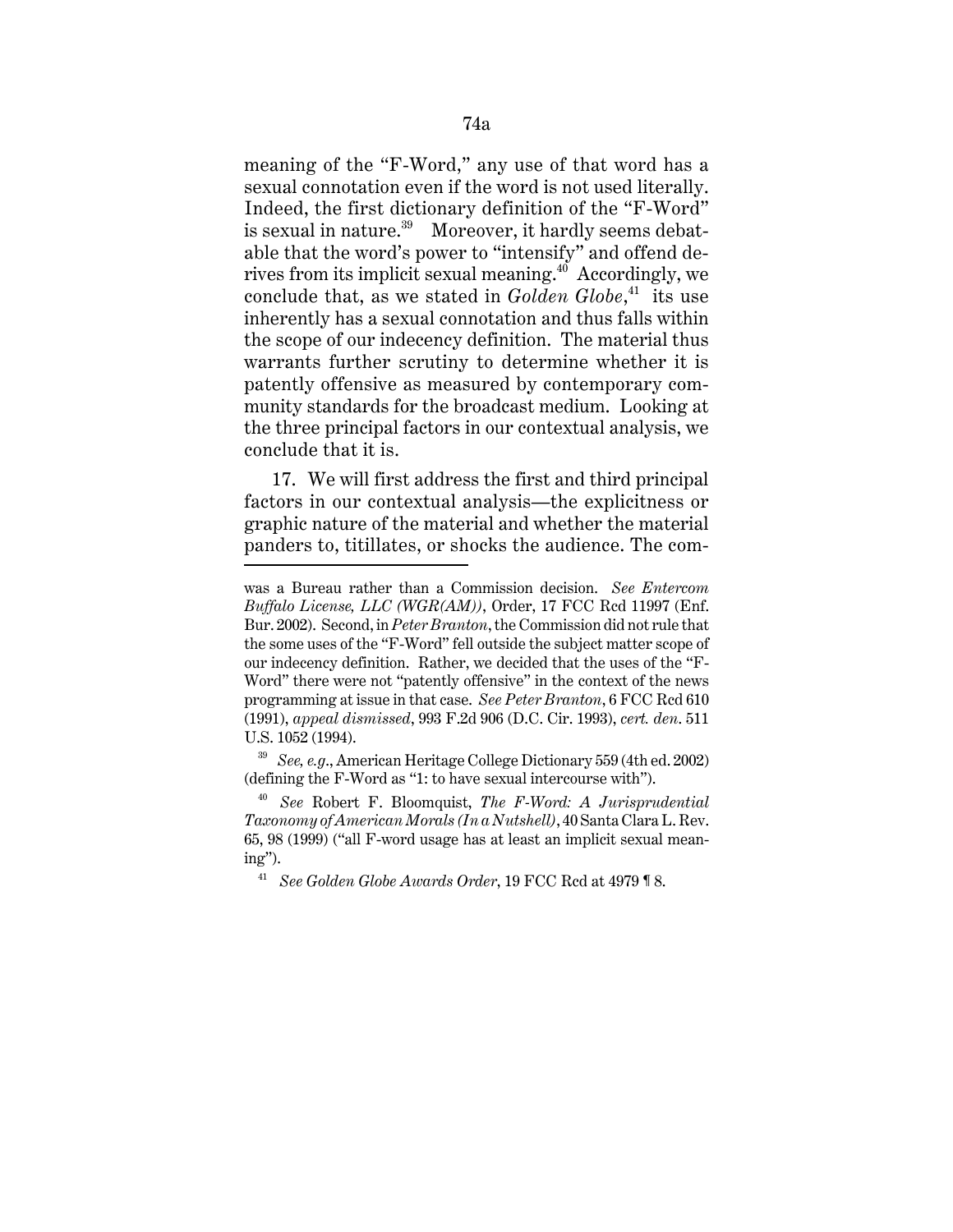plained-of material is quite graphic and explicit. Ms. Richie's comment referring to excrement conveys a graphic image of Ms. Richie trying to scrape cow excrement out of her designer hand bag. Because of her use of the "S-Word," Ms. Richie's description also contained quite vulgar language. Furthermore, the vulgar description of excrement was coupled with the use of the "F-Word." As we have previously concluded, the "F-Word" is one of the most vulgar, graphic, and explicit words for sexual activity in the English language. $42$ Here, Ms. Richie's use of the "F-Word" coupled with her graphic and explicit description of the handling of excrement during a live broadcast of a popular music awards ceremony when children were expected to be in the audience was vulgar and shocking.<sup>43</sup> Her comments were also presented in a pandering manner. As part of their dialogue, Ms. Hilton reminded Ms. Richie to "watch the bad language," a comment that served to preview and highlight for the viewing audience Ms. Richie's remarks.

<sup>42</sup> *See id.* 

<sup>&</sup>lt;sup>43</sup> To the extent that Fox argues that it did not present Ms. Richie's comment for "shock value," *see, e.g., Response* at 13, it fundamentally misunderstands the contextual analysis employed by the Commission. "In evaluating whether material is indecent, we examine the material itself and the manner in which it is presented, not the subjective state of mind of the broadcaster." *Complaints Against Various Television Licensees Concerning Their February 1, 2004 Broadcast of the Super Bowl XXXVIII Halftime Show*, Order on Reconsideration, 21 FCC Rcd 6653, 6657-58 ¶ 12 (2006) ("*Super Bowl Order on Reconsideration*"), *pet. for review pending, CBS Corp. v. FCC*, No. 06-3575 (3d Cir. filed July 28, 2006).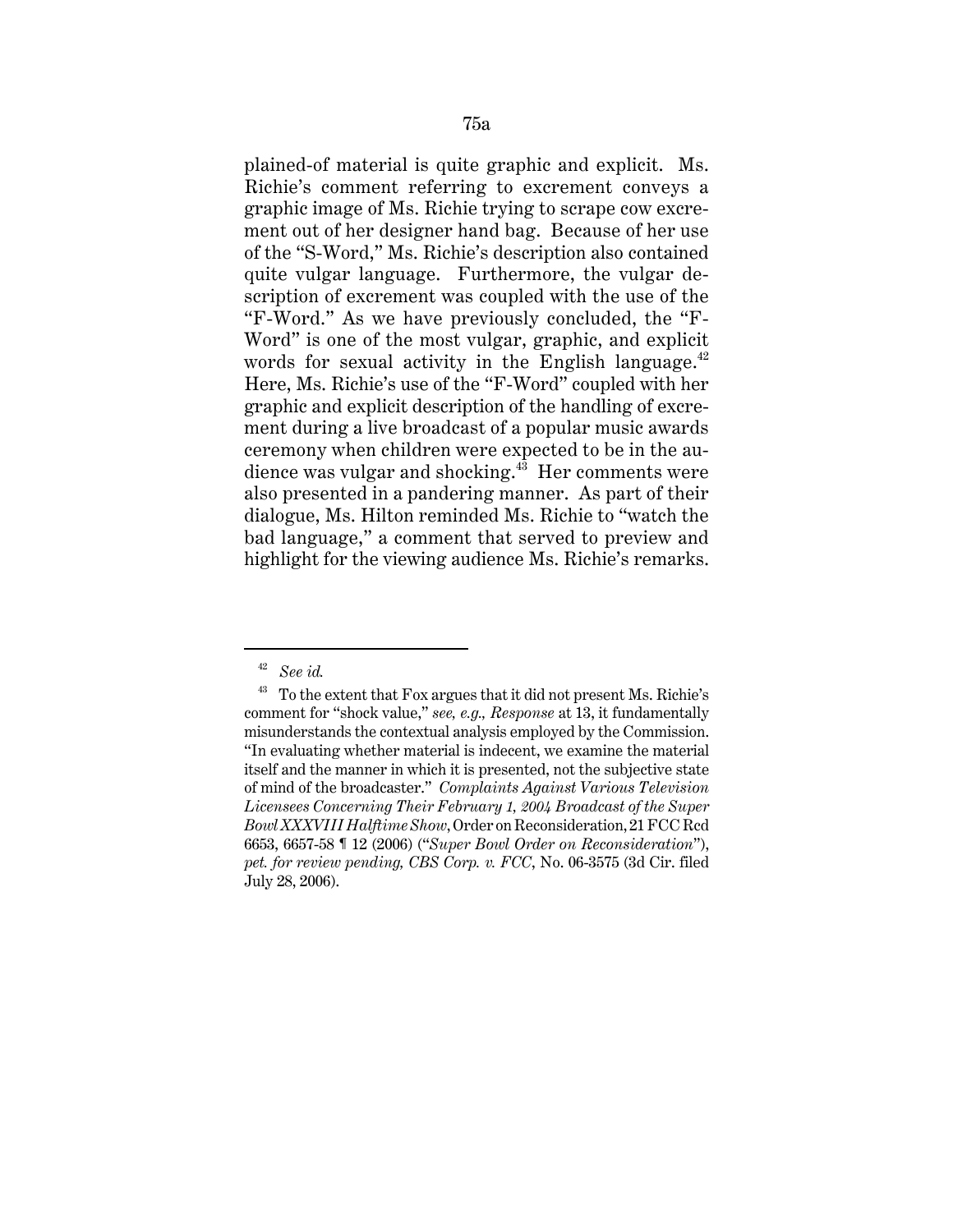Moreover, Fox does not argue that there was any justification for Ms. Richie's comments.<sup>44</sup>

18. We note that when the Supreme Court stressed the importance of context in *Pacifica*, it mentioned as relevant contextual factors the time of day of the broadcast, program content as it affects "the composition of the audience," and the nature of the medium.<sup>45</sup> All of these factors support the conclusion that the dialogue here was patently offensive in context. The complainedof material was broadcast early in prime time. The program's content was, as discussed above, graphic, explicit and vulgar, both in its excretory description and its use of the "F-Word." The program was designed to draw a large nationwide audience that could be expected to include many children interested in seeing their favorite music stars. Although there is no requirement that we document the presence of children in the audience for a program that is subject to an indecency complaint and is aired between 6 a.m. and 10 p.m.,  $46$  we note that in this case a significant portion of the viewing audience for this program was under 18. According to Nielsen ratings data, during an average minute of "The 2003 Billboard Music Awards" broadcast, 2,312,000 (23.4%) of the 9,871,000 people watching the program were under 18,

<sup>44</sup> For example, Fox does not argue that Ms. Richie's remarks had any artistic merit or were necessary to convey any message.

<sup>45</sup> *See Pacifica,* 438 U.S. at 749-51.

<sup>46</sup> *See Action for Children's Television* v. *FCC*, 58 F.3d 654, 665 (D.C. Cir. 1995) (en banc) ("*ACT III*") (holding that the Commission could rely on bright-line time channeling rule and rejecting contention that it was required to use "station-specific and program-specific data in assessing whether children are at risk of being exposed to broadcast indecency"), *cert. denied*, 516 U.S. 1072 (1996).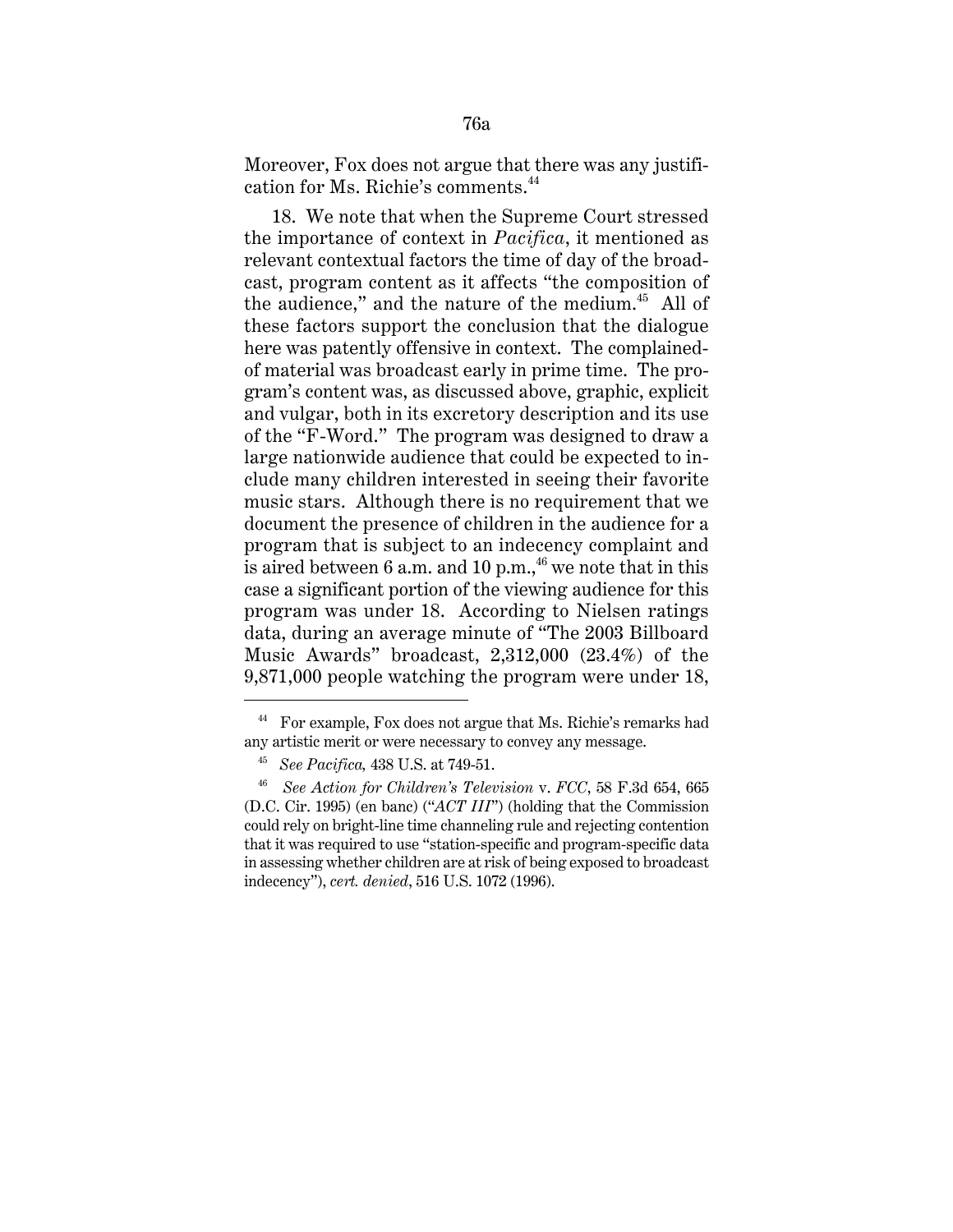and 1,089,000 (11%) were between the ages of 2 and 11. In addition, we note that this program was rated TV-PG(DL). Such a rating would *not* have put parents or others on notice of such vulgar language, and the broadcast contained no other warnings to viewers that it might contain material highly unsuitable for children. $47$ This no doubt helps explain the strong feelings that many of the complainants, particularly those who were watching the program with their children, expressed

 $47$  Fox notes that its policy is to rate any programming containing the "F-Word" TV-MA. *See* Letter from John C. Quale to Marlene H. Dortch, Secretary, FCC, in FCC File Nos. EB-03-IH-0460, EB-03-IH-0617, EB-04-IH-0295, EB-04-IH-0091 at 4 (filed Sept. 29, 2006) ("Fox Response to 9/18/2006 LOI"). The TV-MA rating (mature audience only) signifies that the program is specifically designed to be viewed by adults and therefore may be unsuitable for children under 17. In the context of a TV-MA rated program, an "L" would signify "crude indecent language." The TV-PG rating (parental guidance suggested), by contrast, merely signifies that the program contains material that parents may find unsuitable for younger children, and that parents may want to watch the program with their younger children. TV-PG is the most common rating, covering a majority of the programs that are rated. *See* Nancy Signorielli, *Age-Based Ratings, Content Designations, and Television Content: Is There a Problem?*, 8 Mass Comm. & Soc'y 277, 293 (2005) (six in ten rated programs are rated TV-PG). The "D" signifies that the program may contain some suggestive dialogue, and the "L" signifies that the program may contain some infrequent coarse language. Moreover, we note that the TV-PG(DL) rating appeared only at the beginning and once in the middle of the program; thus, a viewer tuning into this 2-hour broadcast at another time may not even have been aware that it was rated TV-PG(DL). *See Pacifica*, 438 U.S. at 748 ("Because the broadcast audience is constantly tuning in and out, prior warnings cannot completely protect the listener or viewer from unexpected program content.").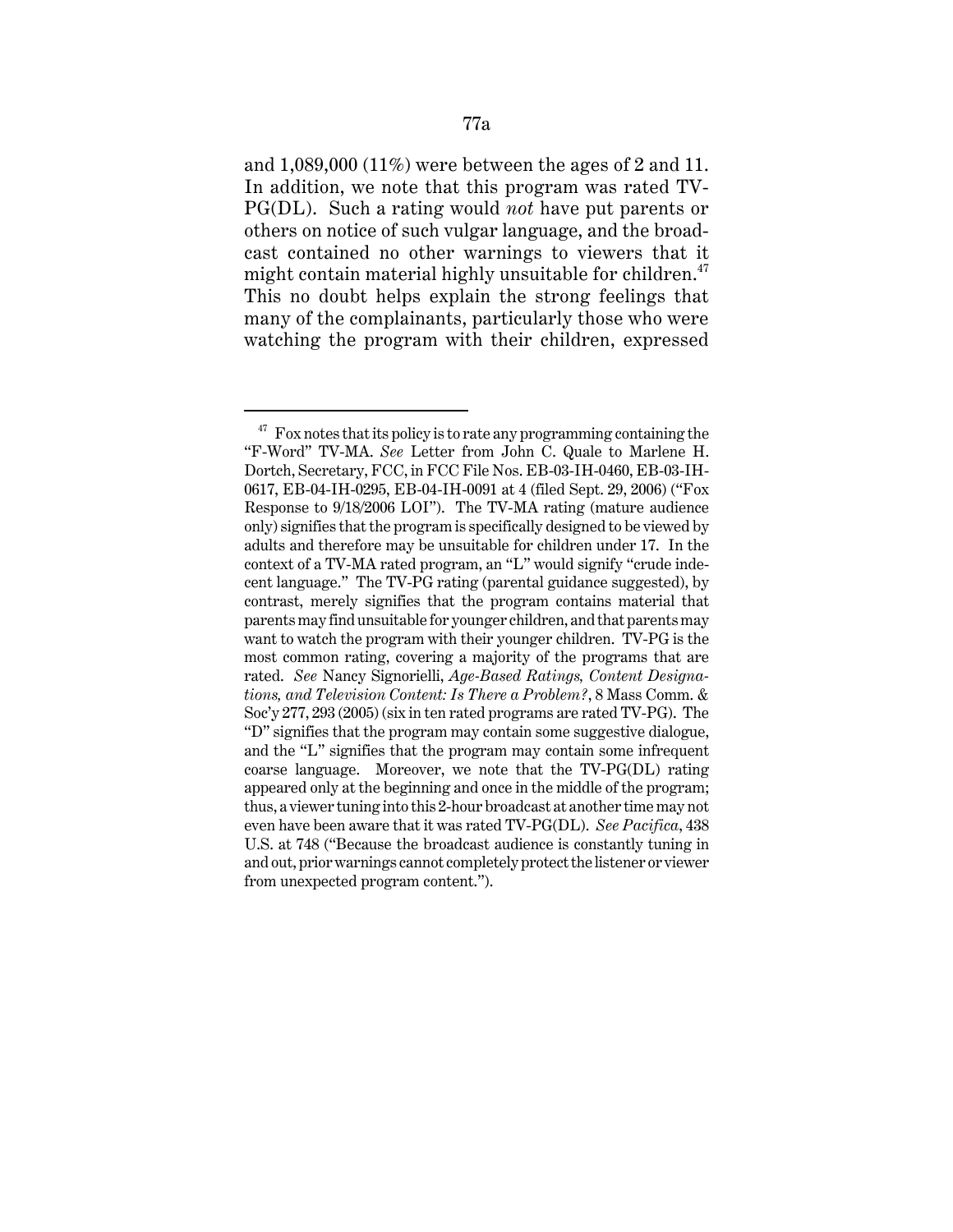regarding the unexpectedly vulgar content.<sup>48</sup> In light of all of these factors, we conclude that the first and third factors in our contextual analysis both weigh heavily in favor of a finding that the material is patently offensive.

19. With respect to the second factor in our contextual analysis—whether the complained-of material was sustained or repeated—Fox argues that the dialogue

<sup>48</sup> *See*, *e.g.*, e-mail complaint from individual to Fox station KMSP(TV), Minneapolis, dated December 10, 2003 ("I would appreciate it if you would pass on my intense opinion of the Billboard Awards and Nicole Ritchie (sic). We teach our kids that people like her have a potty mouth. My children were watching part of this program and happened to catch her vulgarity. We will not finish watching the awards nor will we continue to watch fox network in this household."); e-mail complaint from individual to Fox station WTVT(TV), Tampa, dated January 21, 2004 ("Fox insults my ears and those of my wife and children with the "f' word, etc. and we leave you for good . . ."); e-mail complaint from individual to Fox station KMSP(TV), Minneapolis, dated December 10, 2003 ("Why are you allowing that kind of language at 8:00 p.m. for all ages of people to hear? . . . It was disgusting and very disturbing . . ."); e-mail complaint from individual to Fox station KMSP(TV), Minneapolis, dated December 13, 2003 ("I was watching the event with my 12 and 13  $y$ /o daughters  $\dots$  the amount of swearing that was done and the severity of some of the words was horrible . . . Watching TV has become very unpredictable these days . . . I do not feel it is a safe source of entertainment for our children. . . ."); complaint from individual to David Solomon, Chief of Enforcement Bureau, dated December 12, 2003 ("I was horrified to learn that some of the young children in the school that I teach in viewed the program. Several of these children are among those children who have social problems and are often in trouble. Is this what our children have to look toward for example on how to live? Would you want your children or grandchildren to mimic these entertainers ?????") All of these complaints except for the last one to the FCC's Enforcement Bureau are attached to Fox's January 30, 2004 *Response*.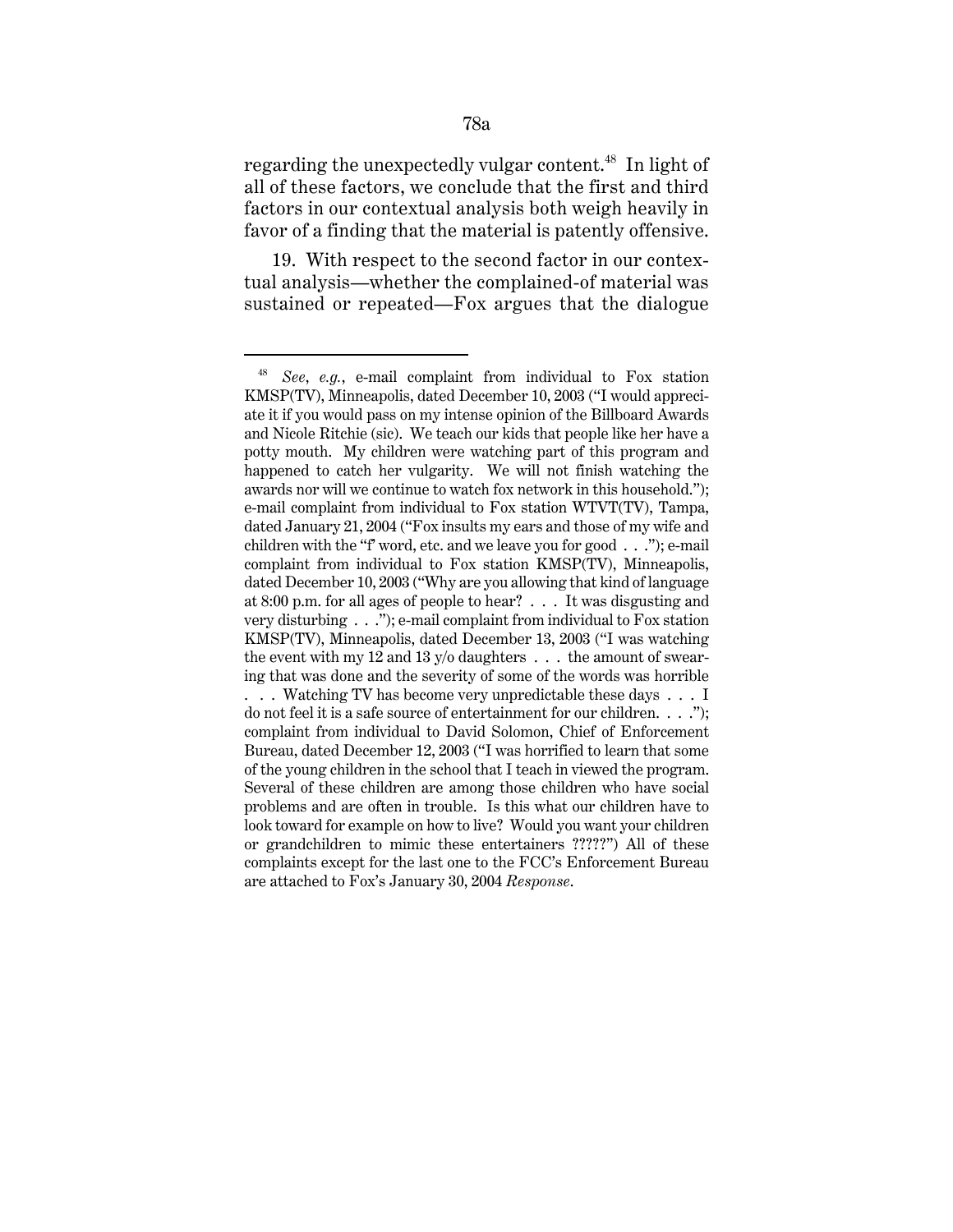here was a "fleeting and isolated utterance" and that such material is not actionably indecent.<sup>49</sup> We disagree.

20. Fox's argument that a "fleeting and isolated utterance" is not actionably indecent is based largely on staff letters and dicta in decisions predating the Commission's *Golden Globe Awards Order*. For example, in a 1987 decision clarifying that our indecency definition was not restricted only to the seven words contained in the George Carlin monologue determined to be indecent in *Pacifica*, the Commission distinguished in dicta between "expletives"—words such as the "F-Word" or the "S-Word" used outside of their core sexual or excretory meanings—and descriptions of sexual or excretory functions. And, in so doing, the Commission suggested: "If a complaint focuses solely on the use of expletives, we believe that . . . deliberate and repetitive use in a patently offensive manner is a requisite to a finding of indecency."50 The Commission made clear, however, that repetition was *not* required when speech "involv[es] a description or depiction of sexual or excretory functions" and that "[t]he mere fact that specific words or phrases are not *repeated* does not mandate a finding that material that is otherwise patently offensive to the broadcast medium is not indecent."<sup>51</sup> In this case, Ms. Richie's use of the "S-Word" clearly involved "a description of excretory functions."<sup>52</sup>

<sup>49</sup> *Response* at 12, 13.

<sup>50</sup> *Pacifica Foundation, Inc*., 2 FCC Rcd at 2699. *See also New Indecency Enforcement Standards To Be Applied to All Broadcast and Amateur Radio Licensees*, Public Notice, 2 FCC Rcd 2726 (1987).

<sup>51</sup> *See Pacifica Foundation, Inc.,* 2 FCC Rcd at 2699 (emphasis added).

<sup>52</sup> *Id.*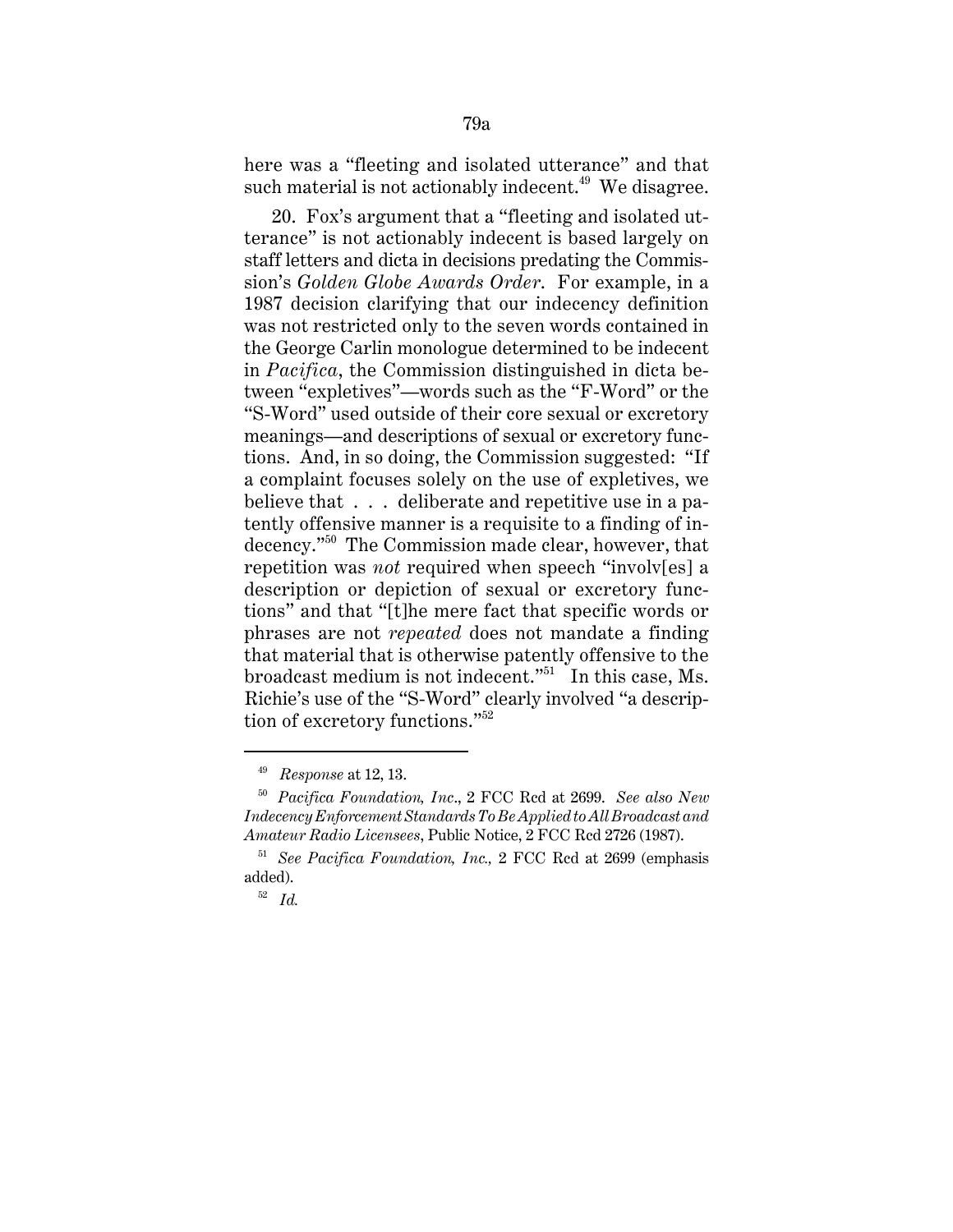21. Subsequent to this 1987 guidance, there were several Bureau-level decisions finding the isolated use of an expletive not to be actionably indecent.<sup>53</sup> In no case, however, did the Commission itself, when evaluating an actual program, find that the isolated use of an expletive, such as the "F-Word," as broadcast was not indecent or could not be indecent. In our 2001 *Indecency Policy Statement*, 54 we explained that "where sexual or excretory references have been made once or have been passing or fleeting in nature, this characteristic has tended to weigh against a finding of indecency,"<sup>55</sup> but also noted "even relatively fleeting references may be found indecent where other factors contribute to a finding of patent offensiveness."<sup>56</sup> Then, in 2004, the Commission itself considered for the first time in an enforcement action whether a single use of an expletive could be indecent. And in evaluating the broadcast of the F-Word during "The Golden Globe Awards," we overturned the Bureau-level decisions holding that an isolated expletive could not be indecent and disavowed our 1987 dicta on which those decisions were based.

22. While it is important to understand the history of the Commission's decisions in this area, we reject Fox's suggestion that Nicole Richie's comments would not have been actionably indecent prior to our *Golden*

<sup>53</sup> *See, e.g., Golden Globe Awards Order*, 19 FCC Rcd at 4981 ¶ 12 n. 32 (listing Bureau-level decisions).

<sup>54</sup> *Indecency Policy Statement*, 16 FCC Rcd at 8008-09 ¶¶ 17-19.

<sup>55</sup> *Id.* at 8008 ¶ 17.

<sup>56</sup> *Id.* at 8009 ¶ 19.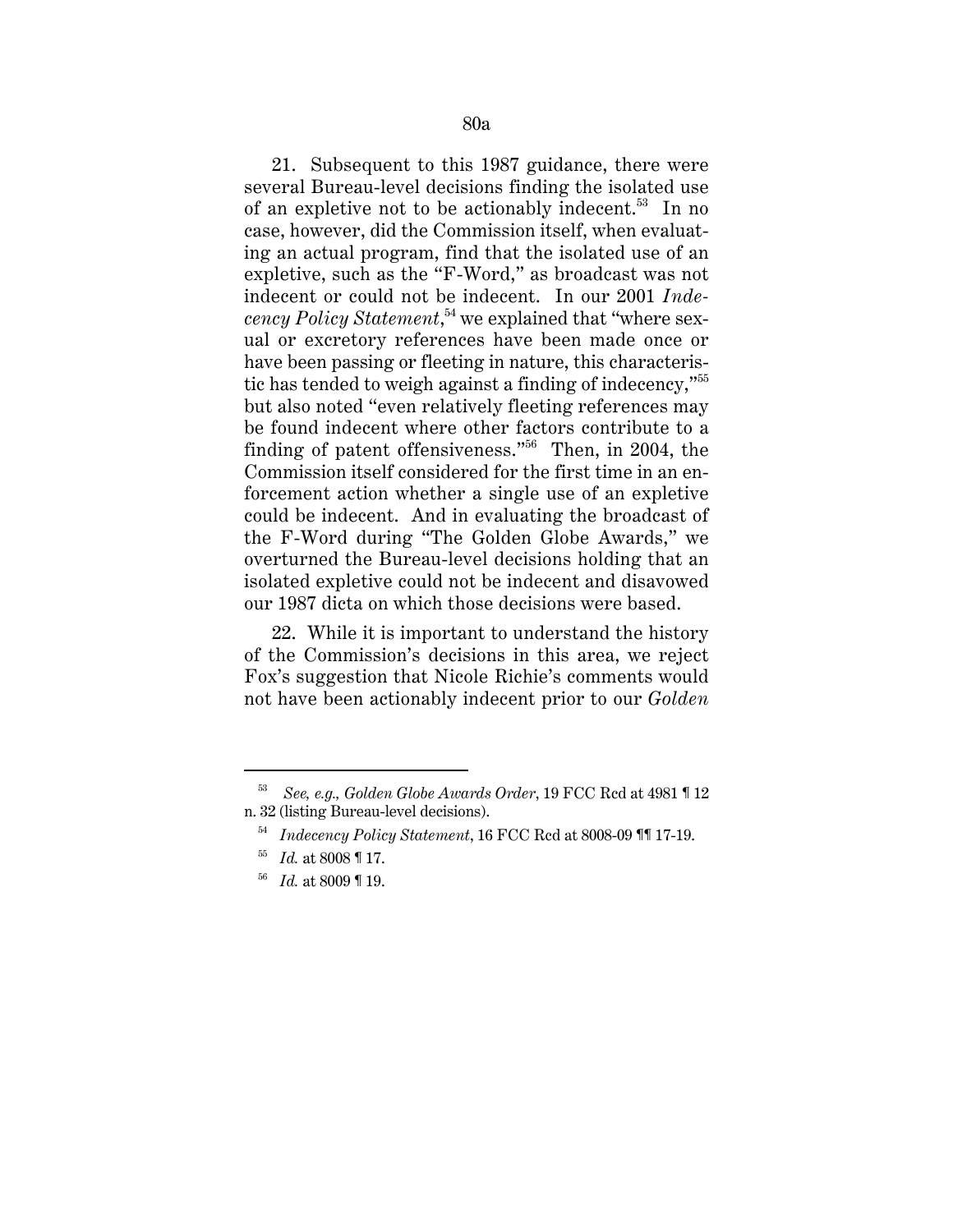*Globe* decision.57 Rather, Ms. Richie's remarks would have been actionably indecent prior to our *Golden Globe* decision for three separate reasons. First, even under our pre-*Golden Globe* dicta, the offensive material here does not consist solely of the use of expletives; as discussed above, the "S-Word" was used here in its excretory sense and was integral to a graphic and vulgar description that clearly falls within the scope of our indecency rule. As we stated in our 1987 guidance, "repetitive use" was not required under such circumstances.<sup>58</sup> Second, the offensive language was "repeated" in that it included not one but two extremely graphic and offensive words. Third, there seems to be little doubt that Ms. Richie's comments were deliberately uttered and that she planned her comments in advance. $59$  Ms. Hilton's opening remark to Ms. Richie that this was a live show and she should "watch the bad language" strongly suggests that the offensive language that followed was not spontaneous. Further, there is nothing in Ms. Richie's confident and fluid delivery of the lines, and her use of multiple offensive words, that suggests that any of the language was a spontaneous slip of the tongue. Thus, given the presence of a graphic description of excretory functions, the presence of multiple of-

 $57$  In this respect, our decision differs from our suggestion in Section III.B of the *Omnibus Order*, now vacated, that prior to the Commission's decision in *Golden Globe* this broadcast would not have warranted enforcement action because it involved an "isolated use of expletives." *See Omnibus Order*, 21 FCC Rcd at 2695 ¶ 124. For the reasons discussed above, we do not believe that our prior suggestion accurately reflected the context of this broadcast or Commission precedent.

<sup>58</sup> *Pacifica Foundation, Inc.*, 2 FCC Rcd at 2699.

<sup>59</sup> *See id.* (discussing "deliberate" use of expletives).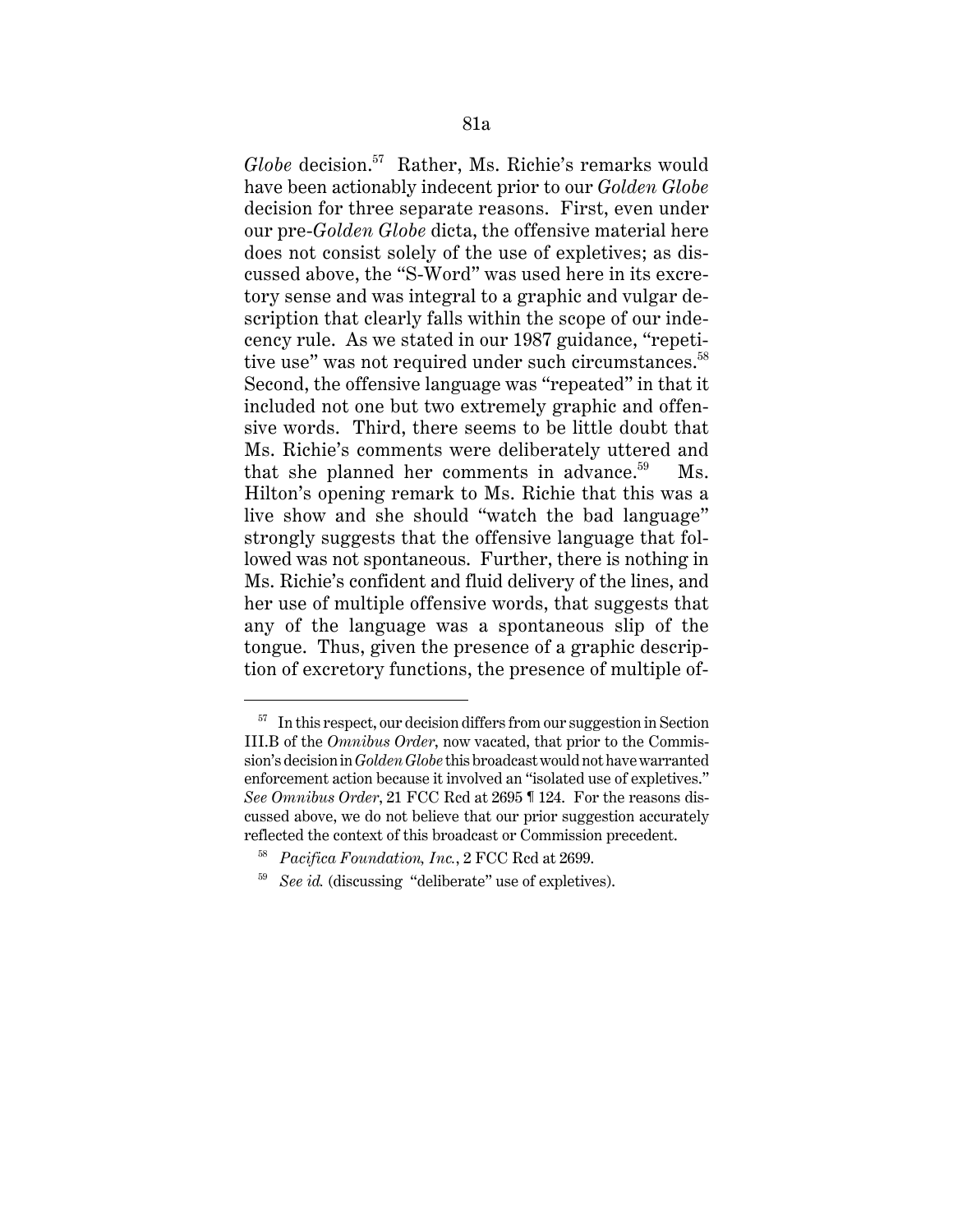fensive words, and the deliberate nature of Ms. Richie's comments, we conclude that this broadcast would have been actionably indecent consistent with prior Commission guidance even in the absence of our *Golden Globe*  $decision.<sup>60</sup>$ 

23. In addition, this broadcast is actionably indecent under the *Golden Globe Awards Order*. 61 In that Order, we stated that the "mere fact that specific words or phrases are not sustained or repeated does not mandate a finding that material that is otherwise patently offensive to the broadcast medium is not indecent." $62^{\circ}$  While, as explained above, Commission dicta and Bureau-level decisions issued before *Golden Globe* had suggested that expletives had to be repeated to be indecent but "descriptions or depictions of sexual or excretory functions" did not need to be repeated to be indecent, we believe that this guidance was seriously flawed. We thus reaffirm that it was appropriate to disavow it. To begin with, any strict dichotomy between "expletives" and "descriptions or depictions of sexual or excretory functions" is artificial and does not make sense in light of the

 $60$  For these reasons, Ms. Richie's comments differ significantly from the language involved in the two Bureau-level decisions finding fleeting expletives not to be indecent that were cited in the *Indecency Policy Statement*. *See Indecency Policy Statement*, 16 FCC Rcd at 8008-09 ¶ 18. Rather, they are more similar to the material in the *LBJS Broadcasting Company* Notice of Apparent Liability cited in the *Indecency Policy Statement* because they combine a graphic and vulgar description of sexual or excretory material with an expletive. *Id.* at 8009 ¶ 19, *citing LBJS Broadcasting Company*, 13 FCC Rcd 20956 (Mass Media Bur. 1998) (forfeiture paid) (finding broadcast apparently indecent for use of phrase "[s]uck my dick you fucking cunt").

<sup>61</sup> *See Golden Globe Awards Order*, 19 FCC Rcd at 4980 ¶ 12.

<sup>62</sup> *Id*.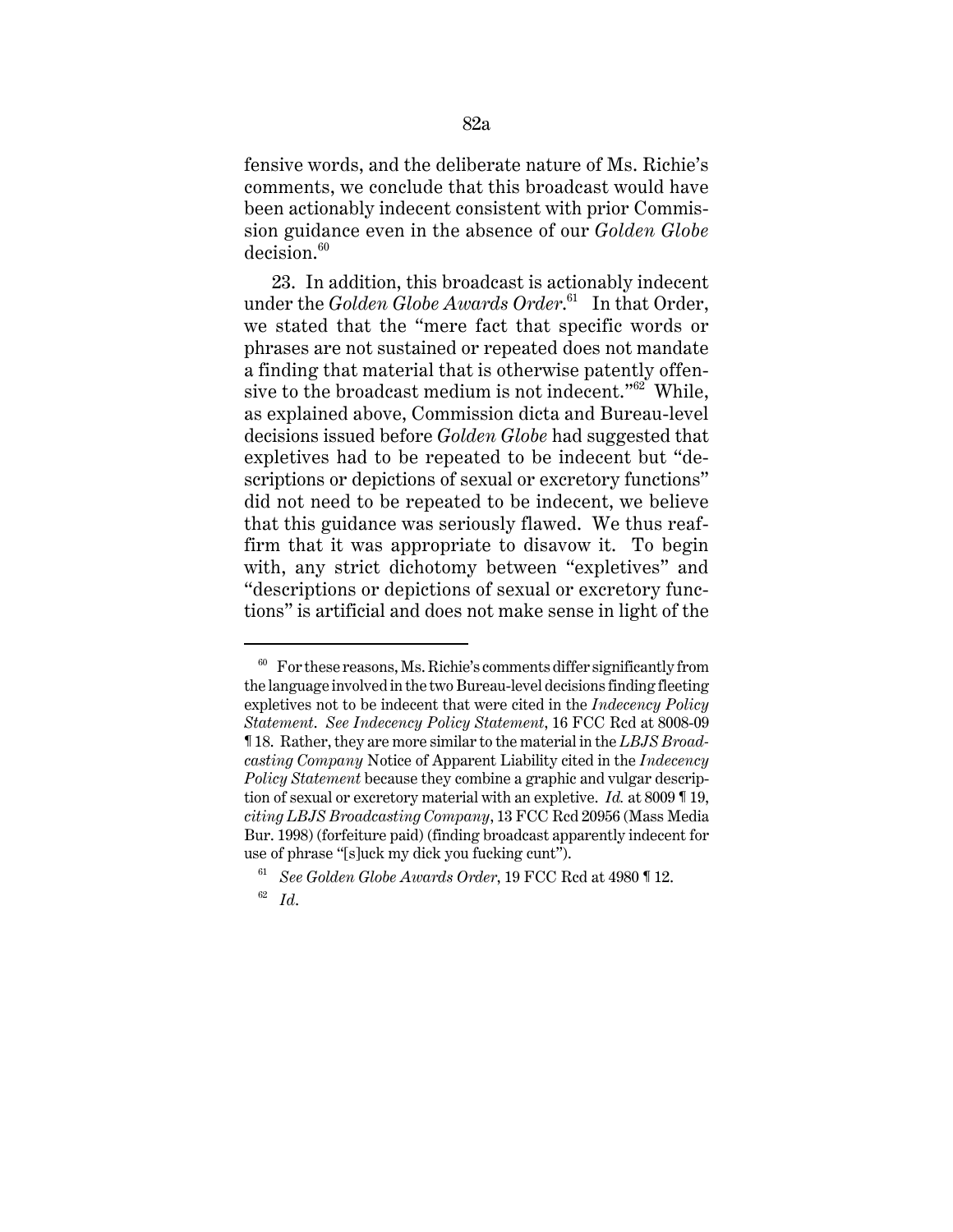fact that an "expletive's" power to offend derives from its sexual or excretory meaning.<sup>63</sup> Indeed, this is why it has long been clear that such words fall within the subject matter scope of our indecency definition, which since *Pacifica* has involved the description of sexual or excretory organs or activities. $64$  Moreover, in certain cases, it is difficult (if not impossible) to distinguish whether a word is being used as an expletive or as a literal description of sexual or excretory functions. Finally, and perhaps most importantly, categorically requiring repeated use of expletives in order to find material indecent is inconsistent with our general approach to indecency enforcement, which stresses the critical nature of context.<sup>65</sup> In evaluating whether material is patently offensive, the Commission's approach has generally been to examine all factors relevant to that determination.<sup>66</sup> To the extent that Commission dicta had previously suggested that one of these factors—whether material had been repeated—would always be decisive in a certain category of cases, we believe that such dicta was at odds with the Commission's overall enforcement policy and was appropriately disavowed.

24. Turning back to "The 2003 Billboard Music Awards" broadcast, we believe that we need not ignore "the first blow" to the television audience in the circumstances presented here.67 Nor do we think that *Pacifica* requires that approach. The major broadcast networks

67 *Pacifica*, 438 U.S. at 748-49.

<sup>63</sup> *See supra* para. 16.

<sup>64</sup> *Pacifica*, 438 U.S. at 742.

<sup>65</sup> *Indecency Policy Statement,* 16 FCC Rcd at 8002-03 ¶ 9.

*Id.* at **¶[** $9-10$ .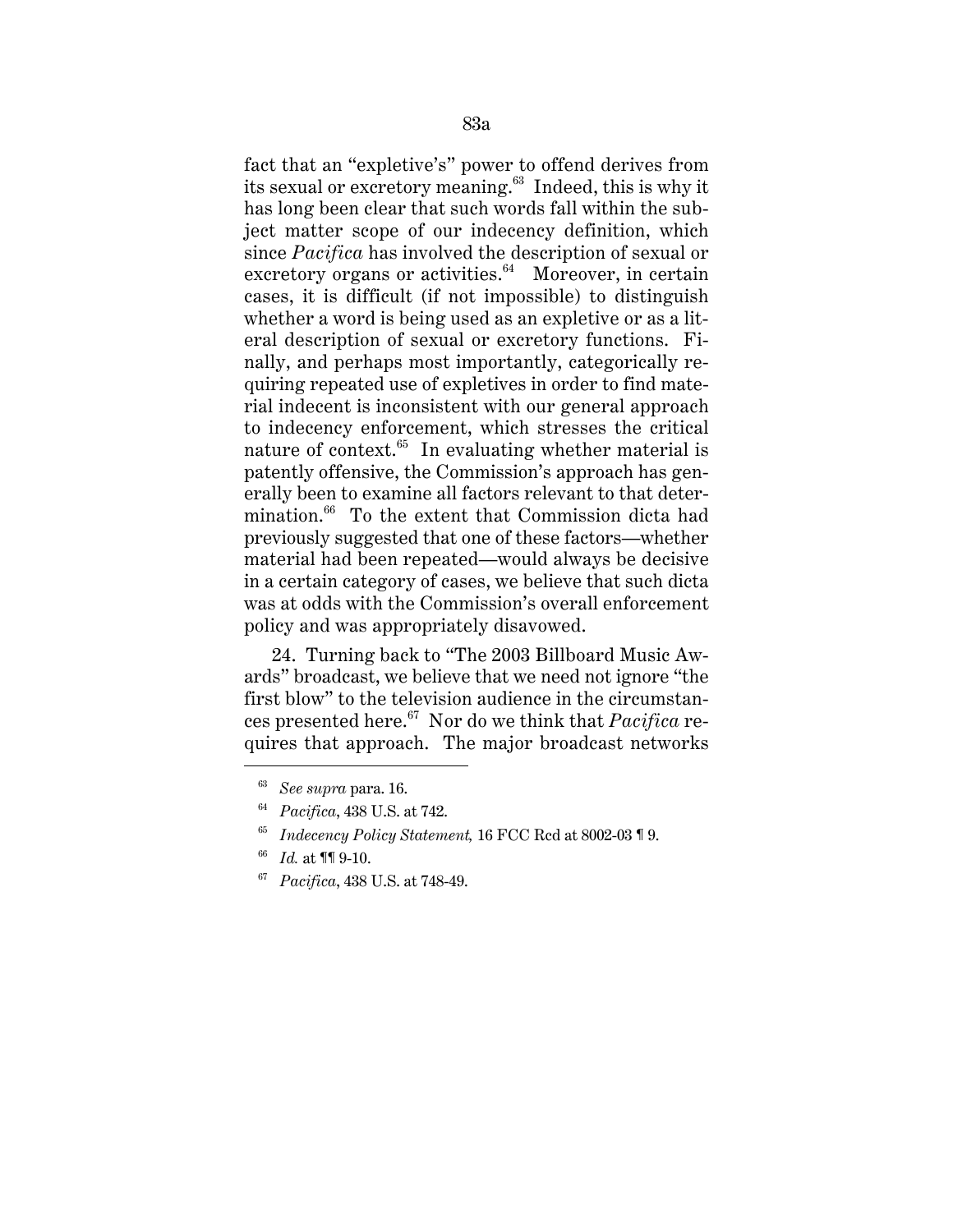("Networks") argue that the *Pacifica* Court "would have never approved" an indecency enforcement regime that applied to isolated and fleeting expletives. $68$  But this claim finds no support in *Pacifica*, in which the Court specifically reserved the question of "an occasional expletive" and noted that it addressed only the "particular  $\frac{1}{2}$  broadcast" at issue in that case. $\frac{69}{2}$  Indeed, we think it significant that the "occasional expletive" contemplated by the Court was one that occurred in "a two-way radio conversation between a cab driver and a dispatcher,"—a conversation not broadcast to a wide audience—"or a telecast of an Elizabethan comedy," settings far removed from the broadcast at issue here.<sup>70</sup>

25. In explaining the special nature of the broadcast medium, the Supreme Court emphasized the "pervasive presence [of the broadcast medium] in the lives of all Americans" and that indecent broadcasts invade the privacy of the home. It rejected the argument that one could protect oneself by turning off the broadcast upon hearing indecent language: "To say that one may avoid further offense by turning off the radio when he hears indecent language is like saying that the remedy for an assault is to run away after the first blow."71 We believe that granting an automatic exemption for "isolated or fleeting" expletives unfairly forces viewers (including children) to take "the first blow." Indeed, it would as a

<sup>68</sup> Joint Comments of Fox, CBS, NBC Universal, Inc. and NBC Telemundo License Co. in DA 06-1739 at 3 (filed Sept. 21, 2006) ("*Joint Comments*").

<sup>69</sup> *Pacifica,* 438 U.S. at 742, 750.

<sup>70</sup> *Id.* at 750.

<sup>71</sup> *Id.* at 748-49.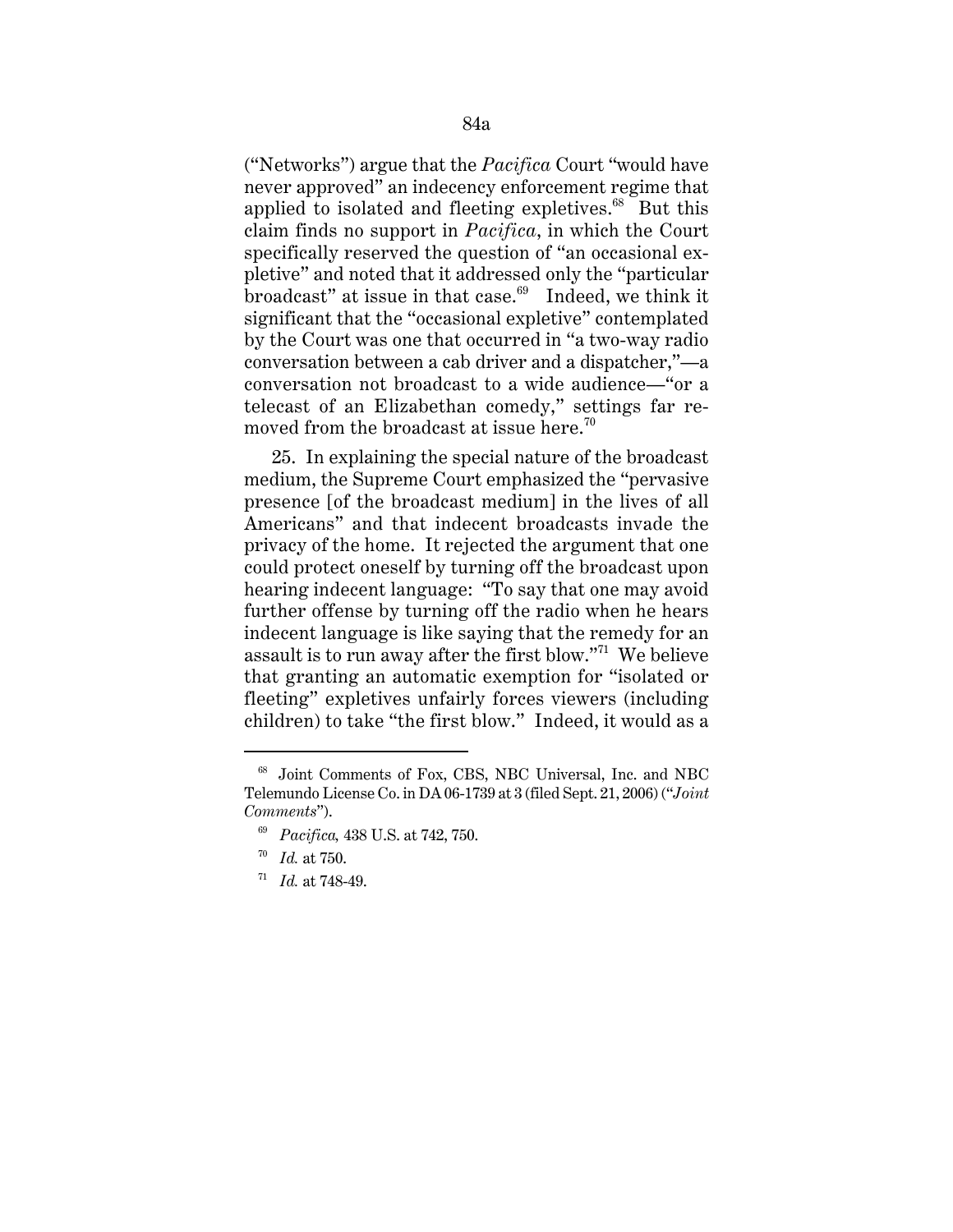matter of logic permit broadcasters to air expletives at all hours of a day so long as they did so one at a time. For example, broadcasters would be able to air any one of a number of offensive sexual or excretory words, regardless of context, with impunity during the middle of the afternoon provided that they did not air more than one expletive in any program segment.72 Such a result would be inconsistent with our obligation to enforce the law responsibly. We do not believe that viewers of free television broadcasts utilizing the public airwaves should feel, as so many of the complaining viewers of "The 2003 Billboard Music Awards" clearly do, that they cannot safely allow their families to watch prime-time broadcasts.<sup>73</sup>

26. Nor, as discussed above, are the Networks correct in their suggestion that fleeting utterances have never before been regulated. On the contrary, our *Golden Globe Awards* decision was not the first time that a fleeting utterance had been found to be indecent.<sup>74</sup> We have long recognized that "even relatively fleeting references may be found indecent" if the context makes them patently offensive.<sup>75</sup>

 $72$  Such words could include grossly offensive sexual terms such as "cunt."

<sup>73</sup> *See* complaints listed in note 48 *supra*. Like the broadcast in *Pacifica*, Ms. Richie's statements "could have enlarged a child's vocabulary in an instant." *Pacifica*, 438 U.S. at 749.

<sup>74</sup> *Indecency Policy Statement*, 16 FCC Rcd at 8009 ¶ 19.

<sup>75</sup> *See id*. (listing examples of isolated utterances found to be actionably indecent).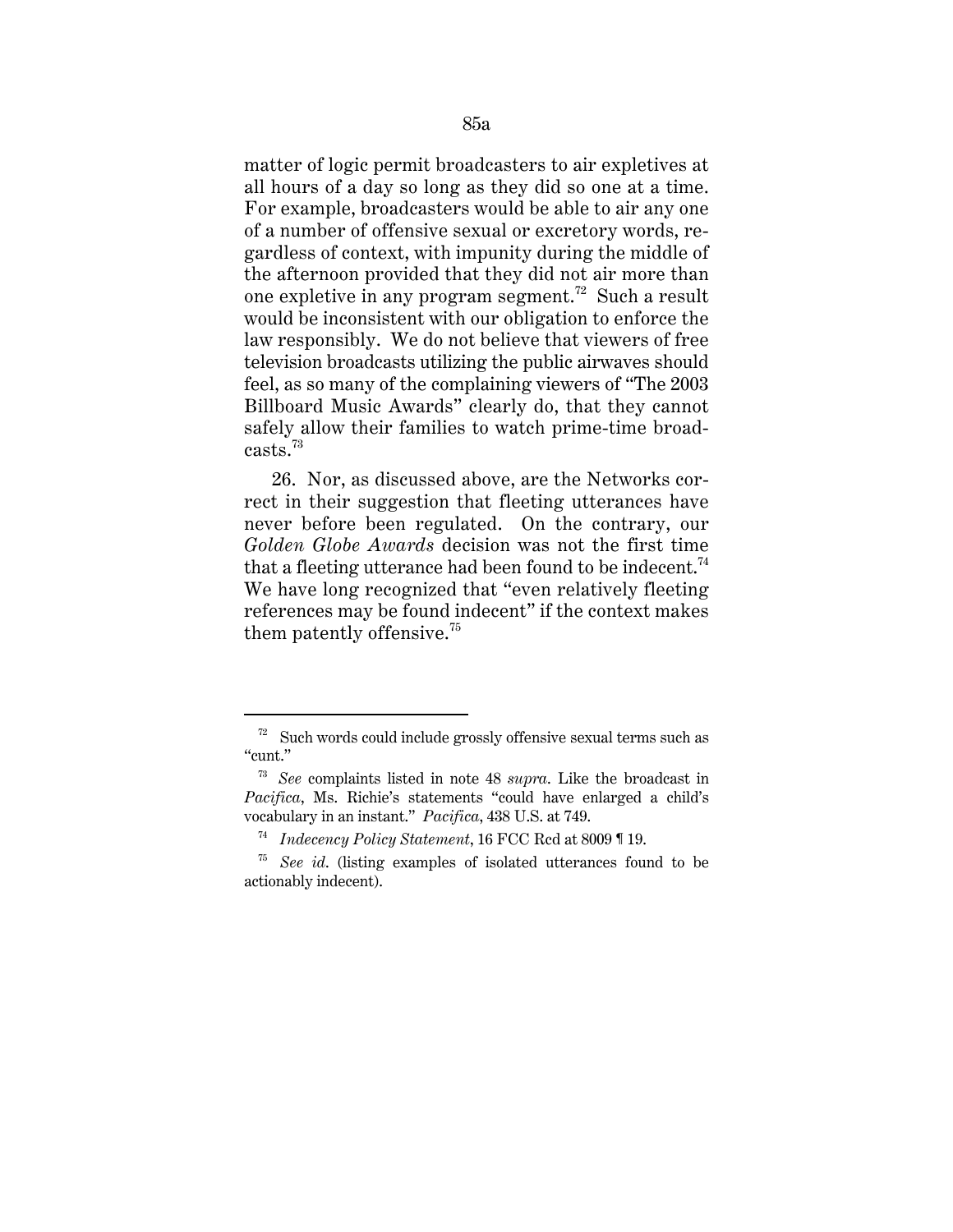27. We thus conclude that the fact that the offensive dialogue here was relatively brief is not dispositive under these particular circumstances. This is not a case involving a single, spontaneously uttered expletive. Rather, it was two sentences, one of which contained a graphic excretory description and the other a vulgar expletive used to heighten the effect of the excretory description. And, as noted above, these statements were not spontaneous slips of the tongue, but rather were planned by the speaker and presaged by the introductory remark to "watch the bad language."

28. With respect to our analysis of the complainedof material, we emphatically reject the argument made by Fox and other broadcasters that the "contemporary community standards" employed by the Commission merely reflect the "subjective opinions" or "the tastes of the individuals with seats on the Commission."76 Rather, as we have previously stated, in evaluating material, we rely on the Commission's "collective experience and knowledge, developed through constant interaction with lawmakers, courts, broadcasters, public interest groups, and ordinary citizens."77

29. In this case, moreover, our assessment of contemporary community standards for the broadcast medium is strongly bolstered by broadcasters' own practices. As mentioned above, during the 10:00 p.m.-6:00 a.m. "safe harbor," broadcasters are permitted to air indecent and profane material. Nevertheless, with rare exceptions, they do not allow the "F-Word" or the "S-

<sup>76</sup> *Joint Comments* at 10-11.

<sup>77</sup> *Infinity Radio License, Inc*., Memorandum Opinion and Order, 19 FCC Rcd 5022, 5026 ¶ 12 (2004).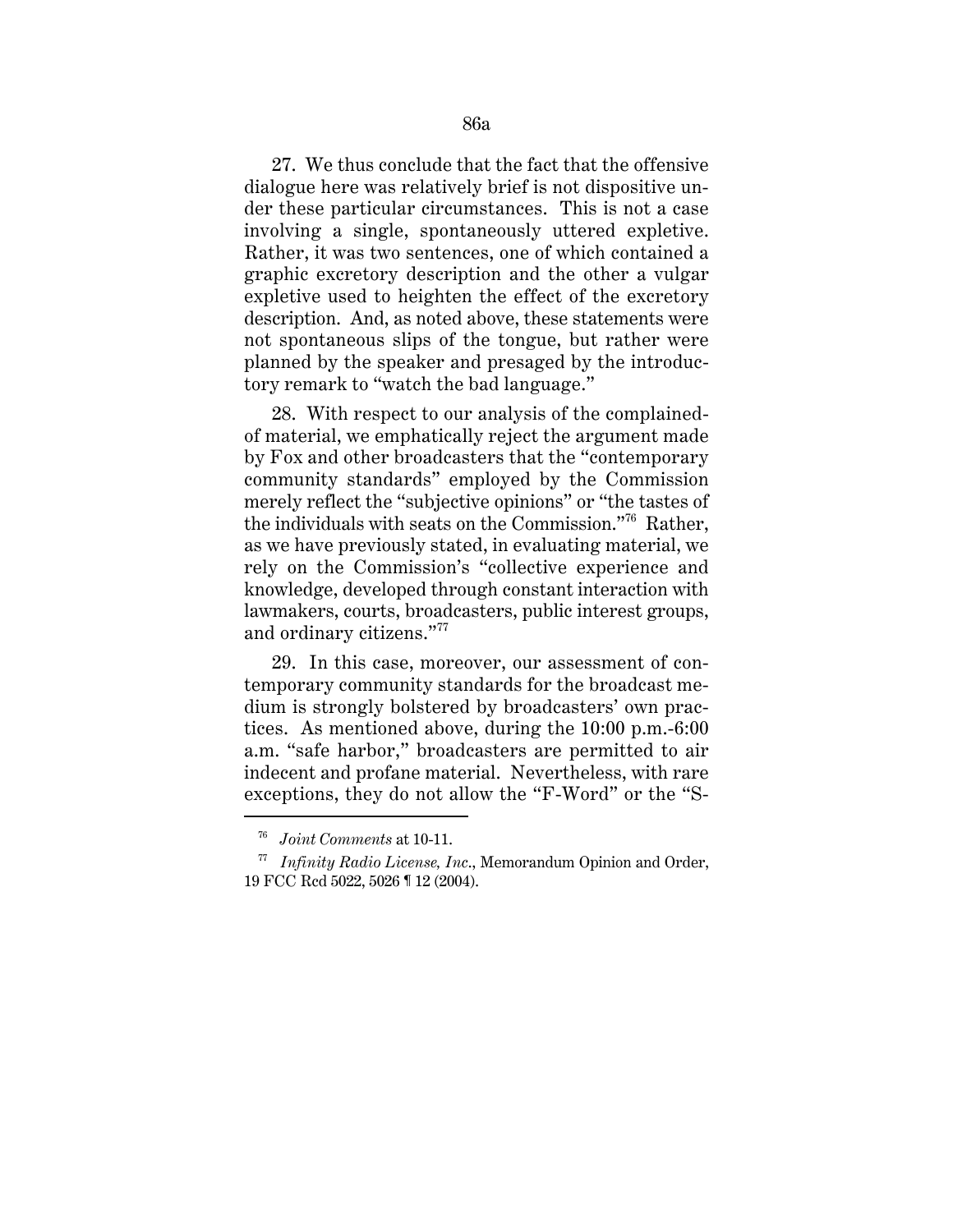Word" to be broadcast during that time period. Fox, for example, "generally prohibit[s] use of any form of the Fword or S-word during any day part, *including latenight programming*."78 NBC also "does not broadcast the 'F-Word' and the 'S-Word'" during the "safe harbor" "except in unusual circumstances" and generally does not allow such language to be broadcast on its flagship late-night program "The Tonight Show with Jay Leno."79 Similarly, ABC, even during safe harbor hours, "generally has not approved the broadcast of the 'f-word' and the 's-word.'"80 For instance, during a recent broadcast of "Nightline," ABC deleted uses of the "F-Word" in a piece on actor Mark Wahlberg.<sup>81</sup> CBS, likewise, indicates that "[g]enerally speaking, broadcast[s] of the 'Fword' and 'S-word' are not permitted under CBS's Television Network Standards *at any time of [the] day*."<sup>82</sup> Hearst also reports that its general policy, "which applies *at all times*, is that vulgar language such as the F-Word and the S-Word [is] not to be knowingly broad-

<sup>&</sup>lt;sup>78</sup> Fox Response to  $9/18/2006$  LOI at 4 (emphasis added).

 $79$  Letter from F. William LeBeau to Marlene H. Dortch, Secretary, FCC, File Nos. EB-03-IH-0355, EB-03-IH-0460, EB-03-IH-0617, EB-04-IH-0295, EB-04-IH-0091, EB-05-IH-0007 at 4-5 (Sept. 29, 2006) ("NBC Response to 9/18/2006 LOI").

<sup>80</sup> Letter from John W. Zucker, Senior Vice President, ABC, Inc. to Marlene H. Dortch, Secretary, FCC, File No. EB-03-IH-0355 at 2 (Sept. 29, 2006) ("ABC Response to 9/18/2006 LOI").

 $81$  "Nightline," Sept. 29, 2006.

<sup>&</sup>lt;sup>82</sup> Letter from Anne Lucey, Senior Vice President, CBS Corp. to Marlene H. Dortch, Secretary, FCC, File No. EB-05-IH-0007 at 2 (Sept. 29, 2006) ("CBS Response to 9/18/2006 LOI") (emphasis added).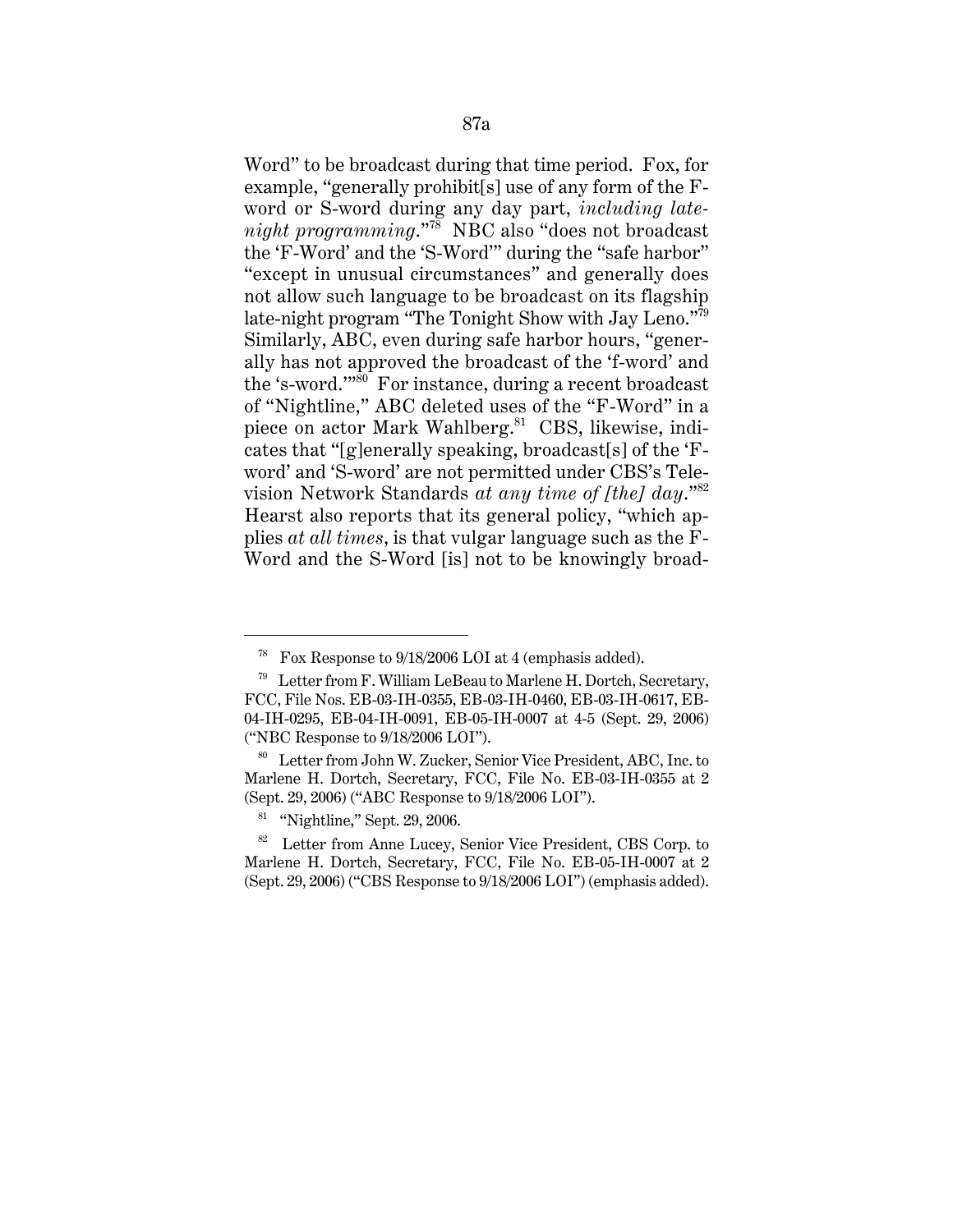cast."83 To be sure, each of the broadcasters avers that in certain contexts, such as the motion picture *Saving Private Ryan*, they do permit the broadcast of the "F-Word" and the "S-Word." However, none of these examples bears even the slightest resemblance to Nicole Richie's comments during "The 2003 Billboard Music Awards."84 Indeed, in Congressional testimony, Fox's President of Entertainment recognized that the very comments at issue here—Ms. Richie's remarks—contained "inappropriate language."85 Moreover, Fox edited out her comments in its broadcasts to the Mountain and Pacific Time Zones.

30. Taken as a whole, broadcasters' practices with respect to programming aired during the safe harbor reflect their recognition that airing the "F-Word" and the "S-Word" on broadcast television is generally offensive to the viewing audience and, in the usual case, not consistent with contemporary community standards for the broadcast medium. They also reinforce our conclusion that Nicole Richie's comments during "The 2003 Billboard Music Awards" were patently offensive under contemporary community standards. For all of these reasons, we conclude that, given the explicit, graphic,

<sup>83</sup> Response of Hearst-Argyle Television, Inc., File No. EB-03-IH-0355 at 3 (Sept. 29, 2006) ("Hearst Response to 9/18/2006 LOI") (emphasis added).

<sup>84</sup> *See* ABC Response to 9/18/2006 LOI at 2; CBS Response to 9/18/2006 LOI at 2-3; Hearst Response to 9/18/2006 LOI at 4-5; NBC Response to 9/18/2006 LOI at 3-4; Fox Response to 9/18/2006 LOI at 4.

<sup>85</sup> *H.R. 3717, the 'Broadcast Decency Enforcement Act of 2004*'*: Hearing Before the Subcommittee on Telecommunications and the Internet of the House Comm. on Energy & Commerce*, 107th Congress, (Feb. 26, 2004) (statement of Gail Berman).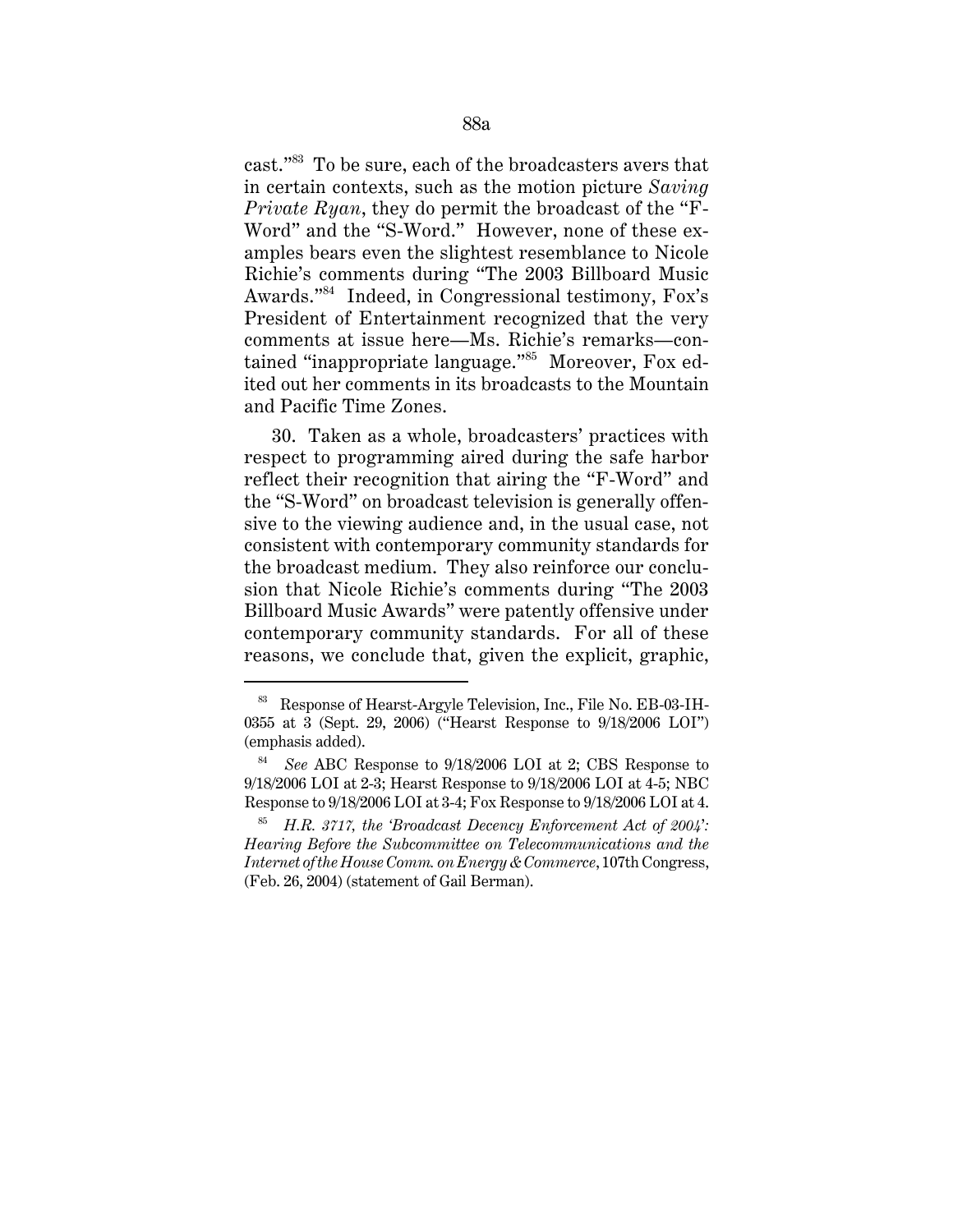vulgar, and shocking nature of Ms. Richie's comments, they were patently offensive under contemporary community standards for the broadcast medium and thus indecent as broadcast.<sup>86</sup>

31. We also disagree that it would be inequitable to hold Fox responsible for airing offensive language during "The 2003 Billboard Music Awards" due to the live, unscripted nature of the material. $87$  In disclaiming responsibility, Fox states that Nicole Richie's and Paris Hilton's scripted dialogue did not contain the "F-Word" or "S-Word." Rather, Ms. Richie's first scripted line read: "Yeah—instead of standing in mud and pig crap." When she spoke, she substituted "cow shit" (which was blocked out in the audio feed) for "pig crap" in that line. In the sentences at issue here, Ms. Richie was scripted to say "Have you ever tried to get cow manure out of a Prada purse? It's not so freaking simple."<sup>88</sup>

32. Fox also describes the measures it employed to delete objectionable material from the broadcast. It says that as in previous years—including during "The 2002 Billboard Music Awards" broadcast when it aired Cher's use of the phrase "fuck 'em"—it utilized a five-second delay that it normally used during the production of live entertainment programming. A Broadcast Standards

<sup>86</sup> The Networks also complain about the Commission's analysis of contemporary community standards in other pending proceedings, such as *The Blues: Godfathers and Sons. See Joint Comments* at 10. In the case of *The Blues*, the Commission has issued only a Notice of Apparent Liability for Forfeiture, *see Omnibus Order* at 2683-87 ¶¶ 7285, and we will address such issues in further proceedings in that case.

<sup>87</sup> *See Response* at 13.

<sup>88</sup> *Id.* at 6.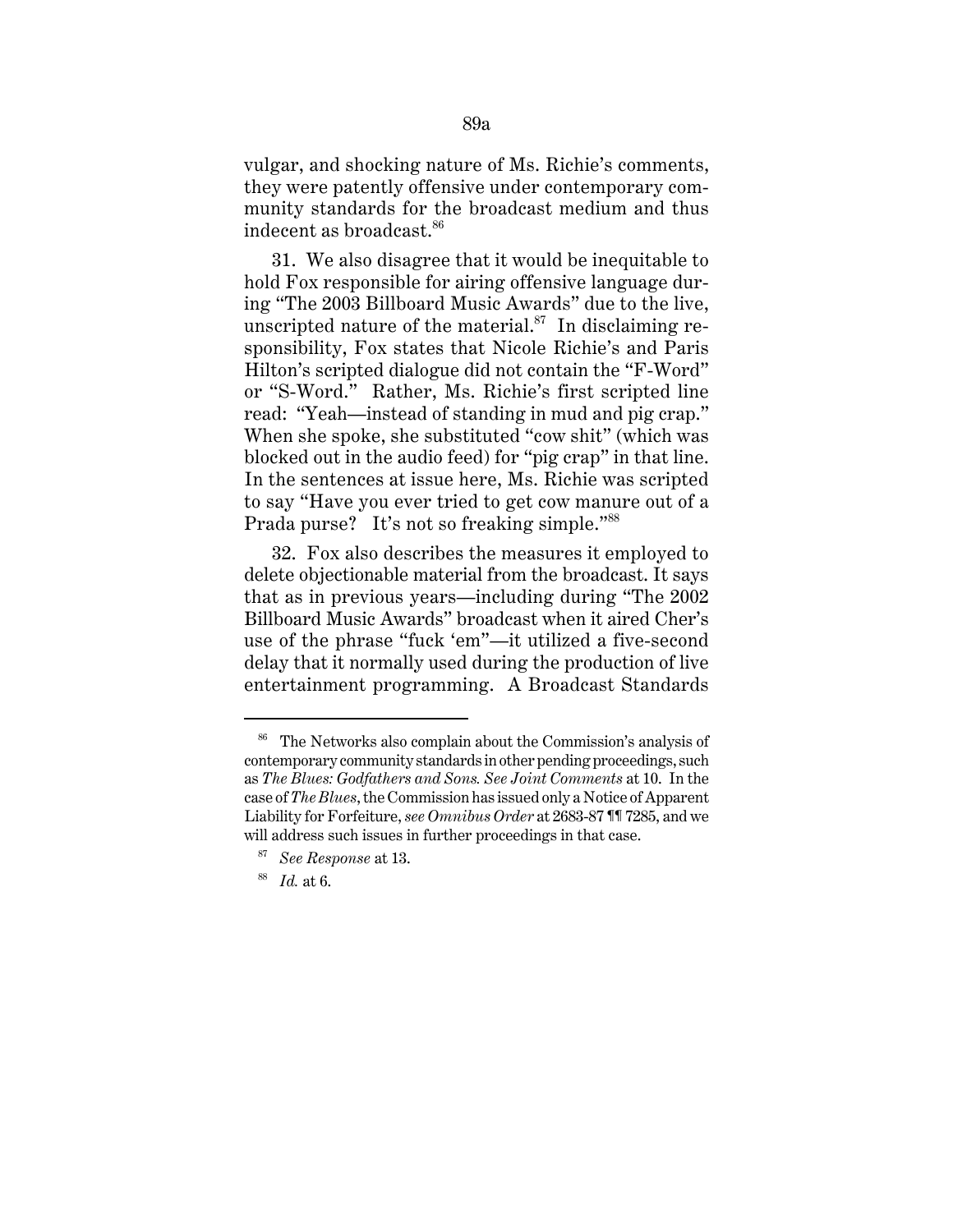employee monitored the broadcast and operated a "delay button" that enables an employee to edit out objectionable content before it airs. Fox also assigned a Broadcast Standards representative to the event to review the script, attend dress rehearsals and be present at the event, as it normally did for the production of live entertainment events. During "The 2003 Billboard Music Awards" program, the employee operating the delay button edited out the vulgar phrase "cow shit" the first time Ms. Richie said it, but failed to edit out the remaining offensive language discussed above. The program aired several hours later on stations in the Mountain and Pacific time zones, and Fox did remove the offensive language before it aired on those stations.<sup>89</sup>

33. As Fox points out, the FCC has long recognized that it may be inequitable to hold a licensee responsible for airing offensive speech during live coverage of a public event under some circumstances. $90$  But the Commission has not hesitated to enforce its indecency standard where, as here, a licensee fails to exercise "reasonable

<sup>89</sup> *Id.* at 8-9. Following this broadcast, Fox implemented a longer delay mechanism and a second delay button for all live broadcasts to serve as a back-up. *Id*. at 9. In its recent response to a LOI relating to the broadcast of "The 2002 Billboard Music Awards," Fox states that it now uses a total of four delay buttons for all live broadcasts of entertainment programming. In addition, it "recognizes that certain performers may present more risk of spontaneous objectionable content during live performances than others" and thus "has begun to tape in advance certain performances to air during otherwise 'live' broadcasts." See Letter from John C. Quale to Marlene H. Dortch, Secretary, FCC, File No. EB-03-IH-0460 at 6 (Sept. 21, 2006) ("Fox Response to 9/7/06 LOI").

<sup>90</sup> *Pacifica*, 438 U.S. at 733 n.7, *quotin*g *Pacifica Foundation*, 59 FCC 2d at 893 n.1. *See Response* at 12.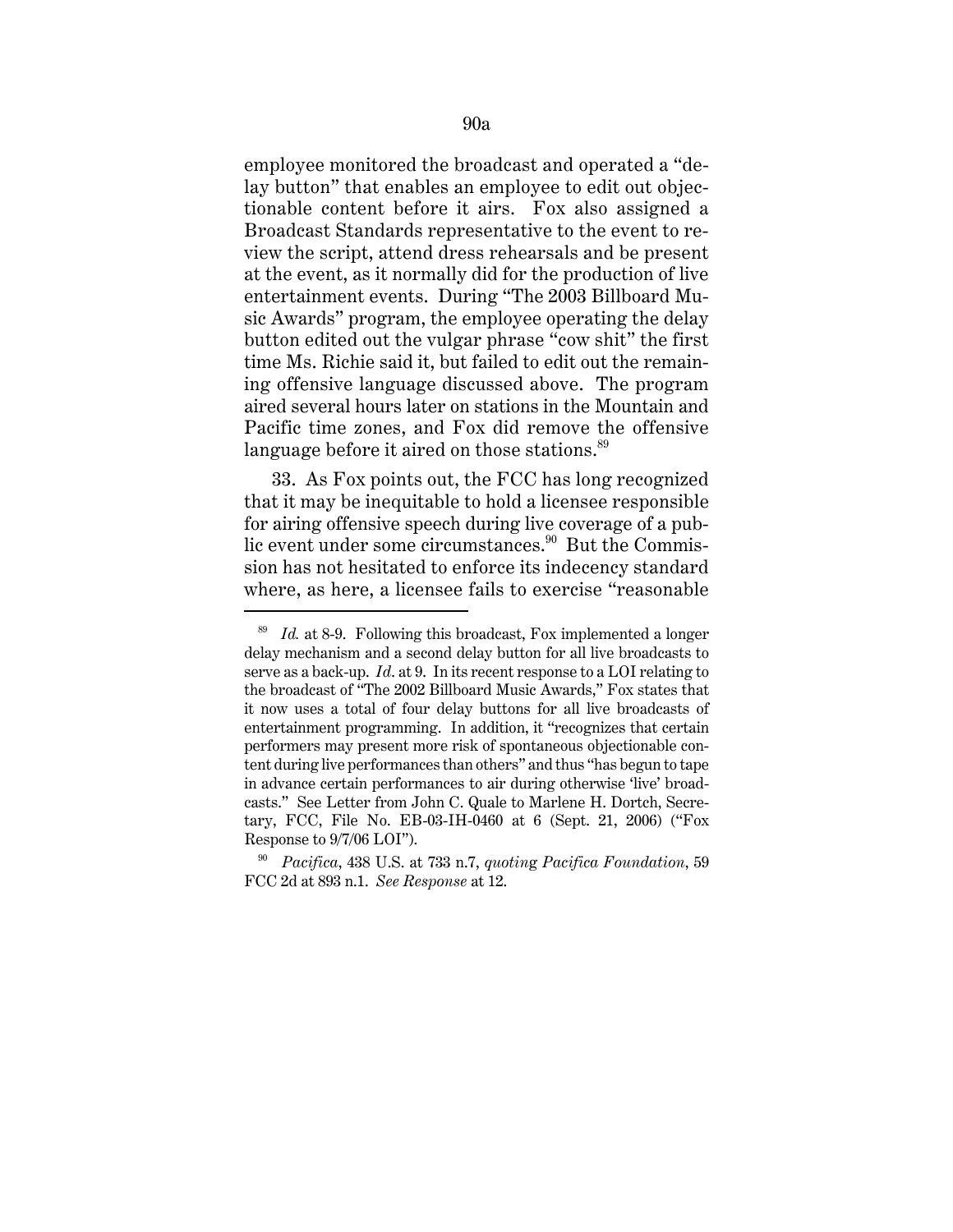judgment, responsibility and sensitivity to the public's needs and tastes to avoid patently offensive broadcasts."91 Here, the original script for "The 2003 Billboard Music Awards" increased the likelihood that Ms. Richie would ad-lib offensive remarks; as noted above, it called for her to make excretory references to "pig crap" and "cow manure," and to substitute the euphemism "freaking" for the "F-Word."92 Such a script

<sup>91</sup> *Pacifica Foundation, Inc*., 2 FCC Rcd at 2700 ¶ 18. *See Liability of San Francisco Century Broadcasting, L.P.*, Memorandum Opinion and Order, 8 FCC Rcd 498, 499 ¶ 7 (1993) ("the mere fact that a show is live does not excuse a station from exercising its editorial responsibilities, especially where commonly available screening techniques can eliminate the element of surprise."), *citing Sound Broadcasting Corp*., Notice of Apparent Liability, 6 FCC Rcd 2174 (Mass Media Bur. 1991); *Radio Station KFMH-FM, Muscatine, Iowa*, Notice of Apparent Liability, 9 FCC Rcd 1681, 1681-82 (Mass Media Bur. 1994) (rejecting contention that licensee should not be held responsible for broadcasting live and unscripted offensive material from an outside source where the broadcaster suspected "that the caller involved was the same person who had told the objectionable joke only eight minutes earlier" but "chose to place the call on the air rather than to discontinue the broadcast or to use precautions such as a delay device."); *L.M. Communications*, Notice of Apparent Liability, 7 FCC Rcd 1595 (Mass Media Bur. 1992) (rejecting argument that broadcaster should not be sanctioned for airing indecent material within live and unscripted programming where "the scatological material as broadcast involved a deliberate and repetitive use of the word 'crap' to heighten the audience's awareness of and attention to the subsequent use of the term 'shit' by the announcer.").

<sup>92</sup> *See* Response at 6; *see also Complaints Against Various Television Licensees Concerning Their February 1, 2004 Broadcast of the Super Bowl XXXVIII Halftime Show*, Forfeiture Order, 21 FCC Rcd 2760, 2769 ¶ 19 (2006) (citing evidence that "there is always a risk that performers will ad-lib remarks or take unscripted actions, and that the risk level varies according to the nature of the performance.") (subsequent history omitted).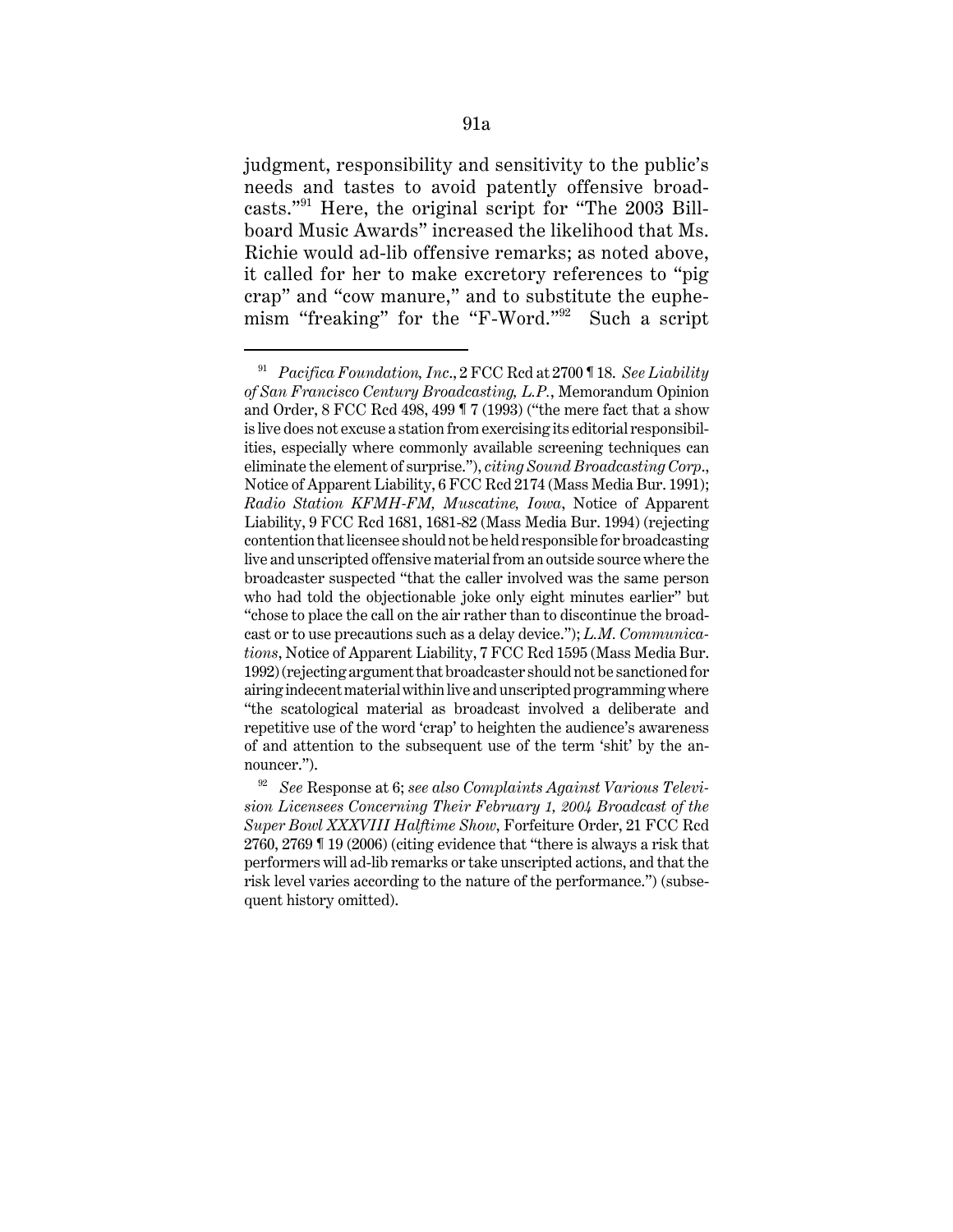might have posed minimal risk in the hands of some performers. Relying on Ms. Hilton and Ms. Richie to avoid vulgar language, however, involved a substantially greater risk.93 As Fox well knew, Ms. Richie frequently used indecent language in inappropriate contexts. For example, during the three episodes of "The Simple Life" that it broadcast in the days leading up to the "The 2003 Billboard Music Awards," Fox felt it necessary to bleep expletives (the "F-Word" or "S-Word") uttered by Ms. Richie no fewer than nine times.<sup>94</sup> Yet Ms. Richie was still selected as a presenter for the live, prime-time awards show, and Fox has not claimed it made any effort to caution Ms. Richie about its broadcast standards for the program or that it took any special precautions (beyond its standard five-second delay) to guard against her use of expletives on the air. Indeed, Fox does not

<sup>93</sup> *See supr*a note 27. As discussed above, Fox advertised Ms. Hilton and Ms. Richie as being "totally-out-ofcontrol" on the cover of the Simple Life DVD. Additionally, *The Los Angeles Times* review of the first episode of "The Simple Life" describes Ms. Hilton and Ms. Richie as "out-of-control." Carina Chocano, *Work for a Living? What a Concept*, L.A. Times, Dec. 2, 2003, at 1 (Calendar Section).

<sup>94</sup> *"The Simple Life*," Season 1, Episodes 1-3. In addition, Ms. Richie's penchant for cursing is highlighted in a scene during the first episode in which their host, reviewing the house rules with them, states "no cussing or bad language," at which point the camera focuses on Ms. Richie giggling helplessly at Ms. Hilton. Their penchant for vulgarity is also illustrated during the third episode in two scenes at a local fast food franchise where Ms. Richie and Ms. Hilton are working for the day. Directed to change the letters of a sign out front to read "Half Price Burgers All Day," they instead arrange the letters to read "1/2 Price Anal Salty Weiner Bugers." Later, standing on the curb in costumes of the restaurant's mascot, an animated milkshake, they stick up their respective middle fingers (which are pixilated) to passersby.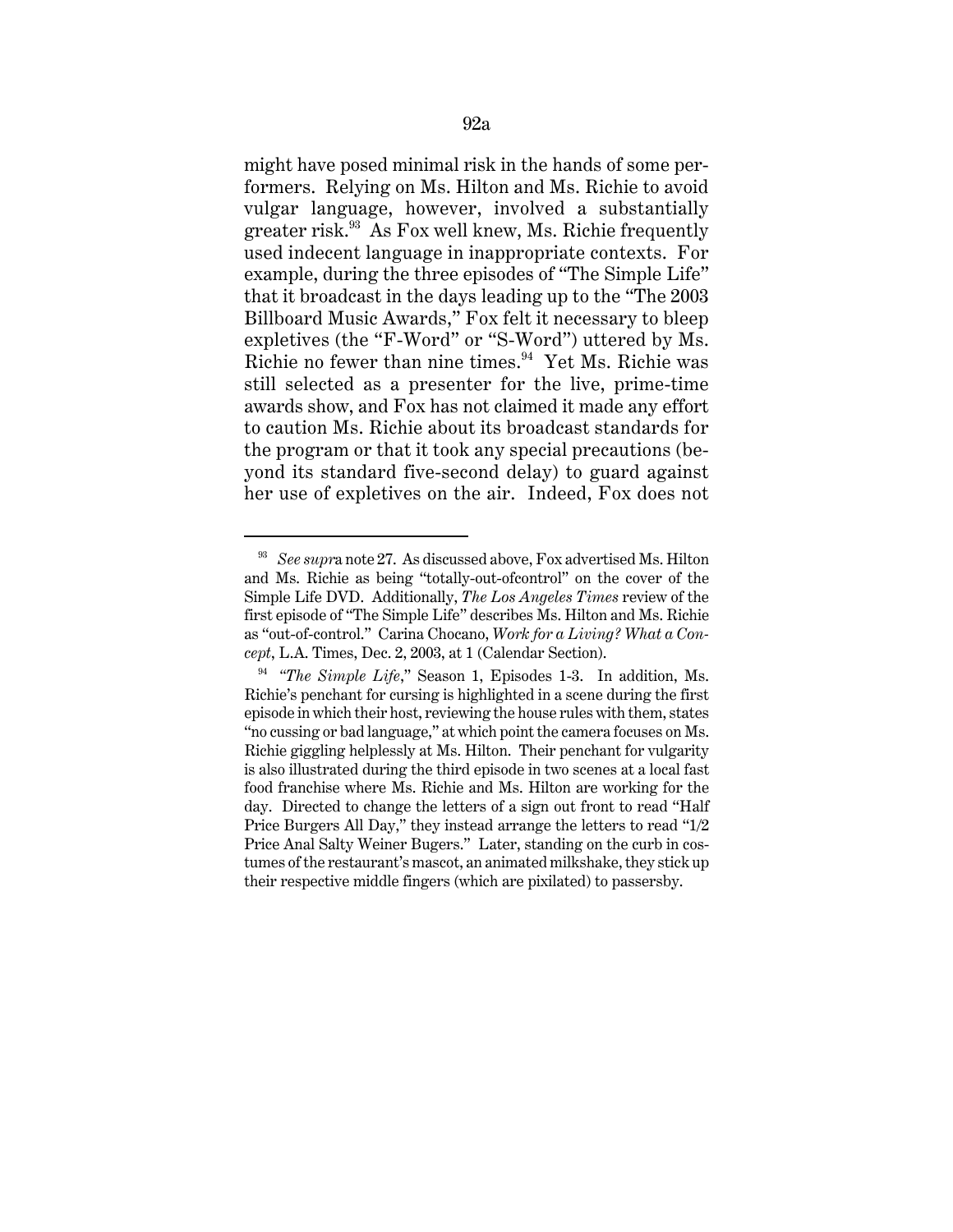even contend that it took any action against Ms. Richie after this episode.

34. Even more significant, the particular five-second delay and editing system that Fox used in this case had already proved inadequate to delete Cher's offensive language during Fox's broadcast of "The 2002 Billboard Music Awards" the previous year. During that broadcast, Cher, when accepting an award, had stated, "'People have been telling me I'm on the way out every year, right? So fuck 'em.'"95 According to Fox, the employee in charge of deleting objectionable material did not act quickly enough and ended up editing out dialogue that aired after Cher's comment.<sup> $56$ </sup> Despite this failure, Fox took no additional precautions to avoid airing such material the next year. $97$  The record also demonstrates that steps may be taken, such as adding "delay buttons" or lengthening the delay, that allow for far more effective editing of potentially objectionable content.<sup>98</sup> Here,  $F$ ox itself contends that the time delay and editing system that it used for "The 2003 Billboard Music Awards" was inadequate, maintaining that it imposed on the operator a "Herculean task" because he was "essentially trying to watch two programs at once—the live version occurring in real-time and the delayed version that was broadcast seconds later."<sup>99</sup> Then, if he heard or saw objectionable content, he was required to "press the appropriate audio

<sup>95</sup> *See infra* para. 56.

<sup>&</sup>lt;sup>96</sup> *See* Fox Response to 9/7/06 LOI at 5.

<sup>97</sup> *See* Response at 5.

<sup>98</sup> *See, e.g., id*. at 8-9.

<sup>&</sup>lt;sup>99</sup> Fox Response to  $9/18/2006$  LOI at 10 n. 21.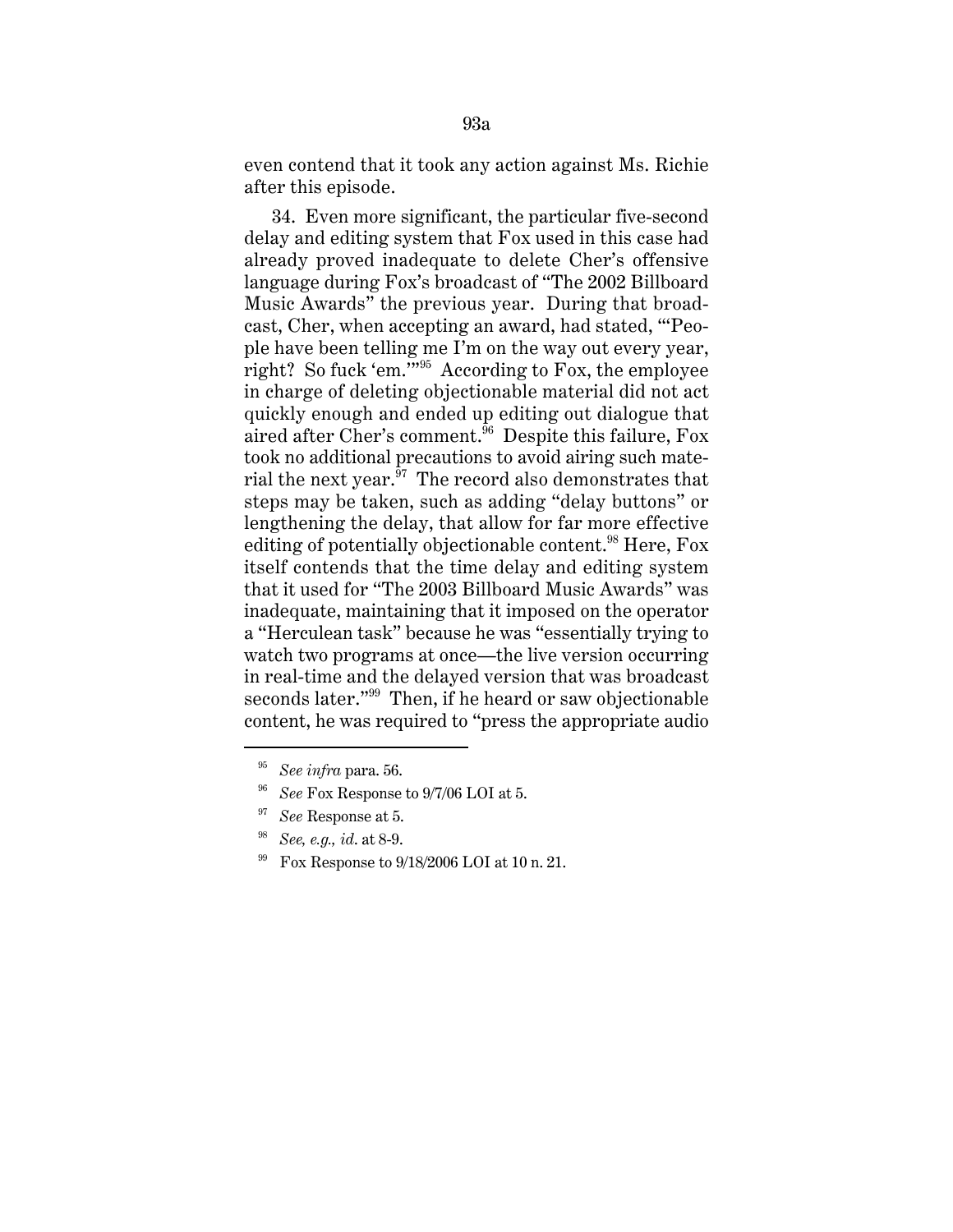and/or video delay buttons at the precise instant necessary to eliminate the objectionable content from the delayed feed" while at the same time "staying abreast of the continuing live feed."100 In short, under these circumstances, Fox should have recognized the high risk that "The 2003 Billboard Music Awards" broadcast raised of airing indecent material. Nevertheless, Fox chose to rely on the same delay and editing system that had proved inadequate the previous year to delete an expletive during the same show. We are not persuaded, therefore, that Fox's efforts to edit out the offensive language were diligent or reasonable.

35. We recognize that no delay and editing system is foolproof and that there is always a possibility of human error in using delay equipment to edit live programming. The Commission can and will consider these facts in deciding what, if any, remedy is appropriate. In this case, however, as discussed above, we conclude that Fox's efforts to prevent and edit out Ms. Richie's comments were not diligent or reasonable.

36. Holding Fox responsible for airing indecent material in this case does not place live broadcasts at risk or impose undue burdens on broadcasters.<sup>101</sup> This case does not involve breaking news coverage that Fox and other broadcasters have traditionally presented in so-

<sup>&</sup>lt;sup>100</sup> *Id.* By contrast, Fox states that its current time delay and editing system "relies upon technology to ensure that once an edit button is pressed, the potentially objectionable content is edited at the right time during the delayed feed." *Id.* As stated above, Fox's current system also utilizes more than one employee "to provide redundancy." *Id.* at 10.

<sup>101</sup> *See Joint Comments* at 12-16.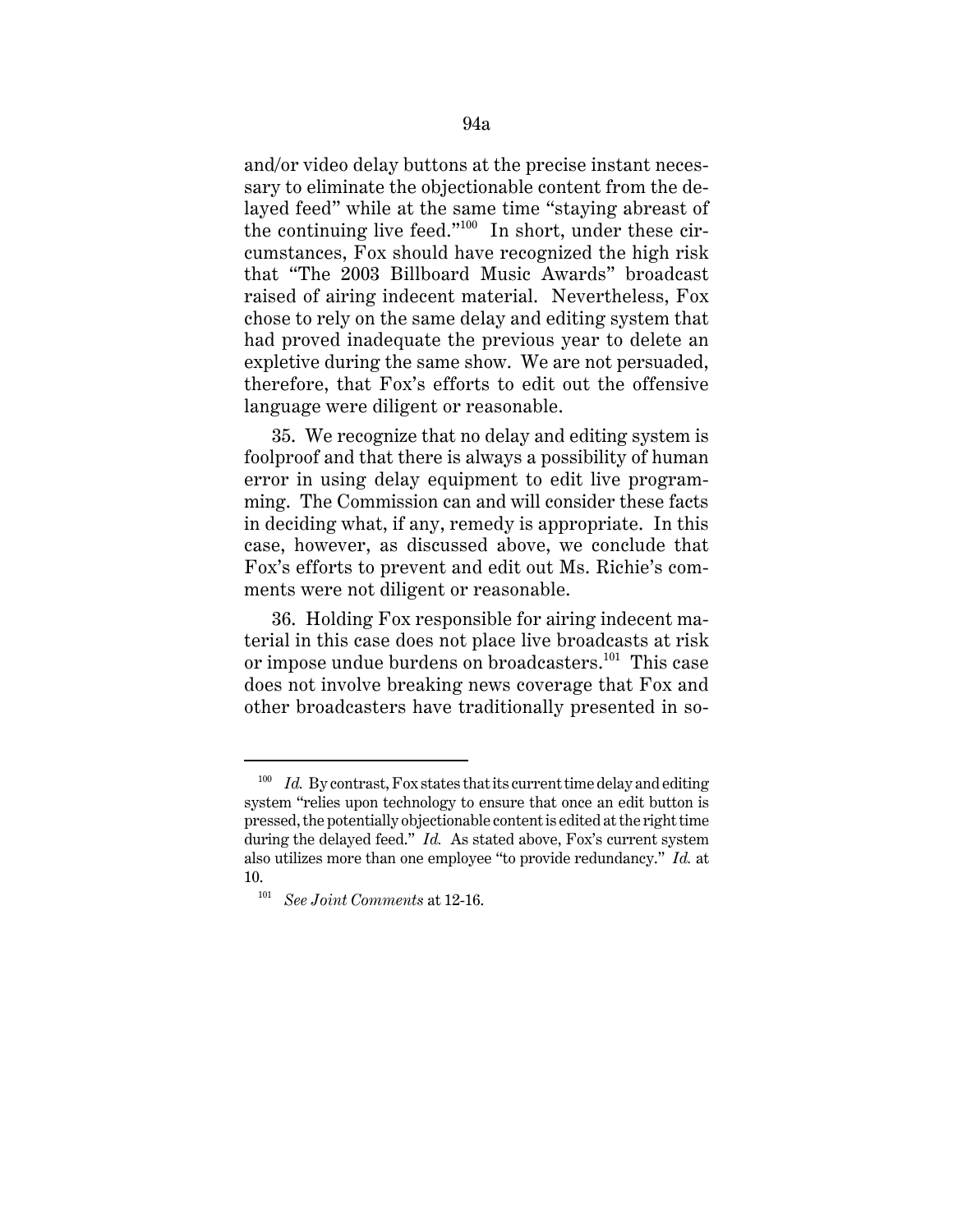called "real time."102 Nevertheless, Fox argues that "[t]he live presentation of awards shows . . . is what makes this content so compelling."<sup>103</sup> Fox, however, did not even decide to air the program live in much of the country. Rather, viewers in the Mountain Time Zone saw the program with a one-hour delay, and those in the Pacific Time Zone experienced a three-hour delay. We find it difficult to understand why viewers on the East Coast would no longer find "live programming" to be "compelling" with a ten-second delay while it is evidently acceptable to provide this programming to viewers in the western half of the country with a one-hour or three-hour delay. Moreover, with respect to awards shows as a whole, the record reflects that the vast majority of awards shows are not aired by major networks live in the Pacific Time Zone.<sup>104</sup> Rather, they are generally broadcast with a three-hour delay, thus undermining any assertion that it is important that viewers see the presentation of the awards without the compara-

 $102$  Since this case does not involve breaking news or sports programming, we do not address issues involving such programming here. But as we recognize elsewhere in this Order, "in light of the important First Amendment interests at stake as well as the crucial role that context plays in our indecency determinations, it is imperative that we proceed with the utmost restraint when it comes to news programming." *See infra*, § III.C.

<sup>103</sup> See *Joint Comments*, Appendix X (Declaration of Peter Ligouri) at ¶ 2.

 $104$  Of the 32 awards shows that were broadcast by the major networks and are discussed in the record, only the Academy Awards aired live in all time zones. *See* ABC Response to 9/18/2006 LOI at 2; NBC Response to 9/18/2006 LOI at 4 and Exh. C.; Fox Response to 9/18/2006 LOI at 3-4; CBS Response to 9/18/2006 LOI at 7.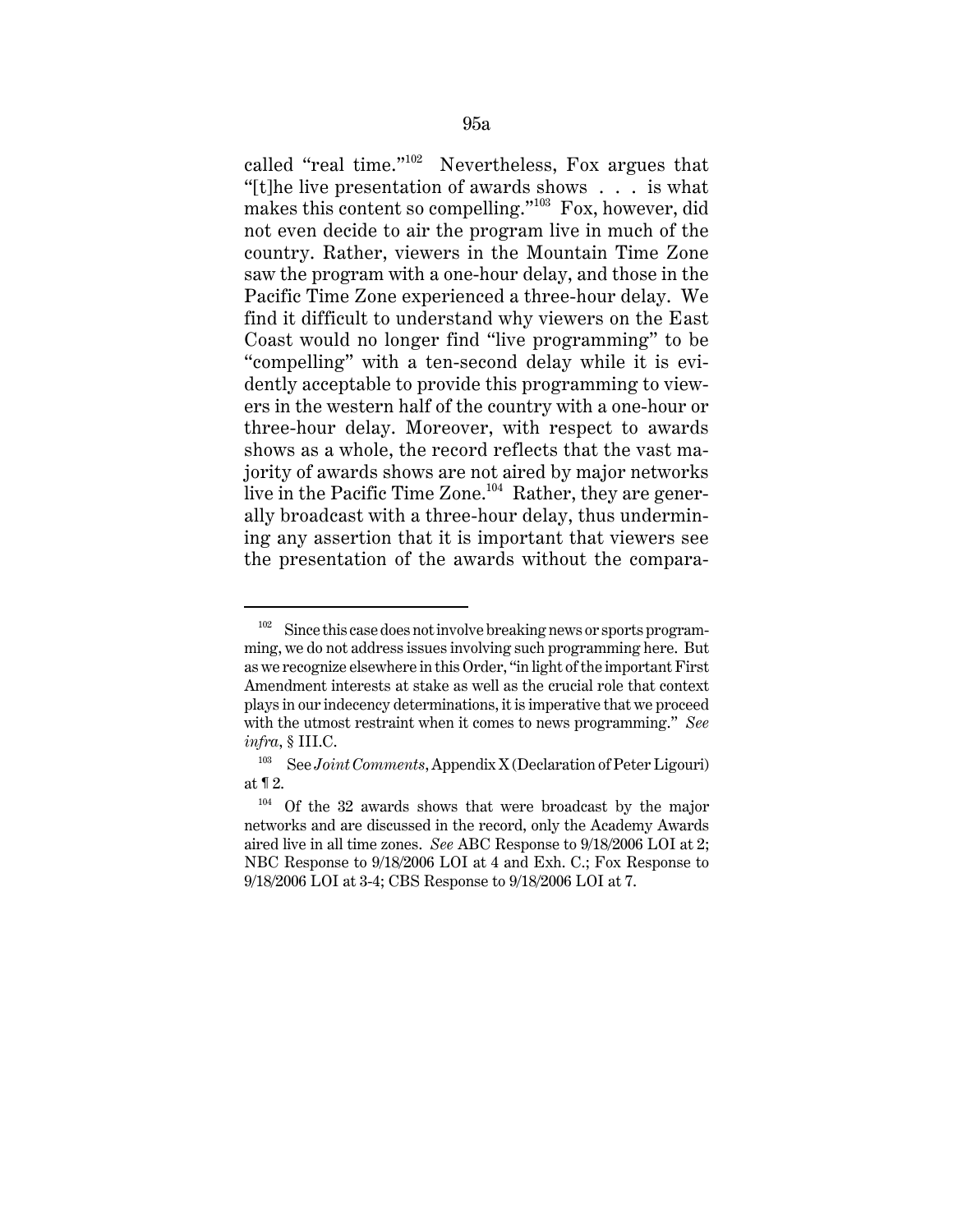tively minimal delay required to remove indecent language.

37. Under the circumstances, we fail to see how a delay of five, ten, or even fifteen seconds meaningfully affects the value of this programming or significantly implicates First Amendment values. In this vein, we note that so-called "live" programming is not literally live—viewers at home do not see an event at the very time that it is actually occurring. Rather, there is a natural delay caused by the time that it takes a signal to reach viewers. The record shows that digital signals, for example, may take up to 1.3 to 3.3 seconds to reach viewers over-the-air.<sup>105</sup> And, if viewers are receiving such signals through a cable operator or satellite provider, there may be an additional delay of up to 3 seconds.<sup>106</sup> Finally, if a viewer has a digital video recorder, there is another additional delay of approximately another halfsecond.<sup>107</sup> Thus, using a conservative estimate, a viewer may be watching an event more than three seconds after it occurs, even in the absence of any delay technology. In light of this, we fail to see how there is a meaningful adverse impact on a viewer's experience because he or she learns the winner of the Billboard Award for Top 40 Mainstream Track some eight to eighteen seconds after

<sup>&</sup>lt;sup>105</sup> Fox Response to  $9/18/2006$  LOI at 11.

<sup>106</sup> *Id*.

<sup>107</sup> *Id*. *See* ABC Response to 9/18/2006 LOI at 7-8 (reporting that transmitting signals from ABC's New York Broadcast Center to affiliates results in less than a two second delay, that feeding live material from remote locations to ABC's New York Broadcast Center may cause an additional delay of up to a second, and that distribution of the signals to the consumers through cable and satellite systems may cause an additional delay).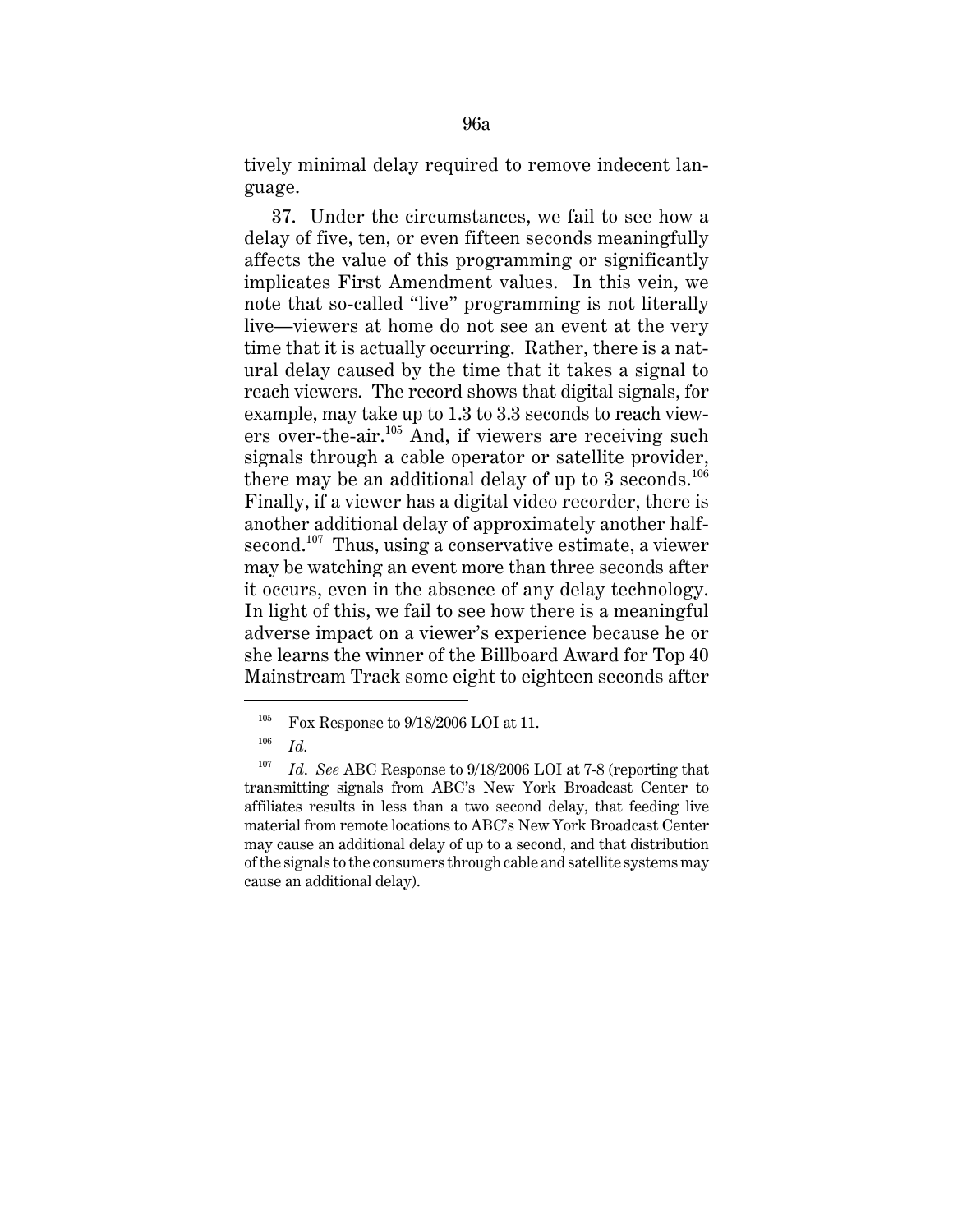the winner is announced on stage in Las Vegas (with a delay) as opposed to after the normal three to six seconds (without one).

38. Finally, we note that our decision here will not deprive Fox of the ability to present such programming in substantially the same way that it has in the past. Fox has utilized a time delay and other procedures to avoid airing patently offensive material during live entertainment broadcasts such as "The 2003 Billboard Music Awards" for years before the Commission's decision in the *Golden Globe Awards Order*. 108 We also disagree that "delaying live broadcasts to edit potentially offensive language inevitably results in overbroad censorship of appropriate material."109 As the D.C. Circuit observed, "some degree of self-censorship is inevitable and not necessarily undesirable so long as proper standards are available."110 The possibility that an over-zealous broadcast standards employee may "dump" material that is not actionably indecent during the live presentation of an awards show does not outweigh the compelling

<sup>108</sup> *See Response* at 8; *see also* Fox Response to 9/7/06 LOI at 5. In addition, Fox uses delays for live entertainment broadcasts even after 10 p.m. *See id.* at 5-7. The Commission's indecency regulation does not apply at that time, *see* 47 C.F.R. § 73.3999(b), so Fox obviously has reasons apart from regulatory compulsion for using a delay.

<sup>109</sup> *Joint Comments* at 15.

<sup>110</sup> *Action for Children's Television v. FCC*, 59 F.3d 1249, 1261 (D.C. Cir. 1995), *cert. denied*, 516 U.S. 1072 (1996) (*ACT IV*), *citing Pacifica*, 438 U.S. at 743. *See ACT III*, 58 F.3d at 666 ("Whatever chilling effects may be said to inhere in the regulation of indecent speech, these have existed ever since the Supreme Court first upheld the FCC's enforcement of section 1464 of the Radio Act.").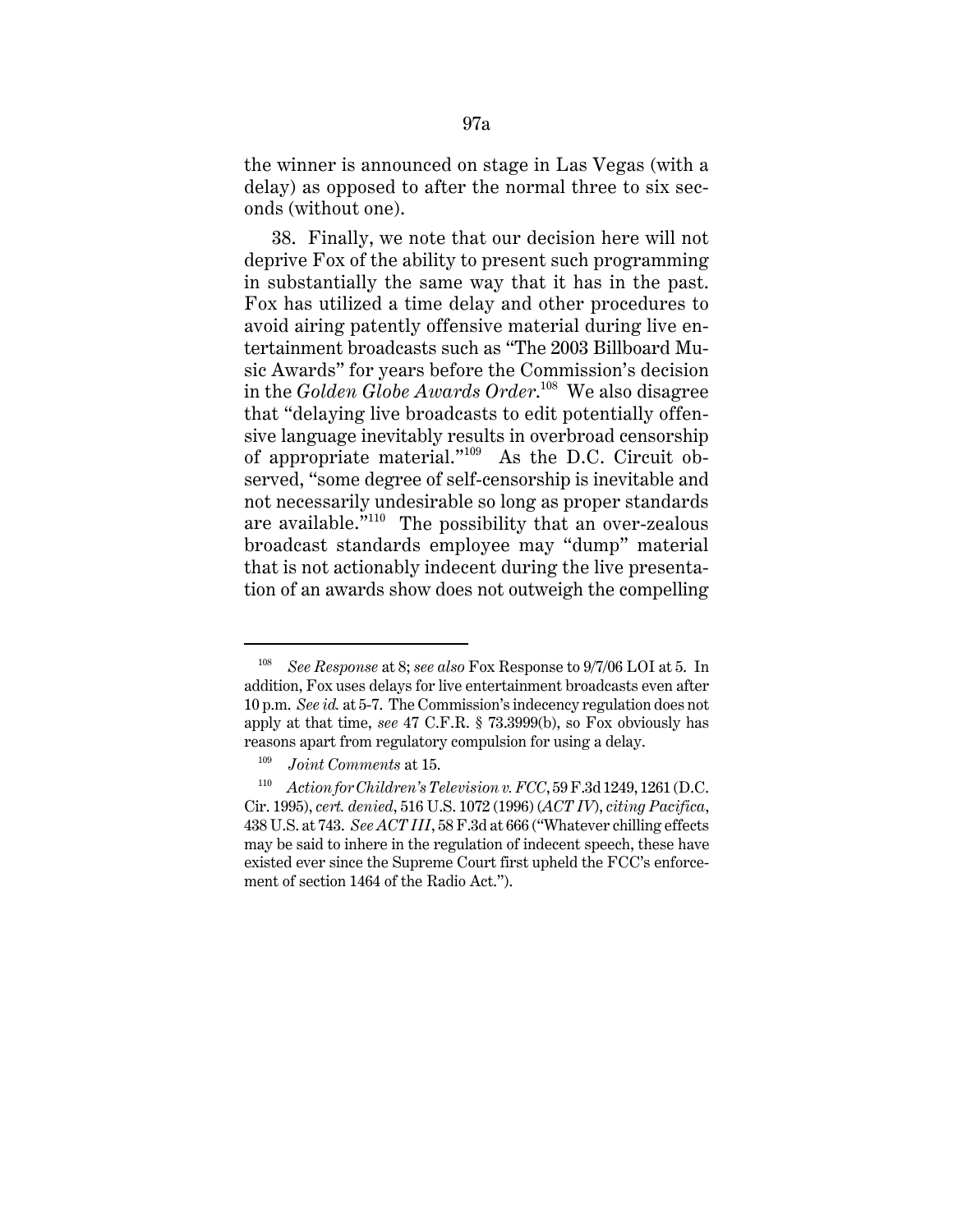interest in preventing patently offensive broadcasts such as the one that occurred in this case.

39. For all of these reasons, we conclude that Fox's broadcast of "The 2003 Billboard Music Awards" violated the prohibitions in 18 U.S.C. § 1464 and the Commission's rules against broadcast indecency and that it is not inequitable to hold Fox responsible for these violations.

40*. Profanity Analysis*. Consistent with our decisions in the *Golden Globe Awards Order* and the *Omnibus Order*, we also find that the complained-of language in the program at issue violated Section 1464's prohibition on the broadcast of "profane" utterances.<sup>111</sup> In the *Golden Globe Awards Order*, the Commission concluded that the "F-Word" was profane within the meaning of Section 1464 because, in context, it constituted vulgar and coarse language "'so grossly offensive to members of the public who actually hear it as to amount to a nuisance.'"112 Similarly, we concluded in the *Omnibus Order* that the "S-Word" is a vulgar excretory term so grossly offensive to members of the public that it amounts to a nuisance and is presumptively profane.<sup>113</sup> In certain cases, language that is presumptively profane will not be found to be profane where it is demonstrably essential to the nature of an artistic or educational work

 $111$  18 U.S.C. § 1464.

<sup>112</sup> *Golden Globe Awards Order*, 19 FCC Rcd at 4981 ¶ 13, *quoting Tallman v. United States*, 465 F.2d 282, 286 (7th Cir. 1972).

<sup>113</sup> *Omnibus Order*, 21 FCC Rcd at 2686 ¶ 81 ("Like the 'F-Word,' [the 'S-Word'] is one of the most offensive words in the English language, the broadcast of which is likely to shock the viewer and disturb the peace and quiet of the home.").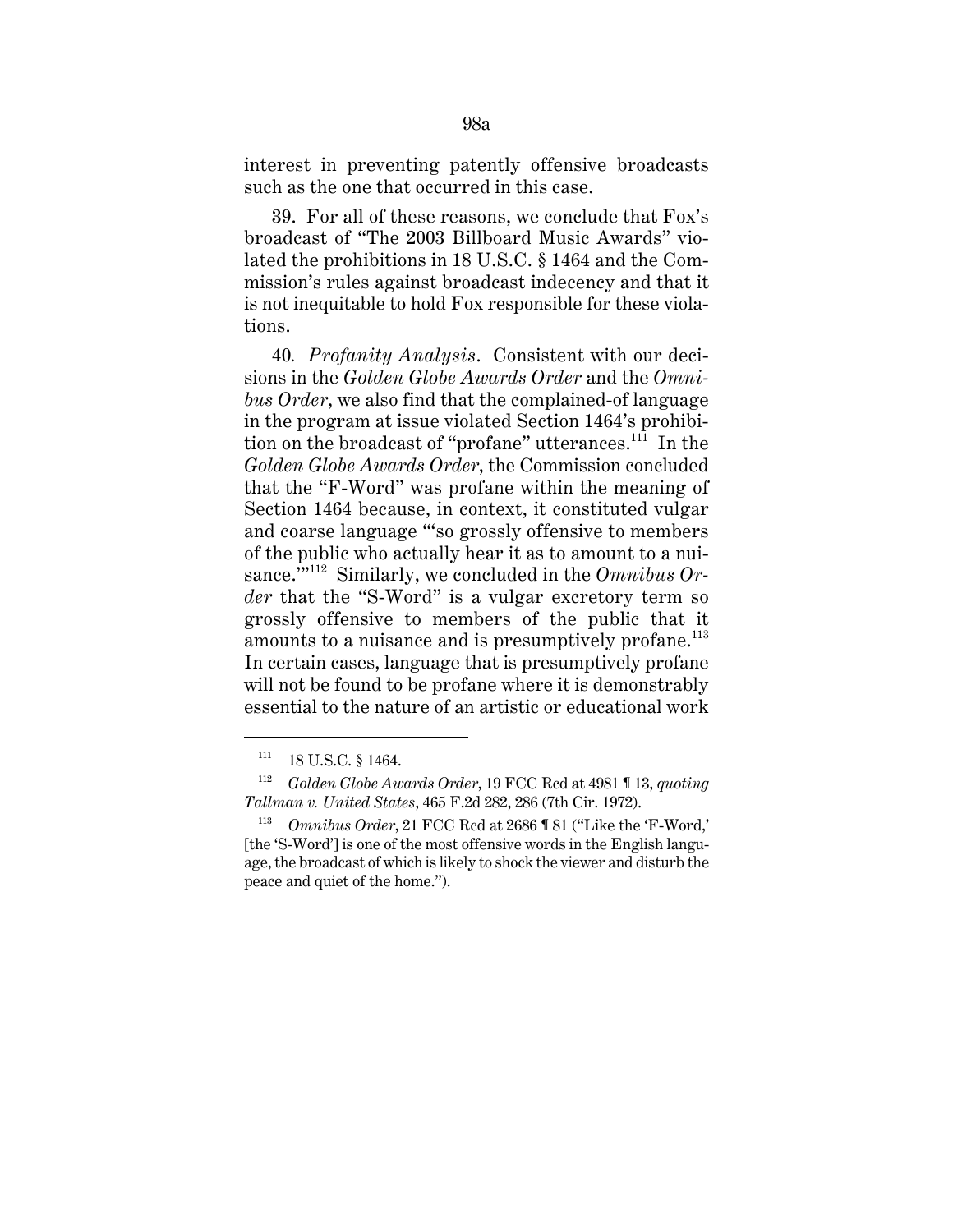or essential to informing viewers on a matter of public importance.114 However, such circumstances are not present here: Fox does not contend that Ms. Richie's profane language was essential to informing viewers on a matter of public importance or that modifying the language would have had a material impact on its function as a source of news and information. On the contrary, Fox sought (albeit unsuccessfully) to delete the profane language, and did remove it before the program aired on time delay in the Mountain and Pacific Time Zones.<sup>115</sup> It is undisputed that the complained-of material, including the "F-Word" and the "S-Word," was broadcast within the 6 a.m. to 10 p.m. time frame relevant to a profanity determination.116 Because there was a reasonable risk that children may have been in the audience at the time of the broadcast on December 10,  $2003$ ,<sup>117</sup>, the broadcast is legally actionable.

41. Contrary to the Networks' *Joint Comments*, we believe that our interpretation of "profane" as used in Section 1464 is appropriate.<sup>118</sup> The word has long carried a variety of meanings, including non-religious

<sup>114</sup> *Id*. at 2669 ¶ 19, *citing Complaints Against Various Television Licensees Regarding Their Broadcast on November 11, 2004 of the ABC Television Network's Presentation of the Film "Saving Private Ryan,*" Memorandum Opinion and Order, 20 FCC Rcd 4507, 4512-14 ¶¶ 13-18 (2005).

<sup>115</sup> *Response* at 8.

<sup>116</sup> *See Omnibus Order*, 21 FCC Rcd at 2666 ¶ 8.

<sup>117</sup> *See supra* para. 18 (noting that, according to Nielsen ratings data, 23.4% of the people watching an average minute of "The 2003 Billboard Music Awards" broadcast were under 18, and 11% were between the ages of 2 and 11).

<sup>118</sup> *See Joint Comments* at 28-32; Thomas Jefferson Center For the Protection of Free Expression Comments at 11-15 (Sept. 21, 2006).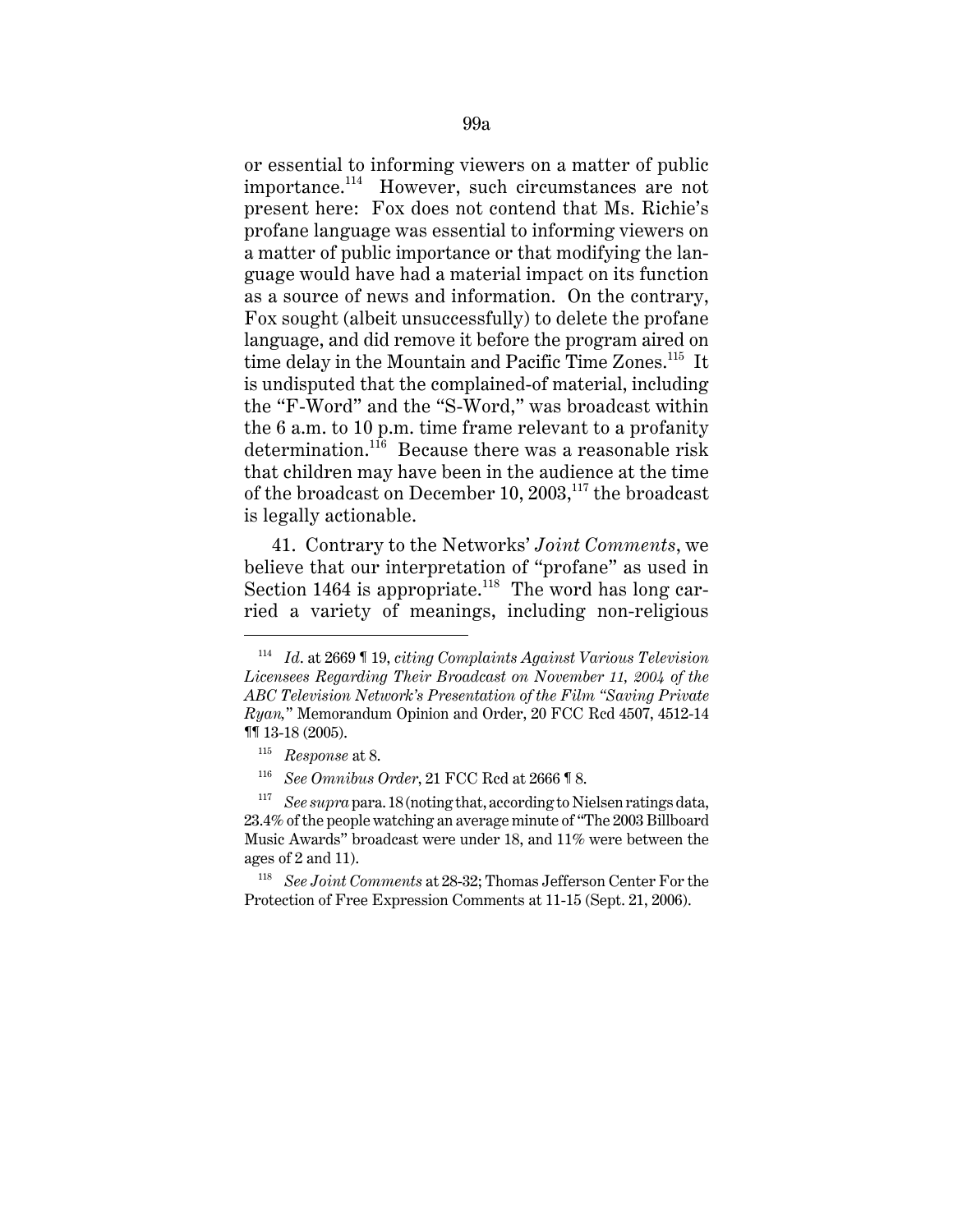## 100a

meanings.119 Several courts have interpreted the word in a non-religious sense, consistent with the established rule that a court should construe a statute, if reasonably possible, to avoid constitutional problems.<sup>120</sup> Further,

<sup>&</sup>lt;sup>119</sup> The 1891 edition of the Century Dictionary includes this definition of profane: "2. To put to a wrong use; employ basely or unworthily." Century Dictionary 4754 (1891 ed.). In an appendix to his concurring opinion in *Burstyn v. Wilson*, 343 U.S. 495, 533-40 (1952), Justice Frankfurter collected definitions of "sacrilege," "blasphemy," and "profane" dating to 1651. The earliest of these definitions of profane is "to apply any thing sacred to common use. To be irreverent to sacred persons or things. To put to a wrong use." *Id*. at 536, *quoting* Rider, A New Universal English Dictionary (London, 1759). The next is "To violate; to pollute.—To put to wrong use." *Id.* at 537, *quoting* Kenrick, A New Dictionary of the English Language (London, 1773). Frankfurter's concurring opinion also notes that Funk & Wagnalls' New Standard Dictionary of the English Language, first copyrighted in 1913, includes a definition of "to profane" as "3. To vulgarize; give over to the crowd." *Id.* at 527 n. 48. Thus, we disagree that Congress clearly would have understood the term in 1927 to mean only blasphemous or sacrilegious. *Joint Comments* at 28.

<sup>120</sup> *See Tallman v. United States*, 465 F.2d at 286; *State v. Richards*, 896 P.2d 357, 364 (Id. App. 1995) (in rejecting a vagueness challenge to state statute proscribing telephone harassment through, *inter alia*, "obscene, lewd or profane language," construing "profane" to mean "characterized by abusive language . . . cursing or vituperation . . ."); *see also United States v. Hicks*, 980 F.2d 963, 970 n.9 (5th Cir. 1992) (angry reference to flight attendant as a "bitch" and angry admonition that she should get her "ass" to the plane's kitchen qualified as "profane"). We disagree with the Networks that Tallman addressed the word's meaning in dicta, and that the case actually refutes the Commission's interpretation because the Court cited with approval *Duncan v. United States*, 48 F.2d 128 (9th Cir.), *cert. denied*, 383 U.S. 863 (1931), and *Gagliardo v. United States*, 366 F.2d 720 (9th Cir. 1966). *See Joint Comments* at 31. *Tallman* held that the word "profane" in Section 1464 must be interpreted narrowly as, *inter alia*, "denoting language which under contemporary community standards is so grossly offensive to members of the public who actually hear it as to amount to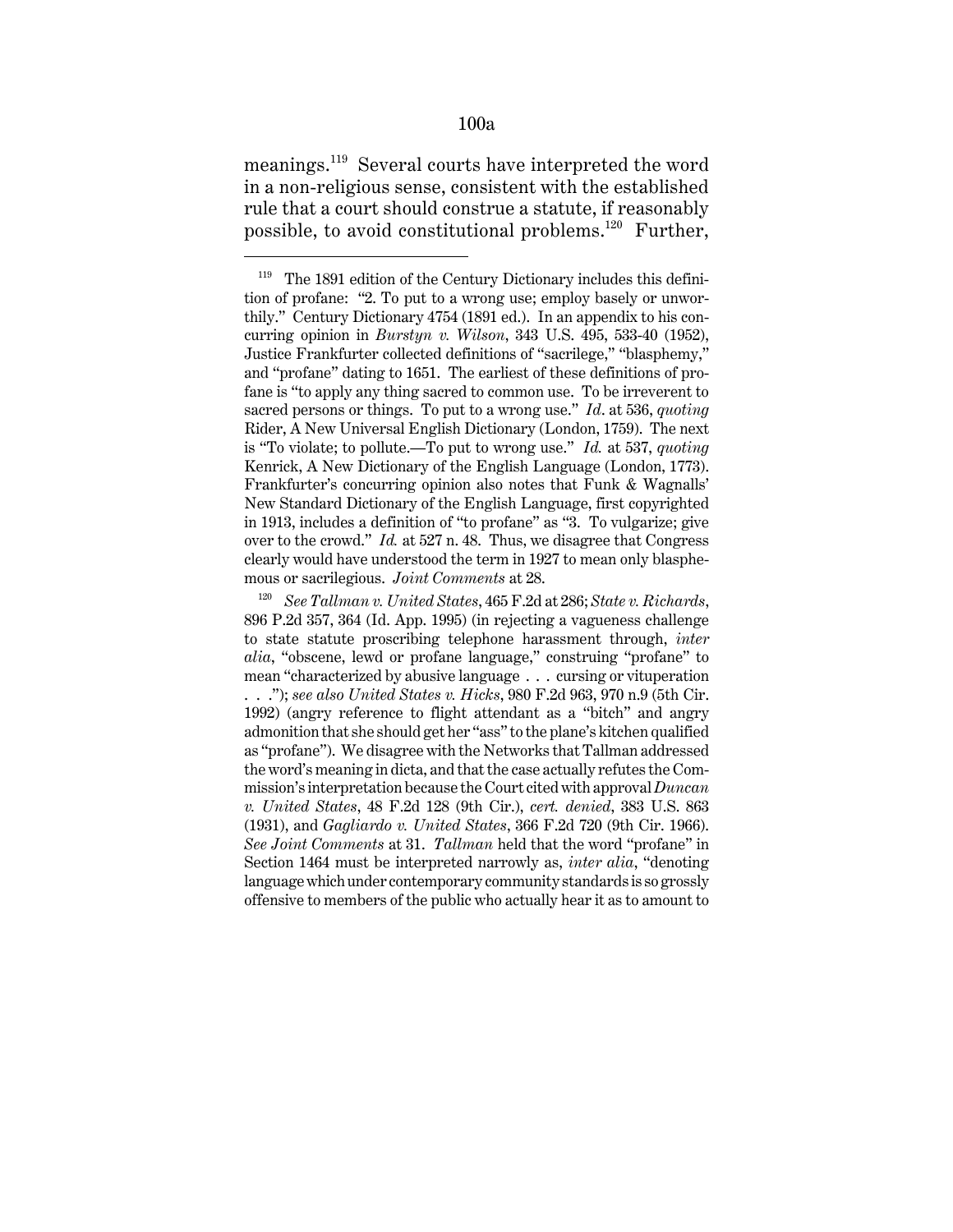101a

when viewed in its statutory context with the words "obscene" and "indecent," both of which have vulgar overtones, we believe that the word "profane" is reasonably interpreted in the related sense of "grossly offensive."<sup>121</sup>

a nuisance" to preserve its validity in response to a facial constitutional challenge. *Tallman*, 465 F.2d at 286. The Court cited *Duncan* and *Gagliardo* solely as examples of prior judicial interpretations available to the trial judge had jury instructions on the word's meaning been necessary, without approving or even identifying such interpretations. *Id*. We also reject the Networks' argument that the rule of lenity counsels against the Commission's interpretation of "profane." *See Joint Comments* at 30, n.34. Among other things, the Networks make no showing that their preferred construction of the term is any narrower than the Commission's. Indeed, we think it likely that more broadcast speech would be considered "profane" under the Networks' interpretation of the term than under ours. *See also infra* para. 54 (explaining that the *Pacifica* Court squarely rejected the argument that the FCC's civil authority to enforce Section 1464 must be interpreted in accordance with rules that apply to criminal statutes, such as the rule of lenity).

<sup>121</sup> *See State v. Richards*, 896 P.2d at 364 ("when words appear in a list or are otherwise associated, they should be given related meanings."), *citing Schreiber v. Burlington Northern, Inc*., 472 U.S. 1 (1985), *Jarecki v. G.D. Searle & Co.*, 367 U.S. 303 (1961), 2A Norman J. Singer, Southerland's Statutes and Statutory Construction § 47.16 at 183 (5th ed. 1992); *United States v. Hicks*, 980 F.2d at 970 n.9 ("By 'profanity' or 'vulgarity,' we refer to words that, while not obscene, nevertheless are considered generally offensive by contemporary community standards."). The fact that the words "indecent" and "profane" in Section 1464 have "separate" meanings does not render our interpretation of profane "implausible." *See Joint Comments* at 31, *quoting Pacifica*, 438 U.S. at 739-40. We recognize that the two words have separate meanings, and the Commission interprets the two words differently. Our enforcement policy limiting the regulation of profane language to words that are sexual or excretory in nature or are derived from such terms stems from First Amendment considerations rather than the meaning of the word. *See Omnibus Order*, 21 FCC Rcd at 2669 ¶ 18.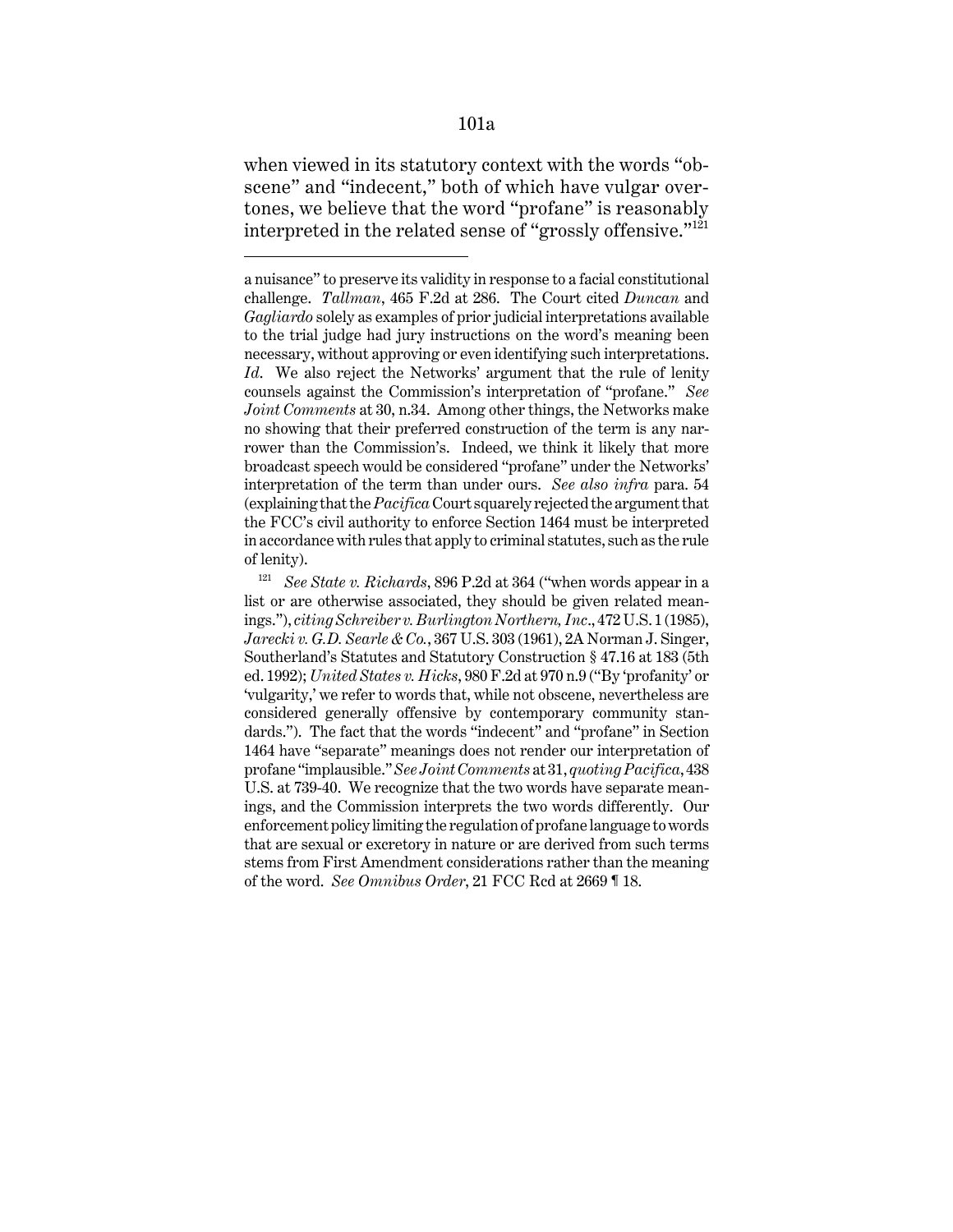We do not read the cases cited by the Networks as precluding a non-religious interpretation. *Duncan* upheld a conviction for broadcasting profanity where the defendant "referred to an individual as 'damned,'" "used the expression 'By God' irreverently," and "announced his intention to call down the curse of God upon certain individuals."122 But the court held only that this language was "within the meaning of that term" as used in the Radio Act of 1927, not that the provision *only* covered such language.123 *Gagliardo* addressed the meaning of "profane" in Section 1464 only in *dict*a, because the government in that case did not contend that the words at issue were profane. $124$  Finally, the fact that the Commission has a specific rule addressing "obscene" and "indecent" programming $125$  plainly does not foreclose the agency from exercising in an adjudication its express

<sup>122</sup> *Duncan*, 48 F.2d at 133-34 (the phrase "God damn it" uttered in anger was not profane under Section 1464).

<sup>123</sup> *Id.* at 134. *Duncan* was decided before constitutional law evolved to the point that such language could not be proscribed. *See Burstyn v. Wilson*, 343 U.S. 495 (1952) (holding unconstitutional a New York statute authorizing state officials to license films for public exhibition unless the films are "sacrilegious").

<sup>124</sup> *Gagliardo*, 366 F.2d at 725 ("God damn it" uttered in anger not legally profane). The FCC did not address whether "profane" could be interpreted in a non-religious sense in *Raycom America, Inc*., Memorandum Opinion and Order, 18 FCC Rcd 4186 (2003) (portions of "The West Wing" in which a character "scream[ed] at God,' and made irreverent references toward the deity—'[y]ou're a sonofabitch, you know that?,' and 'have I displeased you, you feckless thug?'" not actionably profane), and *Warren B. Appleton*, 28 FCC 2d 36 (Broadcast Bur. 1971) ("damn" not actionably profane), because those cases involved language with religious connotations.

 $^{125}$  47 C.F.R. § 73.3999.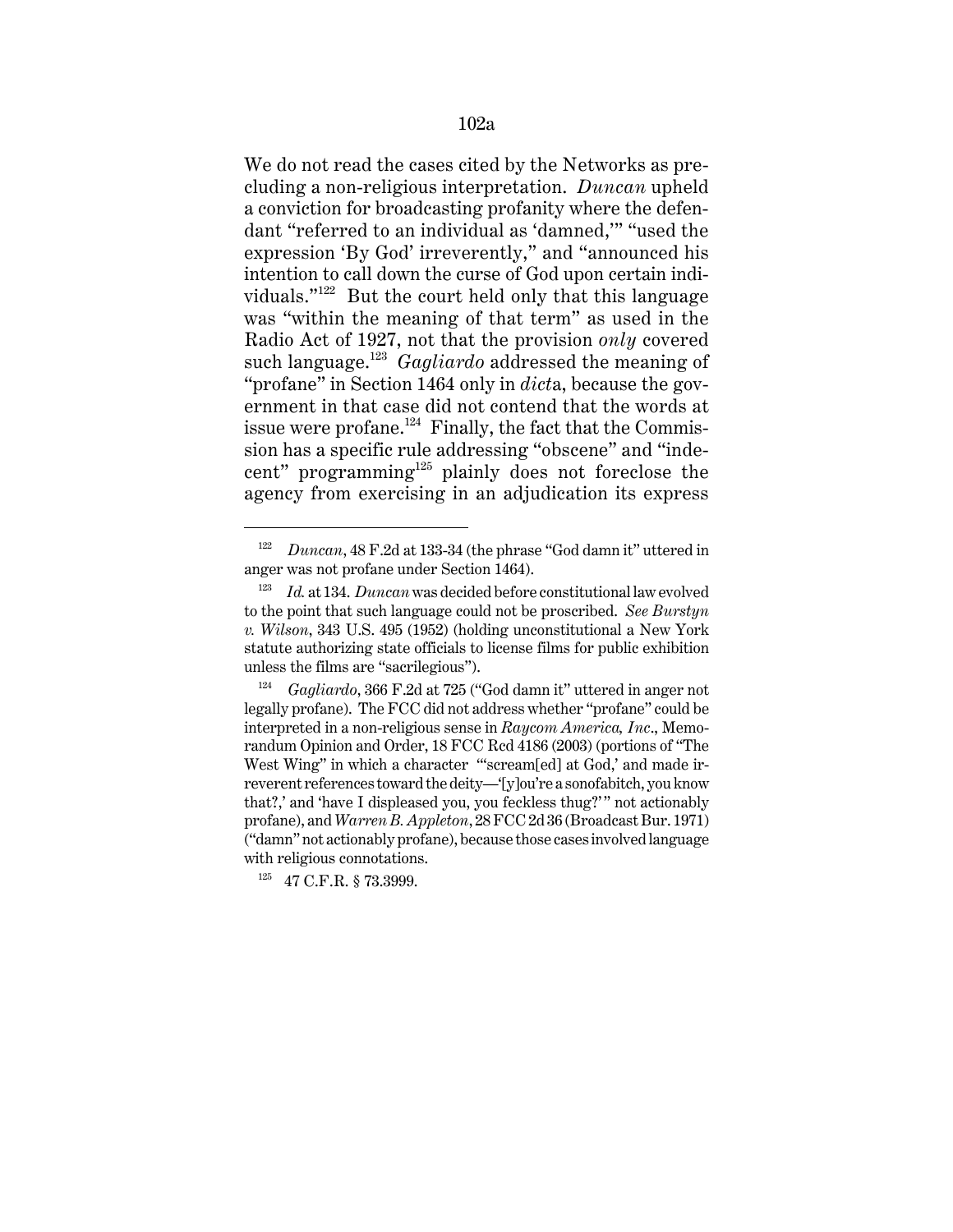statutory authority to take enforcement action against broadcasts that are "profane."<sup>126</sup>

42. *Constitutional Issues*. The Networks offer a variety of arguments attacking the constitutionality of the Commission's indecency framework as it relates to "The 2003 Billboard Music Awards" broadcast. We do not find any of these arguments to be persuasive.

43. First, the Networks argue that our definition of indecency is unconstitutionally vague.<sup>127</sup> However, that definition is essentially the same as the one that we articulated in the order under review in *FCC v. Pacifica Foundation*. 128 The Supreme Court had no difficulty in applying that definition and using it to conclude that the broadcast at issue in that case was indecent.<sup>129</sup> We agree with the D.C. Circuit that "implicit in *Pacifica*" is an "acceptance of the FCC's generic definition of 'indecent' as capable of surviving a vagueness challenge."<sup>130</sup>

44. The Networks suggest that the Supreme Court's more recent decision in *Reno v. ACLU*<sup>131</sup> has "undermine[d] any constitutional defense of the Commission's current approach" to indecency.132 In *Reno*, the Court considered the constitutionality of the Communications Decency Act of 1996 (CDA), a statute that regulated

<sup>126 47</sup> U.S.C. § 1464; 47 U.S.C. § 503(b)(1)(D). *See Joint Comments* at 32.

<sup>127</sup> *See, e.g., Joint Comments* at 7-8.

<sup>128</sup> *Pacifica*, 438 U.S. at 732.

<sup>129</sup> *See id*. at 739, 741.

<sup>130</sup> *Action for Children's Television v. FCC*, 852 F.2d 1332, 1339 (D.C. Cir. 1988) ("*ACT I*"*)*; *accord ACT III*, 58 F.3d at 659.

<sup>&</sup>lt;sup>131</sup> 521 U.S. 844 (1997).

<sup>132</sup> *Joint Comments* at 7.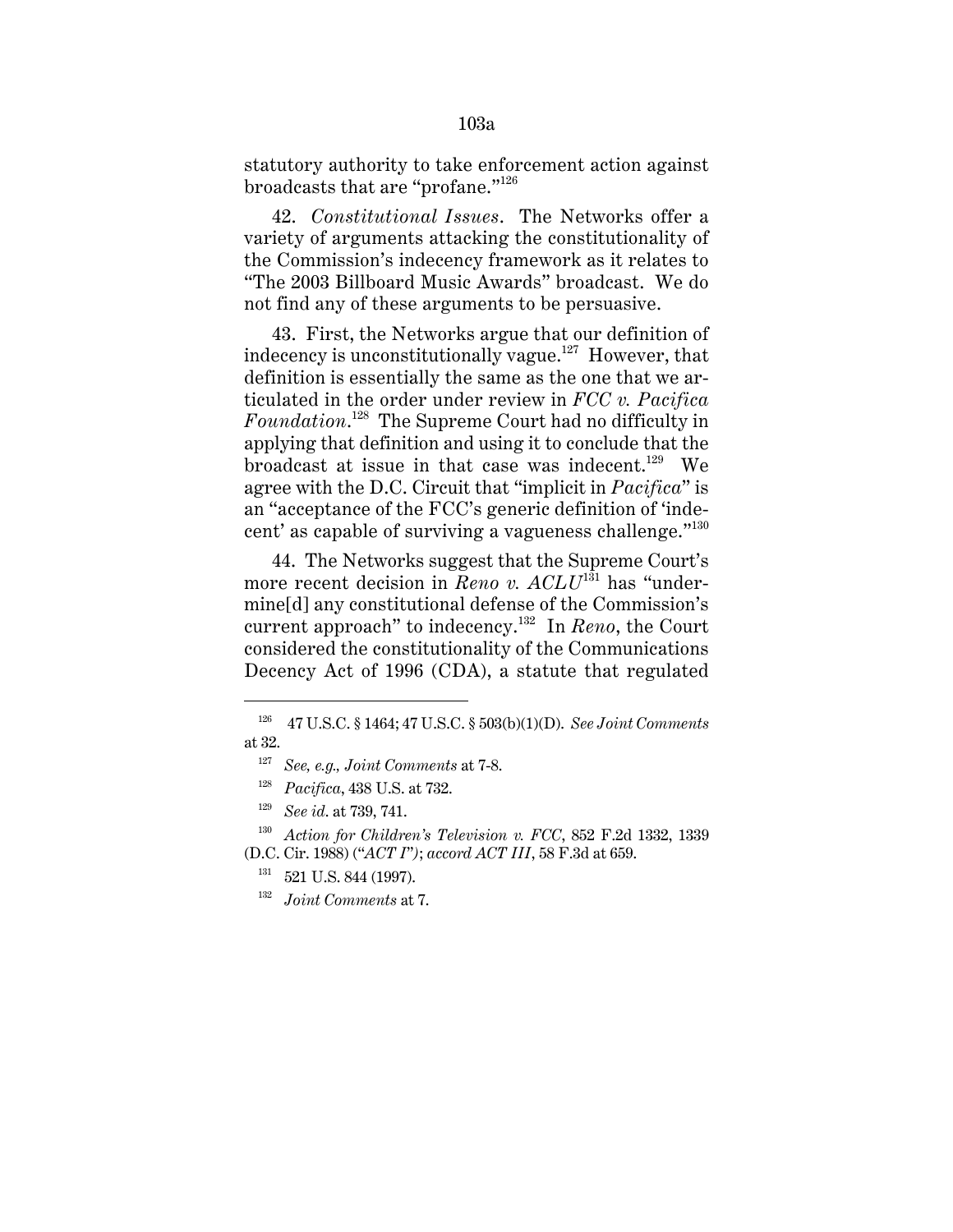indecency on the Internet and that contained a definition similar to ours.<sup>133</sup> Though the Court did not hold that the statute was "so vague that it violates the Fifth Amendment," it concluded that "the many ambiguities concerning the scope of its coverage render it problematic for purposes of the First Amendment."<sup>134</sup>

45. *Reno* in no way undermines *Pacifica*. On the contrary, the Court in *Reno* expressly distinguished *Pacifica*, and it gave three different reasons for doing so. First, the Court noted that the Commission is "an agency that [has] been regulating radio stations for decades," and that the Commission's regulations simply "designate when—rather than whether—it would be permissible" to air indecent material.<sup>135</sup> The CDA, in contrast, was not administered by an expert agency, and it contained "broad categorical prohibitions" that were "not limited to particular times."<sup>136</sup> Second, the CDA was a criminal statute, whereas the Commission has no power to impose criminal sanctions for indecent broadcasts. $137$  Third, unlike the Internet, the broadcast medium has traditionally "received the most limited First Amendment protection."<sup>138</sup> Thus, far from casting doubt on *Pacifica*'s vagueness holding, *Reno* recognizes its continuing vitality.

<sup>133</sup> *See* 47 U.S.C. § 223(d) (1994 Supp. II).

<sup>134</sup> *Reno*, 521 U.S. at 870.

<sup>135</sup> *Id*. at 867.

<sup>136</sup> *Id.*

<sup>137</sup> *See id.* at 867, 872; *see also Pacifica*, 438 U.S. at 750 (declining to decide whether an indecent broadcast "would justify a criminal prosecution").

<sup>138</sup> *Reno*, 521 U.S. at 867 (quoting *Pacifica*, 438 U.S. at 748).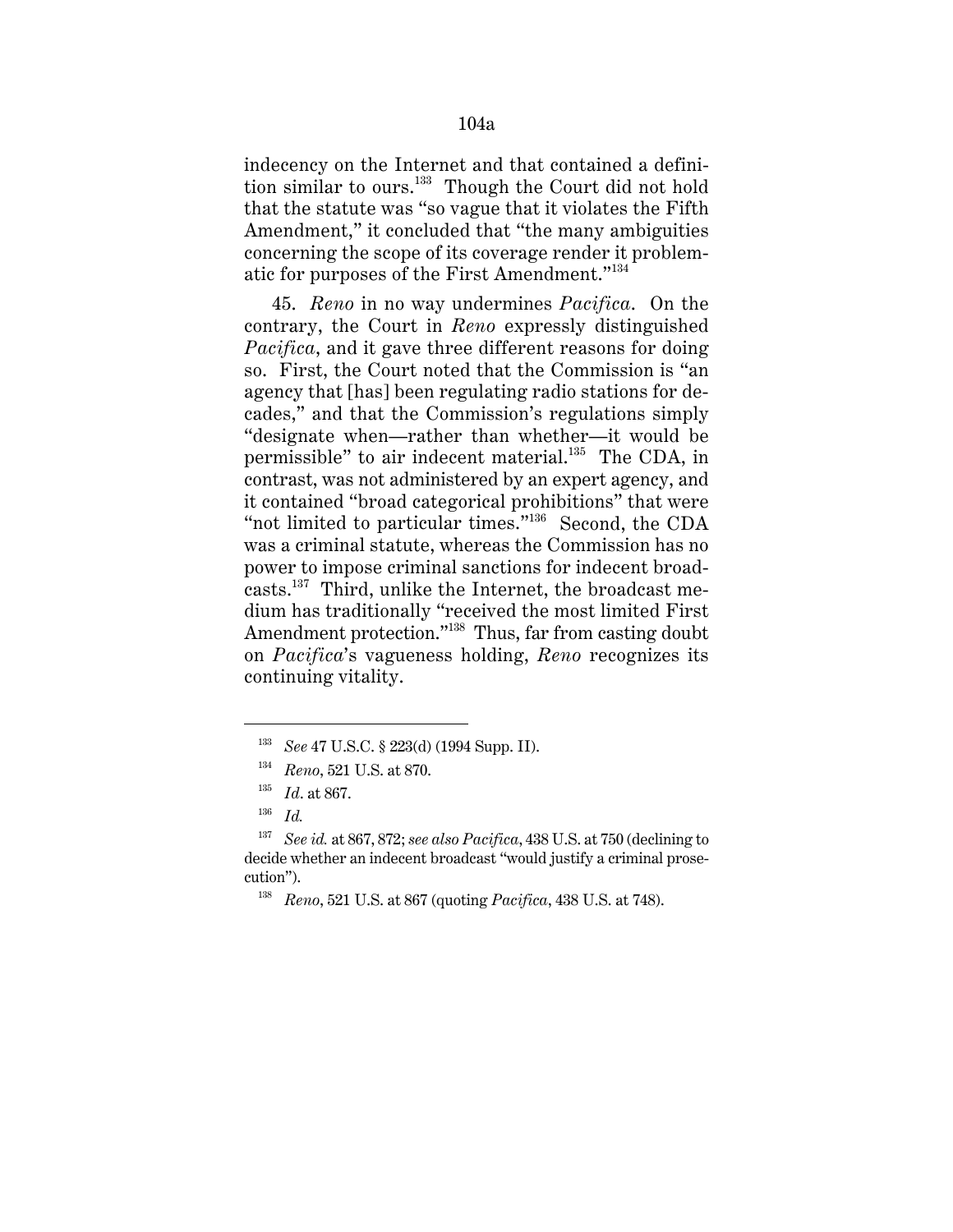46. The Networks also argue that the more relaxed level of First Amendment scrutiny discussed in *Pacifica* should no longer apply to broadcasting in light of changes in the media marketplace. Specifically, they contend that because of the prevalence of other media, such as the Internet and cable and satellite television, "it is fanciful to believe that aggressive enforcement of § 1464 against broadcasters will be effective in preventing children from being exposed to potentially offensive words."139

47. We disagree that technological changes have undermined the validity of the reasoning in *Pacifica*. 140 In *Pacifica*, the Court identified two reasons why broadcasting has received "the most limited First Amendment protection."141 First, "the broadcast media have established a uniquely pervasive presence in the lives of all Americans. Patently offensive, indecent material presented over the airwaves confronts the citizen, not only in public, but also in the privacy of the home." $142$  Second, "broadcasting is uniquely accessible to children, even those too young to read."<sup>143</sup>

48. Notwithstanding the growth of other communications media, courts have recognized the continuing validity of these rationales. In 1994, the Supreme Court reaffirmed that "our cases have permitted more intrusive

<sup>139</sup> *Joint Comments* at 22.

 $140$  In any event, the Commission has no authority to overrule *Pacifica*. Cf. *Rodriguez de Quijas v. Shearson/American Express, Inc*., 490 U.S. 477, 484 (1989).

<sup>141</sup> *Pacifica,* 438 U.S. at 748.

<sup>142</sup> *Id.*

<sup>143</sup> *Id*. at 749.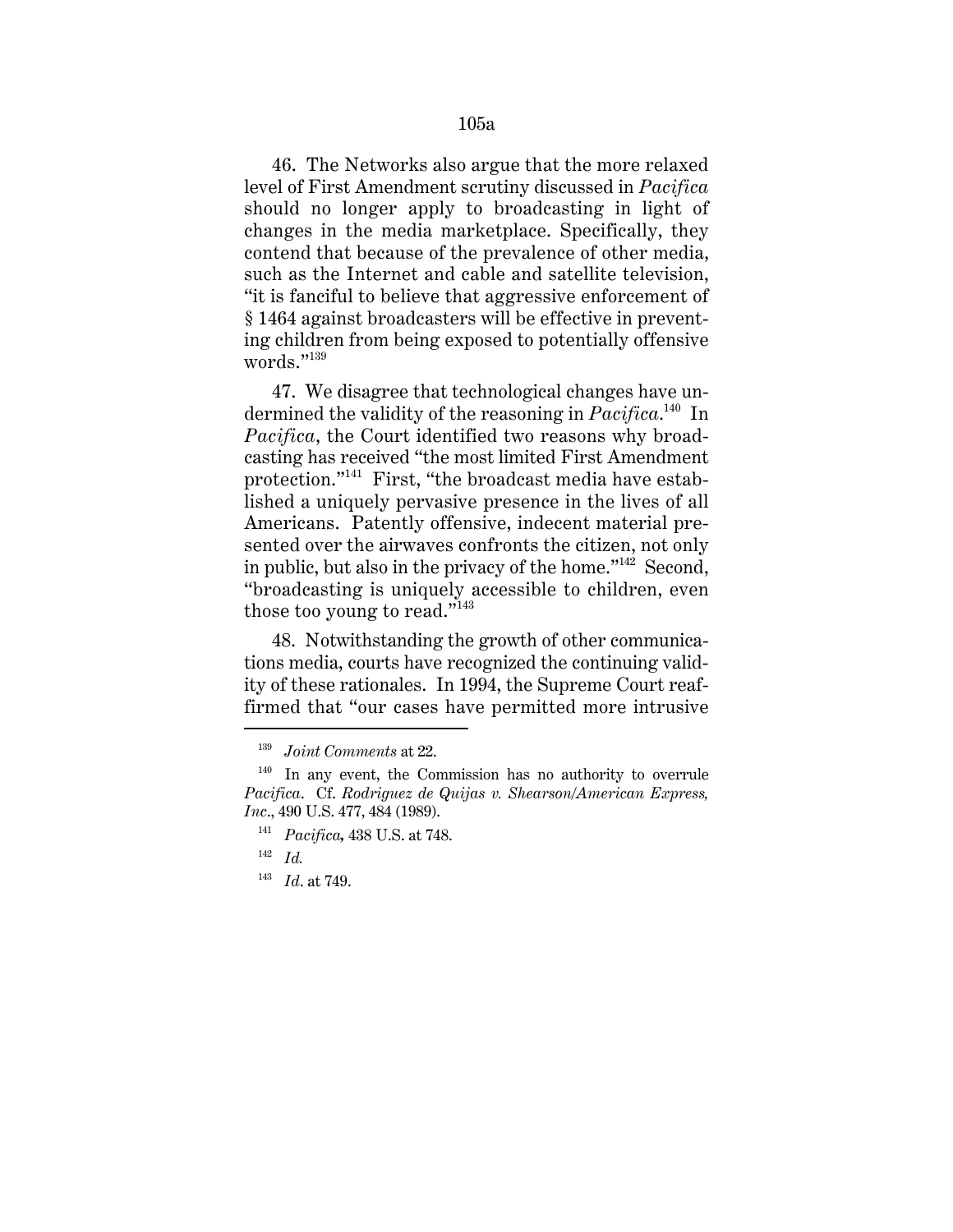regulation of broadcast speakers than of speakers in other media."144 And the D.C. Circuit has rejected precisely the argument advanced by the Networks here: "Despite the increasing availability of other means of receiving television, such as cable, . . . there can be no doubt that the traditional broadcast media are properly subject to more regulation than is generally permissible under the First Amendment."<sup>145</sup>

49. The broadcast media continue to have "a uniquely pervasive presence" in American life. The Supreme Court has recognized that "[d]espite the growing importance of cable television and alternative technologies, 'broadcasting is demonstrably a principal source of information and entertainment for a great part of the Nation's population.'"146 Though broadcast television is "but one of many means for communication, by tradition and use for decades now it has been an essential part of the national discourse on subjects across the whole broad spectrum of speech, thought, and expression."<sup>147</sup> In 2003, 98.2% of households had at least one television, and 99% had at least one radio.<sup>148</sup> The Networks correctly point out that almost 86% of households with tele-

<sup>144</sup> *Turner Broadcasting Sys., Inc. v. FCC*, 512 U.S. 622, 637 (1994); *see also Reno*, 521 U.S. at 868 (recognizing "special justifications for regulation of the broadcast media").

<sup>145</sup> *ACT III*, 58 F.3d at 660. *See also Prometheus Radio Project v. FCC*, 373 F.3d 372, 401-02 (3d Cir. 2004) (rejecting argument that broadcast ownership regulations should be subjected to higher level of scrutiny in light of the rise of "non-broadcast media").

<sup>146</sup> *Turner Broadcasting Sys., Inc. v. FCC*, 520 U.S. 180, 190 (1997) (*quoting U.S. v. Southwestern Cable Co.*, 392 U.S. 157, 177 (1968)).

<sup>147</sup> *Id.* at 194.

<sup>148</sup> U.S. Census Bureau, *Statistical Abstract of the United States* 737 (2006).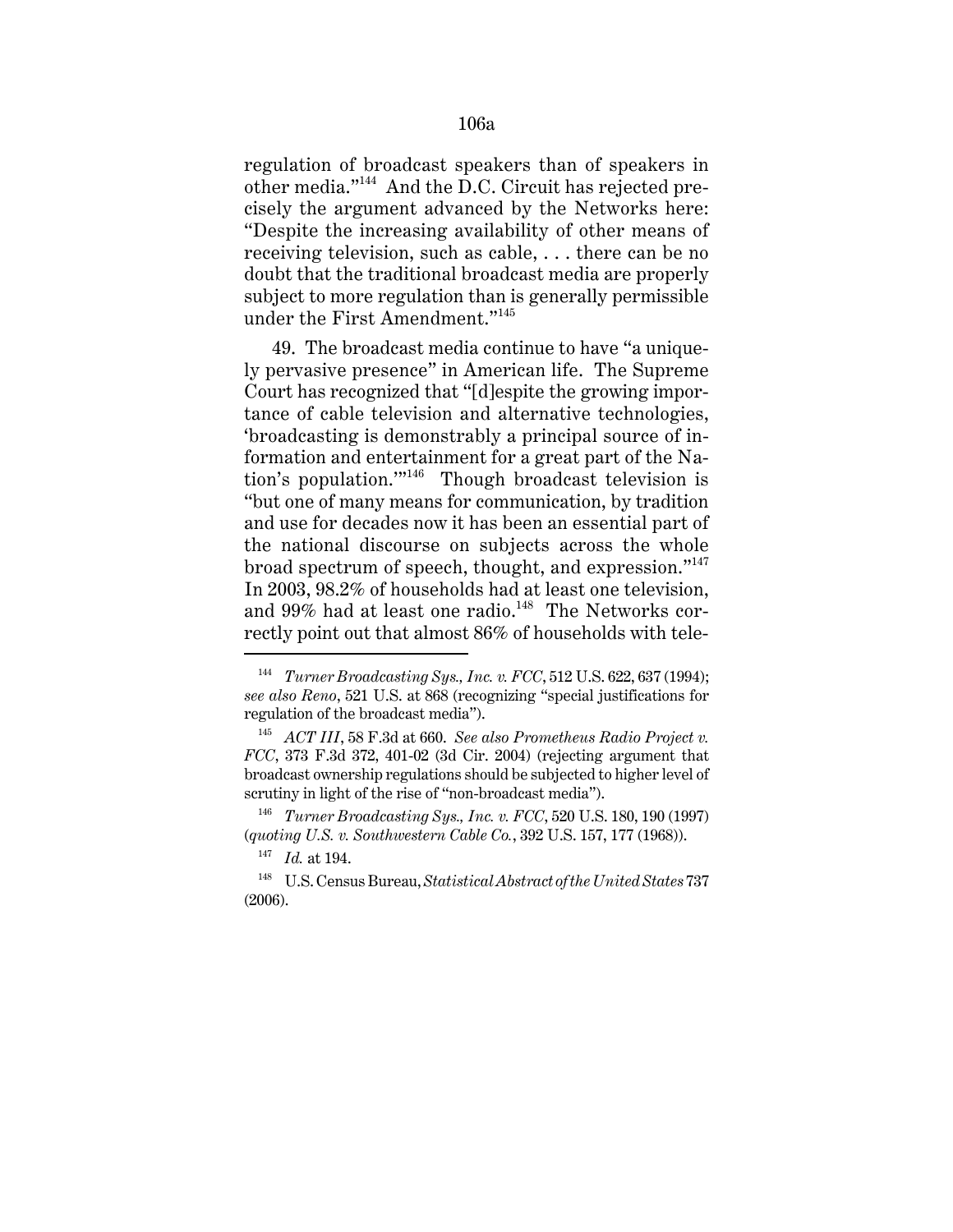vision subscribe to a cable or satellite service.<sup>149</sup> That still leaves 15.4 million households that rely exclusively on broadcast television, hardly an inconsequential number.150 In addition, it has been estimated that almost half of direct broadcast satellite subscribers receive their broadcast channels over the air,  $151$  and many subscribers to cable and satellite still rely on broadcast for some of the televisions in their households.<sup>152</sup> All told, the National Association of Broadcasters ("NAB") estimates that there are an estimated 73 million broadcastonly television sets in American households.<sup>153</sup> Moreover, many of those broadcast-only televisions are in children's bedrooms. According to a 2005 Kaiser Family Foundation report, 68 percent of children aged eight to 18 have a television set in their bedrooms, and nearly

<sup>149</sup> *Joint Comments* at 21 (citing *Annual Assessment of the Status of Competition in the Market for the Delivery of Video Programming*, Twelfth Annual Report, 21 FCC Rcd 2503, ¶ 8 (2006) ("*Annual Assessment*")).

<sup>150</sup> *Annual Assessment*, 21 FCC Rcd at 2508 ¶ 15; *see also* Comments of the Walt Disney Co. in MB Docket No. 04-210 at 2 (filed Aug. 11, 2004) ("Disney/ABC stresses that these customers [relying on broadcast only] represent a significant portion of our potential viewing audience.").

<sup>151</sup> *Media Bureau Staff Report Concerning Over-the-Air Broadcast Television Viewers*, No. 04-210, ¶ 9 (MB Feb. 28, 2005), *available at* 2005 WL 473322, at \*2.

<sup>152</sup> *Annual Assessment*, 21 FCC Rcd at 2508 ¶ 15.

<sup>153</sup> *Id*. at 2552 ¶ 97. The NAB has properly characterized this number as "enormous." Reply Comments of the National Association of Broadcasters and the Association for Maximum Service Television, Inc. in MB Docket No. 04-210 at i (filed Sept. 7, 2004).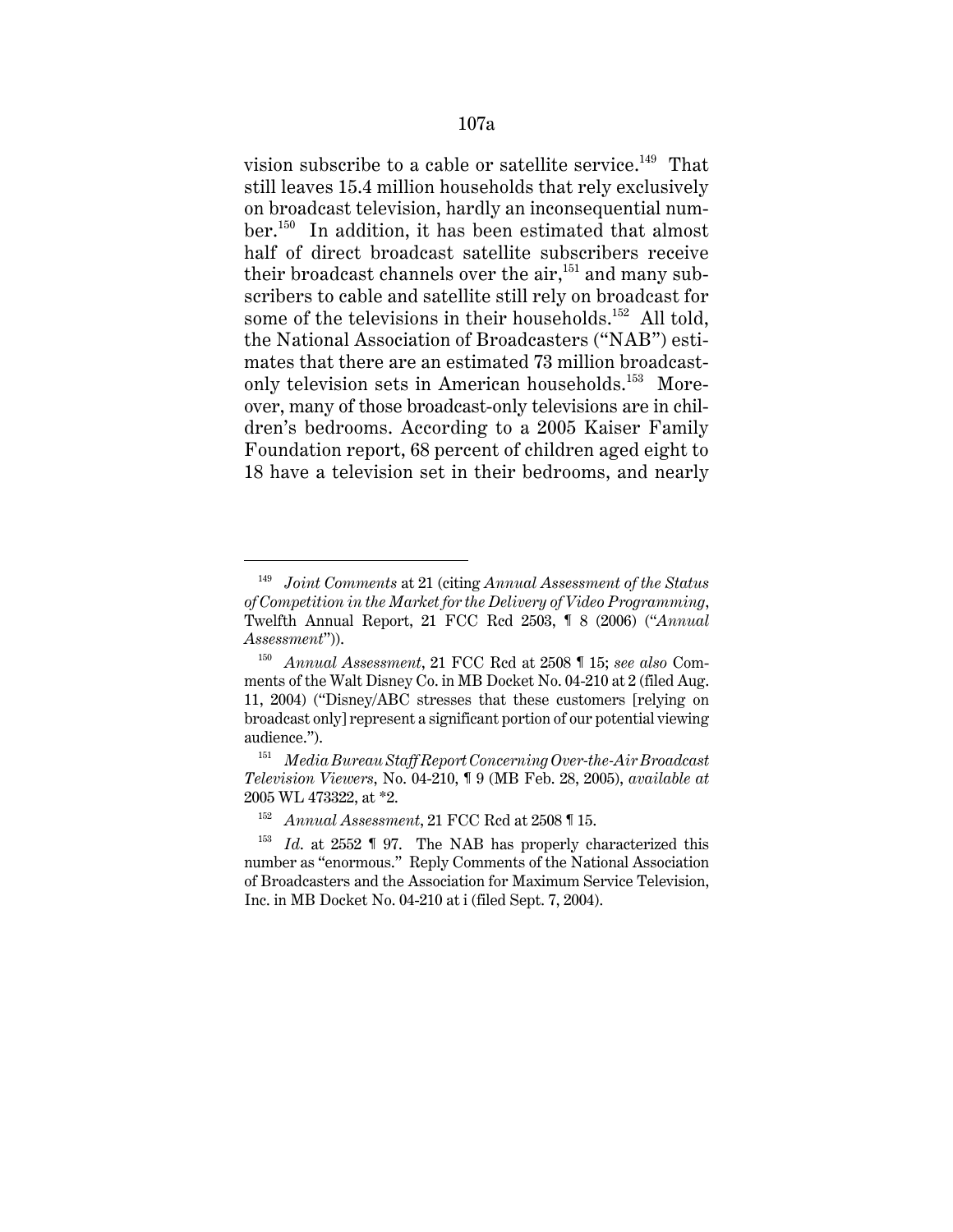half of those sets do not have cable or satellite connections  $^{154}$ 

50. In addition, the bare number of cable and satellite service subscribers does not reflect the large disparity in viewership that still exists between broadcast and cable television programs. For example, during the week of September 18, 2006, each of the top ten programs on broadcast television had more than 15 million viewers, while only one program on cable television that week managed to attract more than 5 million viewers.<sup>155</sup> Similarly, of the 495 most-watched television programs during the 2004-2005 season, 485 appeared on broadcast television, and the highest-rated program on cable television was only the 257th most-viewed program of the season.<sup>156</sup>

51. The broadcast media are also "uniquely accessible to children." In this respect, broadcast television differs from cable and satellite television. Parents who subscribe to cable exercise some choice in their selection of a package of channels, and they may avoid subscribing to some channels that present programming that, in their judgment, is inappropriate for children. Indeed, upon the request of a subscriber, cable providers are required by statute to "fully block the audio and video

<sup>154</sup> *See* Kaiser Family Foundation, *Generation M: Media in the Lives of 8-18 Year-olds* 77 (2005).

<sup>155</sup> *See* Nielsen Media Research, "Top 10 Broadcast TV Programs for the Week of September 18, 2006;" Nielsen Media Research, "Top 10 Cable TV Programs for the Week of September 18, 2006."

<sup>&</sup>lt;sup>156</sup> *See* Television Bureau of Advertising, "Season-to-Date Broadcast vs. Subscription TV Primetime Ratings: 2004-2005," *available at* http:// www.tvb.org/rcentral/ViewerTrack/FullSeason/fs-b-c.asp?ms=2004- 2005.asp.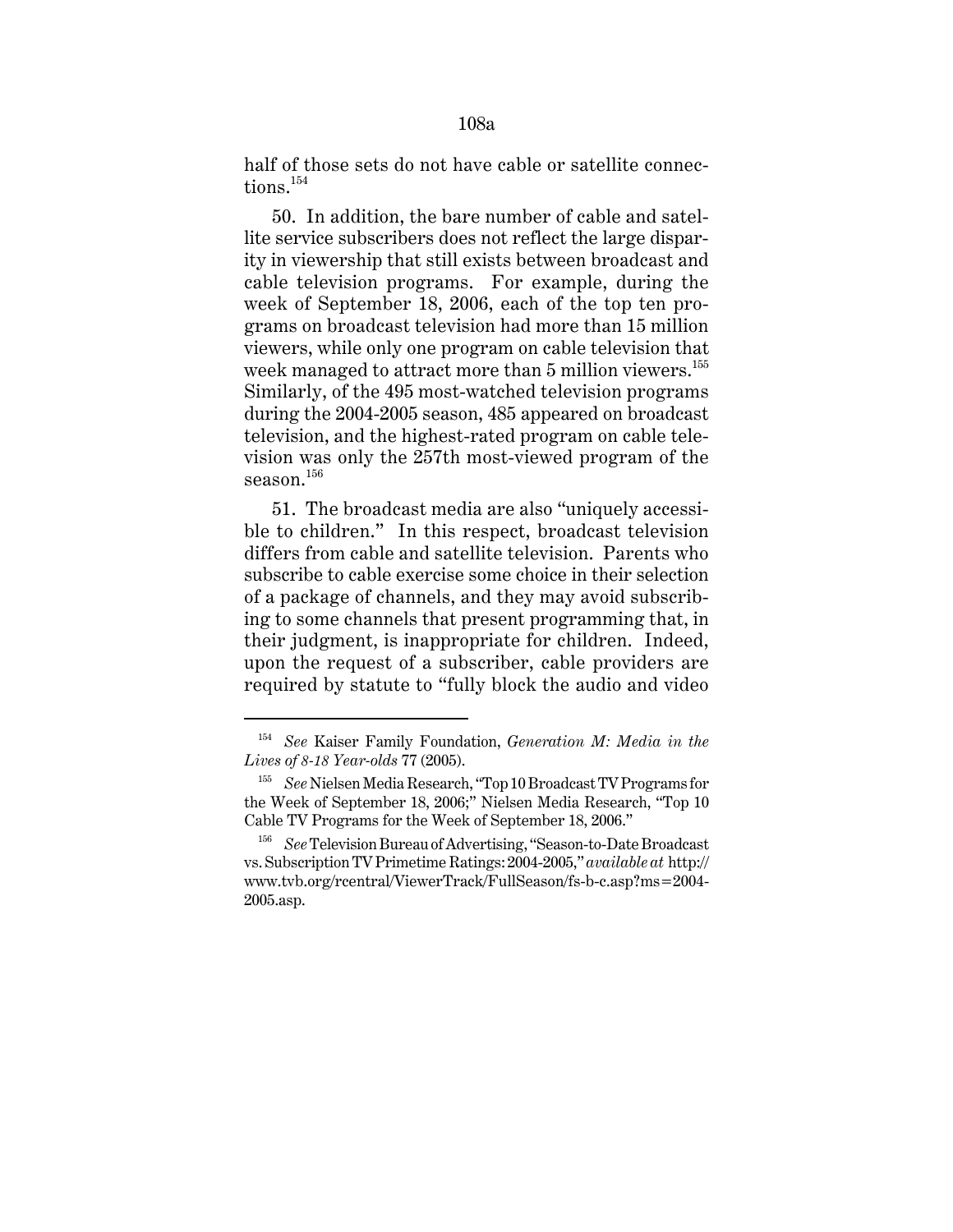programming of each channel carrying such programming so that one not a subscriber does not receive it."<sup>157</sup> In contrast, as the D.C. Circuit has observed, "broadcast audiences have no choice but to 'subscribe' to the entire output of traditional broadcasters."158 The V-chip provides parents with some ability to control their children's access to broadcast programming. But most televisions do not contain a V-chip, and most parents who have a television set with a V-chip are unaware of its existence or do not know how to use it. $159$  In addition, the effectiveness of a V-chip depends on the accuracy of program ratings; a V-chip is of little use when, as here, the rating does not reflect the material that is broadcast.<sup>160</sup> In light of the TV-PG rating given to "The  $2003$ " Billboard Music Awards," even an informed use of a V-

<sup>157</sup> 47 U.S.C. § 560 (2000); *see also United States v. Playboy Entertainment Group, Inc*., 529 U.S. 803 (2000).

<sup>158</sup> *ACT III*, 58 F.3d at 660.

<sup>159</sup> *See Super Bowl Order on Reconsideration*, 21 FCC Rcd at 6667 ¶ 37. In Congressional testimony shortly after the 2003 Billboard Music Awards, Fox's President of Entertainment acknowledged that the Vchip and television ratings were "underutilized." *H.R. 3717*, *the* '*Broadcast Decency Enforcement Act of 2004*': *Hearing Before the Subcommittee on Telecommunications and the Internet of the House Comm. On Energy & Commerce,* 107thCongress, (Feb. 26, 2004) (statement of Gail Berman). According to a 2003 study, parents' low level of V-chip use is explained in part by parents' unawareness of the device and the "multi-step and often confusing process" necessary to use it. Annenberg Public Policy Center, *Parents' Use of the V-Chip to Supervise Children's Television Use* 3 (2003). Only 27 percent of mothers in the study group could figure out how to program the V-Chip, and "many mothers who might otherwise have used the V-Chip were frustrated by an inability to get it to work properly." *Id.* at 4.

<sup>160</sup> *See supra* para. 18, n. 46; *Super Bowl Order on Reconsideration*, 21 FCC Rcd at 6667-68 ¶ 37.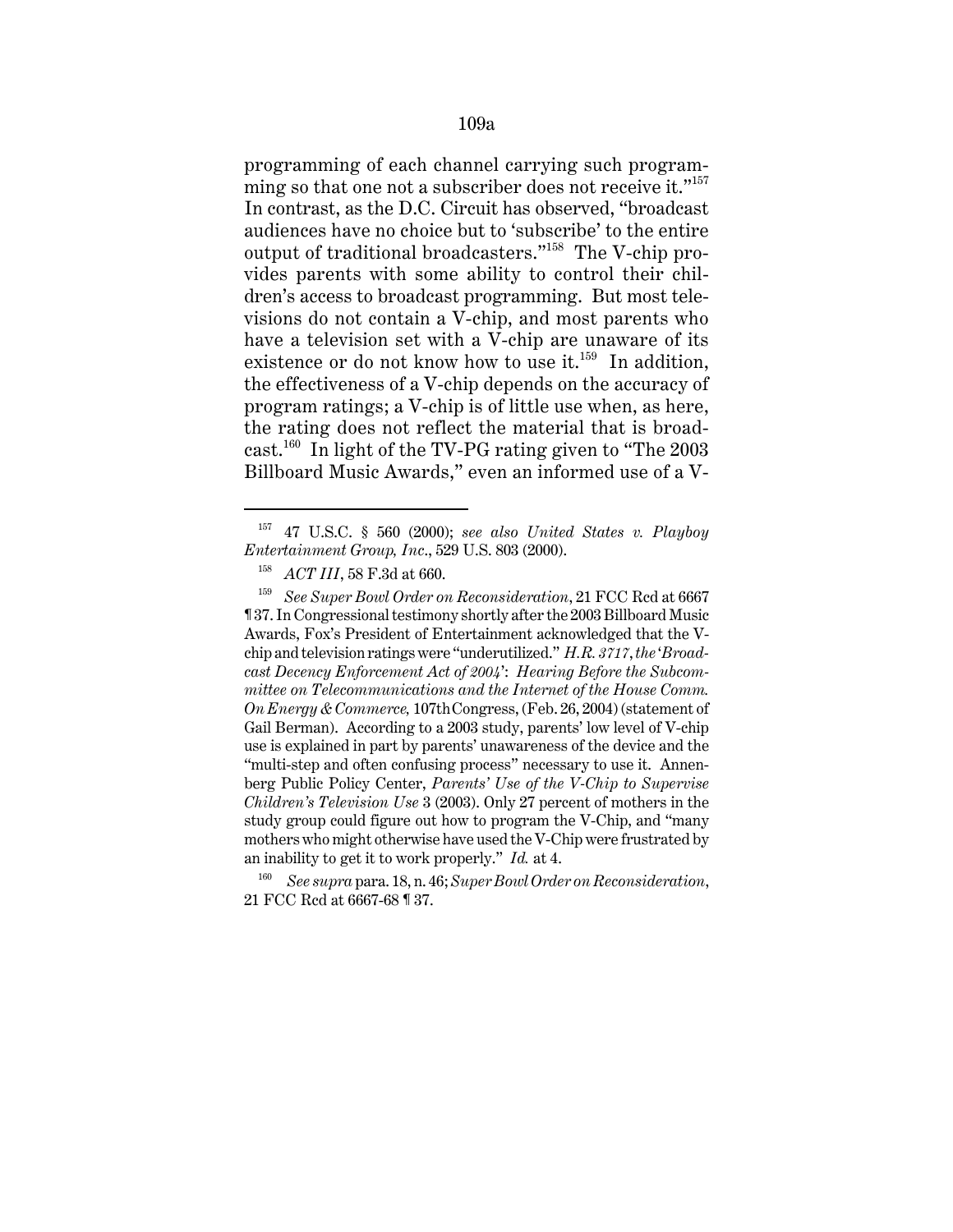chip would not necessarily have protected children from Ms. Richie's vulgar comments,<sup>161</sup> and studies demonstrate that inaccurate ratings are far from an isolated problem. In a Kaiser Family Foundation survey, for example, nearly 4 in 10 parents of children aged 2-17 stated that most television programs are not rated accurately.<sup>162</sup>

Academics who have studied the television rating system share parents' assessment that the ratings are often inaccurate. A 2002 study found that many shows that should carry content descriptors do not, therefore leaving parents unaware of potentially objectionable material. *See* Dale Kunkel, *et al., Deciphering the V-Chip: An Examination of the Television Industry's Program Rating Judgments*, 52 Journal of Communications 112 (2002). For example, the study found that 68 percent of prime-time network shows without an "L" descriptor contained "adult language," averaging nearly three scenes with such language per show. *See id.* at 132; *see also id.* at 131 (finding that 20 percent of shows rated TV-G—supposedly appropriate for all ages included objectionable language, including "bastard," "bitch," "shit," and "whore"). In fact, "in all four areas of sensitive material—violence, sexual behavior, sexual dialogue, and adult language—the large majority of programs that contain such depictions are not identified by a content descriptor." *Id.* at 136. The study's authors concluded that "[p]arents who might rely solely on the content-based categories to block their children's exposure to objectionable portrayals would be making a serious miscalculation, as the content descriptors actually identify only a small minority of the full range of violence, sex, and adult language found on television." *Id.*

<sup>161</sup> *See supra* para. 18, n.46.

<sup>162</sup> Henry J. Kaiser Family Foundation, *Parents, Media and Public Policy: A Kaiser Family Foundation Survey* 5 (2004) ("Kaiser Survey"). Likewise in a study published in the journal *Pediatrics*, parents concluded that half of television shows the industry had rated as appropriate for teenagers were in fact inappropriate, a finding the study authors called "a signal that the ratings are misleading." David A. Walsh & Douglas A. Gentile, *A Validity Test of Movie, Television, and Video-Game Ratings*, 107 Pediatrics 1302, 1306 (2001).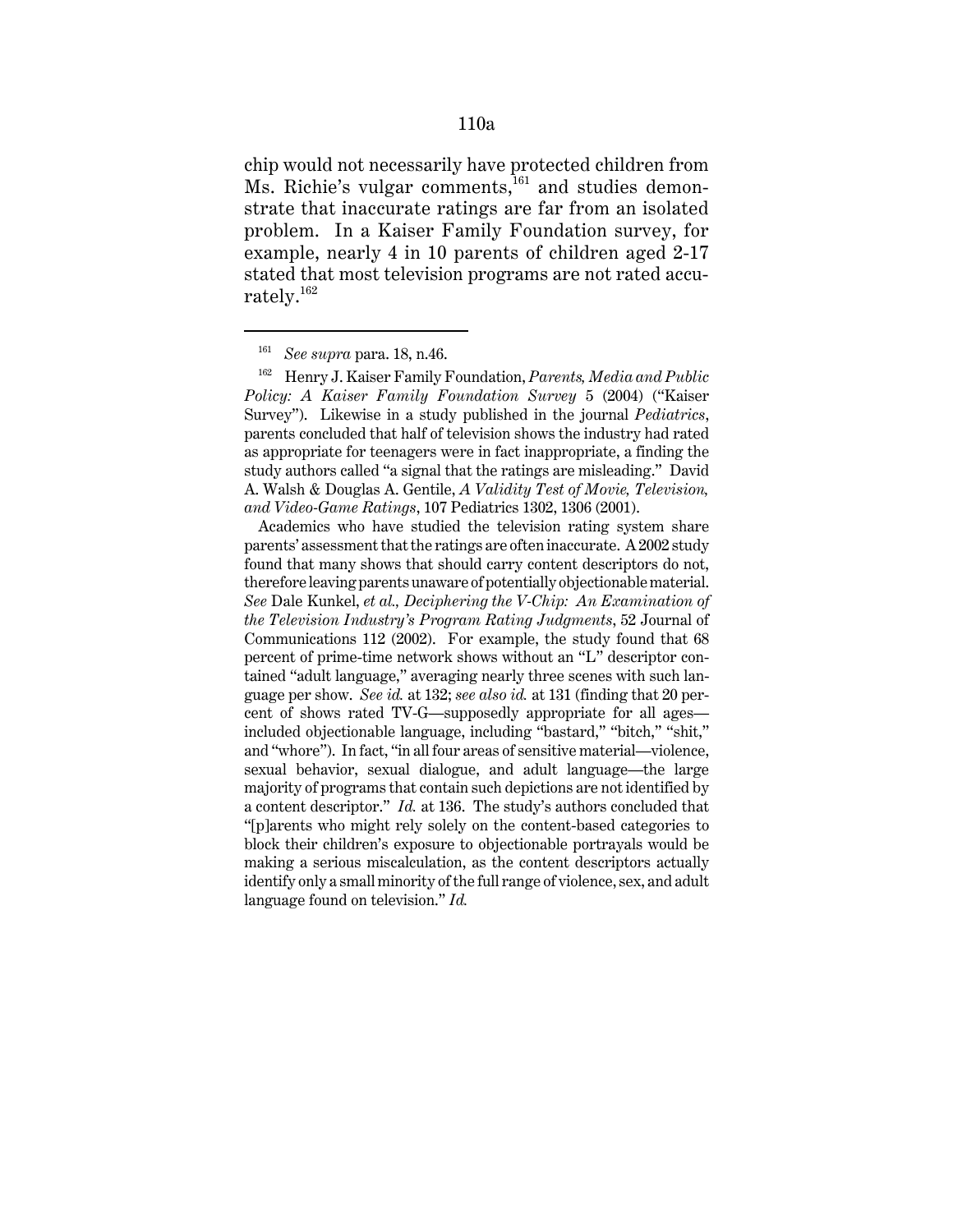52. Broadcast television is also significantly different from the Internet. The Internet, unlike television, is not

An economist studying the question of why broadcasters consistently "underlabel" their programs concluded that they are likely responding to economic incentives. *See* James T. Hamilton, *Who Will Rate the Ratings?, in The V-Chip Debate: Content Filtering from Television to the Internet* 133, 143, 149 (Monroe E. Price, ed. 1998). He found that programs with more restrictive ratings command lower advertising revenues. *See id.* at 143. The desire to charge more for commercials and fear of "advertiser backlash" over shows with more restrictive ratings "means that networks have incentives to resist the provision of content-based information." *Id*. at 149; *see also* Kunkel, 52 Journal of Communications at 114 ("[T]he prospect that applying 'higher' ratings to a program could reduce audience size raises a self-interest concern regarding the accuracy with which judgments about program ratings are determined.").

Finally, even assuming *arguendo* that the content descriptors were accurately applied, they would not assist the majority of parents because they are not sufficiently understood. The Kaiser Survey found that only 51% of parents understand that "V" stands for violence; only 40% understand "L" stands for language; only 37% understand "S" stands for sex; and only 4% understand that "D" stands for suggestive or sexual dialogue. Kaiser Survey at 6.

A 2004 study also raised serious questions about the accuracy of television ratings. It found that there was more coarse language broadcast during TV-PG programs than those rated TV-14, just the opposite of what these age-based ratings would lead a viewer to believe. Barbara K. Kaye & Barry S. Sapolsky, *Offensive Language in Prime-Time Television: Four Years After Television Age and Content Ratings*, 48 Journal of Broadcasting & Electronic Media 554, 563-64 (2004); *see also* Parents Television Council, *The Ratings Sham*: *TV Executives Hiding Behind A System That Doesn't Work* (April 2005) (study of 528 hours of television programming concluding that numerous shows were inaccurately and inconsistently rated); *Effectiveness of Media Rating Systems: Subcommittee of Science, Technology, and Space of the Senate Comm. On Commerce, Science & Transp.*,  $107<sup>th</sup> Congress (2004)$ (statement of Ms. Patti Miller, director, Children and the Media Program for Children Now) ("Can parents depend on the accuracy of the ratings systems? Sadly, the answer is no.").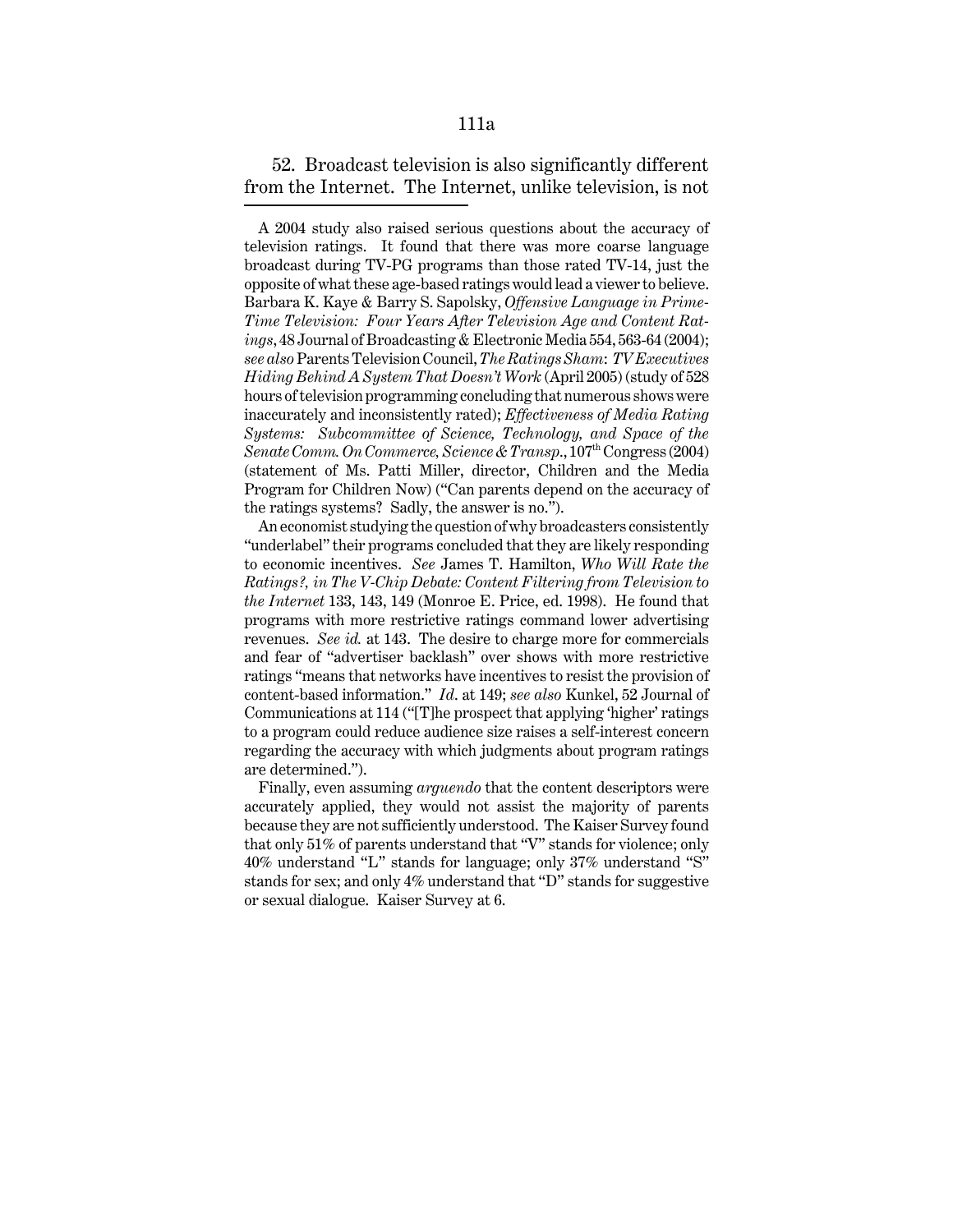accessible to children "too young to read."163 And parents who wish to control older children's access to inappropriate material can use widely available filtering software—an option that, whatever its flaws, lacks an effective analog in the context of broadcast television  $164$ in light of the numerous problems with the V-chip and program ratings discussed above.<sup>165</sup>

53. *No Sanction Proposed*. For the reasons stated above, we conclude that "The 2003 Billboard Music Awards" contained indecent and profane material in violation of Section 1464 and our rules. Fox stations broadcast indecent and profane language in an awards show that aired between 6 a.m. and 10 p.m. and was watched by people of all ages. Under the circumstances,

<sup>163</sup> *Pacifica,* 438 U.S. at 749. *See, e.g., Youth, Pornography, and the Internet*, ed. by Dick Thornburgh and Herbert S. Lin, p. 115 (National Academy Press 2002) ("As a general rule, young children do not have the cognitive skills needed to navigate the Internet independently. Knowledge of search strategies is limited if not nonexistent, and typing skills are undeveloped.").

<sup>164</sup> *See Reno*, 521 U.S. at 877. Filtering software, for example, can block access to a website based on the software's evaluation of the site's content. The V-chip, in contrast, does not evaluate television programs itself and therefore is only effective if the programs have been given accurate ratings. However, to the extent that filtering software is ineffective and children are still able to access indecent material on the Internet, we note that Congress has sought to address this problem through the Child Online Protection Act, a statute whose validity is still being litigated. *See Ashcroft v. ACLU*, 542 U.S. 656 (2004) (affirming preliminary injunction). We note that the Networks also refer to the availability of video game consoles as another medium that, in their view, is as pervasive as television. *See Joint Comments* at 21-22. Video games differ from broadcast television in that games must be purchased individually, so a parent who purchases a video game console for a child retains the ability to determine which games the child will play.

<sup>165</sup> *See supra* para. 51 and nn. 159-162.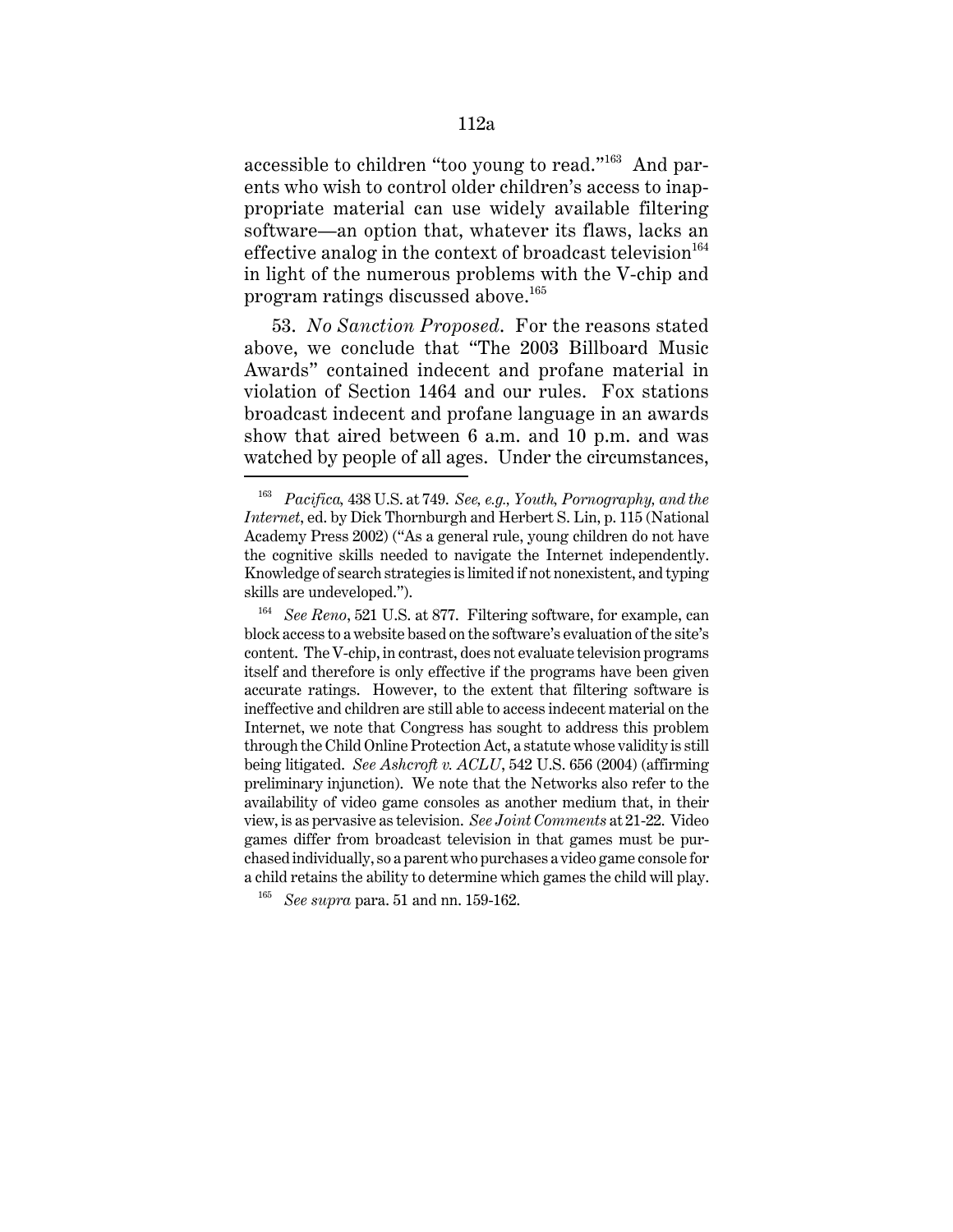however, we propose no forfeiture here. We originally declined to propose a sanction in this case because the broadcast occurred prior to the *Golden Globe Awards Order*. As discussed above, we believe on further consideration that the complained-of language was actionable under Commission decisions preceding the *Golden Globe Awards Order*. Nevertheless, we still decline to propose a forfeiture here. To begin with, proposing a sanction would require issuance of a notice of apparent liability, which would not be "a further final or appealable order of the FCC," as required by the *Remand Order*. 166 In addition, even absent the requirement that we issue a "final or appealable order," we would not exercise our enforcement discretion to propose a forfeiture here given the limited remand under which we are proceeding. Accordingly, we find that no forfeiture is warranted in this case.<sup>167</sup> In light of our decision not to impose a forfeiture, we will not require the licensees of any of the stations that broadcast the material to report our finding here to us as part of their renewal applications, and we will not consider the broadcast to have an ad-

<sup>166</sup> *Remand Order* at 2. *See* 47 U.S.C. § 503(b)(4)(C); *ACT IV*, 59 F.3d at 1254, citing *Pleasant Broadcasting Co. v. FCC*, 564 F.2d 496 (D.C. Cir. 1977).

 $167$  In light of recent legislation, the Networks raise the prospect of future fines in excess of \$65 million for "a single, fleeting instance of indecent speech." *Joint Comments* at 16. We do not believe, however, that a case similar to "The 2003 Billboard Music Awards" arising in the future would merit the maximum fine permitted under the Broadcast Decency Enforcement Act. *See* Pub. L. 109-235, 102 Stat. 491 (June 15, 2006), *to be codified* at 47 U.S.C. § 503(b)(2)(C)(ii). While that Act, once we adopt implementing regulations, will provide the Commission with the flexibility to impose appropriate fines in egregious cases, the Commission will continue to follow a restrained enforcement policy in imposing forfeitures in this area.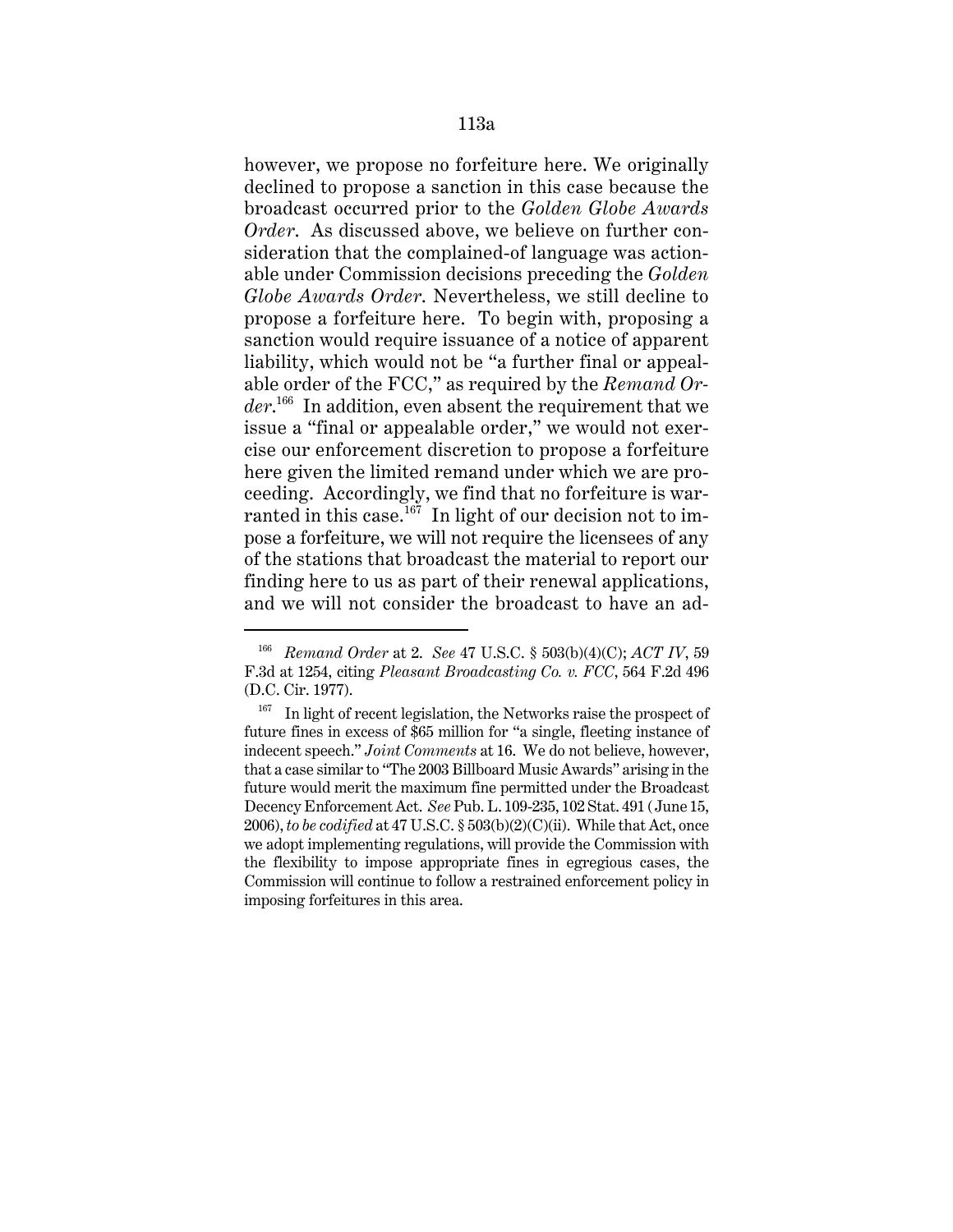verse impact upon such licensees as part of the renewal process or in any other context.

54. In light of our decision not to impose a forfeiture, we need not address whether the violations of Section 1464 and our rule were willful within the meaning of Section  $503(b)$ .<sup>168</sup> We disagree with the Networks, however, that Section 1464 is not violated unless a broadcaster acts with the state of mind required for a criminal conviction.169 The Supreme Court has squarely rejected the argument that the FCC's civil authority to enforce Section 1464 must be interpreted in accordance with rules that apply to criminal statutes, explaining: "The legislative history of the provisions establishes their independence. As enacted in 1927 and 1934, the prohibition on indecent speech was separate from the provisions imposing civil and criminal penalties for violating the prohibition . . . Although the 1948 codification of the criminal laws and the addition of new civil penalties

<sup>&</sup>lt;sup>168</sup> *See* 47 U.S.C. §§ 503(b)(1)(B) & (D). We also need not address whether responsibility would lie with independent Fox affiliates in addition to the licensees owned by Fox. *Cf. Complaints Against Various Television Licensees Concerning Their February 1, 2004 Broadcast of the Super Bowl XXXVIII Halftime Show*, Notice of Apparent Liability for Forfeiture, 19 FCC Rcd 19230, 19240-41 ¶ 25 (2004).

*Joint Comments* at 24-26. We also reject, as contrary to the plain meaning of the Act, the Networks' contention that we may not impose forfeitures for violations of our indecency rule under section 503(b)(1)(B). While the Networks suggest that the Commission's indecency rule, 47 C.F.R. § 73.3999, merely represents a decision by the Commission to restate 18 U.S.C. § 1464, the indecency rule was adopted by the Commission pursuant to the direction of Congress. *See* Public Telecommunications Act of 1992, Pub. L. No. 102-356, 106 Stat. 949, Section 16 (1992).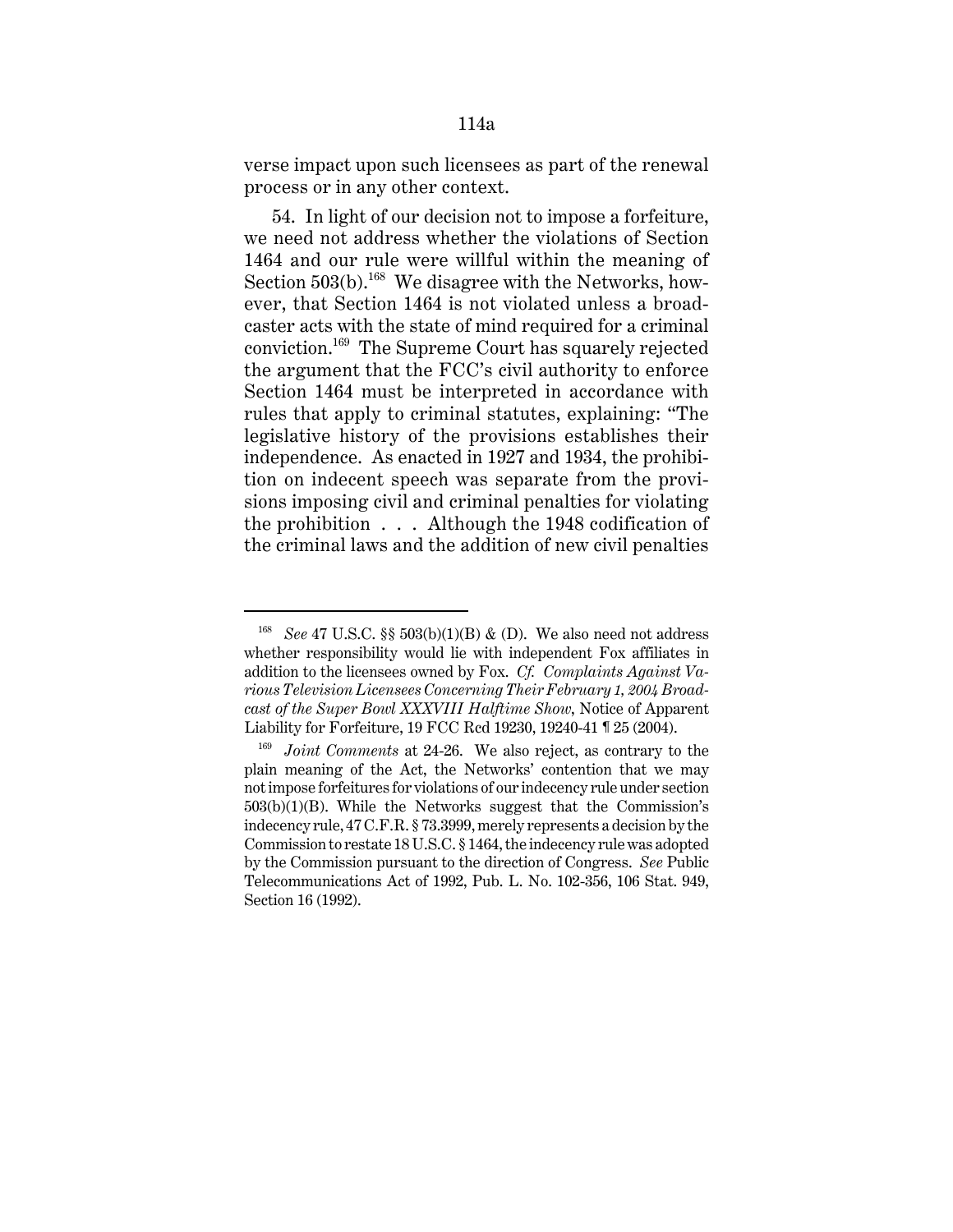changed the statutory structure, no substantive change was apparently intended . . . Accordingly, we need not consider any question relating to the possible application of § 1464 as a criminal statute."170 Thus, the *mens rea* necessary for a criminal conviction is not a prerequisite to the Commission's finding a Section 1464 violation.<sup>171</sup>

#### **B. "The 2002 Billboard Music Awards"**

55. *The Programming.* The Commission received a complaint alleging that WTTG(TV), Washington, DC, broadcast indecent material during "The 2002 Billboard Music Awards" program which aired at 8 p.m. Eastern Standard Time on December 9, 2002.<sup>172</sup> Specifically, the

<sup>170</sup> *Pacifica*, 438 U.S. at 739 n.13.

<sup>&</sup>lt;sup>171</sup> The Networks' reliance on *FCC v. ABC*, 347 U.S. 284, 296 (1954), for the proposition that "'[t]here cannot be one construction for the Federal Communications Commission and another for the Department of Justice'" is misplaced. *Joint Comments* at 24. In that case, the Court rejected the broad construction urged by the Commission of a statutory prohibition against a "lottery, gift enterprise, or similar scheme" in part because "the same construction would likewise apply in criminal cases." *FCC v. ABC*, 347 U.S. at 296. In contrast, the intent required to impose civil penalties for Section 1464 violations has no impact on its possible application as a criminal statute. *See Pacifica,* 438 U.S. at 739 n. 13.

<sup>&</sup>lt;sup>172</sup> FCC File No. EB-03-IH-0460. *See* Letter from Lara Mahaney, Director of Corporate and Entertainment Affairs, PTC to David Solomon, Chief, Enforcement Bureau, Federal Communications Commission (August 22, 2003). As noted in the *Golden Globe Awards Order*, the Commission's Enforcement Bureau had dismissed an earlier complaint concerning the same broadcast on the same station eight months earlier. *See* Letter from Charles Kelley, Chief, Investigations and Hearings Division, Enforcement Bureau, FCC to RadioEsq@aol.com, EB-02-IH-0861-MT (December 18, 2002), *cited in Golden Globe Awards Order*, 19 FCC Rcd at 4980 ¶ 12 n.32 (noting Bureau dismissal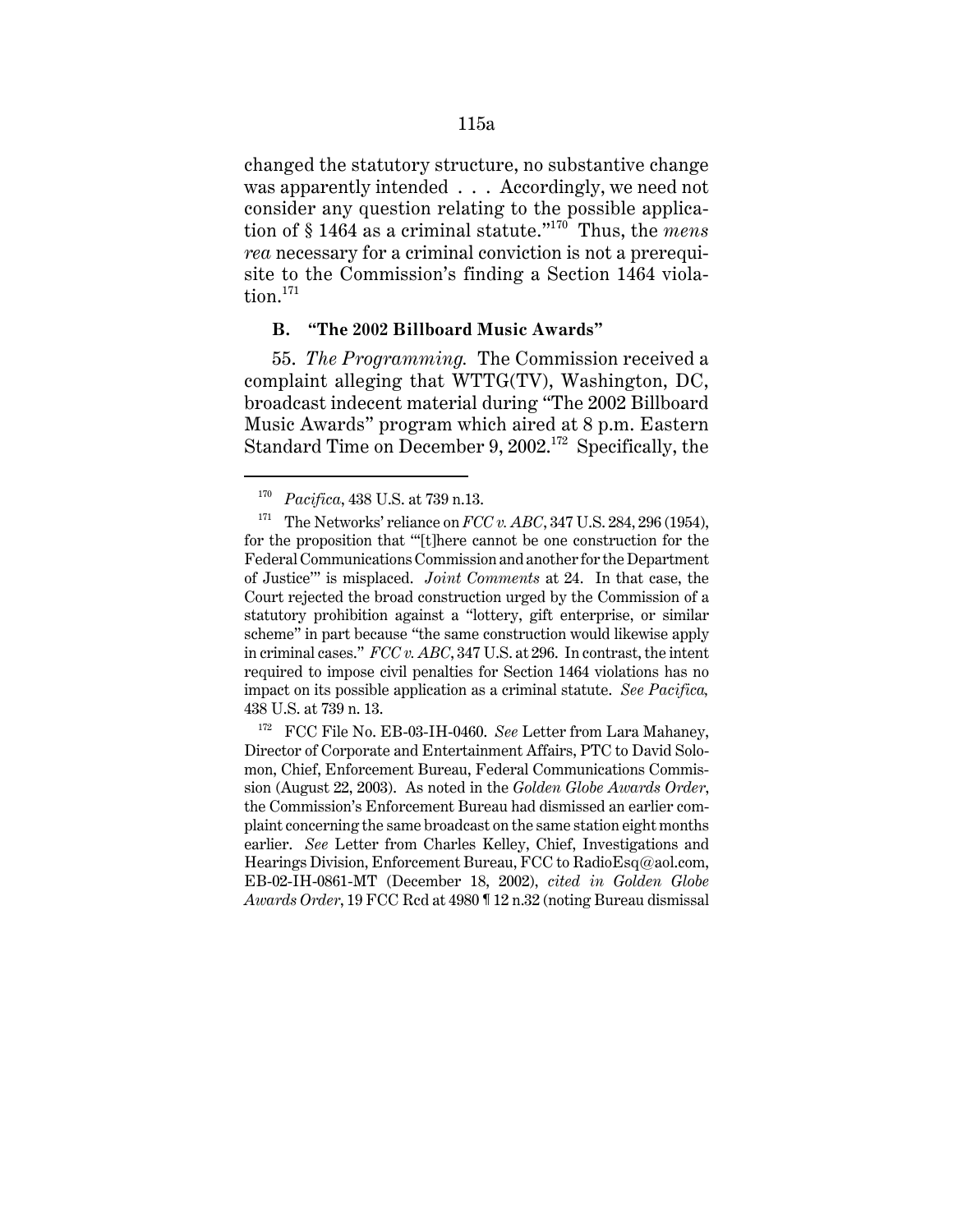complainant alleged that while accepting an award, Cher stated: "People have been telling me I'm on the way out every year, right? So fuck 'em."<sup>173</sup> The "2002 Billboard Music Awards" was broadcast nationwide on the Fox Television Network.

56. Examination of a videotape of the broadcast reveals that Cher, a singer and actress, was presented with an "Artist Achievement Award" during "The 2002 Billboard Music Awards" program. Cher had been selected to receive this award at least three weeks before the broadcast.<sup>174</sup> In the course of her remarks accepting the award, she stated as follows: "I've had unbelievable support in my life and I've worked really hard. I've had great people to work with. Oh, yeah, you know what? I've also had critics for the last 40 years saying that I was on my way out every year. Right. So fuck 'em. I still have a job and they don't."

57. Following the Second Circuit's remand, the Bureau sent Fox a letter of inquiry on September 7, 2006 concerning "The 2002 Billboard Music Awards" broad-

of complaint). However, Fox has raised no claim of administrative res judicata, and thus, because that defense has been waived, we need not consider it. *Cf. Kern Oil & Ref. Co. v. Tenneco Oil Co.*, 840 F.2d 730, 735 (9th Cir. 1988).

<sup>&</sup>lt;sup>173</sup> See Letter from Lara Mahaney, Director of Corporate and Entertainment Affairs, PTC to David Solomon, Chief, Enforcement Bureau, Federal Communications Commission (August 22, 2003).

<sup>174</sup> *See* Press Release, "Cher to Receive the Artist Achievement Award on the 2002 Billboard Music Awards Monday, Dec. 9 on Fox" (Nov. 14, 2002), attached to Letter from John C. Quale, Counsel of Fox, to Benigno E. Bartolome, Deputy Chief, Investigations and Hearings Division, Enforcement Bureau, File No. EB-03-IH-0460 (September 21, 2006) ("Fox Response to 9/7/2006 LOI").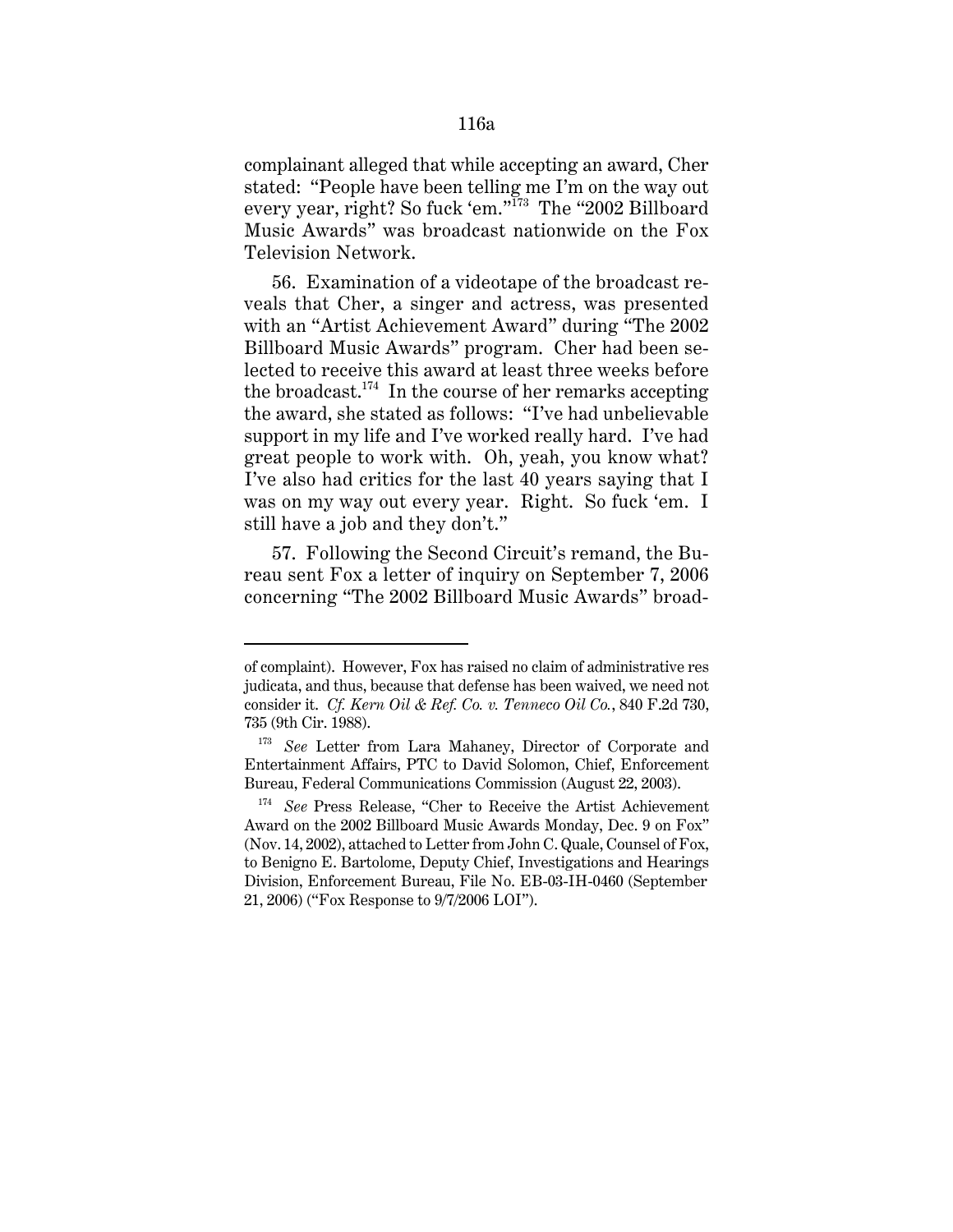cast.175 Fox responded on September 21, 2006.176 Fox's response confirms that it broadcast the material described in the complaint.<sup>177</sup> Nevertheless, Fox argues that its broadcast of the "F-Word," in context, did not depict or describe sexual activities but rather, "at most," was a "vulgar expletive directed as an insult toward an individual or group against whom the speaker held deepseated feelings of ill-will," and thus is outside the scope of the Commission's indecency definition.<sup>178</sup> Further, Fox argues that the complained-of material was not actionably indecent because it "contained at most the passing use of an expletive used to convey an insult," it "lasted only a couple of seconds out of a two-hour program," and Fox did not present it to pander to or titillate the audience, or for shock value.<sup>179</sup> Therefore, Fox contends that the dialogue is not actionably indecent.<sup>180</sup>

58. *Indecency Analysis*. With respect to the first prong of the indecency test, Fox contends that Cher's

<sup>180</sup> Fox also suggests that the complaint should be dismissed because it fails to specifically allege that the complainant viewed "The 2002 Billboard Music Awards." *See id.* at 2. We disagree. Our practice has never been to require such an allegation in order for a complaint to be considered. It is sufficient that the complaint originated from within the market of the station against which the complaint is filed. *See Indecency Policy Statement*, 16 FCC Rcd at 8015 ¶ 24; *see also Super Bowl Order on Reconsideration*, 21 FCC Rcd at 6665 ¶ 30.

<sup>175</sup> *See* Letter from Benigno E. Bartolome, Deputy Chief, Investigations and Hearings Division, Enforcement Bureau, to Fox Television Stations, Inc., File No. EB-03-IH-0460 (September 7, 2006).

<sup>176</sup> *See* Fox Response to 9/7/2006 LOI.

<sup>177</sup> *Id.* at 2.

<sup>178</sup> *Id.* at 10.

<sup>179</sup> *Id.*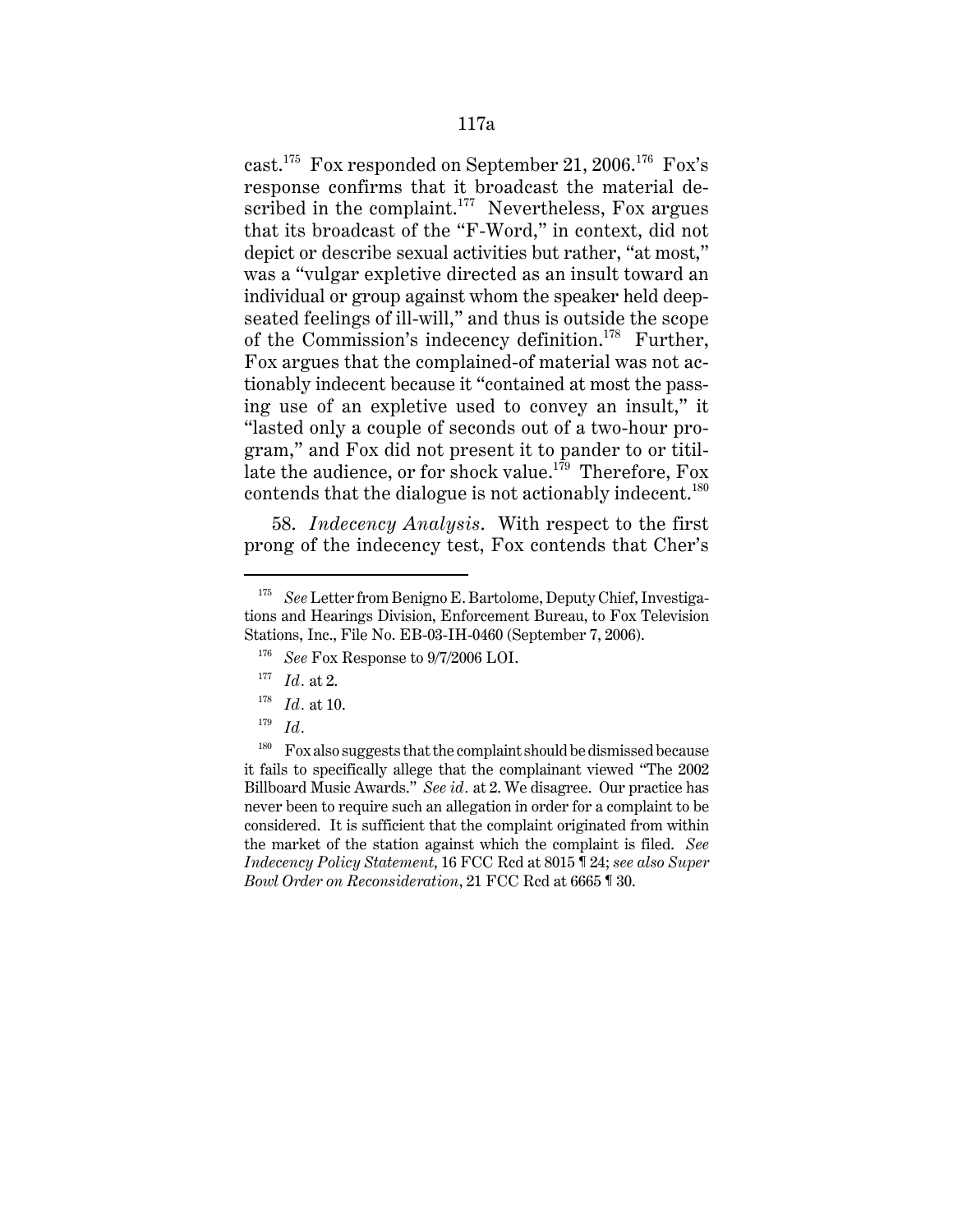statement "fuck 'em" does not describe sexual activities and thus falls outside the scope of our indecency definition. We disagree. As discussed above, a long line of precedent indicates that both literal and non-literal uses of the "F-Word" come within the subject matter scope of our indecency definition.181 Given the core meaning of the "F-Word," any use of that word has a sexual connotation.182 Moreover, it hardly seems debatable that the word's power to insult and offend derives from its sexual meaning.<sup>183</sup> Here, for example, Cher's use of the "F-Word" to reference a sexual act as a metaphor to express hostility to her critics is inextricably linked to the sexual meaning of the term. $184$  Accordingly, we conclude that, as we stated in *Golden Globe*, 185 its use falls within the scope of our indecency definition. The material thus warrants further scrutiny to determine whether it is patently offensive as measured by contemporary community standards for the broadcast medium. Looking at the three principal factors in our contextual analysis, we conclude that it is.

59. We will first address the first and third principal factors in our contextual analysis—the explicit or graphic nature of the material and whether the material panders to, titillates, or shocks the audience. As we

<sup>181</sup> *See supra* note 38.

<sup>182</sup> *See supra* para. 16.

<sup>183</sup> *See supra* note 40.

<sup>184</sup> *See* Andrew Koppelman, *Why Discrimination Against Lesbians and Gay Men Is Sex Discrimination*, 69 N.Y.U. L. Rev. 197, 224 (1994) (explaining the sexual meaning of the metaphorical use of the "F-Word" as a verb).

<sup>185</sup> *See Golden Globe Awards Order*, 19 FCC Rcd at 4979 ¶ 8.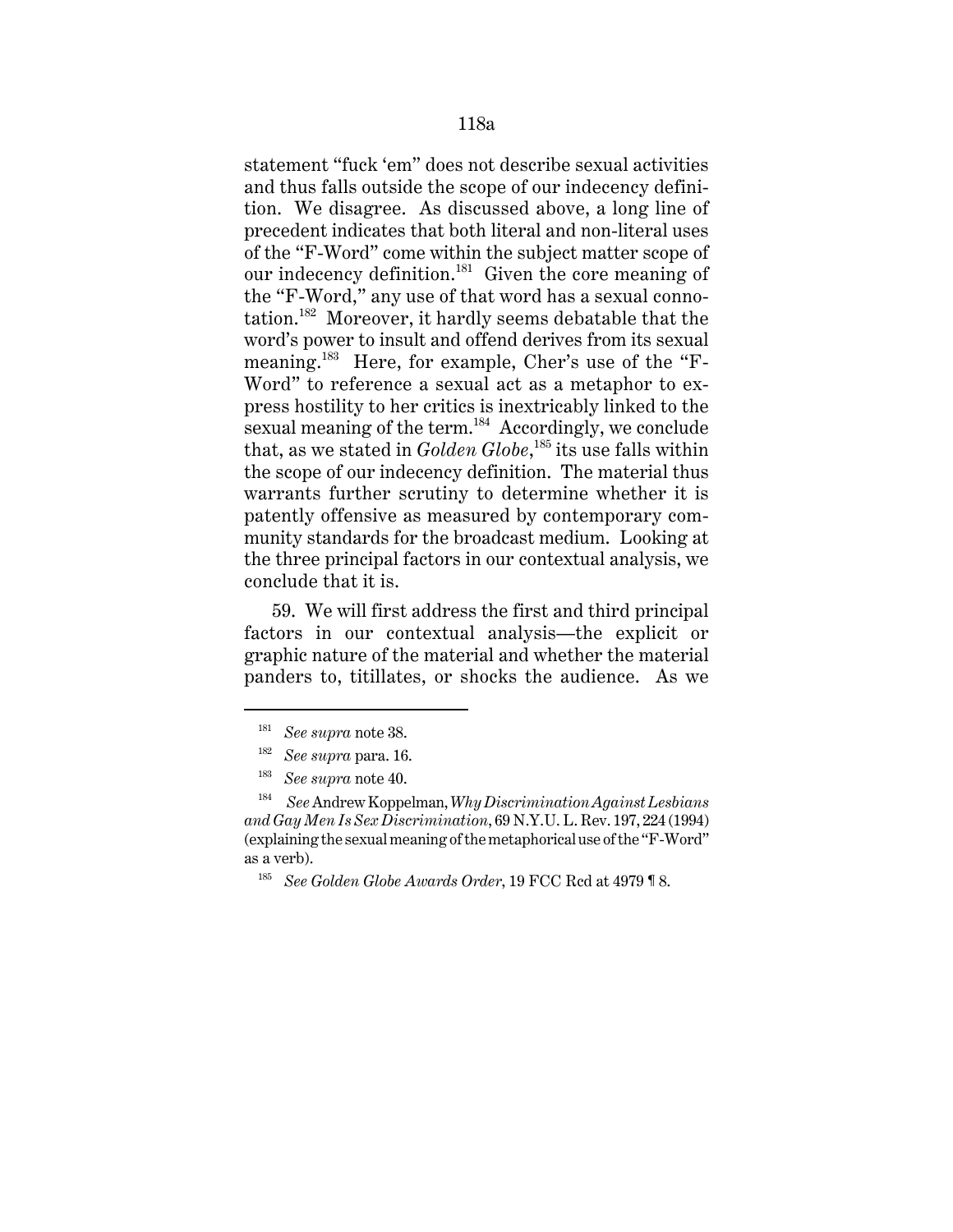have previously concluded, the "F-Word" is one of the most vulgar, graphic, and explicit words for sexual activity in the English language.<sup>186</sup> Moreover, the gratuitous use of this language during a live broadcast of a popular music awards ceremony when children were expected to be in the audience was vulgar and shocking. The complained-of material was broadcast in prime time, and the program was designed to draw a large nationwide audience that could be expected to include many children interested in seeing their favorite music stars.<sup>187</sup> As in the case of "The 2003 Billboard Music Awards,"<sup>188</sup> a significant portion of the viewing audience for this program was under 18. According to Nielsen ratings data, during an average minute of "The 2002 Billboard Music Awards" broadcast, 2,608,000 (27.9%) of the 9,361,000 people watching the program were under 18, and 1,186,000 (12.7%) were between the ages of 2 and 11. In addition, the program's TV-PG rating189 would *not* have put parents or others on notice of such vulgar language, and the broadcast contained no other warnings to viewers that it might contain material highly unsuitable for children.<sup>190</sup> Furthermore, Fox does not argue that there

<sup>186</sup> *See id.*

<sup>187</sup> *See Pacifica*, 438 U.S. at 749-51 (identifying as relevant contextual factors the time of day of the broadcast, program content as it affects "the composition of the audience," and the nature of the medium). *See also supra* para. 18.

<sup>188</sup> *See supra* para. 18.

<sup>&</sup>lt;sup>189</sup> Fox Response to  $9/7/2006$  LOI at 6.

<sup>190</sup> *See supra* n. 47. In the context of a broadcast rated "TV-PG," an "L" content description warning would not have alerted parents to the use of the "F-word.*" See id.* Nonetheless, the "2002 Billboard Music Award," unlike the 2003 version of the same show, did not include even that inadequate "L" content descriptor. So parents relying on the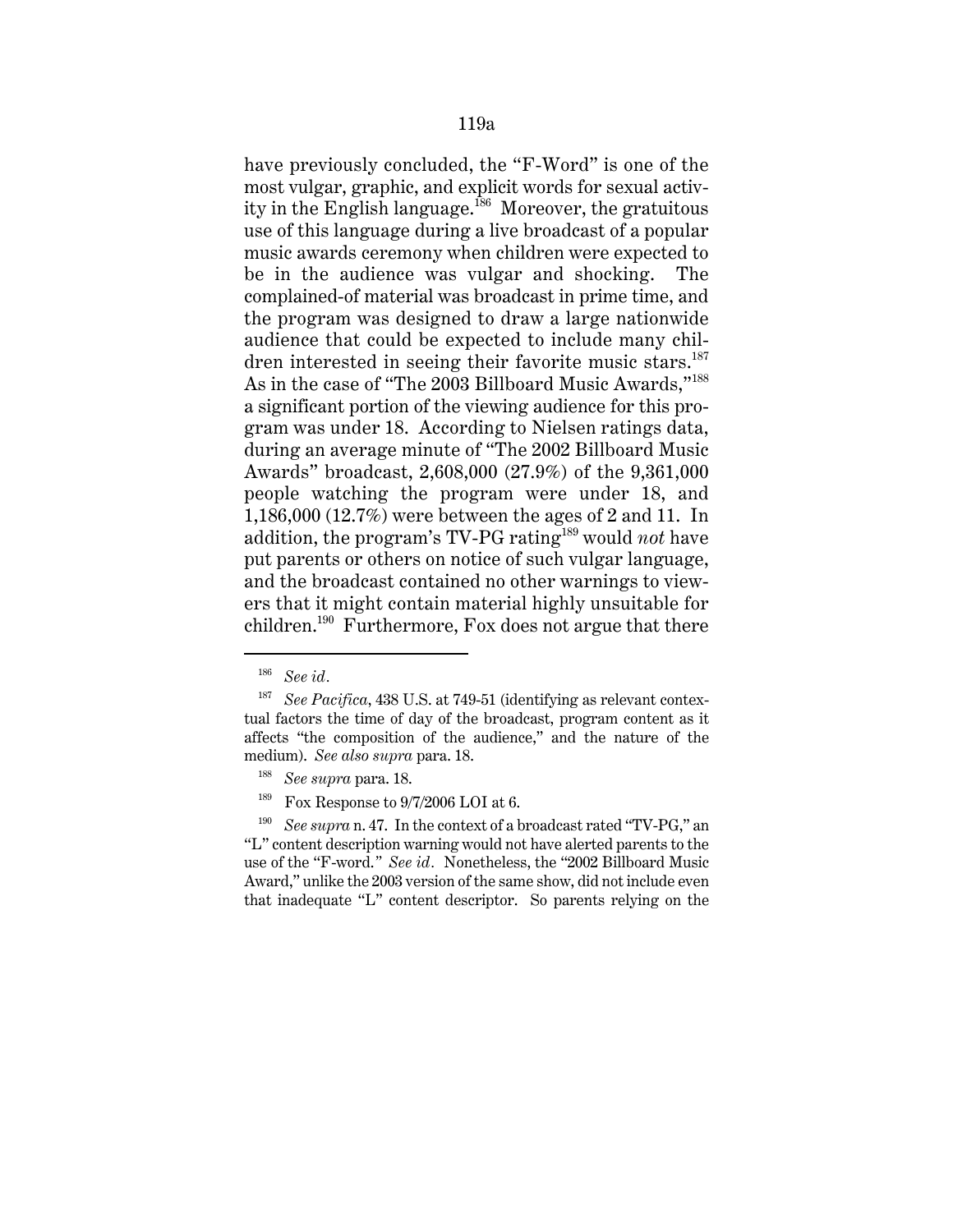was any justification for Cher's comment.<sup>191</sup> In light of all of these factors, we conclude that the first and third factors in our contextual analysis weigh in favor of a finding that the material is patently offensive.<sup>192</sup>

60. We next turn to the second factor in our contextual analysis—whether the complained-of material was sustained or repeated. Fox argues that this factor precludes a finding of indecency. As reviewed above, Commission dicta and Bureau-level decisions issued before our *Golden Globe* decision had suggested that expletives had to be repeated to be indecent but that such a repetition requirement would not apply to "descriptions or depictions of sexual or excretory functions." In this case, Cher did more than use the "F-Word" as a mere interjection or intensifier. Rather, she used the word to describe or reference a sexual act as a metaphor to express hostility to her critics. The fact that she was not literally suggesting that people engage in sexual activities does not necessarily remove the use of the term from the realm of descriptions or depictions. This case thus illustrates the difficulty in making the distinction between expletives on the one hand and descriptions or depictions on the other. Particularly in light of this lack

ratings would not have expected even mild "coarse" language, much less the "F-Word."

 $191$  For instance, Fox does not contend that Cher's comment had any artistic merit or was necessary to convey any message.

<sup>192</sup> Fox's argument that it did not present Cher's comment for "shock value" misunderstands the contextual analysis employed by the Commission, under which "we examine the material itself and the manner in which it is presented, not the subjective state of mind of the broadcaster." *Super Bowl Order on Reconsideration*, 21 FCC Rcd at 6657-58 ¶ 12.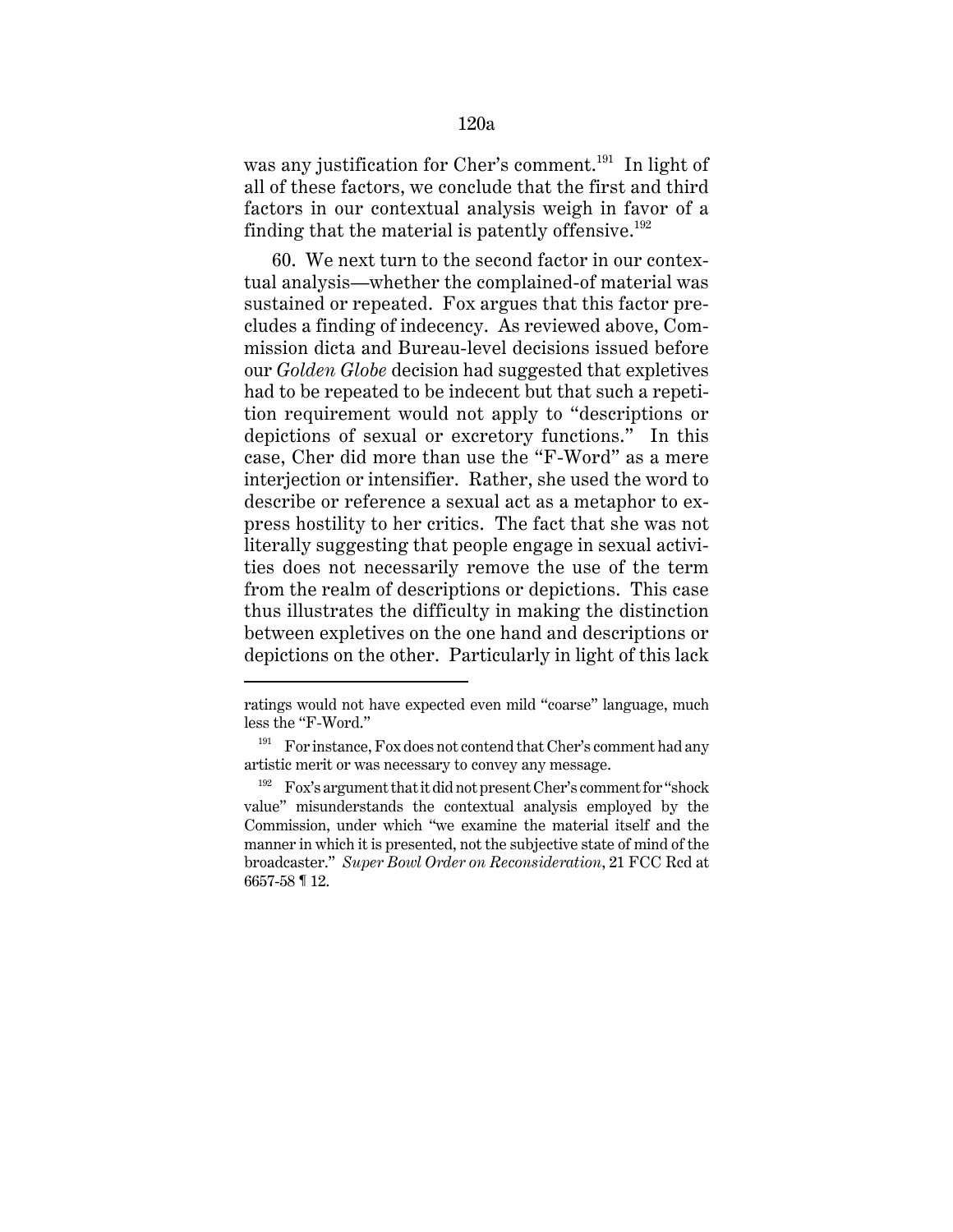of clarity, we acknowledge that it was not apparent that Fox could be penalized for Cher's comment at the time it was broadcast. This case also shows that the inquiry into whether a word is used an expletive rather than a description or depiction is wholly artificial. Whether used as an expletive, or as a description or depiction, the offensive nature of the "F-Word" is inherently tied to the term's sexual meaning.

61. In any event, under our *Golden Globe* precedent, the fact that Cher used the "F-Word" once does not remove her comment from the realm of actionable indecency.193 We stated in *Golden Globe* that the "mere fact that specific words or phrases are not sustained or repeated does not mandate a finding that material that is otherwise patently offensive to the broadcast medium is not indecent."194 To be sure, the fact that material is not repeated does weigh against a finding of indecency, and in certain cases, when all of the relevant factors are considered together, this factor may tip the balance in a decisive manner. This, however, is not one of those cases.

62. We believe that Cher's use of the "F-Word" here during a program aired in prime time was patently offensive under contemporary community standards for the broadcast medium. The patent offensiveness is compounded by the fact that the warnings accompanying the broadcast were inadequate and misleading.<sup>195</sup> We do not believe that the Commission should ignore "the first blow" to the television audience in the particular circum-

<sup>193</sup> *See Golden Globe Awards Order,* 19 FCC Rcd at 4980 ¶ 12.

<sup>194</sup> *Id.*

<sup>195</sup> *See supra* para. 59.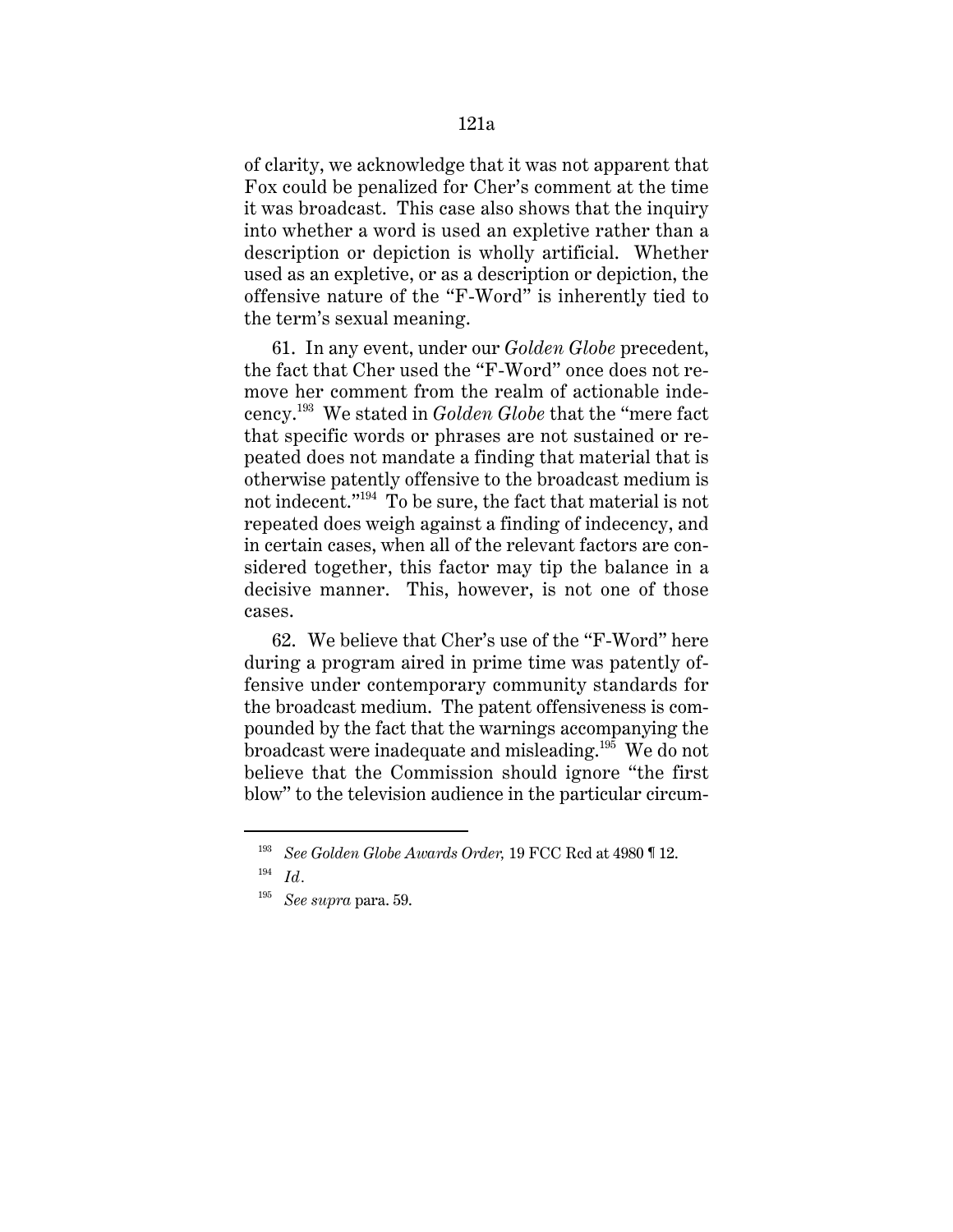stances presented here.<sup>196</sup> Our determination, moreover, is consistent with the networks' own broadcast standards during the "safe harbor," which would not allow the broadcast of a single use of the "F-Word" under these circumstances.<sup>197</sup> Such standards reflect the networks' recognition that even a single use of the "F-Word" under most circumstances is not consistent with contemporary community standards for the broadcast medium. Indeed, Fox edited out Cher's comment in its broadcasts to the Mountain and Pacific Time Zones.

63. In sum, we conclude that, given the explicit, graphic, vulgar, and shocking nature of Cher's use of the "F-Word," Fox's broadcast was patently offensive under contemporary community standards for the broadcast medium.

64. Fox also argues that it should not be held responsible for airing Cher's comment. In particular, Fox argues that Cher's remarks were unscripted and that the five-second delay and editing system that it used for "The 2002 Billboard Music Awards" previously had been effective in preventing the airing of objectionable material.198 We need not address these arguments, however, because we decide that it would not be equitable to sanction Fox for a different reason. Specifically, as discussed above, it was not clear at the time that broadcasters could be punished for the kind of comment at issue  $here.<sup>199</sup>$ 

<sup>196</sup> *Pacifica*, 438 U.S. at 748-49.

<sup>197</sup> *See supra* para. 29.

<sup>198</sup> *See* Fox Response to 9/7/06 LOI at 4-6, 10.

<sup>199</sup> *See supra* para. 60; *see also Golden Globe Awards Order*, 19 FCC Rcd at 4982 ¶ 15.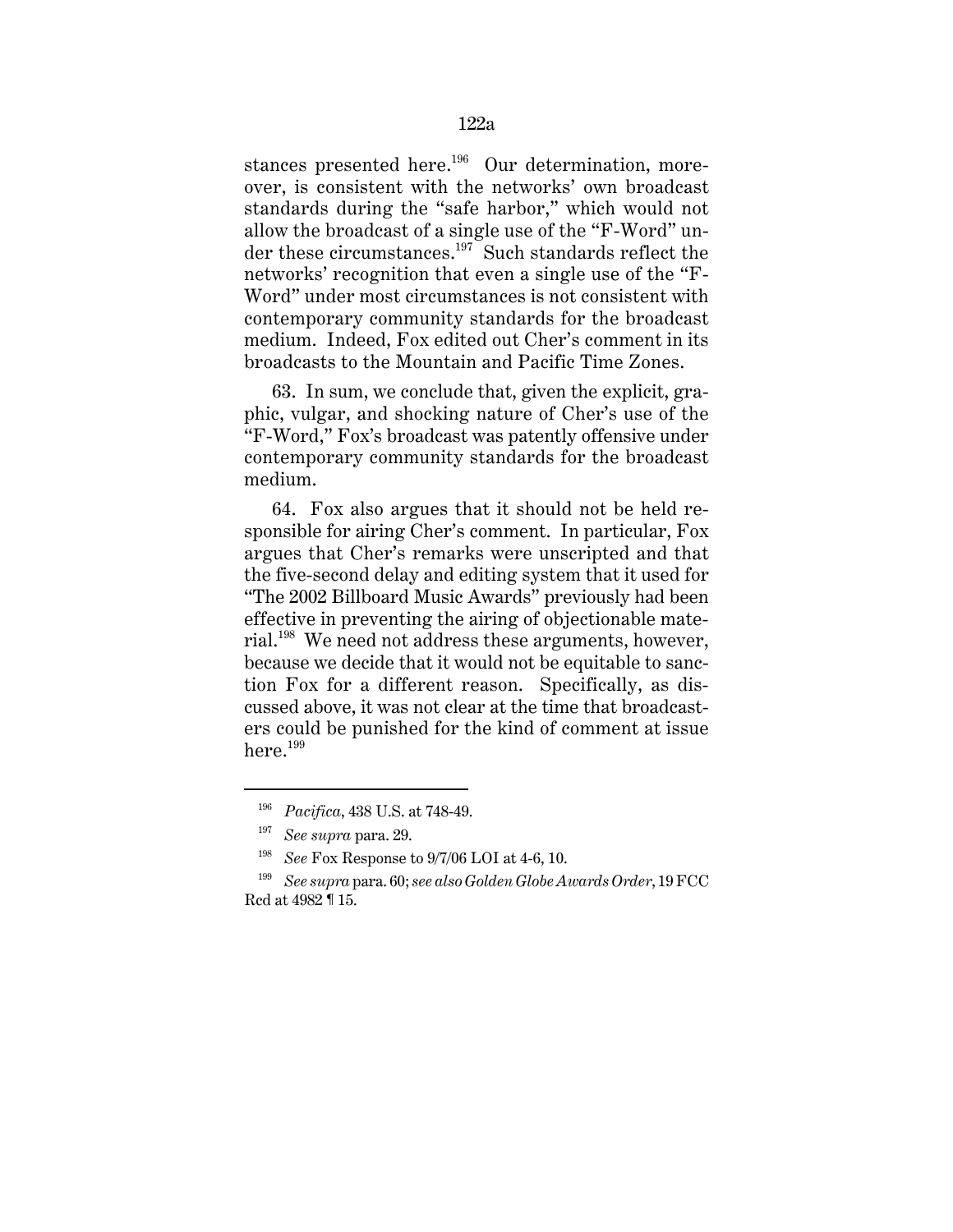#### 123a

65. *Profanity Analysis*. Consistent with our decisions in the *Golden Globe Awards Order* and the *Omnibus Order*, we also find that Cher's use of the "F-Word" in the program at issue violated Section 1464's prohibition on the broadcast of "profane" utterances.<sup>200</sup> In the *Golden Globe Awards Order*, the Commission concluded that the "F-Word" was profane within the meaning of Section 1464 because, in context, it constituted vulgar and coarse language "'so grossly offensive to members of the public who actually hear it as to amount to a nuisance." $201$  In certain cases, language that is presumptively profane will not be found to be profane where it is demonstrably essential to the nature of an artistic or educational work or essential to informing viewers on a matter of public importance.<sup>202</sup> However, such circumstances are not present here: Fox does not contend that Cher's profane language was essential to informing viewers on a matter of public importance or that modifying the language would have had a material impact on its function as a source of news and information. On the contrary, Fox maintains that it attempted to delete the profane language, and did remove it before the program aired on time delay in the Mountain and Pacific Time Zones.<sup>203</sup> It is undisputed that the "F-Word" was broadcast within the 6 a.m. to 10 p.m. time frame relevant to

<sup>&</sup>lt;sup>200</sup> 18 U.S.C. § 1464.

<sup>201</sup> *Golden Globe Awards Order,* 19 FCC Rcd at 4981 ¶ 13, *quoting Tallman*, 465 F.2d at 286.

<sup>202</sup> *Omnibus Order* at 2669 ¶ 19, *citing Complaints Against Various Television Licensees Regarding Their Broadcast on November 11, 2004 of the ABC Television Network's Presentation of the Film "Saving Private Ruan*," Memorandum Opinion and Order, 20 FCC Rcd 4507, 4512-14 ¶¶ 13-18 (2005).

Fox Response to  $9/7/2006$  LOI at 10.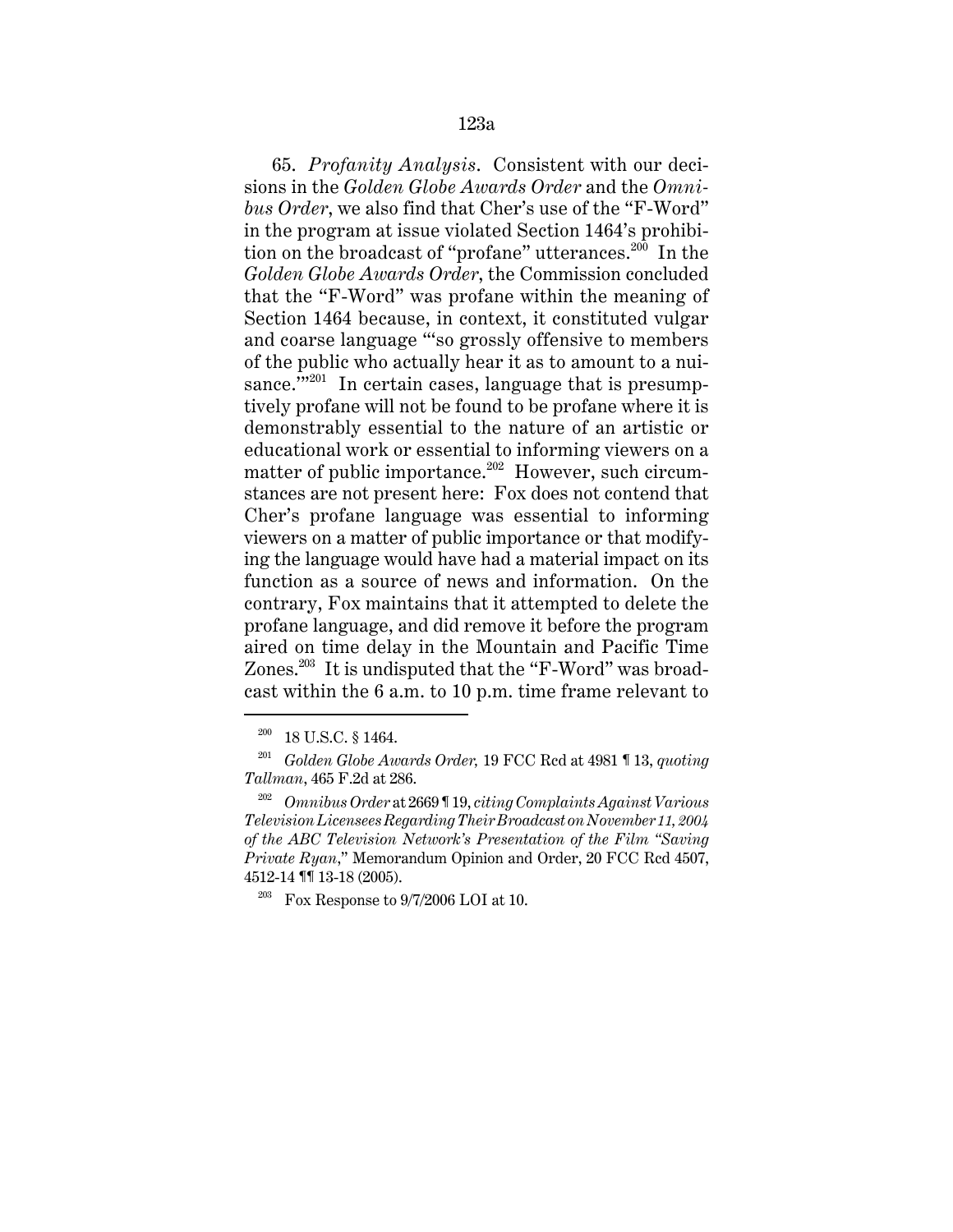a profanity determination.<sup>204</sup> Because it was broadcast at a time of day when there was a reasonable risk of children's presence in the audience (indeed, as detailed above, over two-and-a-half million viewers of the broadcast were under the age of  $18$ ,<sup>205</sup> the broadcast is legally actionable.

66. *No Sanction Proposed*. For the reasons stated above, we conclude that "The 2002 Billboard Music Awards" contained indecent and profane material in violation of Section 1464 and our rules. Fox stations broadcast indecent and profane language in an awards show that aired between 6 a.m. and 10 p.m. and was watched by people of all ages. Under the circumstances, however, we find that no forfeiture is warranted in this case for the reason set forth above.<sup>206</sup> In light of our decision not to impose a forfeiture, we will not require the licensees of any of the stations that broadcast the material to report our finding here to us as part of their renewal applications, and we will not consider the broadcast to have an adverse impact upon such licensees as part of the renewal process or in any other context.<sup>207</sup>

<sup>204</sup> *See Omnibus Order*, 21 FCC Rcd at 2666 ¶ 8.

<sup>205</sup> *See supra* para. 59 (noting that, according to Nielsen ratings data, 27.9% of the people watching an average minute of "The 2002 Billboard Music Awards" broadcast were under 18, and 12.7% were between the ages of 2 and 11); *see also Pacifica*, 438 U.S. at 749-50 (discussing government's interest in protecting children from "offensive expression")

<sup>206</sup> *See supra* para. 64. In light of our decision not to impose a forfeiture, we need not address whether the violations of Section 1464 and our rule were willful within the meaning of Section 503(b).

<sup>&</sup>lt;sup>207</sup> The constitutional arguments raised by the Networks relating to the application of our indecency framework to "The 2002 Billboard Music Awards" are the same as the constitutional arguments that we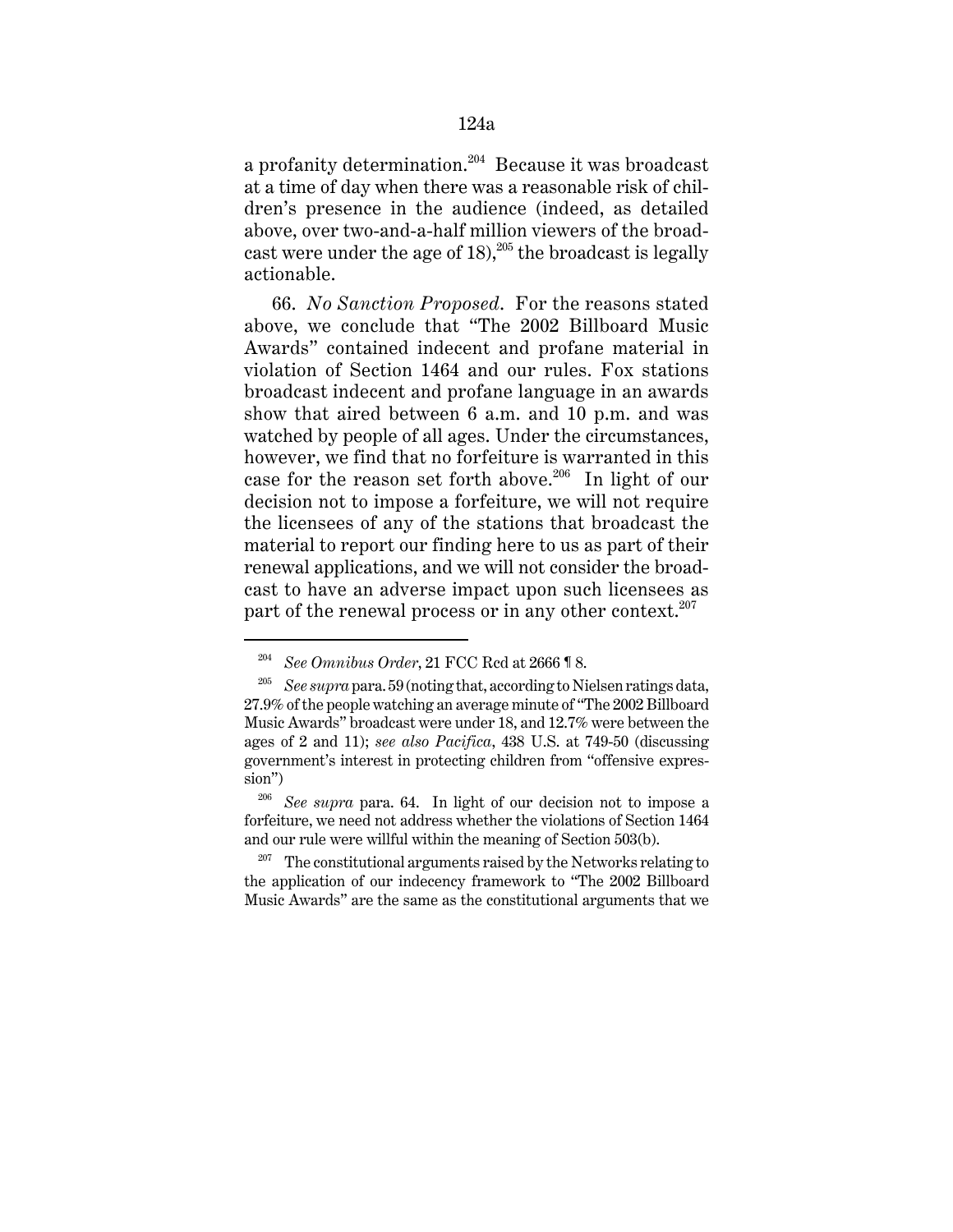#### **C. "The Early Show"**

67. "The Early Show" is a two-hour morning program that airs weekdays on the CBS Television Network. On December 13, 2004, the program devoted significant coverage to discussion of the CBS program "Survivor: Vanuatu," which had crowned its winner the prior evening. As part of that coverage, "The Early Show" co-host Julie Chen conducted a live interview with the final four contestants from "Survivor: Vanuatu." During that interview, Ms. Chen asked runnerup Twila Tanner whether she agreed with fourth-place finisher Eliza Orlins that Chris Daugherty, the winner of the program, would have prevailed had he been matched up in the finals against Ms. Orlins. Ms. Tanner then responded, "Not necessarily. I knew he was a bullshitter from Day One."

68. A viewer subsequently filed a complaint with the Commission that Station KDKA-TV, Pittsburgh, Pennsylvania, which is licensed to CBS Broadcasting Inc., aired Ms. Tanner's comment at approximately 8:10 a.m. Eastern Standard Time, on December 13, 2004, and alleged that the comment was indecent and profane.<sup>208</sup> In response to the Commission's letter of inquiry, CBS does not deny that the comment in question was broadcast on KDKA-TV.<sup>209</sup> However, CBS argues, among

have already addressed with respect to the "2003 Billboard Music Awards" broadcast. We reject those arguments for the same reasons given above. *See supra* para. 42-52.

<sup>208</sup> FCC File No. EB-05-IH-0007.

<sup>209</sup> *See* Letter From Robert Corn-Revere, Counsel to CBS, to Marlene H. Dortch, Secretary, FCC, File No. EB-05-IH-0007 (Sept. 21, 2006), at 1 ("CBS Response to 9/7/2006 LOI").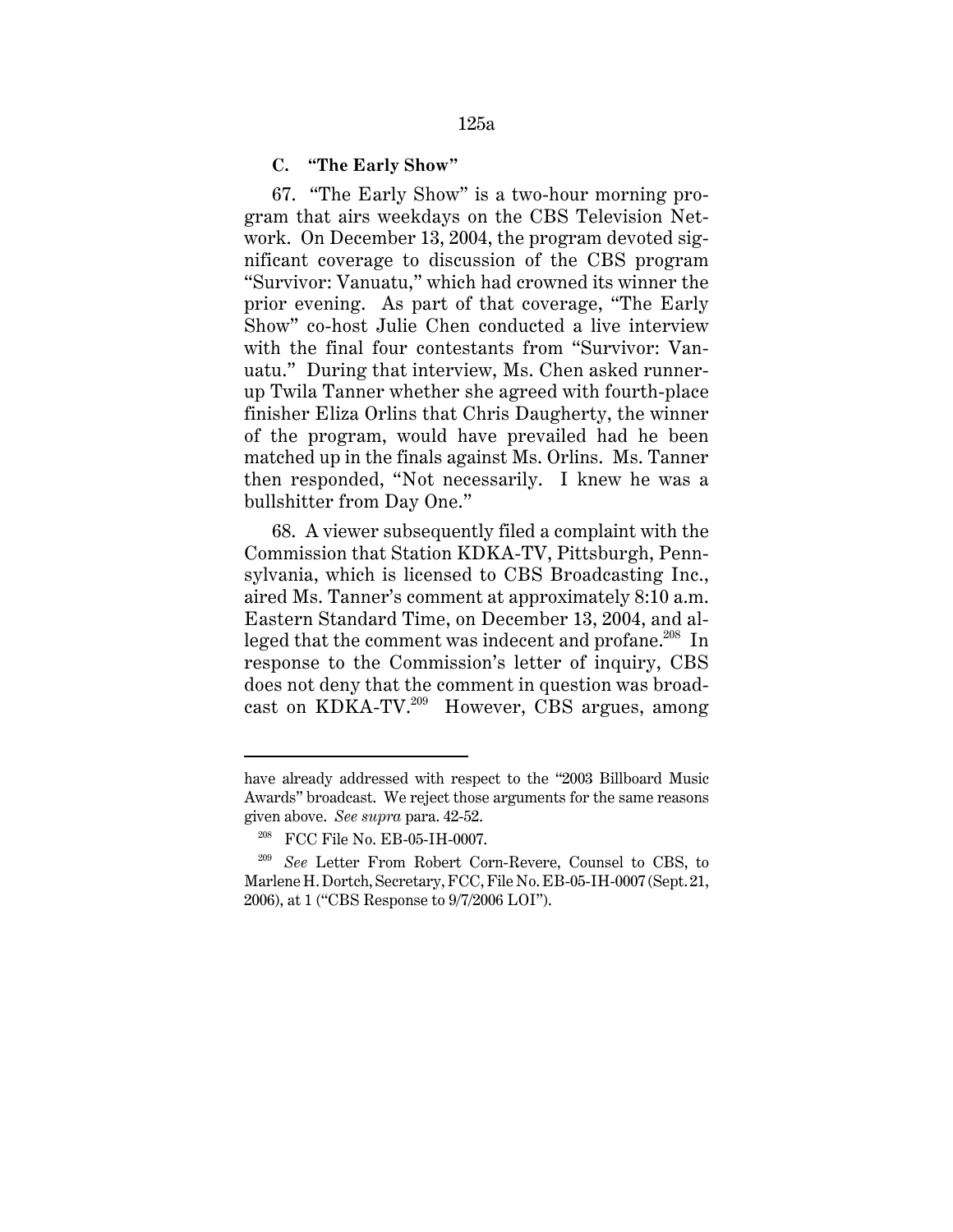# 126a

other things, that the material is not actionable because it was spoken during a *bona fide* news interview.<sup>210</sup>

69. In the *Omnibus Order*, we "recognize[d] the need for caution with respect to complaints implicating the editorial judgment of broadcast licensees in presenting news and public affairs programming, as these matters are at the core of the First Amendment's free press guarantee."211 Indeed, when we denied an indecency complaint regarding material that was aired during "The Today Show," which is a competitor of "The Early Show," we reiterated the need for the Commission to exercise caution with respect to news programming.<sup>212</sup>

70. This restrained approach is consistent with a long line of Commission precedent. For example, in *Peter Branton*, the Commission held that an NPR news story on John Gotti, which included a wiretap of a conversation in which Gotti repeatedly used variations of the "F-Word," was not indecent because "it was an integral part of a bona fide news story."213 The Commission explained that "we traditionally have been reluctant to intervene in the editorial judgments of broadcast licens-

<sup>210</sup> *See id.* at 4.

<sup>211</sup> *Omnibus Order*, 21 FCC Rcd at 2668 ¶ 15.

<sup>212</sup> *Id.* at 2717 ¶ 218.

<sup>213</sup> *Peter Branton*, 6 FCC Rcd at 610. *See Infinity Broadcasting Corp. of Pennsylvania*, Memorandum Opinion and Order, 3 FCC Rcd 930, 937 n. 31 (1987), *vacated on other grounds sub nom*. *ACT I*, (noting that "context will always be critical to an indecency determination and ... the context of a bona fide news program will obviously be different from the contexts of the three broadcasts now before us, and, therefore, would probably be of less concern."); *Indecency Policy Statement*, 16 FCC Rcd at 8002-03 (stating that "[e]xplicit language in the context of a bona fide newscast might not be patently offensive." ).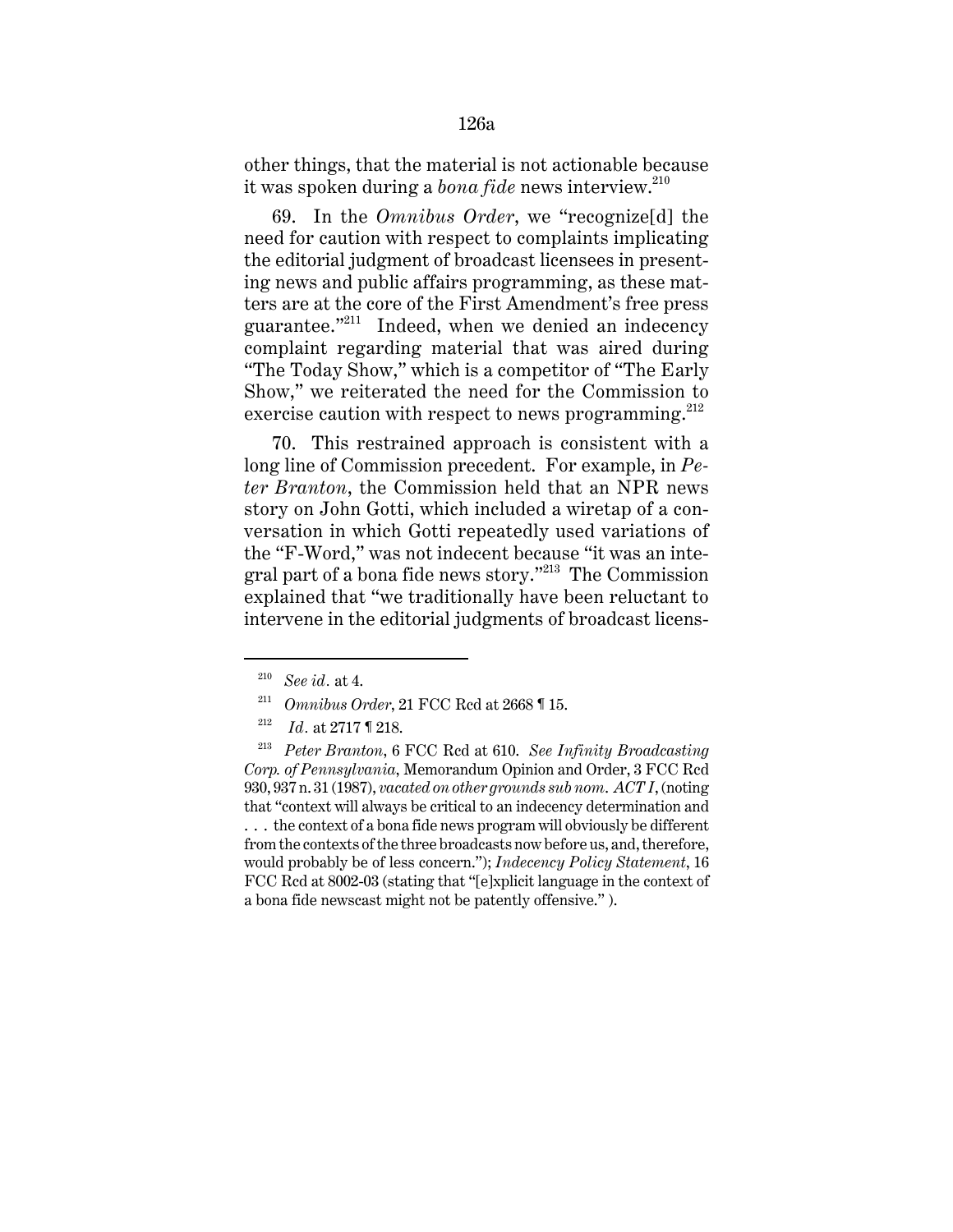ees on how best to present serious public affairs programming to their listeners."<sup>214</sup>

71. In today's Order, we reaffirm our commitment to proceeding with caution in our evaluation of complaints involving news programming. To be sure, there is no outright news exemption from our indecency rules. $^{215}$ Nevertheless, in light of the important First Amendment interests at stake as well as the crucial role that context plays in our indecency determinations, it is imperative that we proceed with the utmost restraint when it comes to news programming.

72. Some critics have questioned whether the segments of "The Early Show" devoted to "Survivor: Vanuatu" are legitimate news programming or instead are merely promotions for CBS's own entertainment programming.216 CBS nevertheless maintains in its LOI

<sup>214</sup> *Peter Branton*, 6 FCC Rcd at 610.

<sup>215</sup> *See, e.g., Evergreen Media Corporation of Chicago AM*, Memorandum Opinion and Order, 6 FCC Rcd 5950, 5951 (Mass Media Bur. 1991) (finding talk show segment discussing pornographic photographs of Vanessa Williams to be indecent and concluding that "[e]ven if it had been argued that the [show] in question was comparable to a news program, the Vanessa Williams segment contained vulgar material presented in a pandering and titillating manner unlike anything found in the *Branton* case."); *Pacific and Southern Company Inc. (KSD-FM)*, Notice of Apparent Liability, 6 FCC Rcd 3689 (Mass Media Bur. 1990) (forfeiture paid) (finding that "exceptionally explicit and vulgar" material that was "presented in a pandering manner" was indecent even though it "arguably concerned an incident that was at the time 'in the news.'").

<sup>216</sup> *See, e.g.*, Howard Rosenberg, *The Fact Is, the Joke is the News*, Broadcasting & Cable, Nov. 1, 2004, at 32 ("Even more common is the venerable, widespread practice of cross-promotion, as on The Early Show, a production of CBS News, which each Friday devotes a lengthy segment to 'covering' the previous night's Survivor episode on the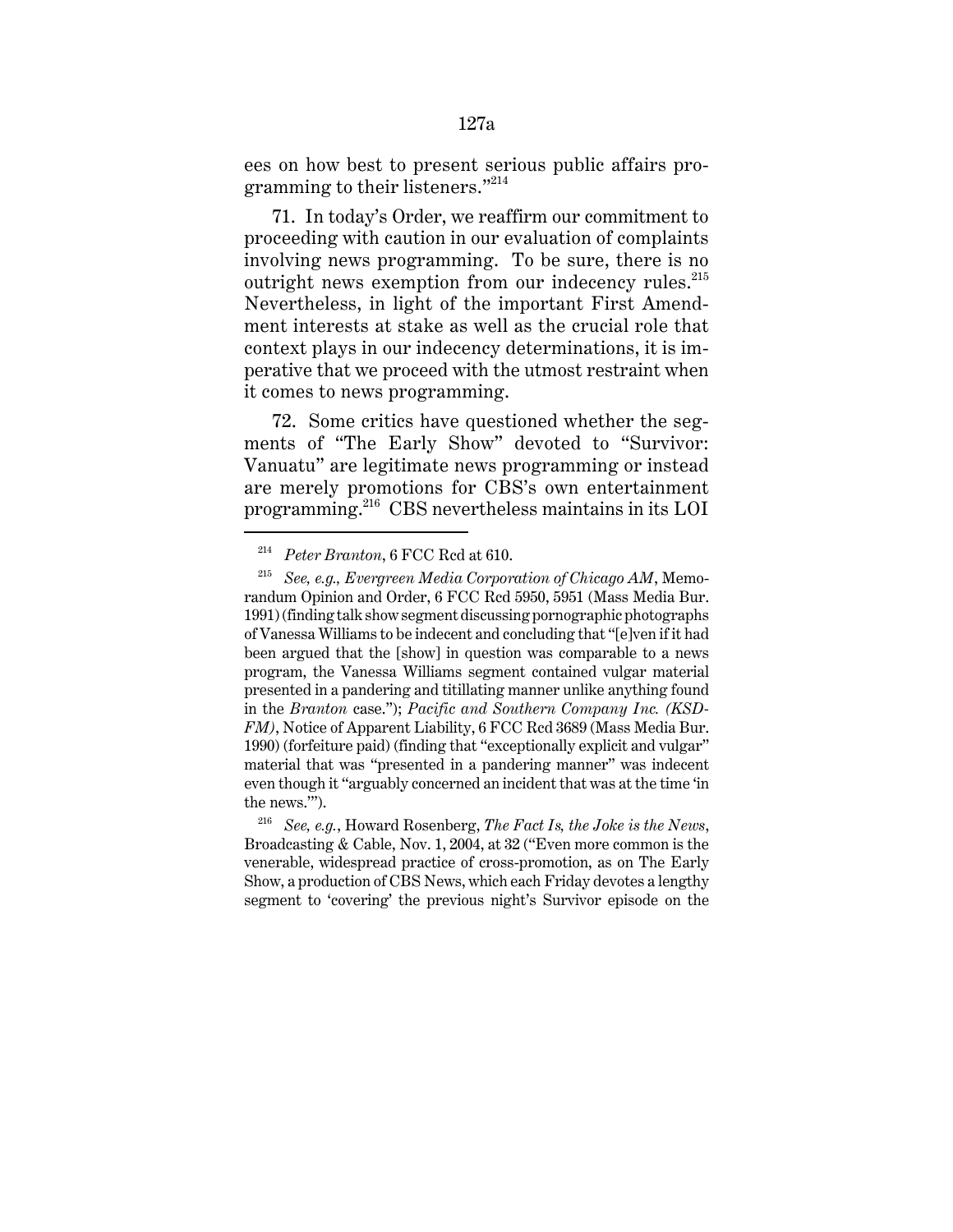response that its interview of the "Survivor: Vanuatu" contestants was a "*bona fide* news interview." "The Early Show" is produced by CBS News and addressed a variety of other topics that morning, including a suicide bombing in Iraq, the withdrawal of Bernard Kerik as a candidate to serve as Secretary of Homeland Security, and the apparent poisoning of then-Ukrainian opposition leader Viktor Yushchenko, which clearly fall under the rubric of news programming. In light of these factors and our commitment to exercising caution in this area, we believe it is appropriate in these circumstances to defer to CBS's plausible characterization of its own programming. Accordingly, we find that, in the *Omnibus Order*, we did not give appropriate weight to the nature of the programming at issue (i.e., news programming).

73. Turning to the specific material that is the subject of the complaint, we can certainly understand that viewers may have been offended by Ms. Tanner's coarse language. Nevertheless, given the nature of her comment and our decision to defer to CBS's characterization of the program segment as a news interview, we conclude, regardless of whether such language would be actionable in the context of an entertainment program, that the complained-of material is neither actionably indecent nor profane in this context. Accordingly, we deny the complaint.

network, as if who got bumped off was an actual news story. As a bonus, The Early Show folds itself into this fantasy from a special set outfitted to resemble Survivor.").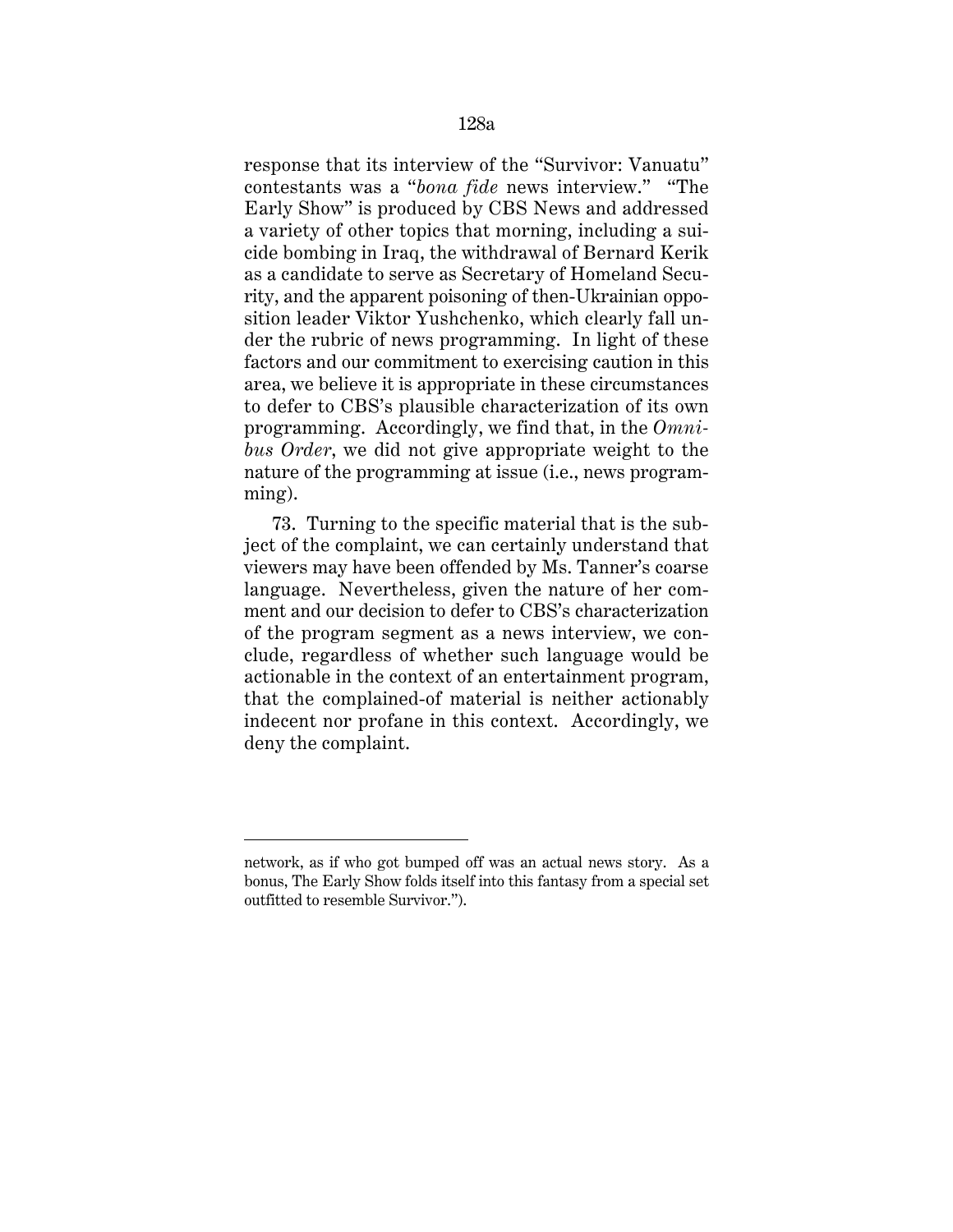#### **D. "NYPD Blue"**

74. As discussed above, the Commission received complaints regarding several "NYPD Blue" episodes that aired on KMBC-TV, Kansas City, Missouri, and other unidentified ABC Television Network affiliates beginning at 9:00 p.m. Central Standard Time, in which the "S-Word" was used.217 In the *Omnibus Order*, the Commission found those broadcasts containing the "S-Word" to be apparently indecent and profane.<sup>218</sup> In its response to the Commission's letter of inquiry, KMBC Hearst-Argyle Television, Inc. ("Hearst"), licensee of KMBC-TV, does not dispute that it aired the complained-of material. Hearst argues, however, that the complaints should either be dismissed on procedural grounds or denied on the merits.

75. Raising an argument that we did not previously consider, Hearst contends that the Commission should dismiss the complaints as insufficient under the enforcement policy set forth in the *Omnibus Order*. 219 One complaint was filed against each of the "NYPD Blue" broadcasts at issue, and each of these complaints was filed by the same person. All of these complaints stated that the complained-of broadcast "originally aired at 9:00 p.m. CST on Kansas City affiliate KMBC" and was "also seen in homes across the country on ABC affiliates." $220$  How-

<sup>&</sup>lt;sup>217</sup> FCC File No. EB-03-IH-0355.

<sup>218</sup> *Omnibus Order*, 21 FCC Rcd at 2696-98 ¶¶ 125-36.

<sup>219</sup> KMBC Hearst-Argyle Television, Inc. Response to Letter of Inquiry and Memorandum of Law, File No. EB-03-IH-0355 at 8 (Sept. 21, 2006) ("Hearst Response to 9/7/2006 LOI").

<sup>220</sup> *See* Letters from Lara Mahaney, Director of Corporate and Entertainment Affairs, PTC, to David Solomon, Chief, Enforcement Bureau, dated July 1 and July 3, 2003.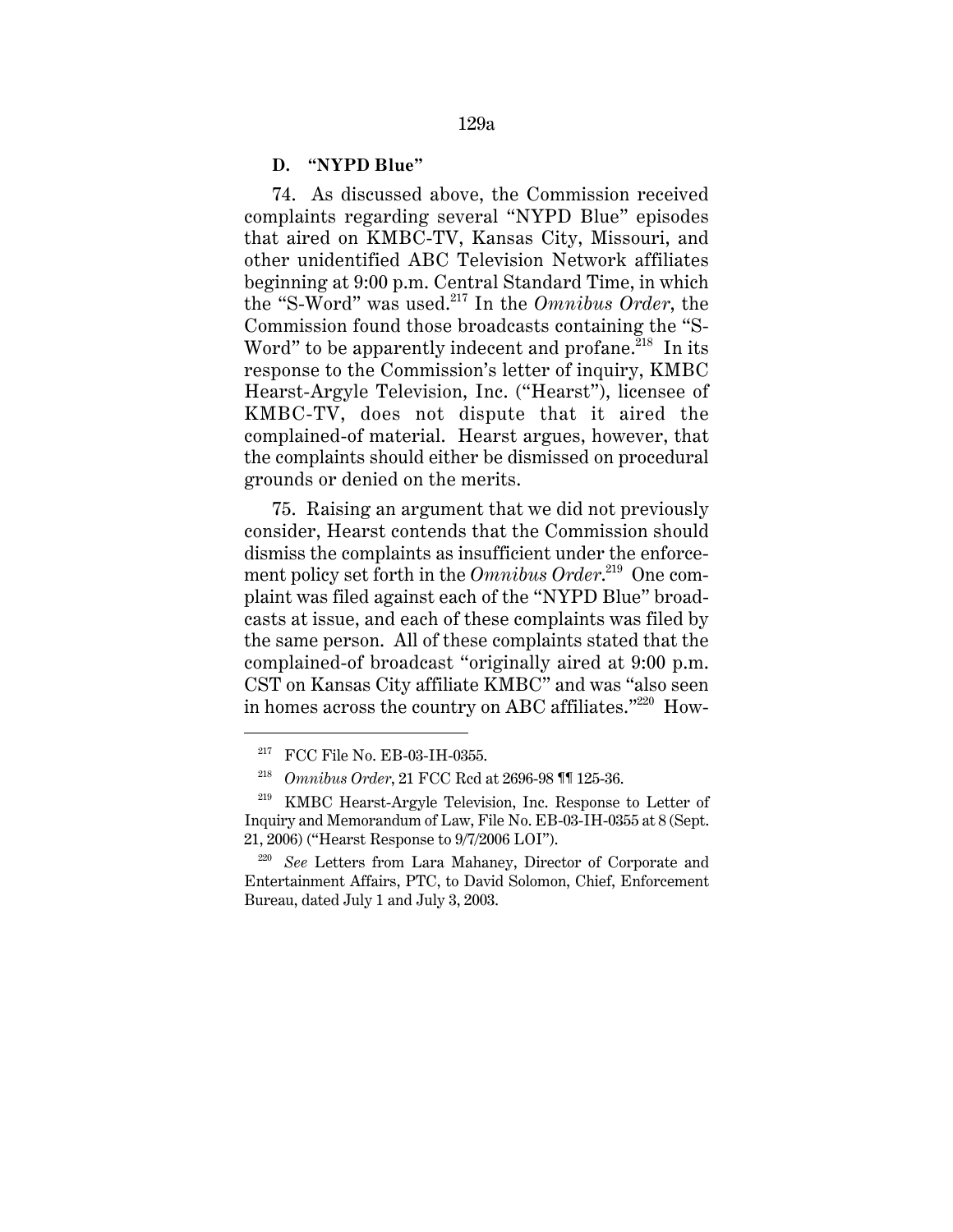ever, as Hearst accurately maintains, none of the complaints was filed by anyone residing in the market served by KMBC-TV. Nor were any of the complaints filed by anyone residing in a market where the complained-of material aired outside of the 10:00 p.m.-6:00 a.m. safe harbor. Instead, each complaint was filed by the same individual from Alexandria, Virginia, where, as Hearst points out, $221$  the material was aired during the safe harbor.<sup>222</sup> In addition, none of the complaints contains any claim that the out-of-market complainant actually viewed the complained-of broadcasts on KMBC-TV or any other ABC affiliate where the material was aired outside of the safe harbor.<sup>223</sup> Thus, there is nothing in the record either to tie the complaints to Station KMBC-TV's local viewing area (or the local viewing area of any station where the material was aired outside of the safe harbor), or to suggest that the broadcast programming at issue was the subject of complaints from anyone who viewed the programming on any station that aired the material outside of the safe harbor.

76. We therefore agree with Hearst that we should dismiss the complaints regarding "NYPD Blue" pursuant to the enforcement policy that we announced in the *Omnibus Order*. There, the Commission stated that it would propose forfeitures only against licensees and stations whose broadcasts of actionable material were the subject of a viewer complaint filed with the Commis-

<sup>&</sup>lt;sup>221</sup> Hearst Response to  $\frac{9}{7}$  2006 LOI at 11, n.9.

<sup>222</sup> *See supra* note 217 and accompanying text. The letterhead of each complaint identified contact information for PTC's office in Alexandria, Virginia, as well as a PTC office in Los Angeles, California.

<sup>223</sup> *See id.*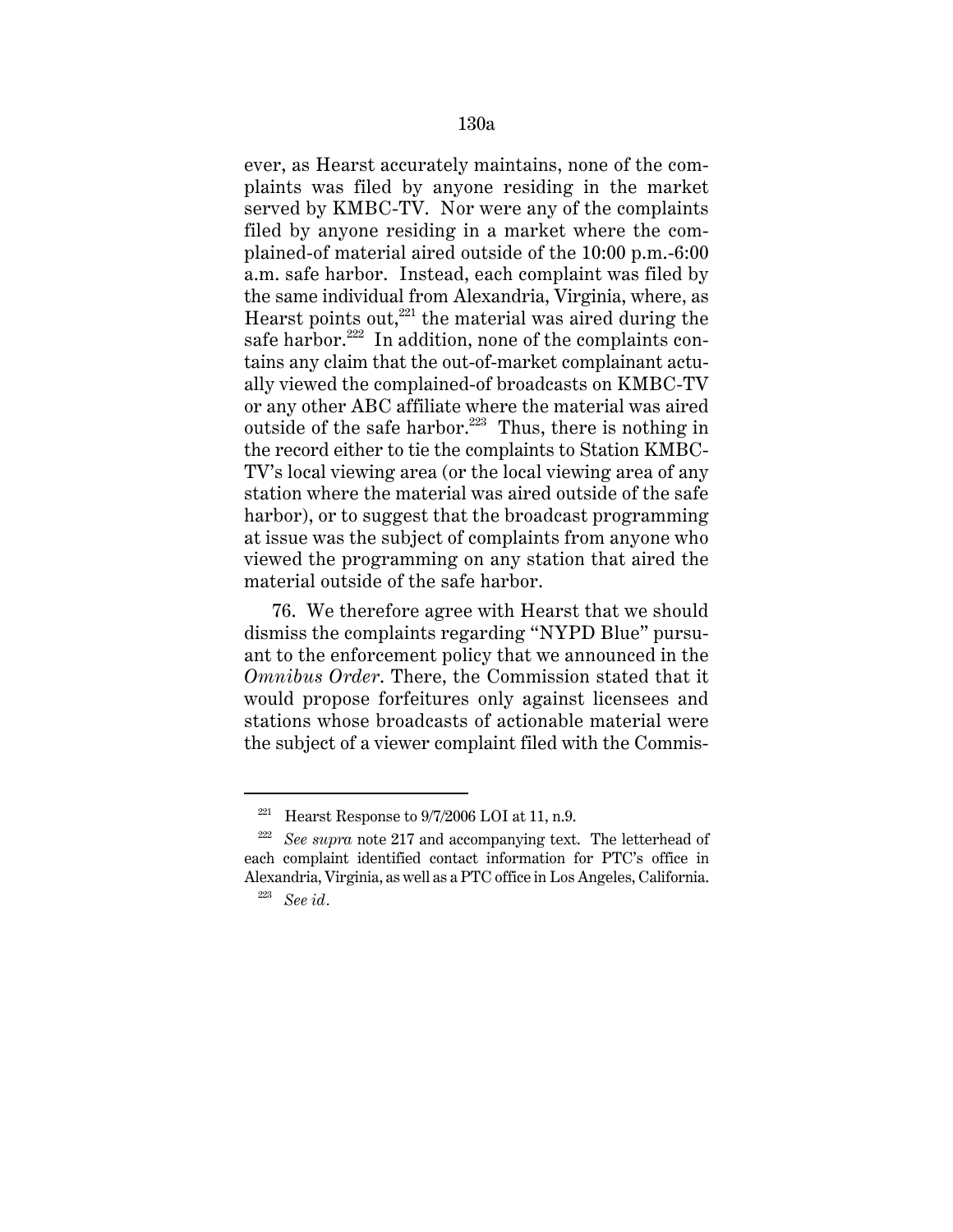sion, $^{224}$  explaining that "[i]n the absence of complaints concerning the program filed by viewers of other stations, it is appropriate that we sanction only the licensee of the station whose viewers complained about that program."225 In addition to demonstrating appropriate restraint in light of First Amendment values, this enforcement policy preserves limited Commission resources, while still vindicating the interests of local residents who are directly affected by a station's airing of indecent and profane material.

77. Based on consideration of Hearst's arguments, we agree that consistent application of our restrained enforcement policy requires us to apply the same approach to this case that we applied to the notices of apparent liability in the *Omnibus Order.* While this case does not involve the imposition of forfeitures against KMBC-TV or any other licensee, the sufficiency of a complaint is the first step rather than the last step in the Commission's analysis. Thus, as Hearst puts it, "[o]nly the dismissal of the NYPD Blue complaints will bring [this case] into harmony with the Commission's announced enforcement policy."<sup>226</sup> Accordingly, we dismiss these complaints.

<sup>224</sup> *Omnibus Order*, 21 FCC Rcd at 2673 ¶ 32, 2676 ¶ 42, 2687 ¶ 86.

<sup>225</sup> *Id.* at 2687 ¶ 86. *See Super Bowl Order on Reconsideration*, 21 FCC Rcd at 6665 ¶ 30 (under the enforcement policy announced in the *Omnibus Order*, "it is sufficient that viewers in markets served by each of the CBS Stations filed complaints with the Commission identifying the allegedly indecent program broadcast by the CBS Stations.").

<sup>&</sup>lt;sup>226</sup> Hearst Response to  $9/7/2006$  LOI at 11.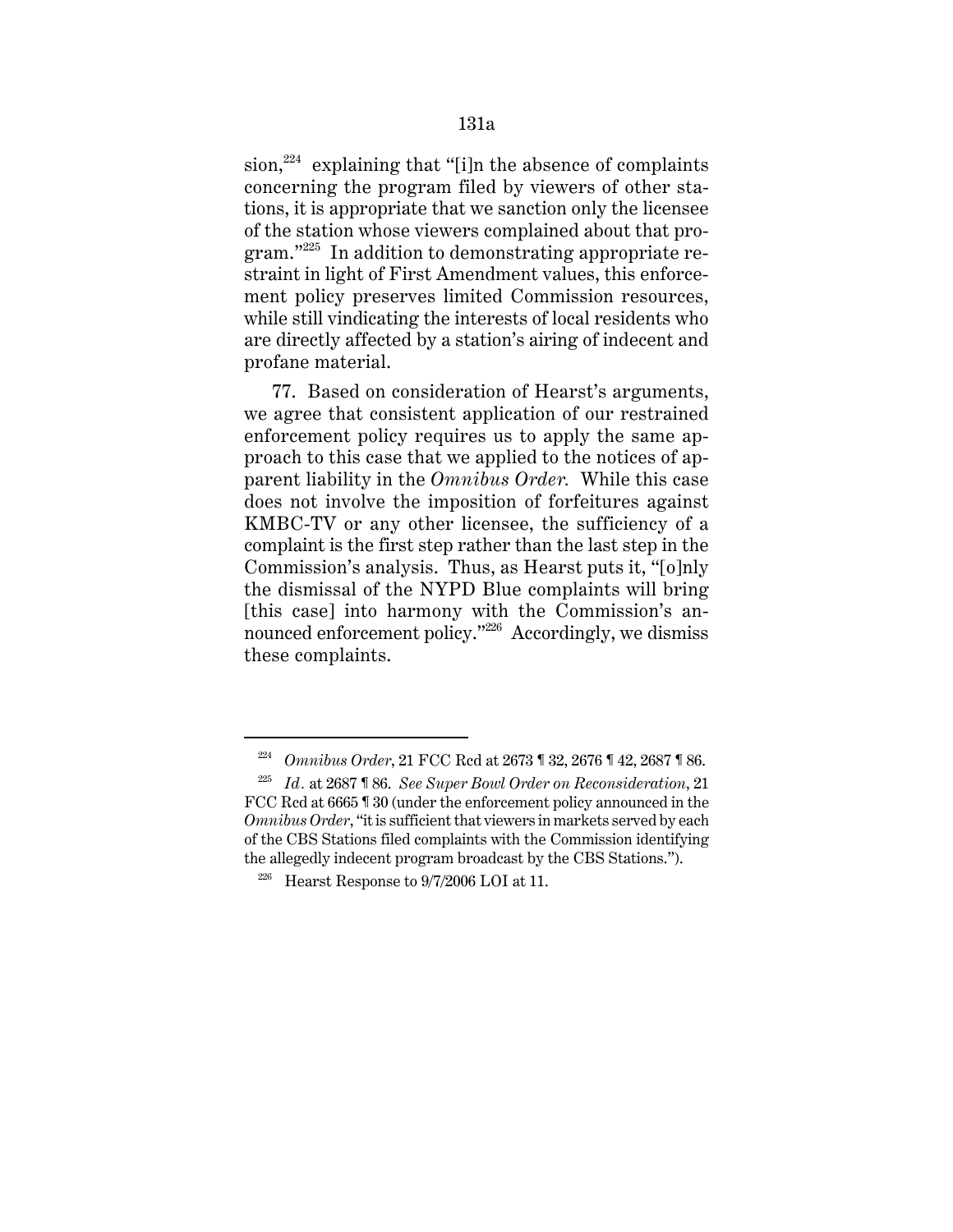## **IV. ORDERING CLAUSES**

78. Accordingly, IT IS ORDERED that Section III.B of the *Omnibus Order* is VACATED in its entirety.

79. IT IS FURTHER ORDERED that the complaints referenced in this Order involving "The 2003 Billboard Music Awards" and "The 2002 Billboard Music Awards" are GRANTED to the extent set forth herein and OTHERWISE DENIED.

80. IT IS FURTHER ORDERED that the complaints referenced in this Order involving "The Early Show" are DENIED.

81. IT IS FURTHER ORDERED that the complaints referenced in this Order involving "NYPD Blue" are DISMISSED.

82. IT IS FURTHER ORDERED that a copy of this Order shall be sent Certified Mail, Return Receipt Requested, to Susan L. Fox, Esq., Vice President, Government Relations, The Walt Disney Company, 1150 17th Street, N.W., Suite 400, Washington, D.C. 20036.

83. IT IS FURTHER ORDERED that a copy of this Order shall be sent Certified Mail, Return Receipt Requested, to John W. Zucker, Esq., Senior Vice President, Law-Regulation, ABC, Inc., 77 West 66th Street, New York, N.Y. 10024.

84. IT IS FURTHER ORDERED that a copy of this Order shall be sent Certified Mail, Return Receipt Requested, to Seth Waxman, Esq., Counsel to The Walt Disney Company, Wilmer, Cutler, Pickering, Hale & Dorr, LLP, 2445 M Street, N.W., Washington, D.C. 20037.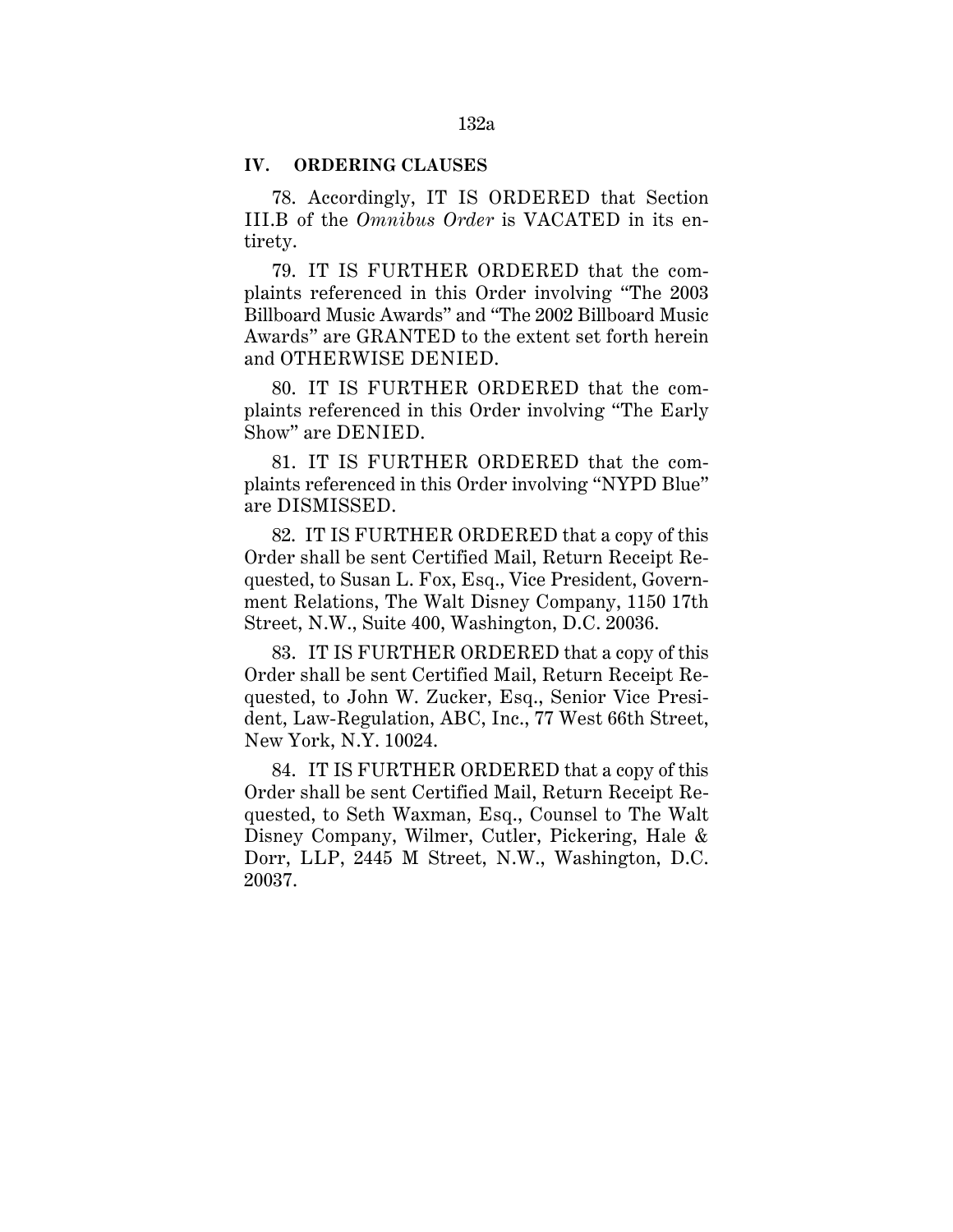85. IT IS FURTHER ORDERED that a copy of this Order shall be sent Certified Mail, Return Receipt Requested, to Anne Lucey, Esq., Senior Vice President, Regulatory Policy, CBS Corporation, 601 Pennsylvania Ave., N.W., Suite 540, Washington, DC 20004.

86. IT IS FURTHER ORDERED that a copy of this Order shall be sent Certified Mail, Return Receipt Requested, to Robert Corn-Revere, Counsel to CBS Corp., Davis Wright Tremaine, LLP, 1500 K Street, N.W., Suite 450, Washington, D.C. 20005-1272.

87. IT IS FURTHER ORDERED that a copy of this Order shall be sent Certified Mail, Return Receipt Requested, to Mark J. Prak, Esq., Counsel to Hearst-Argyle Television, Inc., Brooks, Pierce, McLendon, Humphrey & Leonard, LLP, 150 Fayetteville Street, Suite 1600 Wachovia Capitol Center, Raleigh, North Carolina 27601.

88. IT IS FURTHER ORDERED that a copy of this Order shall be sent Certified Mail, Return Receipt Requested, to Maureen A. O'Connell, Esq., News Corporation, 444 North Capitol Street, N.W., Suite 740, Washington, D.C. 20001.

89. IT IS FURTHER ORDERED that a copy of this Order shall be sent Certified Mail, Return Receipt Requested, to John Quale, Esq., Counsel to Fox Television Stations, Inc., Skadden, Arps, Slate, Meagher & Flom, LLP, 1440 New York Ave., N.W., Washington, D.C. 20005.

FEDERAL COMMUNICATIONS COMMISSION

Marlene H. Dortch Secretary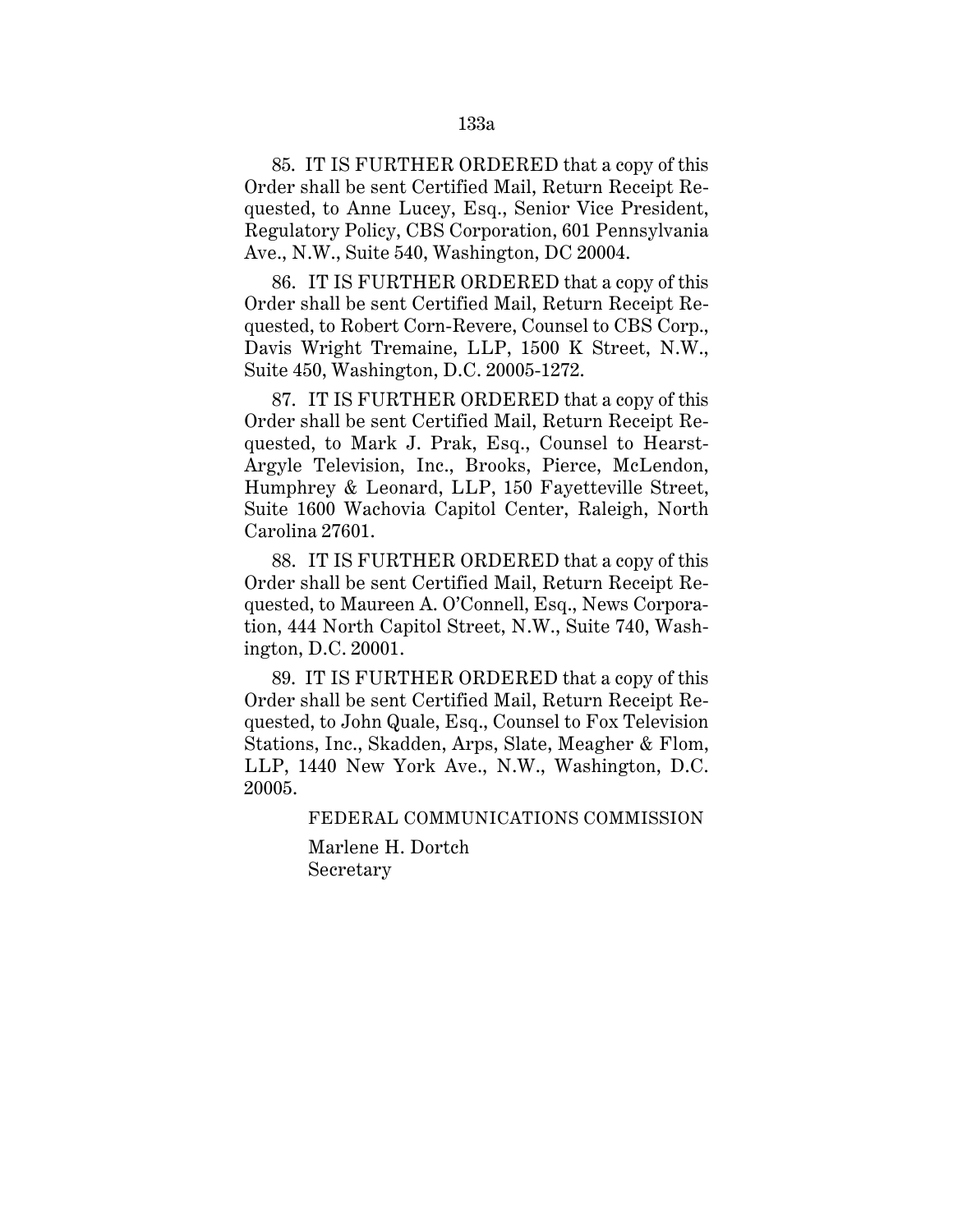#### 134a

## **STATEMENT OF COMMISSIONER JONATHAN S. ADELSTEIN CONCURRING IN PART, DISSENTING IN PART**

# *Re: Complaints Regarding Various Television Broadcasts Between February 2, 2002 and March 8, 2005*, Order

Today's *Order* is pursuant to a grant from the United States Court of Appeals for the Second Circuit of the Commission's voluntary remand request to reconsider portions of the March 15, 2006, *Omnibus Order*. 1 In that decision, I concurred in part and dissented in part because I believed the Commission had failed to develop a consistent and coherent indecency enforcement policy. It was my hope that the Commission would use this remand to clarify and rationalize our indecency regime, $<sup>2</sup>$ </sup> but regulatory convenience and avoidance have prevailed instead. I am, therefore, compelled again to concur in part and dissent in part.

<sup>1</sup> *Complaints Regarding Various Television Broadcasts Between February 2, 2002 and March 8, 2005*, Notices of Apparent Liability and Memorandum Opinion and Order, 21 FCC Rcd 2664 (2006) ("*Omnibus Order*").

 $2^{\circ}$  Today's decision presumes that the general statement that the Commission's "collective experience and knowledge, developed through constant interaction with lawmakers, courts, broadcasters, public interest groups, and ordinary citizens," *and nothing more*, is sufficient to inform the public and broadcasters what we believe are the national, contemporary community standards of the broadcast medium*. In re Infinity Radio License, Inc*., Memorandum Opinion and Order, 19 FCC Rcd 5022, 5026 (2004); *compare, Reno v. ACLU*, 521 U.S. 844 (1997) (finding the terms "indecent", "patently offensive" and "in context" were so vague that criminal enforcement would violate the fundamental constitutional principles, but while recognizing "the history of extensive government regulation of broadcasting").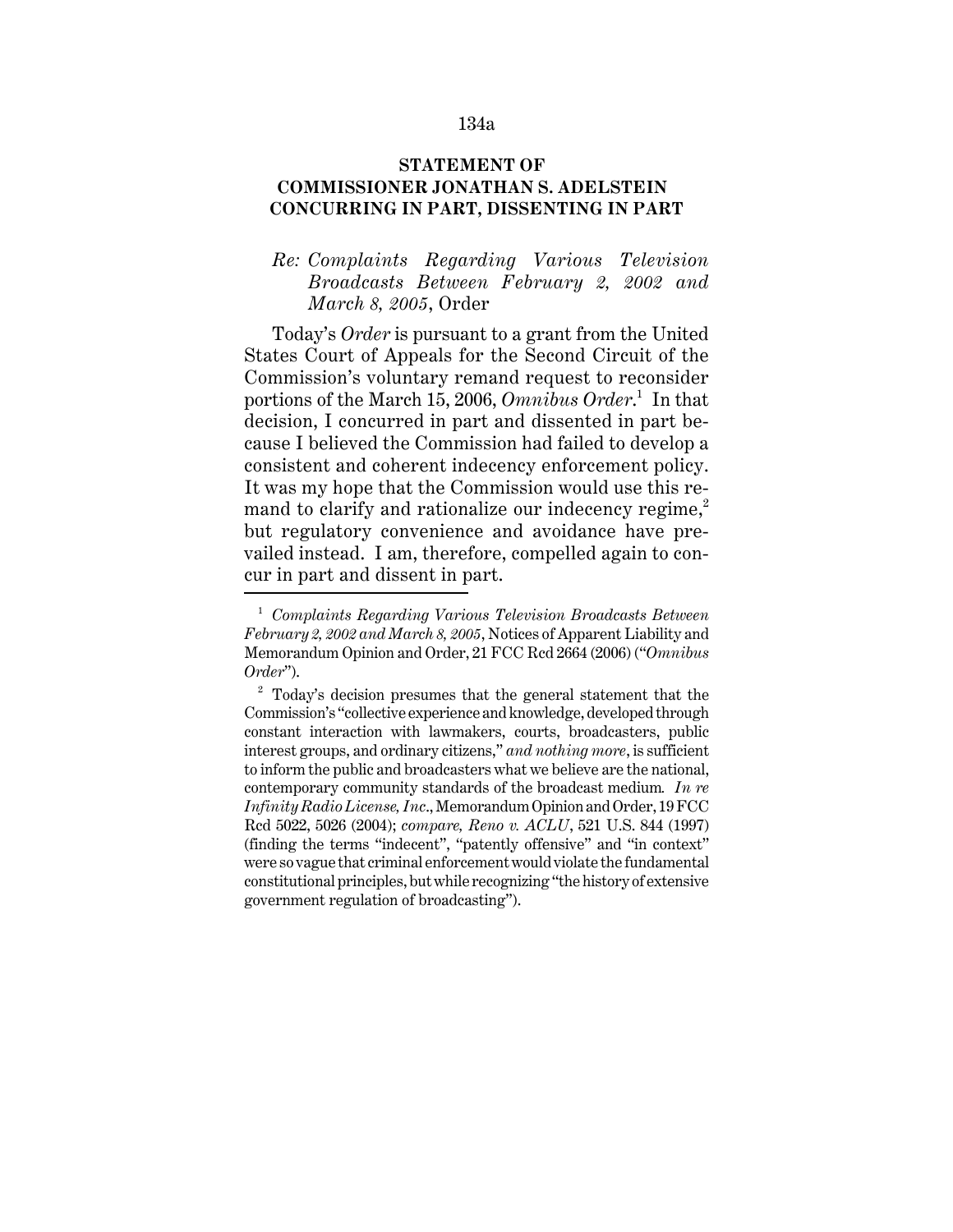The proverbial "elephant in the room" looming over today's decision is the *Golden Globe Awards Order*, 3 which inexplicably has been pending reconsideration for more than two and one-half years. While the Commission has simply refused to review the *Golden Globe* case, we have relied upon, expanded and applied it more than any other indecency case in the past two years. As the foundational basis for the Commission's decision in the cases involved in this remand, we should review and finalize this watershed decision.<sup>4</sup>

As I stated in the *Omnibus Order*, "by failing to address the many serious concerns raised in the *Golden Globe Awards* case, before prohibiting the use of additional words, we fall short of meeting the [appropriate] constitutional standard and walking the tightrope of a restrained enforcement policy."<sup>5</sup> Today, we fail again. Litigation strategy should not be the dominant factor guiding policy when First Amendment protections are at stake.

In its remand request, the Commission asked the Second Circuit for an opportunity to consider the con-

<sup>3</sup> *Complaints Against Various Broadcast Licensees Regarding Their Airing of the "Golden Globe Awards" Program*, Memorandum Opinion and Order, 18 FCC Rcd 19859 (Enf. Bur. 2003), *reversed*, 19 FCC Rcd 4975 (2004) ("*Golden Globe Awards Order*"), *petitions for stay and recon. pending* (since April 2004).

<sup>4</sup> *Golden Globe Awards Order* at ¶¶ 9, 12 and 14 (eviscerating our longstanding standard for "isolated or fleeting" expletives, establishing that any use of the "F-word" or a variation, in any context, "invariably invokes a coarse sexual image," and changing our 30-year standard of what constitutes profanity).

<sup>5</sup> *Omnibus Order*, Statement of Commissioner Jonathan S. Adelstein, concurring in part, dissenting in part, 21 FCC Rcd *at* 2726.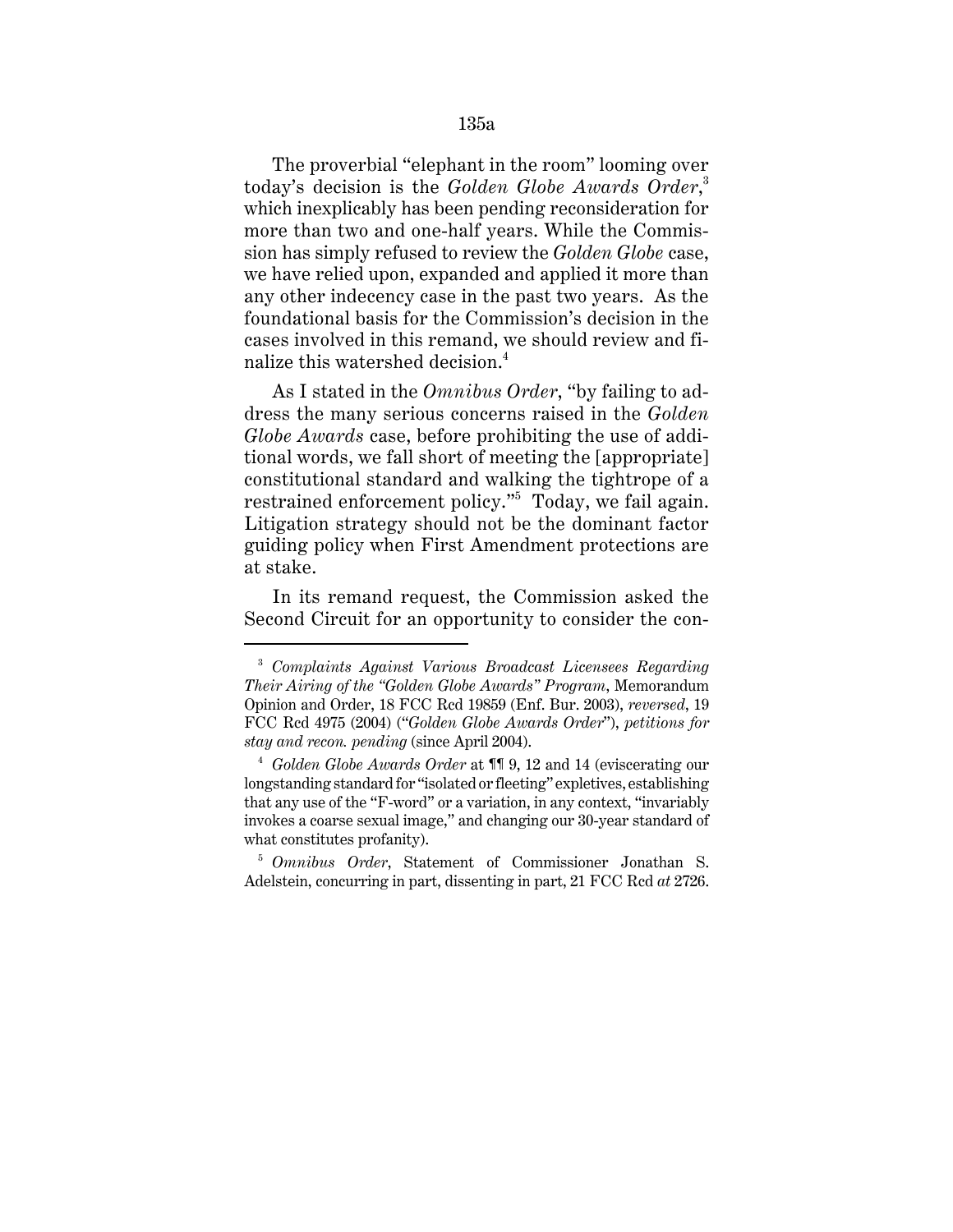cerns of broadcasters before issuing a final decision. Yet squandering this opportunity, the Commission fails to consider fully all concerns relating to an August 22, 2003, complaint against the December 9, 2002, broadcast of "The Billboard Music Awards" by WTTG(TV) in Washington, D.C. This *Order* does not adequately address the Enforcement Bureau's December 18, 2002, decision letter, which denied the same complaint on the merits.<sup>6</sup> No one filed either a petition for reconsideration or an application for review and, consequentially, the decision letter became a final order. It seems patently unfair for the Commission to re-adjudicate the same complaint, involving the same parties on the same cause of action, first in the initial decision letter, then in the *Omnibus Order*, and then again in today's *Order*. The Supreme Court has held that the principle of *res judicata* applies to an adjudicative administrative proceeding where the agency has properly resolved disputes of fact and the parties have had an adequate opportunity to litigate.<sup>7</sup> The Commission should not have re-adjudicated this complaint a second time in the *Omnibus Order*. Certainly today, the third time around, this complaint should be dismissed, or the Commission should reverse the Enforcement Bureau's decision letter and the resultant final order.

More broadly, today's *Order* notes that the Supreme Court in *Pacifica* stressed context and we have repeatedly said "the full context in which the material ap-

 $6\text{ The decision letter}$  dismissing a complaint against the December 9, 2002, broadcast of "The Billboard Music Awards" by WTTG (TV), Washington, D.C., was referenced in footnote 32 of the *Golden Globe Awards Order*, and in footnote 9 of my Statement in that *Order*.

<sup>7</sup> *United States v. Utah Constr. & Min. Co.*, 384 U.S. 394, 422 (1966).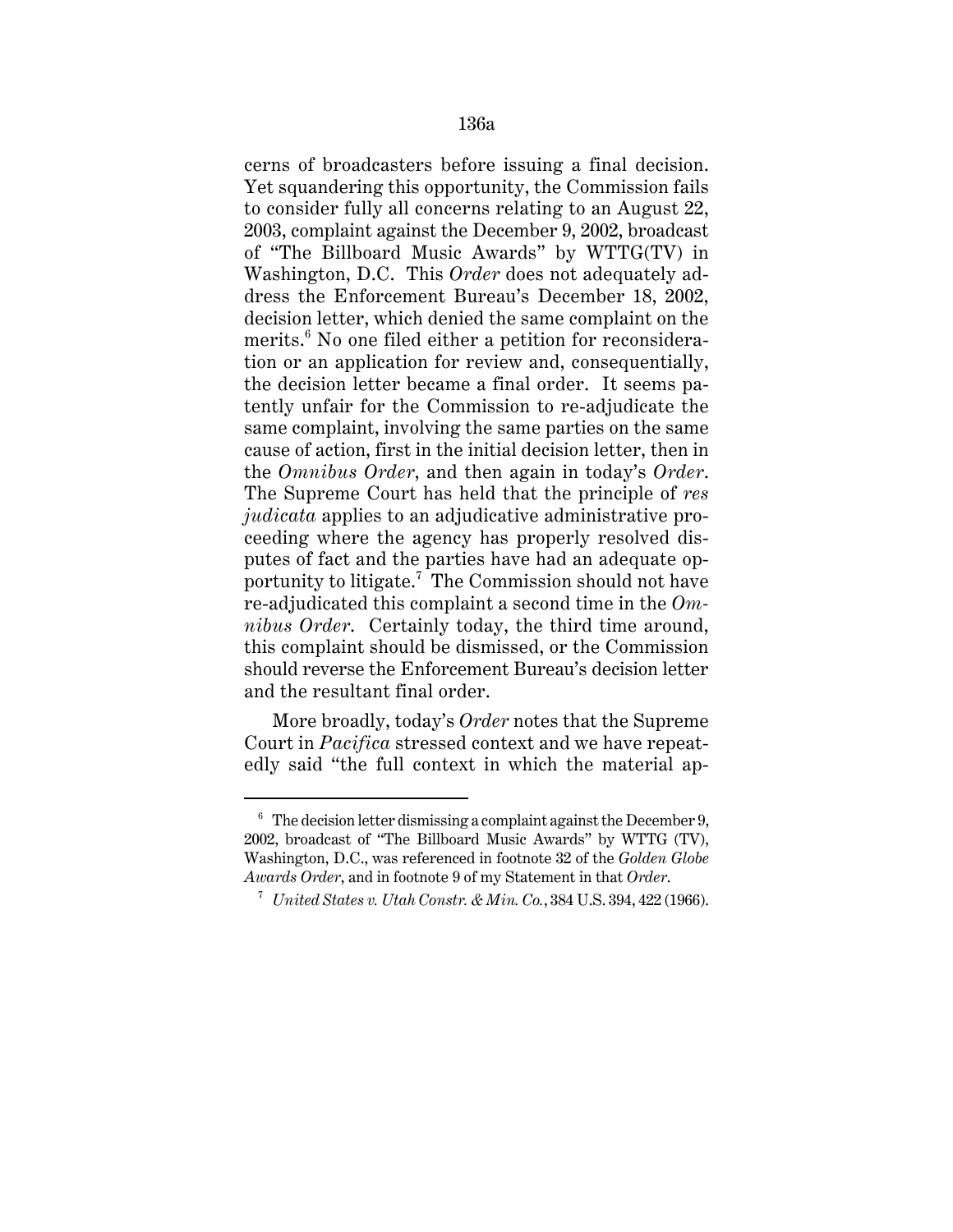peared is critically important." Yet the Commission's analyses of the 2002 and 2003 broadcasts of "The Billboard Music Awards" are limited exclusively to a few seconds of a two-hour program. No consideration whatsoever is given to the entirety of the program. While it is perfectly reasonable to conclude that, after considering the entire program, the vulgarity and shock value of a particular scene permeated and dominated the program, the Commission should consider the totality of the program, rather than limit our consideration to an isolated programming segment.

Similarly, the Commission's justification for denying the complaint against the December 12, 2004, broadcast of "The Early Show," and reversing its indecency and profanity findings reflect the arbitrary, subjective and inconsistent nature of the Commission's decision-making.<sup>8</sup> In the *Omnibus Order*, the Commission concluded that the use of the s-word was shocking "*particularly* during a morning news interview,"<sup>9</sup> and that this "vulgarity in a morning television interview is *of particular concern* and *weighs heavily* in our analysis."10 Today, without any legal support found in American jurisprudence, the Commission, *sua sponte*, creates a new "plau-

<sup>8</sup> In the *Omnibus Order*, with respect to "The Early Show," the Commission said: "In rare contexts, language that is presumptively profane will not be found to be profane where it is demonstrably essential to the nature of an artistic or educational work or essential to informing viewers on a matter of public importance. We caution, however, that we will find this to be the case only in unusual circumstances, and such circumstances are clearly not present here." *Omnibus Order*, ¶ 144.

<sup>9</sup> *See Omnibus Order*, 21 FCC Rcd at 2699 ¶ 141 [emphasis added].

<sup>10</sup> *Id*. [emphasis added].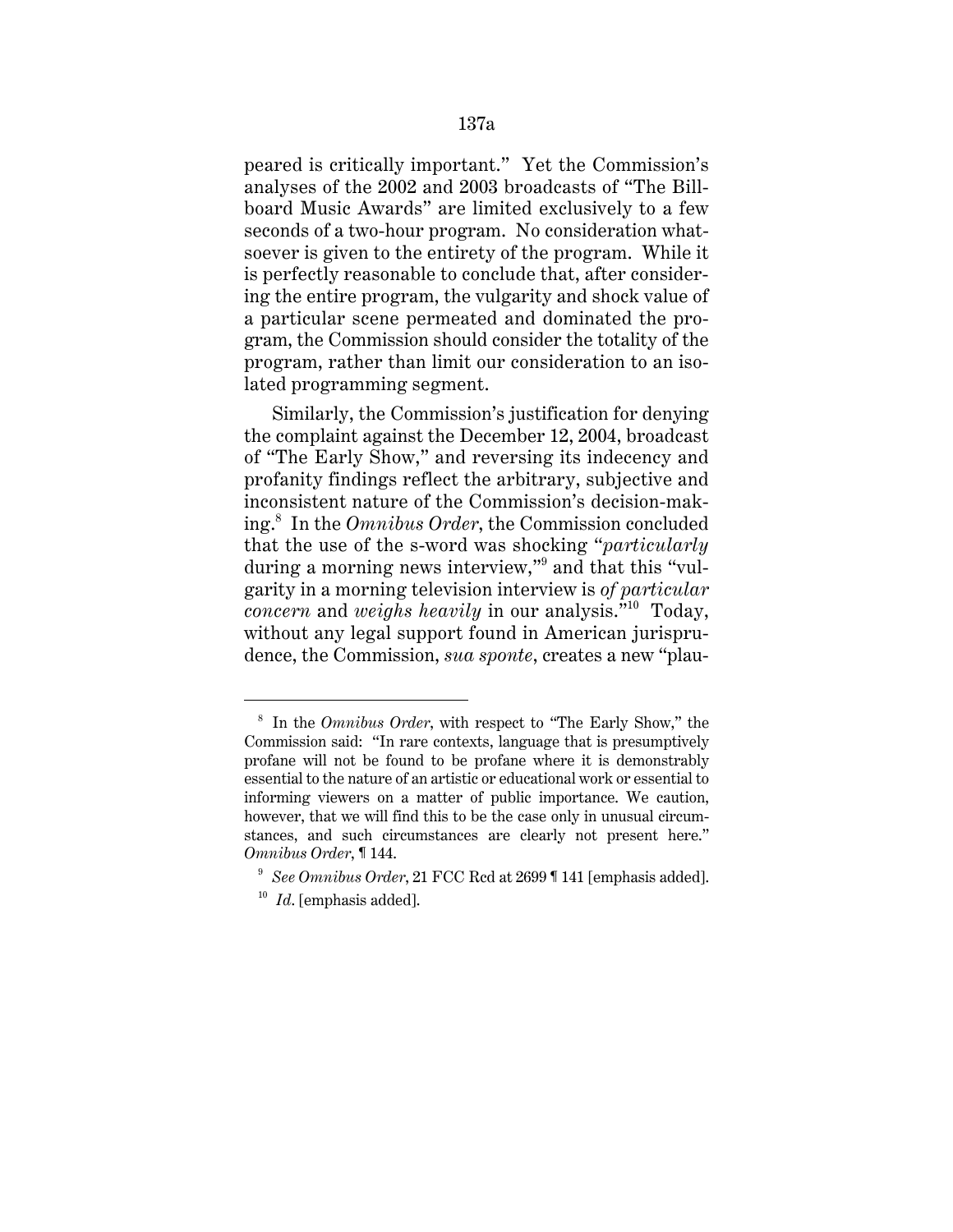sible"11 standard to determine the threshold question of whether a particular program segment qualifies as a "*bona fide* news interview."12 While the Commission admits that "there is no outright news exemption from our indecency rules," it will nevertheless defer to a broadcaster's "plausible characterization of its own programming." I not only fail to find a legal basis for the Commission's latest invention, $^{13}$  I also fail to understand the justification for such a shift in reasoning. While the creation of this "infotainment" exception that can be invoked by a broadcaster's plausible characterization" may be convenient in this order today, it will surely create unintended consequences in future cases.

Even as applied, this new "plausible" standard is problematic. In this case, the CBS "Early Show" interview of contestants from the CBS program "Survivor: Vanuatu" was a cross promotion of a network's primetime entertainment programming on the same network's morning show. It stretches the bounds to argue this is legitimate news or public affairs programming. It is unreasonable to say that the latest contestant to be voted off the island or the latest contestant to hear "you're fired" or even "come on down" is "serious public affairs programming."14 The network creates its own "reality" on a reality show, and we are somehow to be-

 $11 \text{ T2}$ , supra.

<sup>&</sup>lt;sup>12</sup> *Id.* [emphasis in original].

 $13$  Looking at this contorted reasoning one must wonder whether the Commission is attempting to avoid reconsideration of its policy enunciated in the *Omnibus Order* that, consistent with *Golden Globe*, any variant, of the S-word is inherently excretory. *Omnibus Order* at 2699 ¶ 139.

<sup>14</sup> *Peter Branton*, 6 FCC Rcd 610 (1991).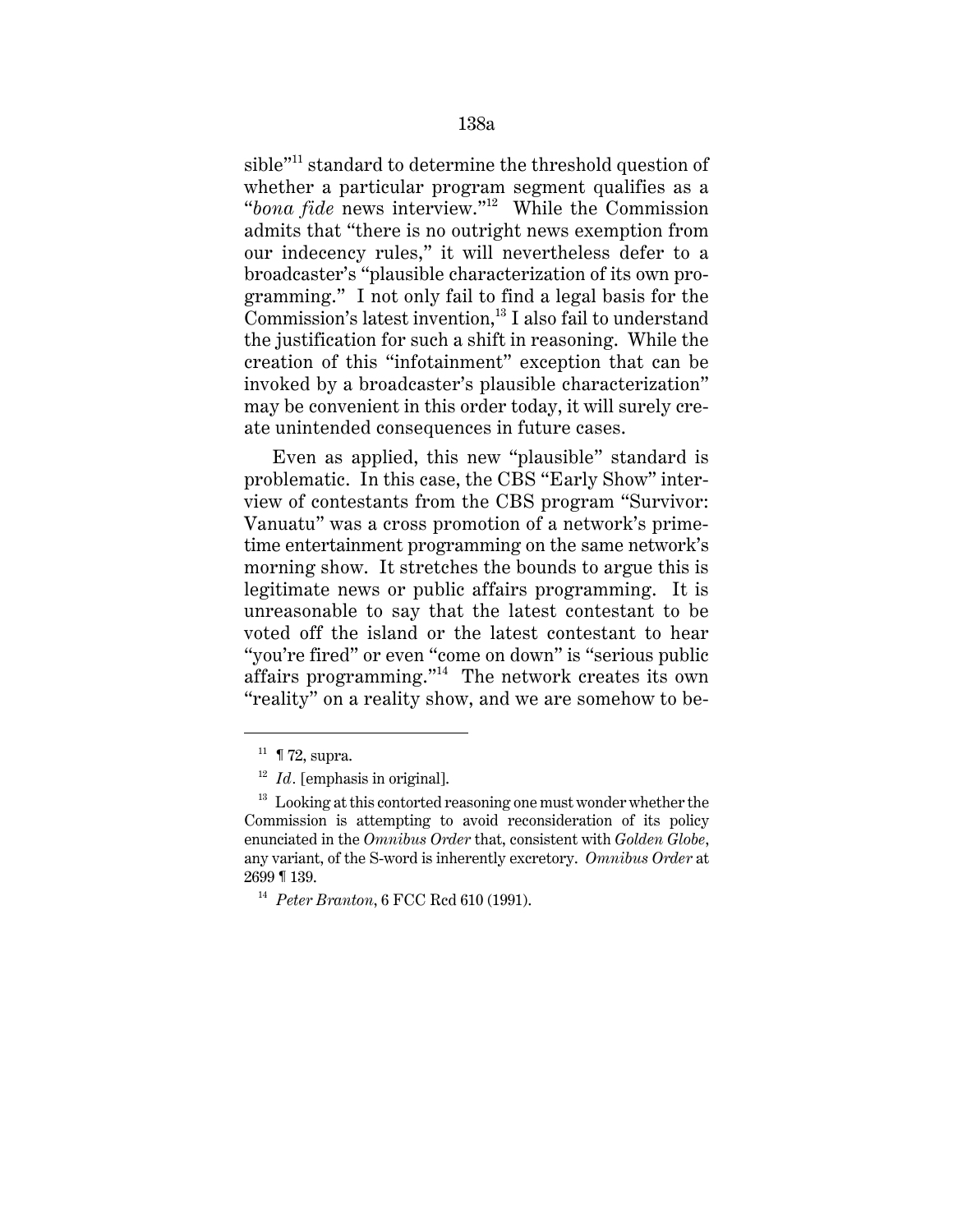lieve that developments within its own artificial world are news? The only news here is how far this Commission is willing to stretch the definition of "news."

I also dissent in part from the Commission's decision to dismiss numerous complaints against several nationally televised episodes of the ABC network program "NYPD Blue" because the complaints did not come from viewers who resided in the station's media market. While the Commission has not changed its decision on the merits of the complaints, it has relied on an arbitrary procedural change in our enforcement policy that creates an unnecessary disconnect between the basis of our indecency authority and our enforcement policy, and encourages letter-writing campaigns, which will further burden Commission resources.

The Commission has long maintained, and does not now dispute, that we enforce a national, contemporary community standard, not a local one. For instance, in an effort to justify its authority in today's *Order*, the Commission observes that the broadcast medium has a "special nature" and "a uniquely pervasive presence in American life."15 The Commission points out the "the Supreme Court emphasized the 'pervasive presence [of the broadcast medium] in the lives of all Americans' and that indecent broadcasts invade the privacy of the home."<sup>16</sup> Yet, the Commission's new enforcement policy is inconsistent with the national standard we impose and the pervasiveness of the medium we regulate.

This new enforcement policy is also inconsistent with the Commission's reasoning in other sections of today's

<sup>15</sup> *FCC v. Pacifica Foundation*, 438 U.S. 726, 748 (1978).

<sup>16</sup> *See id.*, citing *Rowan v. Post Office Dept*., 397 U.S. 728 (1970).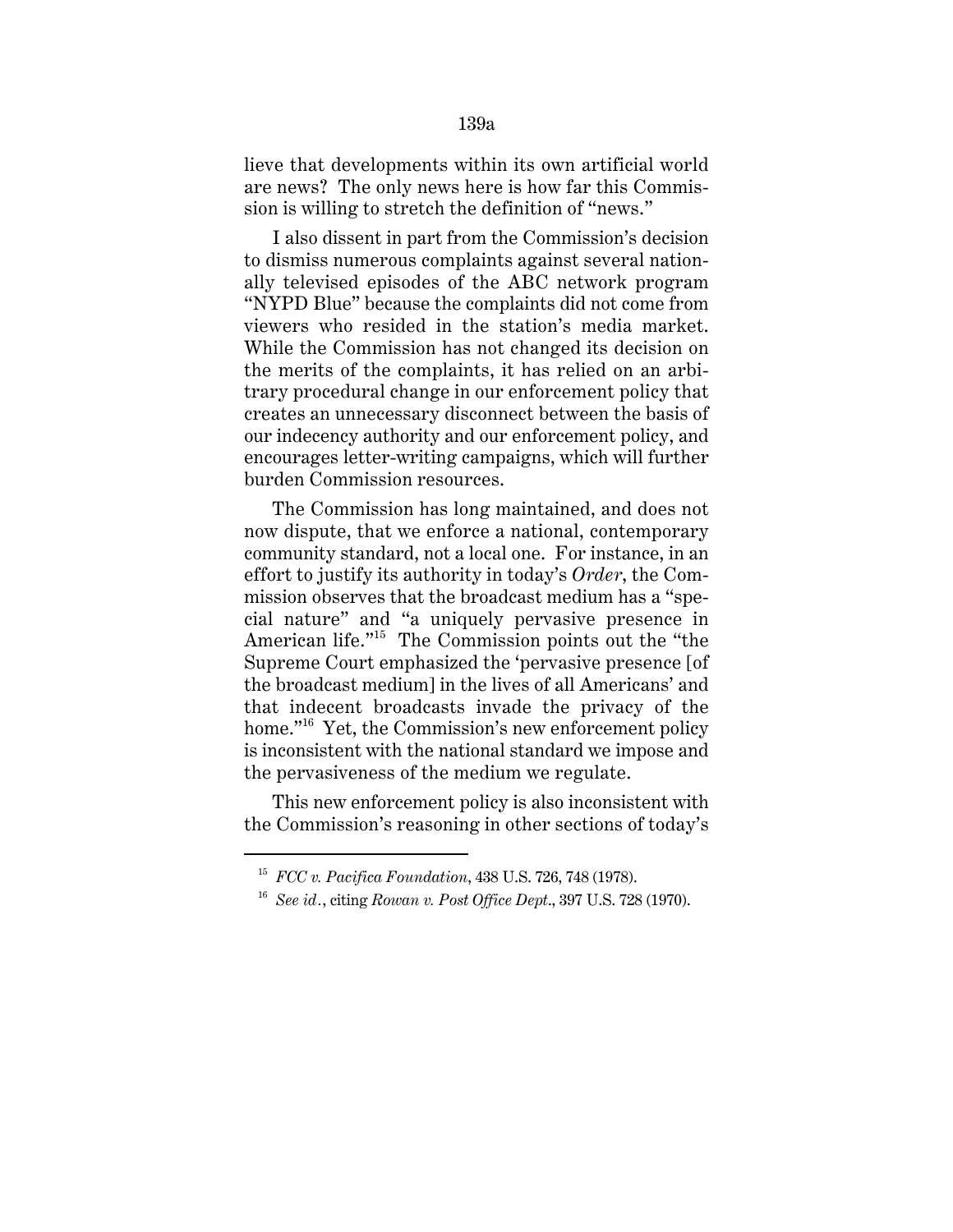*Order*. For example, as an important factor weighing in support of its finding that the 2002 and 2003 broadcasts of "The Billboard Music Awards" are indecent, the Commission cites Nielsen rating data on the total number of children under 18 and children between ages 2 and 11 who watched the programs, nationally. Yet based on our enforcement policy, the Commission will actually only protect children in the particular local media market where there is a complaint.<sup>17</sup>

The consequences of this new policy reveal its lack of logic. When the Commission determines a *national* network broadcast violates our *national* community standards, we will only fine the *local* station that has a complaint filed against it by a viewer in its media market. Although our obligation is to enforce the law to protect all children, we will only fine a local station that has the misfortune of being in a market where a parent or an adult made the effort to complain. This policy is misguided because a sufficient and valid complaint is truly the first, and an important, step in our indecency enforcement regime. The complaint and the complainant serve an important role, but the real party in interest is the Commission, acting on behalf the public, rather than the specific individual or organization that brings allegedly indecent material to our attention.

According to the new enforcement policy, even after we have determined the complained-of material is indecent, we will willfully blind ourselves to the potentially millions of children and households that watched the indecent program. The new policy would fine only the local station and only if the complainant is in its cover-

<sup>17</sup> *Order*, ¶¶ 18, 59 and 65.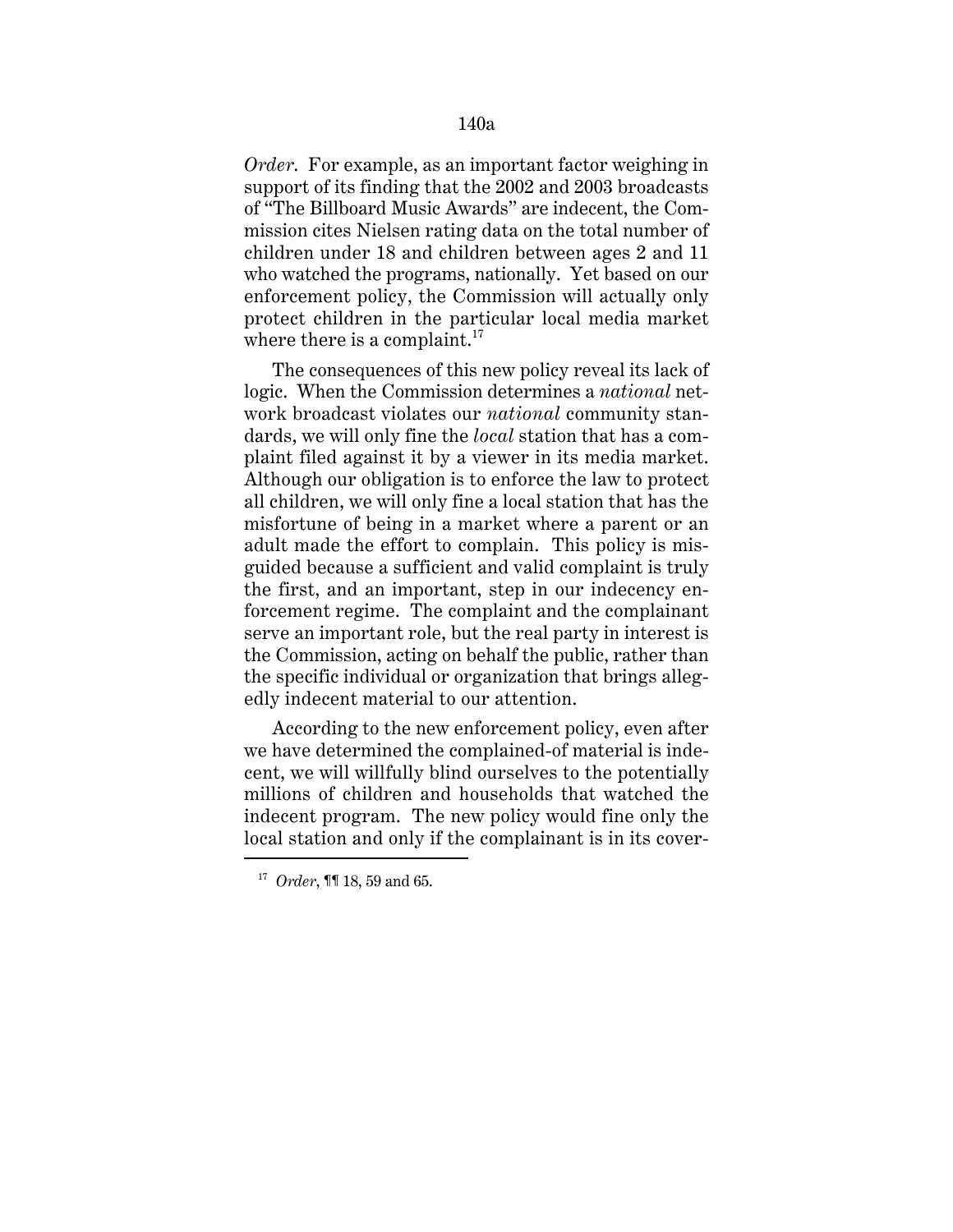age area. Other stations will essentially be "sitting ducks," waiting for an in-market viewer to file a complaint about the same program, in order for the Commission to act. I do not understand how we can say we are faithfully enforcing the law when we are aware of violations of the law that we simply choose to ignore.

This is not the restrained enforcement policy encouraged by the Supreme Court in *Pacifica*. 18 Restraint applies to the standard we use in our decision-making and the manner in which we decide what constitutes actionable, indecent material. $19$  Restraint applies to the development of a coherent framework that is based on rational and principled distinctions.

<sup>18</sup> *Pacifica*, 438 U.S. at 763, POWELL J, *concurring in part and concurring in judgment.* 

 $19$  The Commission claims that "the sufficiency of a complaint is the first step rather that the last step in the Commission's analysis." *Order*, ¶ 77. However, in the single complaint filed against the "The 2002 Billboard Music Awards," for example, the complainant does not even aver that she watched the program. Quite the contrary, the complaint was filed "on behalf of the Parents Television Council and its over 800,000 members." The complainant alleges, the broadcast "was seen in homes across the country on the Fox network, and in Washington DC." Based on the Commission's reasoning in today's *Order* and the *Golden Globe Awards Order*, this complaint does not state a *prima facie* case to justify Commission action. *See Order*, ¶¶ 40 and 65 (stating that "[i]n the *Golden Globe Awards Order*, the Commission concluded that the F-Word was profane within the meaning of Section 1464 because, in context, it contained vulgar and coarse language 'so grossly offensive to members of the public who *actually hear* it as to amount to a nuisance'") (emphasis added). *See also Order*, ¶ 75 (stating that complaints against "NYPD Blue" are justifiably dismissed because "none of the complaints contains any claim that the out-of market complainant actually viewed the complained-of broadcasts") (emphasis added).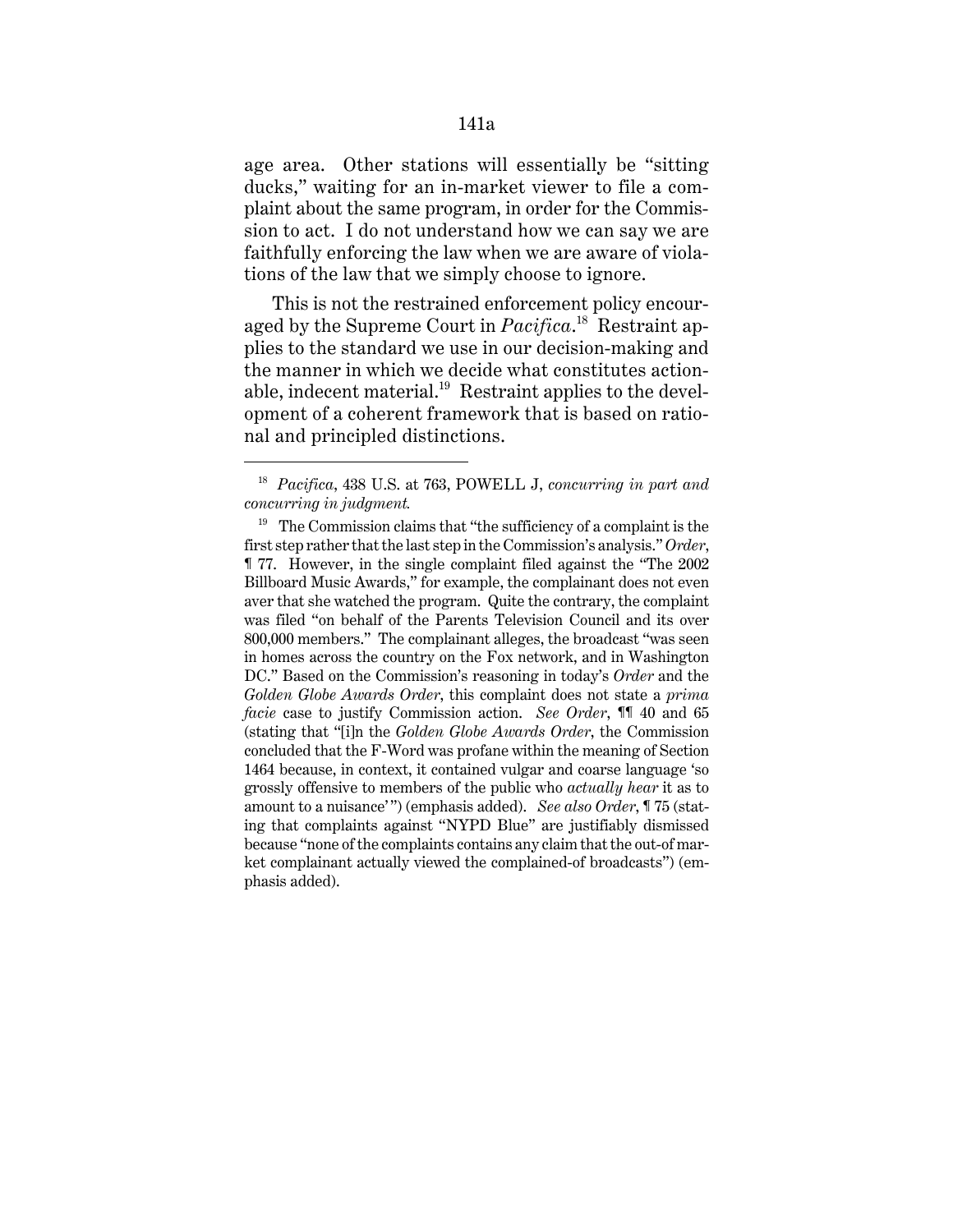The power to limit speech should be exercised responsibly, and with the utmost caution. While I agree with some aspects of today's *Order*, I respectfully cannot support our reasoning. For that reason, I concur in part and dissent in part.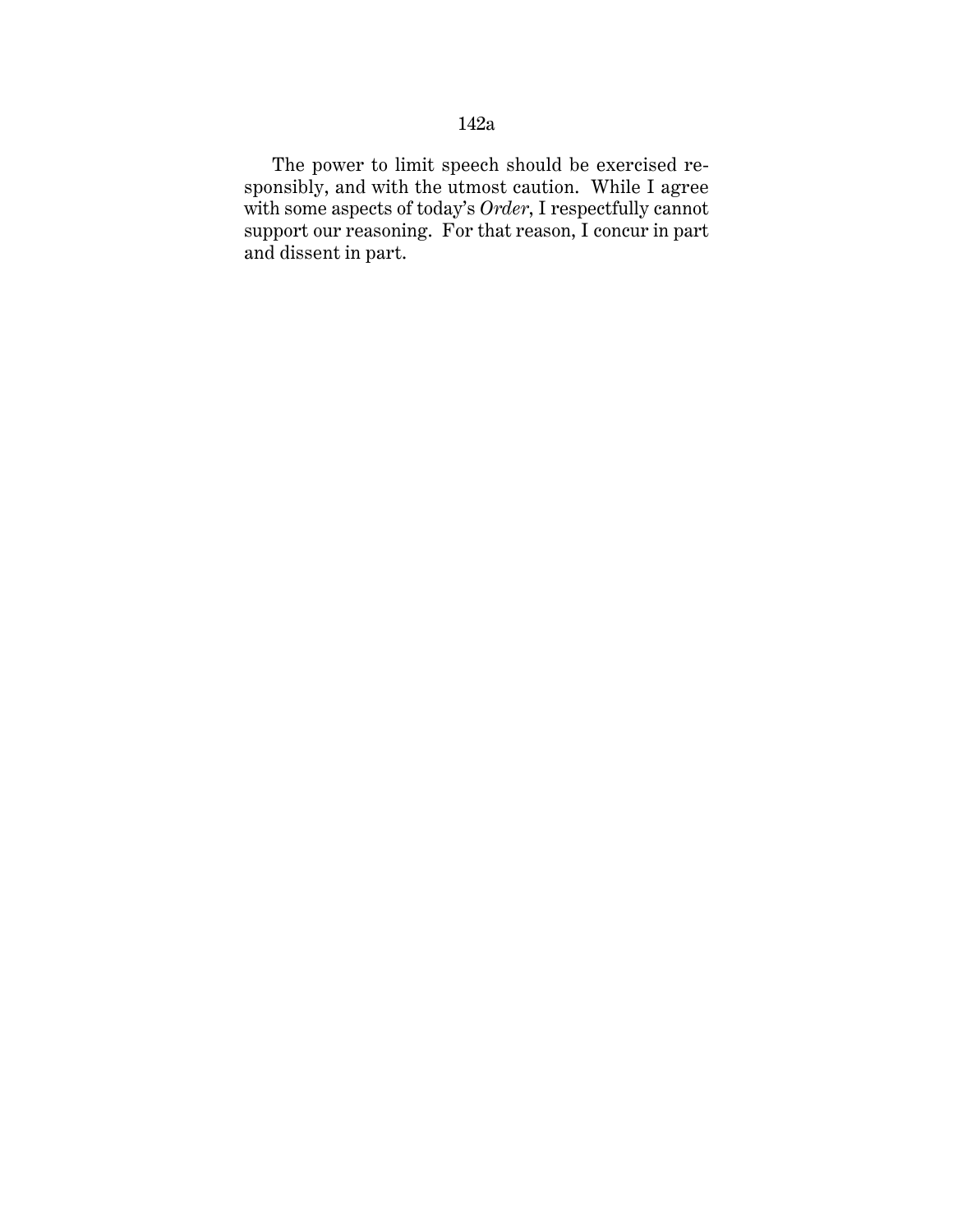# 143a

### **APPENDIX C**

UNITED STATES COURT OF APPEALS FOR THE SECOND CIRCUIT

DOCKET NUMBERS: 06-1760-ag (L), 06-2750-ag (CON), 06-5358-ag (CON)

FOX TELEVISION STATIONS, INC., CBS BROADCASTING, INC., WLS TELEVISION, INC., KTRK TELEVISION, INC., KMBC HEARST-ARGYLE TELEVISION, INC., ABC, INC., PETITIONERS

*v.*

FEDERAL COMMUNICATIONS COMMISSION, UNITED STATES OF AMERICA, RESPONDENTS,

NBC UNIVERSAL, INC., NBC TELEMUNDO LICENSE CO., NBC TELEVISION AFFILIATES, FBC TELEVISION AFFILIATES ASSOCIATION, CBS TELEVISION NET-WORK AFFILIATES, CENTER FOR THE CREATIVE COMMUNITY, INC., DOING BUSINESS AS CENTER FOR CREATIVE VOICES IN MEDIA, INC., ABC TELEVISION AFFILIATES ASSOCIATION, INTERVENORS

> [Filed: June 4, 2007] [Issued as Mandate: July 7, 2007]

> > **JUDGMENT**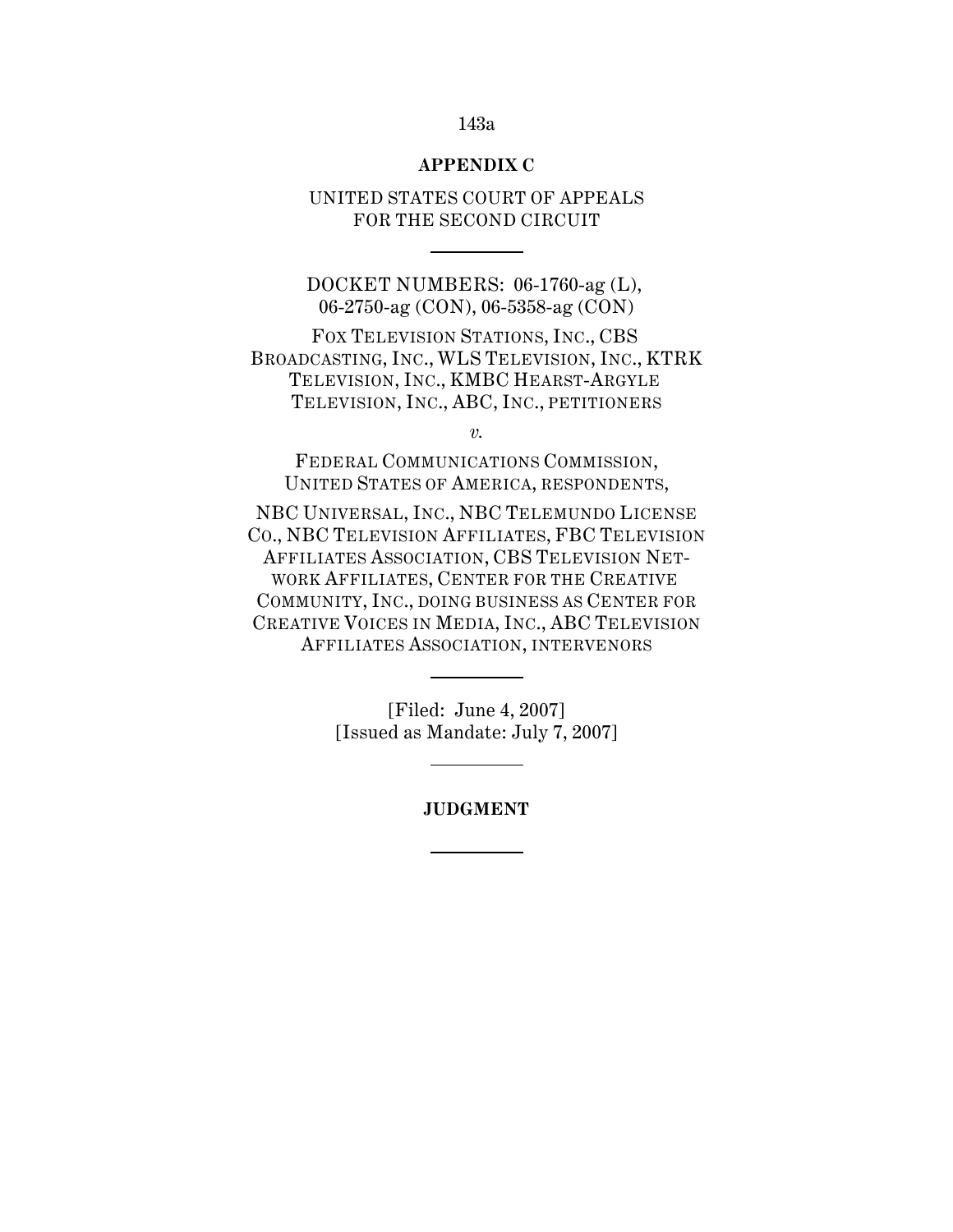### 144a

# Before: Hon. PIERRE N. LEVAL, Hon. ROSEMARY S. POOLER, Hon. PETER W. HALL, *Circuit Judges*.

At a stated Term of the United States Court of Appeals for the Second Circuit, held at the Daniel Patrick Moynihan United States Courthouse, 500 Pearl Street, in the City of New York, on the 4th day of June, two thousand and seven.

Petitions for review of an order from the Federal Communications Commission.

This cause came on to be heard on the transcript of record from the Board of Immigration Appeals and was submitted by counsel.

On consideration whereof, it is hereby ORDERED, ADJUDGED and DECREED that the petitions for review of said Federal Communications Commission be and they hereby are GRANTED, the order of the FCC is VACATED, and the matter is REMANDED for further proceedings in accordance with the opinion of this Court.

> FOR THE COURT: CATHERINE O'HAGAN WOLFE,

Clerk

by

/s/ TRACY W. YOUNG TRACY W. YOUNG Motions Staff Attorney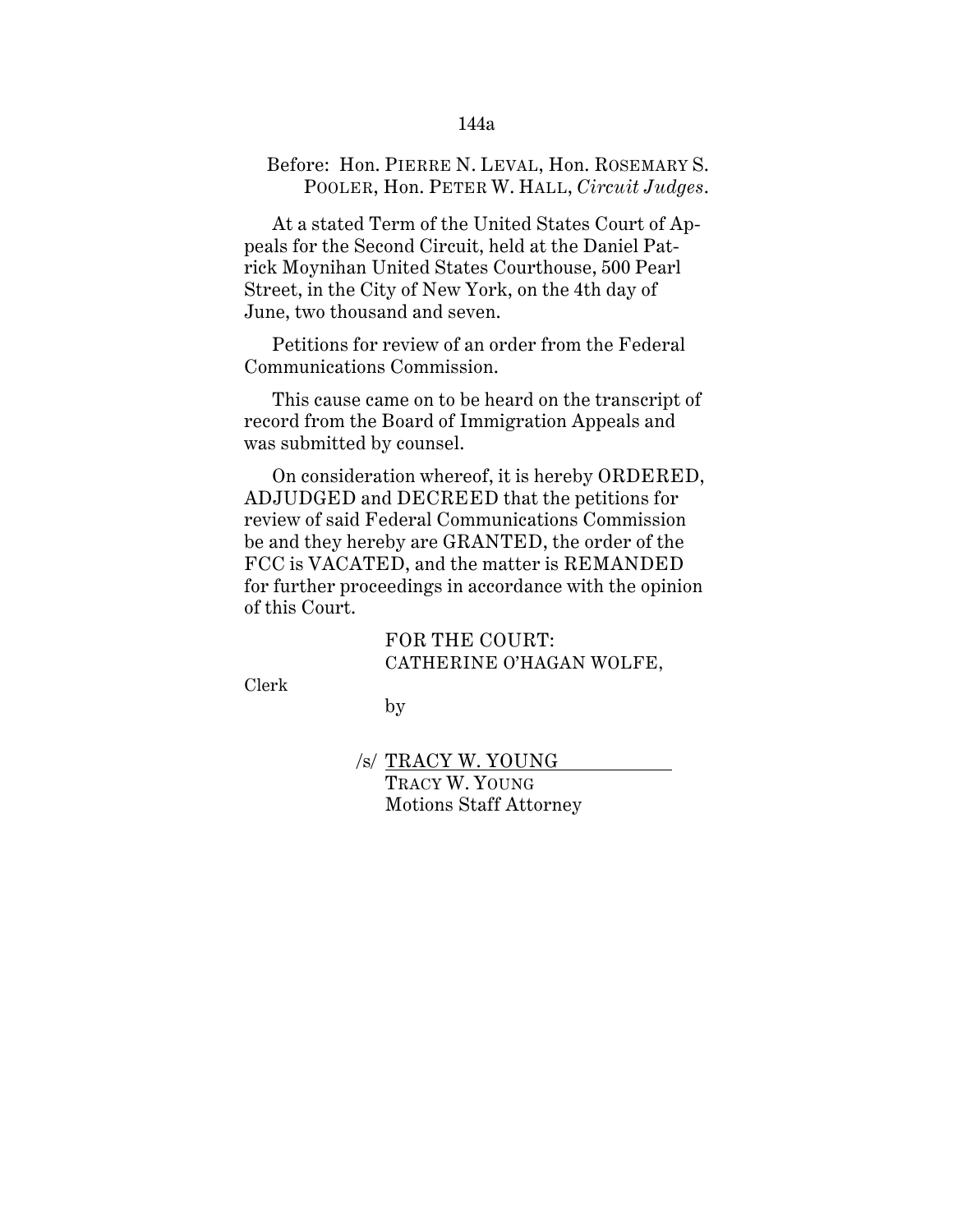#### **APPENDIX D**

1. 18 U.S.C. 1464 provides:

#### **Broadcasting obscene language**

 Whoever utters any obscene, indecent, or profane language by means of radio communication shall be fined under this title or imprisoned not more than two years, or both.

2. 47 U.S.C. 312 provides in relevant part:

# **Administrative sanctions**

# **(a) Revocation of station license or construction permit**

The Commission may revoke any station license or construction permit—

(1) for false statements knowingly made either in the application or in any statement of fact which may be required pursuant to section 308 of this title;

(2) because of conditions coming to the attention of the Commission which would warrant it in refusing to grant a license or permit on an original application;

(3) for willful or repeated failure to operate substantially as set forth in the license;

(4) for willful or repeated violation of, or willful or repeated failure to observe any provision of this chapter or any rule or regulation of the Commission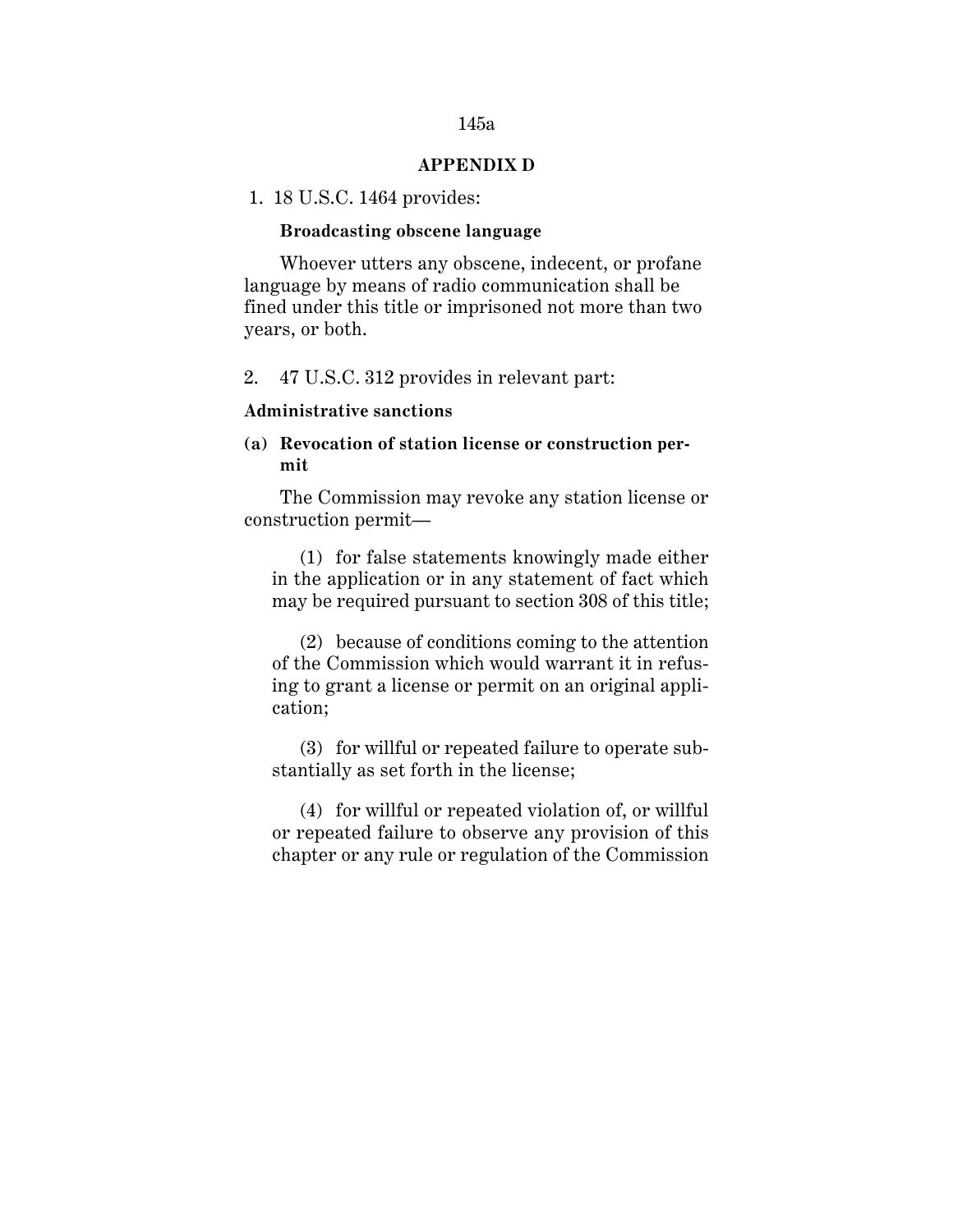authorized by this chapter or by a treaty ratified by

(5) for violation of or failure to observe any final cease and desist order issued by the Commission under this section;

(6) for violation of section 1304, 1343, or 1464 Title 18; or

(7) for willful or repeated failure to allow reasonable access to or to permit purchase of reasonable amounts of time for the use of a broadcasting station, other than a non-commercial educational broadcast station, by a legally qualified candidate for Federal elective office on behalf of his candidacy.

#### **(b) Cease and desist orders**

the United States;

Where any person (1) has failed to operate substantially as set forth in a license, (2) has violated or failed to observe any of the provisions of this chapter, or section 1304, 1343, or 1464 Title 18, or (3) has violated or failed to observe any rule or regulation of the Commission authorized by this chapter or by a treaty ratified by the United States, the Commission may order such person to cease and desist from such action.

\* \* \* \* \*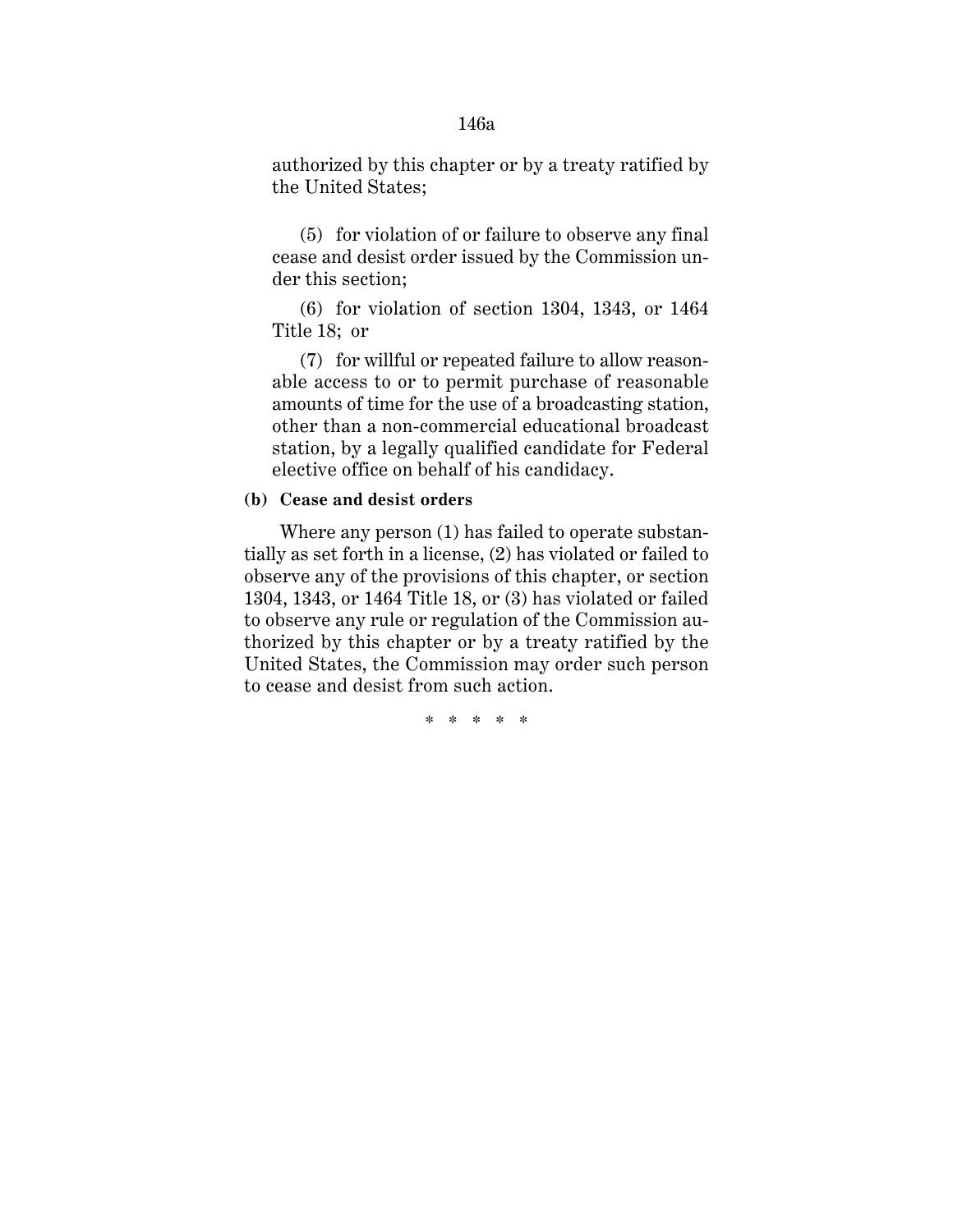### 3. 47 U.S.C. 503 provides in relevant part:

#### **Forfeitures**

\* \* \* \* \*

# **(b) Activities constituting violations authorizing imposition of forfeiture penalty; amount of penalty; procedures applicable; persons subject to penalty; liability exemption period**

(1) Any person who is determined by the Commission, in accordance with paragraph (3) or (4) of this subsection, to have—

(A) willfully or repeatedly failed to comply substantially with the terms and conditions of any license, permit, certificate, or other instrument or authorization issued by the Commission;

(B) willfully or repeatedly failed to comply with any of the provisions of this chapter or of any rule, regulation, or order issued by the Commission under this chapter or under any treaty, convention, or other agreement to which the United States is a party and which is binding upon the United States;

(C) violated any provision of section 317(c) or 509(a) of this title; or

(D) violated any provision of section 1304, 1343, or 1464 of Title 18;

shall be liable to the United States for a forfeiture penalty. A forfeiture penalty under this subsection shall be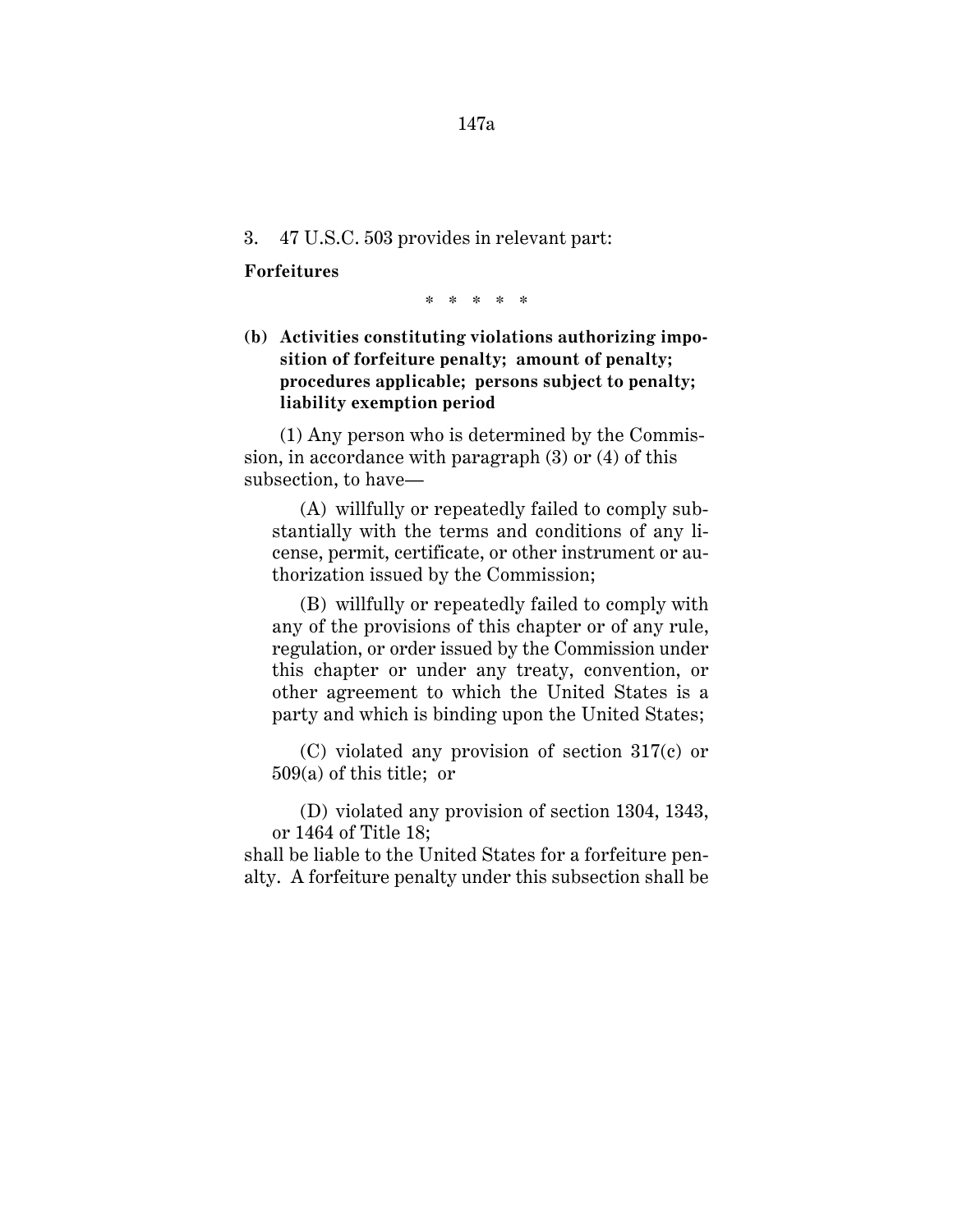in addition to any other penalty provided for by this chapter; except that this subsection shall not apply to any conduct which is subject to forfeiture under subchapter II of this chapter, part II or III of subchapter III of this chapter, or section 507 of this title.

\* \* \* \* \*

4. Public Telecommunications Act of 1992, Pub. L. No. 102-356, § 16(a), 106 Stat. 949, provides:

FCC REGULATIONS.—The Federal Communications Commission shall promulgate regulations to prohibit the broadcasting of indecent programming—

(1) between 6 a.m. and 10 p.m. on any day by any public radio station or public television station that goes off the air at or before 12 midnight; and

(2) between 6 a.m. and 12 midnight on any day for any radio or television broadcasting station not described in paragraph (1).

The regulations required under this subsection shall be promulgated in accordance with section 553 of title 5, United States Code, and shall become final not later than 180 days after the date of enactment of this Act.

5. 47 C.F.R. 73.3999 provides:

# **Enforcement of 18 U.S.C. 1464 (restrictions on the transmission of obscene and indecent material).**

(a) No licensee of a radio or television broadcast station shall broadcast any material which is obscene.